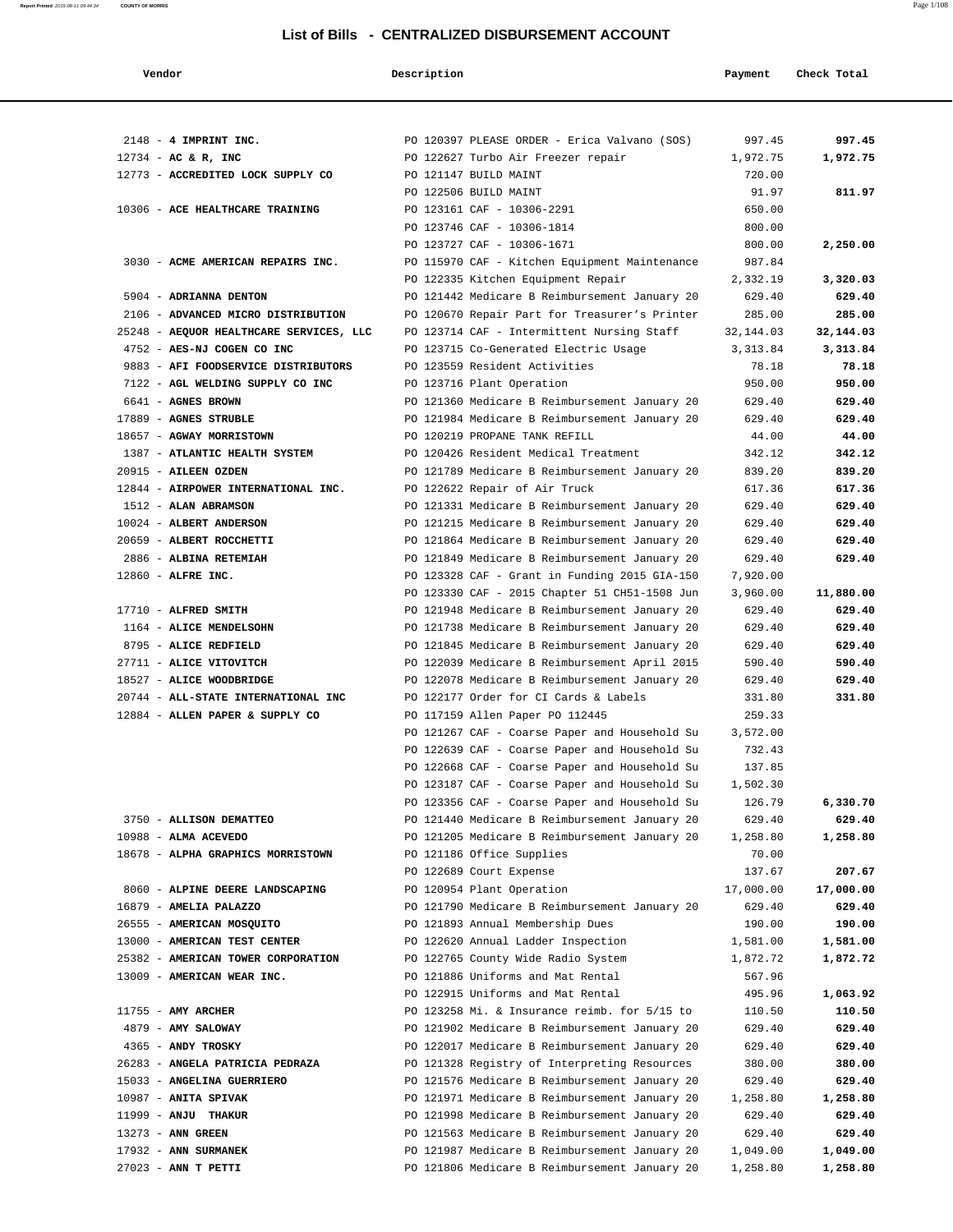| Vendor                                   | Description        |                                               | Payment   | Check Total |
|------------------------------------------|--------------------|-----------------------------------------------|-----------|-------------|
| 18146 - ANN TREMALLO                     |                    | PO 122011 Medicare B Reimbursement January 20 | 629.40    | 629.40      |
| 18345 - ANNA VOLPE                       |                    | PO 122043 Medicare B Reimbursement January 20 | 629.40    | 629.40      |
| 21642 - ANNE CACCAMO                     |                    | PO 121370 Medicare B Reimbursement January 20 | 900.00    | 900.00      |
| 12367 - ANNE LAWLESS                     |                    | PO 121677 Medicare B Reimbursement January 20 | 629.40    | 629.40      |
| 25860 - ANNE MARIE KOECK                 |                    | PO 121658 Medicare B Reimbursement January 20 | 944.10    | 944.10      |
| 16015 - ANNE MARSTON                     |                    | PO 121710 Medicare B Reimbursement January 20 | 629.40    | 629.40      |
| 6562 - ANNE PAUST                        |                    | PO 121796 Medicare B Reimbursement January 20 | 629.40    | 629.40      |
| 24475 - ANNIE D. GALVIN                  |                    | PO 121542 Medicare B Reimbursement for June 2 | 104.90    | 104.90      |
| 14756 - ANNIE FORBES                     |                    | PO 121516 Medicare B Reimbursement January 20 | 629.40    | 629.40      |
| 12373 - ANNIE GAYDEN                     |                    | PO 121547 Medicare B Reimbursement January 20 | 629.40    | 629.40      |
| 26567 - ANNIE HAYNES                     |                    | PO 121595 Medicare B Reimbursement January 20 | 629.40    | 629.40      |
| 1461 - ANSUYA JASANI                     |                    | PO 123033 Insurance reimb. for 7/15 to 12/15  | 72.00     | 72.00       |
| 10516 - ANTHONY DEBIASI                  |                    | PO 121432 Medicare B Reimbursement January 20 | 629.40    | 629.40      |
| 1266 - ANTHONY LORI                      |                    | PO 121695 Medicare B Reimbursement January 20 | 429.90    | 429.90      |
| 27971 - ANTHONY PLANER                   | PO 123726 Exam Fee |                                               | 555.00    | 555.00      |
| 430 - ANTOINETTE MENNELLA                |                    | PO 121739 Medicare B Reimbursement January 20 | 629.40    | 629.40      |
| 13079 - ARAMARK CHARLOTTE LOCKBOX        |                    | PO 122327 CAF - Food Services and Food Manage | 13,220.69 |             |
|                                          |                    | PO 122246 CAF - Food Services and Food Manage | 13,148.51 | 26,369.20   |
| 8181 - ARINTHIA CORBIN                   |                    | PO 121411 Medicare B Reimbursement January 20 | 629.40    | 629.40      |
| 10633 - ARKIV MUSIC LLC                  |                    | PO 122534 Confirm CD's                        | 364.32    | 364.32      |
| 9528 - ARLENE FOGARTY                    |                    | PO 121513 Medicare B Reimbursement January 20 | 629.40    | 629.40      |
| 6111 - ARLENE STOLLER                    |                    | PO 123798 24 Annual School Health Conference  | 175.00    | 175.00      |
| 24211 - ARLENE WILLIAMS                  |                    | PO 122068 Medicare B Reimbursement January 20 | 629.40    | 629.40      |
| 14975 - ARNE GOYTIL                      |                    | PO 121560 Medicare B Reimbursement January 20 | 881.40    | 881.40      |
| 24781 - ARNEL P GARCIA                   |                    | PO 123570 Per Diem Nursing                    | 2,551.13  | 2,551.13    |
| 12786 - ARTHUR ACKERMAN                  |                    | PO 121207 Medicare B Reimbursement January 20 | 629.40    | 629.40      |
| 24770 - ARTHUR COHEN                     |                    | PO 121403 Medicare B Reimbursement January 20 | 629.40    | 629.40      |
| 14698 - ARTHUR FIORE                     |                    | PO 121506 Medicare B Reimbursement January 20 | 1,258.80  | 1,258.80    |
| 8360 - ARTHUR FRENZEL                    | PO 123419 Boots    |                                               | 90.00     | 90.00       |
| 16016 - ARTHUR MARTIN                    |                    | PO 121712 Medicare B Reimbursement January 20 | 1,258.80  | 1,258.80    |
| 12421 - ARTHUR O'BRIEN                   |                    | PO 121776 Medicare B Reimbursement January 20 | 629.40    | 629.40      |
| 13104 - ARTISTIC AQUARIA INC             |                    | PO 123718 Resident Activities                 | 550.00    | 550.00      |
| $11302$ - ARUNA DADA                     |                    | PO 123259 Insurance reimb. for 7/15 to 12/15  | 72.00     | 72.00       |
| 24763 - ASHOKKUMAR SHAH                  |                    | PO 121930 Medicare B Reimbursement January 20 | 1,258.80  | 1,258.80    |
| 12880 - ASSOCIATED SALES AND BAG CO.     |                    | PO 121821 Nursing General Stores              | 1,235.24  | 1,235.24    |
| $4696 - AT&T$                            |                    | PO 120700 Warren county phone bill            | 16.86     | 16.86       |
| 7658 - AT&T MOBILITY                     |                    | PO 120063 wireless account 973-610-8331       | 40.98     | 40.98       |
| 7658 - AT&T MOBILITY                     |                    | PO 120534 Sim card for survey equipment       | 37.15     | 37.15       |
| 7658 - AT&T MOBILITY                     |                    | PO 122554 AT&T Wireless Service - Monthly Cha | 204.90    | 204.90      |
| 27591 - ATLANTIC CONSOLIDATED LABORATORY |                    | PO 123456 Lab testing                         | 208.00    | 208.00      |
| 13154 - ATLANTIC HEALTH SERVICES         |                    | PO 123198 Case Management Services for SCHS   | 22,283.00 | 22,283.00   |
| 13153 - ATLANTIC HEALTH SYSTEM/MMH       |                    | PO 123432 CAF - Grant in Aid Funding 2015     | 25,386.00 | 25,386.00   |
| 10650 - ATLANTIC TACTICAL OF NJ, INC.    | PO 120241 Badge    |                                               | 99.50     |             |
|                                          |                    | PO 121314 Firearms Holster/JAIL               | 32.40     | 131.90      |
| 8237 - AUDREY GOLDBERG                   |                    | PO 121555 Medicare B Reimbursement January 20 | 629.40    | 629.40      |
| 6060 - AURA VARGAS                       |                    | PO 122218 2015 WORK BOOTS - NIGHT CREW        | 90.00     | 90.00       |
| 13835 - AVIS MCINTOSH                    |                    | PO 121727 Medicare B Reimbursement January 20 | 629.40    | 629.40      |
| 3899 - AVTECH INSTITUTE                  |                    | PO 123136 CAF - 3899-1739                     | 800.00    |             |
|                                          |                    | PO 123137 CAF - 3899-1688                     | 1,110.34  |             |
|                                          |                    | PO 123138 CAF - 3899-1789                     | 440.00    |             |
|                                          |                    | PO 123139 CAF - 3899-1925                     | 288.00    |             |
|                                          |                    | PO 123140 CAF - 3899-1932                     | 368.00    |             |
|                                          |                    | PO 123142 CAF - 3899-1857                     | 320.00    |             |
|                                          |                    | PO 123143 CAF - 3899-2161                     | 952.00    |             |
|                                          |                    | PO 123144 CAF - 3899-2084                     | 1,920.00  | 6,198.34    |
| 3899 - AVTECH INSTITUTE                  |                    | PO 123145 CAF - 3899-2035                     | 2,177.77  |             |
|                                          |                    | PO 123147 CAF - 3899-2047                     | 1,672.00  |             |
|                                          |                    | PO 123148 CAF - 3899-1875                     | 280.01    |             |
|                                          |                    | PO 123149 CAF - 3899-2044                     | 2,053.33  |             |
|                                          |                    | PO 123155 CAF - 3899-1739                     | 595.01    |             |
|                                          |                    | PO 123156 CAF - 3899-2144                     | 1,057.77  |             |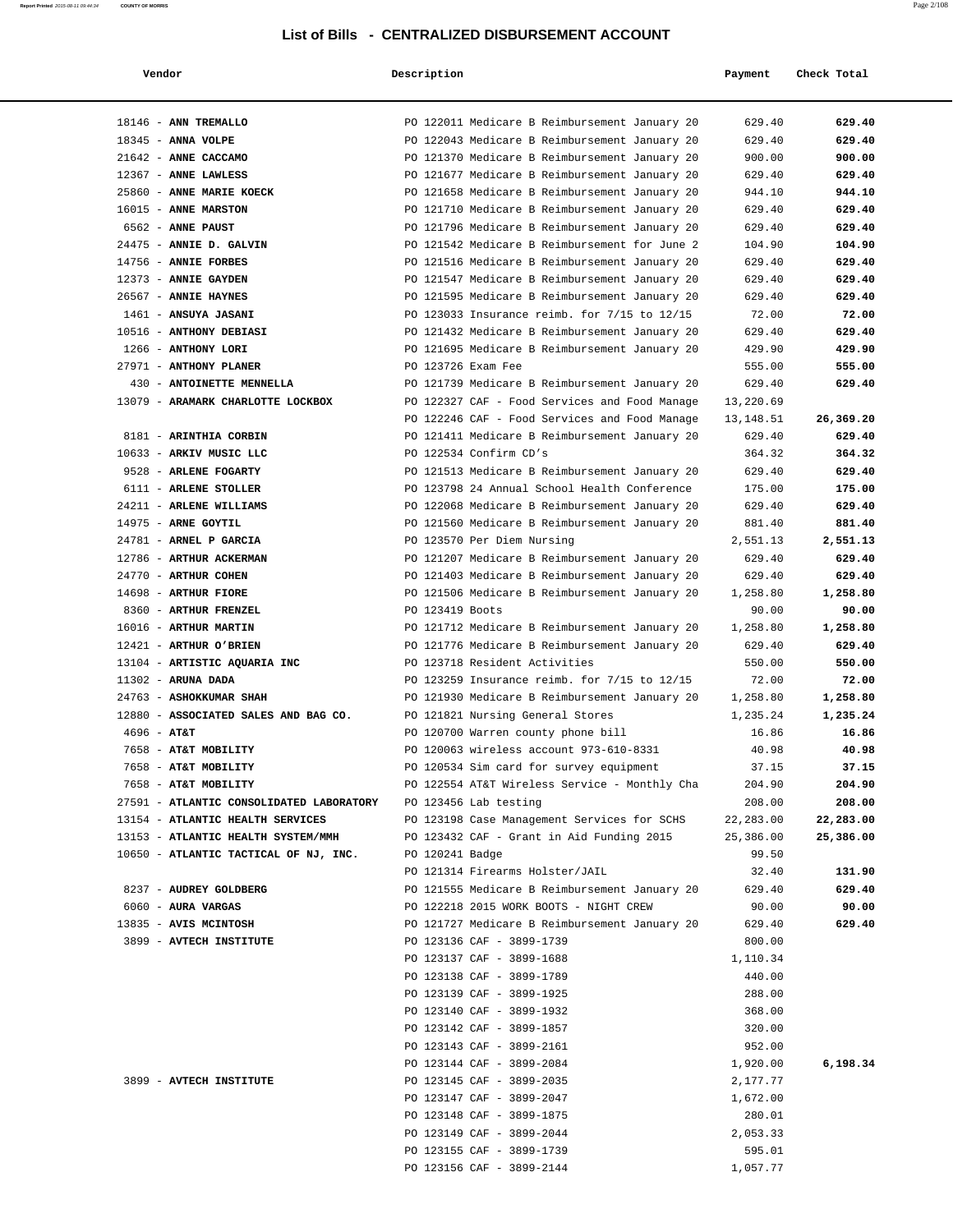| $77$ andam |  |
|------------|--|

| Vendor                                              | Description                                                                                    | Payment               | Check Total        |
|-----------------------------------------------------|------------------------------------------------------------------------------------------------|-----------------------|--------------------|
|                                                     |                                                                                                |                       |                    |
|                                                     | PO 123157 CAF - 3899-2012                                                                      | 948.00                |                    |
|                                                     | PO 123723 CAF - 3899-1661                                                                      | 800.00                | 9,583.89           |
| 3899 - AVTECH INSTITUTE                             | PO 123532 CAF - 3899-1999                                                                      | 661.34                |                    |
|                                                     | PO 123605 CAF - 3899-2177                                                                      | 1,344.00              |                    |
|                                                     | PO 123608 CAF - 3899-2151                                                                      | 1,320.00              |                    |
|                                                     | PO 123604 CAF - 3899-1992                                                                      | 1,240.00              |                    |
|                                                     | PO 123613 CAF - 3899-1914                                                                      | 560.01                |                    |
|                                                     | PO 123606 CAF - 3899-1985                                                                      | 288.00                |                    |
|                                                     | PO 123609 CAF - 3899-1914                                                                      | 800.00                |                    |
|                                                     | PO 123611 CAF - 3899-1853                                                                      | 752.00                | 6,965.35           |
| 15978 - BAILA MANDEL                                | PO 121707 Medicare B Reimbursement January 20                                                  | 1,258.80              | 1,258.80           |
| 5364 - BARBARA POBURSKI                             | PO 121813 Medicare B Reimbursement January 20                                                  | 629.40                | 629.40             |
| 27751 - BARBARA ARMSTRONG                           | PO 121216 Medicare B Reimbursement February 2                                                  | 524.50                | 524.50             |
| 7507 - BARBARA MCLAUGHLIN                           | PO 121730 Medicare B Reimbursement January 20                                                  | 1,258.80              | 1,258.80           |
| 16131 - BARBARA MENZEL                              | PO 121740 Medicare B Reimbursement January 20                                                  | 629.40                | 629.40             |
| 9377 - BARBARA MUELLER                              | PO 121757 Medicare B Reimbursement January 20                                                  | 1,258.80              | 1,258.80           |
| 20141 - BARBARA SANGSTER                            | PO 121905 Medicare B Reimbursement January 20                                                  | 629.40                | 629.40             |
| 20636 - BARBARA SCHECKMAN                           | PO 121918 Medicare B Reimbursement January 20                                                  | 629.40                | 629.40             |
| 12060 - BARKEL FLEMMING                             | PO 123589 Per Diem Nursing                                                                     | 3,376.47              | 3,376.47           |
| 8561 - BATTERIES PLUS                               | PO 122421 BUILD MAINT                                                                          | 359.00                |                    |
|                                                     | PO 122669 BUILD MAINT                                                                          | 8.90                  | 367.90             |
| 691 - BATTINA ALRAZI                                | PO 121214 Medicare B Reimbursement January 20                                                  | 629.40                | 629.40             |
| 13259 - BAYWAY LUMBER                               | PO 121253 BUILD MAINT - QUOTE 15-22                                                            | 12,949.00             |                    |
|                                                     | PO 121255 BUILD MAINT                                                                          | 797.47                |                    |
|                                                     | PO 122443 Ceiling Tile for Morris View                                                         | 2,069.34              |                    |
|                                                     | PO 122502 BUILD MAINT                                                                          | 1,554.90              | 17,370.71          |
| 25847 - BEATRICE DANIEL<br>9456 - BEATRICE MCGOVERN | PO 121424 Medicare B Reimbursement January 20<br>PO 121724 Medicare B Reimbursement January 20 | 1,258.80<br>944.10    | 1,258.80<br>944.10 |
| 10676 - BEAUTIFUL RAGS                              | PO 122783 supply                                                                               | 192.69                | 192.69             |
| 4646 - BERDINO SQUEO                                | PO 121972 Medicare B Reimbursement January 20                                                  | 1,258.80              | 1,258.80           |
| 26403 - BERKELEY COLLEGE                            | PO 123134 CAF - 26403-2029                                                                     | 355.00                |                    |
|                                                     | PO 123135 CAF - 26403-1623                                                                     | 812.00                |                    |
|                                                     | PO 123158 CAF - 26403-2076                                                                     | 795.00                |                    |
|                                                     | PO 123166 CAF - 26403-1478                                                                     | 893.00                | 2,855.00           |
| 6319 - BERNAN                                       | PO 122542 Confirm Books                                                                        | 128.00                | 128.00             |
| 20655 - BERTRAM PALK                                | PO 121791 Medicare B Reimbursement January 20                                                  | 910.80                | 910.80             |
| 21359 - BERYL SKOG                                  | PO 122661 SANE SART Supplemental Pay                                                           | 103.60                | 103.60             |
| 6327 - BETH DENMEAD                                 | PO 122611 AGING MILEAGE/INSURANCE REIMBURSEME                                                  | 125.05                | 125.05             |
| $11370$ - BETI BAUER                                | PO 123695 MILEAGE REIMBURSEMENT 7/24/15                                                        | 24.15                 | 24.15              |
| 8986 - BETTY ANN DERCO                              | PO 122659 SANE SART Supplemental Pay                                                           | 133.20                | 133.20             |
| 13166 - BETTY ATTALLAH                              | PO 121219 Medicare B Reimbursement January 20                                                  | 629.40                | 629.40             |
| 1353 - BETTY DIXON                                  | PO 121448 Medicare B Reimbursement January 20                                                  | 629.40                | 629.40             |
| 9988 - BETTY MCBURNEY                               | PO 121719 Medicare B Reimbursement January 20                                                  | 1,258.80              | 1,258.80           |
| 9378 - BEVERLY FANOK                                | PO 121498 Medicare B Reimbursement January 20                                                  | 1,258.80              | 1,258.80           |
| 23982 - BEYER CHRYSLER JEEP                         | PO 121889 CAR PARTS                                                                            | 168.46                | 168.46             |
| 23982 - BEYER CHRYSLER JEEP                         | PO 122921 CAR PARTS                                                                            | 210.00                | 210.00             |
| 23983 - BEYER FORD                                  | PO 117780 CAF - NJSC#A 83013                                                                   | 35, 325.00            | 35,325.00          |
| 5260 - BIG BROTHERS BIG SISTERS OF                  | PO 123658 CAF - JJ-1507                                                                        | 2,188.00              | 2,188.00           |
| 4734 - BILL'S SERVICE CENTER                        | PO 121887 AUTO PARTS                                                                           | 109.82                | 109.82             |
| 9476 - BINSKY SERVICE LLC                           | PO 121025 CAF - Labor Rates for HVAC Repair &<br>PO 121143 CAF - Labor Rates for HVAC Repair & | 12,737.50<br>7,638.00 |                    |
|                                                     | PO 121151 CAF - Labor Rates for HVAC Repair &                                                  | 1,243.20              |                    |
|                                                     | PO 121169 CAF - Labor Rates for HVAC Repair &                                                  | 392.00                |                    |
|                                                     | PO 121177 CAF - Boiler Services for Various C                                                  | 8,448.42              |                    |
|                                                     | PO 121300 CAF - Boiler Services for Various C                                                  | 1,491.33              |                    |
|                                                     | PO 122234 CAF - Boiler Services for Various C                                                  | 3,538.33              |                    |
|                                                     | PO 122235 CAF - Labor Rates for HVAC Repair &                                                  | 12,520.58             | 48,009.36          |
| 9476 - BINSKY SERVICE LLC                           | PO 122235 CAF - Labor Rates for HVAC Repair &                                                  | 15,370.42             |                    |
|                                                     | PO 122245 CAF - Labor Rates for HVAC Repair &                                                  | 6,389.00              |                    |
|                                                     | PO 122657 CAF - Boiler Services for Various C                                                  | 1,780.85              |                    |
|                                                     | PO 122658 CAF - Labor Rates for HVAC Repair &                                                  | 213.35                |                    |
|                                                     |                                                                                                |                       |                    |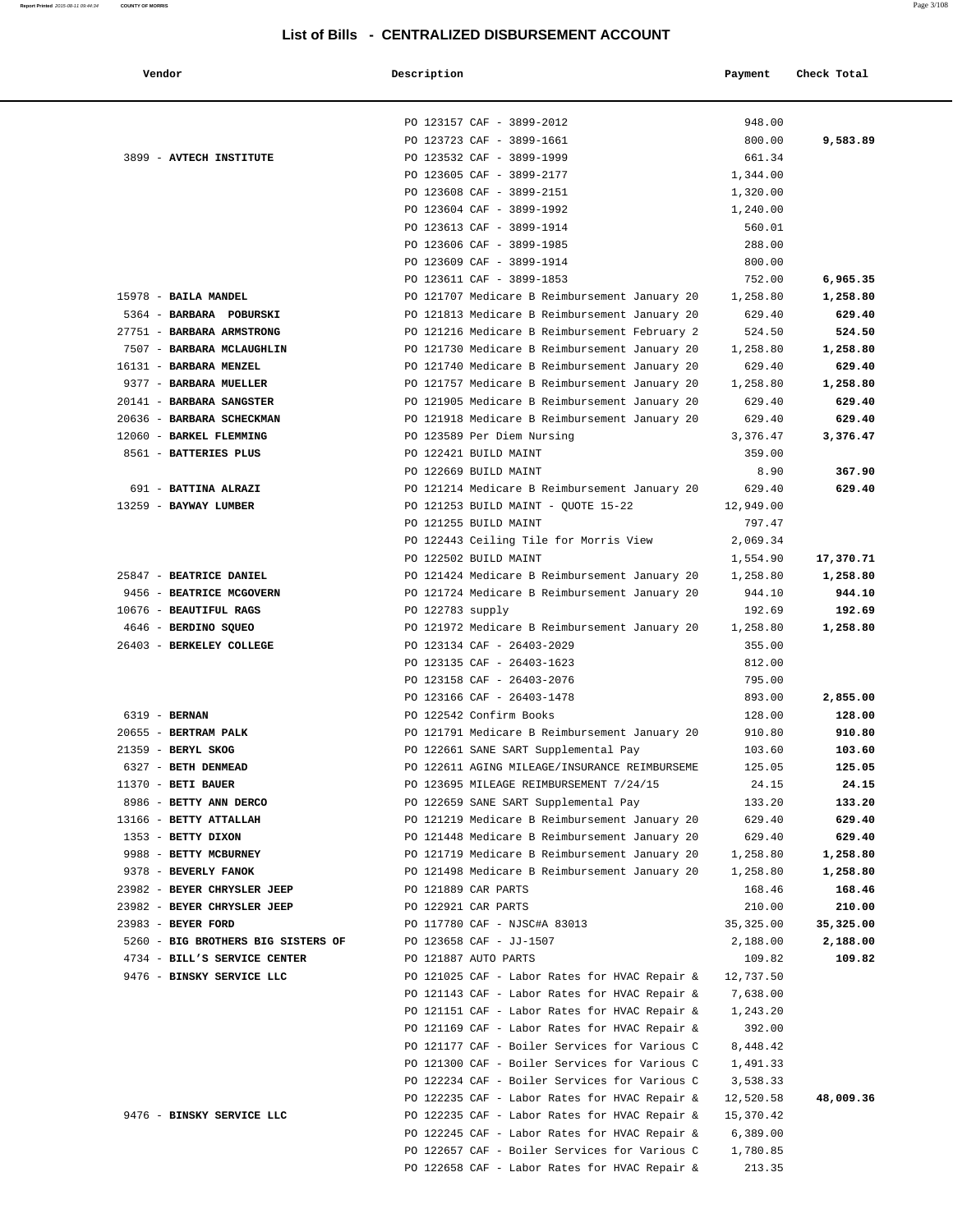| Vendor                                        | Description        |                                                                                                | Payment            | Check Total        |
|-----------------------------------------------|--------------------|------------------------------------------------------------------------------------------------|--------------------|--------------------|
|                                               |                    | PO 122715 CAF - Labor Rates for HVAC Repair &                                                  | 3,108.49           | 26,862.11          |
| 6725 - BIO- REFERENCE LABORATORIES, INC.      |                    | PO 122337 Lab Work for Morris View Residents                                                   | 274.50             | 274.50             |
| 3703 - BLEJWAS ASSOCIATES INC.                | PO 122644 HVAC     |                                                                                                | 975.84             | 975.84             |
| 13239 - BOB BARKER COMPANY, INC.              |                    | PO 115336 Supplies customer code MORNJ9 DATED                                                  | 48.16              |                    |
|                                               |                    | PO 116838 Supplies for Youth Shelter                                                           | 55.00              |                    |
|                                               |                    | PO 119576 Supplies laundry                                                                     | 61.57              |                    |
|                                               | PO 120375 Headsets |                                                                                                | 65.66              |                    |
|                                               |                    | PO 120424 Bob Barker Residents clothing                                                        | 161.77             |                    |
|                                               |                    | PO 120734 HANDCUFFS                                                                            | 489.00             | 881.16             |
| 27011 - BOBBY R BEAVERS                       |                    | PO 121231 Medicare B Reimbursement January 20                                                  | 629.40             | 629.40             |
| 8801 - BOBCAT OF NORTH JERSEY-EAST            |                    | PO 121885 TRUCK PARTS                                                                          | 158.55             | 158.55             |
| 10800 - BOMARK INSTRUMENTS INC                |                    | PO 122208 Calibrate Noise Meter                                                                | 1,088.00           | 1,088.00           |
| 13560 - BOROUGH OF BUTLER                     |                    | PO 122109 Borough of Butler Electric                                                           | 202.09             | 202.09             |
| 2485 - BOROUGH OF BUTLER                      |                    | PO 122766 Electric (Butler)                                                                    | 605.34             | 605.34             |
| 26024 - BOW TIE CINEMAS LLC                   |                    | PO 122876 Residents activities Pre purchased                                                   | 710.00             | 710.00             |
| 27001 - BRENDA MILLER                         |                    | PO 121745 Medicare B Reimbursement January 20                                                  | 881.40             | 881.40<br>47.55    |
| 4743 - BRIAN KENNEY                           |                    | PO 122547 Travel Expense<br>PO 123104 Extradition                                              | 47.55              | 20.00              |
| 24592 - BRIAN WALSH<br>12626 - BRUSHSTROKES   |                    | PO 123720 Resident Activities                                                                  | 20.00<br>135.00    | 135.00             |
| 25342 - BSN SPORTS INC.                       |                    |                                                                                                | 98.13              | 98.13              |
| 20985 - BTII INSTITUTE, LLC                   |                    | PO 120727 Sports equipment<br>PO 123724 CAF - 20985-2181                                       | 1,066.40           | 1,066.40           |
| 20985 - BTII INSTITUTE, LLC                   |                    | PO 123725 CAF - 20985-2085                                                                     | 896.00             | 896.00             |
| 8451 - CABLEVISION                            |                    | PO 120883 Cablevision Internet Service for MC                                                  | 2,196.00           | 2,196.00           |
| 13856 - CABLEVISION                           |                    | PO 120884 OPTIMUM ONLINE                                                                       | 119.90             | 119.90             |
| 13856 - CABLEVISION                           |                    | PO 121069 Cable service for Power to Learn fi                                                  | 44.96              | 44.96              |
| 13856 - CABLEVISION                           |                    | PO 122366 Hanover Garage Optimum/Cable                                                         | 212.96             | 212.96             |
| 27428 - CALICO INDUSTRIES, INC.               |                    | PO 122626 CAF - Can Liners                                                                     | 572.60             | 572.60             |
| 8777 - CALVIN CHAMBERS                        |                    | PO 121382 Medicare B Reimbursement January 20                                                  | 629.40             | 629.40             |
| 24595 - CAPOZZI OVERHEAD DOORS, INC.          |                    | PO 122326 CAF - Labor Rates for Garage Door R                                                  | 1,092.10           | 1,092.10           |
| 5218 - CAREER TRACK                           | PO 119899 TRAINING |                                                                                                | 69.00              | 69.00              |
| 437 - CARL GROSS                              |                    | PO 121569 Medicare B Reimbursement January 20                                                  | 1,258.80           | 1,258.80           |
| 27035 - CARLO N DURAN                         |                    | PO 123591 Per Diem Nursing                                                                     | 1,332.00           | 1,332.00           |
| 24820 - CARLOS PEREZ JR.                      |                    | PO 119732 Reimbursement for school                                                             | 654.00             | 654.00             |
| 1939 - CARLOS RIVERA                          |                    | PO 121860 Medicare B Reimbursement January 20                                                  | 629.40             | 629.40             |
| 157 - CARMELLA WILLIAMS                       |                    | PO 122069 Medicare B Reimbursement January 20                                                  | 1,258.80           | 1,258.80           |
| 25848 - CARMEN FRANKLIN                       |                    | PO 121526 Medicare B Reimbursement January 20                                                  | 629.40             | 629.40             |
| 13194 - CARMEN N. AYALA                       |                    | PO 121220 Medicare B Reimbursement April 2015                                                  | 314.70             | 314.70             |
| 11986 - CARMEN PEREZ                          |                    | PO 121801 Medicare B Reimbursement January 20                                                  | 629.40             | 629.40             |
| 6056 - CARMINE PARRILLO                       |                    | PO 121794 Medicare B Reimbursement January 20                                                  | 1,258.80           | 1,258.80           |
| 20316 - CAROL ALCOCK                          |                    | PO 121210 Medicare B Reimbursement January 20                                                  | 1,258.80           | 1,258.80           |
| 14287 - CAROL DI ANTHONY                      |                    | PO 121446 Medicare B Reimbursement January 20                                                  | 629.40             | 629.40             |
| 21362 - CAROLANN ROBERTO                      |                    | PO 121862 Medicare B Reimbursement January 20                                                  | 629.40             | 629.40             |
| 17855 - CAROLE ANNE STEPHENS                  |                    | PO 121980 Medicare B Reimbursement January 20                                                  | 629.40             | 629.40             |
| 8171 - CAROLE PIERSON                         |                    | PO 121807 Medicare B Reimbursement January 20                                                  | 629.40             | 629.40             |
| 5253 - CAROLINE GREENE<br>24193 - CAROLYN JOY |                    | PO 121567 Medicare B Reimbursement January 20<br>PO 121632 Medicare B Reimbursement January 20 | 1,258.80<br>629.40 | 1,258.80<br>629.40 |
| 26506 - CAROLYN O'GRADY                       |                    | PO 121781 Medicare B Reimbursement January 20                                                  | 629.40             | 629.40             |
| 25474 - CARRELLE L CALIXTE                    |                    | PO 123588 Per Diem Nursing                                                                     | 3,712.00           | 3,712.00           |
| 4440 - CATHERINE GUIN                         |                    | PO 121577 Medicare B Reimbursement January 20                                                  | 1,258.80           | 1,258.80           |
| 24450 - CATHY GADDIS                          |                    | PO 121537 Medicare B Reimbursement January 20                                                  | 629.40             | 629.40             |
| 10296 - CCG MARKETING SOLUTIONS               |                    | PO 120990 CAF - Printing of Addresses and Mai                                                  | 33, 421.74         | 33,421.74          |
| 4598 - CDW GOVERNMENT LLC                     |                    | PO 115916 Please send voucher to Nick Micchel                                                  | 8,448.00           | 8,448.00           |
| 13708 - CDW GOVERNMENT LLC                    |                    | PO 120624 Back-up System for CIS<br>OUOTE#GD                                                   | 670.28             | 670.28             |
| 1171 - CELESTE KALINA                         |                    | PO 121636 Medicare B Reimbursement January 20                                                  | 629.40             | 629.40             |
| 793 - CENTENNIAL PRODUCTS INC.                |                    | PO 123452 Morgue Supplies                                                                      | 1,524.27           | 1,524.27           |
| 26636 - CENTER FOR EVALUATION                 |                    | PO 123645 CAF - JJ-1512                                                                        | 19,848.00          | 19,848.00          |
| 20487 - CENTURYLINK                           |                    | PO 120420 Long Valley Fax 908-876-1808                                                         | 206.56             | 206.56             |
| 20487 - CENTURYLINK                           |                    | PO 122372 Long Valley Garage Fax                                                               | 432.55             | 432.55             |
| 24625 - CFCS - HOPE HOUSE                     |                    | PO 122695 CAF - Grant in Aid Funding 2015                                                      | 5,582.00           | 5,582.00           |
| 24625 - CFCS - HOPE HOUSE                     |                    | PO 123195 2015 Funding through the Older Amer                                                  | 3,756.00           | 3,756.00           |
| 24625 - CFCS - HOPE HOUSE                     |                    | PO 123196 2015 Funding through the Older Amer                                                  | 2,144.00           | 2,144.00           |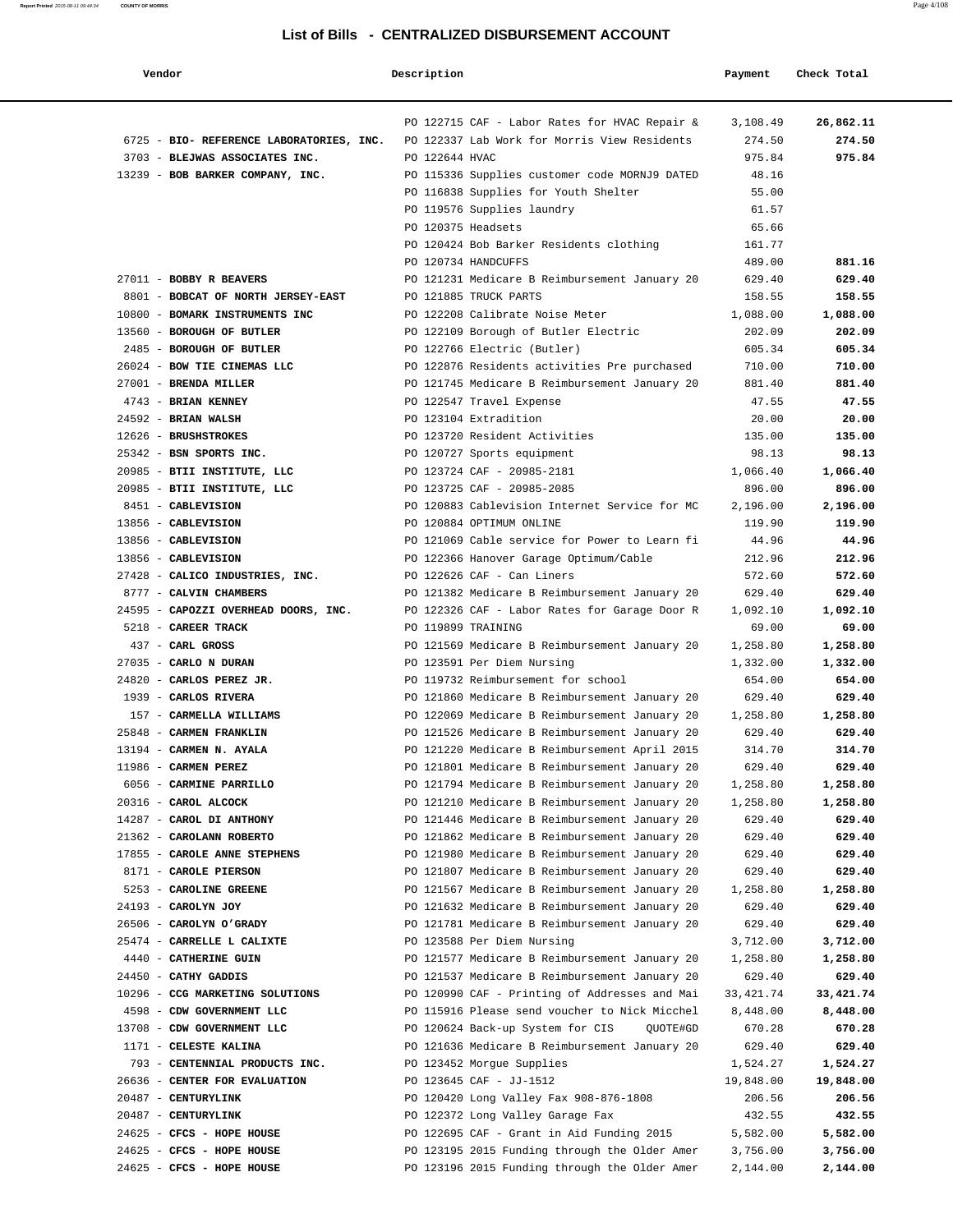| Vendor                                                                                   | Description        |                                                                                               | Payment           | Check Total       |
|------------------------------------------------------------------------------------------|--------------------|-----------------------------------------------------------------------------------------------|-------------------|-------------------|
| 24625 - CFCS - HOPE HOUSE                                                                |                    | PO 123222 Grant in Aid Funding 2015                                                           | 3,645.00          | 3,645.00          |
| 24625 - CFCS - HOPE HOUSE                                                                |                    | PO 123224 Grant in Aid Funding 2015                                                           | 1,582.00          | 1,582.00          |
| 24625 - CFCS - HOPE HOUSE                                                                |                    | PO 123231 2015 Funding through the Peer Group                                                 | 4,906.00          | 4,906.00          |
| 26173 - CHARLENE GUERRA                                                                  |                    | PO 121575 Medicare B Reimbursement January 20                                                 | 1,258.80          | 1,258.80          |
| 26287 - CHARLES BRIGHT                                                                   |                    | PO 121347 Medicare B Reimbursement January 20                                                 | 629.40            | 629.40            |
| 7253 - CHARLES JURGENSEN                                                                 |                    | PO 123449 VETERANS MILEAGE REIMBURSMENT                                                       | 52.50             | 52.50             |
| 27530 - CHARLES KOPP                                                                     |                    | PO 121661 Medicare B Reimbursement February 2                                                 | 524.50            | 524.50            |
| 24189 - CHARLES MAROTTA                                                                  |                    | PO 121709 Medicare B Reimbursement January 20                                                 | 629.40            | 629.40            |
| 24918 - CHARLIE KRANZ                                                                    |                    | PO 121666 Medicare B Reimbursement January 20                                                 | 629.40            | 629.40            |
| 15003 - CHARLOTTE GREEN                                                                  |                    | PO 121566 Medicare B Reimbursement January 20                                                 | 629.40            | 629.40            |
| 10993 - CHARLOTTE SIMANDY                                                                |                    | PO 121941 Medicare B Reimbursement January 20                                                 | 1,258.80          | 1,258.80          |
| 17862 - CHARLOTTE STEUBE                                                                 |                    | PO 121981 Medicare B Reimbursement January 20                                                 | 629.40            | 629.40            |
| 5273 - CHEROKEE GLASS INC                                                                |                    | PO 122679 BUILD MAINT                                                                         | 495.00            | 495.00            |
| 13788 - CHERRY WEBER & ASSOC. PC                                                         |                    | PO 122769 CAF - Engineering Design Services f                                                 | 3,975.50          |                   |
|                                                                                          |                    | PO 123614 old Ref# CF09000630000                                                              | 12,256.95         | 16,232.45         |
| 21653 - CHERYL BARTOW                                                                    |                    | PO 121227 Medicare B Reimbursement January 20                                                 | 629.40            | 629.40            |
| 27000 - CHERYL KNEVALS                                                                   |                    | PO 121653 Medicare B Reimbursement January 20                                                 | 629.40            | 629.40            |
| 13803 - CHILD & FAMILY RESOURCES, INC.                                                   |                    | PO 122698 CAF - Grant in Aid Funding 2015                                                     | 7,253.00          | 7,253.00          |
| 21424 - CHILRAKHA JAIRAM                                                                 |                    | PO 121619 Medicare B Reimbursement January 20                                                 | 629.40            | 629.40            |
| 11375 - CHIRON TRAINING CENTER                                                           |                    | PO 123729 CAF - 11375-2150                                                                    | 1,846.64          | 1,846.64          |
| 5868 - CHRISTINA DORR                                                                    |                    | PO 121462 Medicare B Reimbursement January 20                                                 | 629.40            | 629.40            |
| 21648 - CHRISTINE BRAUN                                                                  |                    | PO 121342 Medicare B Reimbursement January 20                                                 | 629.40            | 629.40            |
| 1807 - CHRISTINE SAWYER                                                                  |                    | PO 121911 Medicare B Reimbursement January 20                                                 | 629.40            | 629.40            |
| 27965 - CHRISTOPHER BLAGROVE                                                             | PO 123108 Boots    |                                                                                               | 76.99             | 76.99             |
| 21374 - CHRISTOPHER DORN                                                                 |                    | PO 123105 Weapon trade                                                                        | 271.97            | 271.97            |
| 15854 - CHRISTOPHER P. LUONGO                                                            |                    | PO 123047 Reimbursement                                                                       | 32.59             | 32.59             |
| 21857 - CITYSIDE ARCHIVES, LTD                                                           |                    | PO 123472 CAF - Record Storage & Shredding fo                                                 | 6,554.39          | 6,554.39          |
| 13478 - CLARENCE BRICKMAN                                                                |                    | PO 121346 Medicare B Reimbursement January 20                                                 | 629.40            | 629.40            |
| 1177 - CLARENCE HOLLENBECK                                                               |                    | PO 121606 Medicare B Reimbursement January 20                                                 | 1,258.80          | 1,258.80          |
| 12000 - CLARIS BERNARD                                                                   |                    | PO 121239 Medicare B Reimbursement January 20                                                 | 629.40            | 629.40            |
| 27150 - CLAUDETTE JENNINGS                                                               |                    | PO 121625 Medicare B Reimbursement January 20                                                 | 1,258.80          | 1,258.80          |
| 13300 - CLAUDIA BELL                                                                     |                    | PO 121235 Medicare B Reimbursement January 20                                                 | 629.40            | 629.40            |
| 25388 - CLAUDIA BROWN<br>20319 - CLAUDIA BUDDY                                           |                    | PO 121355 Medicare B Reimbursement January 20                                                 | 629.40            | 629.40            |
| 20678 - CLAUDIA L. HINOJOSA                                                              |                    | PO 121363 Medicare B Reimbursement January 20<br>PO 123028 Insurance reimb. for 7/15 to 12/15 | 1,258.80<br>72.00 | 1,258.80<br>72.00 |
| 12856 - CLEMENCE ALEONG                                                                  |                    | PO 121211 Medicare B Reimbursement January 20                                                 | 629.40            | 629.40            |
| 13857 - CLIFFSIDE BODY CORP                                                              |                    | PO 121894 TRUCK PARTS                                                                         | 1,351.57          |                   |
|                                                                                          |                    | PO 122501 OTHER OUTSIDE                                                                       | 13,280.99         | 14,632.56         |
| 8454 - CLIFTON ELEVATOR SERVICE CO INC                                                   |                    | PO 121290 CAF - Elevatior Maintenance & Inspe                                                 | 5,415.00          | 5,415.00          |
| $12043$ - COMCAST                                                                        |                    | PO 122355 Long Valley Garage High Speed Inter                                                 | 288.55            | 288.55            |
| 27521 - COMMERCIAL CONSTRUCTION MANAGEMENT PO 122590 CAF - Re-Roofing of the Family Prom |                    |                                                                                               | 3,723.90          |                   |
|                                                                                          |                    | PO 123335 CAF - Re-Roofing of the Family Prom                                                 | 900.97            | 4,624.87          |
| 26074 - COMMUNICATIONS SERVICE                                                           |                    | PO 119524 Installation o Radios & Equip.                                                      | 1,843.10          | 1,843.10          |
| 26074 - COMMUNICATIONS SERVICE                                                           |                    | PO 121005 Service on Vehicle (CIS)                                                            | 142.50            | 142.50            |
| 9486 - COMPLETE SECURITY SYSTEMS, INC.                                                   |                    | PO 122315 CAF - Expansion of Various Security                                                 | 2,500.00          | 2,500.00          |
| 13937 - COMPUTER CABLE & CONNECTOR CO                                                    |                    | PO 121173 Data Processing Parts                                                               | 187.50            | 187.50            |
| 25489 - CONCRETE CONSTRUCTION CORP.                                                      |                    | PO 123728 CAF - Intersection Improvements to                                                  | 27,714.40         | 27,714.40         |
| 15556 - CONNIE KATSAKOS                                                                  |                    | PO 121639 Medicare B Reimbursement January 20                                                 | 629.40            | 629.40            |
| $13969$ - CONROY'S                                                                       |                    | PO 121137 Flower Arrangement for 84th BPC Gra                                                 | 85.99             | 85.99             |
| 8043 - CONTRACT PHARMACY SERVICES INC                                                    |                    | PO 122251 CAF - Pharmaceutical and Related Se                                                 | 26,670.01         | 26,670.01         |
| 26101 - COOPER ELECTRIC SUPPLY CO.                                                       |                    | PO 121035 Machinery Repairs & Parts                                                           | 543.45            | 543.45            |
| 26101 - COOPER ELECTRIC SUPPLY CO.                                                       |                    | PO 121180 CAF - Electrical Supplies                                                           | 958.30            | 958.30            |
| 26101 - COOPER ELECTRIC SUPPLY CO.                                                       |                    | PO 122416 CAF - Electrical Supplies                                                           | 454.74            | 454.74            |
| 26101 - COOPER ELECTRIC SUPPLY CO.                                                       |                    | PO 122720 ELECTRICAL - LED LIGHTS                                                             | 479.34            | 479.34            |
| 14644 - CORNERSTONE FAMILY PROGRAMS                                                      |                    | PO 122599 2015 Funding through the Peer Group                                                 | 22,360.00         |                   |
|                                                                                          |                    | PO 122600 Grant in Aid Funding 2015                                                           | 4,745.00          |                   |
|                                                                                          |                    | PO 122603 2015 Funding through the Peer Group                                                 | 8,304.00          |                   |
|                                                                                          |                    | PO 122691 2015 Funding through the Older Amer                                                 | 3,941.00          |                   |
|                                                                                          |                    | PO 122692 2015 Funding through the Older Amer                                                 | 7,280.00          |                   |
|                                                                                          | PO 122546 No Caf # |                                                                                               | 2,991.00          |                   |
|                                                                                          | PO 122874 No Caf # |                                                                                               | 570.00            |                   |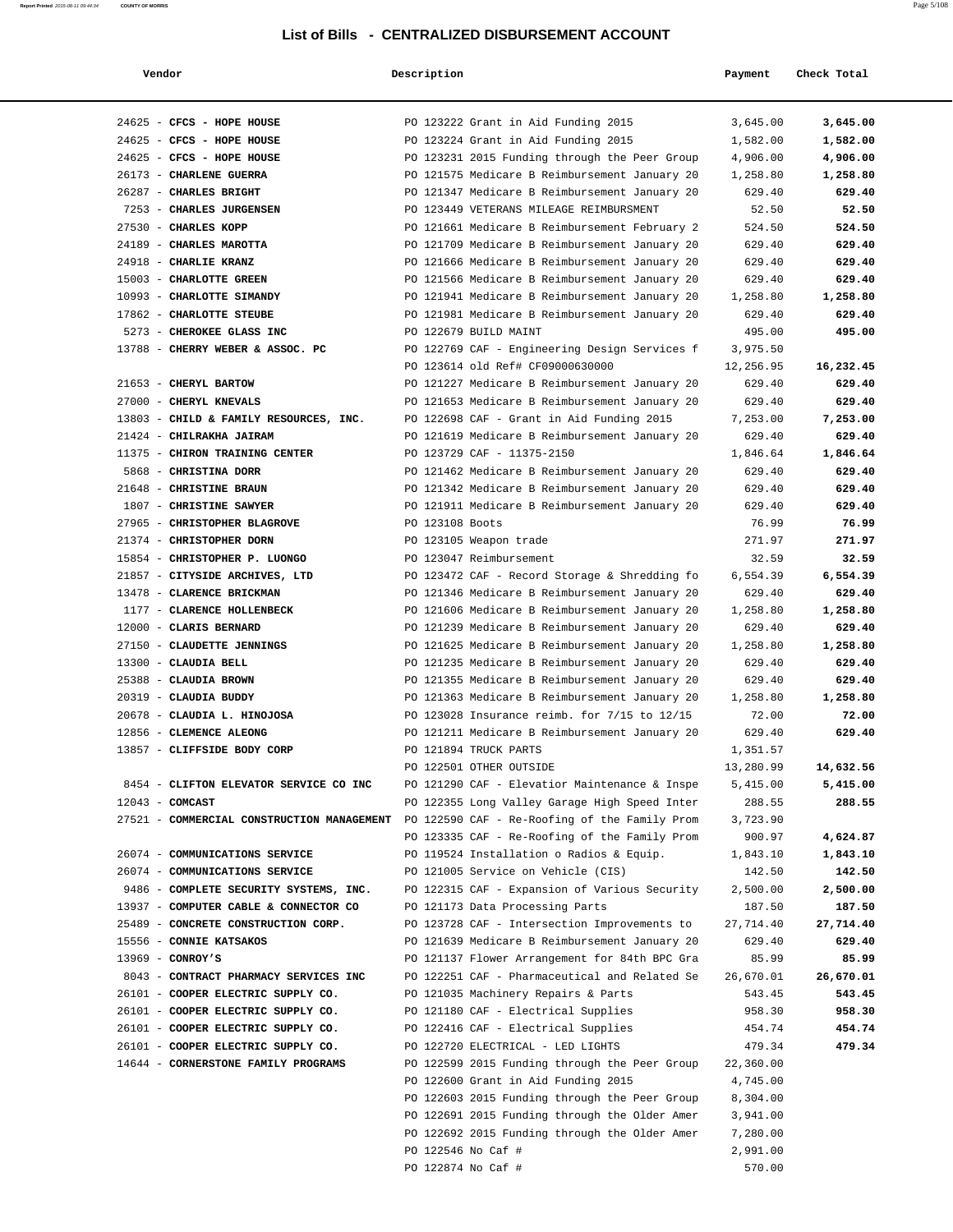| Vendor                                         | Description     |                                                                                               | Payment          | Check Total      |
|------------------------------------------------|-----------------|-----------------------------------------------------------------------------------------------|------------------|------------------|
|                                                |                 | PO 123323 CAF - Grant in Aid Funding 2015 QTR                                                 | 6,312.00         | 56,503.00        |
| 14644 - CORNERSTONE FAMILY PROGRAMS            |                 | PO 123325 CAF - 2015 Chapter 51 Quarter 2 CH5                                                 | 7,229.00         |                  |
|                                                |                 | PO 123326 CAF - 2015 Chapter 51 CH51-1516 Now                                                 | 9,625.00         |                  |
|                                                |                 | PO 123421 Operation of Adult Day Care                                                         | 14,995.32        | 31,849.32        |
| 20592 - CORRESTINE TROWERS                     |                 | PO 122018 Medicare B Reimbursement January 20                                                 | 1,258.80         | 1,258.80         |
| 14029 - COUNTY COLLEGE OF MORRIS               |                 | PO 122994 CAF - Prinitng Services                                                             | 15,914.00        | 15,914.00        |
| 14022 - COUNTY COLLEGE OF MORRIS               |                 | PO 122995 1st Half 8/15 Operating Budget                                                      | 492,916.67       | 492,916.67       |
| 14027 - COUNTY COLLEGE OF MORRIS               |                 | PO 123235 Expenditures in connection with maj                                                 | 289,713.78       | 289,713.78       |
| 14031 - COUNTY CONCRETE CORP.                  | PO 121179 MASON |                                                                                               | 691.50           | 691.50           |
| 14031 - COUNTY CONCRETE CORP.                  | PO 122205 MASON |                                                                                               | 46.15            | 46.15            |
| 14031 - COUNTY CONCRETE CORP.                  |                 | PO 122377 Yellow Mason Sand                                                                   | 130.20           | 130.20           |
| 13 - COUNTY OF MORRIS                          |                 | PO 123509 2nd Half July 2015 Metered Mail                                                     | 417.34           | 417.34           |
| 13 - COUNTY OF MORRIS                          |                 | PO 123511 2nd Half July 2015 Metered Mail                                                     | 10,884.66        | 10,884.66        |
| 8 - COUNTY OF MORRIS                           |                 | PO 123690 VETERANS GRANT PROJECT                                                              | 7,000.00         | 7,000.00         |
| 14041 - COUNTY WELDING SUPPLY CO               |                 | PO 120763 Welding materials                                                                   | 197.70           |                  |
| 24993 - CRAFCO, INC.                           |                 | PO 120903 Medical supplies                                                                    | 70.01            | 267.71<br>729.50 |
| 11842 - CRAFTMASTER HARDWARE                   | PO 122381 Pails | PO 121150 DOOR HANDLES                                                                        | 729.50<br>476.00 | 476.00           |
| 25373 - CREATING WITH CLAY LLC                 |                 | PO 123548 Resident Activities                                                                 | 200.00           | 200.00           |
| $19233 - \text{CULLIGAN}$                      |                 | PO 121824 SOLAR SALT                                                                          | 1,260.00         | 1,260.00         |
| 14102 - CY DRAKE LOCKSMITHS, INC.              | PO 120568 Keys  |                                                                                               | 30.40            |                  |
|                                                |                 | PO 122216 KEYS AND PADLOCKS                                                                   | 1,215.60         | 1,246.00         |
| 1189 - CYNTHIA CRAMOND                         |                 | PO 121413 Medicare B Reimbursement January 20                                                 | 1,258.80         | 1,258.80         |
| 11976 - CYNTHIA MILLER                         |                 | PO 121743 Medicare B Reimbursement January 20                                                 | 629.40           | 629.40           |
| 12523 - D&B AUTO SUPPLY                        |                 | PO 121895 AUTO PARTS                                                                          | 1,384.89         |                  |
|                                                |                 | PO 122923 AUTO PARTS                                                                          | 2,694.25         | 4,079.14         |
| 11783 - D.R. JOHNSON & ASSOCIATES, LLC         |                 | PO 123713 CAF - as-needed on site engineering                                                 | 4,799.78         | 4,799.78         |
| 14123 - DAILY RECORD                           |                 | PO 122857 Legal Ad Acct. # ASB-70021874                                                       | 71.96            | 71.96            |
| 14123 - DAILY RECORD                           |                 | PO 122986 Legal Notice - Ordinances for 07/08                                                 | 163.72           | 163.72           |
| 14123 - DAILY RECORD                           |                 | PO 123074 Contract Awards - $6/24/15$ Meeting                                                 | 306.12           | 306.12           |
| 14123 - DAILY RECORD                           |                 | PO 123186 ADVERTISEMENT                                                                       | 302.32           | 302.32           |
| 10992 - DAISY WATSON                           |                 | PO 122055 Medicare B Reimbursement January 20                                                 | 1,258.80         | 1,258.80         |
| 5334 - DALA EKENEZAR                           |                 | PO 123260 Insurance reimb. for 7/15 TO 12/15                                                  | 72.00            | 72.00            |
| 15642 - DALE KRAMER                            |                 | PO 122583 Dale Kramer Reimbursment of Mileage                                                 | 75.34            | 75.34            |
| 27177 - DAMACINA L. OKE                        |                 | PO 123582 Per Diem Nursing                                                                    | 1,624.00         | 1,624.00         |
| 5875 - DANIEL FEBUS                            |                 | PO 121500 Medicare B Reimbursement January 20                                                 | 629.40           | 629.40           |
| 2633 - DANIEL MAHONEY                          |                 | PO 123372 EXPENSE VOUCHER                                                                     | 50.00            | 50.00            |
| 27025 - DANIEL RICE                            |                 | PO 121855 Medicare B Reimbursement January 20                                                 | 734.30           | 734.30           |
| 11155 - DANILO LAPID                           |                 | PO 123581 Per Diem Nursing                                                                    | 2,071.26         | 2,071.26         |
| 27013 - DARLENE CRINCOLI                       |                 | PO 121416 Medicare B Reimbursement January 20                                                 | 1,258.80         | 1,258.80         |
| 15905 - DARREN O'NEILL                         |                 | PO 123315 RMB Periodicals - MCL Petty Cash                                                    | 440.85           | 440.85           |
| 10856 - DAVID DECOONS                          |                 | PO 122726 Equipment                                                                           | 137.47           | 137.47           |
| 12140 - DAVID EVDOKIMOW MD                     |                 | PO 121004 INMATE MEDICAL CARE                                                                 | 11,212.00        | 11,212.00        |
| 12376 - DAVID HORUTZ                           |                 | PO 121610 Medicare B Reimbursement January 20                                                 | 629.40           | 629.40           |
| 25386 - DAVID JEAN-LOUIS                       |                 | PO 123586 Per Diem Nursing                                                                    | 3,258.03         | 3,258.03         |
| 16091 - DAVID MCKIM<br>9374 - DAVID MCLAUGHLIN |                 | PO 121729 Medicare B Reimbursement January 20                                                 | 629.40           | 629.40           |
| 1000 - DAVID VEYSMAN                           |                 | PO 121731 Medicare B Reimbursement January 20<br>PO 122553 Insurance reimb. for 7/15 to 12/15 | 629.40<br>72.00  | 629.40<br>72.00  |
| 18414 - DAVID WEBER OIL COMPANY                |                 | PO 121888 OIL & LUBRICANTS                                                                    | 210.00           | 210.00           |
| 11434 - DAWN CENTER FOR INDEPENDENT            |                 | PO 122575 Grant in Aid Funding 2015                                                           | 2,577.00         |                  |
|                                                |                 | PO 122576 Grant in Aid Funding 2015                                                           | 9,454.00         |                  |
|                                                |                 | PO 122577 2015 Funding through the Peer Group                                                 | 15,671.00        | 27,702.00        |
| 20382 - DAY CHEVROLET INC                      |                 | PO 113200 CAF - Purchse one (1) Chevy Tahoe                                                   | 43,511.68        | 43,511.68        |
| 14181 - DAYTOP VILLAGE OF NJ, INC.             |                 | PO 123527 CAF - 2015 Chapter 51 CH51-1507 Jun                                                 | 5,280.00         |                  |
|                                                |                 | PO 123638 CAF - Grant in Aid Funding 2015 GIA                                                 | 9,880.00         | 15,160.00        |
| 1497 - DEBORAH FINE                            |                 | PO 121505 Medicare B Reimbursement January 20                                                 | 629.40           | 629.40           |
| 8844 - DEE LOBO                                |                 | PO 121690 Medicare B Reimbursement January 20                                                 | 629.40           | 629.40           |
| 274 - DEER PARK                                |                 | PO 121896 WATER COOLER RENTAL/COFFEE SERVICE                                                  | 361.85           | 361.85           |
| 274 - DEER PARK                                |                 | PO 122220 Drinking Water - Superintendent of                                                  | 9.96             | 9.96             |
| 274 - DEER PARK                                |                 | PO 122392 Bottle Water-Montville Garage                                                       | 98.66            | 98.66            |
| $274$ - DEER PARK                              |                 | PO 122580 Hanover Garage Bottle Water                                                         | 8.26             | 8.26             |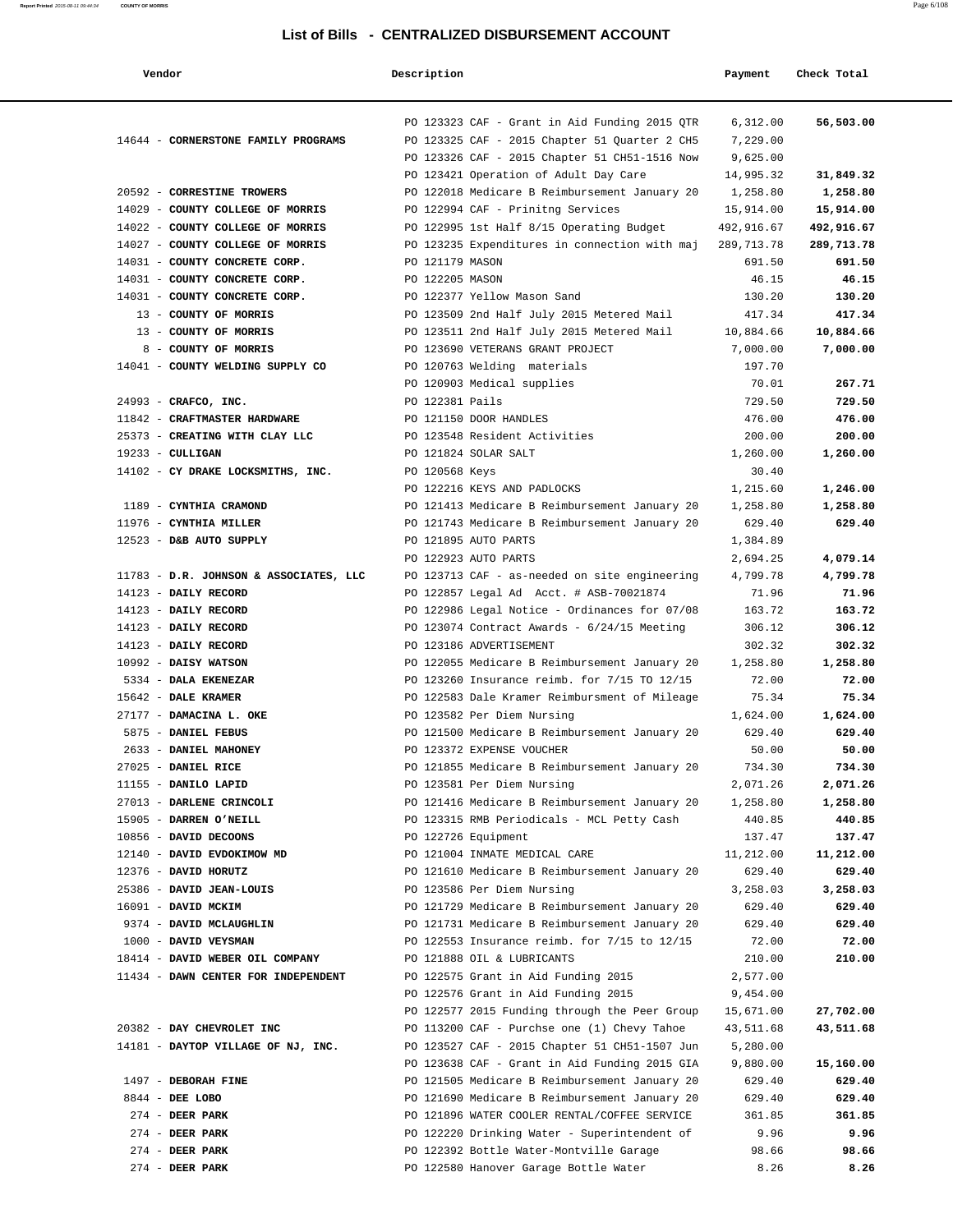| Vendor                                              | Description |                                                                                                | Payment            | Check Total        |
|-----------------------------------------------------|-------------|------------------------------------------------------------------------------------------------|--------------------|--------------------|
| 274 - DEER PARK                                     |             | PO 122730 Monthly Water Delivery                                                               | 58.40              | 58.40              |
| 274 - DEER PARK                                     |             | PO 122856 Spring Water ACCT # 8450007060                                                       | 187.80             | 187.80             |
| $274$ - DEER PARK                                   |             | PO 122892 acct 0434508388                                                                      | 57.80              | 57.80              |
| $274$ - DEER PARK                                   |             | PO 122947 WATER FOR BUILDINGS & GROUNDS / CO                                                   | 89.07              | 89.07              |
| $274$ - DEER PARK                                   |             | PO 123050 0434552170                                                                           | 15.94              | 15.94              |
| $274$ - DEER PARK                                   |             | PO 123101 Deer Park 6/15-7/14/2015                                                             | 12.95              | 12.95              |
| $274$ - DEER PARK                                   |             | PO 123184 DRINKING WATER                                                                       | 21.92              | 21.92              |
| $274$ - DEER PARK                                   |             | PO 123238 Bottle Water                                                                         | 78.62              | 78.62              |
| $274$ - DEER PARK                                   |             | PO 123275 Water for Morris Township - 6/15/15                                                  | 328.86             | 328.86             |
| $274$ - DEER PARK                                   |             | PO 123286 BOTTLED WATER MAILROOM 6/15/15-7/14                                                  | 6.97               | 6.97               |
| 21922 - DEIRDRE'S HOUSE                             |             | PO 123642 CAF - Grant in Aid Funding 2015                                                      | 5,585.00           | 5,585.00           |
| 8224 - DELIA SPARKES                                |             | PO 121967 Medicare B Reimbursement January 20                                                  | 629.40             | 629.40             |
| 1167 - DELILAH SMITH                                |             | PO 121953 Medicare B Reimbursement January 20                                                  | 1,258.80           | 1,258.80           |
| 14228 - DELL MARKETING L.P.                         |             | PO 119918 Server NIC for Vmware Host                                                           | 296.39             |                    |
|                                                     |             | PO 121251 County Clerk - 2015 Project                                                          | 16,392.00          |                    |
|                                                     |             | PO 121252 PLEASE ORDER AS PER QUOTE# 71026151                                                  | 9,546.42           | 26,234.81          |
| 14249 - DELUXE INTERNATIONAL                        |             | PO 120588 Diagnostics                                                                          | 1,267.80           | 1,267.80           |
| 25850 - DENNIS COLDITZ                              |             | PO 121405 Medicare B Reimbursement January 20                                                  | 629.40             | 629.40             |
| 21638 - DENNIS GRAU                                 |             | PO 123547 Resident Activities                                                                  | 150.00             | 150.00             |
| 26582 - DENTAL & MEDICAL CAREER                     |             | PO 123607 CAF - 26582-2148                                                                     | 3,196.00           | 3,196.00           |
| 6503 - DIANA BICZAK                                 |             | PO 123261 Insurance reimb. for 7/15 to 12/15                                                   | 72.00              | 72.00              |
| 12371 - DIANE STRECKFUSS                            |             | PO 121983 Medicare B Reimbursement January 20                                                  | 1,258.80           | 1,258.80           |
| 552 - DIENANE ETIENNE                               |             | PO 123262 Insurance reimb. for 7/15 to 12/15                                                   | 72.00              | 72.00              |
| 27928 - DIGITALDECKCOVERS, INC.                     |             | PO 122608 Order #35864 Covers for New Mail-In                                                  | 233.94             | 233.94             |
| 24349 - DIRECT ENERGY BUSINESS MARKETING            |             | PO 123414 GAS - HESS - SUPPLY - 1316                                                           | 11,918.02          | 11,918.02          |
| 7067 - DIRECT MACHINERY SERVICE CORP.               |             | PO 115786 Machinery Repairs & Parts                                                            | 250.00             | 250.00             |
| 14312 - DIRECT SUPPLY INC                           |             | PO 123627 Equipment for Dietary                                                                | 2,981.04           | 2,981.04           |
| 8735 - DIRECT TV INC                                |             | PO 122997 DirecTV - MCC                                                                        | 63.99              |                    |
|                                                     |             | PO 123459 DirecTV - EOC                                                                        | 45.00              | 108.99             |
| 26274 - DISC MAKERS                                 |             | PO 121316 PLEASE ORDER - DVD/G. Walsh (CIS)                                                    | 536.65             | 536.65             |
| 2032 - DOLORES VICENTE                              |             | PO 122034 Medicare B Reimbursement January 20                                                  | 1,258.80           | 1,258.80           |
| 25851 - DOMINIC GALLO                               |             | PO 121541 Medicare B Reimbursement January 20                                                  | 1,258.80           | 1,258.80           |
| 8347 - DOMINICK ESPOSITO                            |             | PO 121492 Medicare B Reimbursement January 20                                                  | 1,258.80           | 1,258.80           |
| 1175 - DONALD BERLIN                                |             | PO 121238 Medicare B Reimbursement January 20                                                  | 1,258.80           | 1,258.80           |
| 6031 - DONALD KOSTKA                                |             | PO 121662 Medicare B Reimbursement January 20                                                  | 1,258.80           | 1,258.80           |
| 4943 - DONNA BURKEY                                 |             | PO 122568 RMB - Annual Networking Meeting                                                      | 72.57              | 72.57              |
| 15092 - DONNA HARDEN                                |             | PO 121584 Medicare B Reimbursement January 20                                                  | 629.40             | 629.40             |
| 15638 - DONNA KOWALSKI                              |             | PO 121663 Medicare B Reimbursement January 20                                                  | 1,258.80           | 1,258.80           |
| 20139 - DONNIS ZIESSE                               |             | PO 122090 Medicare B Reimbursement January 20                                                  | 1,258.80           | 1,258.80           |
| 14334 - DORIS DOLAN                                 |             | PO 121450 Medicare B Reimbursement January 20                                                  | 1,258.80           | 1,258.80           |
| 1224 - DOROTHY ALLEN                                |             | PO 121213 Medicare B Reimbursement January 20                                                  | 629.40             | 629.40             |
| 8170 - DOROTHY BARON                                |             | PO 121222 Medicare B Reimbursement January 20                                                  | 629.40             | 629.40             |
| 1168 - DOROTHY BROOME                               |             | PO 121351 Medicare B Reimbursement January 20                                                  | 629.40             | 629.40             |
| 12369 - DOROTHY COLQUHOUN                           |             | PO 121407 Medicare B Reimbursement January 20                                                  | 629.40             | 629.40             |
| 24659 - DOROTHY DIFABIO                             |             | PO 121196 SANE SART GRANT EXPENSE FOR TRAVEL                                                   | 246.03             | 246.03             |
| 24659 - DOROTHY DIFABIO                             |             | PO 122660 SANE SART Supplemental Pay                                                           | 56.90              | 56.90              |
| 24745 - DOROTHY DIFABIO<br>2960 - DOROTHY FONG      |             | PO 122676 SANE SART GRANT - Consumable Supply<br>PO 121514 Medicare B Reimbursement January 20 | 17.64              | 17.64              |
|                                                     |             |                                                                                                | 629.40             | 629.40             |
| 4652 - DOROTHY MCCORMICK<br>26502 - DOROTHY MCGARVA |             | PO 121721 Medicare B Reimbursement January 20<br>PO 121722 Medicare B Reimbursement January 20 | 629.40<br>1,258.80 | 629.40<br>1,258.80 |
| 20611 - DOROTHY RETTBERG                            |             | PO 121850 Medicare B Reimbursement January 20                                                  | 1,258.80           | 1,258.80           |
|                                                     |             |                                                                                                |                    | 629.40             |
| 17687 - DOROTHY SMARG<br>8178 - DOROTHY STEPHENS    |             | PO 121947 Medicare B Reimbursement January 20<br>PO 121979 Medicare B Reimbursement January 20 | 629.40<br>629.40   | 629.40             |
| 9517 - DOROTHY VALLEAU                              |             | PO 122025 Medicare B Reimbursement January 20                                                  | 629.40             | 629.40             |
| 10986 - DOTTRIGE SMITH-CAESAR                       |             | PO 121956 Medicare B Reimbursement January 20                                                  | 629.40             | 629.40             |
| 13421 - DOUGLAS BOOSER                              |             | PO 121336 Medicare B Reimbursement January 20                                                  | 734.30             | 734.30             |
| 14379 - DOVER BRAKE & CLUTCH CO INC                 |             | PO 121898 TRUCK PARTS                                                                          | 950.79             |                    |
|                                                     |             | PO 122924 TRUCK PARTS                                                                          | 1,913.52           | 2,864.31           |
| 14384 - DOVER HOUSING AUTHORITY                     |             | PO 123458 CAF - Grant in Aid Funding 2015                                                      | 3,692.00           | 3,692.00           |
| 10726 - DR. NATHAN SABIN                            |             | PO 121001 INMATE MEDICAL CARE                                                                  | 290.00             | 290.00             |
| 20478 - DRUGSCAN INC                                |             | PO 121187 Investigative Expense                                                                | 235.00             | 235.00             |

**Report Printed** 2015-08-11 09:44:34 **COUNTY OF MORRIS** Page 7/108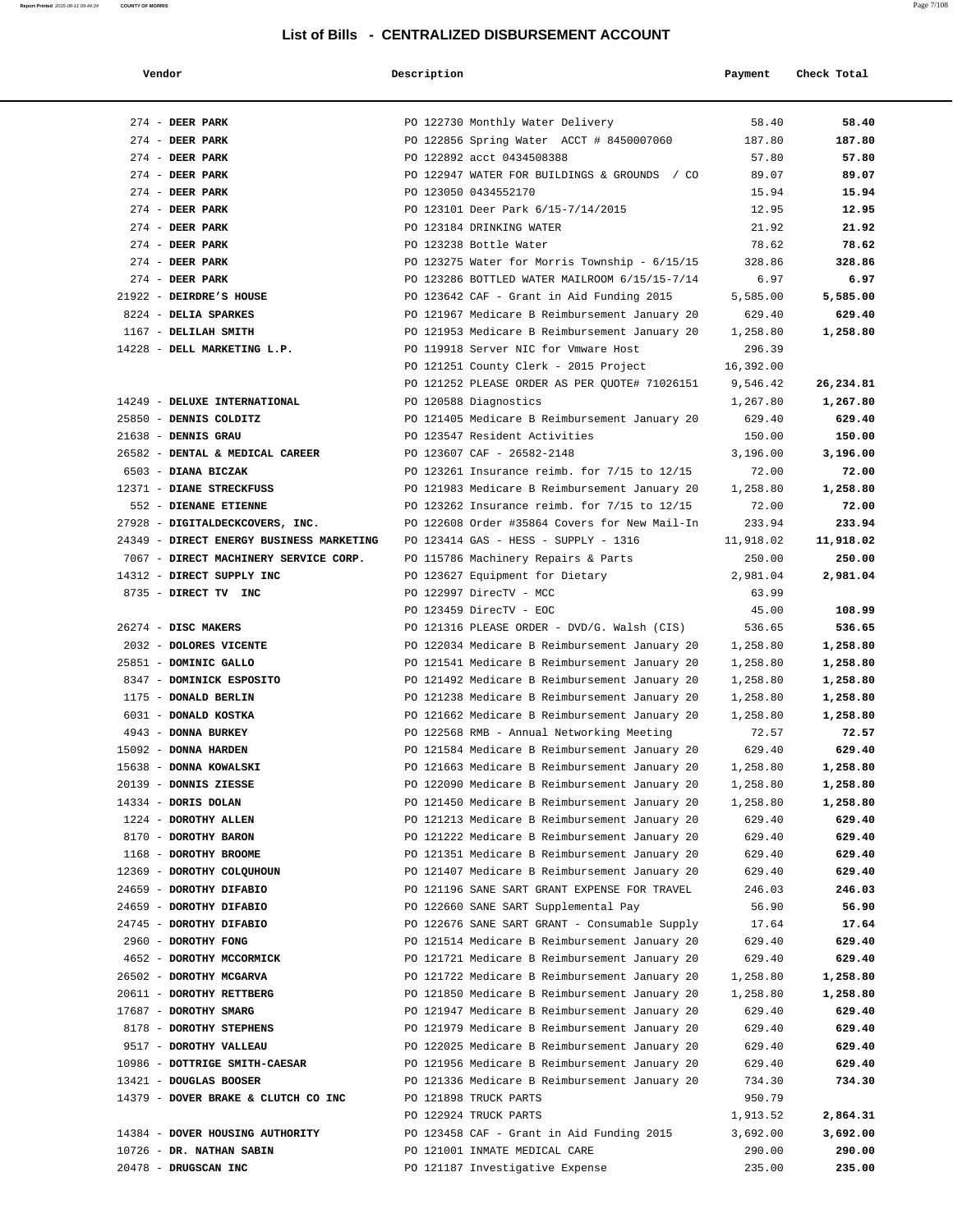| Vendor                                               | Description                                                                                    | Payment            | Check Total      |
|------------------------------------------------------|------------------------------------------------------------------------------------------------|--------------------|------------------|
| 24352 - DYNASTY CHEMICAL CORPORATION                 | PO 122394 Citrus Kleen Cleaner                                                                 | 4,698.00           | 4,698.00         |
| $10487$ - EZ PASS                                    | PO 121484 NJ E-Z PASS                                                                          | 0.75               | 0.75             |
| 14438 - E.A. MORSE & CO. INC.                        | PO 121052 JANITORIAL SUPPLIES                                                                  | 1,232.27           | 1,232.27         |
| 9394 - EARL NIELSEN                                  | PO 121768 Medicare B Reimbursement January 20                                                  | 1,258.80           | 1,258.80         |
| 25496 - EASTBOUND GARDEN CENTER                      | PO 122135 GROUNDS MAINT                                                                        | 900.69             | 900.69           |
| 26312 - EASTERN CONCRETE MATERIALS, INC.             | PO 122348 Snow/Ice Grits                                                                       | 2,456.18           | 2,456.18         |
| 26312 - EASTERN CONCRETE MATERIALS, INC.             | PO 122796 Mason Sand, 3/4" QP                                                                  | 356.80             | 356.80           |
| 27736 - EDDIE RAYFORD                                | PO 121843 Medicare B Reimbursement March 2015                                                  | 419.60             | 419.60           |
| 26632 - EDGE PROPERTY MAINTENANCE                    | PO 123333 CAF - New Mail Room/Garage Door Ren                                                  | 12,033.04          | 12,033.04        |
| 4435 - EDITH VANDER PLOEG                            | PO 122028 Medicare B Reimbursement January 20                                                  | 1,258.80           | 1,258.80         |
| 27966 - EDLINE COLLIN                                | PO 123443 Employee Reimbursement                                                               | 30.00              | 30.00            |
| 7292 - EDUARDO VARGAS                                | PO 122030 Medicare B Reimbursement January 20                                                  | 629.40             | 629.40           |
| 14806 - EDWARD FRONZUTO                              | PO 121531 Medicare B Reimbursement January 20                                                  | 1,258.80           | 1,258.80         |
| 20153 - EDWARD KLINGENER                             | PO 121652 Medicare B Reimbursement January 20                                                  | 629.40             | 629.40           |
| $11015$ - EDWARD RICE                                | PO 121854 Medicare B Reimbursement January 20                                                  | 629.40             | 629.40           |
| 21799 - EDWARD SHAPLEY                               | PO 122670 Reimbursement: Supplies for science                                                  | 15.72              |                  |
|                                                      | PO 123271 Solar experiment Reimbursement                                                       | 14.09              | 29.81            |
| 26117 - EDWARDS LEARNING CENTER                      | PO 123600 CAF - Edwards-JR/JS-16-WFNJ (cost-r                                                  | 4,073.08           | 4,073.08         |
| 12378 - EILEEN BONFANTI                              | PO 121334 Medicare B Reimbursement January 20                                                  | 1,258.80           | 1,258.80         |
| 17942 - EILEEN SWEEDY                                | PO 121988 Medicare B Reimbursement January 20                                                  | 629.40             | 629.40           |
| 24194 - EILEEN TORMEY                                | PO 122007 Medicare B Reimbursement January 20                                                  | 629.40             | 629.40           |
| 20917 - EILEEN TRONCONE                              | PO 122016 Medicare B Reimbursement January 20                                                  | 1,258.80           | 1,258.80         |
| 14491 - EL PRIMER PASO, LTD.                         | PO 122642 CAF - Grant in Aid Funding 2015                                                      | 7,362.00           | 7,362.00         |
| 4433 - ELAINE COOPER                                 | PO 121410 Medicare B Reimbursement January 20                                                  | 629.40             | 629.40           |
| 14779 - ELAINE FRANCHI                               | PO 121522 Medicare B Reimbursement January 20                                                  | 629.40             | 629.40           |
| 20614 - ELBERITA DELABASTIDE                         | PO 121433 Medicare B Reimbursement January 20                                                  | 1,258.80           | 1,258.80         |
| 21649 - ELEANOR CARROLL                              | PO 121380 Medicare B Reimbursement January 20                                                  | 629.40             | 629.40           |
| 20909 - ELEANOR SGRO                                 | PO 121929 Medicare B Reimbursement January 20                                                  | 1,258.80           | 1,258.80         |
| 10560 - ELEANOR SHANN                                | PO 121932 Medicare B Reimbursement January 20                                                  | 629.40             | 629.40           |
| 17946 - ELEANOR SYLVESTER                            | PO 121989 Medicare B Reimbursement January 20                                                  | 1,067.40           | 1,067.40         |
| 11241 - ELISABETH LUTZ                               | PO 121700 Medicare B Reimbursement January 20                                                  | 1,258.80           | 1,258.80         |
| $11714$ - ELITEK9.COM                                | PO 120549 PLEASE ORDER - Supplies for K9                                                       | 318.20             | 318.20           |
| 17613 - ELIZABETH SHANKLIN                           | PO 121931 Medicare B Reimbursement January 20                                                  | 629.40             | 629.40           |
| 1462 - ELIZABETH A. JACOBSON                         | PO 123644 old Ref# CF06000106000 Travel Expen                                                  | 244.20             | 244.20           |
| 9998 - ELIZABETH BARRADALE                           | PO 121223 Medicare B Reimbursement January 20                                                  | 629.40             | 629.40           |
| 1170 - ELIZABETH BAUERLE                             | PO 121228 Medicare B Reimbursement January 20                                                  | 629.40             | 629.40           |
| 14343 - ELIZABETH DONEGAN                            | PO 121451 Medicare B Reimbursement January 20                                                  | 1,258.80           | 1,258.80         |
| 8779 - ELIZABETH JAEGER<br>26566 - ELIZABETH JOHNSON | PO 121618 Medicare B Reimbursement January 20                                                  | 629.40             | 629.40<br>629.40 |
| 10982 - ELIZABETH KING                               | PO 121627 Medicare B Reimbursement January 20<br>PO 121645 Medicare B Reimbursement January 20 | 629.40<br>1,258.80 | 1,258.80         |
| 13263 - ELIZABETH LASSITER                           | PO 121675 Medicare B Reimbursement January 20                                                  | 629.40             | 629.40           |
| 24768 - ELIZABETH LEHMANN                            | PO 121683 Medicare B Reimbursement January 20                                                  | 629.40             | 629.40           |
| 1802 - ELIZABETH LORI                                | PO 121696 Medicare B Reimbursement January 20                                                  | 429.90             | 429.90           |
| 13305 - ELIZABETH N. BELZ                            | PO 121237 Medicare B Reimbursement January 20                                                  | 629.40             | 629.40           |
| 8192 - ELIZABETH PANZER                              | PO 121793 Medicare B Reimbursement January 20                                                  | 1,258.80           | 1,258.80         |
| 27135 - ELIZABETH VILLASENOR                         | PO 123583 Per Diem Nursing                                                                     | 3,822.84           | 3,822.84         |
| 14505 - ELIZABETHTOWN GAS COMPANY                    | PO 122719 NATURAL GAS - LONG VALLEY                                                            | 64.08              | 64.08            |
| 14301 - ELLEN DIDIMAMOFF                             | PO 121447 Medicare B Reimbursement January 20                                                  | 1,258.80           | 1,258.80         |
| 20233 - ELLEN DODD                                   | PO 121449 Medicare B Reimbursement January 20                                                  | 1,258.80           | 1,258.80         |
| 4449 - ELLEN LEWIS                                   | PO 121685 Medicare B Reimbursement January 20                                                  | 629.40             | 629.40           |
| 27141 - ELLEN M. NOLL                                | PO 123585 Per Diem Nursing                                                                     | 464.00             | 464.00           |
| 10977 - ELLORINE PITTER                              | PO 121810 Medicare B Reimbursement January 20                                                  | 629.40             | 629.40           |
| 24190 - ELOUISE KING                                 | PO 121648 Medicare B Reimbursement January 20                                                  | 755.40             | 755.40           |
| 2054 - ELSIE BOWEN                                   | PO 121338 Medicare B Reimbursement January 20                                                  | 1,258.80           | 1,258.80         |
| 7419 - ELSIE PATTERSON                               | PO 121795 Medicare B Reimbursement January 20                                                  | 629.40             | 629.40           |
| 25853 - ELTON WALLACE                                | PO 122048 Medicare B Reimbursement January 20                                                  | 629.40             | 629.40           |
| 4438 - ELVA WEININGER                                | PO 122057 Medicare B Reimbursement January 20                                                  | 629.40             | 629.40           |
| 5245 - EMELDA WALCOTT                                | PO 122046 Medicare B Reimbursement January 20                                                  | 629.40             | 629.40           |
| 17157 - EMERALD PROFESSIONAL                         | PO 123518 Adult Briefs & Gloves                                                                | 32,434.55          | 32,434.55        |
| 25417 - EMILY O'GORMAN                               | PO 121780 Medicare B Reimbursement January 20                                                  | 1,258.80           | 1,258.80         |
| 2047 - EMPLOYMENT HORIZONS, INC.                     | PO 123229 Grant in Aid Funding 2015                                                            | 19,507.00          |                  |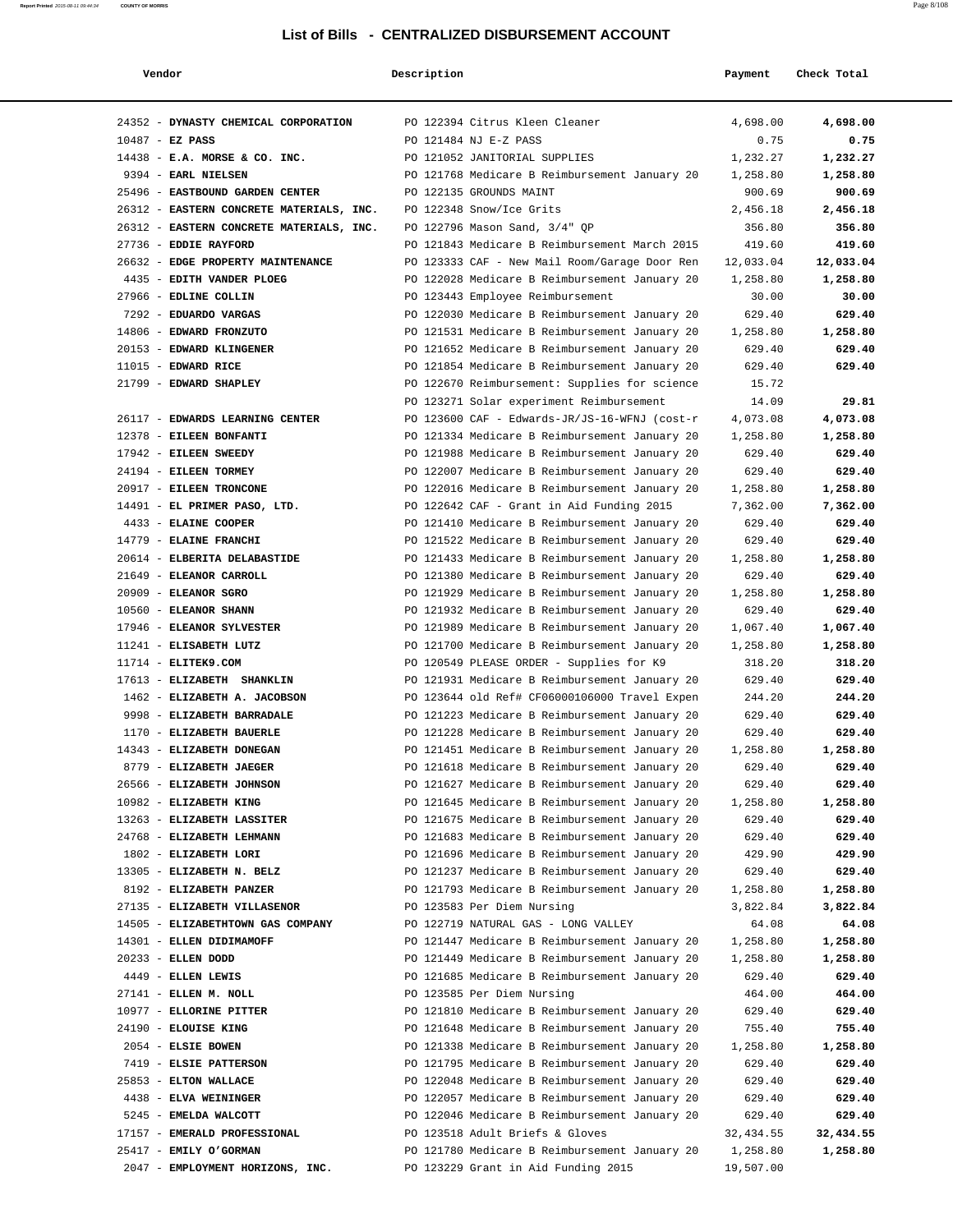| Vendor                                  | Description |                                                                      | Payment                | Check Total |
|-----------------------------------------|-------------|----------------------------------------------------------------------|------------------------|-------------|
|                                         |             | PO 123232 2015 Funding through the Peer Group                        | 19,252.00              | 38,759.00   |
| 18572 - ENID YEARWOOD                   |             | PO 122083 Medicare B Reimbursement January 20                        | 629.40                 | 629.40      |
| 14551 - EQUIFAX INFORMATION SVCS LLC    |             | PO 123228 Background checks                                          | 68.59                  | 68.59       |
| 27495 - ERLOUSE MACEAN                  |             | PO 121704 Medicare B Reimbursement January 20                        | 629.40                 | 629.40      |
| 26495 - ERNEST H FITZHERBERT JR         |             | PO 121508 Medicare B Reimbursement January 20                        | 1,258.80               | 1,258.80    |
| 26492 - ERROL WOLLARY                   |             | PO 122528 Reimbursement for Cell Phone                               | 60.00                  | 60.00       |
| 27574 - ERYN FERNANDEZ-LEDON            |             | PO 123109 Travel Expense Reimbursement                               | 23.66                  | 23.66       |
| 13283 - ESTATE OF ELIJAH BLAIR          |             | PO 121646 Medicare B Reimbursement January 20                        | 524.50                 | 524.50      |
| 14114 - ESTATE OF FLORENCE D'AGOSTINO   |             | PO 121647 Medicare B Reimbursement January 20                        | 524.50                 | 524.50      |
| 7418 - ESTATE OF JOHN KRUGER            |             | PO 121669 Medicare B Reimbursement January 20                        | 629.40                 | 629.40      |
| 16072 - ESTATE OF ROSAMOND MCCARTHY     |             | PO 122614 Medicare B Reimbursement July 2013                         | 419.60                 | 419.60      |
| 6576 - ESTHER ROBERTS                   |             | PO 121863 Medicare B Reimbursement January 20                        | 1,258.80               | 1,258.80    |
| 14673 - ETHEL FENTZLAFF                 |             | PO 121502 Medicare B Reimbursement January 20                        | 1,258.80               | 1,258.80    |
| 21666 - ETHEL HAWKINS                   |             | PO 121593 Medicare B Reimbursement January 20                        | 629.40                 | 629.40      |
| 8771 - ETHEL WEISSMANN                  |             | PO 122061 Medicare B Reimbursement January 20                        | 629.40                 | 629.40      |
| 10403 - EUGENE JACKSON                  |             | PO 121614 Medicare B Reimbursement January 20                        | 1,258.80               | 1,258.80    |
| 440 - EUNICE A REYNOLDS                 |             | PO 121851 Medicare B Reimbursement January 20                        | 629.40                 | 629.40      |
| 21287 - EUNICE FREEMAN                  |             | PO 121530 Medicare B Reimbursement May 2015 t                        | 209.80                 | 209.80      |
| 24195 - EVA DAVIS                       |             | PO 121430 Medicare B Reimbursement January 20                        | 692.40                 | 692.40      |
| 11531 - EVELYN BROWN                    |             | PO 121352 Medicare B Reimbursement January 20                        | 629.40                 | 629.40      |
| 12366 - EVELYN CAFFREY                  |             | PO 121371 Medicare B Reimbursement January 20                        | 1,258.80               | 1,258.80    |
| 6053 - EVELYN LOPEZ                     |             | PO 123365 2015 WORK BOOTS                                            | 90.00                  | 90.00       |
| 6582 - EVELYN NELSON                    |             | PO 121762 Medicare B Reimbursement January 20                        | 1,258.80               | 1,258.80    |
| 20265 - EVELYN TOLENTINO                |             | PO 123584 Per Diem Nursing                                           | 2,247.75               | 2,247.75    |
| 10525 - EVERETTE SOLOMON                |             | PO 121964 Medicare B Reimbursement January 20                        | 1,258.80               | 1,258.80    |
| 417 - EZRA BUCHWALD                     |             | PO 121362 Medicare B Reimbursement March 2015                        | 839.20                 | 839.20      |
| 10098 - F & E CHECK PROTECTOR SALES CO. |             | PO 122441 Renewal of Extended warranty for ch                        | 650.00                 | 650.00      |
| 5820 - FAIRLEIGH DICKINSON UNIVERSITY   |             | PO 123133 CAF - 5820-2018                                            | 416.13                 | 416.13      |
| 14641 - FAMILY INTERVENTION             |             | PO 123640 CAF - Grant in Aid Funding 2015<br>PO 123656 CAF - FC-1514 | 21,808.00<br>20,256.00 | 42,064.00   |
| 15382 - FAMILY PROMISE OF               |             | PO 123347 CAF - Grant in Aid Funding 2015                            | 2,550.00               |             |
|                                         |             | PO 123349 CAF - Grant in Aid Funding 2015                            | 2,666.40               |             |
|                                         |             | PO 123702 CAF - Homeless Contract SH15014                            | 14,782.00              | 19,998.40   |
| 12515 - FASTENAL COMPANY                |             | PO 122805 SAFETY GEAR/ SMALL TOOLS/ OTHER ADM                        | 401.54                 |             |
|                                         |             | PO 122798 BUILD MAINT                                                | 1,002.00               | 1,403.54    |
| 4585 - FAUNA FOODS CORP.                |             | PO 120551 Dog Food K9                                                | 1,671.60               | 1,671.60    |
| 24219 - FAY TEIXEIRA                    |             | PO 121993 Medicare B Reimbursement January 20                        | 629.40                 | 629.40      |
| 10515 - FAYE STEELE                     |             | PO 121975 Medicare B Reimbursement January 20                        | 629.40                 | 629.40      |
| $14668$ - FEDEX                         |             | PO 122686 Express Mail                                               | 375.88                 |             |
|                                         |             | PO 123543 Express Shipping                                           | 48.93                  | 424.81      |
| 1190 - FEROL DRUST                      |             | PO 121472 Medicare B Reimbursement January 20                        | 1,258.80               | 1,258.80    |
| 9388 - FF1 PROFESSIONAL SAFETY SERVICES |             | PO 119740 Uniform Pants                                              | 108.00                 | 108.00      |
| 9388 - FF1 PROFESSIONAL SAFETY SERVICES |             | PO 120189 DRE Grant EQUIPMENT PURCHASE                               | 839.60                 | 839.60      |
| 14702 - FIRE FIGHTERS EQUIPMENT CO INC  |             | PO 120688 HazPad Improvement                                         | 170.00                 | 170.00      |
| 3051 - LAZ PARKING                      |             | PO 122500 CAF - Juror Parking                                        | 9,562.75               | 9,562.75    |
| 12151 - FLEMINGTON BUICK CHEVROLET      |             | PO 121897 CAR PARTS                                                  | 66.09                  | 66.09       |
| 27167 - FLEMINGTON CHRYSLER             |             | PO 121954 CAR PARTS                                                  | 972.06                 | 972.06      |
| 21312 - FLORAL SCHOOL OF DESIGN         |             | PO 123602 CAF - 21312-2305                                           | 1,400.00               | 1,400.00    |
| 11444 - FLORENCE GRAMIGNANO             |             | PO 121561 Medicare B Reimbursement January 20 1,258.80               |                        | 1,258.80    |
| 3786 - FLORIS ROCHESTER                 |             | PO 121865 Medicare B Reimbursement January 20                        | 629.40                 | 629.40      |
| 13313 - FORTIS INSTITUTE                |             | PO 123732 CAF - 13313-1570                                           | 582.56                 |             |
|                                         |             | PO 123730 CAF - 13313-1948                                           | 845.46                 |             |
|                                         |             | PO 123731 CAF - 13313-2005                                           | 554.40                 | 1,982.42    |
| 14772 - FOWLER EQUIP CO INC.            |             | PO 122215 DRYER PARTS/REPAIRS                                        | 305.50                 | 305.50      |
| 10980 - FRANCES DUFF                    |             | PO 121474 Medicare B Reimbursement January 20                        | 1,258.80               | 1,258.80    |
| 16249 - FRANCES MOGIELNICKI             |             | PO 121751 Medicare B Reimbursement January 20                        | 839.20                 | 839.20      |
| 16981 - FRANCES PERKALIS                |             | PO 121803 Medicare B Reimbursement January 20                        | 629.40                 | 629.40      |
| 10978 - FRANCES SLAYTON                 |             | PO 121946 Medicare B Reimbursement January 20                        | 629.40                 | 629.40      |
| 13205 - FRANCES SPICER                  |             | PO 121968 Medicare B Reimbursement January 20                        | 629.40                 | 629.40      |
| 13282 - FRANCIS DASCOLL                 |             | PO 121426 Medicare B Reimbursement January 20                        | 629.40                 | 629.40      |
| 9393 - FRANK DEL NEGRO                  |             | PO 121437 Medicare B Reimbursement January 20                        | 1,258.80               | 1,258.80    |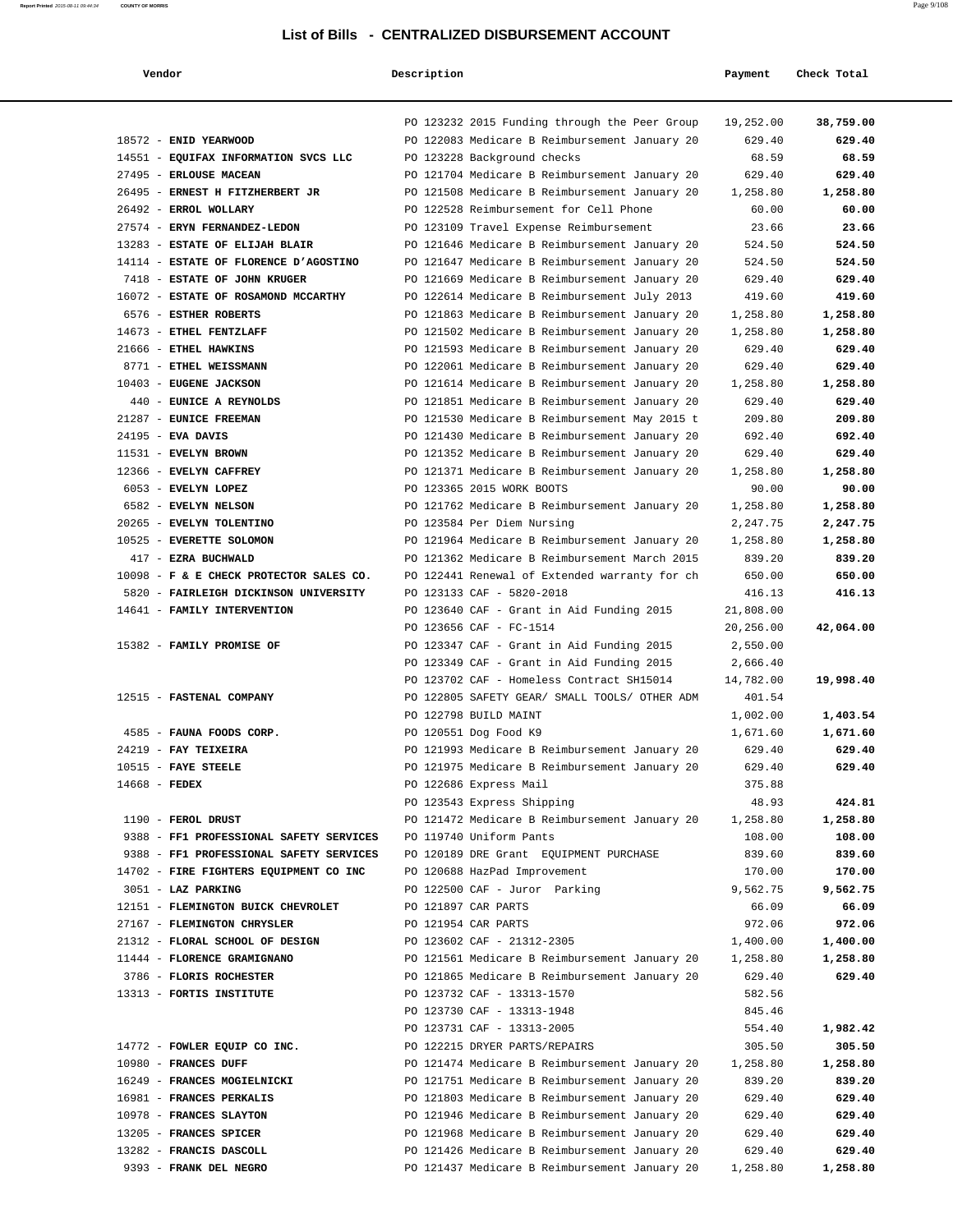| Vendor                                | Description                                   | Payment   | Check Total          |
|---------------------------------------|-----------------------------------------------|-----------|----------------------|
| 10971 - FRANK DRUETZLER               | PO 121471 Medicare B Reimbursement January 20 |           | 629.40<br>629.40     |
| 17295 - FRANK REILLY                  | PO 121846 Medicare B Reimbursement January 20 |           | 629.40<br>629.40     |
| 20596 - FRANK SORIANO                 | PO 121965 Medicare B Reimbursement January 20 |           | 629.40<br>629.40     |
| 24212 - FRANKIE SATCHER               | PO 121907 Medicare B Reimbursement January 20 |           | 1,258.80<br>1,258.80 |
| 27014 - FRED E HEIDER                 | PO 121597 Medicare B Reimbursement January 20 |           | 1,258.80<br>1,258.80 |
| 27809 - FRED PLECHATA                 | PO 121812 Medicare B Reimbursement May 2015 t |           | 209.80<br>209.80     |
| 14787 - FREEDOM HOUSE INC.            | PO 123334 CAF - 2015 Chapter 51 CH51-1510 Jun |           | 6,183.00<br>6,183.00 |
| 15712 - GAIL LAWRENCE                 | PO 121678 Medicare B Reimbursement January 20 |           | 629.40<br>629.40     |
| 7373 - GAILE THOMPSON                 | PO 122002 Medicare B Reimbursement January 20 |           | 629.40<br>629.40     |
| 25849 - GAJENDRAKU SANDESARA          | PO 121904 Medicare B Reimbursement January 20 |           | 629.40<br>629.40     |
| 14841 - GALETON GLOVES                | PO 122395 Ear Plugs, Gloves, Clear Lens Safe  |           | 404.15<br>404.15     |
| 24185 - GARY COLBURN                  | PO 121404 Medicare B Reimbursement January 20 |           | 629.40<br>629.40     |
| 27015 - GARY L KEEFER                 | PO 121641 Medicare B Reimbursement January 20 |           | 1,258.80<br>1,258.80 |
| $21652$ - GARY RIETH                  | PO 121856 Medicare B Reimbursement January 20 |           | 1,258.80<br>1,258.80 |
| 14726 - GEN-EL SAFETY & INDUSTRIAL    | PO 122774 safety vests                        |           | 34.00<br>34.00       |
| 27026 - GENE A SHAW                   | PO 121933 Medicare B Reimbursement January 20 |           | 1,258.80<br>1,258.80 |
| 14887 - GENERAL PLUMBING SUPPLY INC.  | PO 121299 CAF - Plumbing Supplies             |           | 3,307.58<br>3,307.58 |
| 8167 - GENEVA JACKSON                 | PO 121616 Medicare B Reimbursement January 20 |           | 629.40<br>629.40     |
| $10027$ - GENEVA MIMS                 | PO 121746 Medicare B Reimbursement January 20 |           | 629.40<br>629.40     |
| 10047 - GENEVIEVE HAYES               | PO 121594 Medicare B Reimbursement January 20 |           | 629.40<br>629.40     |
| 13258 - GEORGE BAYLOR                 | PO 121229 Medicare B Reimbursement January 20 |           | 629.40<br>629.40     |
| 11985 - BOTSKO GEORGE JR              | PO 121337 Medicare B Reimbursement January 20 |           | 629.40<br>629.40     |
| 416 - GEORGE ERATH                    | PO 121489 Medicare B Reimbursement January 20 |           | 1,258.80<br>1,258.80 |
| 16506 - GEORGE NAY                    | PO 121761 Medicare B Reimbursement January 20 |           | 629.40<br>629.40     |
| 27951 - GEORGE TSIMPEDES              | PO 122672 Travel Expenses                     |           | 529.44<br>529.44     |
| 8269 - GEORGINA GRAY-HORSLEY          | PO 123590 Per Diem Nursing                    |           | 1,392.00<br>1,392.00 |
| 20599 - GERALD NEWELL                 | PO 121765 Medicare B Reimbursement January 20 |           | 1,258.80<br>1,258.80 |
| 9380 - GERALD STARK SR.               | PO 121973 Medicare B Reimbursement January 20 |           | 1,258.80<br>1,258.80 |
| 26504 - GERALDINE KITZEROW            | PO 121650 Medicare B Reimbursement January 20 |           | 1,258.80<br>1,258.80 |
| 6564 - GERHARD VIENNA                 | PO 122035 Medicare B Reimbursement January 20 |           | 1,258.80<br>1,258.80 |
| 24379 - GHYSLAINE F. BRILLANT         | PO 121350 Medicare B Reimbursement January 20 |           | 1,258.80<br>1,258.80 |
| $6316$ - GILBY'S                      | PO 122207 Academy Apparel for Recruits/Sgt.N. |           | 2,124.00<br>2,124.00 |
| 26994 - GISELA HARPELL                | PO 121585 Medicare B Reimbursement January 20 |           | 1,258.80<br>1,258.80 |
| 4872 - GLAS-TINT, LLC                 | PO 122652 BUILD MAINT                         |           | 735.00<br>735.00     |
| 21655 - GLENDA JENKINS                | PO 121623 Medicare B Reimbursement January 20 |           | 629.40<br>629.40     |
| 13278 - GLENN BEEKMAN                 | PO 121234 Medicare B Reimbursement January 20 |           | 629.40<br>629.40     |
| 11788 - GLOCK PROFESSIONAL INC        | PO 112312 PLEASE ORDER - Barrel/D. Laird (CIS |           | 135.00<br>135.00     |
| 17850 - GLORIA STEHLGENS              | PO 121978 Medicare B Reimbursement January 20 |           | 629.40<br>629.40     |
| 5878 - GLORIA STEWART                 | PO 121982 Medicare B Reimbursement January 20 |           | 1,258.80<br>1,258.80 |
| 11983 - GLORIA ZAPRAUSKIS             | PO 122087 Medicare B Reimbursement January 20 |           | 1,258.80<br>1,258.80 |
| 26658 - GMT CONTRACTING CORP.         | PO 123331 CAF - Asbestos Abatement            | 43,495.89 |                      |
|                                       | PO 123332 CAF - Asbestos Abatement            | 21,491.21 | 64,987.10            |
| 20920 - GORDON BREEDING JR            | PO 121344 Medicare B Reimbursement January 20 |           | 629.40<br>629.40     |
| 27486 - GRACE LA BARRE                | PO 121232 Medicare B Reimbursement January 20 | 1,258.80  | 1,258.80             |
| 6593 - GRACE TRIMMER                  | PO 122014 Medicare B Reimbursement January 20 |           | 629.40<br>629.40     |
| 9766 - GRACE WINTERS                  | PO 122075 Medicare B Reimbursement January 20 |           | 1,258.80<br>1,258.80 |
| $14983$ - GRAINGER                    | PO 120897 Spatula for Hazmat sampling         |           | 13.24<br>13.24       |
| $14984 -$ GRAINGER                    | PO 120927 BUILD MAINT, HVAC                   |           | 1,916.69             |
|                                       | PO 121250 BLDG MAINT                          |           | 874.73               |
|                                       | PO 122499 HVAC/ SMALL TOOLS/ BUILD MAINT/     |           | 1,781.42             |
|                                       | PO 122499 HVAC/ SMALL TOOLS/ BUILD MAINT/     |           | 948.60<br>5,521.44   |
| $24487 -$ GRAINGER                    | PO 122130 supplies & materials                |           | 940.08<br>940.08     |
| 19122 - GRASS ROOTS TURF PRODUCTS INC | PO 122732 GROUND MAINT                        |           | 1,607.00<br>1,607.00 |
| 804 - GRAY SUPPLY CORP                | PO 122397 Blade, Asphalt Saw                  |           | 1,677.05<br>1,677.05 |
| 15007 - GREENMAN PEDERSEN INC         | PO 123733 CAF - Inspeciton serv for replac of |           | 2,100.00<br>2,100.00 |
| 8732 - GREGORIO RONDON                | PO 122624 2015 WORK BOOTS - NIGHT CREW        |           | 90.00<br>90.00       |
| 15051 - GRETCHEN HAAS                 | PO 121578 Medicare B Reimbursement January 20 |           | 1,258.80<br>1,258.80 |
| 19134 - GRINNELL RECYCLING INC.       | PO 122801 Disposable Recycling                |           | 276.08               |
|                                       | PO 122801 Disposable Recycling                |           | 4,969.44<br>5,245.52 |
| 15490 - GUARANTEED REBUILDERS INC     | PO 121957 TRUCK PARTS                         |           | 400.00<br>400.00     |
| $10972$ - GUY DEODATO                 | PO 121443 Medicare B Reimbursement January 20 |           | 1,258.80<br>1,258.80 |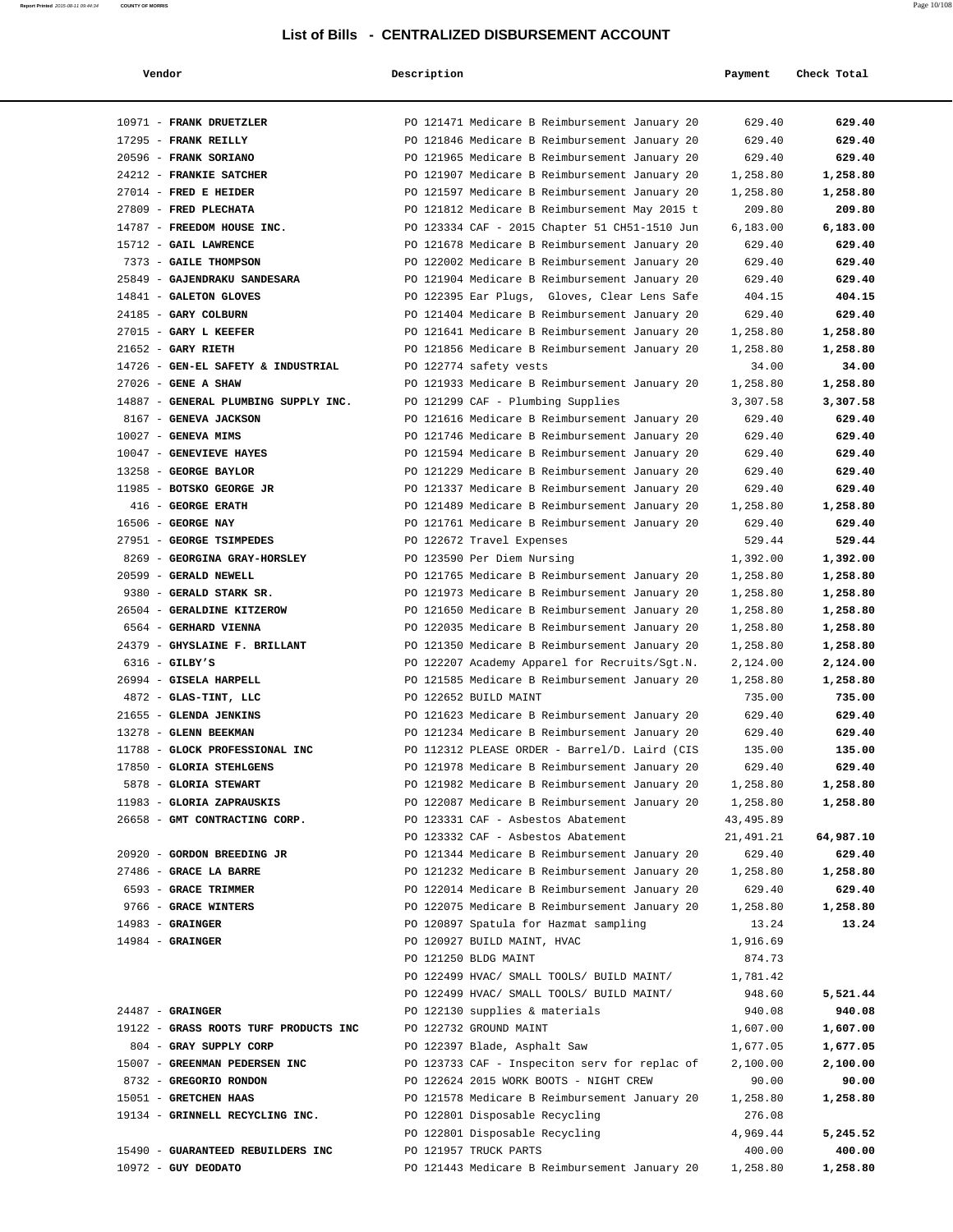| Vendor                                                | Description        |                                                                                      | Payment              | Check Total  |
|-------------------------------------------------------|--------------------|--------------------------------------------------------------------------------------|----------------------|--------------|
| 15105 - GWENDOLINE HARRIS                             |                    | PO 121588 Medicare B Reimbursement January 20                                        | 629.40               | 629.40       |
| 20919 - HANNAH GILBERT                                |                    | PO 121551 Medicare B Reimbursement January 20                                        | 629.40               | 629.40       |
| 16713 - HAROLD NOONAN                                 |                    | PO 121772 Medicare B Reimbursement January 20                                        | 629.40               | 629.40       |
| 1370 - HAROLD SERGENT                                 |                    | PO 121927 Medicare B Reimbursement January 20                                        | 629.40               | 629.40       |
| 12377 - HAROLD WHITE                                  |                    | PO 122064 Medicare B Reimbursement January 20                                        | 629.40               | 629.40       |
| 9728 - HARRIET VALLECER RN                            |                    | PO 123587 Per Diem Nursing                                                           | 592.00               | 592.00       |
| 8197 - HATEF QUAZI                                    |                    | PO 121818 Medicare B Reimbursement January 20                                        | 1,258.80             | 1,258.80     |
| 444 - HATTIE GREEN                                    |                    | PO 121564 Medicare B Reimbursement January 20                                        | 629.40               | 629.40       |
| 11991 - HAYWARD HARRELL                               |                    | PO 121586 Medicare B Reimbursement January 20                                        | 1,258.80             | 1,258.80     |
| 27040 - HAZEL WATSON                                  |                    | PO 122054 Medicare B Reimbursement January 20                                        | 629.40               | 629.40       |
| 4059 - HEALTH CARE LOGISTICS INC.                     |                    | PO 120719 MEDICAL SUPPLIES                                                           | 102.52               | 102.52       |
| 15691 - HELEN LARSON                                  |                    | PO 121674 Medicare B Reimbursement January 20                                        | 629.40               | 629.40       |
| 20660 - HELEN NELSON                                  |                    | PO 121764 Medicare B Reimbursement January 20                                        | 1,258.80             | 1,258.80     |
| 17704 - HELEN SMITH                                   |                    | PO 121949 Medicare B Reimbursement January 20                                        | 629.40               | 629.40       |
| 18194 - HELEN TYCZKOWSKI                              |                    | PO 122023 Medicare B Reimbursement January 20                                        | 629.40               | 629.40       |
| 25845 - HELEN WILKENS                                 |                    | PO 122067 Medicare B Reimbursement January 20                                        | 629.40               | 629.40       |
| 15159 - HELRICK'S INC                                 |                    | PO 121185 Office Supplies                                                            | 178.75               | 178.75       |
| 11530 - HENRY ARTEAGA                                 |                    | PO 121218 Medicare B Reimbursement January 20                                        | 629.40               | 629.40       |
| 14507 - HENRY ELLIOTT                                 |                    | PO 121483 Medicare B Reimbursement January 20                                        | 1,258.80             | 1,258.80     |
| 14868 - HENRY GARTNER                                 |                    | PO 121545 Medicare B Reimbursement January 20                                        | 629.40               | 629.40       |
| 2880 - HENRY MASKER JR.                               |                    | PO 121713 Medicare B Reimbursement March 2015                                        | 419.60               | 419.60       |
| 8685 - HENRY SCHEIN INC                               |                    | PO 114516 CAF - Medical and OTC Supplies                                             | 1,838.69             |              |
|                                                       |                    | PO 114864 CAF - Medical and OTC Supplies                                             | 274.54               |              |
|                                                       |                    | PO 115493 CAF - Medical and OTC Supplies                                             | 34.28                |              |
|                                                       |                    | PO 115800 CAF - Medical and OTC Supplies                                             | 226.09               |              |
|                                                       |                    | PO 115956 CAF - Medical and OTC Supplies                                             | 287.13               |              |
|                                                       |                    | PO 116233 CAF - Medical and OTC Supplies                                             | 85.26                |              |
|                                                       |                    | PO 116756 CAF - Medical and OTC Supplies                                             | 682.01               |              |
| 8685 - HENRY SCHEIN INC                               |                    | PO 117115 CAF - Medical and OTC Supplies                                             | 246.80               | 3,674.80     |
|                                                       |                    | PO 117516 CAF - Medical and OTC Supplies<br>PO 118309 CAF - Medical and OTC Supplies | 5,325.66<br>62.74    |              |
|                                                       |                    | PO 119271 CAF - Medical and OTC Supplies                                             | 1,088.99             |              |
|                                                       |                    | PO 119195 CAF - Medical and OTC Supplies                                             | 624.30               |              |
|                                                       |                    | PO 120476 CAF - Medical and OTC Supplies                                             | 1,068.64             |              |
|                                                       |                    | PO 120689 CAF - Medical and OTC Supplies                                             | 2,125.23             |              |
|                                                       |                    | PO 121326 CAF - Medical and OTC Supplies                                             | 145.99               | 10,441.55    |
| 20922 - HERBERT ROSA                                  |                    | PO 121869 Medicare B Reimbursement January 20                                        | 629.40               | 629.40       |
| 25160 - HERMA I. MCNAB                                |                    | PO 121733 Medicare B Reimbursement January 20                                        | 629.40               | 629.40       |
| 8173 - HERMAN HOOPES                                  |                    | PO 121608 Medicare B Reimbursement January 20                                        | 629.40               | 629.40       |
| 11538 - HEWLETT-PACKARD COMPANY                       |                    | PO 120989 Quote 10487942 - HP LaserJet Enterp                                        | 861.54               |              |
|                                                       | PO 120991 Printers |                                                                                      | 550.50               | 1,412.04     |
| 27466 - HIPPO FACILITY MANAGEMENT INC.                |                    | PO 118156 FACILITY WORK ORDER COMPUTER PROGRA                                        | 119.00               |              |
|                                                       |                    | PO 119804 FACILITY WORK ORDER COMPUTER PROGRA                                        | 119.00               | 238.00       |
| 16302 - HOMELESS SOLUTIONS, INC.                      |                    | PO 122420 CAF - Grant in Aid Funding 2015                                            | 20,629.00            | 20,629.00    |
| 20737 - HOOVER TRUCK CENTERS INC                      |                    | PO 120846 TRUCK PARTS                                                                | 206.07               | 206.07       |
| 20737 - HOOVER TRUCK CENTERS INC                      |                    | PO 121958 TRUCK PARTS                                                                | 1,319.33             | 1,319.33     |
| 20737 - HOOVER TRUCK CENTERS INC                      |                    | PO 122927 TRUCK PARTS                                                                | 1,810.22             | 1,810.22     |
| 15241 - HORIZON BLUE CROSS BLUE SHIELD                |                    | PO 121134 Monthly premium for 7/15                                                   | 132,346.21           | 132,346.21   |
| 15241 - HORIZON BLUE CROSS BLUE SHIELD                |                    | PO 123095 August 2015 Mosquito Medical PPO/Me                                        | 32,653.03            | 32,653.03    |
| 15241 - HORIZON BLUE CROSS BLUE SHIELD                |                    | PO 123096 August 2015 Horizon Mosquito Medica                                        | 20,636.37            | 20,636.37    |
| 15241 - HORIZON BLUE CROSS BLUE SHIELD                |                    | PO 123097 August 2015 Main County and Morris                                         | 39,543.69            | 39,543.69    |
| 15241 - HORIZON BLUE CROSS BLUE SHIELD                |                    | PO 123098 August 2015 Horizon PBA 151 Medical                                        | 164,809.62           | 164,809.62   |
| 15241 - HORIZON BLUE CROSS BLUE SHIELD                |                    | PO 123099 August 2015 PBA 151 Medical PPO/Med                                        | 343,523.59           | 343,523.59   |
| 15241 - HORIZON BLUE CROSS BLUE SHIELD                |                    | PO 123100 August 2015 Freeholders Medical HMO                                        | 966,982.91           | 966,982.91   |
| 15241 - HORIZON BLUE CROSS BLUE SHIELD                |                    | PO 123394 August 2015 Mosquito Dental                                                | 727.47               | 727.47       |
| 15241 - HORIZON BLUE CROSS BLUE SHIELD                |                    | PO 123395 August 2015 Freehold List Medical P 1,401,868.22                           |                      | 1,401,868.22 |
| 15249 - HOUSING PARTNERSHIP                           |                    | PO 122643 CAF - Grant in Aid Funding 2015                                            | 6,246.00             | 6,246.00     |
| 20545 - HUDSON COUNTY MEADOWVIEW<br>10636 - HUNAN WOK | PO 122408 Meals    | PO 122334 County Legal Settlement - TA 1/1/15                                        | 31,120.19            | 31,120.19    |
| 27441 - HYDRATREK, INC.                               |                    | PO 123454 (9) New/Unused Amphibious Response                                         | 529.00<br>524,630.88 | 529.00       |
|                                                       |                    | PO 123454 (9) New/Unused Amphibious Response                                         | 6,121.36             | 530,752.24   |
|                                                       |                    |                                                                                      |                      |              |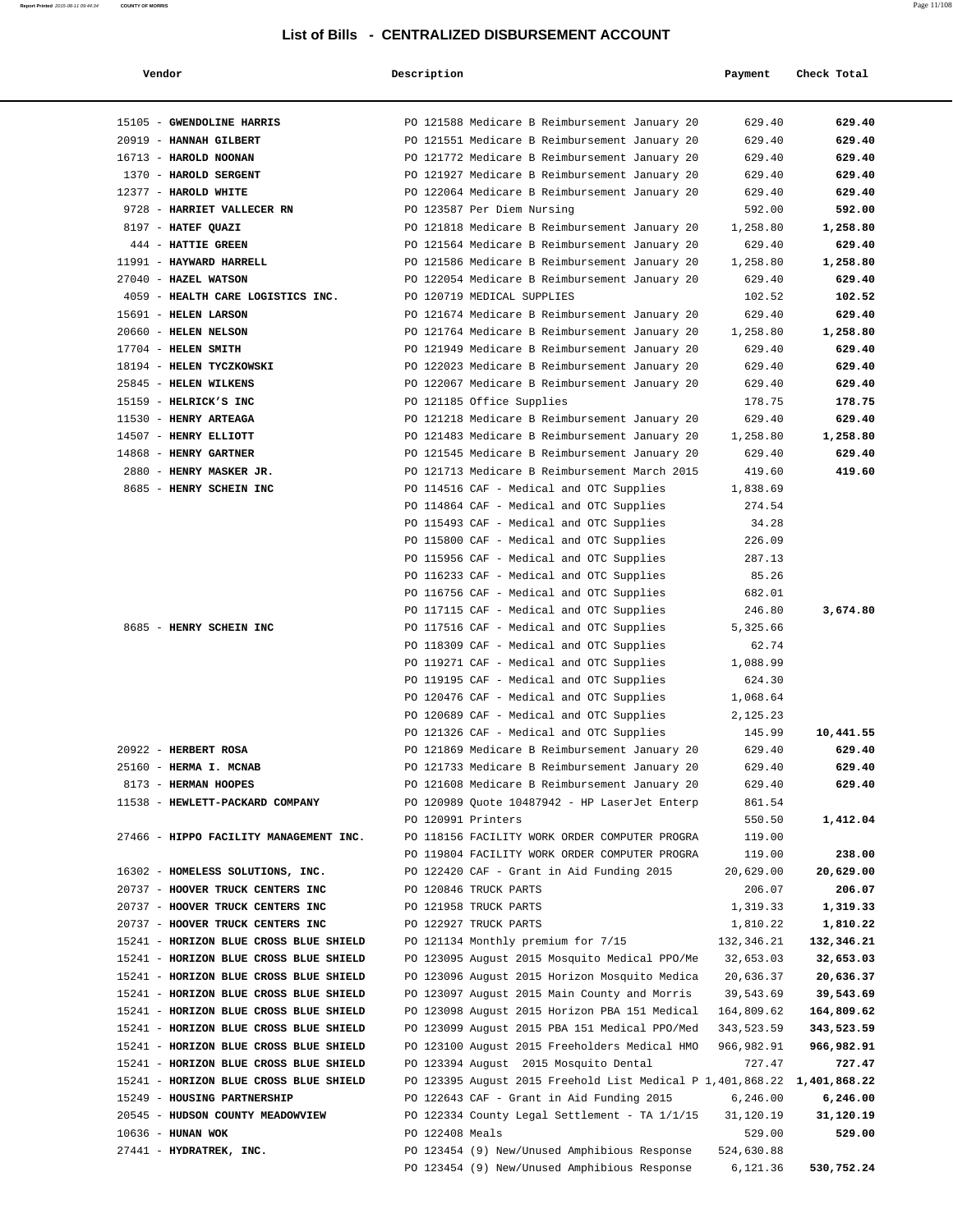| Vendor                                   | Description     |                                                | Payment    | Check Total |
|------------------------------------------|-----------------|------------------------------------------------|------------|-------------|
| $20932 - IDA$ RANDLE                     |                 | PO 121841 Medicare B Reimbursement January 20  | 629.40     | 629.40      |
| 8785 - RUBINO IGNAZIO                    |                 | PO 121877 Medicare B Reimbursement January 20  | 1,258.80   | 1,258.80    |
| 8808 - ILA TALWAR                        |                 | PO 123263 Insurance reimb. for 7/15 to 12/15   | 90.00      | 90.00       |
| 10767 - ILLIENE CHARLES, RN              |                 | PO 123594 Per Diem Nursing                     | 4,514.00   | 4,514.00    |
| 4592 - INFORMATION & TECHNOLOGY          |                 | PO 123165 CAF - 4592-1874                      | 1,494.14   | 1,494.14    |
| 1664 - INGRAM LIBRARY SERVICES           |                 | PO 122976 Received Books                       | 1,245.40   |             |
|                                          |                 | PO 122977 Received Books                       | 3,257.08   | 4,502.48    |
| 1664 - INGRAM LIBRARY SERVICES           |                 | PO 122978 Received Books                       | 2,930.03   |             |
|                                          |                 | PO 122979 Received Books                       | 2,657.97   | 5,588.00    |
| 1664 - INGRAM LIBRARY SERVICES           |                 | PO 122980 Received Books                       | 1,119.28   |             |
|                                          |                 | PO 122981 Received Books                       | 2,520.25   | 3,639.53    |
| 1664 - INGRAM LIBRARY SERVICES           |                 | PO 122983 Received Books                       | 2,530.64   |             |
|                                          |                 | PO 122982 Received Books                       | 2,712.11   | 5,242.75    |
| 4859 - INSTITUTE FOR FORENSIC PSYCHOLOGY |                 | PO 121078 Evaluations                          | 1,800.00   |             |
|                                          |                 | PO 121535 NEW HIRE EVALUATIONS                 | 3,150.00   | 4,950.00    |
| 19235 - INSTITUTE FOR PROF.DEVELOPMENT   |                 | PO 122530 Understanding Municipal Finances Im  | 99.00      | 99.00       |
| 25019 - INSTITUTE FOR THERAPEUTIC        |                 | PO 123734 CAF - 25019-1271                     | 800.00     | 800.00      |
| 15373 - INTAB INC                        |                 | PO 122531 easy pull tite seal red and white f  | 920.91     | 920.91      |
| 27227 - INTEGRITY ROOFING, INC.          |                 | PO 123329 CAF - Roof Replacements at Public S  | 177,311.40 | 177,311.40  |
| 6100 - INTER CITY TIRE                   | PO 122138 TIRES |                                                | 3,183.53   | 3,183.53    |
| 20652 - INTERFAITH FOOD PANTRY INC.      |                 | PO 123199 Grant in Aid Funding 2015            | 7,504.00   | 7,504.00    |
| 20652 - INTERFAITH FOOD PANTRY INC.      |                 | PO 123233 2015 Funding through the Peer Group  | 1,061.00   | 1,061.00    |
| 25455 - INTERNATIONAL ACADEMIES OF       |                 | PO 121176 Education, School, Training          | 150.00     | 150.00      |
| 20792 - IPC HOSPITALIST PHYSICIANS NJ    |                 | PO 123526 CAF - Oversee All Aspects of Medica  | 1,950.00   | 1,950.00    |
| 27066 - IPREO LLC                        |                 | PO 121324 Professional Fees, \$3.2 Million, CC | 1,500.00   | 1,500.00    |
| 2881 - IRIS BLAKE                        |                 | PO 121330 Medicare B Reimbursement January 20  | 629.40     | 629.40      |
| 24019 - IRIS GREEN                       |                 | PO 121565 Medicare B Reimbursement January 20  | 629.40     | 629.40      |
| 5877 - IRVING SKOLNICK                   |                 | PO 121944 Medicare B Reimbursement January 20  | 629.40     | 629.40      |
| 18422 - IRVING WEISS                     |                 | PO 122059 Medicare B Reimbursement January 20  | 1,258.80   | 1,258.80    |
| 15840 - JACK LUCAS                       |                 | PO 121698 Medicare B Reimbursement January 20  | 1,258.80   | 1,258.80    |
| 27953 - JACK NIEMYNSKI                   |                 | PO 122674 Travel Expenses                      | 112.63     | 112.63      |
| 25439 - JACQUELINE FULMORE               |                 | PO 121533 Medicare B Reimbursement January 20  | 629.40     | 629.40      |
| 4432 - JACQUELYN BARRY                   |                 | PO 121225 Medicare B Reimbursement January 20  | 629.40     | 629.40      |
| 730 - JACQUELYN M. DONNELLEY             |                 | PO 121457 Medicare B Reimbursement January 20  | 629.40     | 629.40      |
| 27446 - JAIME SHANAPHY                   |                 | PO 122663 SANE SART Supplemental Pay           | 181.20     | 181.20      |
| 21369 - JAMES DEACON                     |                 | PO 121431 Medicare B Reimbursement January 20  | 1,258.80   | 1,258.80    |
| 5874 - JAMES DUFFY                       |                 | PO 121475 Medicare B Reimbursement January 20  | 629.40     | 629.40      |
| 21739 - JAMES E DEACON                   |                 | PO 122789 reimbursement for gas for HazMat 1   | 75.00      | 75.00       |
| 27030 - JAMES E TODD                     |                 | PO 122004 Medicare B Reimbursement January 20  | 629.40     | 629.40      |
| 21373 - JAMES GRUBBS                     |                 | PO 121573 Medicare B Reimbursement January 20  | 1,258.80   | 1,258.80    |
| 17400 - JAMES J ROSENBERG                |                 | PO 121871 Medicare B Reimbursement January 20  | 1,258.80   | 1,258.80    |
| 9489 - JAMES MURRAY                      |                 | PO 121760 Medicare B Reimbursement January 20  | 1,258.80   | 1,258.80    |
| 2890 - JAMES RETEMIAH                    |                 | PO 121848 Medicare B Reimbursement January 20  | 629.40     | 629.40      |
| 10989 - JAMES VOELKER JR                 |                 | PO 122042 Medicare B Reimbursement January 20  | 629.40     | 629.40      |
| 7382 - JAMES WOODRUFF                    |                 | PO 122079 Medicare B Reimbursement January 20  | 1,258.80   | 1,258.80    |
| 13544 - JANE DEROSE                      |                 | PO 121444 Medicare B Reimbursement January 20  | 629.40     | 629.40      |
| $17228$ - JANE RAE                       |                 | PO 121838 Medicare B Reimbursement January 20  | 629.40     | 629.40      |
| 21341 - JANEITA RANDALL                  |                 | PO 121840 Medicare B Reimbursement January 20  | 629.40     | 629.40      |
| 21645 - JANET BEALE-GRAHAM               |                 | PO 121230 Medicare B Reimbursement January 20  | 1,258.80   | 1,258.80    |
| 14340 - JANET DONALDSON                  |                 | PO 123696 Receipts from the Daily Record and   | 47.50      | 47.50       |
| 27817 - JANET L. CELI                    |                 | PO 122142 Child Nutrition Program              | 487.50     | 487.50      |
| 3749 - JANET NIENSTADT                   |                 | PO 121769 Medicare B Reimbursement January 20  | 629.40     | 629.40      |
| 8770 - JANET SEABLOM                     |                 | PO 121923 Medicare B Reimbursement January 20  | 629.40     | 629.40      |
| 2442 - JANET TRIGGS                      |                 | PO 122013 Medicare B Reimbursement January 20  | 629.40     | 629.40      |
| 4439 - JANET WATTERS                     |                 | PO 122056 Medicare B Reimbursement January 20  | 629.40     | 629.40      |
| 1477 - JANICE TRUSZ                      |                 | PO 122019 Medicare B Reimbursement January 20  | 1,258.80   | 1,258.80    |
| 11467 - JASCINTH MCINTOSH                |                 | PO 121728 Medicare B Reimbursement January 20  | 1,258.80   | 1,258.80    |
| $10165$ - JAY BUERGER                    | PO 123420 Boots |                                                | 90.00      | 90.00       |
| $27012$ - JEAN BRAGG                     |                 | PO 121341 Medicare B Reimbursement January 20  | 629.40     | 629.40      |
| $10862$ - JEAN FRANCIS                   |                 | PO 121524 Medicare B Reimbursement January 20  | 629.40     | 629.40      |
| 11442 - JEAN LONERGAN                    |                 | PO 121691 Medicare B Reimbursement January 20  | 1,258.80   | 1,258.80    |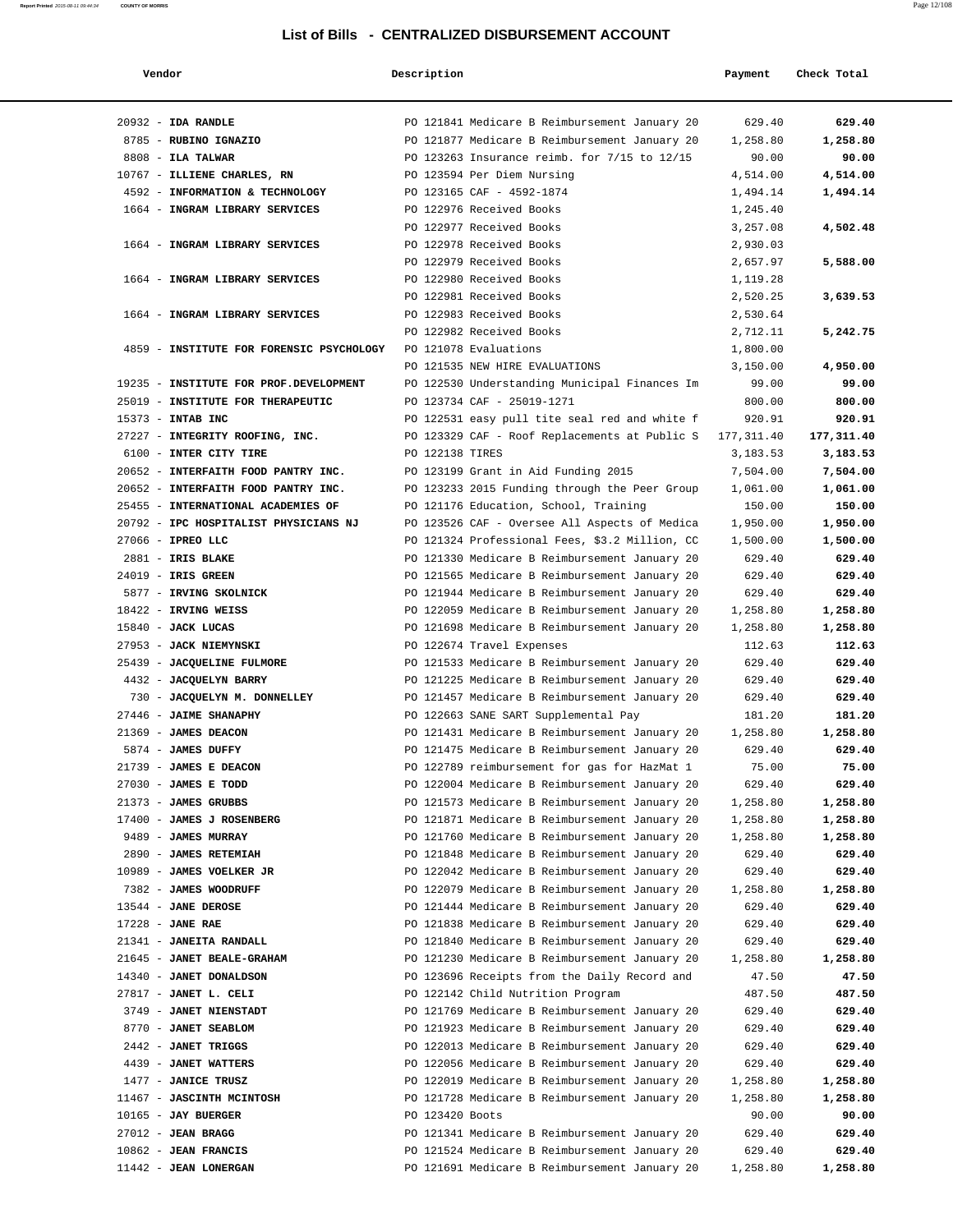| Vendor                                                                   | Description             |                                                                                                | Payment          | Check Total       |
|--------------------------------------------------------------------------|-------------------------|------------------------------------------------------------------------------------------------|------------------|-------------------|
|                                                                          |                         |                                                                                                |                  |                   |
| 17849 - JEAN STEFANICK                                                   |                         | PO 121977 Medicare B Reimbursement January 20                                                  | 1,258.80         | 1,258.80          |
| 20612 - JEAN VIZZA                                                       |                         | PO 122040 Medicare B Reimbursement January 20                                                  | 1,258.80         | 1,258.80          |
| 17978 - JEANETTE TAYLOR                                                  |                         | PO 121990 Medicare B Reimbursement January 20                                                  | 629.40           | 629.40            |
| 26995 - JEANNE HEIBER                                                    |                         | PO 121596 Medicare B Reimbursement January 20                                                  | 1,258.80         | 1,258.80          |
| 13302 - JEANNE MARIE BELLUCCI                                            |                         | PO 121236 Medicare B Reimbursement January 20                                                  | 629.40           | 629.40            |
| 16563 - JEANNE NICHOLS                                                   |                         | PO 121766 Medicare B Reimbursement January 20                                                  | 629.40           | 629.40            |
| 658 - JEANNE YOUNG                                                       |                         | PO 123264 Insurance reimb. for 7/15 to 12/15                                                   | 90.00            | 90.00             |
| 26499 - JEFFREY C MCLEAR                                                 |                         | PO 121732 Medicare B Reimbursement January 20                                                  | 629.40           | 629.40            |
| 27529 - JEFFREY ENDEAN                                                   |                         | PO 121486 Medicare B Reimbursement January 20                                                  | 629.40           | 629.40            |
| 21088 - JENNIFER CARPINTERI                                              |                         | PO 123549 Petty Cash Fund Reimbursement                                                        | 165.63           | 165.63            |
| 24187 - JENNIFER SHELL                                                   |                         | PO 121936 Medicare B Reimbursement January 20                                                  | 629.40           | 629.40            |
| 15483 - JENSON & MITCHELL INC                                            | PO 122139 TRUCK PARTS   |                                                                                                | 702.08           | 702.08            |
| 457 - JEROME THIEL                                                       |                         | PO 122000 Medicare B Reimbursement January 20                                                  | 1,762.80         | 1,762.80          |
| 27860 - JERRY DAVENPORT                                                  |                         | PO 121429 Medicare B Reimbursement May 2015 t                                                  | 293.80           | 293.80            |
| 1585 - JERSEY BATTERED WOMEN'S                                           |                         | PO 122647 CAF - Grant in Aid Funding 2015                                                      | 20,136.00        |                   |
|                                                                          | PO 123660 CAF - JJ-1506 |                                                                                                | 2,500.00         | 22,636.00         |
| 960 - JERSEY CENTRAL POWER & LIGHT                                       |                         | PO 122705 ELECTRIC - 0537                                                                      | 87,826.77        | 87,826.77         |
| 960 - JERSEY CENTRAL POWER & LIGHT                                       |                         | PO 122712 ELECTRIC - RUTH DAVIS DR / CAC                                                       | 363.79           | 363.79            |
| 960 - JERSEY CENTRAL POWER & LIGHT                                       |                         | PO 122758 Utility - Electric JCPL                                                              | 708.81           | 708.81            |
| 960 - JERSEY CENTRAL POWER & LIGHT                                       |                         | PO 122778 ELECTRIC - CAC COMPLEX                                                               | 10,962.68        | 10,962.68         |
| 960 - JERSEY CENTRAL POWER & LIGHT                                       | PO 123207 JCP&L         | PO 123183 Utility - Electric JCPL                                                              | 2,784.78         | 2,784.78<br>36.82 |
| 960 - JERSEY CENTRAL POWER & LIGHT<br>960 - JERSEY CENTRAL POWER & LIGHT | PO 123210 JCP&L         |                                                                                                | 36.82<br>58.33   | 58.33             |
| 960 - JERSEY CENTRAL POWER & LIGHT                                       | PO 123212 JCP&L         |                                                                                                | 523.41           | 523.41            |
| 960 - JERSEY CENTRAL POWER & LIGHT                                       | PO 123214 JCP&L         |                                                                                                | 17.30            | 17.30             |
| 960 - JERSEY CENTRAL POWER & LIGHT                                       | PO 123215 JCP&L         |                                                                                                | 27.81            | 27.81             |
| 960 - JERSEY CENTRAL POWER & LIGHT                                       | PO 123217 JCP&L         |                                                                                                | 17.30            | 17.30             |
| 960 - JERSEY CENTRAL POWER & LIGHT                                       | PO 123218 JCP&L         |                                                                                                | 637.35           | 637.35            |
| 960 - JERSEY CENTRAL POWER & LIGHT                                       | PO 123219 JCP&L         |                                                                                                | 333.30           | 333.30            |
| 960 - JERSEY CENTRAL POWER & LIGHT                                       |                         | PO 123354 ELECTRIC - WARRANTS                                                                  | 1,140.03         | 1,140.03          |
| 960 - JERSEY CENTRAL POWER & LIGHT                                       |                         | PO 123412 ELECTRIC - COMM CENTER                                                               | 23,090.23        | 23,090.23         |
| 960 - JERSEY CENTRAL POWER & LIGHT                                       |                         | PO 123550 Electric Usage at Morris View                                                        | 60,975.99        | 60,975.99         |
| 960 - JERSEY CENTRAL POWER & LIGHT                                       |                         | PO 123750 ELECTRIC - CAC COMPLEX                                                               | 8,951.36         | 8,951.36          |
| 1622 - JERSEY TRACTOR-TRAILER                                            |                         | PO 123162 CAF - 1622-2215                                                                      | 3,200.00         |                   |
|                                                                          |                         | PO 123735 CAF - 1622-2209                                                                      | 3,200.00         |                   |
|                                                                          |                         | PO 123738 CAF - 1622-2210                                                                      | 3,200.00         |                   |
|                                                                          |                         | PO 123737 CAF - 1622-2241                                                                      | 3,200.00         |                   |
|                                                                          |                         | PO 123610 CAF - 1622-2237                                                                      | 3,200.00         | 16,000.00         |
| $1815$ - JESCO INC.                                                      | PO 122929 TRUCK PARTS   |                                                                                                | 1,810.83         | 1,810.83          |
| 8838 - JESSIE WEST                                                       |                         | PO 122062 Medicare B Reimbursement January 20                                                  | 629.40           | 629.40            |
| 25189 - JFK MEDICAL CENTER                                               |                         | PO 123041 radiography certificate training                                                     | 4,000.00         | 4,000.00          |
| 15508 - JML MEDICAL INC.                                                 |                         | PO 123544 CAF - Various Medical Supplies                                                       | 18, 444.34       | 18,444.34         |
| 13249 - JOAN BARRY                                                       |                         | PO 121226 Medicare B Reimbursement January 20                                                  | 629.40           | 629.40            |
| $21646$ - JOAN BRUSEO                                                    |                         | PO 123265 Mi. & Insurance reimb. for 1/15 to                                                   | 171.30           | 171.30            |
| 26493 - JOAN CARUSO                                                      |                         | PO 121381 Medicare B Reimbursement January 20                                                  | 1,258.80         | 1,258.80          |
| 1201 - JOAN CHRISTIANSEN                                                 |                         | PO 121391 Medicare B Reimbursement January 20                                                  | 1,258.80         | 1,258.80          |
| 3751 - JOAN KING                                                         |                         | PO 121649 Medicare B Reimbursement January 20                                                  | 629.40           | 629.40            |
| $16017$ - JOAN MARTIN                                                    |                         | PO 121711 Medicare B Reimbursement January 20                                                  | 629.40           | 629.40            |
| 13233 - JOAN MOSCHELLA                                                   |                         | PO 122092 Medicare B Reimbursement January 20                                                  | 629.40           | 629.40            |
| $5250 - JOAN$ PEANO                                                      |                         | PO 121797 Medicare B Reimbursement January 20                                                  | 629.40           | 629.40            |
| $10061$ - JOAN WULFF                                                     |                         | PO 122080 Medicare B Reimbursement January 20                                                  | 1,258.80         | 1,258.80          |
| 20916 - JOANN DAMELIO                                                    |                         | PO 121422 Medicare B Reimbursement January 20                                                  | 1,258.80         | 1,258.80          |
| 24772 - JOANN WEINSTEIN                                                  |                         | PO 122058 Medicare B Reimbursement January 20                                                  | 1,762.80         | 1,762.80          |
| 15552 - JOANNE KARES                                                     |                         | PO 121637 Medicare B Reimbursement January 20                                                  | 629.40           | 629.40            |
| 21183 - JOANNE YOUNG                                                     |                         | PO 123266 Insurance reimb. for 7/15 to 12/15                                                   | 72.00            | 72.00             |
| 18494 - JOCELYN L. WILSON<br>$27028$ - JOHN A SOCHA                      |                         | PO 122074 Medicare B Reimbursement January 20<br>PO 121963 Medicare B Reimbursement January 20 | 629.40<br>629.40 | 629.40<br>629.40  |
| 5928 - JOHN ALI                                                          |                         | PO 121212 Medicare B Reimbursement January 20                                                  | 629.40           | 629.40            |
| 20914 - JOHN BERNI JR                                                    |                         | PO 121240 Medicare B Reimbursement January 20                                                  | 629.40           | 629.40            |
| 24191 - JOHN CIARAMELLA                                                  |                         | PO 121393 Medicare B Reimbursement January 20                                                  | 1,258.80         | 1,258.80          |
| 26992 - JOHN CICCHETTI                                                   |                         | PO 121395 Medicare B Reimbursement January 20                                                  | 629.40           | 629.40            |
|                                                                          |                         |                                                                                                |                  |                   |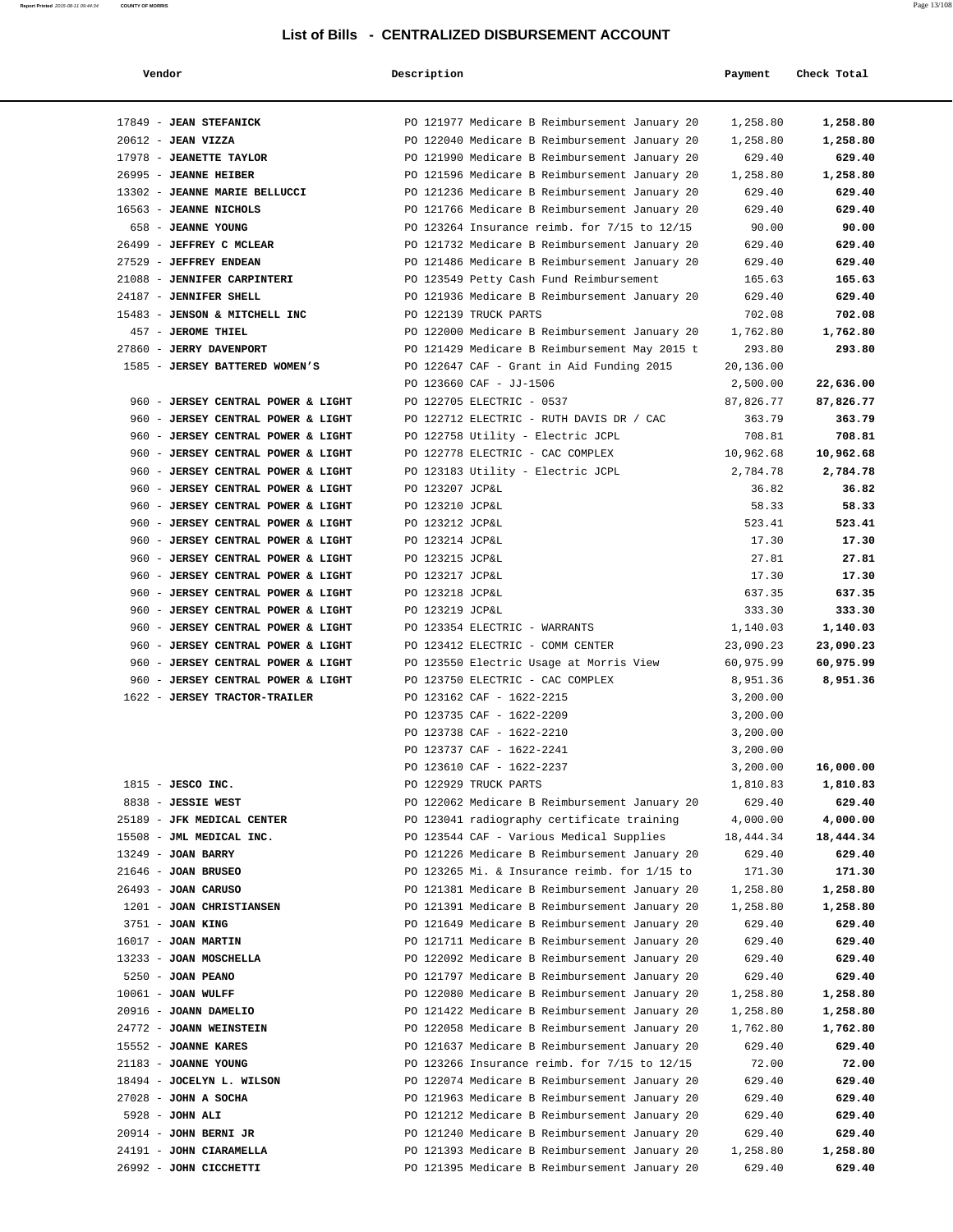| Report Printed 2015-08-11 09:44:34 | <b>COUNTY OF MORRIS</b> |  | Page 14/108 |
|------------------------------------|-------------------------|--|-------------|
|                                    |                         |  |             |

| Vendor                                            | Description                                                                                    | Payment          | Check Total      |
|---------------------------------------------------|------------------------------------------------------------------------------------------------|------------------|------------------|
| 14351 - JOHN DOODY                                | PO 121460 Medicare B Reimbursement January 20                                                  | 1,258.80         | 1,258.80         |
| $14425$ - JOHN DUNNE                              | PO 121477 Medicare B Reimbursement January 20                                                  | 1,258.80         | 1,258.80         |
| 14532 - JOHN ENRIGHT                              | PO 121487 Medicare B Reimbursement January 20                                                  | 1,258.80         | 1,258.80         |
| 14261 - JOHN F. DEMPSEY                           | PO 121441 Medicare B Reimbursement January 20                                                  | 1,258.80         | 1,258.80         |
| 10520 - JOHN FOX                                  | PO 121521 Medicare B Reimbursement January 20                                                  | 1,762.80         | 1,762.80         |
| 11982 - JOHN GIORDANO                             | PO 121553 Medicare B Reimbursement January 20                                                  | 1,258.80         | 1,258.80         |
| $15106$ - JOHN HARRIS                             | PO 121587 Medicare B Reimbursement January 20                                                  | 629.40           | 629.40           |
| 25685 - JOHN J DELANEY                            | PO 121434 Medicare B Reimbursement May 2015 t                                                  | 209.80           | 209.80<br>839.20 |
| $17848$ - JOHN J. STEELE<br>26561 - JOHN JACKSON  | PO 121976 Medicare B Reimbursement January 20<br>PO 121613 Medicare B Reimbursement January 20 | 839.20<br>629.40 | 629.40           |
| 25485 - JOHN JUSULAVAGE                           | PO 121634 Medicare B Reimbursement January 20                                                  | 629.40           | 629.40           |
| 1256 - JOHN LANZARA                               | PO 121673 Medicare B Reimbursement January 20                                                  | 629.40           | 629.40           |
| 27016 - JOHN M KNIGHT                             | PO 121654 Medicare B Reimbursement January 20                                                  | 629.40           | 629.40           |
| 24587 - JOHN ORGINOS                              | PO 122894 Work Boots                                                                           | 90.00            | 90.00            |
| $27029$ - JOHN P SULPY                            | PO 121986 Medicare B Reimbursement January 20                                                  | 1,258.80         | 1,258.80         |
| 5929 - JOHN PERRY                                 | PO 121804 Medicare B Reimbursement January 20                                                  | 1,258.80         | 1,258.80         |
| 16082 - JOHN R. MCGILL                            | PO 121723 Medicare B Reimbursement January 20                                                  | 629.40           | 629.40           |
| 8769 - JOHN ROSSMAN                               | PO 121873 Medicare B Reimbursement January 20                                                  | 629.40           | 629.40           |
| 26133 - JOHN TUGMAN                               | PO 122654 Personal Reimbursement                                                               | 149.00           | 149.00           |
| $10533 - J$ OHN WALSH                             | PO 122049 Medicare B Reimbursement January 20                                                  | 839.20           | 839.20           |
| 13008 - JOHN WILLS STUDIOS INC                    | PO 118530 Wall Plaques for Service Awards                                                      | 1,570.61         |                  |
|                                                   | PO 121124 Office Supplies                                                                      | 288.40           | 1,859.01         |
| 6071 - JOHN ZEEK                                  | PO 122088 Medicare B Reimbursement January 20                                                  | 524.50           | 524.50           |
| 12452 - JOHNSON & JOHNSON, ESQS                   | PO 123273 Legal services rendered for 6/15                                                     | 5,638.36         | 5,638.36         |
| 26888 - JOHNSON CONTROLS INC.                     | PO 122665 HVAC                                                                                 | 923.05           | 923.05           |
| 2998 - JOHNSTON COMMUNICATIONS                    | PO 120243 Monthly Fax Server Fee                                                               | 600.00           |                  |
|                                                   | PO 121006 Monthly Service                                                                      | 600.00           |                  |
|                                                   | PO 122688 Monthly Fax Service                                                                  | 600.00           | 1,800.00         |
| 2695 - JOHNSTONE SUPPLY                           | PO 123488 HVAC                                                                                 | 144.30           | 144.30           |
| 9798 - JONES & BARTLETT LEARNING, LLC             | PO 121146 First Responder Books for Basic Pol                                                  | 4,760.61         | 4,760.61         |
| 16252 - JOSE MOJICA                               | PO 121752 Medicare B Reimbursement January 20                                                  | 629.40           | 629.40           |
| 9550 - JOSEPH COSTELLO                            | PO 120601 Bryne Grant Expenditures                                                             | 2.95             |                  |
|                                                   | PO 120601 Bryne Grant Expenditures                                                             | 55.08            | 58.03            |
| 12395 - JOSEPH ELLIOTT                            | PO 121482 Medicare B Reimbursement January 20                                                  | 629.40           | 629.40           |
| 1172 - JOSEPH LOSAPIO<br>10181 - JOSEPH MACDONALD | PO 121697 Medicare B Reimbursement January 20<br>PO 123422 2015 WORK BOOTS - NIGHT CREW        | 629.40<br>90.00  | 629.40<br>90.00  |
| 5319 - JOSEPH NOTOWICZ                            | PO 121774 Medicare B Reimbursement January 20                                                  | 629.40           | 629.40           |
| 27068 - JOSEPH O'BRIEN                            | PO 121775 Medicare B Reimbursement January 20                                                  | 881.40           | 881.40           |
| 16818 - JOSEPH OLIVIA, MD.                        | PO 121784 Medicare B Reimbursement January 20                                                  | 1,258.80         | 1,258.80         |
| 27047 - JOSEPH PIRELLO                            | PO 121808 Medicare B Reimbursement January 20                                                  | 629.40           | 629.40           |
| 27019 - JOSEPH R LYLE                             | PO 121703 Medicare B Reimbursement January 20                                                  | 629.40           | 629.40           |
| 25420 - JOSEPH RYAN                               | PO 121881 Medicare B Reimbursement January 20                                                  | 1,258.80         | 1,258.80         |
| 26574 - JOSEPH SCARPONE                           | PO 121913 Medicare B Reimbursement January 20                                                  | 629.40           | 629.40           |
| 27050 - JOSEPH SHERWOOD                           | PO 121938 Medicare B Reimbursement January 20                                                  | 629.40           | 629.40           |
| 2239 - JOSEPH STUPPIELLO                          | PO 121985 Medicare B Reimbursement January 20                                                  | 1,258.80         | 1,258.80         |
| 5251 - JOSEPHINE ABRUZZO                          | PO 121204 Medicare B Reimbursement January 20                                                  | 629.40           | 629.40           |
| 20664 - JOSEPHINE SIKORA                          | PO 121939 Medicare B Reimbursement January 20                                                  | 1,258.80         | 1,258.80         |
| 2627 - JOYCE GENDRAU                              | PO 121548 Medicare B Reimbursement January 20                                                  | 629.40           | 629.40           |
| 27017 - JOYCE KUSCHKE                             | PO 121670 Medicare B Reimbursement January 20                                                  | 629.40           | 629.40           |
| 2884 - JOYCE MOONEY                               | PO 121755 Medicare B Reimbursement January 20                                                  | 629.40           | 629.40           |
| 6601 - JOYCELENE ADAMS                            | PO 121208 Medicare B Reimbursement January 20                                                  | 629.40           | 629.40           |
| 11543 - JUAN MULERO                               | PO 121759 Medicare B Reimbursement January 20                                                  | 629.40           | 629.40           |
| 4486 - JUDITH BEECHER                             | PO 121233 Medicare B Reimbursement January 20                                                  | 629.40           | 629.40           |
| 10974 - JUDITH CLIFF                              | PO 121402 Medicare B Reimbursement January 20                                                  | 1,258.80         | 1,258.80         |
| 9999 - JUDITH FYFFE                               | PO 121534 Medicare B Reimbursement January 20                                                  | 1,258.80         | 1,258.80         |
| 9396 - JULENE NORTHAN                             | PO 121773 Medicare B Reimbursement January 20                                                  | 1,258.80         | 1,258.80         |
| 13399 - JULIE BOLCAR                              | PO 121333 Medicare B Reimbursement January 20                                                  | 629.40           | 629.40           |
| 7432 - JUNE WITTY                                 | PO 122662 SANE SART Supplemental Pay                                                           | 172.50           | 172.50           |
| 15653 - K S ENGINEERS PC                          | PO 122773 CAF - Superstructure Replacement of                                                  | 26,811.00        | 26,811.00        |
| 20384 - KAITLYN HELLYER                           | PO 123029 Mi. & Insurance reimb. for 3/15 to                                                   | 110.50           | 110.50           |
| 20776 - KAREN GOTTSHALL                           | PO 123043 travel reimbursement                                                                 | 210.45           | 210.45           |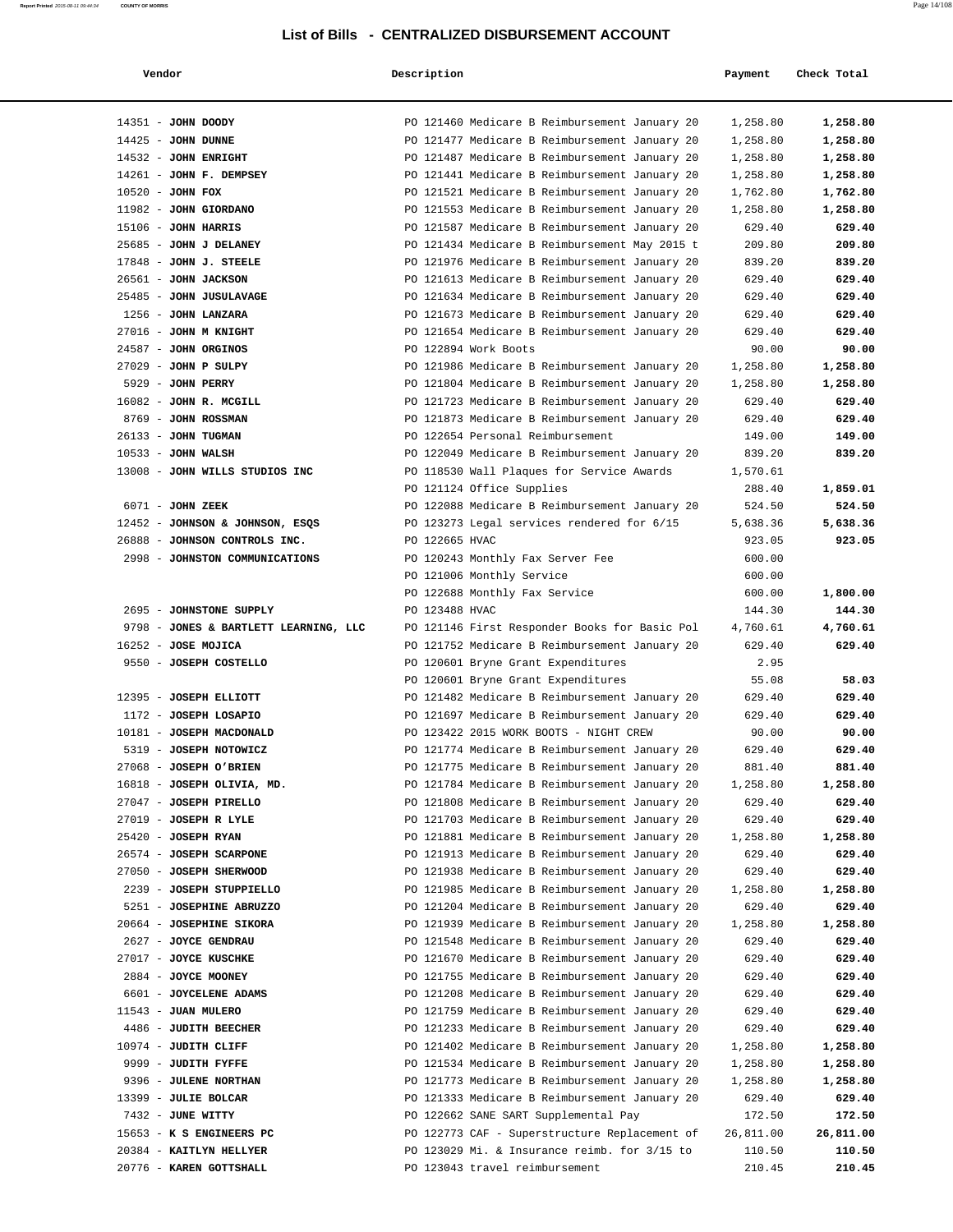| Vendor                                            | Description     |                                                                                   | Payment         | Check Total      |
|---------------------------------------------------|-----------------|-----------------------------------------------------------------------------------|-----------------|------------------|
|                                                   |                 |                                                                                   |                 |                  |
| 11239 - KAREN WEBSTER                             |                 | PO 123385 AGING MILEAGE REIMBURSEMENT                                             | 26.35           | 26.35            |
| 6308 - KARIN KELLY-WEISERT                        |                 | PO 121644 Medicare B Reimbursement January 20                                     | 1,762.80        | 1,762.80         |
| 25418 - KATHLEEN FIUMARA                          |                 | PO 121509 Medicare B Reimbursement January 20                                     | 629.40          | 629.40           |
| 10025 - KATHLEEN HALL                             |                 | PO 121579 Medicare B Reimbursement January 20                                     | 1,258.80        | 1,258.80         |
| 9033 - KATHLEEN NOECKER                           |                 | PO 121771 Medicare B Reimbursement January 20                                     | 629.40          | 629.40           |
| 17333 - KATHLEEN RINALDO                          |                 | PO 121858 Medicare B Reimbursement January 20                                     | 629.40          | 629.40           |
| 5252 - KATHLEEN SCANLON                           |                 | PO 121912 Medicare B Reimbursement January 20                                     | 1,258.80        | 1,258.80         |
| 25394 - KATHLEEN WAGNER                           |                 | PO 122045 Medicare B Reimbursement January 20                                     | 629.40          | 629.40           |
| 9982 - KATHLIN FACEY                              |                 | PO 121497 Medicare B Reimbursement January 20                                     | 629.40          | 629.40           |
| 11970 - KATTY STAGNITTO                           |                 | PO 123034 Insurance reimb. for 1/15 to 12/15                                      | 144.00          | 144.00           |
| 15565 - KELLER & KIRKPATRICK                      |                 | PO 123736 CAF - Engineering Design Services                                       | 10,577.00       |                  |
|                                                   |                 | PO 123619 CAF - Design and Survey Services fo                                     | 792.00          | 11,369.00        |
| 27752 - KENNETH ARMSTRONG                         |                 | PO 121217 Medicare B Reimbursement for June 2                                     | 146.90          | 146.90           |
| 15574 - KENVIL POWER EQUIPMENT, INC.              |                 | PO 120873 Bar for Chainsaw                                                        | 102.89          |                  |
|                                                   |                 | PO 121396 Misc. Parts                                                             | 91.90           | 194.79           |
| 1343 - KENVIL WELDERY & MACHINE, INC.             |                 | PO 122423 OTHER OUTSIDE                                                           | 1,650.00        | 1,650.00         |
| 12535 - KEY-TECH                                  |                 | PO 122602 CAF - Materials Testing of County -                                     | 1,700.00        | 1,700.00         |
| 15587 - KEYSTONE PUBLIC SAFETY INC.               |                 | PO 118555 Proprietary Software Maintenance                                        | 600.00          |                  |
|                                                   |                 | PO 119226 Software maintenance                                                    | 900.00          | 1,500.00         |
| 15596 - KILBOURNE & KILBOURNE                     |                 | PO 121046 Employee Recognition                                                    | 150.00          | 150.00           |
| 11406 - KONKUS CORPORATION                        |                 | PO 123617 CAF - Superstructure Replacement of                                     | 554, 203.76     |                  |
|                                                   |                 | PO 123617 CAF - Superstructure Replacement of                                     | 143,680.84      | 697,884.60       |
| 15634 - KORNER STORE INC                          | PO 122412 Meals |                                                                                   | 356.50          | 356.50           |
| 3088 - KRONOS INC                                 |                 | PO 122868 2015 Kronos Software and Hardware M                                     | 49,658.52       | 49,658.52        |
| 19318 - KUIKEN BROTHERS CO. INC.                  |                 | PO 121047 Machinery Repairs & Parts                                               | 689.85          |                  |
|                                                   |                 | PO 122204 BUILD MAINT                                                             | 51.42           |                  |
|                                                   |                 | PO 122339 Maintenance Supplies for Morris Vie                                     | 484.95          | 1,226.22         |
| 15657 - KURT'S LOCKSMITH SERVICE, LLC             | PO 120996 LOCKS |                                                                                   | 772.00          | 772.00           |
| 21503 - L.E.A DATA TECHNOLOGIES LLC               |                 | PO 121128 Software Maintenance                                                    | 100.00          | 100.00           |
| 932 - LALITHAMMA GEORGE<br>27043 - LANCELOT EVANS |                 | PO 121549 Medicare B Reimbursement January 20                                     | 629.40          | 629.40<br>629.40 |
| 12726 - LANGUAGE LINE SERVICES                    |                 | PO 121494 Medicare B Reimbursement January 20<br>PO 120598 Interpretation service | 629.40<br>98.60 | 98.60            |
| 15688 - LANIGAN ASSOCIATES INC                    |                 | PO 113204 Bryne Grant Purchase                                                    | 333.30          | 333.30           |
| 79 - LARISSA PENCAK                               |                 | PO 121800 Medicare B Reimbursement January 20                                     | 1,258.80        | 1,258.80         |
| 689 - LAURA GARUBO                                |                 | PO 121546 Medicare B Reimbursement January 20                                     | 629.40          | 629.40           |
| 20594 - LAURA TSENG                               |                 | PO 122020 Medicare B Reimbursement January 20                                     | 1,258.80        | 1,258.80         |
| 5905 - LAURETTA RUNYON                            |                 | PO 121879 Medicare B Reimbursement January 20                                     | 1,258.80        | 1,258.80         |
| 15709 - LAWMEN SUPPLY CO OF NJ, INC.              |                 | PO 109873 2014 AMMUNITION ORDER                                                   | 2,221.00        | 2,221.00         |
| 8182 - LAWRENCE BROWN                             |                 | PO 121353 Medicare B Reimbursement January 20                                     | 1,258.80        | 1,258.80         |
| 5244 - LAWRENCE VAN RIPER JR.                     |                 | PO 122026 Medicare B Reimbursement January 20                                     | 1,258.80        | 1,258.80         |
| 15019 - LEANN GROSSMAN                            |                 | PO 121570 Medicare B Reimbursement February 2                                     | 524.50          | 524.50           |
| 15729 - LEDGEWOOD KAWASAKI INC.                   |                 | PO 120513 AUTO PARTS                                                              | 13.40           | 13.40            |
| 20653 - LEGAL SERVICES OF NORTHWEST               |                 | PO 122427 CAF - Grant in Aid Funding 2015                                         | 28,600.00       | 28,600.00        |
| 20653 - LEGAL SERVICES OF NORTHWEST               |                 | PO 122601 2015 Funding through the Peer Group                                     | 11,205.00       | 11,205.00        |
| 20653 - LEGAL SERVICES OF NORTHWEST               |                 | PO 122649 2015 Funding through the Older Amer                                     | 11,745.00       | 11,745.00        |
| 12753 - LENORA ABENE                              |                 | PO 121202 Medicare B Reimbursement January 20                                     | 629.40          | 629.40           |
| 9379 - LEONA GAMINO                               |                 | PO 121543 Medicare B Reimbursement January 20                                     | 629.40          | 629.40           |
| 491 - LEONARD LAUTER                              |                 | PO 121676 Medicare B Reimbursement January 20                                     | 1,258.80        | 1,258.80         |
| 10789 - LEOPOLD TURNER                            |                 | PO 122022 Medicare B Reimbursement January 20                                     | 629.40          | 629.40           |
| 21665 - LESTER JOSEPH                             |                 | PO 121631 Medicare B Reimbursement January 20                                     | 629.40          | 629.40           |
| 24320 - LIBERTY SCIENCE CENTER INC.               |                 | PO 121469 Family plus Membership to Liberty S                                     | 240.00          | 240.00           |
| 10983 - LILLIAN MUELLER                           |                 | PO 121756 Medicare B Reimbursement January 20                                     | 1,258.80        | 1,258.80         |
| $20601$ - LINDA FLATT                             |                 | PO 121510 Medicare B Reimbursement January 20                                     | 629.40          | 629.40           |
| 8099 - LINDA HOMSCHEK                             |                 | PO 121607 Medicare B Reimbursement January 20                                     | 629.40          | 629.40           |
| 9538 - LINDA MATHEW                               |                 | PO 121717 Medicare B Reimbursement January 20                                     | 1,258.80        | 1,258.80         |
| $17759$ - LINDA SPANN                             |                 | PO 121966 Medicare B Reimbursement January 20                                     | 629.40          | 629.40           |
| 6110 - LINDA ZEGLIN                               |                 | PO 122089 Medicare B Reimbursement January 20                                     | 1,258.80        | 1,258.80         |
| 15816 - LONGFELLOWS SANDWICH DELI                 |                 | PO 123324 2015 Human Services - Mtg Refreshme                                     | 95.92           | 95.92            |
| 15816 - LONGFELLOWS SANDWICH DELI                 |                 | PO 123468 MEAL RECEIPTS                                                           | 30.46           | 30.46            |
| 15816 - LONGFELLOWS SANDWICH DELI                 |                 | PO 123651 January YSAC                                                            | 162.50          | 162.50           |
| 8307 - LOREEN RAFISURA                            |                 | PO 123593 Per Diem Nursing                                                        | 296.00          | 296.00           |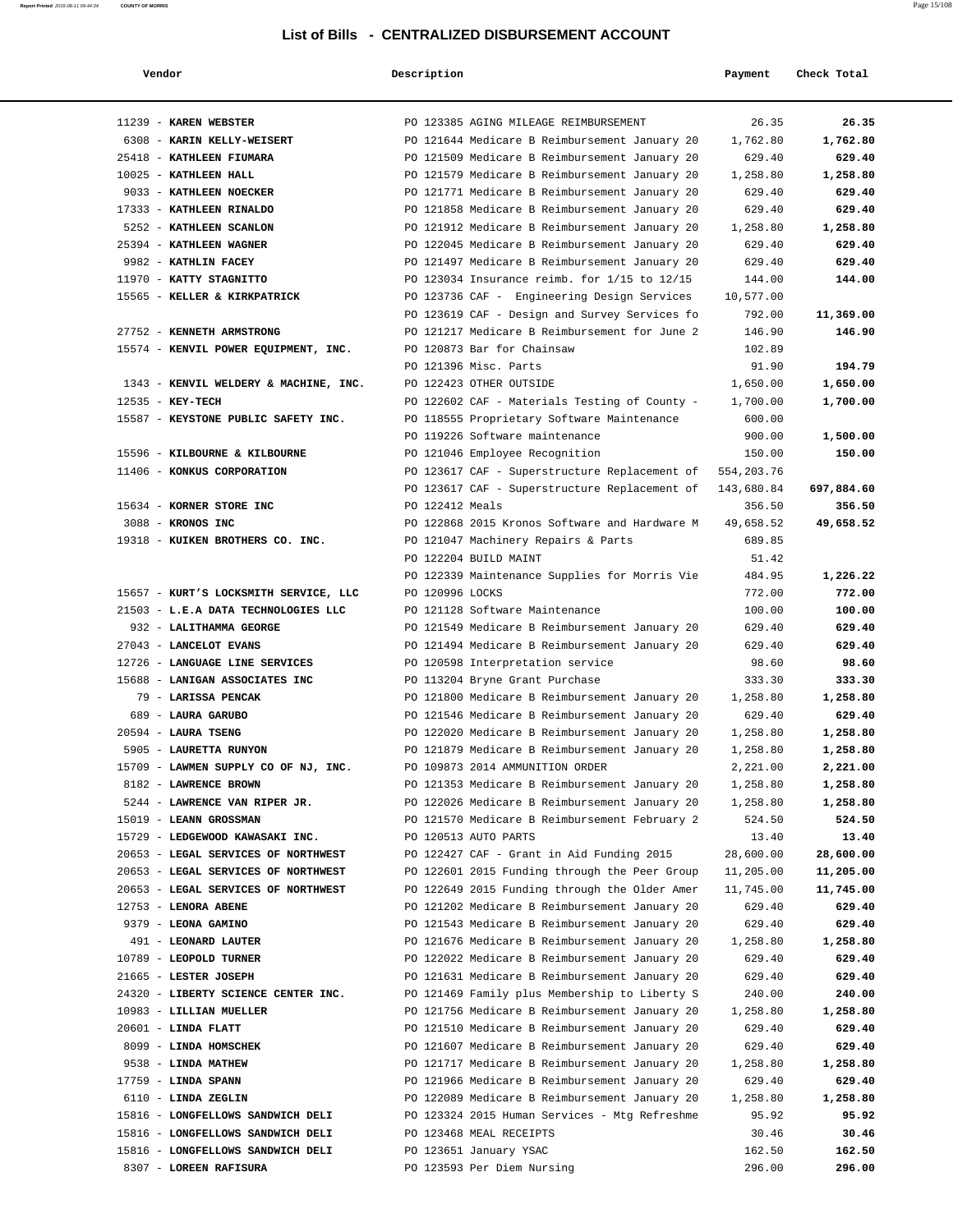| Vendor                                             | Description        |                                                                                                | Payment            | Check Total          |
|----------------------------------------------------|--------------------|------------------------------------------------------------------------------------------------|--------------------|----------------------|
| 13630 - LORENZO CAMPOLI                            |                    | PO 121374 Medicare B Reimbursement January 20                                                  | 1,258.80           | 1,258.80             |
| 1927 - LORETTA HENDRICKSON                         |                    | PO 121600 Medicare B Reimbursement January 20                                                  | 629.40             | 629.40               |
| 15609 - LORI L. KINTNER                            |                    | PO 122863 travel reimbursement                                                                 | 18.38              | 18.38                |
| 27022 - LOUIS D MCCANN                             |                    | PO 121720 Medicare B Reimbursement January 20                                                  | 629.40             | 629.40               |
| 21688 - LOUIS MASTERBONE                           |                    | PO 121715 Medicare B Reimbursement January 20                                                  | 629.40             | 629.40               |
| 27620 - LOUIS SACCO                                |                    | PO 121899 Medicare B Reimbursement February 2                                                  | 524.50             | 524.50               |
| 11993 - LOUIS VIOLIO<br>24773 - LOUISE JOY-PARKER  |                    | PO 122037 Medicare B Reimbursement January 20<br>PO 121633 Medicare B Reimbursement January 20 | 629.40<br>1,258.80 | 629.40               |
| 21100 - LOUISE R. MACCHIA                          |                    | PO 123592 Per Diem Nursing                                                                     | 3,561.25           | 1,258.80<br>3,561.25 |
| 18090 - LOUISE TOSI                                |                    | PO 122008 Medicare B Reimbursement January 20                                                  | 1,258.80           | 1,258.80             |
| 6525 - LOURDES DEGUZMAN                            |                    | PO 123267 Insurance reimb. for 7/15 to 12/15                                                   | 72.00              | 72.00                |
| 53 - LOVEYS PIZZA & GRILL                          | PO 120848 LUNCHEON |                                                                                                | 206.40             |                      |
|                                                    | PO 122409 Meals    |                                                                                                | 126.50             |                      |
|                                                    |                    | PO 123551 Morris View Guest Luncheon                                                           | 72.00              |                      |
|                                                    |                    | PO 123553 Morris View Guest Luncheon                                                           | 72.00              | 476.90               |
| $9984$ - LUBA ROSE                                 |                    | PO 121870 Medicare B Reimbursement January 20                                                  | 1,258.80           | 1,258.80             |
| 13573 - LUCILLE DEZENZO                            |                    | PO 121445 Medicare B Reimbursement January 20                                                  | 629.40             | 629.40               |
| 14412 - LUCILLE DUETSCH                            |                    | PO 121473 Medicare B Reimbursement January 20                                                  | 1,258.80           | 1,258.80             |
| 26514 - LUCILLE DWYER                              |                    | PO 121479 Medicare B Reimbursement for June 2                                                  | 104.90             | 104.90               |
| 15711 - LUCILLE LAWRENCE                           |                    | PO 121679 Medicare B Reimbursement January 20                                                  | 629.40             | 629.40               |
| 13206 - LUCILLE SCERBO                             |                    | PO 121914 Medicare B Reimbursement January 20                                                  | 629.40             | 629.40               |
| 2030 - LUCY CHARLES                                |                    | PO 121386 Medicare B Reimbursement January 20<br>PO 123030 Insurance reimb. for 1/15 to 12/15  | 629.40<br>144.00   | 629.40               |
| $11004$ - LUCY D'ANNA<br>6050 - LUIS HENAO         |                    | PO 121599 Medicare B Reimbursement January 20                                                  | 629.40             | 144.00<br>629.40     |
| 15850 - LUM, DRASCO & POSITAN LLC                  |                    | PO 123403 Legal Services                                                                       | 409.00             | 409.00               |
| 26505 - LUZ GOMEZ                                  |                    | PO 121556 Medicare B Reimbursement January 20                                                  | 629.40             | 629.40               |
| 15907 - M.C. MUA-MT OLIVE                          |                    | PO 122655 Tipping Fees                                                                         | 380.83             | 380.83               |
| 15899 - M.C. ORGANIZATION FOR                      |                    | PO 122743 2015 Funding through the Older Amer                                                  | 4,971.00           | 4,971.00             |
| 15926 - M.C. SCHOOL OF TECHNOLOGY                  |                    | PO 123129 CAF - 15926-1854                                                                     | 407.00             | 407.00               |
| 7568 - MADUKWE IMO IBOKO, RN                       |                    | PO 123596 Per Diem Nursing                                                                     | 3,256.00           | 3,256.00             |
| 5424 - MAGLOCLEN                                   |                    | PO 120662 Membership                                                                           | 400.00             | 400.00               |
| 27924 - MAJOR AUTOMOTIVE INSTALLATIONS             |                    | PO 121073 PLEASE ORDER - Walkie-Talkie Batter                                                  | 1,416.00           | 1,416.00             |
| 27064 - MALLORY BUTLER                             |                    | PO 122571 Mi. & Insurance reimb. for 1/15 to                                                   | 116.45             | 116.45               |
| 15445 - MAMIE JACOBUS                              |                    | PO 121617 Medicare B Reimbursement January 20                                                  | 629.40             | 629.40               |
| 20155 - MANJU MUKERJEE                             |                    | PO 121758 Medicare B Reimbursement January 20                                                  | 629.40             | 629.40               |
| 3210 - MANPOWER                                    |                    | PO 121310 temporary stafffing                                                                  | 918.40             |                      |
|                                                    |                    | PO 121657 temporary staffing<br>PO 121343 Medicare B Reimbursement January 20                  | 874.58             | 1,792.98<br>629.40   |
| 21371 - MARGARET BREE<br>25202 - MARGARET E MINOTT |                    | PO 121748 Medicare B Reimbursement January 20                                                  | 629.40<br>1,258.80 | 1,258.80             |
| 24218 - MARGARET FORBES                            |                    | PO 121517 Medicare B Reimbursement January 20                                                  | 629.40             | 629.40               |
| 15168 - MARGARET HESLIN                            |                    | PO 121601 Medicare B Reimbursement January 20                                                  | 629.40             | 629.40               |
| 27024 - MARGARET K RAVO                            |                    | PO 121842 Medicare B Reimbursement January 20                                                  | 629.40             | 629.40               |
| 1636 - MARGARET ROMANO                             |                    | PO 121868 Medicare B Reimbursement January 20                                                  | 629.40             | 629.40               |
| 25396 - MARGARITA PONZANO                          |                    | PO 121814 Medicare B Reimbursement January 20                                                  | 629.40             | 629.40               |
| 25080 - MARIA CARMELITA OBLINA                     |                    | PO 123595 Per Diem Nursing                                                                     | 812.00             | 812.00               |
| 443 - MARIA FONSECA                                |                    | PO 121515 Medicare B Reimbursement January 20                                                  | 629.40             | 629.40               |
| 11437 - MARIA QUILES                               |                    | PO 121837 Medicare B Reimbursement January 20                                                  | 629.40             | 629.40               |
| 27830 - MARIA RODRIGUEZ                            |                    | PO 121866 Medicare B Reimbursement January 20                                                  | 629.40             | 629.40               |
| 25393 - MARIANNE KRANZ                             |                    | PO 121665 Medicare B Reimbursement January 20                                                  | 629.40             | 629.40               |
| 8222 - MARIE ALBERT                                |                    | PO 121209 Medicare B Reimbursement January 20                                                  | 629.40             | 629.40               |
| 14256 - MARIE DEMATTEO<br>25389 - MARIE LINDOR     |                    | PO 121439 Medicare B Reimbursement January 20<br>PO 121686 Medicare B Reimbursement January 20 | 629.40<br>629.40   | 629.40<br>629.40     |
| 9463 - MARIE MAGLOIRE                              |                    | PO 121706 Medicare B Reimbursement January 20                                                  | 950.40             | 950.40               |
| 21667 - MARIE REMY                                 |                    | PO 121847 Medicare B Reimbursement January 20                                                  | 1,258.80           | 1,258.80             |
| 7549 - MARIE ROZAN                                 |                    | PO 121876 Medicare B Reimbursement January 20                                                  | 629.40             | 629.40               |
| 10975 - MARIE UGLIALORO                            |                    | PO 122024 Medicare B Reimbursement January 20                                                  | 1,258.80           | 1,258.80             |
| 20609 - MARILYN CRANDON                            |                    | PO 121414 Medicare B Reimbursement January 20                                                  | 629.40             | 629.40               |
| 21905 - MARILYN L CIOFFI                           |                    | PO 121397 Medicare B Reimbursement January 20                                                  | 839.20             | 839.20               |
| 18512 - MARILYN WIRTZ                              |                    | PO 122076 Medicare B Reimbursement January 20                                                  | 629.40             | 629.40               |
| 26982 - MARION BROWN                               |                    | PO 121354 Medicare B Reimbursement January 20                                                  | 629.40             | 629.40               |
| 27031 - MARION G WILDER                            |                    | PO 122066 Medicare B Reimbursement January 20                                                  | 629.40             | 629.40               |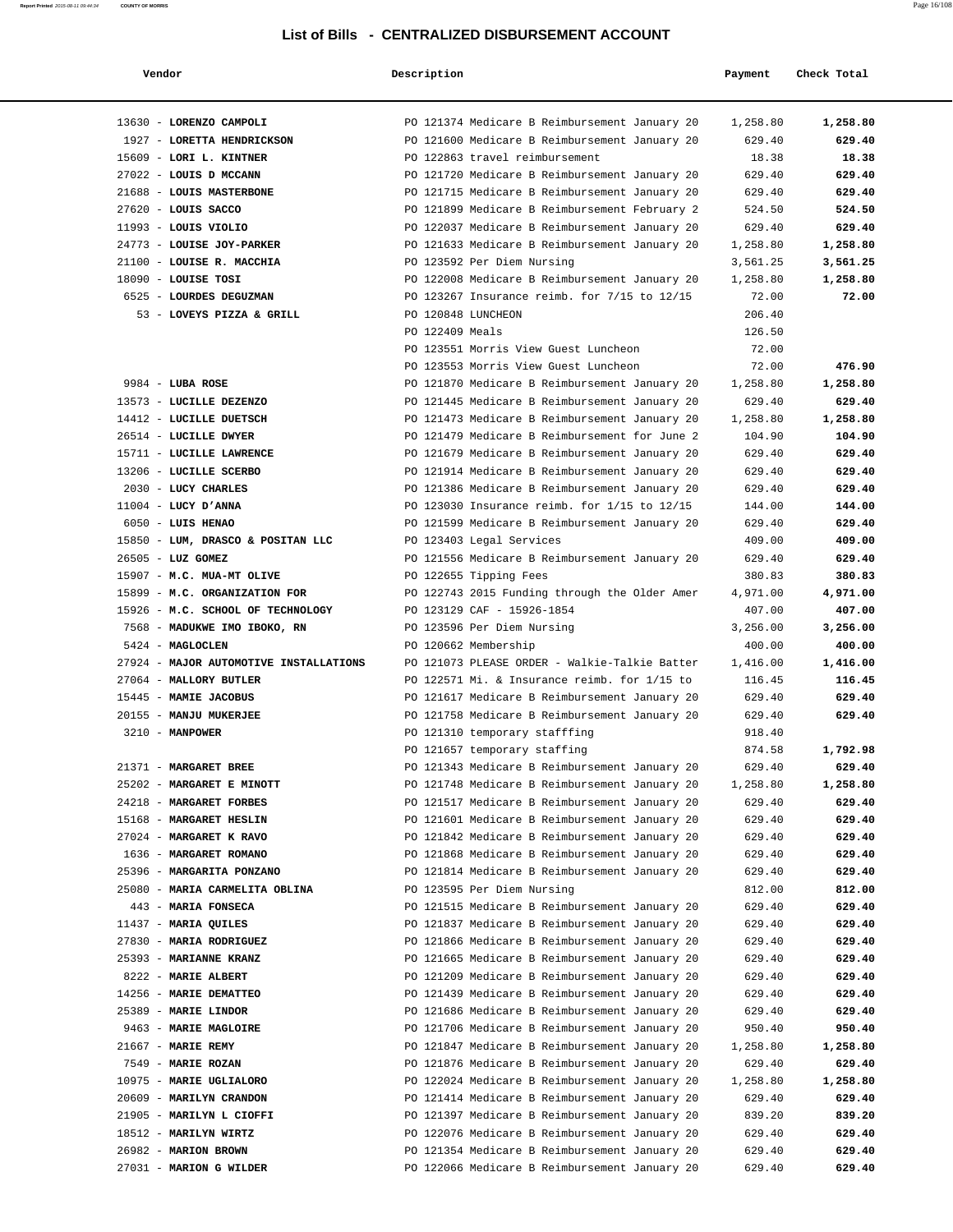| Vendor                                   | Description      |                                                  | Payment   | Check Total |
|------------------------------------------|------------------|--------------------------------------------------|-----------|-------------|
| 3690 - MARJORIE SANDERS                  |                  | PO 121903 Medicare B Reimbursement January 20    | 1,258.80  | 1,258.80    |
| 27866 - MARK CARTER                      |                  | PO 123367 EXPENSE VOUCHER                        | 622.91    | 622.91      |
| 8774 - MARTHA PORTILLA                   |                  | PO 121816 Medicare B Reimbursement January 20    | 1,258.80  | 1,258.80    |
| 11023 - MARTHA YAGHI                     |                  | PO 123578 Per Diem Nursing                       | 888.00    | 888.00      |
| 26497 - MARY A MONGEY                    |                  | PO 121754 Medicare B Reimbursement January 20    | 1,258.80  | 1,258.80    |
| 27081 - MARY ANN HEMPHILL                |                  | PO 121598 Medicare B Reimbursement January 20    | 881.40    | 881.40      |
| $17716$ - MARY E. SNYDER                 |                  | PO 121961 Medicare B Reimbursement January 20    | 1,258.80  | 1,258.80    |
| 18075 - MARY ELAINE TODD                 |                  | PO 122003 Medicare B Reimbursement January 20    | 629.40    | 629.40      |
| 411 - MARY LWOWSKI                       |                  | PO 121701 Medicare B Reimbursement January 20    | 1,258.80  | 1,258.80    |
| 21323 - MARY NORA KOLLER                 |                  | PO 121659 Medicare B Reimbursement January 20    | 629.40    | 629.40      |
| 10995 - MARY ROLIO                       |                  | PO 121867 Medicare B Reimbursement January 20    | 1,258.80  | 1,258.80    |
| $24201$ - MARY SNYDER                    |                  | PO 121960 Medicare B Reimbursement January 20    | 1,258.80  | 1,258.80    |
| 18076 - MARY TOGNO                       |                  | PO 122005 Medicare B Reimbursement January 20    | 629.40    | 629.40      |
| $17620$ - MARY V SHEA                    |                  | PO 121934 Medicare B Reimbursement January 20    | 629.40    | 629.40      |
| 5467 - MARY VEDDER                       |                  | PO 122032 Medicare B Reimbursement January 20    | 1,258.80  | 1,258.80    |
| 10801 - MARY WILLIAMS                    |                  | PO 122070 Medicare B Reimbursement January 20    | 629.40    | 629.40      |
| 24771 - MARYANN ODONNELL                 |                  | PO 121778 Medicare B Reimbursement January 20    | 629.40    | 629.40      |
| 11472 - MATILDE GARCERAN                 |                  | PO 121544 Medicare B Reimbursement January 20    | 1,258.80  | 1,258.80    |
| 20933 - MAUREEN BARRATT                  |                  | PO 121224 Medicare B Reimbursement January 20    | 629.40    | 629.40      |
| 20661 - MAUREEN BURIAN                   |                  | PO 121364 Medicare B Reimbursement January 20    | 629.40    | 629.40      |
| 9986 - MAVIS BROWN                       |                  | PO 121357 Medicare B Reimbursement January 20    | 1,258.80  | 1,258.80    |
| $10976$ - MAVIS GRAY                     |                  | PO 121562 Medicare B Reimbursement January 20    | 1,258.80  | 1,258.80    |
| 11199 - MC ORGANIZATION FOR HISPANIC     |                  | PO 122697 CAF - Grant in Aid Funding 2015        | 14,227.68 | 14,227.68   |
| 25792 - MCGRATH MUNICIPAL EQUIPMENT, LLC |                  | PO 120874 TRUCK PARTS                            | 151.50    | 151.50      |
| 16095 - MCMASTER-CARR SUPPLY CO          |                  | PO 121388 Misc. Supplies                         | 145.19    |             |
|                                          |                  | PO 122725 Misc. Supplies                         | 128.98    | 274.17      |
| 10129 - MEDIA PLUS, LLC                  |                  | PO 122462 printer ribbons for the tpg printer    | 640.50    | 640.50      |
| 12460 - MEDIA SUPPLY, INC.               |                  | PO 120660 Investigative Expense                  | 2,320.00  | 2,320.00    |
| 13689 - MEGGIT TRAINING SYSTEMS INC.     |                  | PO 117857 Replacement of Controllers on Firin    | 858.10    | 858.10      |
| 8443 - MELOJANE CELESTINO                |                  | PO 123577 Per Diem Nursing                       | 1,794.50  | 1,794.50    |
| 16129 - MENTAL HEALTH ASSOCIATION OF     |                  | PO 122694 CAF - Grant in Aid Funding 2015        | 2,080.00  |             |
|                                          |                  | PO 122706 CAF - Grant in Aid Funding 2015 GIA    | 7,800.00  |             |
|                                          |                  | PO 122707 CAF - Grant in Aid Funding 2015 GIA    | 15,746.00 |             |
|                                          |                  | PO 122711 CAF - Grant in Aid Funding 2015 GIA    | 3,747.00  |             |
|                                          |                  | PO 122713 CAF - Grant in Aid Funding 2015 GIA    | 3,644.00  | 33,017.00   |
| 21365 - MERITSUM WHITE                   |                  | PO 122063 Medicare B Reimbursement January 20    | 629.40    | 629.40      |
| 267 - METRO IMAGING SERVICES INC         |                  | PO 122561 Confirm Work in Training Room          | 107.00    | 107.00      |
| 27974 - MICHAEL BOST                     |                  | PO 123719 Travel expense                         | 80.46     | 80.46       |
| 1191 - MICHAEL CORCORAN                  |                  | PO 121412 Medicare B Reimbursement January 20    | 1,258.80  | 1,258.80    |
| 14250 - MICHAEL DELVECCHIO               |                  | PO 121438 Medicare B Reimbursement January 20    | 1,258.80  | 1,258.80    |
| 4640 - MICHAEL DRURY                     |                  | PO 122771 2015 CLOTHING ALLOWANCE                | 109.90    | 109.90      |
| 12173 - MICHAEL GUADAGNO                 |                  | PO 121574 Medicare B Reimbursement January 20    | 1,258.80  | 1,258.80    |
| 20600 - MICHAEL LOWE                     |                  | PO 122091 Medicare B Reimbursement January 20    | 629.40    | 629.40      |
| 17101 - MICHAEL POPOVICH                 |                  | PO 121815 Medicare B Reimbursement January 20    | 1,258.80  | 1,258.80    |
| 5243 - MICHAEL RIPATRAZONE               |                  | PO 121859 Medicare B Reimbursement January 20    | 1,258.80  | 1,258.80    |
| 20546 - MICHALSKI FUNERAL HOME           |                  | PO 123453 Indigent Cremation                     | 2,700.00  | 2,700.00    |
| 24951 - MICHELLE CAPILI                  |                  | PO 123580 Per Diem Nursing                       | 4,144.00  | 4,144.00    |
| 295 - MID-ATLANTIC TRUCK CENTRE INC      |                  | PO 122140 TRUCK PARTS                            | 2,308.59  |             |
|                                          |                  | PO 122934 TRUCK PARTS                            | 2,122.21  | 4,430.80    |
| 16192 - MIDDLESEX COUNTY COLLEGE         |                  | PO 123423 CHARGEBACK FOR SPRING 2015             | 680.90    | 680.90      |
| 10999 - MILDRED BYRD                     |                  | PO 121369 Medicare B Reimbursement January 20    | 629.40    | 629.40      |
| 9373 - MILDRED JOLLY                     |                  | PO 121630 Medicare B Reimbursement January 20    | 629.40    | 629.40      |
| 20658 - MILTON SMITH                     |                  | PO 121952 Medicare B Reimbursement January 20    | 629.40    | 629.40      |
| 10998 - MILTON WILSON                    |                  | PO 122073 Medicare B Reimbursement January 20    | 1,258.80  | 1,258.80    |
| 1209 - MIRIAM ACEVEDO                    |                  | PO 123268 Insurance reimb. for $1/15$ to $12/15$ | 180.00    | 180.00      |
| 6408 - MIRION TECHNOLOGIES (GDS) INC     |                  | PO 118907 TLD Badges                             | 566.94    |             |
|                                          | PO 120681 Badges |                                                  | 447.00    | 1,013.94    |
| 25428 - MIRLENE ESTRIPLET                |                  | PO 123579 Per Diem Nursing                       | 4,319.75  | 4,319.75    |
| 6953 - MOBILEX USA                       |                  | PO 123552 Resident X-Rays & Scans                | 3,305.26  | 3,305.26    |
| 27296 - MONARCH HOUSING ASSOCIATES, INC. |                  | PO 123462 CAF - Grant in Aid Funding 2015        | 5,000.00  | 5,000.00    |
| 24115 - MONICA A JOINTE                  |                  | PO 121629 Medicare B Reimbursement May 2015 t    | 209.80    | 209.80      |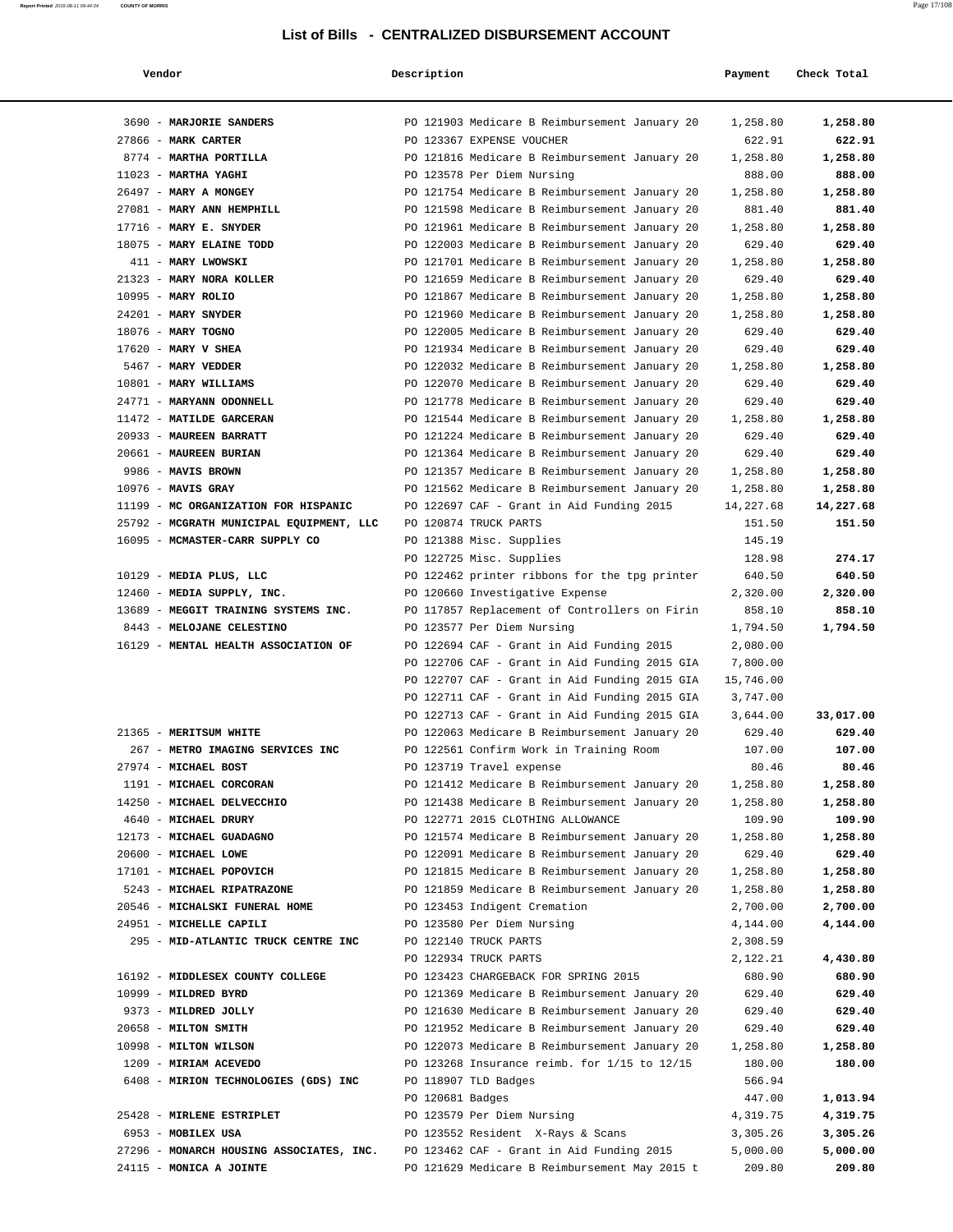| Vendor                                 | Description        |                                                 | Payment                       | Check Total |
|----------------------------------------|--------------------|-------------------------------------------------|-------------------------------|-------------|
| 7313 - MONTAGE ENTERPRISES INC.        |                    | PO 122429 TRUCK PARTS                           | 1,393.56                      |             |
|                                        |                    | PO 122935 TRUCK PARTS                           | 357.20                        | 1,750.76    |
| 8900 - MONTVILLE TWP WATER & SEWER     |                    | PO 122784 WATER / SEWER - MONTVILLE             | 130.85                        | 130.85      |
| 24348 - MOONLIGHT DESIGNS              |                    | PO 123554 Resident Activities                   | 165.00                        | 165.00      |
| 13106 - MORRIS ARTS                    |                    | PO 123647 CAF - JJ-1502                         | 20,250.00                     | 20,250.00   |
| 16283 - MORRIS BRICK AND STONE CO.     | PO 122189 MASON    |                                                 | 444.75                        | 444.75      |
| 7131 - MORRIS COUNTY AFTER CARE CENTER |                    | PO 121527 INMATE MEDICAL CARE                   | 140.00                        |             |
|                                        |                    | PO 122188 INMATE MEDICAL CARE                   | 140.00                        | 280.00      |
| 16288 - MORRIS COUNTY FARMS INC        |                    | PO 122127 GROUNDS MAINT                         | 258.00                        |             |
|                                        |                    | PO 122415 GRIOUND MAINT                         | 106.35                        | 364.35      |
| 12819 - MORRIS COUNTY M.U.A            |                    | PO 123599 REIMBURSEMENT FOR (RETIRED) MEDICAL   | 17,628.30                     | 17,628.30   |
| 19483 - MORRIS COUNTY MUNICIPAL        |                    | PO 122503 REFUSE REMOVAL                        | 360.99                        | 360.99      |
| 19483 - MORRIS COUNTY MUNICIPAL        |                    | PO 122609 CAF - Solid Waste Collection Servic   | 7,754.73                      | 7,754.73    |
| 1800 - MORRIS COUNTY PARK COMMISSION   |                    | PO 123002 MCPC 2015 Tax Support Req #4          | 2, 279, 167.00 2, 279, 167.00 |             |
| 10666 - MORRIS COUNTY SHERIFF'S OFFICE |                    | PO 123194 2015 Funding through the Older Amer   | 2,830.00                      | 2,830.00    |
| 16318 - MORRISTOWN DINER               | PO 122410 Meals    |                                                 | 460.00                        | 460.00      |
| 14515 - MORRISTOWN EMERGENCY MEDICAL   |                    | PO 119709 INMATE MEDICAL CARE                   | 806.00                        |             |
|                                        |                    | PO 119713 INMATE MEDICAL CARE                   | 776.00                        | 1,582.00    |
| 16321 - MORRISTOWN LUMBER &            |                    | PO 122158 BUILD MAINT, MASON                    | 469.32                        |             |
|                                        | PO 122171 supplies |                                                 | 60.05                         |             |
|                                        |                    | PO 122587 Construction Materials                | 183.80                        |             |
|                                        | PO 122588 Signage  |                                                 | 30.09                         |             |
|                                        |                    | PO 122527 Misc. Supplies                        | 40.70                         | 783.96      |
| 16323 - MORRISTOWN MEDICAL CENTER      |                    | PO 122634 TB Clinic Services                    | 10,000.00                     | 10,000.00   |
| 16323 - MORRISTOWN MEDICAL CENTER      |                    | PO 123810 SAFE COMMUNITIES 3RD QTR 2015         | 26, 212.80                    | 26,212.80   |
| 16338 - MORRISTOWN NEIGHBORHOOD HOUSE  |                    | PO 123652 CAF - JJ-1508                         | 1,158.00                      |             |
|                                        |                    | PO 123649 CAF - JJ-1504                         | 2,264.00                      | 3,422.00    |
| 16340 - MORRISTOWN PARKING AUTHORITY   |                    | PO 123431 PARKING MAINTENANCE FEE               | 5,340.00                      | 5,340.00    |
| 7206 - MORRISTOWN PATHOLOGY ASSOCIATES |                    | PO 121003 INMATE MEDICAL CARE                   | 35.75                         | 35.75       |
| 27295 - MORTON SALT, INC.              | PO 122344 Salt     |                                                 | 23,715.38                     | 23,715.38   |
| 27021 - MOSES MCBRYDE                  |                    | PO 121718 Medicare B Reimbursement January 20   | 629.40                        | 629.40      |
| 1917 - MRS. PETER KEEFE                |                    | PO 121640 Medicare B Reimbursement January 20   | 1,258.80                      | 1,258.80    |
| 19501 - MSC INDUSTRIAL SUPPLY CO.      |                    | PO 120878 SHOP SUPPLIES                         | 343.92                        |             |
|                                        |                    | PO 122430 SHOP SUPPLIES                         | 210.60                        | 554.52      |
| 21858 - MUNICIPAL CAPITAL CORP         |                    | PO 121501 COPIER LEASE PAYMENTS                 | 5,362.22                      | 5,362.22    |
| 21858 - MUNICIPAL CAPITAL CORP         |                    | PO 122106 rental of Ricoh Copiers               | 1,508.59                      | 1,508.59    |
| 21858 - MUNICIPAL CAPITAL CORP         |                    | PO 122136 Invoice 10338-11 Board of Elections   | 856.19                        | 856.19      |
| 21858 - MUNICIPAL CAPITAL CORP         |                    | PO 122163 QUARTERLY COPIER LEASE (JUNE, JULY, A | 708.50                        | 708.50      |
| 21858 - MUNICIPAL CAPITAL CORP         |                    | PO 122201 copier lease                          | 690.99                        | 690.99      |
| 21858 - MUNICIPAL CAPITAL CORP         |                    | PO 122206 OFFICE MACHINE RENTAL                 | 746.39                        | 746.39      |
| 21858 - MUNICIPAL CAPITAL CORP         |                    | PO 122526 Lease of Ricoh Copier                 | 1,912.86                      | 1,912.86    |
| 21858 - MUNICIPAL CAPITAL CORP         |                    | PO 122540 Copier Lease for the 3rd Qtr 2015     | 2,990.24                      | 2,990.24    |
| 21858 - MUNICIPAL CAPITAL CORP         |                    | PO 122573 Rental charges for copier (6/15 to    | 543.97                        | 543.97      |
| 21858 - MUNICIPAL CAPITAL CORP         |                    | PO 122714 RICOH MPC3503R COPIER                 | 911.92                        | 911.92      |
| 21858 - MUNICIPAL CAPITAL CORP         |                    | PO 122737 Personnel Copier                      | 1,137.42                      | 1,137.42    |
| 21858 - MUNICIPAL CAPITAL CORP         |                    | PO 122761 copier machines                       | 522.78                        | 522.78      |
| 21858 - MUNICIPAL CAPITAL CORP         |                    | PO 122971 lease payment on copier in Registry   | 1,268.94                      | 1,268.94    |
| 21858 - MUNICIPAL CAPITAL CORP         |                    | PO 123418 RICOH MP4002SP COPIER                 | 558.23                        | 558.23      |
| 20763 - MUNICIPAL SOFTWARE INC         |                    | PO 122630 CAF - Maintenance to proprietary co   | 7,750.00                      | 7,750.00    |
| 18149 - MURIEL TREVENA                 |                    | PO 122012 Medicare B Reimbursement January 20   | 629.40                        | 629.40      |
| 14918 - MYRTLE GILLILAND               |                    | PO 121552 Medicare B Reimbursement January 20   | 629.40                        | 629.40      |
| 19523 - N.J. NATURAL GAS COMPANY       |                    | PO 122716 NATURAL GAS - WHARTON ROADS           | 168.46                        |             |
|                                        |                    | PO 122717 NATURAL GAS - WHARTON OFF             | 33.46                         |             |
|                                        |                    | PO 123093 NATURAL GAS - MONTVILLE               | 186.77                        | 388.69      |
| 27018 - NANCY A LUTES                  |                    | PO 121699 Medicare B Reimbursement January 20   | 629.40                        | 629.40      |
| 973 - NANCY CHARETTE                   |                    | PO 121384 Medicare B Reimbursement January 20   | 629.40                        | 629.40      |
| 14423 - NANCY DUNLEAVY                 |                    | PO 121476 Medicare B Reimbursement January 20   | 629.40                        | 629.40      |
| 410 - NANCY WALTER                     |                    | PO 122050 Medicare B Reimbursement January 20   | 1,258.80                      | 1,258.80    |
| 21122 - NATIONAL FUEL OIL INC.         |                    | PO 121883 CAF - Diesel Fuel                     | 7,895.02                      | 7,895.02    |
| 21122 - NATIONAL FUEL OIL INC.         |                    | PO 122906 CAF - Diesel Fuel                     | 18,701.16                     | 18,701.16   |
| 16451 - NATL ASSOC OF AREA AGENCIES    |                    | PO 122653 AGING AAA n4a ASSOCIATION FEE         | 780.00                        | 780.00      |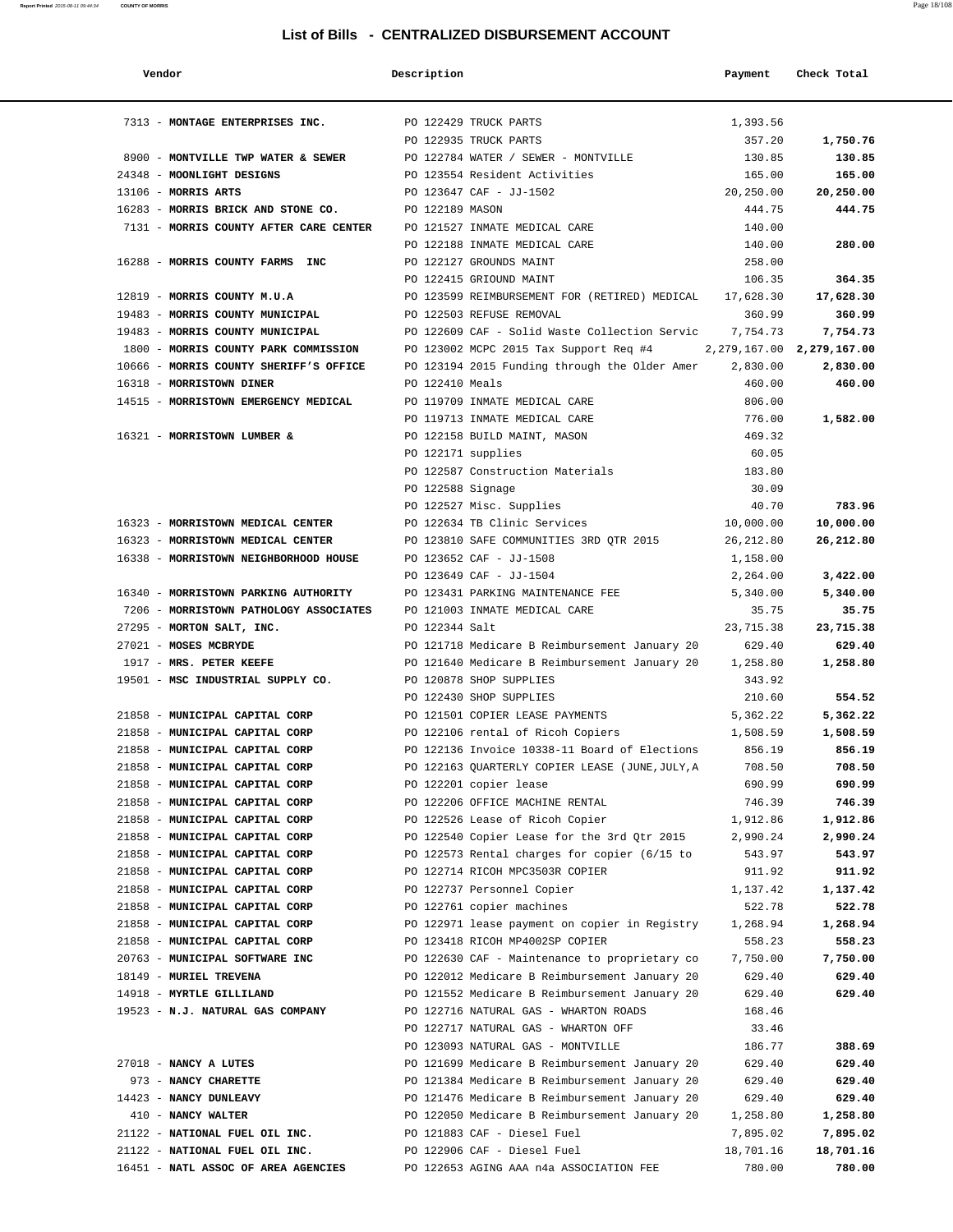| Vendor                                  | Description        |                                                                                            | Payment               | Check Total |
|-----------------------------------------|--------------------|--------------------------------------------------------------------------------------------|-----------------------|-------------|
| 24756 - NEIL CORTESE                    |                    | PO 122890 Work Boots                                                                       | 90.00                 | 90.00       |
| 810 - NESTLE PURE LIFE DIRECT           |                    | PO 123360 Treasurer Water & Cooler                                                         | 52.81                 | 52.81       |
| 16533 - NEW HOPE FOUNDATION INC.        |                    | PO 123528 CAF - 2015 Chapter 51 CH51-1522 DET                                              | 1,224.00              |             |
|                                         |                    | PO 123639 CAF - 2015 Chapter 51 CH51-1518 Jun                                              | 1,650.00              | 2,874.00    |
| 14560 - NEW JERSEY AIDS SERVICES        |                    | PO 122699 CAF - Grant in Aid Funding 2015                                                  | 8,820.00              |             |
|                                         |                    | PO 123641 CAF - Grant in Aid Funding 2015 Qua                                              | 7,811.16              | 16,631.16   |
| 16540 - NEW PIG CORPORATION             |                    | PO 120881 OPERATING & REPAIR SUPPLY                                                        | 96.39                 | 96.39       |
| 16552 - NEWBRIDGE SERVICES INC          |                    | PO 123201 Grant in Aid Funding 2015                                                        | 1,548.00              |             |
|                                         |                    | PO 123227 Grant in Aid Funding 2015                                                        | 1,487.00              |             |
|                                         |                    | PO 123246 2015 Funding through the Older Amer                                              | 26,260.00             |             |
|                                         |                    | PO 123741 CAF - NEWSER-15M-WIA                                                             | 1,028.00              |             |
|                                         |                    | PO 123636 CAF - Grant in Aid Funding 2015                                                  | 19,119.00             |             |
|                                         |                    | PO 123654 CAF - JJ-1503                                                                    | 19,151.00             | 68,593.00   |
| 16552 - NEWBRIDGE SERVICES INC          |                    | PO 123739 CAF - NEWSER-15M-WIA                                                             | 782.25                |             |
|                                         | PO 122650 No Caf # |                                                                                            | 570.00                |             |
|                                         |                    | PO 122770 CAF - Grant in Aid Funding 2015 GIA                                              | 75,226.00             |             |
|                                         |                    | PO 123141 CAF - NEWSER-15M-WIA                                                             | 3,729.00              |             |
|                                         |                    | PO 122791 CAF - Grant in Aid Funding 2015 GIA                                              | 11,520.00             |             |
|                                         |                    | PO 123192 2015 Funding through the Older Amer                                              | 4,265.00              |             |
|                                         |                    | PO 123193 2015 Funding through the Older Amer                                              | 3,775.00              |             |
|                                         |                    | PO 123197 VNA CGI 15-14-076 Per. 4/1/15-6/30/                                              | 4,550.00              | 104,417.25  |
| 23981 - NIELSEN DODGE - C-J-R           |                    | PO 122147 AUTO PARTS                                                                       | 192.00                | 192.00      |
| 16570 - NISIVOCCIA, LLP                 |                    | PO 122808 CAF - 2014 Audit Services                                                        | 1,422.00              |             |
|                                         |                    | PO 122996 CAF - 2014 Audit Services                                                        | 52,000.00             | 53,422.00   |
| 17819 - NJ ADVANCE MEDIA, LLC           |                    | PO 122525 Display Ad Acct # XMORR3200900                                                   | 146.70                | 146.70      |
| 17819 - NJ ADVANCE MEDIA, LLC           |                    | PO 123415 Display Ad Acct # XMORR3200900                                                   | 146.70                | 146.70      |
| 7712 - NJ BIAS OFFICER ASSOCIATION      |                    | PO 120548 Membership                                                                       | 150.00                | 150.00      |
| 7766 - NJ PUBLIC SAFETY ACCREDITATION   |                    | PO 120394 Training - Sgt K. Zienowicz & Sgt.                                               | 150.00                |             |
|                                         | PO 120468 TRAINING |                                                                                            | 150.00                | 300.00      |
| 10594 - NJ STATE ASSO. OF CHIEFS POLICE |                    | PO 120289 Training - Chief P. DiGavero                                                     | 325.00                |             |
|                                         |                    | PO 120611 Banquet Tickets-Atlantic City                                                    | 525.00                | 850.00      |
| $27664 - NJ - IAAO$                     |                    | PO 117669 Address change Joe Rahman Treas, 332                                             | 175.00                | 175.00      |
| $2909 - NJAC$                           |                    | PO 117331 2015 Annual Celebration of County G                                              | 425.00                | 425.00      |
| 20279 - NJCTBA, PATRICIA MARSH,         |                    | PO 122209 NJACTB Annual Educational Conferenc                                              | 1,780.00              | 1,780.00    |
| $8963 - NJDOL$                          |                    | PO 123040 Cash on hand reimbursement FY14                                                  | 5,022.00              | 5,022.00    |
| 8991 - NJHMFA-HMIS                      |                    | PO 122424 FY 2015 CoC Cost Share HMIS                                                      | 6,500.00              | 6,500.00    |
| 9397 - NORA SERVICE                     |                    | PO 121928 Medicare B Reimbursement January 20                                              | 1,258.80              | 1,258.80    |
| 20613 - NORMA MINGO                     |                    | PO 121747 Medicare B Reimbursement January 20                                              | 1,258.80              | 1,258.80    |
| 6058 - NORMA SALINAS                    |                    | PO 123168 WORK BOOTS                                                                       | 90.00                 | 90.00       |
| 26357 - NORTHEAST COMMUNICATIONS, INC.  |                    | PO 122433 TRUCK PARTS                                                                      | 146.00                | 146.00      |
| 26357 - NORTHEAST COMMUNICATIONS, INC.  |                    | PO 122755 Radio repair                                                                     | 545.00                | 545.00      |
| 27648 - NORTHEAST PROTECTION            |                    | PO 121050 Resident Safety Equipment                                                        | 1,269.00              | 1,269.00    |
| 16738 - NORTHEASTERN HARDWARE CO INC    |                    | PO 122589 Construction Materials                                                           | 477.37                | 477.37      |
| 16742 - NORTHERN SAFETY CO. INC.        |                    | PO 120759 Safety Glasses                                                                   | 65.85                 | 65.85       |
| 16752 - NORWESCAP INC                   |                    | PO 122875 2015 Funding through the Older Amer                                              | 1,000.00              |             |
|                                         | PO 122870 No Caf # |                                                                                            | 6,702.00              |             |
|                                         |                    | PO 123316 2015 Funding through the Older Amer<br>PO 123353 CAF - Grant in Aid Funding 2015 | 19,161.00<br>3,488.00 | 30,351.00   |
| 16767 - NUTRI-SYSTEMS CORPORATION       |                    | PO 123387 NUTRITION SUPPLIES                                                               | 178.44                | 178.44      |
| $10846 - ODB CO$                        |                    | PO 122148 TRUCK PARTS                                                                      | 160.00                | 160.00      |
| 2887 - ODESSA PRIVOTT                   |                    | PO 121817 Medicare B Reimbursement January 20                                              | 629.40                | 629.40      |
| 6407 - ODYSSEY WARE                     |                    | PO 122156 2015 Renewal                                                                     | 6,000.00              | 6,000.00    |
| 8872 - OEGLAIRE INGRAM                  |                    | PO 121612 Medicare B Reimbursement January 20                                              | 1,258.80              | 1,258.80    |
| 26726 - OFFICE CONCEPTS GROUP, INC.     |                    | PO 121153 Data Center Cabinet for Network/Tel                                              | 381.41                |             |
|                                         |                    | PO 122806 FURNITURE                                                                        | 1,899.00              |             |
|                                         |                    | PO 122734 OFFICE SUPPLIES                                                                  | 97.81                 |             |
|                                         |                    | PO 122703 Dept. Human Services Div. of Commun                                              | 79.71                 |             |
|                                         | PO 122776 supplies |                                                                                            | 681.84                |             |
|                                         |                    | PO 122948 OFFICE SUPPLIES                                                                  | 156.90                |             |
|                                         |                    | PO 123416 Human Service Office Supplies                                                    | 20.64                 |             |
|                                         |                    | PO 123489 OFFICE SUPPLIES                                                                  | 226.71                | 3,544.02    |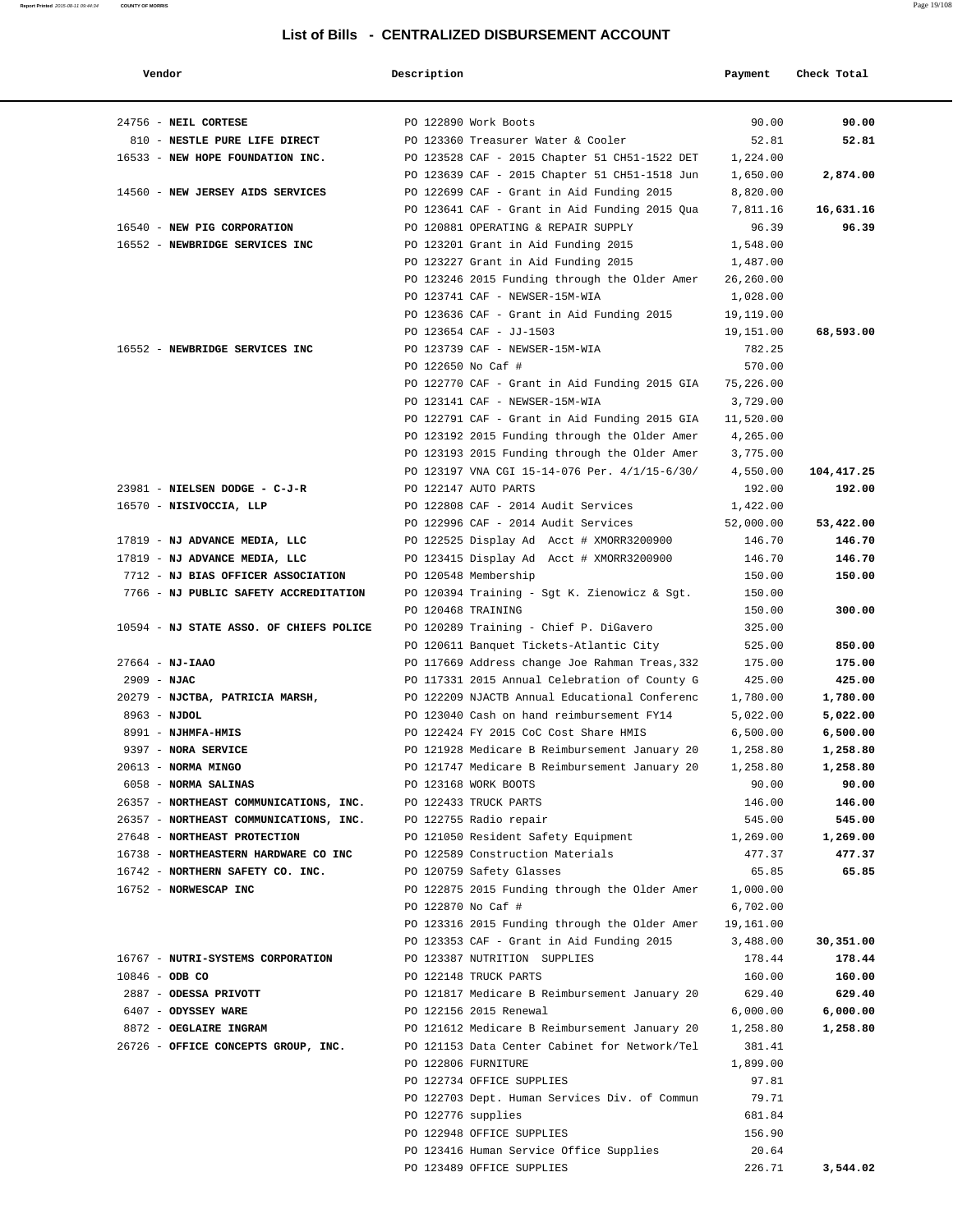| Vendor                                                       | Description     |                                                                         | Payment         | Check Total     |
|--------------------------------------------------------------|-----------------|-------------------------------------------------------------------------|-----------------|-----------------|
| 26726 - OFFICE CONCEPTS GROUP, INC.                          |                 | PO 123500 OFFICE FURNITURE                                              | 1,088.10        | 1,088.10        |
| 4654 - OFFICE TEAM                                           |                 | PO 119460 Temporary employee - Kimberly Johns                           | 639.45          | 639.45          |
| 4654 - OFFICE TEAM                                           |                 | PO 119841 Temporary employee-Kimberly Johnson                           | 511.56          | 511.56          |
| 4654 - OFFICE TEAM                                           |                 | PO 120280 Temporary employee - Kimberly Johns                           | 1,169.28        | 1,169.28        |
| 4654 - OFFICE TEAM                                           |                 | PO 120722 Temporary employee - Kimberly Johns                           | 639.45          | 639.45          |
| 4654 - OFFICE TEAM                                           |                 | PO 120944 Temporary employee-Kimberly Johnson                           | 511.56          | 511.56          |
| 4654 - OFFICE TEAM                                           |                 | PO 121459 J. Morris w/e 6/19/15 & 6/26/15                               | 1,590.75        | 1,590.75        |
| 4654 - OFFICE TEAM                                           |                 | PO 122631 J. Morris w/e 7/3/15                                          | 789.06          | 789.06          |
| 12760 - OLGA ABRAMIDES                                       |                 | PO 121203 Medicare B Reimbursement January 20                           | 629.40          | 629.40          |
| $13539$ - OLGA BURNS                                         |                 | PO 121367 Medicare B Reimbursement January 20                           | 1,258.80        | 1,258.80        |
| 9987 - OLIVE RUSSELL                                         |                 | PO 121880 Medicare B Reimbursement January 20                           | 1,258.80        | 1,258.80        |
| 8772 - OMAR BETANCOURT                                       |                 | PO 121241 Medicare B Reimbursement January 20                           | 629.40          | 629.40          |
| 26657 - ON TIME AMBULANCE, INC.                              |                 | PO 123556 Medical Transportation                                        | 657.00          | 657.00          |
| 8687 - ON TIME TRANSPORT INC.                                |                 | PO 123557 Medical Transportation                                        | 1,446.00        | 1,446.00        |
| 2926 - ONE SOURCE COMMUNICATIONS SOLUTIONS PO 122617 Binders |                 |                                                                         | 177.92          | 177.92          |
| 15650 - ORILYN KRISA                                         |                 | PO 121668 Medicare B Reimbursement January 20                           | 1,258.80        | 1,258.80        |
| 20683 - PACE UNIVERSITY                                      |                 | PO 123132 CAF - 20683-1872                                              | 3,200.00        | 3,200.00        |
| 20683 - PACE UNIVERSITY                                      |                 | PO 123742 CAF - 20683-2124                                              | 2,720.00        | 2,720.00        |
| 2624 - PAMELA REYNOLDS                                       |                 | PO 121852 Medicare B Reimbursement January 20                           | 629.40          | 629.40          |
| 16887 - PAPER MART INC                                       |                 | PO 121136 Office Supplies                                               | 1,710.00        |                 |
|                                                              |                 | PO 121197 Envelopes                                                     | 373.75          |                 |
|                                                              |                 | PO 122173 Copy Paper/Legal                                              | 397.20          | 2,480.95        |
| 27151 - PARAGON RESTORATION CO.                              |                 | PO 123426 CAF - Cornice Repair & Capping                                | 34,853.12       |                 |
|                                                              |                 | PO 123504 CAF - Cornice Repair & Capping                                | 47,036.87       | 81,889.99       |
| 11693 - PARETTE SOMJEN ARCHITECTS LLC                        |                 | PO 123413 HVAC UPGRAGES A&R BUILDING                                    | 64.08           | 64.08           |
| 16899 - PARK UNION LUMBER COMPANY LLC                        |                 | PO 120639 misc materials                                                | 125.86          |                 |
|                                                              | PO 120692 tools |                                                                         | 95.97           | 221.83          |
| 2749 - PARSIPPANY CHILD DAY CARE CTR.                        |                 | PO 123338 CAF - Grant in Aid Funding 2015                               | 2,885.00        | 2,885.00        |
| 2811 - PATRICA SCHRAFT                                       |                 | PO 121919 Medicare B Reimbursement January 20                           | 629.40          | 629.40          |
| 7929 - PATRICIA BIZZARO                                      |                 | PO 121244 Medicare B Reimbursement January 20                           | 629.40          | 629.40          |
| 94 - PATRICIA BONGIORNO                                      |                 | PO 121335 Medicare B Reimbursement January 20                           | 629.40          | 629.40          |
| 13842 - PATRICIA CLARK<br>11293 - PATRICIA DUMPERT           |                 | PO 121400 Medicare B Reimbursement January 20<br>PO 123697 AGING SUPPLY | 629.40<br>74.89 | 629.40<br>74.89 |
| 2031 - PATRICIA GALLAGHER                                    |                 | PO 121540 Medicare B Reimbursement January 20                           | 629.40          | 629.40          |
| 742 - PATRICIA GEPPERT                                       |                 | PO 121550 Medicare B Reimbursement January 20                           | 1,258.80        | 1,258.80        |
| 11447 - PATRICIA LEPOFSKY                                    |                 | PO 121684 Medicare B Reimbursement January 20                           | 1,258.80        | 1,258.80        |
| 7374 - PATRICIA MATHER                                       |                 | PO 121716 Medicare B Reimbursement January 20                           | 629.40          | 629.40          |
| 21367 - PATRICIA MIGLIORINO                                  |                 | PO 121742 Medicare B Reimbursement January 20                           | 1,258.80        | 1,258.80        |
| 12380 - PATRICIA SCHWARTZ                                    |                 | PO 121921 Medicare B Reimbursement January 20                           | 629.40          | 629.40          |
| 8179 - PATRICIA SCUDDER                                      |                 | PO 121922 Medicare B Reimbursement January 20                           | 629.40          | 629.40          |
| 26029 - PATRICIA SHERRER                                     |                 | PO 121937 Medicare B Reimbursement January 20                           | 1,258.80        | 1,258.80        |
| 18491 - PATRICIA WILLS                                       |                 | PO 122072 Medicare B Reimbursement January 20                           | 881.40          | 881.40          |
| 21343 - PATRICK O'CONNOR                                     |                 | PO 121777 Medicare B Reimbursement January 20                           | 629.40          | 629.40          |
| 17495 - PATTERSON MEDICAL SUPPLY, INC.                       |                 | PO 123558 Rehabilitation Supplies                                       | 2,405.47        | 2,405.47        |
| 11450 - PAUL CARIFI                                          |                 | PO 121379 Medicare B Reimbursement January 20                           | 1,258.80        | 1,258.80        |
| 21370 - PAUL DATTOLO                                         |                 | PO 121428 Medicare B Reimbursement January 20                           | 629.40          | 629.40          |
| 27008 - PAULA SCERBO                                         |                 | PO 121915 Medicare B Reimbursement January 20                           | 881.40          | 881.40          |
| $11063$ - PAULA WARGO                                        |                 | PO 122053 Medicare B Reimbursement January 20                           | 629.40          | 629.40          |
| 18373 - PAULINE WARD                                         |                 | PO 122052 Medicare B Reimbursement January 20                           | 1,258.80        | 1,258.80        |
| 24966 - PAVIA KRIEGMAN                                       |                 | PO 122166 Quarterly Web Site Maintenance                                | 200.00          | 200.00          |
| 11975 - PEARL SAVAGE                                         |                 | PO 121909 Medicare B Reimbursement January 20                           | 1,258.80        | 1,258.80        |
| 24836 - PEIRCE EQUIPMENT CO.                                 |                 | PO 122937 TRUCK PARTS                                                   | 384.38          | 384.38          |
| 19663 - PERFORMANCE TRAILERS INC.                            |                 | PO 122154 TRUCK PARTS                                                   | 95.00           |                 |
|                                                              |                 | PO 123237 Decon Trailer Maintenance                                     | 2,473.50        | 2,568.50        |
| 20911 - PETER HEYWANG                                        |                 | PO 121602 Medicare B Reimbursement January 20                           | 1,258.80        | 1,258.80        |
| 9210 - PETER LIMONE JR.                                      |                 | PO 122685 NUTRITION PICNIC ENTERTAINMENT                                | 100.00          | 100.00          |
| 27485 - PETER TERRAFRANCA                                    |                 | PO 121994 Medicare B Reimbursement January 20                           | 629.40          | 629.40          |
| 12426 - PETROCHOICE                                          |                 | PO 122938 OIL AND LUBRICANTS                                            | 1,086.71        | 1,086.71        |
| 27413 - PETROLIN NELSON                                      |                 | PO 121763 Medicare B Reimbursement January 20                           | 1,258.80        | 1,258.80        |
| 26546 - PEZZO PIZZA II                                       | PO 122413 Meals |                                                                         | 425.50          | 425.50          |
| 17005 - PHARMA CARE INC                                      |                 | PO 123545 CAF - Pharmaceutical Consulting Ser                           | 3,916.50        | 3,916.50        |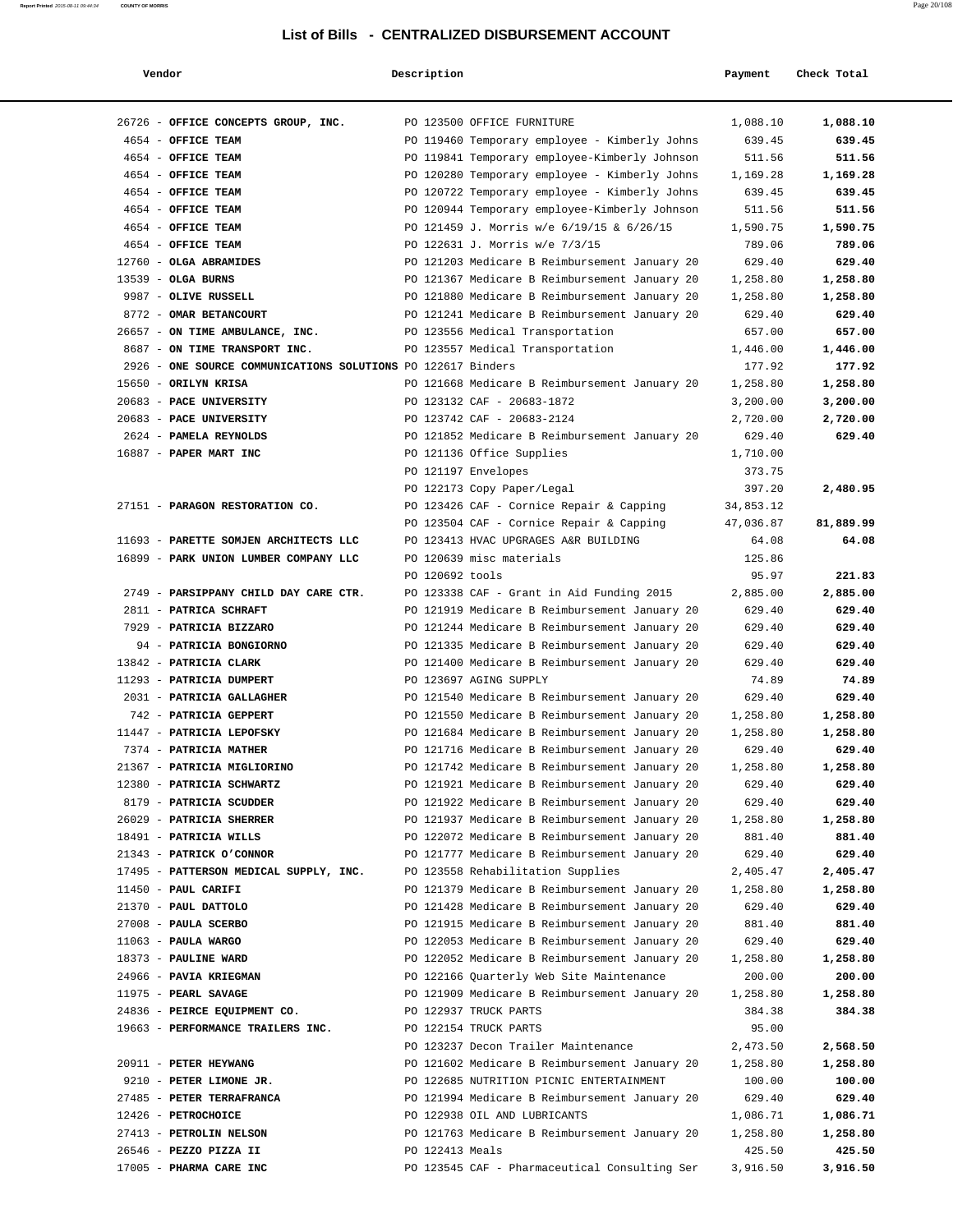| Vendor                                                           | Description                                                             | Payment           | Check Total     |
|------------------------------------------------------------------|-------------------------------------------------------------------------|-------------------|-----------------|
| 24188 - PHILIP GALATI                                            | PO 121538 Medicare B Reimbursement January 20                           | 629.40            | 629.40          |
| 16712 - PHILIP NODORO                                            | PO 121770 Medicare B Reimbursement January 20                           | 629.40            | 629.40          |
| 8140 - PHYLLIS KELLEY                                            | PO 121642 Medicare B Reimbursement January 20                           | 629.40            | 629.40          |
| 19681 - PITNEY BOWES CREDIT CORP                                 | PO 120672 Rental charges for mail machine for                           | 1,197.00          |                 |
|                                                                  | PO 120708 Maintenance charges for mail machin                           | 175.33            |                 |
|                                                                  | PO 120710 Pitney Bowes Quarterly Charge for M                           | 618.00            |                 |
|                                                                  | PO 120799 lease agreement on the folder in th                           | 620.46            |                 |
|                                                                  | PO 121834 Refill charges                                                | 95.00             | 2,705.79        |
| 17066 - PLAINSMAN AUTO SUPPLY                                    | PO 120888 AUTO PARTS                                                    | 6,627.33          |                 |
|                                                                  | PO 122431 AUTO PARTS                                                    | 1,893.99          |                 |
|                                                                  | PO 121378 Parts for 2006 Dodge Dakota                                   | 72.04             |                 |
|                                                                  | PO 122777 Filters & Misc. parts                                         | 282.57            | 8,875.93        |
| 17066 - PLAINSMAN AUTO SUPPLY<br>17084 - POLAND SPRING WATER CO. | PO 122946 AUTO PARTS                                                    | 4,535.95          | 4,535.95        |
| 17117 - POWER PLACE INC                                          | PO 123290 Poland Spring Water/Rental Inv. 15F<br>PO 122498 GROUND MAINT | 39.66<br>556.17   | 39.66<br>556.17 |
| 25535 - PRECIOUS GEMS MUSIC, LLC                                 | PO 123560 Resident Activities                                           | 125.00            | 125.00          |
| 8172 - PREMLATABE TRIVEDI                                        | PO 122015 Medicare B Reimbursement January 20                           | 629.40            | 629.40          |
| 5698 - PRINCESS THOMAS                                           | PO 122569 RMB - Childrens Programs & NJLA                               | 88.65             | 88.65           |
| 27630 - PRINCETON HYDRO, LLC                                     | PO 123621 Jaqui Mill Pond Dam                                           | 1,499.00          | 1,499.00        |
| 24196 - PRISCILLA CONOVER                                        | PO 121409 Medicare B Reimbursement January 20                           | 629.40            | 629.40          |
| 21391 - PRISCILLA HARTWELL                                       | PO 121592 Medicare B Reimbursement January 20                           | 629.40            | 629.40          |
| 17528 - PRISCILLA SAWYER                                         | PO 121910 Medicare B Reimbursement January 20                           | 629.40            | 629.40          |
| 27376 - PROCOMM SYSTEMS, INC.                                    | PO 122232 CAF - Labor Rates Carpentry                                   | 1,352.00          |                 |
|                                                                  | PO 122445 Work on REnovated Kitchen Areas at                            | 2,535.00          | 3,887.00        |
| 20422 - PROGRESSIVE HYDRAULICS INC                               | PO 122155 TRUCK PARTS                                                   | 904.36            | 904.36          |
| 3316 - PROJECT SELF SUFFICIENCY                                  | PO 123128 CAF - PSS3316-JR/JS-15-WFNJ                                   | 412.00            |                 |
|                                                                  | PO 123169 CAF - PSS3316-JR/JS-15-WFNJ                                   | 15,367.00         |                 |
|                                                                  | PO 123740 CAF - PSS3316-JR/JS-15-WFNJ                                   | 896.00            | 16,675.00       |
| 27520 - PROTEC INSTRUMENTS CO.                                   | PO 112555 Resourcing Lead Analyzer                                      | 2,880.00          | 2,880.00        |
| 17189 - PSE&G CO                                                 | PO 122708 GAS - PSE & G - MOMBAG                                        | 7,535.89          | 7,535.89        |
| 26416 - PUSH TO WALK A NEW JERSEY                                | PO 123220 Grant in Aid Funding 2015                                     | 6,777.00          | 6,777.00        |
| 21413 - QUALITY AUTO GLASS, INC                                  | PO 122434 AUTO PARTS                                                    | 959.15            | 959.15          |
| 21413 - QUALITY AUTO GLASS, INC                                  | PO 122945 AUTO PARTS                                                    | 479.16            | 479.16          |
| 264 - R & J CONTROL, INC.                                        | PO 121055 Maintenance to Emergency Generators                           | 1,126.00          |                 |
|                                                                  | PO 121809 CAF - Generator Repair Services                               | 3,465.00          | 4,591.00        |
| 25392 - R. GAYLE KRANZ                                           | PO 121667 Medicare B Reimbursement January 20                           | 629.40            | 629.40          |
| 12473 - R.D. SALES DOOR & HARDWARE LLC                           | PO 121054 Repair to Auto-Doors at Morris View                           | 990.00            |                 |
|                                                                  | PO 121262 REPAIR DOOR                                                   | 2,550.00          | 3,540.00        |
| $17692$ - R.P. SMITH & SON, INC.<br>17215 - R.S. KNAPP CO. INC.  | PO 122733 MASON<br>PO 120940 HP Designjet svc contract                  | 1,269.85<br>66.64 | 1,269.85        |
|                                                                  | PO 120941 plans & specs for Bridge projects                             | 1,400.38          |                 |
|                                                                  | PO 120949 Plans & Specs for Rd Projects                                 | 2,512.03          |                 |
|                                                                  | PO 122107 Mill & Resurf Project                                         | 1,458.95          |                 |
|                                                                  | PO 122592 Monthly base chg PW 300                                       | 704.56            |                 |
|                                                                  | PO 122593 Plans & Specs Br. 696                                         | 1,127.95          | 7,270.51        |
| 21740 - RACHAEL MOBLEY                                           | PO 121750 Medicare B Reimbursement January 20                           | 629.40            | 629.40          |
| 8169 - RAE BACHRACH                                              | PO 121221 Medicare B Reimbursement January 20                           | 629.40            | 629.40          |
| 4945 - RALPH BROWN                                               | PO 121356 Medicare B Reimbursement January 20                           | 1,258.80          | 1,258.80        |
| 14081 - RALPH CUEMAN                                             | PO 121420 Medicare B Reimbursement January 20                           | 1,258.80          | 1,258.80        |
| 930 - RALPH MCGRANE                                              | PO 121725 Medicare B Reimbursement January 20                           | 629.40            | 629.40          |
| 27958 - RAMON LOPEZ                                              | PO 122683 Travel Expense                                                | 567.00            | 567.00          |
| 21654 - RAMONA WHITMORE                                          | PO 122065 Medicare B Reimbursement January 20                           | 629.40            | 629.40          |
| 25416 - RARZELL GRUBBS                                           | PO 121572 Medicare B Reimbursement January 20                           | 629.40            | 629.40          |
| $646$ - RAW INC                                                  | PO 122210 OTHER OUTSIDE                                                 | 3,150.00          | 3,150.00        |
| 5594 - RAY CHANG                                                 | PO 122656 Refreshments & Lunch for HP Meeting                           | 212.16            | 212.16          |
| 26494 - RAYMOND DRAKE                                            | PO 121490 Medicare B Reimbursement January 20                           | 629.40            | 629.40          |
| 11723 - RAYMOND TERWILLIGER                                      | PO 121997 Medicare B Reimbursement January 20                           | 1,258.80          | 1,258.80        |
| 26223 - RE-TRON TECHNOLOGIES INC.                                | PO 122435 AUTO PARTS                                                    | 479.94            | 479.94          |
| 12128 - READY SUPPLY                                             | PO 123546 Nursing General Stores                                        | 1,097.40          | 1,097.40        |
| 27101 - REDMANN ELECTRIC CO., INC.                               | PO 121161 CAF - Labor Rates Electrical and Re                           | 3,653.98          |                 |
|                                                                  | PO 121289 CAF - Labor Rates Electrical and Re                           | 15,712.43         |                 |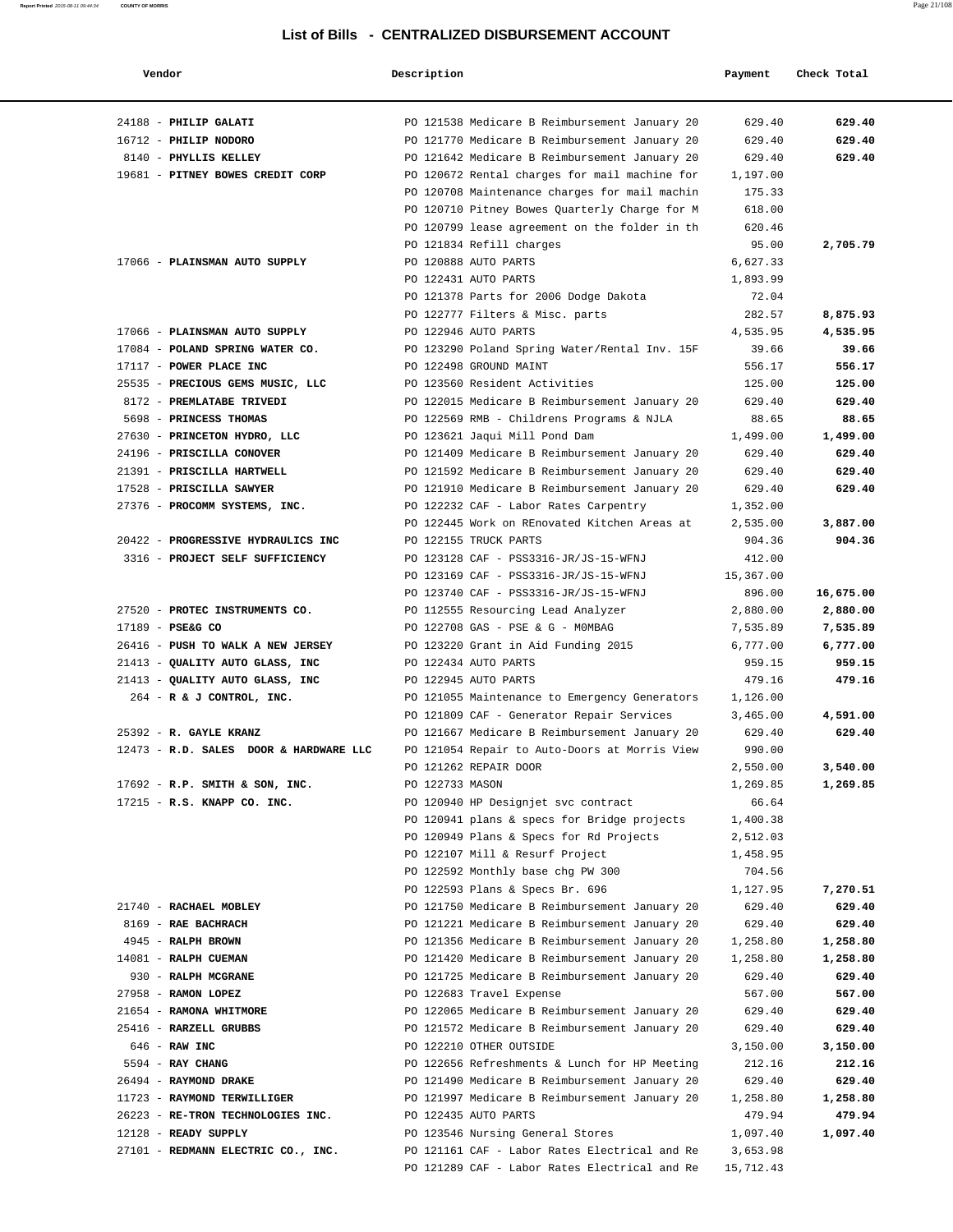| Vendor                                                | Description                                                                                    | Payment              | Check Total          |
|-------------------------------------------------------|------------------------------------------------------------------------------------------------|----------------------|----------------------|
|                                                       | PO 121289 CAF - Labor Rates Electrical and Re                                                  | 9,777.88             | 29,144.29            |
| 7384 - REGINA BRENDLE                                 | PO 121345 Medicare B Reimbursement January 20                                                  | 1,258.80             | 1,258.80             |
| 7422 - RENE AXELROD                                   | PO 122607 MCPB Meeting Refreshments                                                            | 40.89                | 40.89                |
| 27855 - RESCUE-1, LLC                                 | PO 121139 Vehicle Extrication Manuals                                                          | 1,093.39             | 1,093.39             |
| 1542 - RESIDEX, LLC                                   | PO 122168 pest supplies                                                                        | 179.44               | 179.44               |
| 25564 - RFS COMMERCIAL, INC.                          | PO 121249 REPLACE CARPET                                                                       | 9,251.99             | 9,251.99             |
| $13774$ - RHODA CHASE                                 | PO 121387 Medicare B Reimbursement January 20                                                  | 1,258.80             | 1,258.80             |
| 12034 - RICCIARDI BROTHERS OF                         | PO 122439 PAINT                                                                                | 2,164.51             | 2,164.51             |
| 14533 - RICHARD ENRIGHT                               | PO 121488 Medicare B Reimbursement January 20                                                  | 629.40               | 629.40               |
| 6561 - RICHARD ESTLER                                 | PO 121493 Medicare B Reimbursement January 20                                                  | 629.40               | 629.40               |
| 10730 - RICHARD GRUBB & ASSOC., INC.                  | PO 122721 CAF - Architects, Archaeologists, E                                                  | 15,531.00            | 15,531.00            |
| 8196 - RICHARD JENNINGS                               | PO 121624 Medicare B Reimbursement January 20                                                  | 1,258.80             | 1,258.80             |
| 15626 - RICHARD KNISS                                 | PO 121656 Medicare B Reimbursement January 20                                                  | 1,258.80             | 1,258.80             |
| 8139 - RICHARD LONGO                                  | PO 121692 Medicare B Reimbursement January 20                                                  | 629.40               | 629.40               |
| 24774 - RICHARD LOOCK                                 | PO 121694 Medicare B Reimbursement January 20                                                  | 1,762.80             | 1,762.80             |
| 21344 - RICHARD PERINO                                | PO 121802 Medicare B Reimbursement January 20                                                  | 1,258.80             | 1,258.80             |
| 10985 - RICHARD RILEY                                 | PO 121857 Medicare B Reimbursement January 20                                                  | 1,258.80             | 1,258.80             |
| 1184 - RICHARD VAN WINKLE                             | PO 122027 Medicare B Reimbursement January 20                                                  | 629.40               | 629.40               |
| 7952 - RIOS' ENGRAVING                                | PO 122606 SEAL REPAIR                                                                          | 75.00                |                      |
|                                                       | PO 122684 Office Supplies                                                                      | 123.00               | 198.00               |
| 25852 - RITA FORTENBERRY                              | PO 121520 Medicare B Reimbursement January 20                                                  | 629.40               | 629.40               |
| 21788 - ROAD SAFETY SYSTEMS LLC<br>8041 - ROBERT COOK | PO 123616 CAF - 2015 Guide Rail Installation<br>PO 123529 EXPENSE VOUCHER                      | 178,588.76<br>357.12 | 178,588.76<br>357.12 |
| 21644 - ROBERT DURR                                   | PO 121478 Medicare B Reimbursement January 20                                                  | 629.40               | 629.40               |
| 8223 - ROBERT EMMONS                                  | PO 121485 Medicare B Reimbursement January 20                                                  | 629.40               | 629.40               |
| 4642 - ROBERT GREGOVICH                               | PO 121568 Medicare B Reimbursement May 2015 t                                                  | 419.60               | 419.60               |
| 21324 - ROBERT PECK                                   | PO 121799 Medicare B Reimbursement January 20                                                  | 629.40               | 629.40               |
| 20663 - ROBERT REDER                                  | PO 121844 Medicare B Reimbursement January 20                                                  | 629.40               | 629.40               |
| 10996 - ROBERT ROSSI                                  | PO 121872 Medicare B Reimbursement January 20                                                  | 629.40               | 629.40               |
| 27952 - ROBERT SHEARER                                | PO 122673 TRAVEL EXPENSES                                                                      | 519.60               | 519.60               |
| 17622 - ROBERT SHEEHAN                                | PO 121935 Medicare B Reimbursement January 20                                                  | 629.40               | 629.40               |
| 20921 - ROBERT VOELKER                                | PO 122041 Medicare B Reimbursement January 20                                                  | 881.40               | 881.40               |
| 27042 - ROBERT YOUNG                                  | PO 122084 Medicare B Reimbursement January 20                                                  | 1,258.80             | 1,258.80             |
| 15677 - ROBIN LAMOREAUX                               | PO 121671 Medicare B Reimbursement January 20                                                  | 629.40               | 629.40               |
| 17369 - ROCKAWAY BOROUGH                              | PO 122581 CAF - 2015 Municipal Alliance Funds                                                  | 693.45               |                      |
|                                                       | PO 122582 CAF - 2015 Municipal Alliance Funds                                                  | 196.00               | 889.45               |
| 27166 - ROGER BISHOP                                  | PO 121243 Medicare B Reimbursement January 20                                                  | 629.40               | 629.40               |
| 27972 - ROGER JINKS                                   | PO 123320 Cell Phone Reimbursement May/June 2                                                  | 55.04                | 55.04                |
| 5903 - ROGER SAVAGE                                   | PO 121908 Medicare B Reimbursement January 20                                                  | 629.40               | 629.40               |
| 18583 - ROMAN ZABIHACH                                | PO 122085 Medicare B Reimbursement January 20                                                  | 629.40               | 629.40               |
| 20912 - RONALD CIUFFREDA                              | PO 121399 Medicare B Reimbursement January 20                                                  | 1,258.80             | 1,258.80             |
| 27098 - RONALD FISHER                                 | PO 121507 Medicare B Reimbursement January 20                                                  | 629.40               | 629.40               |
| 21692 - ROSA CUARTAS                                  | PO 123444 Employee Reimbursement                                                               | 30.00                | 30.00                |
| 25846 - ROSA QUICENO                                  | PO 121819 Medicare B Reimbursement January 20                                                  | 629.40               | 629.40               |
| 5906 - ROSALIE DELLI SANTI                            | PO 121436 Medicare B Reimbursement January 20                                                  | 629.40               | 629.40               |
| 26993 - ROSALIE GROW                                  | PO 121571 Medicare B Reimbursement January 20                                                  | 629.40               | 629.40               |
| 25500 - ROSALIE LAMONTE                               | PO 122742 Travel Reimbursement - June 2015                                                     | 19.22                | 19.22                |
| 13157 - ROSALIE ZABITA                                | PO 122086 Medicare B Reimbursement January 20                                                  | 629.40               | 629.40               |
| 27149 - ROSALIND LEBLANC                              | PO 121681 Medicare B Reimbursement January 20                                                  | 629.40               | 629.40               |
| 17517 - ROSAMOND SANTELLA                             | PO 121906 Medicare B Reimbursement January 20                                                  | 629.40               | 629.40               |
| 13458 - ROSE BRADY                                    | PO 121340 Medicare B Reimbursement January 20                                                  | 629.40               | 629.40               |
| 7805 - ROSE DUMAPIT                                   | PO 123576 Per Diem Nursing                                                                     | 3,283.75             | 3,283.75             |
| 1178 - ROSE FERRARA<br>15758 - ROSE LIVA              | PO 121503 Medicare B Reimbursement January 20<br>PO 121689 Medicare B Reimbursement January 20 | 629.40<br>629.40     | 629.40<br>629.40     |
| 25124 - ROSELIND A. CUDJOE                            | PO 121419 Medicare B Reimbursement January 20                                                  | 629.40               | 629.40               |
| 2561 - ROSEMARIE BURKE                                | PO 121365 Medicare B Reimbursement January 20                                                  | 1,258.80             | 1,258.80             |
| 24397 - ROSEMARY BATANE COBCOBO                       | PO 123575 Per Diem Nursing                                                                     | 2,368.00             | 2,368.00             |
| 5345 - ROUTE 23 AUTOMALL LLC                          | PO 122436 AUTO PARTS                                                                           | 654.99               |                      |
|                                                       | PO 122944 AUTO PARTS                                                                           |                      | 2.28<br>657.27       |
| 27773 - ROUTE 46 CHEVROLET                            | PO 120130 2015 Chevrolet Equinox                                                               | 22,265.00            | 22,265.00            |
| 696 - ROXBURY DAY CARE CENTER, INC.                   | PO 122648 CAF - Grant in Aid Funding 2015                                                      | 10,039.00            | 10,039.00            |
|                                                       |                                                                                                |                      |                      |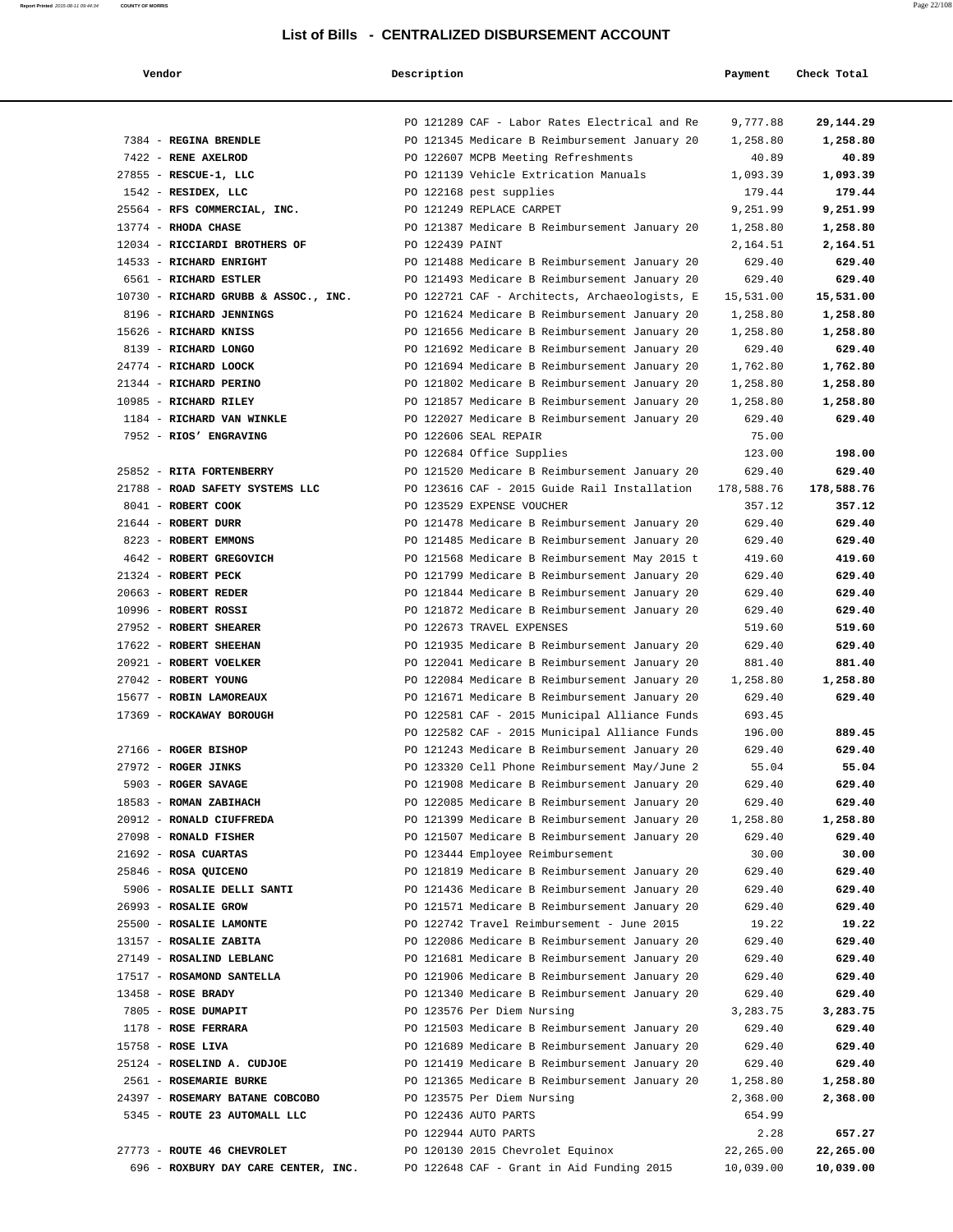| Vendor                                  | Description        |                                                                                                | Payment    | Check Total |
|-----------------------------------------|--------------------|------------------------------------------------------------------------------------------------|------------|-------------|
|                                         |                    |                                                                                                |            |             |
| 17417 - ROXBURY TWP POLICE DEPT         |                    | PO 122121 Three Days Traffic Control                                                           | 4,410.00   | 4,410.00    |
| 26942 - RT. 23 PATIO & MASON CENTER     |                    | PO 122799 Catch Basin Drainage & Pipes                                                         | 9,607.40   | 9,607.40    |
| $10040$ - RUBY FULLER                   |                    | PO 121532 Medicare B Reimbursement January 20                                                  | 629.40     | 629.40      |
| 3234 - RUDOLPH BRIGHT                   |                    | PO 121348 Medicare B Reimbursement January 20                                                  | 629.40     | 629.40      |
| 26510 - RUSSELL BERGER                  |                    | PO 122772 Reimburse for Cell Phone                                                             | 60.00      | 60.00       |
| 9938 - RUTGERS CENTER FOR CONTINUING    |                    | PO 123159 CAF - 9938-1986                                                                      | 2,132.00   |             |
|                                         |                    | PO 123160 CAF - 9938-1971                                                                      | 2,156.00   |             |
|                                         |                    | PO 123743 CAF - 9938-1840                                                                      | 1,249.44   |             |
|                                         |                    | PO 123744 CAF - 9938-1663                                                                      | 800.00     | 6,337.44    |
| 9325 - RUTGERS SCHOOL OF BUSINESS       |                    | PO 123131 CAF - 9325-2217                                                                      | 3,200.00   | 3,200.00    |
| 27914 - RUTGERS UNIVERSITY DENTAL ASSO. |                    | PO 120686 INMATE MEDICAL CARE                                                                  | 4,289.00   | 4,289.00    |
| 27044 - RUTGERS, THE STATE UNIVERSITY   |                    | PO 123745 CAF - 27044-1673                                                                     | 800.00     |             |
|                                         |                    | PO 123525 CAF - 27044-2094                                                                     | 3,196.00   | 3,996.00    |
| $14059$ - RUTH CRANE                    |                    | PO 121415 Medicare B Reimbursement January 20                                                  | 629.40     | 629.40      |
| 9990 - RUTH SCHULTZ                     |                    | PO 121920 Medicare B Reimbursement January 20                                                  | 629.40     | 629.40      |
| 26600 - SADAT ASSOCIATES, INC.          |                    | PO 116812 Hanover Garage Water                                                                 | 5,480.00   | 5,480.00    |
| $25252 - SAFE-T$                        |                    | PO 109993 Fire Boots                                                                           | 2,500.00   | 2,500.00    |
| 4327 - SAINT CLARE'S HOSPITAL           |                    | PO 117205 Resident Medical Treatment                                                           | 96.00      |             |
|                                         |                    | PO 122704 CAF - Grant in Aid Funding 2015                                                      | 15,992.00  |             |
|                                         |                    | PO 122709 CAF - Grant in Aid Funding 2015 GIA                                                  | 66,300.00  |             |
|                                         |                    | PO 122710 CAF - Grant in Aid Funding 2015 GIA                                                  | 82,556.00  | 164,944.00  |
| 20656 - SALOME OGILVIE                  |                    | PO 121779 Medicare B Reimbursement January 20                                                  | 629.40     | 629.40      |
| 14681 - SANDILLO FICO                   |                    | PO 121504 Medicare B Reimbursement January 20                                                  | 1,258.80   | 1,258.80    |
| 10044 - SANDRA BOLAN                    |                    | PO 121332 Medicare B Reimbursement January 20                                                  | 629.40     | 629.40      |
| 26340 - SANDRA HOYER                    |                    | PO 122666 SANE SART Supplemental Pay                                                           | 110.80     | 110.80      |
| 10939 - SANGITA SHAH                    |                    | PO 123269 Insurance reimb. for 7/15 to 12/15                                                   | 72.00      | 72.00       |
| 18423 - SARA WEISSMAN                   |                    | PO 122060 Medicare B Reimbursement January 20                                                  | 1,384.80   | 1,384.80    |
| 2885 - SARAH HORAN                      |                    | PO 121609 Medicare B Reimbursement January 20                                                  | 1,258.80   | 1,258.80    |
| 3032 - SCIENTIFIC WATER CONDITIONING    |                    | PO 122160 3RD QUARTER 2015                                                                     | 175.00     |             |
|                                         |                    | PO 122437 EQUIP SERVICE AGREEMENTS - WATERGUA                                                  | 675.00     | 850.00      |
| 27950 - SCOTT WEAVER                    |                    | PO 122671 Travel Expense                                                                       | 94.31      | 94.31       |
| 26405 - SECAP FINANCE                   |                    | PO 120744 2015 Mailroom Postage Equipment                                                      | 2,097.00   | 2,097.00    |
| 24186 - SERAFIN GONZALEZ                |                    | PO 121558 Medicare B Reimbursement January 20                                                  | 629.40     | 629.40      |
| 20899 - SGS TESTCOM INC                 |                    | PO 122438 MONTHLY INSPECTION MAINTENANCE                                                       | 189.41     | 189.41      |
| 740 - SHAU-YING LIU                     |                    | PO 121688 Medicare B Reimbursement January 20                                                  | 1,258.80   | 1,258.80    |
| 19854 - SHEAFFER SUPPLY INC.            | PO 122120 material |                                                                                                | 19.95      | 19.95       |
| 17621 - SHEAFFER SUPPLY, INC.           |                    | PO 121182 SMALL TOOLS                                                                          | 379.00     |             |
|                                         | PO 122167 HARDWARE |                                                                                                | 10.00      |             |
|                                         |                    | PO 122193 SMALL TOOLS                                                                          | 190.44     |             |
|                                         | PO 122786 parts    |                                                                                                | 34.63      | 614.07      |
| 8193 - SHEILA KARNER                    |                    | PO 121638 Medicare B Reimbursement January 20                                                  | 1,258.80   | 1,258.80    |
| 27853 - SHELLEY REINER                  |                    | PO 123574 Per Diem Nursing                                                                     | 2,320.00   | 2,320.00    |
| 19858 - SHERWIN WILLIAMS                |                    | PO 120435 Plant Operation                                                                      | 107.11     | 107.11      |
| 17726 - SHI INTERNATIONAL CORP          |                    | PO 119903 Stormwind Online Training Courses                                                    | 4,049.65   |             |
|                                         |                    | PO 120162 ProofPoint Anti-Spam maintenance re                                                  | 35,843.88  |             |
|                                         |                    | PO 120657 SANE SART Grant - Equipment                                                          | 360.51     |             |
|                                         |                    | PO 120812 Everbridge Mass Notification System                                                  | 111,726.00 |             |
|                                         |                    | PO 120906 Checkpoint Network Firewall mainten                                                  | 77,587.66  | 229,567.70  |
| 17690 - SMITH & SOLOMON                 |                    | PO 123130 CAF - 17690-1650                                                                     | 800.00     |             |
|                                         |                    | PO 123721 CAF - 17690-1965                                                                     | 3,200.00   |             |
|                                         |                    | PO 123722 CAF - 17690-1696                                                                     | 800.00     | 4,800.00    |
| 17699 - SMITH MOTOR CO., INC.           |                    | PO 122432 AUTO PARTS                                                                           | 1,194.98   |             |
|                                         |                    | PO 122943 AUTO PARTS                                                                           | 5,914.60   | 7,109.58    |
| 8503 - SMITH TRACTOR & EQUIPMENT INC.   |                    | PO 122942 TRUCK PARTS                                                                          | 38.02      | 38.02       |
| 7722 - SNAP-ON INDUSTRIAL               | PO 122440 TOOLS    |                                                                                                | 323.70     | 323.70      |
|                                         |                    | PO 123189 CAF - Dietary Services for Various                                                   |            |             |
| 6981 - SODEXO INC & AFFILIATES          |                    |                                                                                                | 231,297.44 | 231,297.44  |
| 6981 - SODEXO INC & AFFILIATES          |                    | PO 123475 2015 MC Human Service Budget - Meet<br>PO 123561 CAF - Housekeeping, Facility and Bo | 303.90     | 303.90      |
| 6981 - SODEXO INC & AFFILIATES          |                    |                                                                                                | 219,077.22 | 219,077.22  |
| 6981 - SODEXO INC & AFFILIATES          |                    | PO 123783 AGING CATERING                                                                       | 174.48     | 174.48      |
| 9777 - SODEXO, INC & AFFILIATES         |                    | PO 123337 Refreshments for MHSAAB Advisory Bo                                                  | 134.95     | 134.95      |
| 11348 - SOMERSET COUNTY POLICE          | PO 121010 TRAINING |                                                                                                | 100.00     | 100.00      |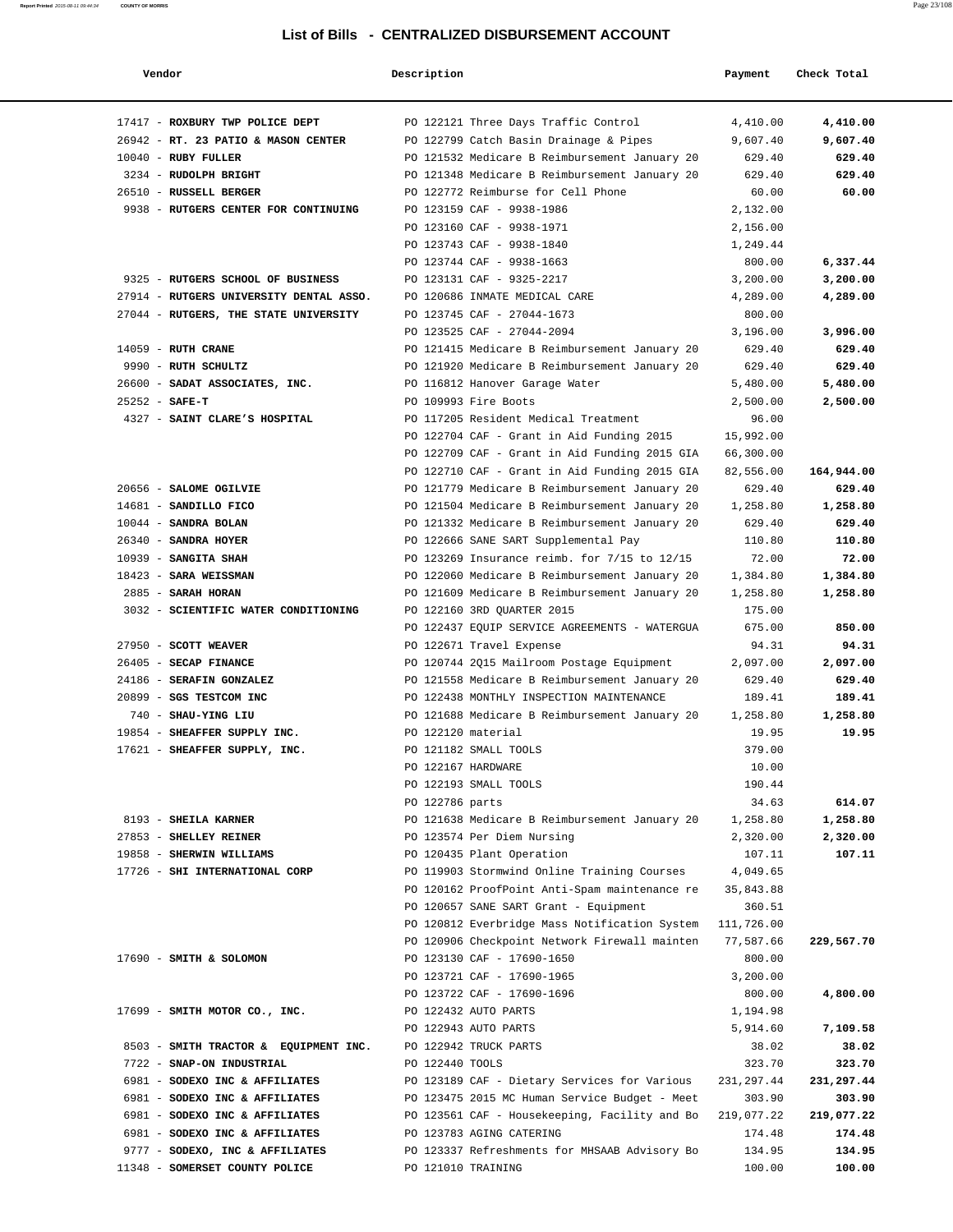| Vendor                                           | Description        |                                                                                                | Payment          | Check Total        |
|--------------------------------------------------|--------------------|------------------------------------------------------------------------------------------------|------------------|--------------------|
|                                                  |                    |                                                                                                |                  |                    |
| 11448 - SONIA JOHNSTON                           |                    | PO 121628 Medicare B Reimbursement January 20                                                  | 629.40           | 629.40             |
| $14433$ - SOPHIE DYER                            |                    | PO 121480 Medicare B Reimbursement January 20                                                  | 629.40           | 629.40             |
| 17755 - SOUTHEAST MORRIS COUNTY                  |                    | PO 122461 WATER - QTR DT                                                                       | 259.25           | 259.25             |
| 17755 - SOUTHEAST MORRIS COUNTY                  |                    | PO 123429 WATER - MONTHLY                                                                      | 12,818.69        | 12,818.69          |
| 11160 - SPACE FARMS INC                          |                    | PO 122748 Deer Carcass Removal                                                                 | 6,006.00         | 6,006.00           |
| 20804 - SPECIALTY MEDICAL PRODUCTS INC.          |                    | PO 123562 Machinery Repairs & Parts                                                            | 308.11           | 308.11             |
| 20804 - SPECIALTY MEDICAL PRODUCTS INC.          |                    | PO 123563 Durable Medical Equipment Rental                                                     | 7,982.53         | 7,982.53           |
| 17772 - SPEEDWELL ELECTRIC MOTORS                |                    | PO 122324 CAF - On-Site Labor Rates, Electric                                                  | 896.00           |                    |
|                                                  |                    | PO 122324 CAF - On-Site Labor Rates, Electric                                                  | 173.70           | 1,069.70           |
| 27957 - SPENCE OSAIGBOVO                         |                    | PO 122682 Travel Exp.                                                                          | 129.71           | 129.71             |
| 5031 - SPRINT NEXTEL                             |                    | PO 120105 Bill dated May 30, 2015                                                              | 32.32            | 32.32              |
| 17805 - STANDARD & POOR'S RATING SERVICES        |                    | PO 121160 Analytical Services                                                                  | 10,400.00        | 10,400.00          |
| 4611 - STAPLES ADVANTAGE                         |                    | PO 120997 Office Supplies                                                                      | 185.77           | 185.77             |
| 4611 - STAPLES ADVANTAGE                         |                    | PO 121194 Office Supplies                                                                      | 1,467.53         | 1,467.53           |
| 4611 - STAPLES ADVANTAGE                         |                    | PO 121835 Office Supplies                                                                      | 70.56            | 70.56              |
| 4611 - STAPLES ADVANTAGE                         |                    | PO 121836 Office Supplies                                                                      | 1,146.61         | 1,146.61           |
| 4611 - STAPLES ADVANTAGE                         |                    | PO 122141 Office Supplies                                                                      | 9.30             | 9.30               |
| 4611 - STAPLES ADVANTAGE                         | PO 122202 supplies |                                                                                                | 317.87           | 317.87             |
| 4611 - STAPLES ADVANTAGE                         |                    | PO 122329 Adjuster's Office Supplies 1-3-2015                                                  | 158.46           | 158.46             |
| 4611 - STAPLES ADVANTAGE                         |                    | PO 122330 Adjuster's Office April to June 201                                                  | 457.81           | 457.81             |
| 4611 - STAPLES ADVANTAGE                         |                    | PO 122529 Misc. Office Supplies                                                                | 745.43           | 745.43             |
| 4611 - STAPLES ADVANTAGE                         |                    | PO 122598 Office supplies                                                                      | 52.87            | 52.87              |
| 4611 - STAPLES ADVANTAGE                         |                    | PO 122612 AGING OFFICE SUPPLIES                                                                | 167.92           | 167.92             |
| 4611 - STAPLES ADVANTAGE                         |                    | PO 122615 NUTRITION OFFICE SUPPLIES                                                            | 509.06           | 509.06             |
| 4611 - STAPLES ADVANTAGE                         |                    | PO 122616 Various office supplies                                                              | 279.67           | 279.67             |
| 4611 - STAPLES ADVANTAGE                         |                    | PO 122618 Easel Pads and Staples                                                               | 85.14            | 85.14              |
| 4611 - STAPLES ADVANTAGE                         |                    | PO 122629 Office Supplies                                                                      | 43.93            | 43.93              |
| 4611 - STAPLES ADVANTAGE                         |                    | PO 122633 Staples Inv. 3270548529 - Self Ink                                                   | 26.50            | 26.50              |
| 4611 - STAPLES ADVANTAGE                         |                    | PO 122636 OSTF ANCILLARY JW Supply Order                                                       | 129.96           | 129.96             |
| 4611 - STAPLES ADVANTAGE                         |                    | PO 122677 Office Supplies - Superintendent of                                                  | 168.16           | 168.16             |
| 4611 - STAPLES ADVANTAGE                         | PO 122681 supplies |                                                                                                | 89.38            | 89.38              |
| 4611 - STAPLES ADVANTAGE                         |                    | PO 122751 Received Supplies                                                                    | 269.62           | 269.62             |
| 4611 - STAPLES ADVANTAGE                         |                    | PO 122763 Office supplies                                                                      | 1,556.13         | 1,556.13           |
| 4611 - STAPLES ADVANTAGE                         |                    | PO 122900 Office supplies                                                                      | 56.89            | 56.89              |
| 4611 - STAPLES ADVANTAGE                         |                    | PO 122993 SUPPLIES FOR SURROGATE'S COURT                                                       | 473.36           | 473.36             |
| 4611 - STAPLES ADVANTAGE                         |                    | PO 123008 HS General Office Supplies 2015                                                      | 280.02           | 280.02             |
| 4611 - STAPLES ADVANTAGE                         |                    | PO 123243 Office Supplies                                                                      | 200.18           | 200.18             |
| 4611 - STAPLES ADVANTAGE                         | PO 123363 SUPPLIES |                                                                                                | 242.92           | 242.92             |
| 19919 - STAR LEDGER                              |                    | PO 123564 Newspapers for Bistro Coffee Shop                                                    | 131.25           | 131.25             |
| 5021 - AEROFUND FINANCIAL INC.                   |                    | PO 123747 CAF - Agreement STATSHUT-15M-JARC                                                    | 5,308.31         |                    |
|                                                  |                    | PO 123515 CAF - Agreement STATSHUT-15M-JARC                                                    | 5,128.98         | 10,437.29          |
| 16675 - STATE TOXICOLOGY LABORATORY              |                    | PO 120190 Background Tests                                                                     | 540.00           | 540.00             |
| 15070 - STEPHEN HAMMOND                          |                    | PO 121582 Medicare B Reimbursement January 20                                                  | 2,517.60         | 2,517.60           |
| 26447 - STEPHEN J. ZENES                         | PO 122735 Travel   |                                                                                                | 228.20           | 228.20             |
| 15640 - STEPHEN KRALL<br>21595 - STEPHEN NEBESNI |                    | PO 121664 Medicare B Reimbursement January 20<br>PO 123293 FY 2015 Coordinaton - Travel        | 629.40           | 629.40<br>16.14    |
| 27961 - STEPHEN R. WILLOUGHBY                    |                    |                                                                                                | 16.14            |                    |
| 6563 - STEPHEN ROZAN                             |                    | PO 123565 Resident Activities                                                                  | 150.00<br>629.40 | 150.00             |
| 5948 - STEPHEN TURKO                             |                    | PO 121875 Medicare B Reimbursement January 20<br>PO 122021 Medicare B Reimbursement January 20 | 1,258.80         | 629.40<br>1,258.80 |
| 4298 - STERICYCLE INC.                           |                    | PO 123566 Medical Waste Removal                                                                | 2,086.08         |                    |
|                                                  |                    | PO 123598 Medical Waste Disposal                                                               | 835.39           | 2,921.47           |
| 8284 - STERICYCLE SPECIALTY                      |                    | PO 121145 Remove and replace pre-filters on f                                                  | 1,550.00         | 1,550.00           |
| 27020 - STEVE J MACIAG                           |                    | PO 121705 Medicare B Reimbursement January 20                                                  | 1,258.80         | 1,258.80           |
| 12372 - STEVE TOLAND                             |                    | PO 122006 Medicare B Reimbursement January 20                                                  | 629.40           | 629.40             |
| 17874 - STORR TRACTOR CO.                        |                    | PO 106788 CAF - Case/IH Farmall 105U Tractor/                                                  | 89,521.30        | 89,521.30          |
| 24132 - STS TIRE & AUTO CENTERS                  | PO 121377 Tire     |                                                                                                | 149.00           | 149.00             |
| 24132 - STS TIRE & AUTO CENTERS                  | PO 122458 TIRES    |                                                                                                | 603.89           | 603.89             |
| 1481 - SUBHAG KUMAR                              |                    | PO 123270 Insurance reimb. for 7/15 to 12/15                                                   | 72.00            | 72.00              |
| 8621 - SUBURBAN PROPANE -2347                    |                    | PO 122623 Propane Delivery                                                                     | 453.97           | 453.97             |
| 549 - SUDESH MEHTA                               |                    | PO 123035 Insurance reimb. for 7/15 TO 12/15                                                   | 72.00            | 72.00              |
| 18009 - SUDESH THAPAR                            |                    | PO 121999 Medicare B Reimbursement January 20                                                  | 629.40           | 629.40             |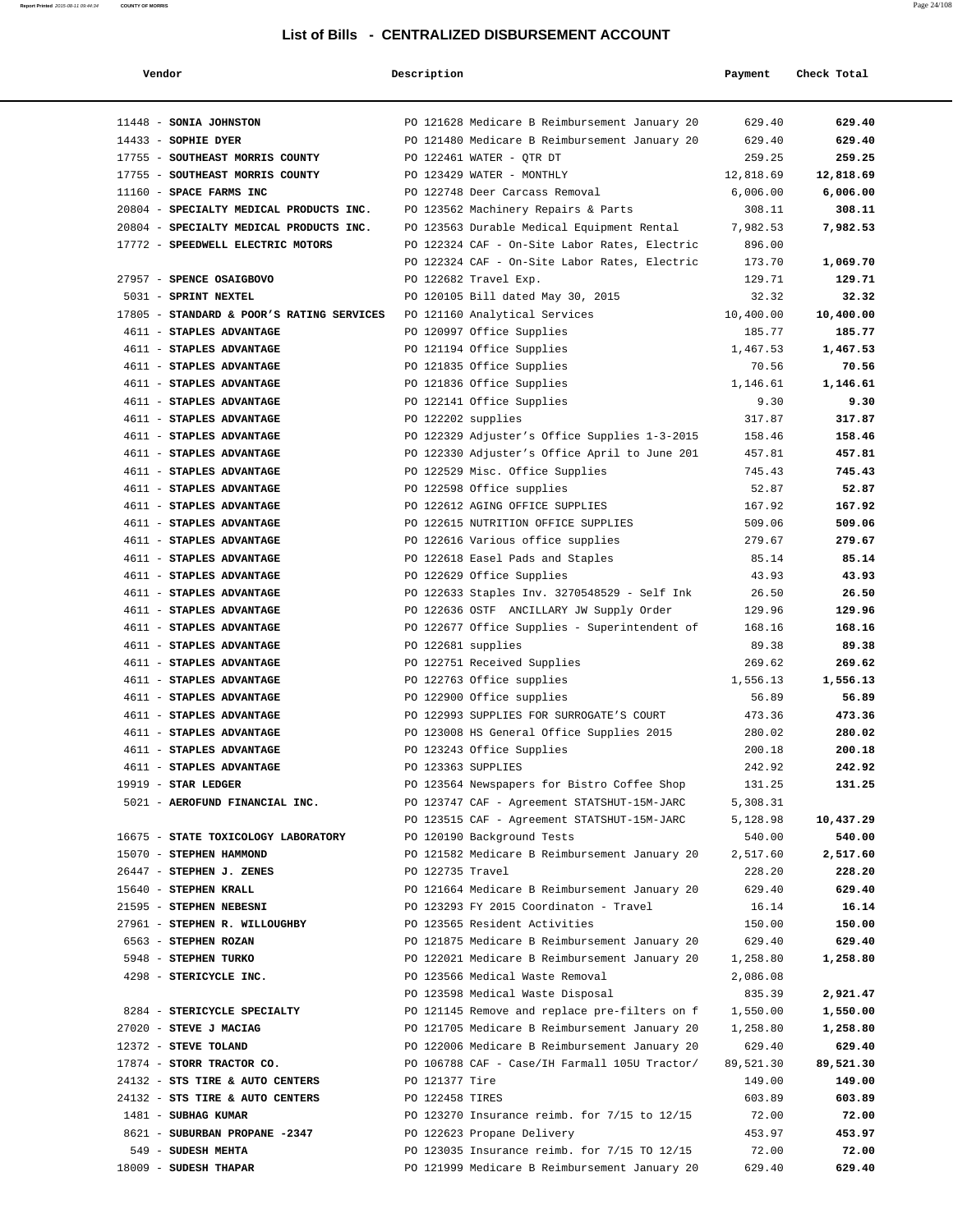| Report Printed 2015-08-11 09:44:34 | <b>COUNTY OF MORRIS</b> | 25/108         |
|------------------------------------|-------------------------|----------------|
|                                    |                         | Page $25/x0$ . |
|                                    |                         |                |

| Vendor                                                          | Description      |                                                                                   | Payment            | Check Total        |
|-----------------------------------------------------------------|------------------|-----------------------------------------------------------------------------------|--------------------|--------------------|
|                                                                 |                  |                                                                                   |                    |                    |
| 11445 - SUDHIR BHENDE                                           |                  | PO 121242 Medicare B Reimbursement January 20                                     | 629.40             | 629.40             |
| 11950 - SUMITA SAKPAL                                           |                  | PO 121901 Medicare B Reimbursement January 20                                     | 1,258.80           | 1,258.80           |
| 11065 - SUPPRESSION SYSTEMS INC                                 |                  | PO 122275 Fire Suppression System                                                 | 2,206.40           | 2,206.40           |
| 5927 - SUSIE GLEATON                                            |                  | PO 121554 Medicare B Reimbursement January 20                                     | 629.40             | 629.40             |
| 25400 - SUZIE COLLIN                                            |                  | PO 123573 Per Diem Nursing                                                        | 4,583.19           | 4,583.19           |
| 25387 - SYLVIA CHARLES                                          |                  | PO 121385 Medicare B Reimbursement January 20                                     | 629.40             | 629.40             |
| 3901 - SYLVIA MIDLER                                            |                  | PO 121741 Medicare B Reimbursement January 20                                     | 629.40             | 629.40             |
| 8391 - SYMBOLOGY ENTERPRISES INC                                |                  | PO 122161 Invoice 82787 - 5 Honeywell Voyage                                      | 1,375.00           | 1,375.00           |
| 18067 - T J'S SPORTWIDE TROPHY                                  | PO 122645 Plaque |                                                                                   | 138.72             | 138.72             |
| 26030 - TABB INC.                                               |                  | PO 121200 Background Checks                                                       | 304.00             | 304.00             |
| 26030 - TABB INC.                                               |                  | PO 121621 Background checks for courthouse se                                     | 1,087.00           | 1,087.00           |
| $27027$ - TAD R SIMS                                            |                  | PO 121943 Medicare B Reimbursement January 20                                     | 629.40             | 629.40             |
| 27377 - TARA VYAS                                               | PO 121189 Travel |                                                                                   | 17.91              | 17.91              |
| 5611 - TBS CONTROLS LLC                                         |                  | PO 121056 CAF - Environmental Control and HVA                                     | 2,679.17           | 2,679.17           |
| 27489 - TECHNOLOGY & MEDICINE INSTITUTE                         |                  | PO 123603 CAF - 27489-1989                                                        | 3,071.20           |                    |
|                                                                 |                  | PO 123612 CAF - 27489-1933                                                        | 3,071.20           | 6,142.40           |
| 17990 - TELESEARCH INC                                          |                  | PO 120907 C. Kristiansen w/e 6/21/15                                              | 536.25             |                    |
|                                                                 |                  | PO 121318 temporary staffing                                                      | 3,397.62           |                    |
|                                                                 |                  | PO 122865 temporary staffing                                                      | 3,612.20           |                    |
|                                                                 |                  | PO 121456 C. Kristiansen w/e 6/28/15                                              | 511.88             |                    |
|                                                                 |                  | PO 122632 C. Krisitansen w/e 7/5/15                                               | 419.25             |                    |
|                                                                 |                  | PO 122960 tempory employees in the election d                                     | 1,509.00           | 9,986.20           |
| 26677 - TEODORA O. DELEON                                       |                  | PO 123572 Per Diem Nursing                                                        | 1,230.25           | 1,230.25           |
| 1163 - TERESA BURKE                                             |                  | PO 121366 Medicare B Reimbursement January 20                                     | 1,258.80           | 1,258.80           |
| 14846 - TERESA GALLAGHER                                        |                  | PO 121539 Medicare B Reimbursement January 20                                     | 1,258.80           | 1,258.80           |
| 27034 - TERESA OMWENGA                                          |                  | PO 123571 Per Diem Nursing                                                        | 2,661.04           | 2,661.04           |
| 24184 - TERESA PANNULLO                                         |                  | PO 121792 Medicare B Reimbursement January 20                                     | 1,258.80           | 1,258.80           |
| 11311 - TERRI MCINERNEY                                         |                  | PO 121726 Medicare B Reimbursement January 20                                     | 629.40             | 629.40             |
| 11987 - TERRY CRUMP                                             |                  | PO 121418 Medicare B Reimbursement January 20                                     | 629.40             | 629.40             |
| 27060 - THE CRAFTSMAN FARMS                                     |                  | PO 122101 Primary Election 6/2 Polling Pl Ren                                     | 50.00              | 50.00              |
| 20797 - THE MUSIAL GROUP PA<br>2447 - THE PORTASOFT COMPANY INC |                  | PO 123622 CAF - Final Design and Constr Docs                                      | 2,750.00<br>412.53 | 2,750.00<br>412.53 |
| 19739 - THE RBA GROUP INC.                                      |                  | PO 122183 QUARTERLY CONTRACT PAYMENT WATER SO<br>PO 123517 old Ref# CF09001500000 | 11,445.04          | 11,445.04          |
| 9016 - THE STAR LEDGER                                          |                  | PO 122586 MAPS PUBLIC NOTICE                                                      | 60.45              | 60.45              |
| 5711 - THE TAB GROUP                                            |                  | PO 121154 retrieval delivery and pick-up                                          | 128.10             |                    |
|                                                                 |                  | PO 122492 3rd quarter of storage (july, augus                                     | 4,412.72           | 4,540.82           |
| 26501 - THELMA EVANS-KNIGHT                                     |                  | PO 121495 Medicare B Reimbursement January 20                                     | 629.40             | 629.40             |
| 20237 - THELMA LAYNE                                            |                  | PO 121680 Medicare B Reimbursement January 20                                     | 629.40             | 629.40             |
| 24831 - THERESA JACKSON                                         |                  | PO 121615 Medicare B Reimbursement January 20                                     | 629.40             | 629.40             |
| 18003 - THERESE TERRERI                                         |                  | PO 121995 Medicare B Reimbursement January 20                                     | 629.40             | 629.40             |
| 16007 - THOMAS A. MARKT                                         |                  | PO 121708 Medicare B Reimbursement January 20                                     | 629.40             | 629.40             |
| 8778 - THOMAS JANKE                                             |                  | PO 121620 Medicare B Reimbursement January 20                                     | 629.40             | 629.40             |
| 24933 - THOMAS POLLIO                                           |                  | PO 122628 PETTY CASH YOUTH SHELTER                                                | 252.17             | 252.17             |
| 17474 - THOMAS SACCO                                            |                  | PO 121884 Medicare B Reimbursement January 20                                     | 1,258.80           | 1,258.80           |
| 17538 - THOMAS SCERBO                                           |                  | PO 121916 Medicare B Reimbursement January 20                                     | 629.40             | 629.40             |
| 27967 - THOMAS SHAUGER                                          |                  | PO 123369 EXPENSE VOUCHER                                                         | 27.99              | 27.99              |
| 18437 - THOMSON REUTERS                                         |                  | PO 120257 West Law                                                                | 1,411.64           |                    |
|                                                                 |                  | PO 120628 Law Books                                                               | 262.60             |                    |
|                                                                 |                  | PO 120546 Westlaw and Subscriptions                                               | 3,484.57           | 5,158.81           |
| 122 - TILCON NEW YORK INC.                                      |                  | PO 123615 CAF - Milling & Resurfacing of Cent $337,471.94$                        |                    |                    |
|                                                                 |                  | PO 123620 CAF - Milling and Resurfacing of Ol                                     | 21,039.67          | 358,511.61         |
| 6572 - TILLIE CHOLLETTE                                         |                  | PO 121389 Medicare B Reimbursement January 20                                     | 629.40             | 629.40             |
| 21479 - TIOGA SOLAR MORRIS COUNTY 1 LLC                         |                  | PO 122124 Electric / Solar Energy                                                 | 2,095.94           | 2,095.94           |
| 281 - TOMAR INDUSTRIES INC                                      |                  | PO 122176 JANITORIAL SUPPLIES                                                     | 396.34             |                    |
|                                                                 |                  | PO 121890 Misc. Supplies                                                          | 298.85             |                    |
|                                                                 |                  | PO 122780 JANITORIAL                                                              | 3,443.10           | 4,138.29           |
| 20788 - TOP LINE CONSTRUCTION CORP                              |                  | PO 123618 CAF - Milling and Resurfacing of Be                                     | 42,702.66          | 42,702.66          |
| 9055 - TOTAL ADMINISTRATIVE SERVICES                            |                  | PO 122605 7/1/2015-9/30/2015 TASC Admin Fees                                      | 2,040.00           | 2,040.00           |
| 2484 - TOWNSHIP OF BOONTON                                      |                  | PO 123322 CAF - 2015 Municipal Alliance Funds                                     | 5,580.50           | 5,580.50           |
| 13793 - TOWNSHIP OF CHESTER                                     |                  | PO 122700 CAF - 2015 Municipal Alliance Funds                                     | 7,989.04           | 7,989.04           |
| 19736 - TOWNSHIP OF RANDOLPH                                    |                  | PO 123666 WATER - HEALTH MNGMNT                                                   | 59.37              | 59.37              |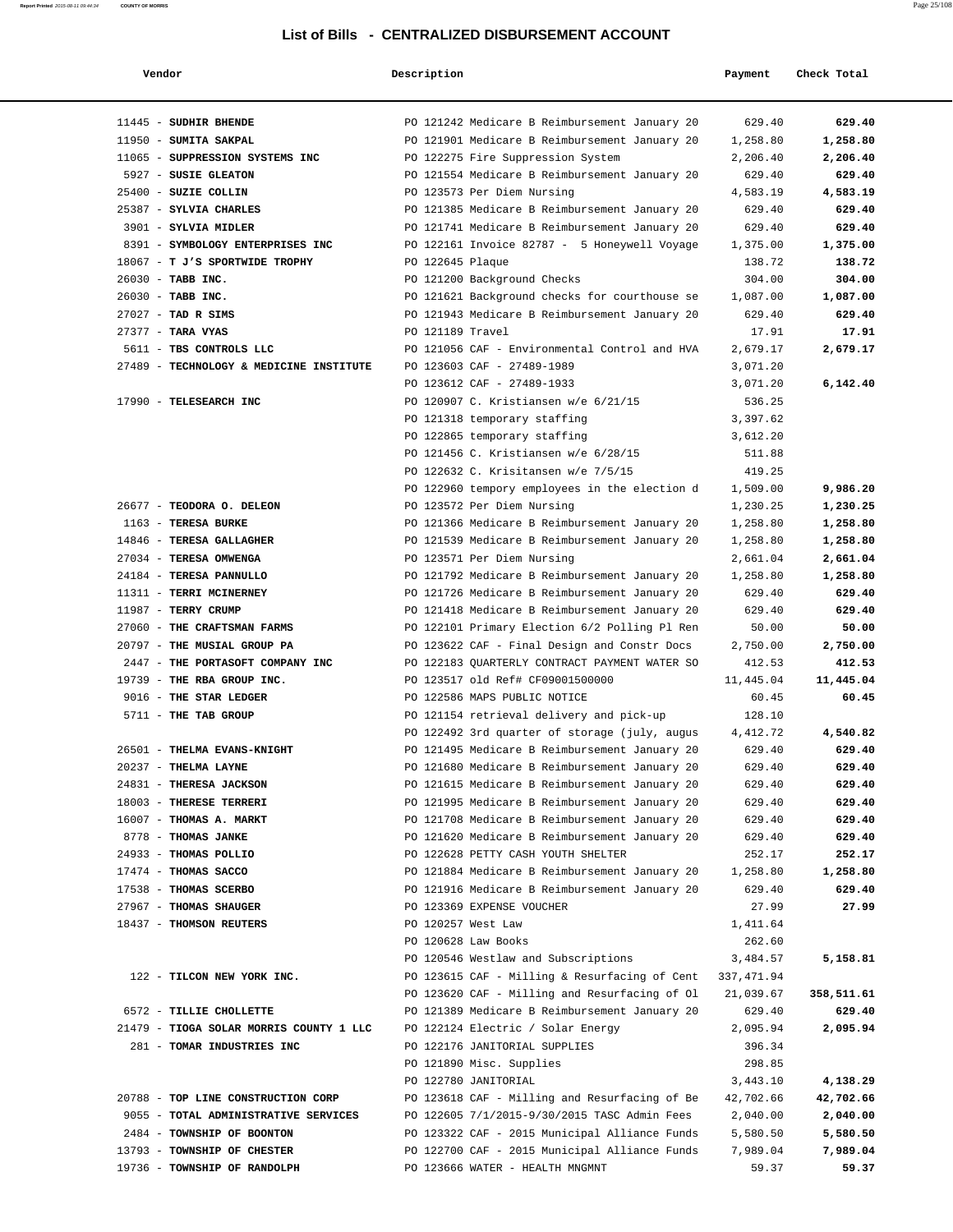| Vendor                                 | Description                                   | Payment   | Check Total |
|----------------------------------------|-----------------------------------------------|-----------|-------------|
| 1905 - TOWNSHIP OF ROCKAWAY            | PO 123473 CAF - 2015 Municipal Alliance Funds | 2,555.50  | 2,555.50    |
| 17379 - TOWNSHIP OF ROXBURY            | PO 123355 CAF - 2015 Municipal Alliance Funds | 1,010.72  | 1,010.72    |
| 3486 - TREASURER, STATE OF NEW JERSEY  | PO 121168 NJ-DEP                              | 1,465.00  | 1,465.00    |
| 19990 - TREASURER-STATE OF NEW JERSEY  | PO 123555 State Mandated Cost~Medical Waste G | 3,500.00  | 3,500.00    |
| 18154 - TRI-COUNTY SEWER & DRAIN       | PO 123567 Sewer and Drain Maintenance         | 1,155.00  | 1,155.00    |
| 18158 - TRI-TECH INC                   | PO 123398 rental of Copier MPC 2051           | 299.81    | 299.81      |
| 24804 - TRITEC OFFICE EQUIPMENT INC    | PO 122178 Color Copies                        | 25.06     | 25.06       |
| 24804 - TRITEC OFFICE EQUIPMENT INC    | PO 122570 Color Copy/Print Fee                | 71.26     | 71.26       |
| 24804 - TRITEC OFFICE EQUIPMENT INC    | PO 122591 Color Copies                        | 67.48     | 67.48       |
| 24804 - TRITEC OFFICE EQUIPMENT INC    | PO 122701 Color Copies                        | 799.96    | 799.96      |
| 24804 - TRITEC OFFICE EQUIPMENT INC    | PO 122738 Personnel Color Copies              | 99.82     | 99.82       |
| 24804 - TRITEC OFFICE EQUIPMENT INC    | PO 122785 Color Copies Serial Number: W512LB  | 345.45    | 345.45      |
| 24804 - TRITEC OFFICE EQUIPMENT INC    | PO 122891 COLOR COPIES 4/1/2015 TO 6/30/2015  | 104.02    | 104.02      |
| 24804 - TRITEC OFFICE EQUIPMENT INC    | PO 122963 final bill on savin meter reads. ne | 516.88    | 516.88      |
| 24804 - TRITEC OFFICE EQUIPMENT INC    | PO 123256 RENTAL AGREEMENT "RICOH" MODEL: MPC | 257.67    | 257.67      |
| 24804 - TRITEC OFFICE EQUIPMENT INC    | PO 123289 COMBBW MODEL: BW CONTRACT TYPE CC-C | 15,619.59 | 15,619.59   |
| 24804 - TRITEC OFFICE EQUIPMENT INC    | PO 123313 2nd Qtr Color Prints from Copier Le | 146.58    | 146.58      |
| 24804 - TRITEC OFFICE EQUIPMENT INC    | PO 123327 2015 Human Services - Copier        | 58.45     | 58.45       |
| 24804 - TRITEC OFFICE EQUIPMENT INC    | PO 123597 Copies over Contract and Toner      | 1,152.47  | 1,152.47    |
| 25390 - TRUCHSIA HANABERGH             | PO 121583 Medicare B Reimbursement January 20 | 1,258.80  | 1,258.80    |
| 12345 - TSI INCORPORATED               | PO 112963 FIT TEST MACHINE MAINTENANCE        | 697.69    | 697.69      |
| 26599 - TSUJ CORPORATION               | PO 123352 CAF - 125kW Standby Generator Insta | 16,676.00 | 16,676.00   |
| 12739 - TURTLE & HUGHES, INC.          | PO 122718 ELECTRICAL                          | 69.28     | 69.28       |
| 9285 - U.S. SECURITY ASSOCIATES, INC.  | PO 121313 CAF - Unarmed Security Guards       | 6,594.69  |             |
|                                        | PO 123280 Security Officer - 05/15/15-06/25/1 | 3,358.00  |             |
|                                        | PO 123568 CAF - Unarmed Security Guards       | 12,582.72 | 22,535.41   |
| 478 - UCPO POLICE ACADEMY TRAINING     | PO 121162 TRAINING                            | 150.00    | 150.00      |
| 8262 - UNA SOARES                      | PO 121962 Medicare B Reimbursement January 20 | 629.40    | 629.40      |
| 446 - UNITRONIX DATA SYSTEMS INC       | PO 122572 Software maintenance for 7/15       | 5,682.60  | 5,682.60    |
| 14711 - UNIVERSAL ELECTRIC MOTOR SERV  | PO 121057 Emergency Dietary Exhaust Fan Repai | 4,394.00  | 4,394.00    |
| 20034 - UNIVERSAL SUPPLY GROUP INC.    | PO 122788 HVAC                                | 284.99    | 284.99      |
| 15732 - UNIVERSAL UNIFORM SALES CO INC | PO 121071 CAF - Contract Renewal              | 698.99    | 698.99      |
| 15732 - UNIVERSAL UNIFORM SALES CO INC | PO 121557 CAF - Contract Renewal              | 3,060.99  | 3,060.99    |
| 15732 - UNIVERSAL UNIFORM SALES CO INC | PO 122250 CAF - Contract Renewal              | 571.00    | 571.00      |
| 15732 - UNIVERSAL UNIFORM SALES CO INC | PO 122584 CAF - Unarmed Security Guards       | 2,677.98  | 2,677.98    |
| $20042$ - V.E. RALPH & SON INC.        | PO 120351 OEM Medical                         | 76.86     | 76.86       |
| 25784 - VANESSA N SAMUELS              | PO 123445 Employee Reimbursement              | 30.00     | 30.00       |
| 5241 - VARLO CAMPBELL                  | PO 121373 Medicare B Reimbursement January 20 | 629.40    | 629.40      |
| 24350 - VENETIA MILLER                 | PO 121744 Medicare B Reimbursement April 2015 | 314.70    | 314.70      |
| $1286$ - VERIZON                       | PO 121172 telephone - T1's                    | 11,336.09 | 11,336.09   |
| $1286 - VERIZON$                       | PO 121192 Land Line                           | 267.84    | 267.84      |
| $1286 - VERIZON$                       | PO 121273 MORRIS CTY SHERIFF'S OFC & INST     | 38.58     | 38.58       |
| $1286$ - VERIZON                       | PO 122505 PENTHOUSE- A & R BLDG               | 66.75     | 66.75       |
| $1286$ - VERIZON                       | PO 122545 MORRIS CTY SHERIFF'S OFCS & INST    | 66.74     | 66.74       |
| $1286$ - VERIZON                       | PO 122762 Telephone pobox4833                 | 345.34    | 345.34      |
| $1286 - VERIZON$                       | PO 122869 PRI Service L&PS Circuits           | 6,077.50  | 6,077.50    |
| $1286 - VERIZON$                       | PO 122872 April 2015 Centrex Bill             | 7,224.40  | 7,224.40    |
| $1286 - VERIZON$                       | PO 123111 Land Line                           | 30.49     | 30.49       |
| 10158 - VERIZON                        | PO 123479 NUTRITION TELEPHONE BILL            | 857.57    | 857.57      |
| 9828 - VERIZON WIRELESS-LERT B         | PO 120206 Investigative Expense               | 200.00    | 200.00      |
| 1348 - VERIZON WIRELESS                | PO 120683 Monthly Statement -                 | 1,668.12  |             |
|                                        | PO 122687 Cell phones                         | 6,878.19  |             |
|                                        | PO 123239 Wireless Service                    | 80.04     | 8,626.35    |
| 20154 - VERNA FRASER                   | PO 121528 Medicare B Reimbursement January 20 | 629.40    | 629.40      |
| 8263 - VERNA KOLMAN                    | PO 121660 Medicare B Reimbursement January 20 | 1,258.80  | 1,258.80    |
| 26991 - VERNON BROWN                   | PO 121358 Medicare B Reimbursement January 20 | 1,258.80  | 1,258.80    |
| 20910 - VERONICA VASSEL                | PO 122031 Medicare B Reimbursement January 20 | 629.40    | 629.40      |
| 27645 - VIA INC.                       | PO 116050 Office Remodel-Capital Expense      | 13,219.20 | 13,219.20   |
| 24183 - VICTORIA BRYANT                | PO 121361 Medicare B Reimbursement January 20 | 629.40    | 629.40      |
| 7037 - VILLAGE SUPER MARKET, INC.      | PO 119730 Tactical Casualty Care Training     | 447.26    | 447.26      |
| 16028 - VINCENT MASSALONGO             | PO 121714 Medicare B Reimbursement January 20 | 629.40    | 629.40      |

**Report Printed** 2015-08-11 09:44:34 **COUNTY OF MORRIS** Page 26/108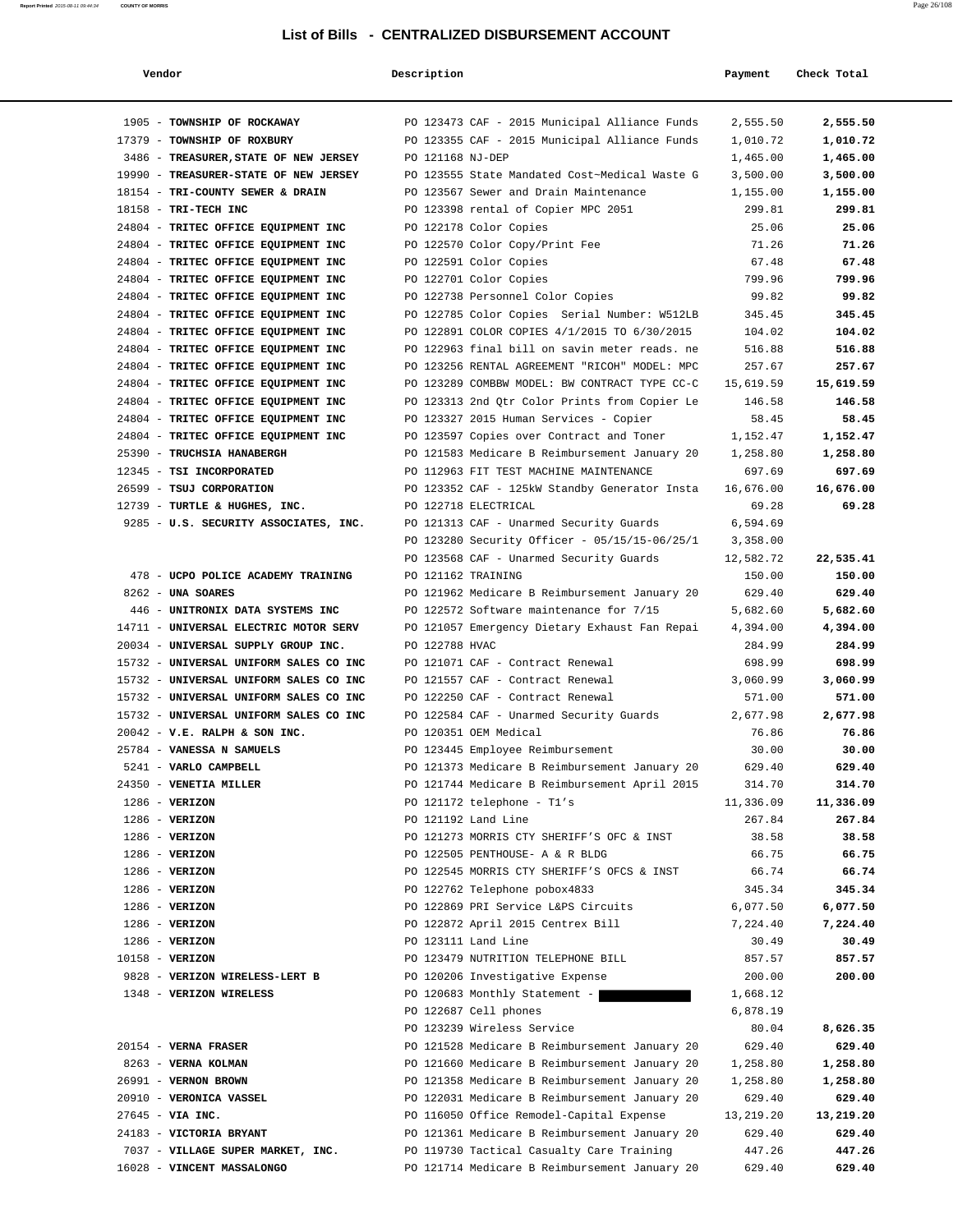| Vendor                                    | Description                                   | Payment   | Check Total |
|-------------------------------------------|-----------------------------------------------|-----------|-------------|
| 21650 - VIOLET FORBES                     | PO 121518 Medicare B Reimbursement January 20 | 629.40    | 629.40      |
| 14766 - VIRGINIA FORTE                    | PO 121519 Medicare B Reimbursement January 20 | 629.40    | 629.40      |
| 14319 - VISITING NURSE ASSOC. OF          | PO 123190 2015 Funding through the Older Amer | 19,560.00 |             |
|                                           | PO 123191 2015 Funding through the Older Amer | 27,396.96 |             |
|                                           | PO 123221 Grant in Aid Funding 2015           | 14,099.00 |             |
|                                           | PO 123230 2015 Funding through the Peer Group | 16,378.00 |             |
|                                           | PO 123234 2015 Funding through the Peer Group | 24,968.00 |             |
|                                           | PO 123244 2015 Funding through the Older Amer | 9,486.00  |             |
|                                           | PO 123776 2015 Funding through the Peer Group | 23,718.50 | 135,606.46  |
| 16784 - VIVIAN O'KEEFE                    | PO 121782 Medicare B Reimbursement January 20 | 629.40    | 629.40      |
| 25832 - VOIANCE LANGUAGE SERVICES, LLC    | PO 122750 Interpreter fees                    | 495.63    | 495.63      |
| 6146 - W.B. MASON COMPANY INC             | PO 121131 Office Supplies                     | 407.40    |             |
|                                           | PO 121191 OFFICE SUPPLIES                     | 2,527.83  |             |
|                                           | PO 122752 Recieved Materials for Processing L | 694.00    |             |
|                                           | PO 122619 Office Supplies                     | 587.95    |             |
|                                           | PO 122690 Office Supplies                     | 42.66     |             |
|                                           | PO 122966 mis office supplies for elections   | 1,321.11  |             |
|                                           | PO 123110 Office Supplies                     | 45.42     |             |
|                                           | PO 123466 Supplies                            | 37.55     | 5,663.92    |
| 27401 - WALLKILL GROUP INC                | PO 123530 CAF - Nursing Area Renovations      | 9,276.05  | 9,276.05    |
| 13964 - WALTER CONKLIN                    | PO 121408 Medicare B Reimbursement January 20 | 1,258.80  | 1,258.80    |
| 20598 - WALTER PETERSON                   | PO 121805 Medicare B Reimbursement January 20 | 1,258.80  | 1,258.80    |
| 18359 - WALTER WALKER                     | PO 122047 Medicare B Reimbursement January 20 | 629.40    | 629.40      |
| 18388 - WARREN COUNTY COMMUNITY COLL.     | PO 122764 CAF - 18388-2041                    | 232.87    | 232.87      |
| 18389 - WARREN COUNTY TECHNICAL SCHOOL    | PO 123150 CAF - 18389-1562                    | 570.36    |             |
|                                           | PO 123151 CAF - 18389-1609                    | 556.78    |             |
|                                           | PO 123152 CAF - 18389-1601                    | 570.36    |             |
|                                           | PO 123153 CAF - 18389-1568                    | 570.36    |             |
|                                           | PO 123154 CAF - 18389-1482                    | 556.78    | 2,824.64    |
| 20080 - WASHINGTON TOWNSHIP M.U.A.        | PO 122613 WATER & SEWER - LONG VALLEY         | 355.72    | 355.72      |
| 18395 - WASHINGTON TWP MUNICIPAL          | PO 122596 Fuel Agreement                      | 5,428.52  | 5,428.52    |
| 13392 - WEBSTER PLUMBING &                | PO 122696 CAF - Labor Rates Plumbing          | 1,610.00  |             |
|                                           | PO 122696 CAF - Labor Rates Plumbing          | 2,796.30  |             |
|                                           | PO 123348 CAF - Labor Rates Plumbing          | 233.75    |             |
|                                           | PO 123348 CAF - Labor Rates Plumbing          | 3,277.40  |             |
|                                           | PO 123448 CAF - Labor Rates Plumbing          | 1,859.70  |             |
|                                           | PO 123448 CAF - Labor Rates Plumbing          | 314.60    | 10,091.75   |
| 25859 - WESCOM SOLUTONS INC.              | PO 120203 CAF - Point of Care                 | 3,122.86  | 3,122.86    |
| 25859 - WESCOM SOLUTONS INC.              | PO 121058 CAF - Point of Care                 | 3,122.86  | 3,122.86    |
| 25859 - WESCOM SOLUTONS INC.              | PO 123569 CAF - Point of Care                 | 3,122.86  | 3,122.86    |
| 10812 - WEST PAYMENT CENTER               | PO 115180 west information charges account #1 | 517.42    | 517.42      |
| 10812 - WEST PAYMENT CENTER               | PO 120801 west information charge             | 543.29    | 543.29      |
| 10812 - WEST PAYMENT CENTER               | PO 120833 Discount Plan charges 5/5/15-6/4/15 | 181.00    | 181.00      |
| 20102 - WHITE AND SHAUGER INC             | PO 120956 Maintenance Supplies                | 276.11    | 276.11      |
| 4677 - WHITEMARSH CORPORATION             | PO 120893 GAS PUMP EQUIPMENT                  | 816.44    |             |
|                                           | PO 122939 GAS PUMP EOUIPMENT                  | 219.71    | 1,036.15    |
| 10826 - WHITES HEALTHCARE ENTERPRISES INC | PO 123257 RESIDENTS MEDICATION JUNE 2015      | 1,922.78  | 1,922.78    |
| 25844 - WILFRIED SMITH                    | PO 121951 Medicare B Reimbursement January 20 | 629.40    | 629.40      |
| 20610 - WILLIAM CALLERY                   | PO 121372 Medicare B Reimbursement January 20 | 450.00    | 450.00      |
| 13653 - WILLIAM CARHUFF, JR.              | PO 121376 Medicare B Reimbursement January 20 | 629.40    | 629.40      |
| 20913 - WILLIAM EVERS                     | PO 121496 Medicare B Reimbursement January 20 | 1,258.80  | 1,258.80    |
| 13246 - WILLIAM F. BARNISH                | PO 123430 CAF - Use of Property located at 91 | 8,437.49  | 8,437.49    |
| 1885 - WILLIAM HIBLER                     | PO 121604 Medicare B Reimbursement January 20 | 1,762.80  | 1,762.80    |
| 21372 - WILLIAM JOHNSON                   | PO 121626 Medicare B Reimbursement January 20 | 1,258.80  | 1,258.80    |
| 11998 - WILLIAM KELLY                     | PO 121643 Medicare B Reimbursement January 20 | 629.40    | 629.40      |
| 15625 - WILLIAM KNIGHT                    | PO 121655 Medicare B Reimbursement January 20 | 629.40    | 629.40      |
| 26507 - WILLIAM LAMOREAUX                 | PO 121672 Medicare B Reimbursement January 20 | 629.40    | 629.40      |
| 8221 - WILLIAM MCNIECE                    | PO 121735 Medicare B Reimbursement January 20 | 1,258.80  | 1,258.80    |
| 20941 - WILLIAM OSA                       | PO 121788 Medicare B Reimbursement January 20 | 629.40    | 629.40      |
| 21361 - WILLIAM STATON                    | PO 121974 Medicare B Reimbursement January 20 | 1,258.80  | 1,258.80    |
| 24213 - WILLIAM WILLIS                    | PO 122071 Medicare B Reimbursement January 20 | 1,258.80  | 1,258.80    |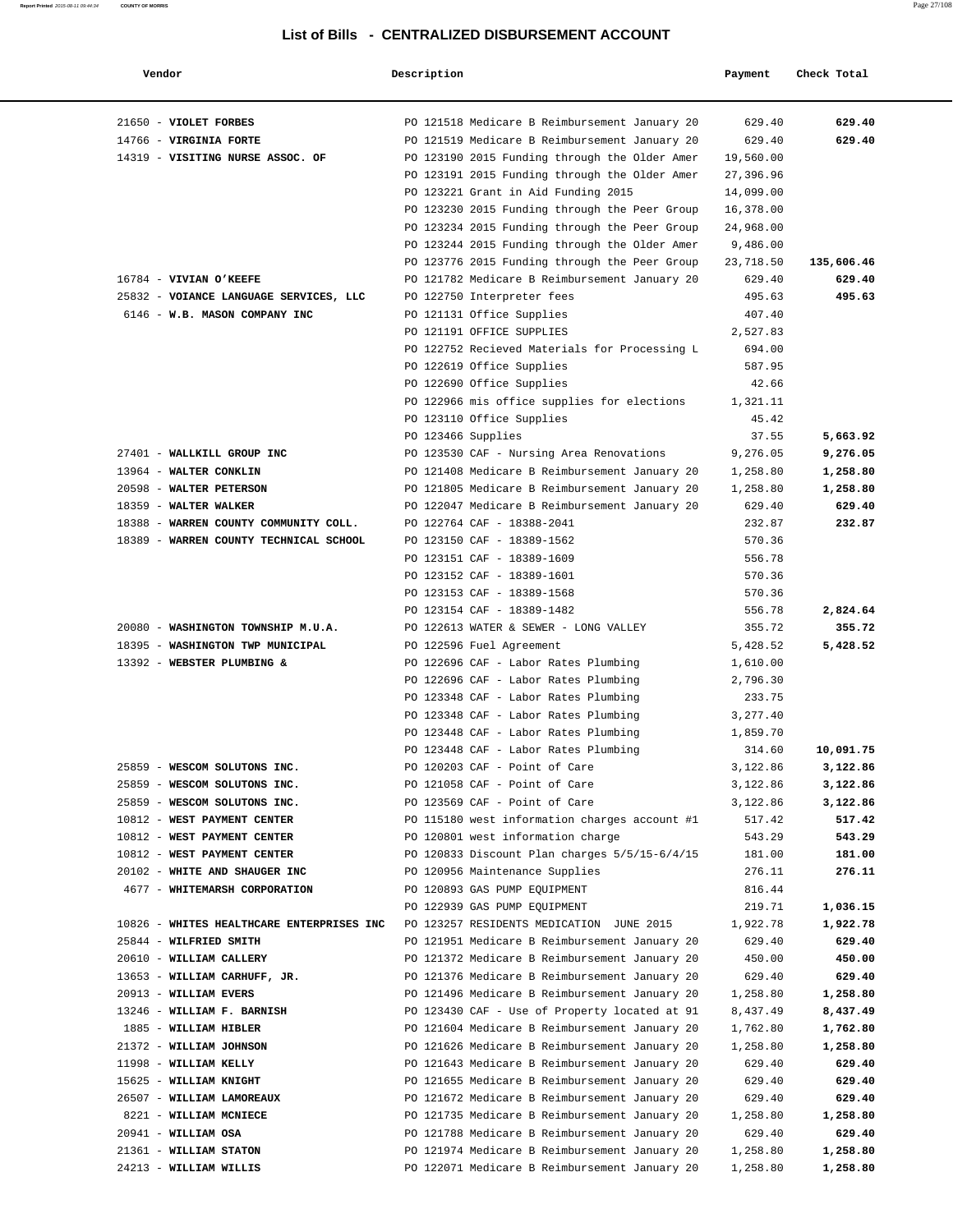**Report Printed** 2015-08-11 09:44:34 **COUNTY OF MORRIS** Page 28/108

| Vendor                                | Description                                   | Payment  | Check Total   |
|---------------------------------------|-----------------------------------------------|----------|---------------|
|                                       |                                               |          |               |
| 24769 - WILLIAM YANCEY                | PO 122081 Medicare B Reimbursement January 20 | 629.40   | 629.40        |
| 25391 - WILLIE CHAVIS                 | PO 121390 Medicare B Reimbursement January 20 | 1,258.80 | 1,258.80      |
| 10817 - WINFRED SUE ROWE              | PO 121874 Medicare B Reimbursement January 20 | 629.40   | 629.40        |
| $10991$ - WINSTON YAW                 | PO 122082 Medicare B Reimbursement January 20 | 629.40   | 629.40        |
| 27719 - XCEL PLUMBING & HEATING, INC. | PO 122809 CAF - OJT-15M-11-DW                 | 2,117.91 | 2,117.91      |
| 6054 - XIOMARA MALDONADO              | PO 122625 2015 WORK BOOTS - NIGHT CREW        | 84.98    | 84.98         |
| $27099 - YE S WANG$                   | PO 122051 Medicare B Reimbursement January 20 | 1,258.80 | 1,258.80      |
| 24271 - YVONNE LYKEN                  | PO 121702 Medicare B Reimbursement January 20 | 629.40   | 629.40        |
| 20132 - ZEE MEDICAL INC.              | PO 121038 Medical Supplies                    | 358.60   |               |
|                                       | PO 121190 First Aid Supplies                  | 68.70    |               |
|                                       | PO 122961 mis supplies for the office         | 212.46   | 639.76        |
| $20140 -$ ZERISH FYFFE                | PO 121536 Medicare B Reimbursement January 20 | 629.40   | 629.40        |
| TOTAL                                 |                                               |          | 12,755,556.01 |

 **------------- 12,755,556.01**

Total to be paid from Fund 01 Current Fund 9,518,985.91 Total to be paid from Fund 02 Grant Fund 1,090,767.25 Total to be paid from Fund 04 County Capital 2,084,639.87 Total to be paid from Fund 13 Dedicated Trust 61,162.98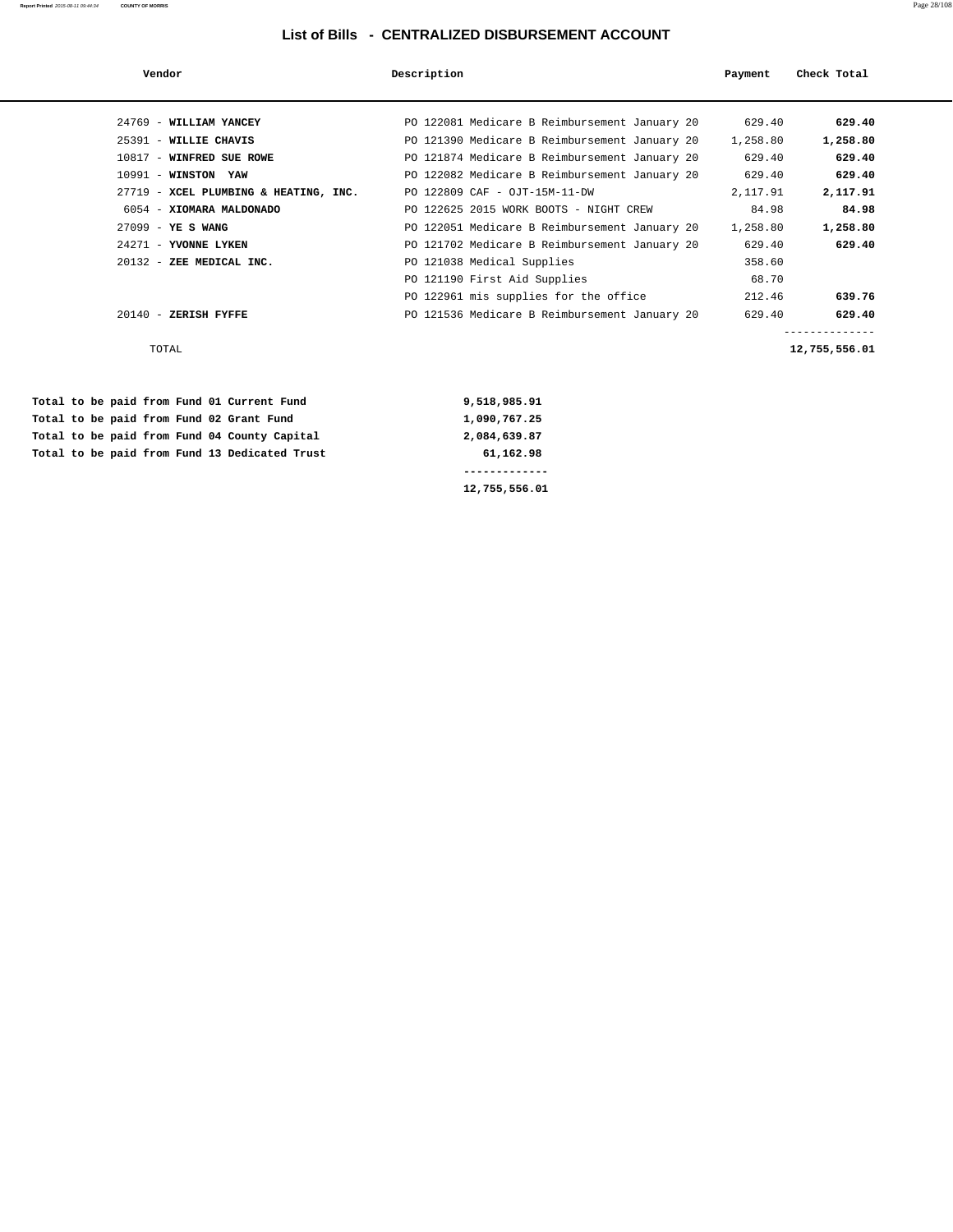**Report Printed** 2015-08-11 09:44:55 **COUNTY OF MORRIS** Page 29/108

# **List of Bills (Department/Account Detail) - CENTRALIZED DISBURSEMENT ACCOUNT**

| Account                  | P0 #                        | Vendor                     | Description                                                   | Payment   | Account Total             |
|--------------------------|-----------------------------|----------------------------|---------------------------------------------------------------|-----------|---------------------------|
|                          |                             |                            |                                                               |           |                           |
| <b>Budget Operations</b> |                             |                            | <b>Current Fund</b>                                           |           |                           |
| 01-401-66-090105-888     | Operations                  | 123599 MORRIS COUNTY M.U.A | REIMBURSEMENT FOR LOUISE ABATO (RETIRED)<br>TOTAL FOR ACCOUNT | 17,628.30 | 17,628.30                 |
|                          | TOTAL for Budget Operations |                            |                                                               |           | ============<br>17,628.30 |

## **County Administrator**

| 122616 STAPLES ADVANTAGE<br>Office Supplies & Stationery<br>01-201-20-100100-058              | Staples 10pk storage box, file storage s<br>TOTAL FOR ACCOUNT | 279.67<br>279.67            |
|-----------------------------------------------------------------------------------------------|---------------------------------------------------------------|-----------------------------|
| 123511 COUNTY OF MORRIS<br>Postage & Metered Mail<br>01-201-20-100100-068                     | 2nd Half July 2015 Metered Mail<br>TOTAL FOR ACCOUNT          | 29.67<br>29.67              |
| 121621 TABB INC.<br>121621 TABB INC.<br><i>Other Outside Services</i><br>01-201-20-100100-084 | Background checks<br>Background checks<br>TOTAL FOR ACCOUNT   | 997.00<br>90.00<br>1,087.00 |
| 117780 BEYER FORD<br>Transportation Vehicles<br>01-201-20-100100-167                          | 2015 Ford Explorer 4WD Base Quote 4/13/1<br>TOTAL FOR ACCOUNT | 35,325.00<br>35,325.00      |
| TOTAL for County Administrator                                                                |                                                               | 36,721.34                   |

## **Personnel**

|                                | 118530 JOHN WILLS STUDIOS INC          | Morris County W/MC Seal              | 1,349.00 |          |
|--------------------------------|----------------------------------------|--------------------------------------|----------|----------|
|                                | 118530 JOHN WILLS STUDIOS INC          | Brass engraving                      | 152.00   |          |
|                                | 118530 JOHN WILLS STUDIOS INC          | Freight                              | 69.61    |          |
| $01 - 201 - 20 - 105100 - 042$ | Employee Service Awards                | TOTAL FOR ACCOUNT                    |          | 1,570.61 |
|                                | 123511 COUNTY OF MORRIS                | 2nd Half July 2015 Metered Mail      | 218.86   |          |
| 01-201-20-105100-068           | Postage & Metered Mail                 | TOTAL FOR ACCOUNT                    |          | 218.86   |
|                                | 123101 DEER PARK                       | Water 6/15-7/14/2015 Acct#0436628846 | 12.95    |          |
| 01-201-20-105100-095           | Other Administrative Supplies          | TOTAL FOR ACCOUNT                    |          | 12.95    |
|                                | 122738 TRITEC OFFICE EOUIPMENT INC     | Color Copies                         | 99.82    |          |
|                                | 122737 MUNICIPAL CAPITAL CORP          | Payment for April, May, and June     | 1,137.42 |          |
| 01-201-20-105100-164           | <i><b>Office Machines - Rental</b></i> | TOTAL FOR ACCOUNT                    |          | 1,237.24 |
|                                |                                        |                                      |          |          |
|                                | TOTAL for Personnel                    |                                      |          | 3,039.66 |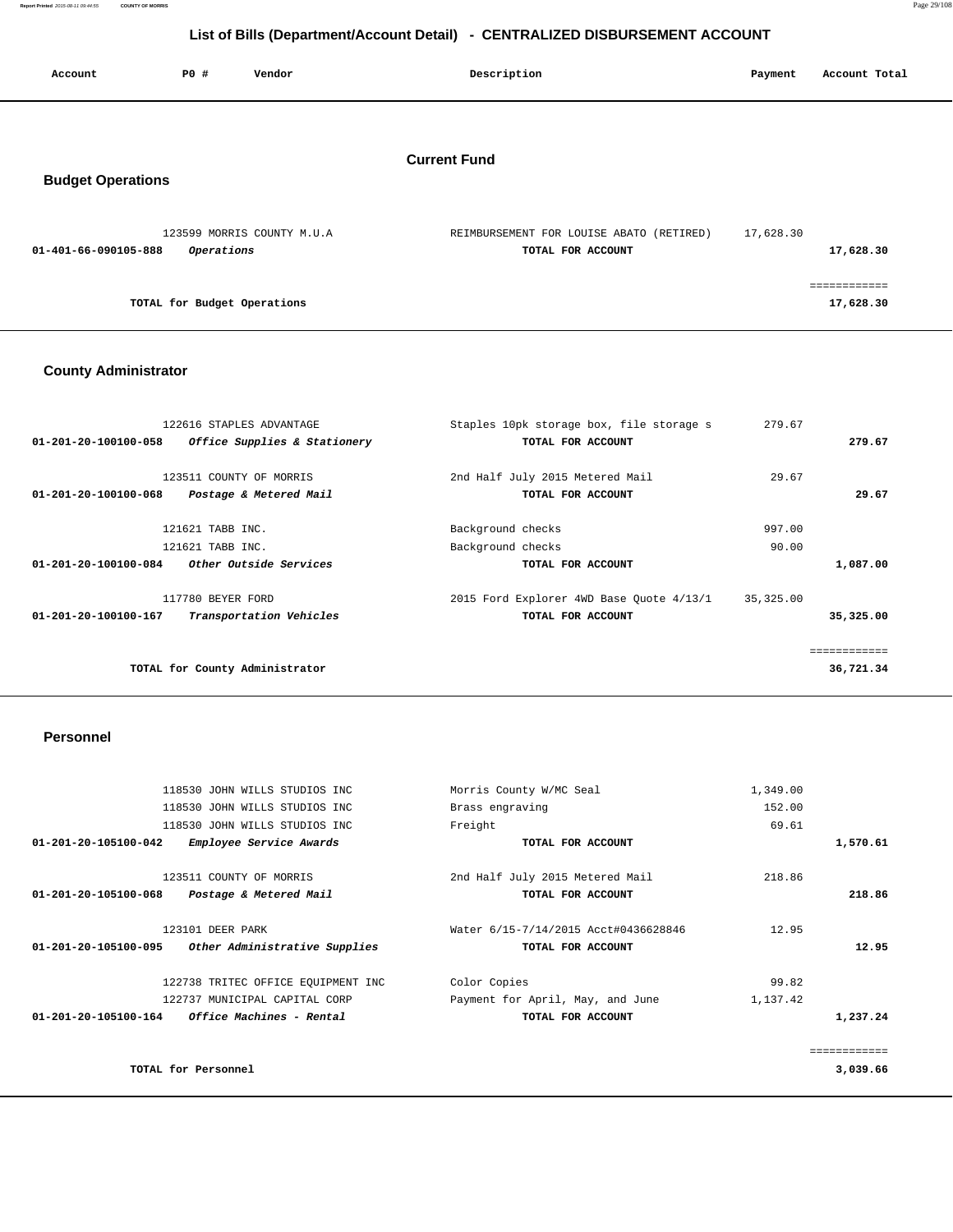| Account              | PO# | Vendor                                | Description                     | Account Total<br>Payment |  |
|----------------------|-----|---------------------------------------|---------------------------------|--------------------------|--|
|                      |     |                                       |                                 |                          |  |
|                      |     | 123511 COUNTY OF MORRIS               | 2nd Half July 2015 Metered Mail | 27.30                    |  |
|                      |     | 123511 COUNTY OF MORRIS               | 2nd Half July 2015 Metered Mail | 649.78                   |  |
| 01-201-20-110100-068 |     | Postage & Metered Mail                | TOTAL FOR ACCOUNT               | 677.08                   |  |
|                      |     |                                       |                                 |                          |  |
|                      |     | TOTAL for Board of Chosen Freeholders |                                 | 677.08                   |  |

## **Clerk of the Board**

| TOTAL for Clerk of the Board                                                    |                                                              | ------------<br>819.66 |
|---------------------------------------------------------------------------------|--------------------------------------------------------------|------------------------|
| 123696 JANET DONALDSON<br>Other Administrative Supplies<br>01-201-20-110105-095 | Receipts from the Daily Record and Star<br>TOTAL FOR ACCOUNT | 47.50<br>47.50         |
| 01-201-20-110105-022<br>Advertising                                             | TOTAL FOR ACCOUNT                                            | 772.16                 |
| 123074 DAILY RECORD                                                             | Van-Cleef/Dewberry Cherry, Weber(p/d 7/                      | 64.04                  |
| 123074 DAILY RECORD                                                             | Michael Baker Cherry, Weber(p/d 7/14)                        | 58.76                  |
| 123074 DAILY RECORD                                                             | Cherry, Weber( $p/d \frac{7}{14}$ )                          | 61.40                  |
| 123074 DAILY RECORD                                                             | Cherry, Weber( $p/d \frac{7}{14}$ )                          | 62.28                  |
| 123074 DAILY RECORD                                                             | ASB-70021774 Boswell Engineering(p/d 7/1                     | 59.64                  |
| 122986 DAILY RECORD                                                             | BOND ORDINANCE AMENDING THE TITLE AND SE                     | 65.36                  |
| 122986 DAILY RECORD                                                             | ASB-70021774 BOND ORDINANCE AMENDING IN                      | 98.36                  |
| 123186 DAILY RECORD                                                             | ANN ST GARAGE 07/17/15                                       | 137.08                 |
| 123186 DAILY RECORD                                                             | ASB-03668474 - PAVING (5 PROJECTS) 07/1                      | 165.24                 |

# **County Clerk**

| 120801 WEST PAYMENT CENTER                                  | account #1000433730 monthly charge for   | 543.29   |          |
|-------------------------------------------------------------|------------------------------------------|----------|----------|
| 115180 WEST PAYMENT CENTER                                  | west information charges on account #100 | 517.42   |          |
| 01-201-20-120100-028 Books & Periodicals                    | TOTAL FOR ACCOUNT                        |          | 1,060.71 |
|                                                             |                                          |          |          |
| 120063 AT&T MOBILITY                                        | 04/22/15-05/21/15 services for the wirel | 40.98    |          |
| 01-201-20-120100-031 Cellular Phones/Pagers                 | TOTAL FOR ACCOUNT                        |          | 40.98    |
| 122963 TRITEC OFFICE EQUIPMENT INC                          | ID#6114 meter reads billing from 4/1/201 | 132.79   |          |
| 122963 TRITEC OFFICE EQUIPMENT INC                          | meter reads ID#6853 billing from 4/23/1  | 384.09   |          |
| 01-201-20-120100-044<br><i>Equipment Service Agreements</i> | TOTAL FOR ACCOUNT                        |          | 516.88   |
| 122961 ZEE MEDICAL INC.                                     | mis. supplies for the office safty boxes | 212.46   |          |
| 122462 MEDIA PLUS, LLC                                      | printer ribbons item code ribb friegh    | 640.50   |          |
| Office Supplies & Stationery<br>01-201-20-120100-058        | TOTAL FOR ACCOUNT                        |          | 852.96   |
| 121154 THE TAB GROUP                                        | Records Storage retrieval 6/16/15 delive | 59.60    |          |
| 121154 THE TAB GROUP                                        | retrieval 6/23/15 delivery and pick-up   | 68.50    |          |
| 122492 THE TAB GROUP                                        | Records Storage 3rd Ouarter of 2015 stor | 4,412.72 |          |
| 01-201-20-120100-059<br>Other General Expenses              | TOTAL FOR ACCOUNT                        |          | 4,540.82 |
| 123511 COUNTY OF MORRIS                                     | 2nd Half July 2015 Metered Mail          | 2,727.28 |          |
| $01 - 201 - 20 - 120100 - 068$<br>Postage & Metered Mail    | TOTAL FOR ACCOUNT                        |          | 2,727.28 |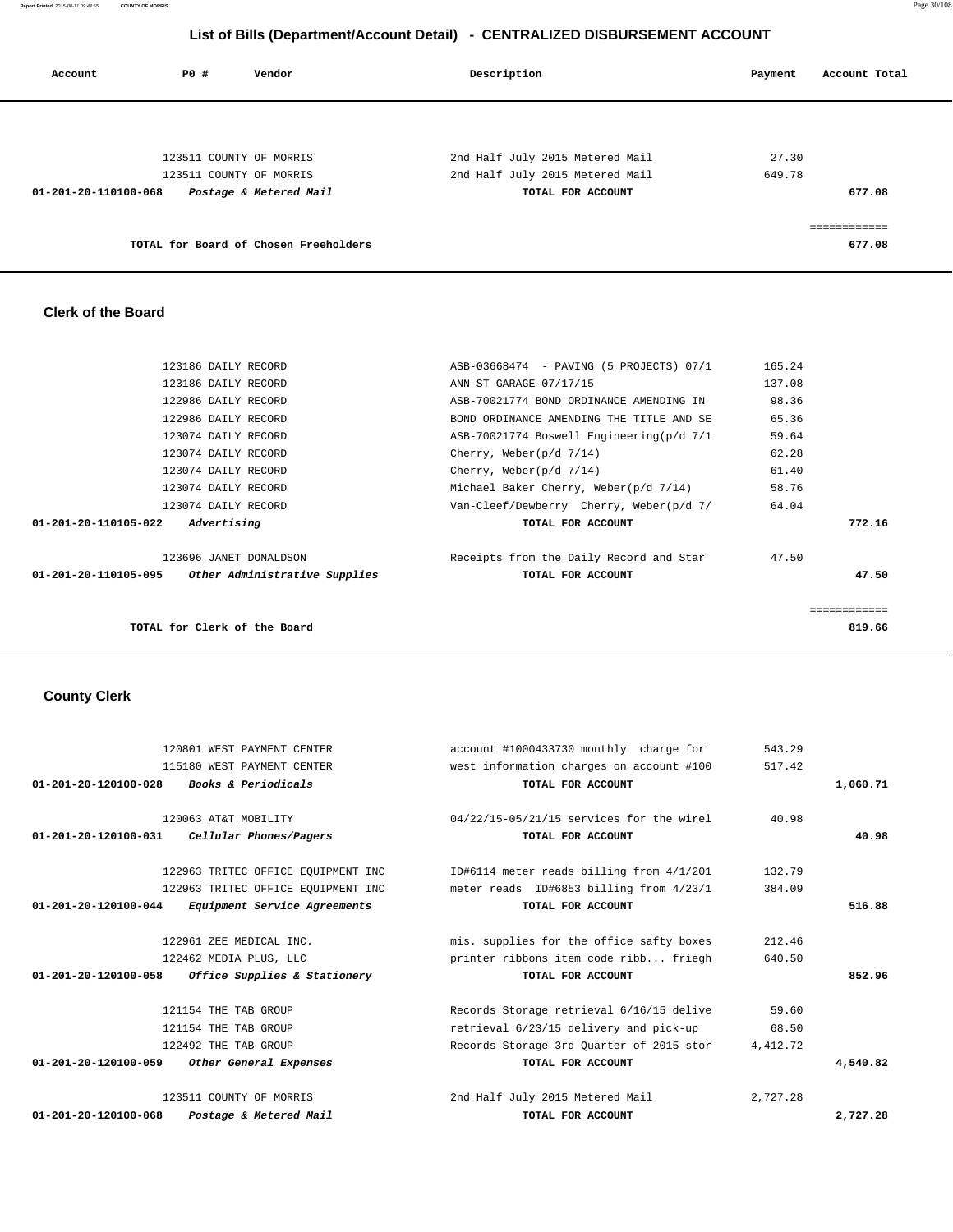| Account              | PO#                    | Vendor                                                    | Description                                                   | Payment | Account Total |
|----------------------|------------------------|-----------------------------------------------------------|---------------------------------------------------------------|---------|---------------|
| <b>County Clerk</b>  |                        |                                                           |                                                               |         |               |
| 01-201-20-120100-164 |                        | 122971 MUNICIPAL CAPITAL CORP<br>Office Machines - Rental | lease payment on Ricoh mpc3003Scopier E1<br>TOTAL FOR ACCOUNT | 634.47  | 1,268.94      |
|                      | TOTAL for County Clerk |                                                           |                                                               |         | 11,008.57     |

#### **County Board of Elections**

| 122633 STAPLES ADVANTAGE                            | Item 556369 Custom Self Ink Stamp 1-1/2i  | 26.50    |              |
|-----------------------------------------------------|-------------------------------------------|----------|--------------|
| $01-201-20-121100-058$ Office Supplies & Stationery | TOTAL FOR ACCOUNT                         |          | 26.50        |
| 120989 HEWLETT-PACKARD COMPANY                      | Ouote 10487942 HP LaserJet Enterprise B   | 861.54   |              |
| 122608 DIGITALDECKCOVERS, INC.                      | Canon ImageFormula dr-x10c - Dimensions   | 89.98    |              |
| 122608 DIGITALDECKCOVERS, INC.                      | HP Laserjet Pro P1102W (WxDxH = $13.74$ x | 59.98    |              |
| 122608 DIGITALDECKCOVERS, INC.                      | Dell OptiPlex 9020 All-in-One Dimensions  | 59.98    |              |
| 122608 DIGITALDECKCOVERS, INC.                      | Shipping                                  | 24.00    |              |
| 01-201-20-121100-059<br>Other General Expenses      | TOTAL FOR ACCOUNT                         |          | 1,095.48     |
| 122101 THE CRAFTSMAN FARMS                          | June 2, 2015 Primary Election Polling Pl  | 50.00    |              |
| 01-201-20-121100-067<br>Polling Place Rental        | TOTAL FOR ACCOUNT                         |          | 50.00        |
| 123511 COUNTY OF MORRIS                             | 2nd Half July 2015 Metered Mail           | 1,605.22 |              |
| 01-201-20-121100-068<br>Postage & Metered Mail      | TOTAL FOR ACCOUNT                         |          | 1,605.22     |
| 122136 MUNICIPAL CAPITAL CORP                       | Contract 10338 Board of Elections Office  | 856.19   |              |
| $01-201-20-121100-164$ Office Machines - Rental     | TOTAL FOR ACCOUNT                         |          | 856.19       |
|                                                     |                                           |          | ============ |
| TOTAL for County Board of Elections                 |                                           |          | 3,633.39     |

## **Superintendent of Elections**

|                      | 120990 CCG MARKETING SOLUTIONS        | Inv#266466 Primary Election - June 2, 20 | 33,421.74 |                         |
|----------------------|---------------------------------------|------------------------------------------|-----------|-------------------------|
| 01-201-20-121105-026 | Ballot Addressing                     | TOTAL FOR ACCOUNT                        |           | 33,421.74               |
|                      |                                       |                                          |           |                         |
|                      | 122583 DALE KRAMER                    | Somerset County Meeting 6/22/15-27 Warre | 15.38     |                         |
|                      | 122583 DALE KRAMER                    | Ocean County Meeting 7/8/15 - 129 Hooper | 55.46     |                         |
|                      | 122583 DALE KRAMER                    | Tolls                                    | 4.50      |                         |
|                      | 120710 PITNEY BOWES CREDIT CORP       | Pitney Bowes Quarterly Charges for Maili | 618.00    |                         |
|                      | 122161 SYMBOLOGY ENTERPRISES INC      | Item #1450G2D-2USB-1 Honeywell Voyager 1 | 1,375.00  |                         |
| 01-201-20-121105-057 | National Voter Registration           | TOTAL FOR ACCOUNT                        |           | 2,068.34                |
|                      |                                       |                                          |           |                         |
|                      | 123511 COUNTY OF MORRIS               | 2nd Half July 2015 Metered Mail          | 83.77     |                         |
| 01-201-20-121105-068 | Postage & Metered Mail                | TOTAL FOR ACCOUNT                        |           | 83.77                   |
|                      | 123290 POLAND SPRING WATER CO.        | Poland Spring Water/Rental for 6/1/15 th | 39.66     |                         |
| 01-201-20-121105-095 | Other Administrative Supplies         | TOTAL FOR ACCOUNT                        |           | 39.66                   |
|                      |                                       |                                          |           | . = = = = = = = = = = = |
|                      | TOTAL for Superintendent of Elections |                                          |           | 35,613.51               |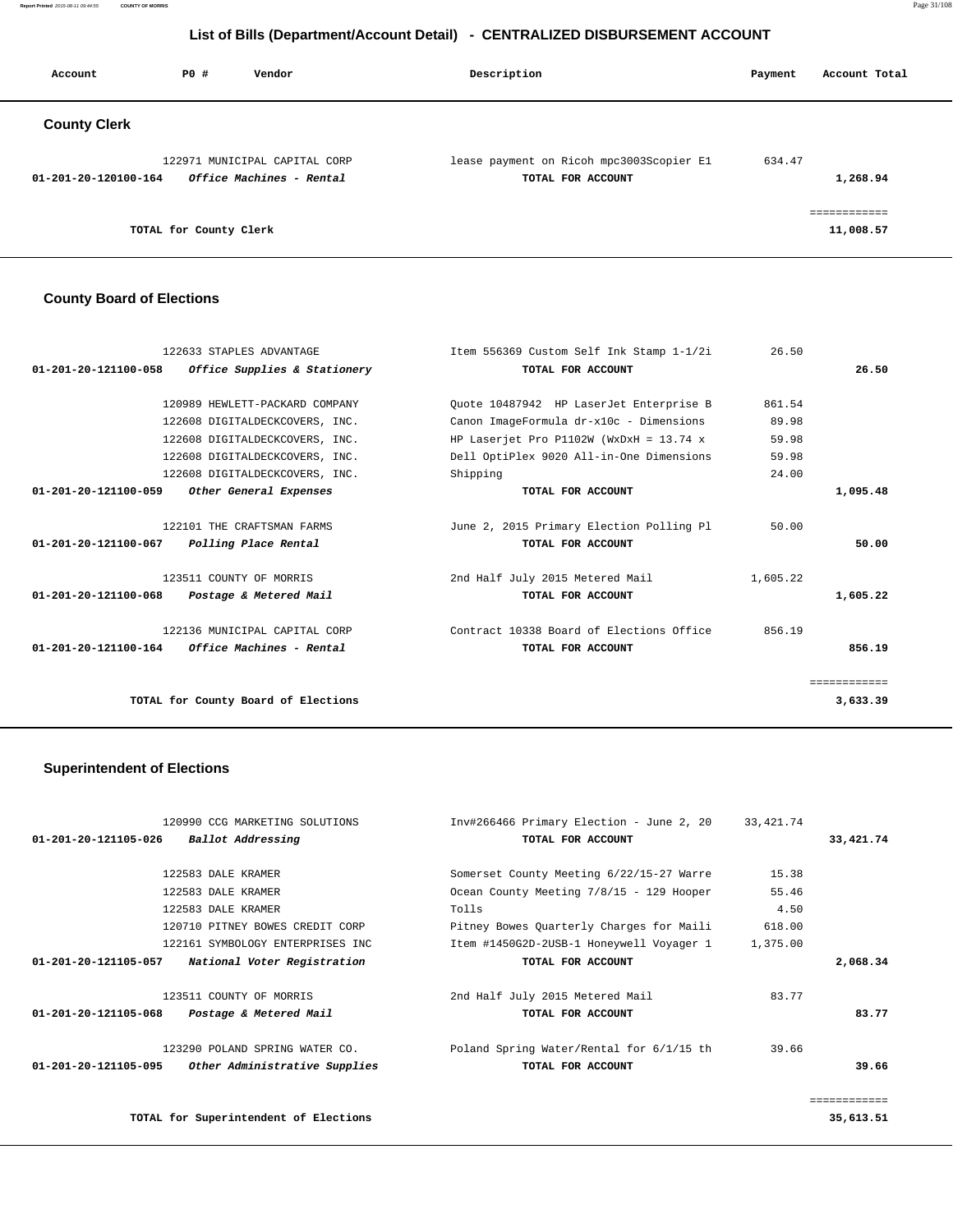| Account                             | PO#                   | Vendor | Description                              | Payment  | Account Total |
|-------------------------------------|-----------------------|--------|------------------------------------------|----------|---------------|
| <b>County Elections (Cty Clerk)</b> |                       |        |                                          |          |               |
|                                     | 122960 TELESEARCH INC |        | tempory service weekend 7/12/15 Karen He | 1,509.00 |               |

| $01 - 201 - 20 - 121110 - 016$<br>Outside Salaries & Wages | TOTAL FOR ACCOUNT                        |          | 1,509.00    |
|------------------------------------------------------------|------------------------------------------|----------|-------------|
| 123511 COUNTY OF MORRIS                                    | 2nd Half July 2015 Metered Mail          | 17.95    |             |
| 01-201-20-121110-068<br>Postage & Metered Mail             | TOTAL FOR ACCOUNT                        |          | 17.95       |
| 122966 W.B. MASON COMPANY INC                              | shipping labels for elections 2x4 and to | 1,321.11 |             |
| 122531 INTAB INC                                           | item#03-1318 001red easy pull tite seals | 920.91   |             |
| Printing<br>01-201-20-121110-069                           | TOTAL FOR ACCOUNT                        |          | 2,242.02    |
| 120799 PITNEY BOWES CREDIT CORP                            | lease invoice for the folder in the elec | 620.46   |             |
| $01 - 201 - 20 - 121110 - 259$<br>Equipment Rental         | TOTAL FOR ACCOUNT                        |          | 620.46      |
|                                                            |                                          |          | =========== |
| TOTAL for County Elections (Cty Clerk)                     |                                          |          | 4,389.43    |
|                                                            |                                          |          |             |

## **County Treasurer**

|              | 707.00   | J. Morris w/e 6/19/15                    | 121459 OFFICE TEAM                                  |
|--------------|----------|------------------------------------------|-----------------------------------------------------|
|              | 883.75   | J. Morris w/e 6/26/15                    | 121459 OFFICE TEAM                                  |
|              | 789.06   | J. Morris w/e 7/3/15                     | 122631 OFFICE TEAM                                  |
| 2,379.81     |          | TOTAL FOR ACCOUNT                        | 01-201-20-130100-016 Outside Salaries & Wages       |
|              | 99.00    | Beti Bauer - Understanding Municipal Fin | 122530 INSTITUTE FOR PROF.DEVELOPMENT               |
| 99.00        |          | TOTAL FOR ACCOUNT                        | $01-201-20-130100-039$ Education Schools & Training |
|              | 208.31   | 2nd Half July 2015 Metered Mail          | 123511 COUNTY OF MORRIS                             |
| 208.31       |          | TOTAL FOR ACCOUNT                        | 01-201-20-130100-068 Postage & Metered Mail         |
|              | 7,750.00 | 3rd Otr 2015 Fund Accounting & Web Requi | 122630 MUNICIPAL SOFTWARE INC                       |
| 7,750.00     |          | TOTAL FOR ACCOUNT                        | Software Maintenance<br>01-201-20-130100-078        |
|              | 24.15    | MILEAGE REIMBURSEMENT 7/24/15            | 123695 BETI BAUER                                   |
| 24.15        |          | TOTAL FOR ACCOUNT                        | 01-201-20-130100-082<br>Travel Expense              |
|              | 26.91    | 0441273851 5/15/15-6/14/15 Nestle Pure L | 123360 NESTLE PURE LIFE DIRECT                      |
|              | 0.99     | Cooler Rental                            | 123360 NESTLE PURE LIFE DIRECT                      |
|              | 23.92    | 0441273851 6/15/15-7/14/15 Nestle Pure L | 123360 NESTLE PURE LIFE DIRECT                      |
|              | 0.99     | Cooler Rental                            | 123360 NESTLE PURE LIFE DIRECT                      |
| 52.81        |          | TOTAL FOR ACCOUNT                        | 01-201-20-130100-084 Other Outside Services         |
| ============ |          |                                          |                                                     |
| 10,514.08    |          |                                          | TOTAL for County Treasurer                          |

# **Purchasing Division**

| Outside Salaries and Wages<br>01-201-20-130105-016 | TOTAL FOR ACCOUNT          | 1,467.38 |
|----------------------------------------------------|----------------------------|----------|
| 122632 TELESEARCH INC                              | C. Krisitansen w/e 7/5/15  | 419.25   |
| 120907 TELESEARCH INC                              | C. Kristiansen w/e 6/21/15 | 536.25   |
| 121456 TELESEARCH INC                              | C. Kristiansen w/e 6/28/15 | 511.88   |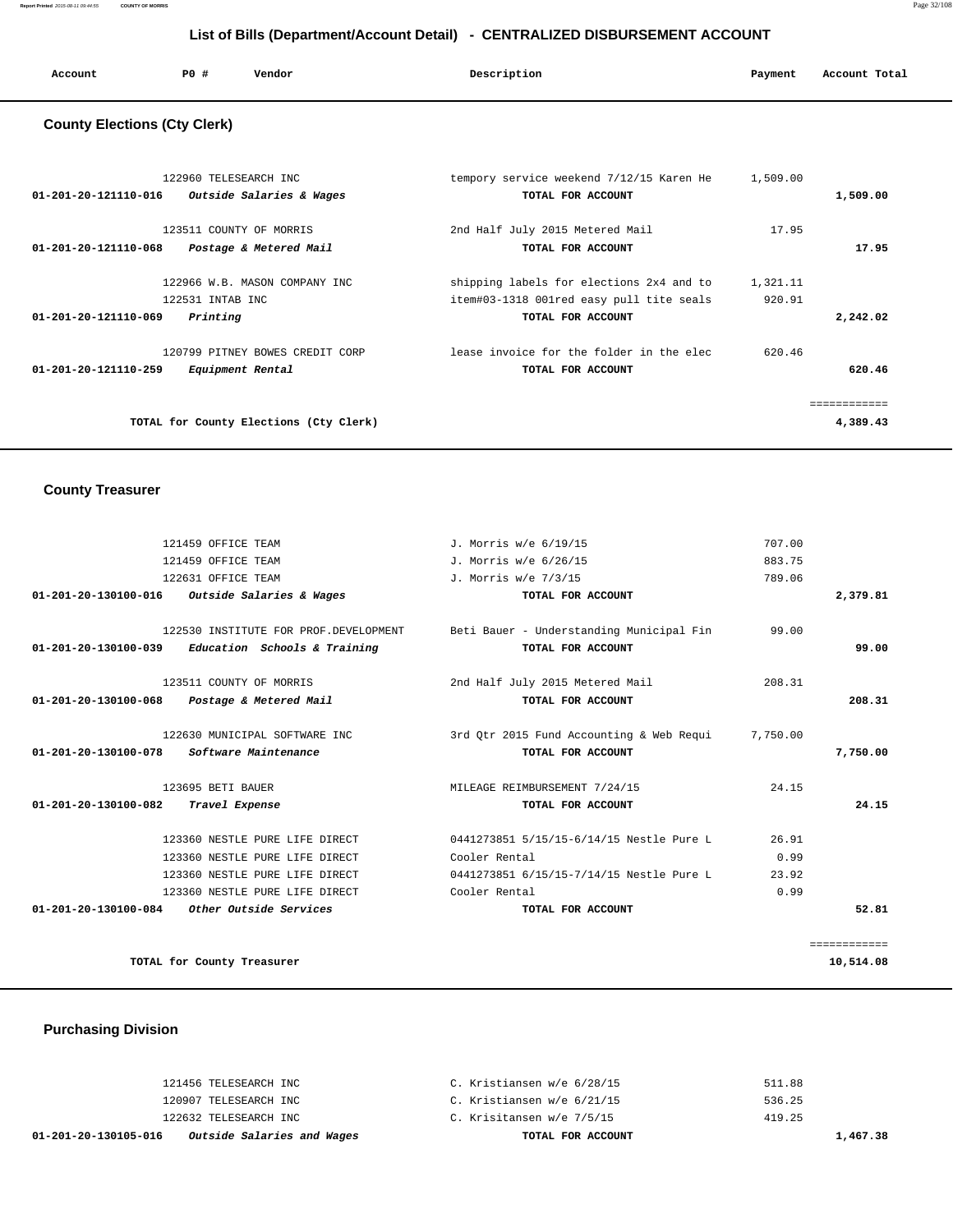**Report Printed** 2015-08-11 09:44:55 **COUNTY OF MORRIS** Page 33/108

## **List of Bills (Department/Account Detail) - CENTRALIZED DISBURSEMENT ACCOUNT**

| Account                    | Vendor<br>PO#                      | Description                             | Payment | Account Total |
|----------------------------|------------------------------------|-----------------------------------------|---------|---------------|
| <b>Purchasing Division</b> |                                    |                                         |         |               |
| 01-201-20-130105-044       | Equipment Service Agreements       | TOTAL FOR ACCOUNT                       |         | 15,619.59     |
|                            | 123511 COUNTY OF MORRIS            | 2nd Half July 2015 Metered Mail         | 309.27  |               |
| 01-201-20-130105-068       | Postage & Metered Mail             | TOTAL FOR ACCOUNT                       |         | 309.27        |
|                            | 123184 DEER PARK                   | 06/15/15-07/14/15<br>0434495552         | 21.92   |               |
| 01-201-20-130105-095       | Other Administrative Supplies      | TOTAL FOR ACCOUNT                       |         | 21.92         |
|                            | 123256 TRITEC OFFICE EQUIPMENT INC | ID#6000 CC-COLOR FOR 04/01/2015-06/30/2 | 257.67  |               |
| 01-201-20-130105-164       | Office Machines - Rental           | TOTAL FOR ACCOUNT                       |         | 257.67        |
|                            |                                    |                                         |         | ============  |
|                            | TOTAL for Purchasing Division      |                                         |         | 17,675.83     |
|                            |                                    |                                         |         |               |

## **Office Services**

| 123286 DEER PARK<br>123286 DEER PARK                                | 5 GALLON BOTTLES OF DRINKING WATER<br>WATER COOLER RENTAL | 5.98<br>0.99           |
|---------------------------------------------------------------------|-----------------------------------------------------------|------------------------|
| Office Supplies & Stationery<br>01-201-20-130110-058                | TOTAL FOR ACCOUNT                                         | 6.97                   |
| 122994 COUNTY COLLEGE OF MORRIS<br>01-201-20-130110-069<br>Printing | Printing July 2015 as per Contract<br>TOTAL FOR ACCOUNT   | 15,914.00<br>15,914.00 |
|                                                                     |                                                           |                        |
| 120744 SECAP FINANCE                                                | 2015 Mailroom Postage Equipment                           | 2,097.00               |
| 01-201-20-130110-164<br><i>Office Machines - Rental</i>             | TOTAL FOR ACCOUNT                                         | 2,097.00               |
|                                                                     |                                                           |                        |
|                                                                     |                                                           | ============           |
| TOTAL for Office Services                                           |                                                           | 18,017.97              |
|                                                                     |                                                           |                        |

## **Annual Audit**

| 122996 NISIVOCCIA, LLP               | Professional fees on acct for auditing, | 52,000.00 |
|--------------------------------------|-----------------------------------------|-----------|
| 01-203-20-135100-024<br>(2014) Audit | TOTAL FOR ACCOUNT                       | 52,000.00 |
|                                      |                                         |           |
|                                      |                                         |           |
| TOTAL for Annual Audit               |                                         | 52,000.00 |
|                                      |                                         |           |

## **Information Technology Div**

| 122654 JOHN TUGMAN                                   | PMI Membership                           | 129.00   |
|------------------------------------------------------|------------------------------------------|----------|
| 122654 JOHN TUGMAN                                   | NJ chapter membership                    | 20.00    |
| Associations and Memberships<br>01-201-20-140100-023 | TOTAL FOR ACCOUNT                        | 149.00   |
|                                                      |                                          |          |
| 119903 SHI INTERNATIONAL CORP                        | CyberSecurity Bundle (12-Months) Stormwi | 2,429.79 |
| 119903 SHI INTERNATIONAL CORP                        | CS TVOICE: Troubleshooting Cisco Unified | 809.93   |
| 119903 SHI INTERNATIONAL CORP                        | CS CVOICE: Implementing Cisco Voice Comm | 809.93   |
| Education Schools & Training<br>01-201-20-140100-039 | TOTAL FOR ACCOUNT                        | 4,049.65 |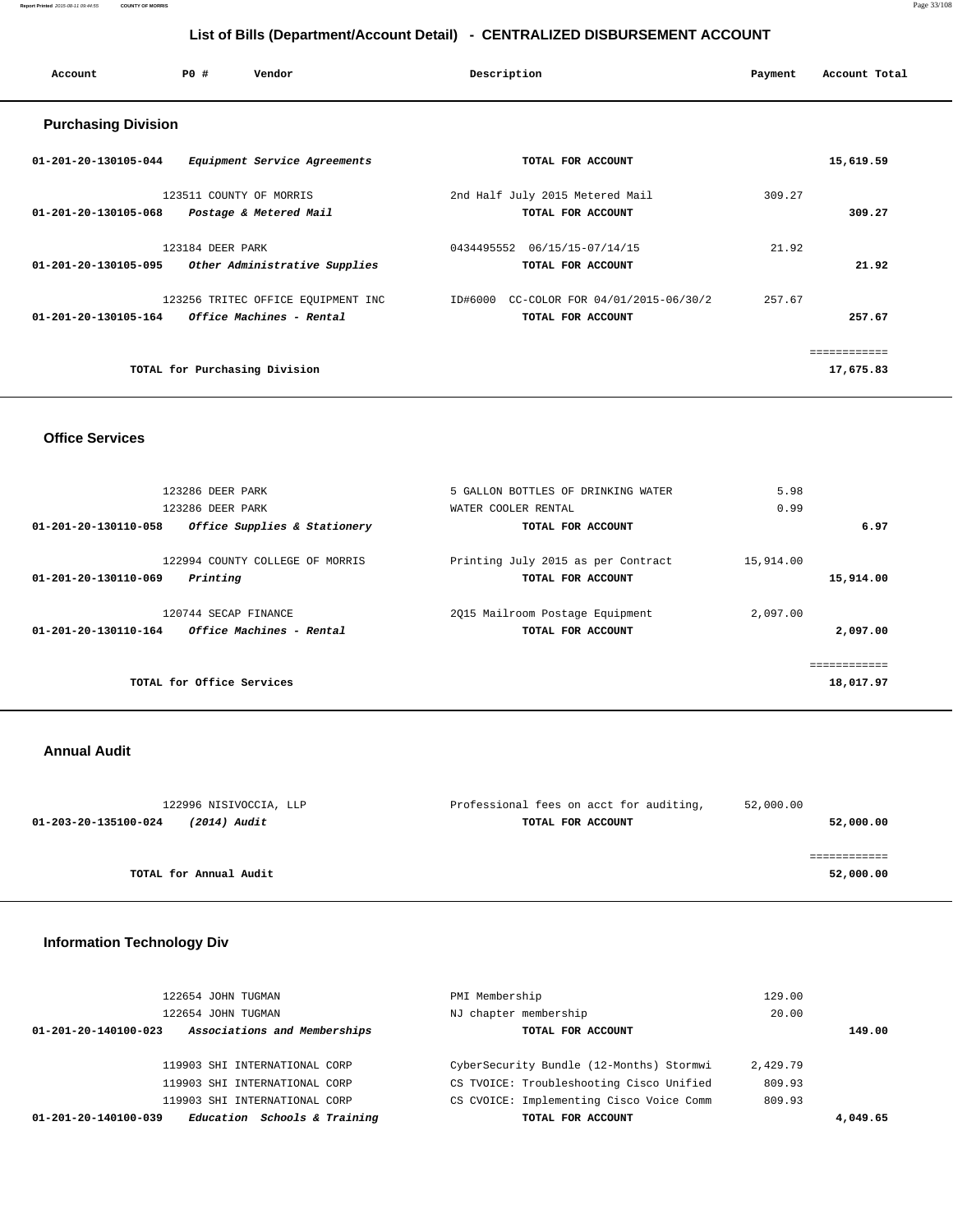| Account                           | PO#<br>Vendor                                    | Description                                               | Payment   | Account Total |
|-----------------------------------|--------------------------------------------------|-----------------------------------------------------------|-----------|---------------|
| <b>Information Technology Div</b> |                                                  |                                                           |           |               |
| 01-201-20-140100-058              | 122730 DEER PARK<br>Office Supplies & Stationery | Account 0419423314 05/31/15-06/30/15<br>TOTAL FOR ACCOUNT | 58.40     | 439.81        |
|                                   | 123511 COUNTY OF MORRIS                          | 2nd Half July 2015 Metered Mail                           | 5.56      |               |
| 01-201-20-140100-068              | Postage & Metered Mail                           | TOTAL FOR ACCOUNT                                         |           | 5.56          |
|                                   | 123472 CITYSIDE ARCHIVES, LTD                    | Office Services                                           | 4,274.29  |               |
| $01 - 201 - 20 - 140100 - 073$    | Records Managment Services                       | TOTAL FOR ACCOUNT                                         |           | 4,274.29      |
|                                   | 120162 SHI INTERNATIONAL CORP                    | ProofPoint Anti-Spam maintenance renewal                  | 35,843.88 |               |
|                                   | 122868 KRONOS INC                                | Software Maintenance                                      | 41,931.41 |               |
|                                   | 122868 KRONOS INC                                | Hardware Maintenance                                      | 1,271.71  |               |
|                                   | 122868 KRONOS INC                                | Hardware Maintenance                                      | 6,339.81  |               |
|                                   | 122868 KRONOS INC                                | Hardware Maintenance                                      | 115.59    |               |
|                                   | 120906 SHI INTERNATIONAL CORP                    | Check Point Direct Enterprise Premium Su                  | 74,402.98 |               |
|                                   | 120906 SHI INTERNATIONAL CORP                    | Next Generation Firewall Package for 1 y                  | 2,481.57  |               |
|                                   | 120906 SHI INTERNATIONAL CORP                    | Check Point Total Security Smart Defense                  | 703.11    |               |
| 01-201-20-140100-078              | Software Maintenance                             | TOTAL FOR ACCOUNT                                         |           | 163,090.06    |
|                                   | 120670 ADVANCED MICRO DISTRIBUTION               | HP LaserJet 9000 Maintenance Kit (parts                   | 285.00    |               |
|                                   | 119918 DELL MARKETING L.P.                       | Broadcom 5719 OP 1Gb Network Interface C                  | 296.39    |               |
| 01-201-20-140100-098              | Other Operating&Repair Supply                    | TOTAL FOR ACCOUNT                                         |           | 581.39        |
|                                   | 122570 TRITEC OFFICE EQUIPMENT INC               | Color Copy/Print                                          | 71.26     |               |
| 01-201-20-140100-164              | Office Machines - Rental                         | TOTAL FOR ACCOUNT                                         |           | 71.26         |
|                                   |                                                  |                                                           |           | ============  |
|                                   | TOTAL for Information Technology Div             |                                                           |           | 172,661.02    |

## **County Board of Taxation**

| 123511 COUNTY OF MORRIS                        | 2nd Half July 2015 Metered Mail | 163.52 |
|------------------------------------------------|---------------------------------|--------|
| Postage & Metered Mail<br>01-201-20-150100-068 | TOTAL FOR ACCOUNT               | 163.52 |
|                                                |                                 |        |
|                                                |                                 |        |
| TOTAL for County Board of Taxation             |                                 | 163.52 |
|                                                |                                 |        |

## **County Counsel**

| 01-201-20-155100-050 | 120833 WEST PAYMENT CENTER<br>Law Books                            | Discount Plan charges: $5/5/15 - 6/4/15$<br>TOTAL FOR ACCOUNT | 181.00 | 181.00 |
|----------------------|--------------------------------------------------------------------|---------------------------------------------------------------|--------|--------|
| 01-201-20-155100-058 | 122177 ALL-STATE INTERNATIONAL INC<br>Office Supplies & Stationery | Order for CI Cards & Labels<br>TOTAL FOR ACCOUNT              | 331.80 | 331.80 |
| 01-201-20-155100-068 | 123511 COUNTY OF MORRIS<br>Postage & Metered Mail                  | 2nd Half July 2015 Metered Mail<br>TOTAL FOR ACCOUNT          | 17.57  | 17.57  |
| 01-201-20-155100-163 | 122178 TRITEC OFFICE EOUIPMENT INC<br>Office Machines              | Color Copies<br>TOTAL FOR ACCOUNT                             | 25.06  | 25.06  |
|                      |                                                                    |                                                               |        |        |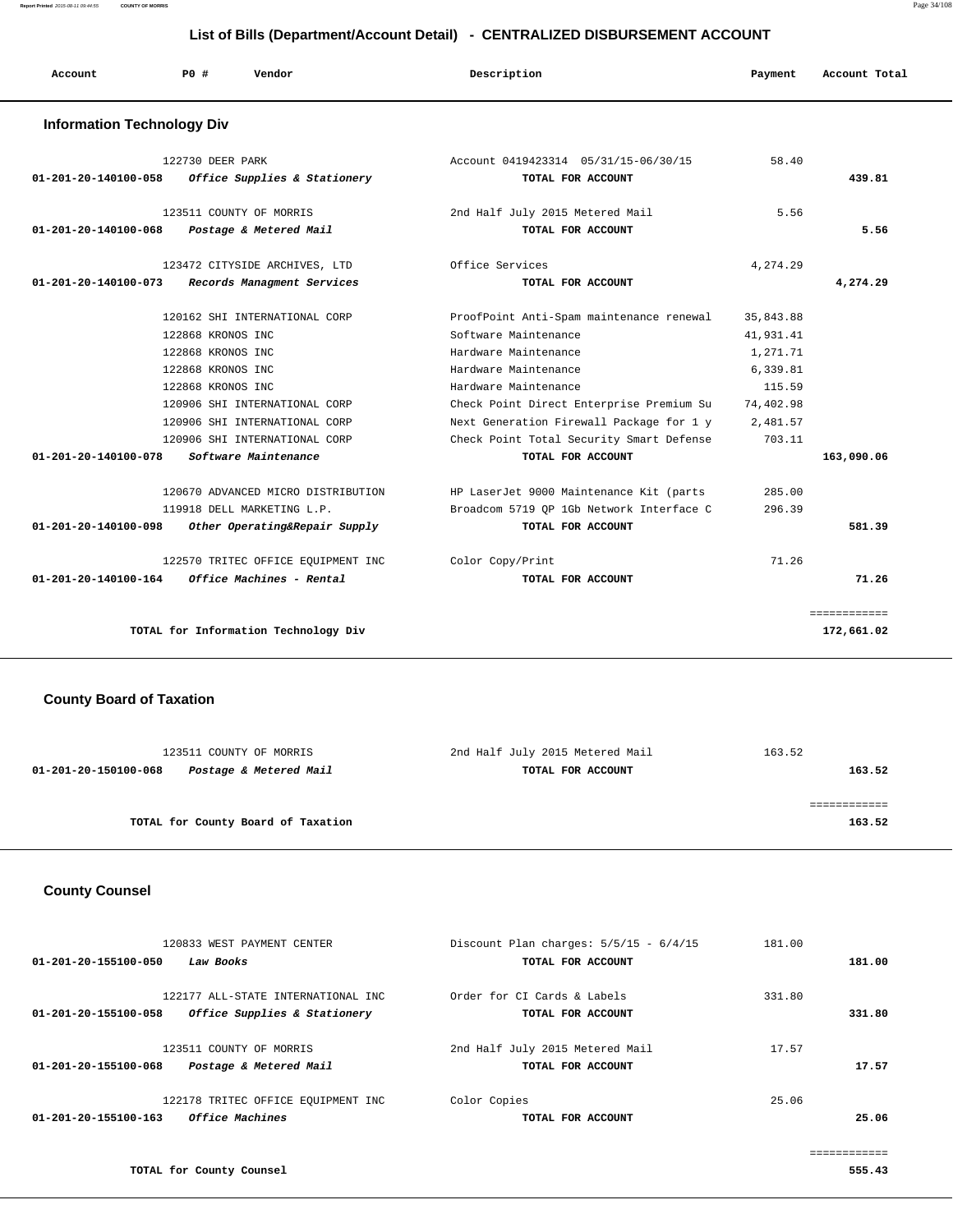**Report Printed** 2015-08-11 09:44:55 **COUNTY OF MORRIS** Page 35/108

# **List of Bills (Department/Account Detail) - CENTRALIZED DISBURSEMENT ACCOUNT**

| Account | P0 # | Vendor | Description | Payment | Account Total |
|---------|------|--------|-------------|---------|---------------|
|         |      |        |             |         |               |

# **County Surrogate**

|                                                         | 122993 STAPLES ADVANTAGE                | 7138073517,6/12/2015            | 473.36 |          |
|---------------------------------------------------------|-----------------------------------------|---------------------------------|--------|----------|
|                                                         | 123363 STAPLES ADVANTAGE                | 7/15/15, 7139648506-01          | 198.74 |          |
|                                                         | 123363 STAPLES ADVANTAGE                | 7/16/15, 7139648506-02          | 44.18  |          |
| 01-201-20-160100-058                                    | <i>Office Supplies &amp; Stationery</i> | TOTAL FOR ACCOUNT               |        | 716.28   |
|                                                         | 123511 COUNTY OF MORRIS                 | 2nd Half July 2015 Metered Mail | 389.35 |          |
| 01-201-20-160100-068                                    | Postage & Metered Mail                  | TOTAL FOR ACCOUNT               |        | 389.35   |
|                                                         | 122606 RIOS' ENGRAVING                  | SEAR REPAIR                     | 75.00  |          |
|                                                         | 123047 CHRISTOPHER P. LUONGO            | Reimbursement                   | 32.59  |          |
|                                                         | 123050 DEER PARK                        | 0434552170, 5/15-6/14/15        | 15.94  |          |
| 01-201-20-160100-095                                    | Other Administrative Supplies           | TOTAL FOR ACCOUNT               |        | 123.53   |
|                                                         | 123418 MUNICIPAL CAPITAL CORP           | RICOH MP4002SP COPIER           | 558.23 |          |
| $01 - 201 - 20 - 160100 - 164$ Office Machines - Rental |                                         | TOTAL FOR ACCOUNT               |        | 558.23   |
|                                                         |                                         |                                 |        |          |
|                                                         | TOTAL for County Surrogate              |                                 |        | 1,787.39 |

# **Engineering**

| 122776 OFFICE CONCEPTS GROUP, INC.<br>Office Supplies & Stationery<br>01-201-20-165100-058 | Ink Cartridges, Toners, Copy paper, orga<br>TOTAL FOR ACCOUNT | 681.84   | 681.84       |
|--------------------------------------------------------------------------------------------|---------------------------------------------------------------|----------|--------------|
|                                                                                            |                                                               |          |              |
| 123511 COUNTY OF MORRIS                                                                    | 2nd Half July 2015 Metered Mail                               | 5.34     |              |
| 123511 COUNTY OF MORRIS                                                                    | 2nd Half July 2015 Metered Mail                               | 135.36   |              |
| 123511 COUNTY OF MORRIS                                                                    | 2nd Half July 2015 Metered Mail                               | 1.94     |              |
| 01-201-20-165100-068<br>Postage & Metered Mail                                             | TOTAL FOR ACCOUNT                                             |          | 142.64       |
| 120940 R.S. KNAPP CO. INC.                                                                 | HP Designjet-Monthly Service Contract.fr                      | 66.64    |              |
| <i>Software Maintenance</i><br>01-201-20-165100-078                                        | TOTAL FOR ACCOUNT                                             |          | 66.64        |
| 122106 MUNICIPAL CAPITAL CORP                                                              | Ricoh MPC3002, MP4002SPC CopiersEngineer                      | 1,508.59 |              |
| 120534 AT&T MOBILITY                                                                       | Sim Card for the Survey Equipment. 973-61                     | 37.15    |              |
| 122592 R.S. KNAPP CO. INC.                                                                 | PW 300 Print EngineMonthly base Chq. Nap                      | 704.56   |              |
| 01-201-20-165100-164<br><i><b>Office Machines - Rental</b></i>                             | TOTAL FOR ACCOUNT                                             |          | 2,250.30     |
| 122774 GEN-EL SAFETY & INDUSTRIAL                                                          | Vest, Surveyor Class 2 w/contrast trim,                       | 17.00    |              |
| 122774 GEN-EL SAFETY & INDUSTRIAL                                                          | Vest, Surveyor Class 2 w/contrast trim,                       | 17.00    |              |
| 01-201-20-165100-207 Uniform & Clothing Allowance                                          | TOTAL FOR ACCOUNT                                             |          | 34.00        |
| 122171 MORRISTOWN LUMBER &                                                                 | 601 Bird Block 14x1410W 40 Deluxe Ouaker                      | 60.05    |              |
| 122168 RESIDEX, LLC                                                                        | Final Blox (18 lb pail)                                       | 79.71    |              |
| 122168 RESIDEX, LLC                                                                        | Contrac All Weather Blox(4 lb pail, 4 pe                      | 84.00    |              |
| 122168 RESIDEX, LLC                                                                        | Freight Carrier                                               | 15.73    |              |
| Chemicals & Sprays<br>01-201-20-165100-225                                                 | TOTAL FOR ACCOUNT                                             |          | 239.49       |
|                                                                                            |                                                               |          | ============ |
| TOTAL for Engineering                                                                      |                                                               |          | 3,414.91     |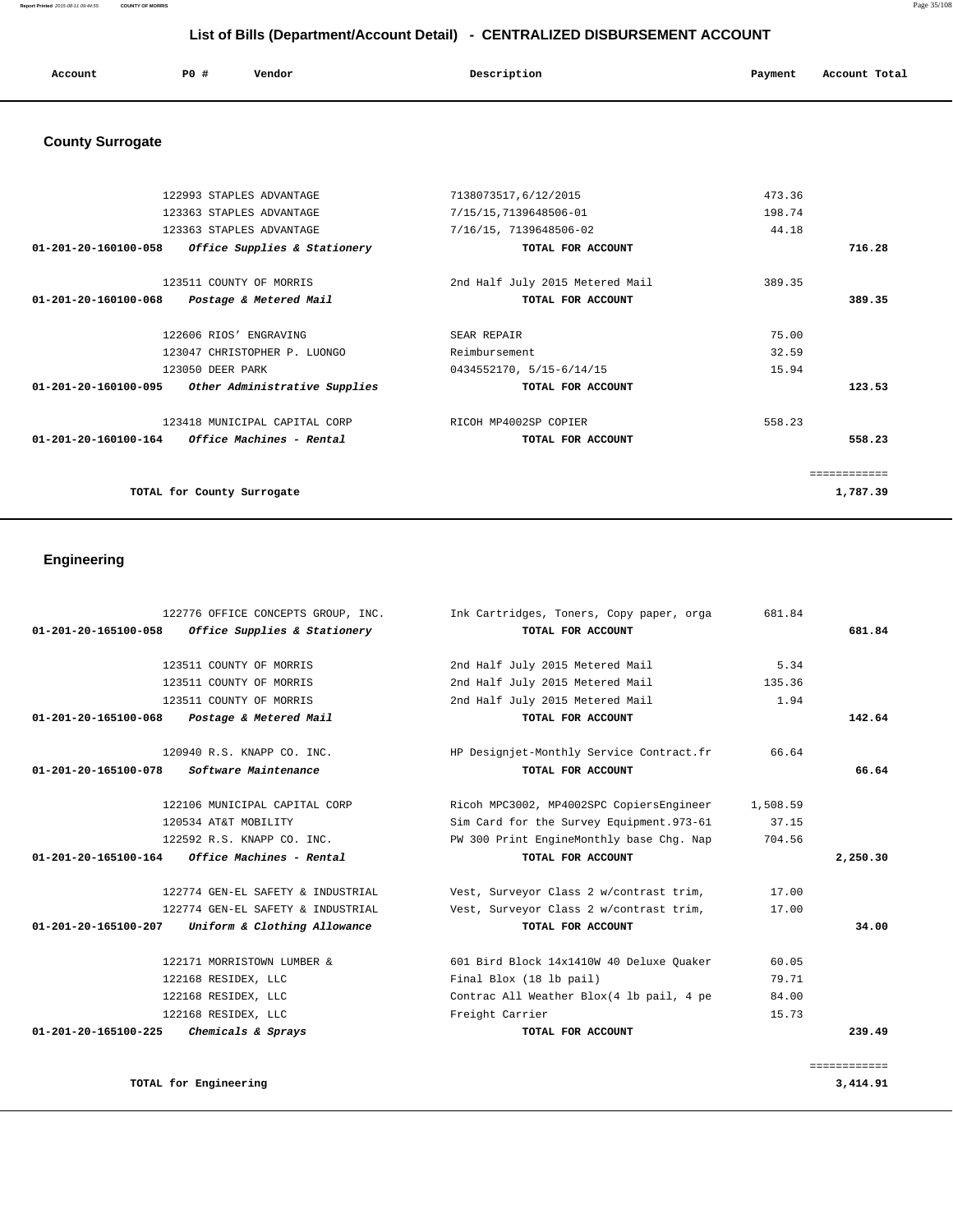| Account              | PO#                           | Vendor                                            | Description                                          | Account Total<br>Payment |
|----------------------|-------------------------------|---------------------------------------------------|------------------------------------------------------|--------------------------|
|                      |                               |                                                   |                                                      |                          |
| 01-201-20-175100-068 |                               | 123511 COUNTY OF MORRIS<br>Postage & Metered Mail | 2nd Half July 2015 Metered Mail<br>TOTAL FOR ACCOUNT | 0.97<br>0.97             |
|                      | TOTAL for Heritage Commission |                                                   |                                                      | -------------<br>0.97    |

# **Planning Board**

| 122607 RENE AXELROD                              | Refreshments for the May 21, 2015 and Ju | 40.89  |        |
|--------------------------------------------------|------------------------------------------|--------|--------|
| 01-201-20-180100-059<br>Other General Expenses   | TOTAL FOR ACCOUNT                        |        | 40.89  |
|                                                  |                                          |        |        |
| 123511 COUNTY OF MORRIS                          | 2nd Half July 2015 Metered Mail          | 86.51  |        |
| 01-201-20-180100-068<br>Postage & Metered Mail   | TOTAL FOR ACCOUNT                        |        | 86.51  |
| 122701 TRITEC OFFICE EQUIPMENT INC               | Back Office Color Copies ID#6193 Ricoh M | 226.31 |        |
| 122701 TRITEC OFFICE EQUIPMENT INC               | Front Office Color Copies ID#6337 Ricoh  | 573.65 |        |
| Office Machines - Rental<br>01-201-20-180100-164 | TOTAL FOR ACCOUNT                        |        | 799.96 |
|                                                  |                                          |        |        |
| TOTAL for Planning Board                         |                                          |        | 927.36 |
|                                                  |                                          |        |        |

## **County Weights & Measures**

| 123511 COUNTY OF MORRIS                        | 2nd Half July 2015 Metered Mail   | 0.49     |
|------------------------------------------------|-----------------------------------|----------|
| 01-201-22-201100-068<br>Postage & Metered Mail | TOTAL FOR ACCOUNT                 | 0.49     |
| 122160 SCIENTIFIC WATER CONDITIONING           | JULY, AUGUST, SEPTEMBER 2015      | 175.00   |
| Other Outside Services<br>01-201-22-201100-084 | TOTAL FOR ACCOUNT                 | 175.00   |
| 122708 PSE&G CO                                | REF # MOMBAG/ 65-513-961-00 W & M | 128.71   |
| 01-201-22-201100-141<br>Natural Gas            | TOTAL FOR ACCOUNT                 | 128.71   |
| 122163 MUNICIPAL CAPITAL CORP                  | CONTRACT # 11672                  | 708.50   |
| 01-201-22-201100-258<br>Equipment              | TOTAL FOR ACCOUNT                 | 708.50   |
|                                                |                                   |          |
| TOTAL for County Weights & Measures            |                                   | 1,012.70 |

# **Employee Group Insurance**

| 121207 ARTHUR ACKERMAN | Medicare B - January 2015 through June 2 |  |  | 629.40   |
|------------------------|------------------------------------------|--|--|----------|
| 121205 ALMA ACEVEDO    | Medicare B - January 2015 through June 2 |  |  | 1,258.80 |
| 121210 CAROL ALCOCK    | Medicare B - January 2015 through June 2 |  |  | 1,258.80 |
| 121238 DONALD BERLIN   | Medicare B - January 2015 through June 2 |  |  | 1,258.80 |
| 121202 LENORA ABENE    | Medicare B - January 2015 through June 2 |  |  | 629.40   |
| 121424 BEATRICE DANIEL | Medicare B - January 2015 through June 2 |  |  | 1,258.80 |
| 121235 CLAUDIA BELL    | Medicare B - January 2015 through June 2 |  |  | 629.40   |
| 121239 CLARIS BERNARD  | Medicare B - January 2015 through June 2 |  |  | 629.40   |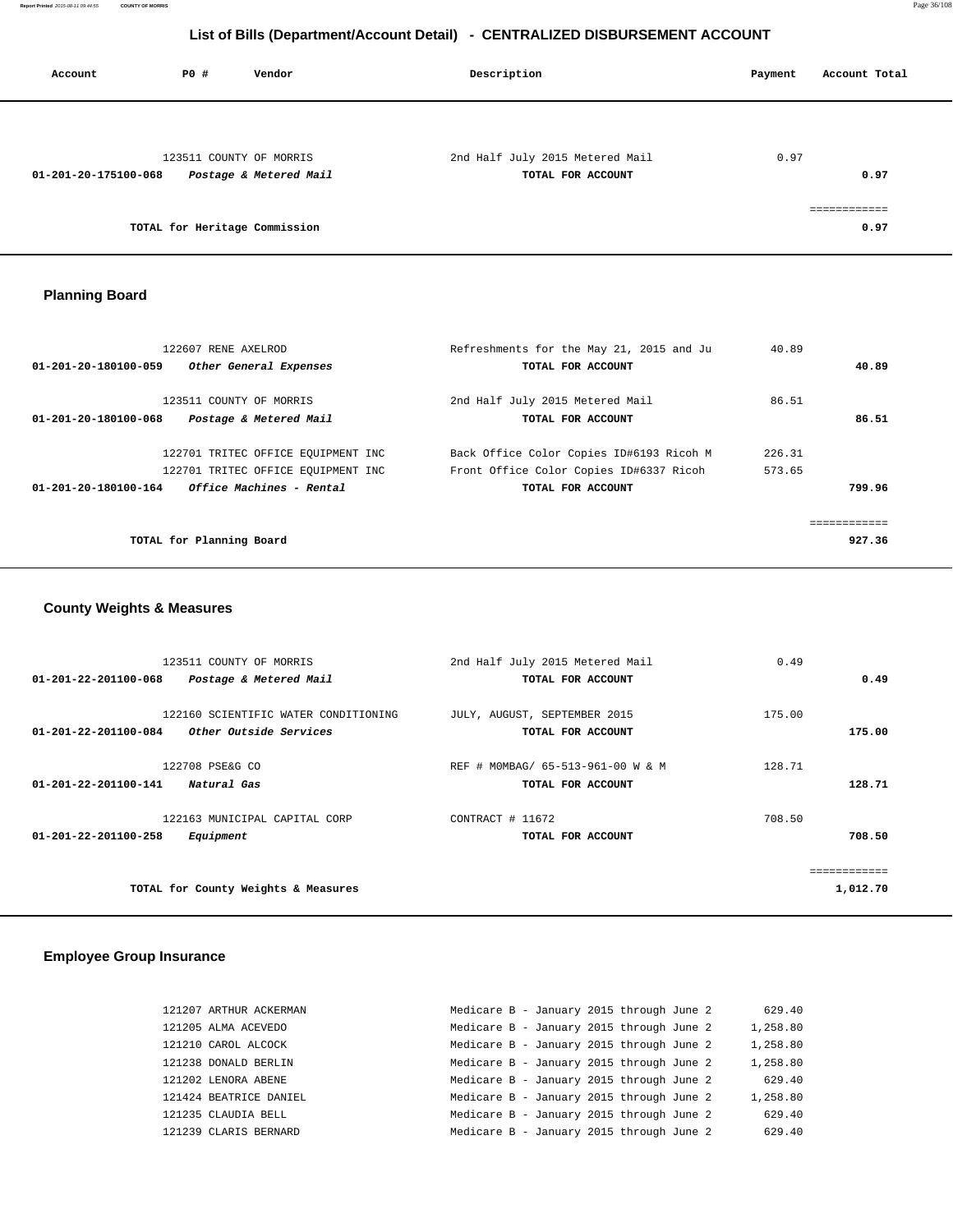| Account<br>. | <b>PO #</b> | Vendor<br>. | Description | Payment | Account Total |
|--------------|-------------|-------------|-------------|---------|---------------|
|              |             |             |             |         |               |

|        | 121462 CHRISTINA DORR      |
|--------|----------------------------|
|        | 121222 DOROTHY BARON       |
|        | 121234 GLENN BEEKMAN       |
| 121218 | HENRY ARTEAGA              |
| 121225 | JACQUELYN BARRY            |
|        | 121204 JOSEPHINE ABRUZZO   |
|        | 121226 JOAN BARRY          |
|        | 121477 JOHN DUNNE          |
|        | 121230 JANET BEALE-GRAHAM  |
|        | 121217 KENNETH ARMSTRONG   |
|        | 121241 OMAR BETANCOURT     |
| 121203 | OLGA ABRAMIDES             |
| 121221 | RAE BACHRACH               |
|        | 121243 ROGER BISHOP        |
|        | 121242 SUDHIR BHENDE       |
|        | 122078 ALICE WOODBRIDGE    |
|        | 121902 AMY SALOWAY         |
|        | 121905 BARBARA SANGSTER    |
|        | 122069 CARMELLA WILLIAMS   |
| 121981 | CHARLOTTE STEUBE           |
| 121211 | CLEMENCE ALEONG            |
|        | 121855 DANIEL RICE         |
|        | 121806 ANN T PETTI         |
|        | 121964 EVERETTE SOLOMON    |
|        | 121931 ELIZABETH SHANKLIN  |
|        | 121793 ELIZABETH PANZER    |
| 121451 | ELIZABETH DONEGAN          |
| 121968 | FRANCES SPICER             |
|        | 121812 FRED PLECHATA       |
|        | 121751 FRANCES MOGIELNICKI |
|        | 122035 GERHARD VIENNA      |
|        | 121973 GERALD STARK SR.    |
|        | 121944 IRVING SKOLNICK     |
|        | 122040 JEAN VIZZA          |
| 121976 | J. STEELE<br>JOHN          |
| 121333 | JULIE BOLCAR               |
|        | 121775 JOSEPH O'BRIEN      |
|        | 122019 JANICE TRUSZ        |
|        | 122092 JOAN MOSCHELLA      |
| 121240 | JOHN BERNI<br><b>JR</b>    |
|        | 121858 KATHLEEN RINALDO    |
|        | 122008 LOUISE TOSI         |
|        | 122089 LINDA ZEGLIN        |
|        | 121899 LOUIS SACCO         |
|        | 121756 LILLIAN MUELLER     |
|        | 122032 MARY VEDDER         |
|        | 121994 PETER TERRAFRANCA   |
|        | 122015 PREMLATABE TRIVEDI  |
|        | 122052 PAULINE WARD        |
|        | 121921 PATRICIA SCHWARTZ   |
|        | 121763 PETROLIN NELSON     |
|        | 121513 ARLENE FOGARTY      |
|        | 121370 ANNE CACCAMO        |
|        | 121542 ANNIE D. GALVIN     |
|        | 121506 ARTHUR FIORE        |
|        | 121849 ALBINA RETEMIAH     |

| 121462 CHRISTINA DORR      | Medicare B - January 2015 through June 2 | 629.40   |
|----------------------------|------------------------------------------|----------|
| 121222 DOROTHY BARON       | Medicare B - January 2015 through June 2 | 629.40   |
| 121234 GLENN BEEKMAN       | Medicare B - January 2015 through June 2 | 629.40   |
| 121218 HENRY ARTEAGA       | Medicare B - January 2015 through June 2 | 629.40   |
| 121225 JACQUELYN BARRY     | Medicare B - January 2015 through June 2 | 629.40   |
| 121204 JOSEPHINE ABRUZZO   | Medicare B - January 2015 through June 2 | 629.40   |
| 121226 JOAN BARRY          | Medicare B - January 2015 through June 2 | 629.40   |
| 121477 JOHN DUNNE          | Medicare B - January 2015 through June 2 | 1,258.80 |
| 121230 JANET BEALE-GRAHAM  | Medicare B - January 2015 through June 2 | 1,258.80 |
| 121217 KENNETH ARMSTRONG   | Medicare B - June 2015                   | 146.90   |
| 121241 OMAR BETANCOURT     | Medicare B - January 2015 through June 2 | 629.40   |
| 121203 OLGA ABRAMIDES      | Medicare B - January 2015 through June 2 | 629.40   |
| 121221 RAE BACHRACH        | Medicare B - January 2015 through June 2 | 629.40   |
| 121243 ROGER BISHOP        | Medicare B - January 2015 through June 2 | 629.40   |
| 121242 SUDHIR BHENDE       | Medicare B - January 2015 through June 2 | 629.40   |
| 122078 ALICE WOODBRIDGE    | Medicare B - January 2015 through June 2 | 629.40   |
| 121902 AMY SALOWAY         | Medicare B - January 2015 through June 2 | 629.40   |
| 121905 BARBARA SANGSTER    | Medicare B - January 2015 through June 2 | 629.40   |
| 122069 CARMELLA WILLIAMS   | Medicare B - January 2015 through June 2 | 1,258.80 |
| 121981 CHARLOTTE STEUBE    | Medicare B - January 2015 through June 2 | 629.40   |
| 121211 CLEMENCE ALEONG     | Medicare B - January 2015 through June 2 | 629.40   |
| 121855 DANIEL RICE         | Medicare B - January 2015 through June 2 | 734.30   |
| 121806 ANN T PETTI         | Medicare B - January 2015 through June 2 | 1,258.80 |
|                            |                                          |          |
| 121964 EVERETTE SOLOMON    | Medicare B - January 2015 through June 2 | 1,258.80 |
| 121931 ELIZABETH SHANKLIN  | Medicare B - January 2015 through June 2 | 629.40   |
| 121793 ELIZABETH PANZER    | Medicare B - January 2015 through June 2 | 1,258.80 |
| 121451 ELIZABETH DONEGAN   | Medicare B - January 2015 through June 2 | 1,258.80 |
| 121968 FRANCES SPICER      | Medicare B - January 2015 through June 2 | 629.40   |
| 121812 FRED PLECHATA       | Medicare B - May 2015 through June 2015  | 209.80   |
| 121751 FRANCES MOGIELNICKI | Medicare B - January 2015 through June 2 | 839.20   |
| 122035 GERHARD VIENNA      | Medicare B - January 2015 through June 2 | 1,258.80 |
| 121973 GERALD STARK SR.    | Medicare B - January 2015 through June 2 | 1,258.80 |
| 121944 IRVING SKOLNICK     | Medicare B - January 2015 through June 2 | 629.40   |
| 122040 JEAN VIZZA          | Medicare B - January 2015 through June 2 | 1,258.80 |
| 121976 JOHN J. STEELE      | Medicare B - January 2015 through June 2 | 839.20   |
| 121333 JULIE BOLCAR        | Medicare B - January 2015 through June 2 | 629.40   |
| 121775 JOSEPH O'BRIEN      | Medicare B - January 2015 through June 2 | 881.40   |
| 122019 JANICE TRUSZ        | Medicare B - January 2015 through June 2 | 1,258.80 |
| 122092 JOAN MOSCHELLA      | Medicare B - January 2015 through June 2 | 629.40   |
| 121240 JOHN BERNI JR       | Medicare B - January 2015 through June 2 | 629.40   |
| 121858 KATHLEEN RINALDO    | Medicare B - January 2015 through June 2 | 629.40   |
| 122008 LOUISE TOSI         | Medicare B - January 2015 through June 2 | 1,258.80 |
| 122089 LINDA ZEGLIN        | Medicare B - January 2015 through June 2 | 1,258.80 |
| 121899 LOUIS SACCO         | Medicare B - February 2015 through June  | 524.50   |
| 121756 LILLIAN MUELLER     | Medicare B - January 2015 through June 2 | 1,258.80 |
| 122032 MARY VEDDER         | Medicare B - January 2015 through June 2 | 1,258.80 |
| 121994 PETER TERRAFRANCA   | Medicare B - January 2015 through June 2 | 629.40   |
| 122015 PREMLATABE TRIVEDI  | Medicare B - January 2015 through June 2 | 629.40   |
| 122052 PAULINE WARD        | Medicare B - January 2015 through June 2 | 1,258.80 |
| 121921 PATRICIA SCHWARTZ   | Medicare B - January 2015 through June 2 | 629.40   |
| 121763 PETROLIN NELSON     | Medicare B - January 2015 through June 2 | 1,258.80 |
| 121513 ARLENE FOGARTY      | Medicare B - January 2015 through June 2 | 629.40   |
| 121370 ANNE CACCAMO        | Medicare B - January 2015 through June 2 | 900.00   |
| 121542 ANNIE D. GALVIN     | Medicare B - June 2015                   | 104.90   |
| 121506 ARTHUR FIORE        | Medicare B - January 2015 through June 2 | 1,258.80 |
| 121849 ALBINA RETEMIAH     | Medicare B - January 2015 through June 2 | 629.40   |
|                            |                                          |          |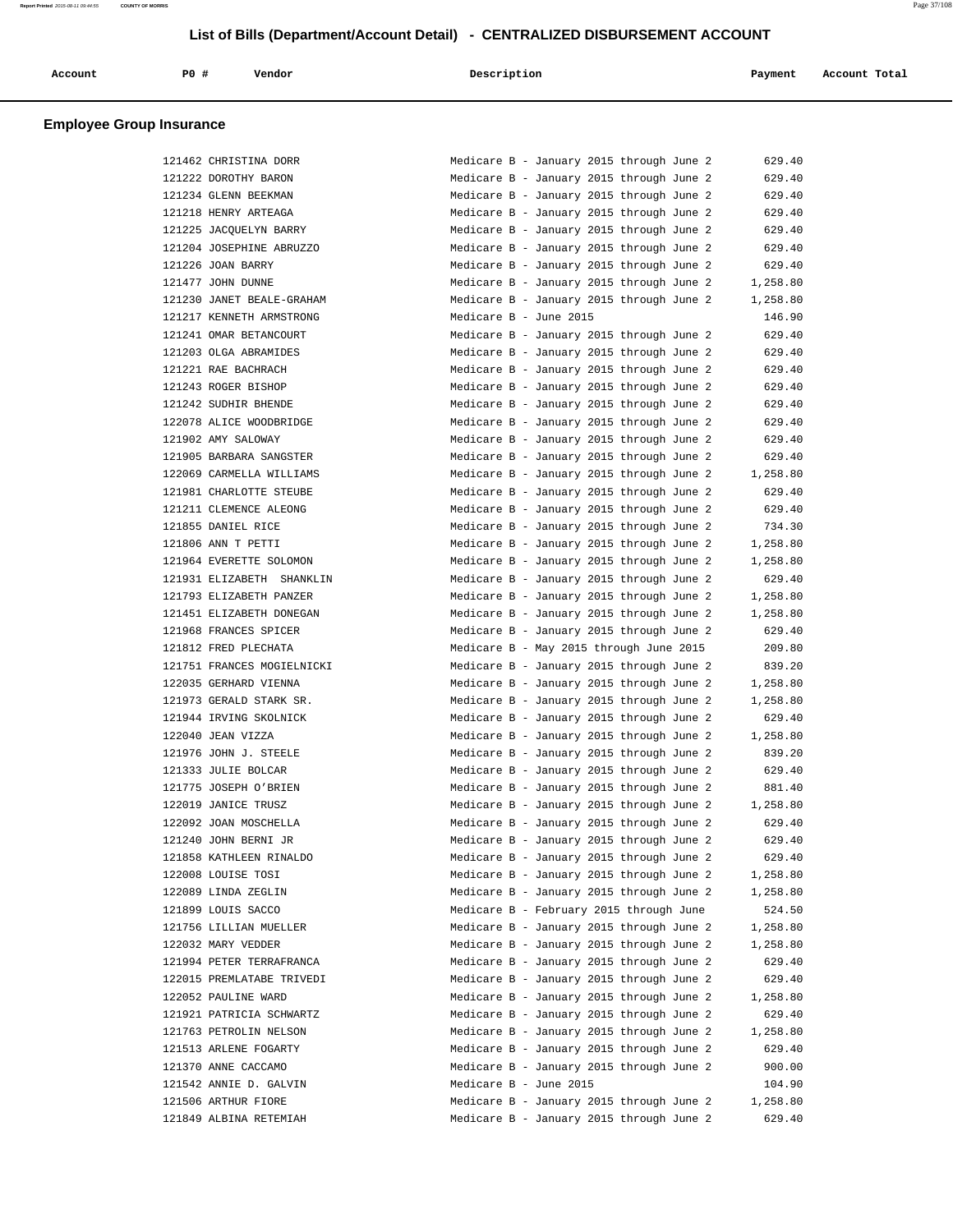| Account | <b>PO #</b> | Vendor | Description | Payment | Account Total |
|---------|-------------|--------|-------------|---------|---------------|
|         |             |        |             |         |               |

| 121560 ARNE GOYTIL          | Medicare B - January 2015 through June 2 | 881.40   |
|-----------------------------|------------------------------------------|----------|
| 121997 RAYMOND TERWILLIGER  | Medicare B - January 2015 through June 2 | 1,258.80 |
| 121516 ANNIE FORBES         | Medicare B - January 2015 through June 2 | 629.40   |
| 121799 ROBERT PECK          | Medicare B - January 2015 through June 2 | 629.40   |
| 122027 RICHARD VAN WINKLE   | Medicare B - January 2015 through June 2 | 629.40   |
| 121712 ARTHUR MARTIN        | Medicare B - January 2015 through June 2 | 1,258.80 |
| 121442 ADRIANNA DENTON      | Medicare B - January 2015 through June 2 | 629.40   |
| 122017 ANDY TROSKY          | Medicare B - January 2015 through June 2 | 629.40   |
| 121971 ANITA SPIVAK         | Medicare B - January 2015 through June 2 | 1,258.80 |
| 121845 ALICE REDFIELD       | Medicare B - January 2015 through June 2 | 629.40   |
| 121727 AVIS MCINTOSH        | Medicare B - January 2015 through June 2 | 629.40   |
| 121677 ANNE LAWLESS         | Medicare B - January 2015 through June 2 | 629.40   |
| 122060 SARA WEISSMAN        | Medicare B - January 2015 through June 2 | 1,384.80 |
| 121432 ANTHONY DEBIASI      | Medicare B - January 2015 through June 2 | 629.40   |
| 121916 THOMAS SCERBO        | Medicare B - January 2015 through June 2 | 629.40   |
| 121411 ARINTHIA CORBIN      | Medicare B - January 2015 through June 2 | 629.40   |
| 121331 ALAN ABRAMSON        | Medicare B - January 2015 through June 2 | 629.40   |
| 121757 BARBARA MUELLER      | Medicare B - January 2015 through June 2 | 1,258.80 |
| 121214 BATTINA ALRAZI       | Medicare B - January 2015 through June 2 | 629.40   |
| 121740 BARBARA MENZEL       | Medicare B - January 2015 through June 2 | 629.40   |
| 121719 BETTY MCBURNEY       | Medicare B - January 2015 through June 2 |          |
|                             |                                          | 1,258.80 |
| 121219 BETTY ATTALLAH       | Medicare B - January 2015 through June 2 | 629.40   |
| 121724 BEATRICE MCGOVERN    | Medicare B - January 2015 through June 2 | 944.10   |
| 121448 BETTY DIXON          | Medicare B - January 2015 through June 2 | 629.40   |
| 121231 BOBBY R BEAVERS      | Medicare B - January 2015 through June 2 | 629.40   |
| 121498 BEVERLY FANOK        | Medicare B - January 2015 through June 2 | 1,258.80 |
| 121791 BERTRAM PALK         | Medicare B - January 2015 through June 2 | 910.80   |
| 121537 CATHY GADDIS         | Medicare B - January 2015 through June 2 | 629.40   |
| 121860 CARLOS RIVERA        | Medicare B - January 2015 through June 2 | 629.40   |
| 122047 WALTER WALKER        | Medicare B - January 2015 through June 2 | 629.40   |
| 121382 CALVIN CHAMBERS      | Medicare B - January 2015 through June 2 | 629.40   |
| 122082 WINSTON YAW          | Medicare B - January 2015 through June 2 | 629.40   |
| 121577 CATHERINE GUIN       | Medicare B - January 2015 through June 2 | 1,258.80 |
| 121569 CARL GROSS           | Medicare B - January 2015 through June 2 | 1,258.80 |
| 121911 CHRISTINE SAWYER     | Medicare B - January 2015 through June 2 | 629.40   |
| 121575 CHARLENE GUERRA      | Medicare B - January 2015 through June 2 | 1,258.80 |
| 121220 CARMEN N. AYALA      | Medicare B - April 2015 through June 201 | 314.70   |
| 121636 CELESTE KALINA       | Medicare B - January 2015 through June 2 | 629.40   |
| 121346 CLARENCE BRICKMAN    | Medicare B - January 2015 through June 2 | 629.40   |
| 121347 CHARLES BRIGHT       | Medicare B - January 2015 through June 2 | 629.40   |
| 121632 CAROLYN JOY          | Medicare B - January 2015 through June 2 | 629.40   |
| 121639 CONNIE KATSAKOS      | Medicare B - January 2015 through June 2 | 629.40   |
| 121794 CARMINE PARRILLO     | Medicare B - January 2015 through June 2 | 1,258.80 |
| 121567 CAROLINE GREENE      | Medicare B - January 2015 through June 2 | 1,258.80 |
| 121526 CARMEN FRANKLIN      | Medicare B - January 2015 through June 2 | 629.40   |
| 121765 GERALD NEWELL        | Medicare B - January 2015 through June 2 | 1,258.80 |
| 121443 GUY DEODATO          | Medicare B - January 2015 through June 2 | 1,258.80 |
| 121980 CAROLE ANNE STEPHENS | Medicare B - January 2015 through June 2 | 629.40   |
| 121489 GEORGE ERATH         | Medicare B - January 2015 through June 2 | 1,258.80 |
| 121666 CHARLIE KRANZ        | Medicare B - January 2015 through June 2 | 629.40   |
|                             | Medicare B - January 2015 through June 2 |          |
| 121594 GENEVIEVE HAYES      |                                          | 629.40   |
| 121606 CLARENCE HOLLENBECK  | Medicare B - January 2015 through June 2 | 1,258.80 |
| 121674 HELEN LARSON         | Medicare B - January 2015 through June 2 | 629.40   |
| 121743 CYNTHIA MILLER       | Medicare B - January 2015 through June 2 | 629.40   |
| 121949 HELEN SMITH          | Medicare B - January 2015 through June 2 | 629.40   |
| 121405 DENNIS COLDITZ       | Medicare B - January 2015 through June 2 | 629.40   |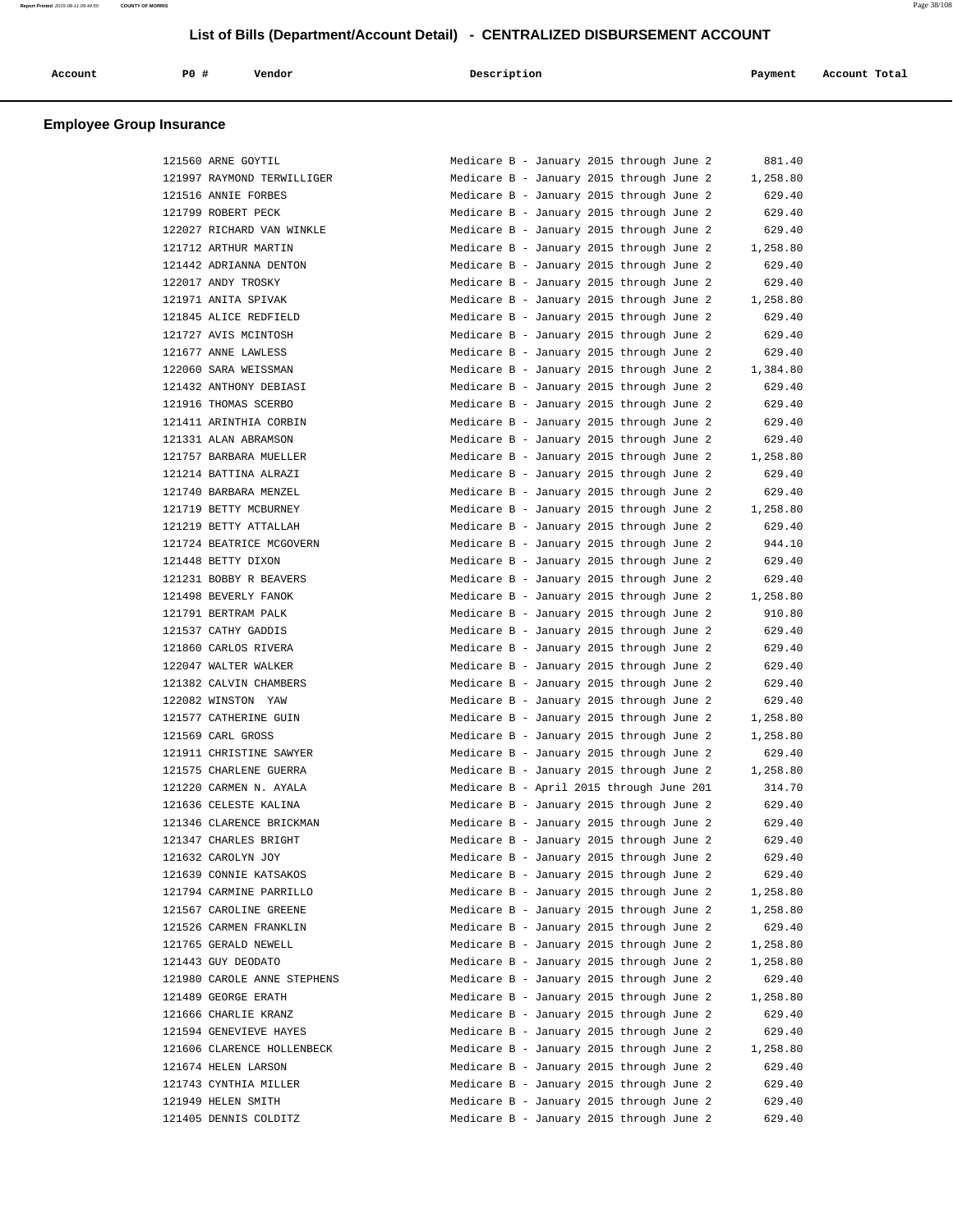| Account | <b>PO #</b> | Vendor<br>. | Description | Payment | Account Total |
|---------|-------------|-------------|-------------|---------|---------------|
|         |             |             |             |         |               |

| 121983 DIANE STRECKFUSS       | 1,258.80<br>Medicare B - January 2015 through June 2 |
|-------------------------------|------------------------------------------------------|
| 122090 DONNIS ZIESSE          | Medicare B - January 2015 through June 2<br>1,258.80 |
| 121450 DORIS DOLAN            | Medicare B - January 2015 through June 2<br>1,258.80 |
| 121850 DOROTHY RETTBERG       | Medicare B - January 2015 through June 2<br>1,258.80 |
| 121662 DONALD KOSTKA          | Medicare B - January 2015 through June 2<br>1,258.80 |
| 121351 DOROTHY BROOME         | Medicare B - January 2015 through June 2<br>629.40   |
| 121407 DOROTHY COLOUHOUN      | 629.40<br>Medicare B - January 2015 through June 2   |
| 121610 DAVID HORUTZ           | Medicare B - January 2015 through June 2<br>629.40   |
| 121663 DONNA KOWALSKI         | Medicare B - January 2015 through June 2<br>1,258.80 |
| 121514 DOROTHY FONG           | 629.40<br>Medicare B - January 2015 through June 2   |
| 121213 DOROTHY ALLEN          | Medicare B - January 2015 through June 2<br>629.40   |
| 121564 HATTIE GREEN           | Medicare B - January 2015 through June 2<br>629.40   |
| 121713 HENRY MASKER JR.       | Medicare B - March 2015 through June 201<br>419.60   |
| 121483 HENRY ELLIOTT          | Medicare B - January 2015 through June 2<br>1,258.80 |
| 121551 HANNAH GILBERT         | Medicare B - January 2015 through June 2<br>629.40   |
| 121565 IRIS GREEN             | Medicare B - January 2015 through June 2<br>629.40   |
| 121728 JASCINTH MCINTOSH      | Medicare B - January 2015 through June 2<br>1,258.80 |
| 121587 JOHN HARRIS            | Medicare B - January 2015 through June 2<br>629.40   |
| 121697 JOSEPH LOSAPIO         | Medicare B - January 2015 through June 2<br>629.40   |
| 121434 JOHN J DELANEY         | Medicare B - May 2015 through June 2015<br>209.80    |
| 121732 JEFFREY C MCLEAR       | Medicare B - January 2015 through June 2<br>629.40   |
| 121422 JOANN DAMELIO          | Medicare B - January 2015 through June 2<br>1,258.80 |
| 121460 JOHN DOODY             | Medicare B - January 2015 through June 2<br>1,258.80 |
| 121395 JOHN CICCHETTI         | Medicare B - January 2015 through June 2<br>629.40   |
| 121533 JACQUELINE FULMORE     | 629.40<br>Medicare B - January 2015 through June 2   |
| 121391 JOAN CHRISTIANSEN      | Medicare B - January 2015 through June 2<br>1,258.80 |
| 121236 JEANNE MARIE BELLUCCI  | Medicare B - January 2015 through June 2<br>629.40   |
| 121336 DOUGLAS BOOSER         | Medicare B - January 2015 through June 2<br>734.30   |
| 121521 JOHN FOX               | Medicare B - January 2015 through June 2<br>1,762.80 |
| 121341 JEAN BRAGG             | Medicare B - January 2015 through June 2<br>629.40   |
| 122034 DOLORES VICENTE        | Medicare B - January 2015 through June 2<br>1,258.80 |
| 121784 JOSEPH OLIVIA, MD.     | Medicare B - January 2015 through June 2<br>1,258.80 |
| 121410 ELAINE COOPER          | Medicare B - January 2015 through June 2<br>629.40   |
| 122013 JANET TRIGGS           | Medicare B - January 2015 through June 2<br>629.40   |
| 121691 JEAN LONERGAN          | Medicare B - January 2015 through June 2<br>1,258.80 |
| 121683 ELIZABETH LEHMANN      | Medicare B - January 2015 through June 2<br>629.40   |
| 121596 JEANNE HEIBER          | Medicare B - January 2015 through June 2<br>1,258.80 |
| 121703 JOSEPH R LYLE          | Medicare B - January 2015 through June 2<br>629.40   |
| 121613 JOHN JACKSON           | Medicare B - January 2015 through June 2<br>629.40   |
| 122000 JEROME THIEL           | Medicare B - January 2015 through June 2<br>1,762.80 |
| 121808 JOSEPH PIRELLO         | Medicare B - January 2015 through June 2<br>629.40   |
|                               | 629.40                                               |
| 121675 ELIZABETH LASSITER     | Medicare B - January 2015 through June 2             |
| 121700 ELISABETH LUTZ         | Medicare B - January 2015 through June 2<br>1,258.80 |
| 121851 EUNICE A REYNOLDS      | Medicare B - January 2015 through June 2<br>629.40   |
| 121430 EVA DAVIS              | Medicare B - January 2015 through June 2<br>692.40   |
| 122088 JOHN ZEEK              | Medicare B - January 2015 through June 2<br>524.50   |
| 121502 ETHEL FENTZLAFF        | Medicare B - January 2015 through June 2<br>1,258.80 |
| 121447 ELLEN DIDIMAMOFF       | Medicare B - January 2015 through June 2<br>1,258.80 |
| 121233 JUDITH BEECHER         | Medicare B - January 2015 through June 2<br>629.40   |
| 121871 JAMES J ROSENBERG      | Medicare B - January 2015 through June 2<br>1,258.80 |
| 121444 JANE DEROSE            | Medicare B - January 2015 through June 2<br>629.40   |
| 121441 JOHN F. DEMPSEY        | Medicare B - January 2015 through June 2<br>1,258.80 |
| 121457 JACQUELYN M. DONNELLEY | Medicare B - January 2015 through June 2<br>629.40   |
| 121486 JEFFREY ENDEAN         | Medicare B - January 2015 through June 2<br>629.40   |
| 121475 JAMES DUFFY            | Medicare B - January 2015 through June 2<br>629.40   |
| 121752 JOSE MOJICA            | Medicare B - January 2015 through June 2<br>629.40   |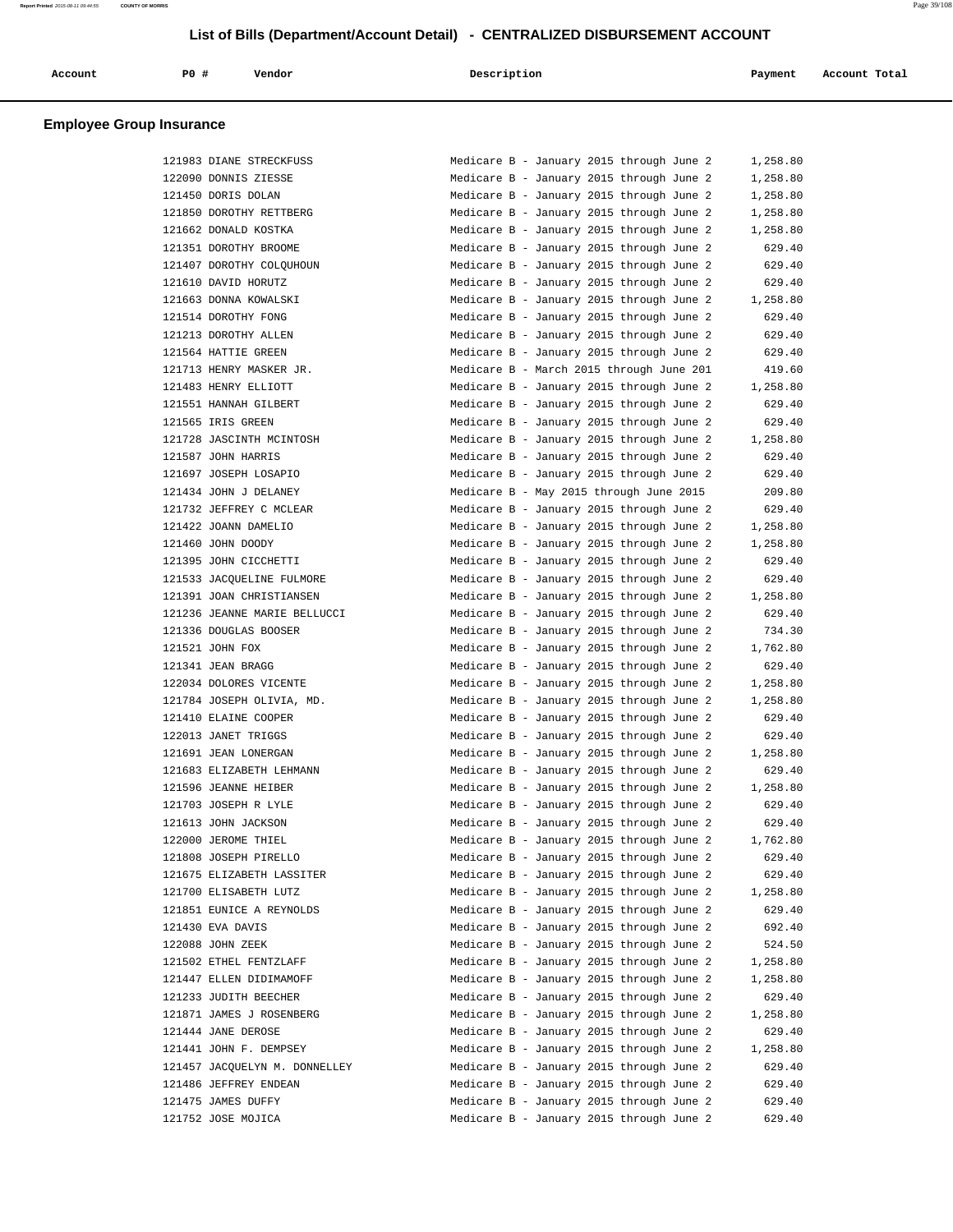| Account                         | PO# | Vendor | Description | Payment | Account Total |
|---------------------------------|-----|--------|-------------|---------|---------------|
| <b>Employee Group Insurance</b> |     |        |             |         |               |

| 121449 ELLEN DODD                    | Medicare B - January 2015 through June 2 | 1,258.80 |
|--------------------------------------|------------------------------------------|----------|
| 121393 JOHN CIARAMELLA               | Medicare B - January 2015 through June 2 | 1,258.80 |
| 121553 JOHN GIORDANO                 | Medicare B - January 2015 through June 2 | 1,258.80 |
| 121766 JEANNE NICHOLS                | Medicare B - January 2015 through June 2 | 629.40   |
| 121548 JOYCE GENDRAU                 | Medicare B - January 2015 through June 2 | 629.40   |
| 121531 EDWARD FRONZUTO               | Medicare B - January 2015 through June 2 | 1,258.80 |
| 121986 JOHN P SULPY                  | Medicare B - January 2015 through June 2 | 1,258.80 |
| 121524 JEAN FRANCIS                  | Medicare B - January 2015 through June 2 | 629.40   |
| 121380 ELEANOR CARROLL               | Medicare B - January 2015 through June 2 | 629.40   |
| 121487 JOHN ENRIGHT                  | Medicare B - January 2015 through June 2 | 1,258.80 |
| 121773 JULENE NORTHAN                | Medicare B - January 2015 through June 2 | 1,258.80 |
| 121479 LUCILLE DWYER                 | Medicare B - June 2015                   | 104.90   |
| 121473 LUCILLE DUETSCH               | Medicare B - January 2015 through June 2 | 1,258.80 |
| 121546 LAURA GARUBO                  | Medicare B - January 2015 through June 2 | 629.40   |
| 121646 ESTATE OF ELIJAH BLAIR        | Medicare B - January 2015 through May 20 | 524.50   |
| 121556 LUZ GOMEZ                     | Medicare B - January 2015 through June 2 | 629.40   |
| 121223 ELIZABETH BARRADALE           | Medicare B - January 2015 through June 2 | 629.40   |
| 121870 LUBA ROSE                     | Medicare B - January 2015 through June 2 | 1,258.80 |
| 121607 LINDA HOMSCHEK                | Medicare B - January 2015 through June 2 | 629.40   |
| 121600 LORETTA HENDRICKSON           | Medicare B - January 2015 through June 2 | 629.40   |
| 121445 LUCILLE DEZENZO               | Medicare B - January 2015 through June 2 | 629.40   |
| 122028 EDITH VANDER PLOEG            | Medicare B - January 2015 through June 2 | 1,258.80 |
| 121647 ESTATE OF FLORENCE D'AGOSTINO | Medicare B - January 2015 through May 20 | 524.50   |
| 121510 LINDA FLATT                   | Medicare B - January 2015 through June 2 | 629.40   |
| 121508 ERNEST H FITZHERBERT JR       | Medicare B - January 2015 through June 2 | 1,258.80 |
| 121543 LEONA GAMINO                  | Medicare B - January 2015 through June 2 | 629.40   |
| 121932 ELEANOR SHANN                 | Medicare B - January 2015 through June 2 | 629.40   |
| 121386 LUCY CHARLES                  | Medicare B - January 2015 through June 2 | 629.40   |
| 121570 LEANN GROSSMAN                | Medicare B - February 2015 through June  | 524.50   |
| 121494 LANCELOT EVANS                | Medicare B - January 2015 through June 2 | 629.40   |
| 122026 LAWRENCE VAN RIPER JR.        | Medicare B - January 2015 through June 2 | 1,258.80 |
| 121631 LESTER JOSEPH                 | Medicare B - January 2015 through June 2 | 629.40   |
| 121717 LINDA MATHEW                  | Medicare B - January 2015 through June 2 | 1,258.80 |
| 121353 LAWRENCE BROWN                | Medicare B - January 2015 through June 2 | 1,258.80 |
| 121800 LARISSA PENCAK                | Medicare B - January 2015 through June 2 | 1,258.80 |
| 122037 LOUIS VIOLIO                  | Medicare B - January 2015 through June 2 | 629.40   |
| 121645 ELIZABETH KING                | Medicare B - January 2015 through June 2 | 1,258.80 |
| 121334 EILEEN BONFANTI               | Medicare B - January 2015 through June 2 | 1,258.80 |
| 121768 EARL NIELSEN                  | Medicare B - January 2015 through June 2 | 1,258.80 |
| 121762 EVELYN NELSON                 | Medicare B - January 2015 through June 2 | 1,258.80 |
| 121433 ELBERITA DELABASTIDE          | Medicare B - January 2015 through June 2 | 1,258.80 |
| 122057 ELVA WEININGER                | Medicare B - January 2015 through June 2 | 629.40   |
| 121530 EUNICE FREEMAN                | Medicare B - May 2015 through June 2015  | 209.80   |
|                                      |                                          |          |
| 121810 ELLORINE PITTER               | Medicare B - January 2015 through June 2 | 629.40   |
| 122030 EDUARDO VARGAS                | Medicare B - January 2015 through June 2 | 629.40   |
| 121237 ELIZABETH N. BELZ             | Medicare B - January 2015 through June 2 | 629.40   |
| 121371 EVELYN CAFFREY                | Medicare B - January 2015 through June 2 | 1,258.80 |
| 121362 EZRA BUCHWALD                 | Medicare B - March 2015 through June 201 | 839.20   |
| 121975 FAYE STEELE                   | Medicare B - January 2015 through June 2 | 629.40   |
| 121471 FRANK DRUETZLER               | Medicare B - January 2015 through June 2 | 629.40   |
| 121474 FRANCES DUFF                  | Medicare B - January 2015 through June 2 | 1,258.80 |
| 121472 FEROL DRUST                   | Medicare B - January 2015 through June 2 | 1,258.80 |
| 121946 FRANCES SLAYTON               | Medicare B - January 2015 through June 2 | 629.40   |
| 121437 FRANK DEL NEGRO               | Medicare B - January 2015 through June 2 | 1,258.80 |
| 121561 FLORENCE GRAMIGNANO           | Medicare B - January 2015 through June 2 | 1,258.80 |
| 121426 FRANCIS DASCOLL               | Medicare B - January 2015 through June 2 | 629.40   |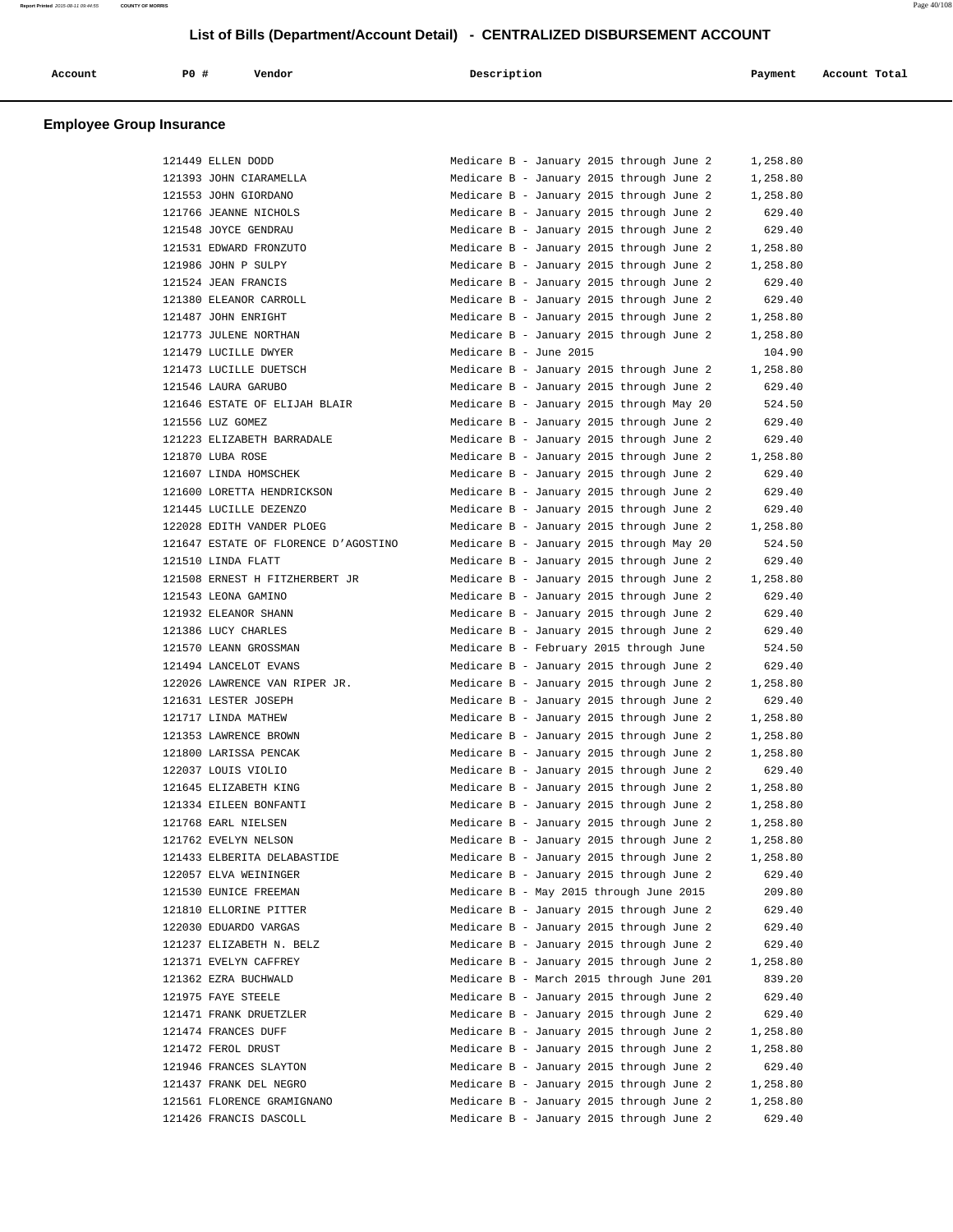|  |  | Account | PO# | Vendor | Description | Payment | Account Total |
|--|--|---------|-----|--------|-------------|---------|---------------|
|--|--|---------|-----|--------|-------------|---------|---------------|

| 121846 FRANK REILLY          | Medicare B - January 2015 through June 2 | 629.40   |
|------------------------------|------------------------------------------|----------|
| 121907 FRANKIE SATCHER       | Medicare B - January 2015 through June 2 | 1,258.80 |
| 121404 GARY COLBURN          | Medicare B - January 2015 through June 2 | 629.40   |
| 121229 GEORGE BAYLOR         | Medicare B - January 2015 through June 2 | 629.40   |
| 121641 GARY L KEEFER         | Medicare B - January 2015 through June 2 | 1,258.80 |
| 121978 GLORIA STEHLGENS      | Medicare B - January 2015 through June 2 | 629.40   |
| 121350 GHYSLAINE F. BRILLANT | Medicare B - January 2015 through June 2 | 1,258.80 |
| 121856 GARY RIETH            | Medicare B - January 2015 through June 2 | 1,258.80 |
| 121585 GISELA HARPELL        | Medicare B - January 2015 through June 2 | 1,258.80 |
| 121344 GORDON BREEDING JR    | Medicare B - January 2015 through June 2 | 629.40   |
| 122064 HAROLD WHITE          | Medicare B - January 2015 through June 2 | 629.40   |
| 121545 HENRY GARTNER         | Medicare B - January 2015 through June 2 | 629.40   |
| 121859 MICHAEL RIPATRAZONE   | Medicare B - January 2015 through June 2 | 1,258.80 |
| 121814 MARGARITA PONZANO     | Medicare B - January 2015 through June 2 | 629.40   |
| 121665 MARIANNE KRANZ        | Medicare B - January 2015 through June 2 | 629.40   |
| 121630 MILDRED JOLLY         | Medicare B - January 2015 through June 2 | 629.40   |
| 121439 MARIE DEMATTEO        | Medicare B - January 2015 through June 2 | 629.40   |
| 121868 MARGARET ROMANO       | Medicare B - January 2015 through June 2 | 629.40   |
| 121754 MARY A MONGEY         | Medicare B - January 2015 through June 2 | 1,258.80 |
| 121706 MARIE MAGLOIRE        | Medicare B - January 2015 through June 2 | 950.40   |
| 121778 MARYANN ODONNELL      | Medicare B - January 2015 through June 2 | 629.40   |
| 122076 MARILYN WIRTZ         | Medicare B - January 2015 through June 2 | 629.40   |
| 121748 MARGARET E MINOTT     | Medicare B - January 2015 through June 2 | 1,258.80 |
| 121369 MILDRED BYRD          | Medicare B - January 2015 through June 2 | 629.40   |
| 121357 MAVIS BROWN           | Medicare B - January 2015 through June 2 | 1,258.80 |
| 121397 MARILYN L CIOFFI      | Medicare B - January 2015 through June 2 | 839.20   |
| 121903 MARJORIE SANDERS      | Medicare B - January 2015 through June 2 | 1,258.80 |
| 121414 MARILYN CRANDON       | Medicare B - January 2015 through June 2 | 629.40   |
| 121517 MARGARET FORBES       | Medicare B - January 2015 through June 2 | 629.40   |
| 122003 MARY ELAINE TODD      | Medicare B - January 2015 through June 2 | 629.40   |
| 121515 MARIA FONSECA         | Medicare B - January 2015 through June 2 | 629.40   |
| 121758 MANJU MUKERJEE        | Medicare B - January 2015 through June 2 | 629.40   |
| 121343 MARGARET BREE         | Medicare B - January 2015 through June 2 | 629.40   |
| 121659 MARY NORA KOLLER      | Medicare B - January 2015 through June 2 | 629.40   |
| 121544 MATILDE GARCERAN      | Medicare B - January 2015 through June 2 | 1,258.80 |
| 121601 MARGARET HESLIN       | Medicare B - January 2015 through June 2 | 629.40   |
| 121686 MARIE LINDOR          | Medicare B - January 2015 through June 2 | 629.40   |
| 122070 MARY WILLIAMS         | Medicare B - January 2015 through June 2 | 629.40   |
| 121354 MARION BROWN          | Medicare B - January 2015 through June 2 | 629.40   |
| 121837 MARIA OUILES          | Medicare B - January 2015 through June 2 | 629.40   |
| 121562 MAVIS GRAY            | Medicare B - January 2015 through June 2 | 1,258.80 |
| 121552 MYRTLE GILLILAND      | Medicare B - January 2015 through June 2 | 629.40   |
| 121438 MICHAEL DELVECCHIO    | Medicare B - January 2015 through June 2 | 1,258.80 |
| 121629 MONICA A JOINTE       | Medicare B - May 2015 through June 2015  | 209.80   |
| 122050 NANCY WALTER          | Medicare B - January 2015 through June 2 | 1,258.80 |
| 121384 NANCY CHARETTE        | Medicare B - January 2015 through June 2 | 629.40   |
| 121928 NORA SERVICE          | Medicare B - January 2015 through June 2 | 1,258.80 |
| 121747 NORMA MINGO           | Medicare B - January 2015 through June 2 | 1,258.80 |
| 121367 OLGA BURNS            | Medicare B - January 2015 through June 2 | 1,258.80 |
| 121668 ORILYN KRISA          | Medicare B - January 2015 through June 2 | 1,258.80 |
| 121550 PATRICIA GEPPERT      | Medicare B - January 2015 through June 2 | 1,258.80 |
| 121592 PRISCILLA HARTWELL    | Medicare B - January 2015 through June 2 | 629.40   |
| 121684 PATRICIA LEPOFSKY     | Medicare B - January 2015 through June 2 | 1,258.80 |
| 121379 PAUL CARIFI           | Medicare B - January 2015 through June 2 | 1,258.80 |
| 121428 PAUL DATTOLO          | Medicare B - January 2015 through June 2 | 629.40   |
| 121937 PATRICIA SHERRER      | Medicare B - January 2015 through June 2 | 1,258.80 |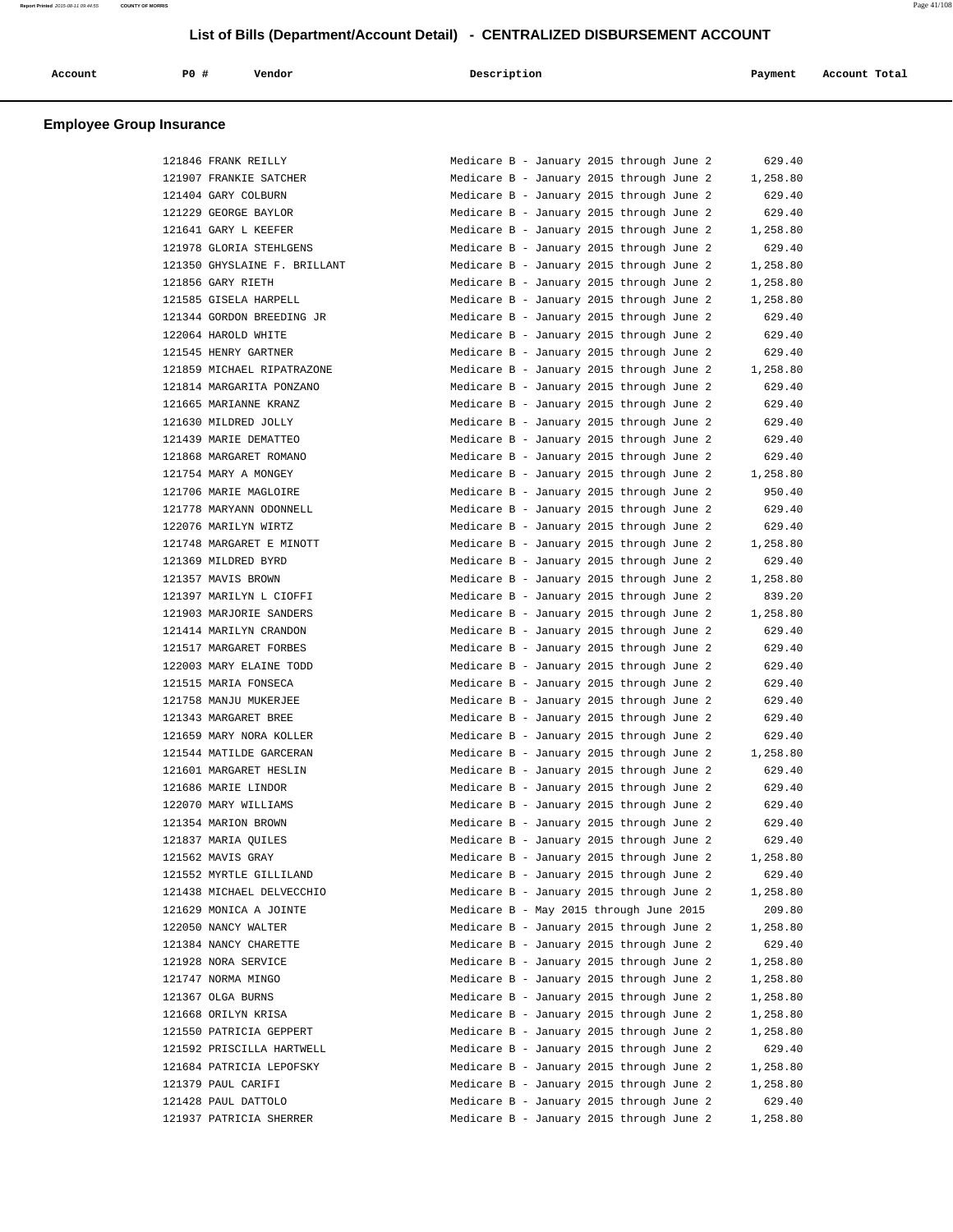| Account | PO# | Vendor | Description | Payment | Account Total |
|---------|-----|--------|-------------|---------|---------------|
|         |     |        |             |         |               |

|        | 121922 PATRICIA SCUDDER                        |
|--------|------------------------------------------------|
|        | 121919 PATRICA SCHRAFT                         |
| 121777 | PATRICK O'CONNOR                               |
|        | 121742 PATRICIA MIGLIORINO                     |
|        | 121852 PAMELA REYNOLDS                         |
|        | 121642 PHYLLIS KELLEY                          |
|        | 122072 PATRICIA WILLS                          |
|        | 121409 PRISCILLA CONOVER                       |
|        | 121520 RITA FORTENBERRY                        |
|        | 121689 ROSE LIVA                               |
|        | 121436 ROSALIE DELLI SANTI                     |
|        | 121571 ROSALIE GROW                            |
|        | 121340 ROSE BRADY                              |
|        | 121872 ROBERT ROSSI                            |
|        | 121692 RICHARD LONGO                           |
|        |                                                |
|        | 121365 ROSEMARIE BURKE<br>121485 ROBERT EMMONS |
|        |                                                |
|        | 121399 RONALD CIUFFREDA                        |
|        | 121490 RAYMOND DRAKE                           |
|        | 122041 ROBERT VOELKER                          |
|        | 121681 ROSALIND LEBLANC                        |
|        | 121507 RONALD FISHER                           |
|        | 121667 R. GAYLE KRANZ                          |
|        | 121387 RHODA CHASE                             |
|        | 121857 RICHARD RILEY                           |
|        | 121493 RICHARD ESTLER                          |
|        | 121802 RICHARD PERINO                          |
|        | 121503 ROSE FERRARA                            |
|        | 121415 RUTH CRANE                              |
|        | 121488 RICHARD ENRIGHT                         |
|        | 121656 RICHARD KNISS                           |
|        | 121920 RUTH SCHULTZ                            |
|        | 121345 REGINA BRENDLE                          |
|        | 121582 STEPHEN HAMMOND                         |
|        | 121705 STEVE J MACIAG                          |
|        | 122006 STEVE TOLAND                            |
|        | 121480 SOPHIE DYER                             |
|        | 121385 SYLVIA CHARLES                          |
|        | 121332 SANDRA BOLAN                            |
|        | 121628 SONIA JOHNSTON                          |
|        | 121664 STEPHEN KRALL                           |
|        | 121609 SARAH HORAN                             |
|        | 121504 SANDILLO FICO                           |
|        | 121638 SHEILA KARNER                           |
|        | 121741 SYLVIA MIDLER                           |
|        | 121943 TAD R SIMS                              |
| 121995 | THERESE TERRERI                                |
|        | 121583 TRUCHSIA HANABERGH                      |
|        | 121884 THOMAS SACCO                            |
|        | 121539 TERESA GALLAGHER                        |
|        | 121389 TILLIE CHOLLETTE                        |
|        | 121495 THELMA EVANS-KNIGHT                     |
|        | 121418 TERRY CRUMP                             |
|        | 121962 UNA SOARES                              |
|        | 121744 VENETIA MILLER                          |
|        | 121518 VIOLET FORBES                           |
|        |                                                |

| 121922 PATRICIA SCUDDER    | Medicare B - January 2015 through June 2 |  | 629.40   |
|----------------------------|------------------------------------------|--|----------|
| 121919 PATRICA SCHRAFT     | Medicare B - January 2015 through June 2 |  | 629.40   |
| 121777 PATRICK O'CONNOR    | Medicare B - January 2015 through June 2 |  | 629.40   |
| 121742 PATRICIA MIGLIORINO | Medicare B - January 2015 through June 2 |  | 1,258.80 |
| 121852 PAMELA REYNOLDS     | Medicare B - January 2015 through June 2 |  | 629.40   |
| 121642 PHYLLIS KELLEY      | Medicare B - January 2015 through June 2 |  | 629.40   |
| 122072 PATRICIA WILLS      | Medicare B - January 2015 through June 2 |  | 881.40   |
| 121409 PRISCILLA CONOVER   | Medicare B - January 2015 through June 2 |  | 629.40   |
| 121520 RITA FORTENBERRY    | Medicare B - January 2015 through June 2 |  | 629.40   |
| 121689 ROSE LIVA           | Medicare B - January 2015 through June 2 |  | 629.40   |
| 121436 ROSALIE DELLI SANTI | Medicare B - January 2015 through June 2 |  | 629.40   |
| 121571 ROSALIE GROW        | Medicare B - January 2015 through June 2 |  | 629.40   |
| 121340 ROSE BRADY          | Medicare B - January 2015 through June 2 |  | 629.40   |
| 121872 ROBERT ROSSI        | Medicare B - January 2015 through June 2 |  | 629.40   |
| 121692 RICHARD LONGO       | Medicare B - January 2015 through June 2 |  | 629.40   |
| 121365 ROSEMARIE BURKE     |                                          |  |          |
|                            | Medicare B - January 2015 through June 2 |  | 1,258.80 |
| 121485 ROBERT EMMONS       | Medicare B - January 2015 through June 2 |  | 629.40   |
| 121399 RONALD CIUFFREDA    | Medicare B - January 2015 through June 2 |  | 1,258.80 |
| 121490 RAYMOND DRAKE       | Medicare B - January 2015 through June 2 |  | 629.40   |
| 122041 ROBERT VOELKER      | Medicare B - January 2015 through June 2 |  | 881.40   |
| 121681 ROSALIND LEBLANC    | Medicare B - January 2015 through June 2 |  | 629.40   |
| 121507 RONALD FISHER       | Medicare B - January 2015 through June 2 |  | 629.40   |
| 121667 R. GAYLE KRANZ      | Medicare B - January 2015 through June 2 |  | 629.40   |
| 121387 RHODA CHASE         | Medicare B - January 2015 through June 2 |  | 1,258.80 |
| 121857 RICHARD RILEY       | Medicare B - January 2015 through June 2 |  | 1,258.80 |
| 121493 RICHARD ESTLER      | Medicare B - January 2015 through June 2 |  | 629.40   |
| 121802 RICHARD PERINO      | Medicare B - January 2015 through June 2 |  | 1,258.80 |
| 121503 ROSE FERRARA        | Medicare B - January 2015 through June 2 |  | 629.40   |
| 121415 RUTH CRANE          | Medicare B - January 2015 through June 2 |  | 629.40   |
| 121488 RICHARD ENRIGHT     | Medicare B - January 2015 through June 2 |  | 629.40   |
| 121656 RICHARD KNISS       | Medicare B - January 2015 through June 2 |  | 1,258.80 |
| 121920 RUTH SCHULTZ        | Medicare B - January 2015 through June 2 |  | 629.40   |
| 121345 REGINA BRENDLE      | Medicare B - January 2015 through June 2 |  | 1,258.80 |
| 121582 STEPHEN HAMMOND     | Medicare B - January 2015 through June 2 |  | 2,517.60 |
| 121705 STEVE J MACIAG      | Medicare B - January 2015 through June 2 |  | 1,258.80 |
| 122006 STEVE TOLAND        | Medicare B - January 2015 through June 2 |  | 629.40   |
| 121480 SOPHIE DYER         | Medicare B - January 2015 through June 2 |  | 629.40   |
| 121385 SYLVIA CHARLES      | Medicare B - January 2015 through June 2 |  | 629.40   |
| 121332 SANDRA BOLAN        |                                          |  |          |
|                            | Medicare B - January 2015 through June 2 |  | 629.40   |
| 121628 SONIA JOHNSTON      | Medicare B - January 2015 through June 2 |  | 629.40   |
| 121664 STEPHEN KRALL       | Medicare B - January 2015 through June 2 |  | 629.40   |
| 121609 SARAH HORAN         | Medicare B - January 2015 through June 2 |  | 1,258.80 |
| 121504 SANDILLO FICO       | Medicare B - January 2015 through June 2 |  | 1,258.80 |
| 121638 SHEILA KARNER       | Medicare B - January 2015 through June 2 |  | 1,258.80 |
| 121741 SYLVIA MIDLER       | Medicare B - January 2015 through June 2 |  | 629.40   |
| 121943 TAD R SIMS          | Medicare B - January 2015 through June 2 |  | 629.40   |
| 121995 THERESE TERRERI     | Medicare B - January 2015 through June 2 |  | 629.40   |
| 121583 TRUCHSIA HANABERGH  | Medicare B - January 2015 through June 2 |  | 1,258.80 |
| 121884 THOMAS SACCO        | Medicare B - January 2015 through June 2 |  | 1,258.80 |
| 121539 TERESA GALLAGHER    | Medicare B - January 2015 through June 2 |  | 1,258.80 |
| 121389 TILLIE CHOLLETTE    | Medicare B - January 2015 through June 2 |  | 629.40   |
| 121495 THELMA EVANS-KNIGHT | Medicare B - January 2015 through June 2 |  | 629.40   |
| 121418 TERRY CRUMP         | Medicare B - January 2015 through June 2 |  | 629.40   |
| 121962 UNA SOARES          | Medicare B - January 2015 through June 2 |  | 629.40   |
| 121744 VENETIA MILLER      | Medicare B - April 2015 through June 201 |  | 314.70   |
| 121518 VIOLET FORBES       | Medicare B - January 2015 through June 2 |  | 629.40   |
|                            |                                          |  |          |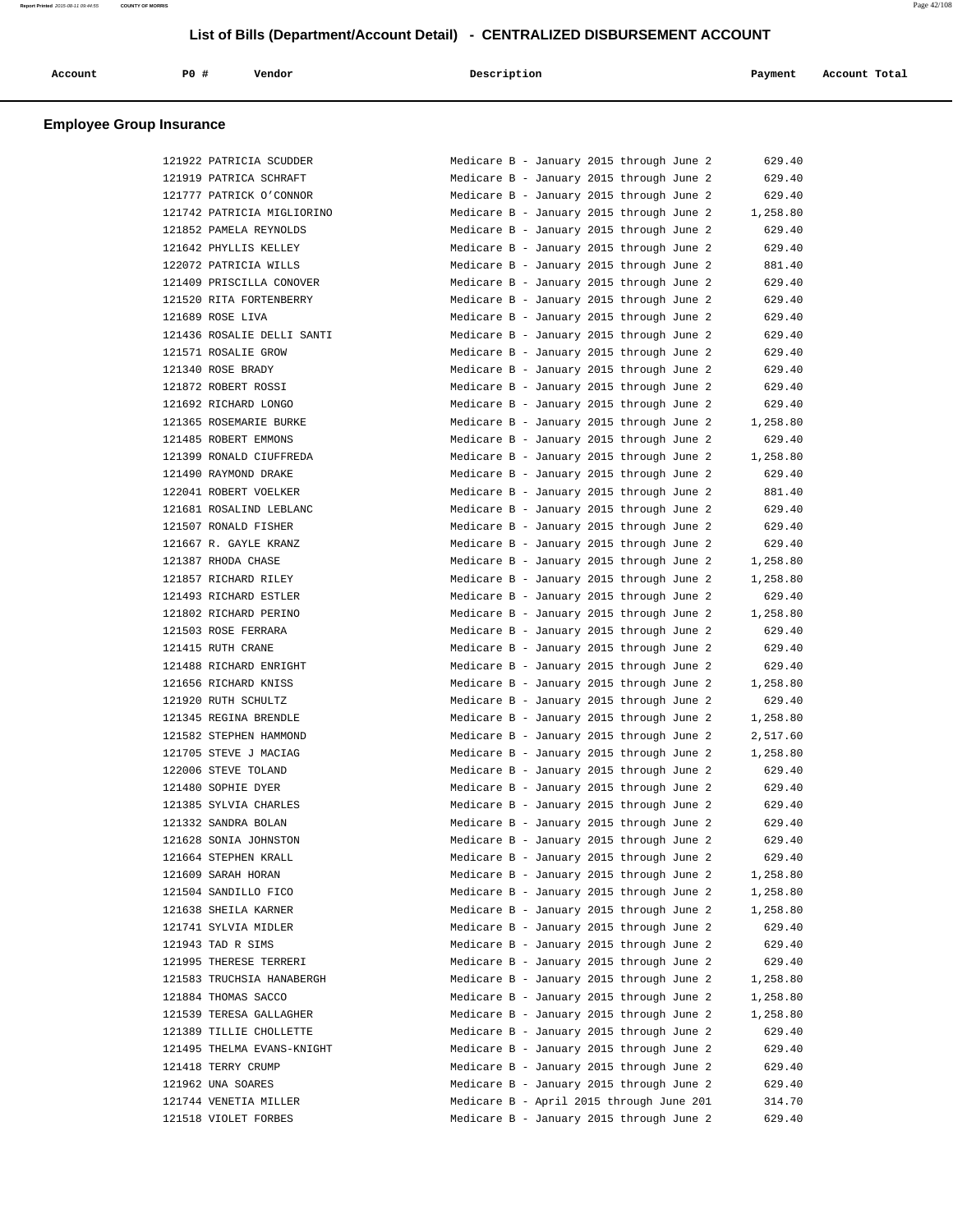| $PO+$<br>Vendor<br>Description<br>Account Total<br>Account<br>Payment |  |
|-----------------------------------------------------------------------|--|
|-----------------------------------------------------------------------|--|

| 121496 WILLIAM EVERS        | Medicare B - January 2015 through June 2<br>1,258.80 |
|-----------------------------|------------------------------------------------------|
| 121408 WALTER CONKLIN       | Medicare B - January 2015 through June 2<br>1,258.80 |
| 121372 WILLIAM CALLERY      | 450.00<br>Medicare B - January 2015 through June 2   |
| 121874 WINFRED SUE ROWE     | Medicare B - January 2015 through June 2<br>629.40   |
| 121390 WILLIE CHAVIS        | Medicare B - January 2015 through June 2<br>1,258.80 |
| 121376 WILLIAM CARHUFF, JR. | Medicare B - January 2015 through June 2<br>629.40   |
| 121735 WILLIAM MCNIECE      | Medicare B - January 2015 through June 2<br>1,258.80 |
| 122081 WILLIAM YANCEY       | Medicare B - January 2015 through June 2<br>629.40   |
| 121984 AGNES STRUBLE        | Medicare B - January 2015 through June 2<br>629.40   |
| 121930 ASHOKKUMAR SHAH      | Medicare B - January 2015 through June 2<br>1,258.80 |
| 121864 ALBERT ROCCHETTI     | Medicare B - January 2015 through June 2<br>629.40   |
| 121948 ALFRED SMITH         | Medicare B - January 2015 through June 2<br>629.40   |
| 121739 ANTOINETTE MENNELLA  | Medicare B - January 2015 through June 2<br>629.40   |
| 121710 ANNE MARSTON         | Medicare B - January 2015 through June 2<br>629.40   |
| 121595 ANNIE HAYNES         | Medicare B - January 2015 through June 2<br>629.40   |
| 121563 ANN GREEN            | Medicare B - January 2015 through June 2<br>629.40   |
| 121707 BAILA MANDEL         | Medicare B - January 2015 through June 2<br>1,258.80 |
| 121216 BARBARA ARMSTRONG    | Medicare B - February 2015 through June<br>524.50    |
| 121619 CHILRAKHA JAIRAM     | Medicare B - January 2015 through June 2<br>629.40   |
| 121363 CLAUDIA BUDDY        | Medicare B - January 2015 through June 2<br>1,258.80 |
| 121862 CAROLANN ROBERTO     | Medicare B - January 2015 through June 2<br>629.40   |
| 121653 CHERYL KNEVALS       | Medicare B - January 2015 through June 2<br>629.40   |
| 121342 CHRISTINE BRAUN      | Medicare B - January 2015 through June 2<br>629.40   |
| 121979 DOROTHY STEPHENS     | Medicare B - January 2015 through June 2<br>629.40   |
| 122055 DAISY WATSON         | Medicare B - January 2015 through June 2<br>1,258.80 |
| 121722 DOROTHY MCGARVA      | Medicare B - January 2015 through June 2<br>1,258.80 |
| 121729 DAVID MCKIM          | Medicare B - January 2015 through June 2<br>629.40   |
| 121929 ELEANOR SGRO         | Medicare B - January 2015 through June 2<br>1,258.80 |
| 122083 ENID YEARWOOD        | Medicare B - January 2015 through June 2<br>629.40   |
| 121352 EVELYN BROWN         | Medicare B - January 2015 through June 2<br>629.40   |
| 121685 ELLEN LEWIS          | Medicare B - January 2015 through June 2<br>629.40   |
| 121904 GAJENDRAKU SANDESARA | Medicare B - January 2015 through June 2<br>629.40   |
| 121982 GLORIA STEWART       | Medicare B - January 2015 through June 2<br>1,258.80 |
| 121933 GENE A SHAW          | Medicare B - January 2015 through June 2<br>1,258.80 |
| 121678 GAIL LAWRENCE        | Medicare B - January 2015 through June 2<br>629.40   |
| 121586 HAYWARD HARRELL      | Medicare B - January 2015 through June 2<br>1,258.80 |
| 121927 HAROLD SERGENT       | Medicare B - January 2015 through June 2<br>629.40   |
| 121841 IDA RANDLE           | Medicare B - January 2015 through June 2<br>629.40   |
| 121977 JEAN STEFANICK       | Medicare B - January 2015 through June 2<br>1,258.80 |
| 121873 JOHN ROSSMAN         | Medicare B - January 2015 through June 2<br>629.40   |
| 122004 JAMES E TODD         | Medicare B - January 2015 through June 2<br>629.40   |
| 121936 JENNIFER SHELL       | Medicare B - January 2015 through June 2<br>629.40   |
| 121843 EDDIE RAYFORD        | Medicare B - March 2015 through June 201<br>419.60   |
| 121939 JOSEPHINE SIKORA     | Medicare B - January 2015 through June 2<br>1,258.80 |
| 121755 JOYCE MOONEY         | Medicare B - January 2015 through June 2<br>629.40   |
| 121759 JUAN MULERO          | Medicare B - January 2015 through June 2<br>629.40   |
| 121774 JOSEPH NOTOWICZ      | Medicare B - January 2015 through June 2<br>629.40   |
| 121381 JOAN CARUSO          | Medicare B - January 2015 through June 2<br>1,258.80 |
| 121215 ALBERT ANDERSON      | Medicare B - January 2015 through June 2<br>629.40   |
| 121745 BRENDA MILLER        | Medicare B - January 2015 through June 2<br>881.40   |
| 121670 JOYCE KUSCHKE        | Medicare B - January 2015 through June 2<br>629.40   |
| 121654 JOHN M KNIGHT        | Medicare B - January 2015 through June 2<br>629.40   |
| 121912 KATHLEEN SCANLON     | Medicare B - January 2015 through June 2<br>1,258.80 |
| 121644 KARIN KELLY-WEISERT  | Medicare B - January 2015 through June 2<br>1,762.80 |
| 122020 LAURA TSENG          | Medicare B - January 2015 through June 2<br>1,258.80 |
| 121966 LINDA SPANN          | Medicare B - January 2015 through June 2<br>629.40   |
|                             |                                                      |

| Medicare B - January 2015 through June 2 |  |  |  | 1,258.80 |
|------------------------------------------|--|--|--|----------|
| Medicare B - January 2015 through June 2 |  |  |  | 1,258.80 |
| Medicare B - January 2015 through June 2 |  |  |  | 450.00   |
| Medicare B - January 2015 through June 2 |  |  |  | 629.40   |
| Medicare B - January 2015 through June 2 |  |  |  | 1,258.80 |
| Medicare B - January 2015 through June 2 |  |  |  | 629.40   |
| Medicare B - January 2015 through June 2 |  |  |  | 1,258.80 |
| Medicare B - January 2015 through June 2 |  |  |  | 629.40   |
| Medicare B - January 2015 through June 2 |  |  |  | 629.40   |
| Medicare B - January 2015 through June 2 |  |  |  | 1,258.80 |
| Medicare B - January 2015 through June 2 |  |  |  | 629.40   |
| Medicare B - January 2015 through June 2 |  |  |  | 629.40   |
| Medicare B - January 2015 through June 2 |  |  |  | 629.40   |
| Medicare B - January 2015 through June 2 |  |  |  | 629.40   |
| Medicare B - January 2015 through June 2 |  |  |  | 629.40   |
| Medicare B - January 2015 through June 2 |  |  |  | 629.40   |
| Medicare B - January 2015 through June 2 |  |  |  | 1,258.80 |
| Medicare B - February 2015 through June  |  |  |  | 524.50   |
| Medicare B - January 2015 through June 2 |  |  |  | 629.40   |
| Medicare B - January 2015 through June 2 |  |  |  | 1,258.80 |
| Medicare B - January 2015 through June 2 |  |  |  | 629.40   |
| Medicare B - January 2015 through June 2 |  |  |  | 629.40   |
| Medicare B - January 2015 through June 2 |  |  |  | 629.40   |
| Medicare B - January 2015 through June 2 |  |  |  | 629.40   |
| Medicare B - January 2015 through June 2 |  |  |  | 1,258.80 |
| Medicare B - January 2015 through June 2 |  |  |  | 1,258.80 |
| Medicare B - January 2015 through June 2 |  |  |  | 629.40   |
| Medicare B - January 2015 through June 2 |  |  |  | 1,258.80 |
| Medicare B - January 2015 through June 2 |  |  |  | 629.40   |
| Medicare B - January 2015 through June 2 |  |  |  | 629.40   |
| Medicare B - January 2015 through June 2 |  |  |  | 629.40   |
| Medicare B - January 2015 through June 2 |  |  |  | 629.40   |
| Medicare B - January 2015 through June 2 |  |  |  | 1,258.80 |
| Medicare B - January 2015 through June 2 |  |  |  | 1,258.80 |
| Medicare B - January 2015 through June 2 |  |  |  | 629.40   |
| Medicare B - January 2015 through June 2 |  |  |  | 1,258.80 |
| Medicare B - January 2015 through June 2 |  |  |  | 629.40   |
| Medicare B - January 2015 through June 2 |  |  |  | 629.40   |
| Medicare B - January 2015 through June 2 |  |  |  | 1,258.80 |
| Medicare B - January 2015 through June 2 |  |  |  | 629.40   |
| Medicare B - January 2015 through June 2 |  |  |  | 629.40   |
| Medicare B - January 2015 through June 2 |  |  |  | 629.40   |
| Medicare B - March 2015 through June 201 |  |  |  | 419.60   |
| Medicare B - January 2015 through June 2 |  |  |  | 1,258.80 |
| Medicare B - January 2015 through June 2 |  |  |  | 629.40   |
| Medicare B - January 2015 through June 2 |  |  |  | 629.40   |
| Medicare B - January 2015 through June 2 |  |  |  | 629.40   |
| Medicare B - January 2015 through June 2 |  |  |  | 1,258.80 |
| Medicare B - January 2015 through June 2 |  |  |  | 629.40   |
| Medicare B - January 2015 through June 2 |  |  |  | 881.40   |
| Medicare B - January 2015 through June 2 |  |  |  | 629.40   |
| Medicare B - January 2015 through June 2 |  |  |  | 629.40   |
| Medicare B - January 2015 through June 2 |  |  |  | 1,258.80 |
| Medicare B - January 2015 through June 2 |  |  |  | 1,762.80 |
| Medicare B - January 2015 through June 2 |  |  |  | 1,258.80 |
| Medicare B - January 2015 through June 2 |  |  |  | 629.40   |
|                                          |  |  |  |          |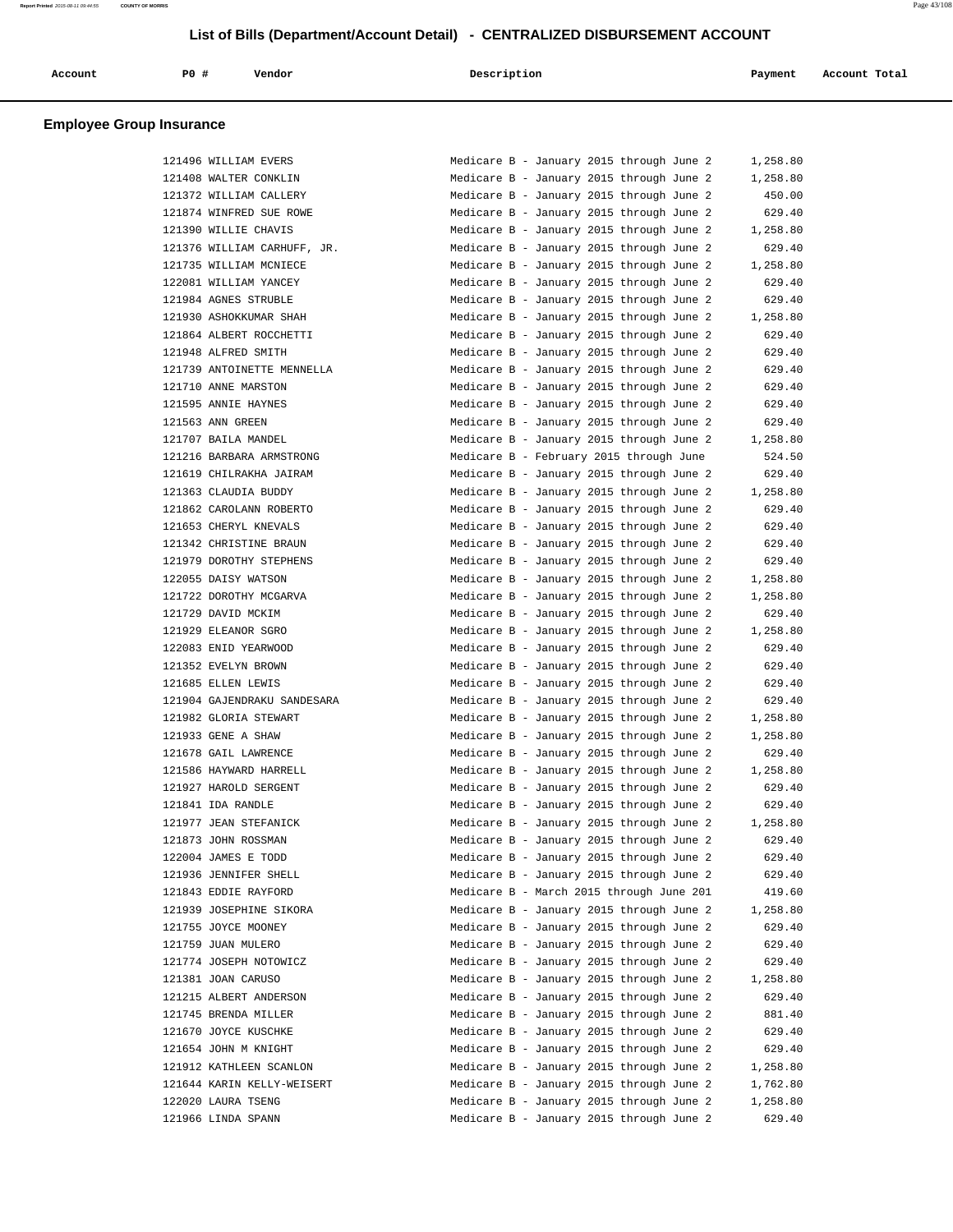| Account | PO# | Vendor<br>. | Description | Payment | Account Total |
|---------|-----|-------------|-------------|---------|---------------|
|         |     |             |             |         |               |

| 121879 LAURETTA RUNYON    | Medicare B - January 2015 through June 2 | 1,258.80 |
|---------------------------|------------------------------------------|----------|
| 121549 LALITHAMMA GEORGE  | Medicare B - January 2015 through June 2 | 629.40   |
| 121847 MARIE REMY         | Medicare B - January 2015 through June 2 | 1,258.80 |
| 121961 MARY E. SNYDER     | Medicare B - January 2015 through June 2 | 1,258.80 |
| 122073 MILTON WILSON      | Medicare B - January 2015 through June 2 | 1,258.80 |
| 122005 MARY TOGNO         | Medicare B - January 2015 through June 2 | 629.40   |
| 121866 MARIA RODRIGUEZ    | Medicare B - January 2015 through June 2 | 629.40   |
| 121867 MARY ROLIO         | Medicare B - January 2015 through June 2 | 1,258.80 |
| 121364 MAUREEN BURIAN     | Medicare B - January 2015 through June 2 | 629.40   |
| 121701 MARY LWOWSKI       | Medicare B - January 2015 through June 2 | 1,258.80 |
| 121699 NANCY A LUTES      | Medicare B - January 2015 through June 2 | 629.40   |
| 121880 OLIVE RUSSELL      | Medicare B - January 2015 through June 2 | 1,258.80 |
| 121909 PEARL SAVAGE       | Medicare B - January 2015 through June 2 | 1,258.80 |
| 121770 PHILIP NODORO      | Medicare B - January 2015 through June 2 | 629.40   |
| 121915 PAULA SCERBO       | Medicare B - January 2015 through June 2 | 881.40   |
| 121602 PETER HEYWANG      | Medicare B - January 2015 through June 2 | 1,258.80 |
| 121844 ROBERT REDER       | Medicare B - January 2015 through June 2 | 629.40   |
| 122065 RAMONA WHITMORE    | Medicare B - January 2015 through June 2 | 629.40   |
| 121877 RUBINO IGNAZIO     | Medicare B - January 2015 through June 2 | 1,258.80 |
| 121908 ROGER SAVAGE       | Medicare B - January 2015 through June 2 | 629.40   |
| 121419 ROSELIND A. CUDJOE | Medicare B - January 2015 through June 2 | 629.40   |
| 121478 ROBERT DURR        | Medicare B - January 2015 through June 2 | 629.40   |
| 121532 RUBY FULLER        | Medicare B - January 2015 through June 2 | 629.40   |
| 122021 STEPHEN TURKO      | Medicare B - January 2015 through June 2 | 1,258.80 |
| 121232 GRACE LA BARRE     | Medicare B - January 2015 through June 2 | 1,258.80 |
| 121901 SUMITA SAKPAL      | Medicare B - January 2015 through June 2 | 1,258.80 |
| 121875 STEPHEN ROZAN      | Medicare B - January 2015 through June 2 | 629.40   |
| 121680 THELMA LAYNE       | Medicare B - January 2015 through June 2 | 629.40   |
| 121708 THOMAS A. MARKT    | Medicare B - January 2015 through June 2 | 629.40   |
| 121358 VERNON BROWN       | Medicare B - January 2015 through June 2 | 1,258.80 |
| 121626 WILLIAM JOHNSON    | Medicare B - January 2015 through June 2 | 1,258.80 |
| 121643 WILLIAM KELLY      | Medicare B - January 2015 through June 2 | 629.40   |
| 121655 WILLIAM KNIGHT     | Medicare B - January 2015 through June 2 | 629.40   |
| 121796 ANNE PAUST         | Medicare B - January 2015 through June 2 | 629.40   |
| 121790 AMELIA PALAZZO     | Medicare B - January 2015 through June 2 | 629.40   |
| 121776 ARTHUR O'BRIEN     | Medicare B - January 2015 through June 2 | 629.40   |
| 121738 ALICE MENDELSOHN   | Medicare B - January 2015 through June 2 | 629.40   |
| 121576 ANGELINA GUERRIERO | Medicare B - January 2015 through June 2 | 629.40   |
| 121403 ARTHUR COHEN       | Medicare B - January 2015 through June 2 | 629.40   |
| 122068 ARLENE WILLIAMS    | Medicare B - January 2015 through June 2 | 629.40   |
| 121987 ANN SURMANEK       | Medicare B - January 2015 through June 2 | 1,049.00 |
| 121730 BARBARA MCLAUGHLIN | Medicare B - January 2015 through June 2 | 1,258.80 |
| 121801 CARMEN PEREZ       | Medicare B - January 2015 through June 2 | 629.40   |
| 121446 CAROL DI ANTHONY   | Medicare B - January 2015 through June 2 | 629.40   |
| 121709 CHARLES MAROTTA    | Medicare B - January 2015 through June 2 | 629.40   |
| 122018 CORRESTINE TROWERS | Medicare B - January 2015 through June 2 | 1,258.80 |
| 121781 CAROLYN O'GRADY    | Medicare B - January 2015 through June 2 | 629.40   |
| 121413 CYNTHIA CRAMOND    | Medicare B - January 2015 through June 2 | 1,258.80 |
| 121500 DANIEL FEBUS       | Medicare B - January 2015 through June 2 | 629.40   |
| 121721 DOROTHY MCCORMICK  | Medicare B - January 2015 through June 2 | 629.40   |
| 121690 DEE LOBO           | Medicare B - January 2015 through June 2 | 629.40   |
| 121505 DEBORAH FINE       | Medicare B - January 2015 through June 2 | 629.40   |
| 121416 DARLENE CRINCOLI   | Medicare B - January 2015 through June 2 | 1,258.80 |
| 121338 ELSIE BOWEN        | Medicare B - January 2015 through June 2 | 1,258.80 |
| 121780 EMILY O'GORMAN     | Medicare B - January 2015 through June 2 | 1,258.80 |
| 122061 ETHEL WEISSMANN    | Medicare B - January 2015 through June 2 | 629.40   |

**Report Printed** 2015-08-11 09:44:55 **COUNTY OF MORRIS** Page 44/108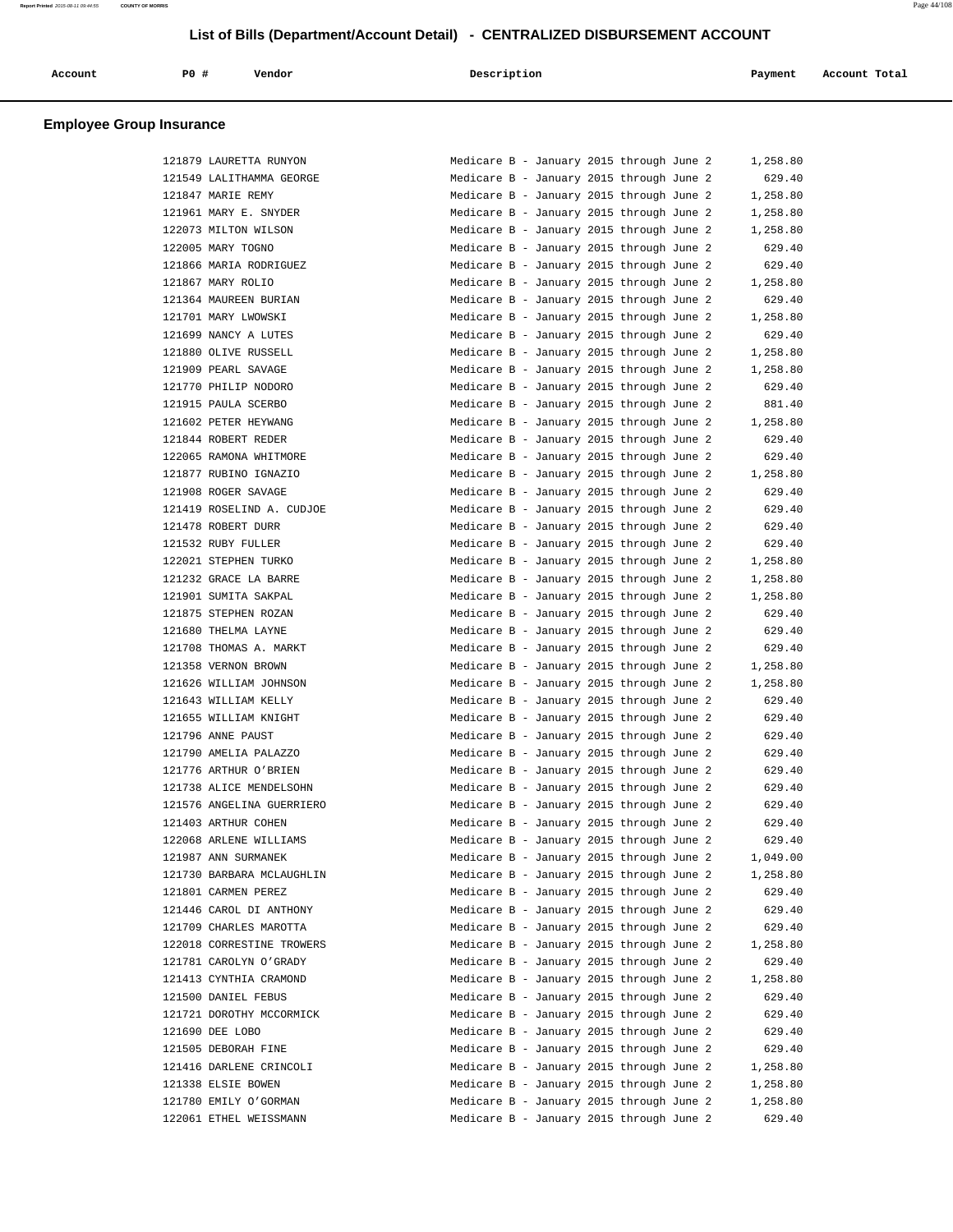| Account | PO# | Vendor | Description   | Payment | Account Total |
|---------|-----|--------|---------------|---------|---------------|
| .       |     |        | $\sim$ $\sim$ |         | .             |
|         |     |        |               |         |               |

|        | 122007 EILEEN TORMEY                            |
|--------|-------------------------------------------------|
|        | 121795 ELSIE PATTERSON                          |
| 121522 | ELAINE FRANCHI                                  |
| 121593 | ETHEL HAWKINS                                   |
|        | 121627 ELIZABETH JOHNSON                        |
|        | 121648 ELOUISE KING                             |
|        | 121614 EUGENE JACKSON                           |
|        | 122016 EILEEN TRONCONE                          |
|        | 121650 GERALDINE KITZEROW                       |
| 121623 | <b>GLENDA JENKINS</b>                           |
|        | 121761 GEORGE NAY                               |
|        | 121578 GRETCHEN HAAS                            |
|        | 121818 HATEF QUAZI                              |
|        | 121608 HERMAN HOOPES                            |
|        | 121840 JANEITA RANDALL                          |
|        | 122079 JAMES WOODRUFF                           |
|        | 122074 JOCELYN L. WILSON                        |
| 121482 | JOSEPH ELLIOTT                                  |
|        | 121534 JUDITH FYFFE                             |
|        | 121673 JOHN LANZARA                             |
|        | 121637 JOANNE KARES                             |
|        | 121212 JOHN ALI                                 |
|        | 121579 KATHLEEN HALL                            |
|        | 121509 KATHLEEN FIUMARA                         |
| 121497 | KATHLIN FACEY                                   |
| 122045 | KATHLEEN WAGNER                                 |
|        | 121715 LOUIS MASTERBONE                         |
|        | 121633 LOUISE JOY-PARKER                        |
|        | 121815 MICHAEL POPOVICH                         |
|        | 121209 MARIE ALBERT                             |
|        | 122024 MARIE UGLIALORO                          |
|        | 121617 MAMIE JACOBUS                            |
| 121718 | MOSES MCBRYDE                                   |
|        | 121598 MARY ANN HEMPHILL                        |
|        | 121412 MICHAEL CORCORAN                         |
|        | 121476 NANCY DUNLEAVY                           |
|        | 121817 ODESSA PRIVOTT                           |
|        | 121716 PATRICIA MATHER                          |
|        | 122053 PAULA WARGO                              |
|        | 121540 PATRICIA GALLAGHER                       |
|        | 121538 PHILIP GALATI                            |
|        | 121694 RICHARD LOOCK                            |
|        | 121725 RALPH MCGRANE                            |
|        | 121819 ROSA QUICENO                             |
|        | 121356 RALPH BROWN                              |
|        | 121420 RALPH CUEMAN                             |
|        | 121671 ROBIN LAMOREAUX<br>122085 ROMAN ZABIHACH |
|        | 122086 ROSALIE ZABITA                           |
|        |                                                 |
|        | 121779 SALOME OGILVIE                           |
|        | 121688 SHAU-YING LIU                            |
|        | 121972 BERDINO SQUEO                            |
|        | 121554 SUSIE GLEATON                            |
|        | 121792 TERESA PANNULLO                          |
|        | 121615 THERESA JACKSON                          |
|        | 121373 VARLO CAMPBELL                           |

| 122007 EILEEN TORMEY      | Medicare B - January 2015 through June 2<br>629.40   |
|---------------------------|------------------------------------------------------|
| 121795 ELSIE PATTERSON    | Medicare B - January 2015 through June 2<br>629.40   |
| 121522 ELAINE FRANCHI     | Medicare B - January 2015 through June 2<br>629.40   |
| 121593 ETHEL HAWKINS      | Medicare B - January 2015 through June 2<br>629.40   |
| 121627 ELIZABETH JOHNSON  | Medicare B - January 2015 through June 2<br>629.40   |
| 121648 ELOUISE KING       | Medicare B - January 2015 through June 2<br>755.40   |
| 121614 EUGENE JACKSON     | Medicare B - January 2015 through June 2<br>1,258.80 |
| 122016 EILEEN TRONCONE    | Medicare B - January 2015 through June 2<br>1,258.80 |
| 121650 GERALDINE KITZEROW | Medicare B - January 2015 through June 2<br>1,258.80 |
| 121623 GLENDA JENKINS     | Medicare B - January 2015 through June 2<br>629.40   |
| 121761 GEORGE NAY         | Medicare B - January 2015 through June 2<br>629.40   |
| 121578 GRETCHEN HAAS      | Medicare B - January 2015 through June 2<br>1,258.80 |
| 121818 HATEF OUAZI        | Medicare B - January 2015 through June 2<br>1,258.80 |
| 121608 HERMAN HOOPES      | Medicare B - January 2015 through June 2<br>629.40   |
| 121840 JANEITA RANDALL    | Medicare B - January 2015 through June 2<br>629.40   |
| 122079 JAMES WOODRUFF     | Medicare B - January 2015 through June 2<br>1,258.80 |
| 122074 JOCELYN L. WILSON  | Medicare B - January 2015 through June 2<br>629.40   |
| 121482 JOSEPH ELLIOTT     | Medicare B - January 2015 through June 2<br>629.40   |
| 121534 JUDITH FYFFE       | Medicare B - January 2015 through June 2<br>1,258.80 |
| 121673 JOHN LANZARA       | Medicare B - January 2015 through June 2<br>629.40   |
| 121637 JOANNE KARES       | Medicare B - January 2015 through June 2<br>629.40   |
| 121212 JOHN ALI           | Medicare B - January 2015 through June 2<br>629.40   |
| 121579 KATHLEEN HALL      | Medicare B - January 2015 through June 2<br>1,258.80 |
| 121509 KATHLEEN FIUMARA   | Medicare B - January 2015 through June 2<br>629.40   |
| 121497 KATHLIN FACEY      | Medicare B - January 2015 through June 2<br>629.40   |
| 122045 KATHLEEN WAGNER    | Medicare B - January 2015 through June 2<br>629.40   |
| 121715 LOUIS MASTERBONE   | Medicare B - January 2015 through June 2<br>629.40   |
| 121633 LOUISE JOY-PARKER  | Medicare B - January 2015 through June 2<br>1,258.80 |
| 121815 MICHAEL POPOVICH   | Medicare B - January 2015 through June 2<br>1,258.80 |
| 121209 MARIE ALBERT       | Medicare B - January 2015 through June 2<br>629.40   |
| 122024 MARIE UGLIALORO    | Medicare B - January 2015 through June 2<br>1,258.80 |
| 121617 MAMIE JACOBUS      | 629.40<br>Medicare B - January 2015 through June 2   |
| 121718 MOSES MCBRYDE      | Medicare B - January 2015 through June 2<br>629.40   |
| 121598 MARY ANN HEMPHILL  | Medicare B - January 2015 through June 2<br>881.40   |
| 121412 MICHAEL CORCORAN   | Medicare B - January 2015 through June 2<br>1,258.80 |
| 121476 NANCY DUNLEAVY     | Medicare B - January 2015 through June 2<br>629.40   |
| 121817 ODESSA PRIVOTT     | Medicare B - January 2015 through June 2<br>629.40   |
| 121716 PATRICIA MATHER    | Medicare B - January 2015 through June 2<br>629.40   |
| 122053 PAULA WARGO        | Medicare B - January 2015 through June 2<br>629.40   |
| 121540 PATRICIA GALLAGHER | Medicare B - January 2015 through June 2<br>629.40   |
| 121538 PHILIP GALATI      | Medicare B - January 2015 through June 2<br>629.40   |
| 121694 RICHARD LOOCK      | Medicare B - January 2015 through June 2<br>1,762.80 |
| 121725 RALPH MCGRANE      | Medicare B - January 2015 through June 2<br>629.40   |
| 121819 ROSA QUICENO       | Medicare B - January 2015 through June 2<br>629.40   |
| 121356 RALPH BROWN        | Medicare B - January 2015 through June 2<br>1,258.80 |
| 121420 RALPH CUEMAN       | Medicare B - January 2015 through June 2<br>1,258.80 |
| 121671 ROBIN LAMOREAUX    | Medicare B - January 2015 through June 2<br>629.40   |
| 122085 ROMAN ZABIHACH     | Medicare B - January 2015 through June 2<br>629.40   |
| 122086 ROSALIE ZABITA     | Medicare B - January 2015 through June 2<br>629.40   |
| 121779 SALOME OGILVIE     | Medicare B - January 2015 through June 2<br>629.40   |
| 121688 SHAU-YING LIU      | Medicare B - January 2015 through June 2<br>1,258.80 |
| 121972 BERDINO SQUEO      | Medicare B - January 2015 through June 2<br>1,258.80 |
| 121554 SUSIE GLEATON      | Medicare B - January 2015 through June 2<br>629.40   |
| 121792 TERESA PANNULLO    | Medicare B - January 2015 through June 2<br>1,258.80 |
| 121615 THERESA JACKSON    | Medicare B - January 2015 through June 2<br>629.40   |
| 121373 VARLO CAMPBELL     | 629.40<br>Medicare B - January 2015 through June 2   |
|                           |                                                      |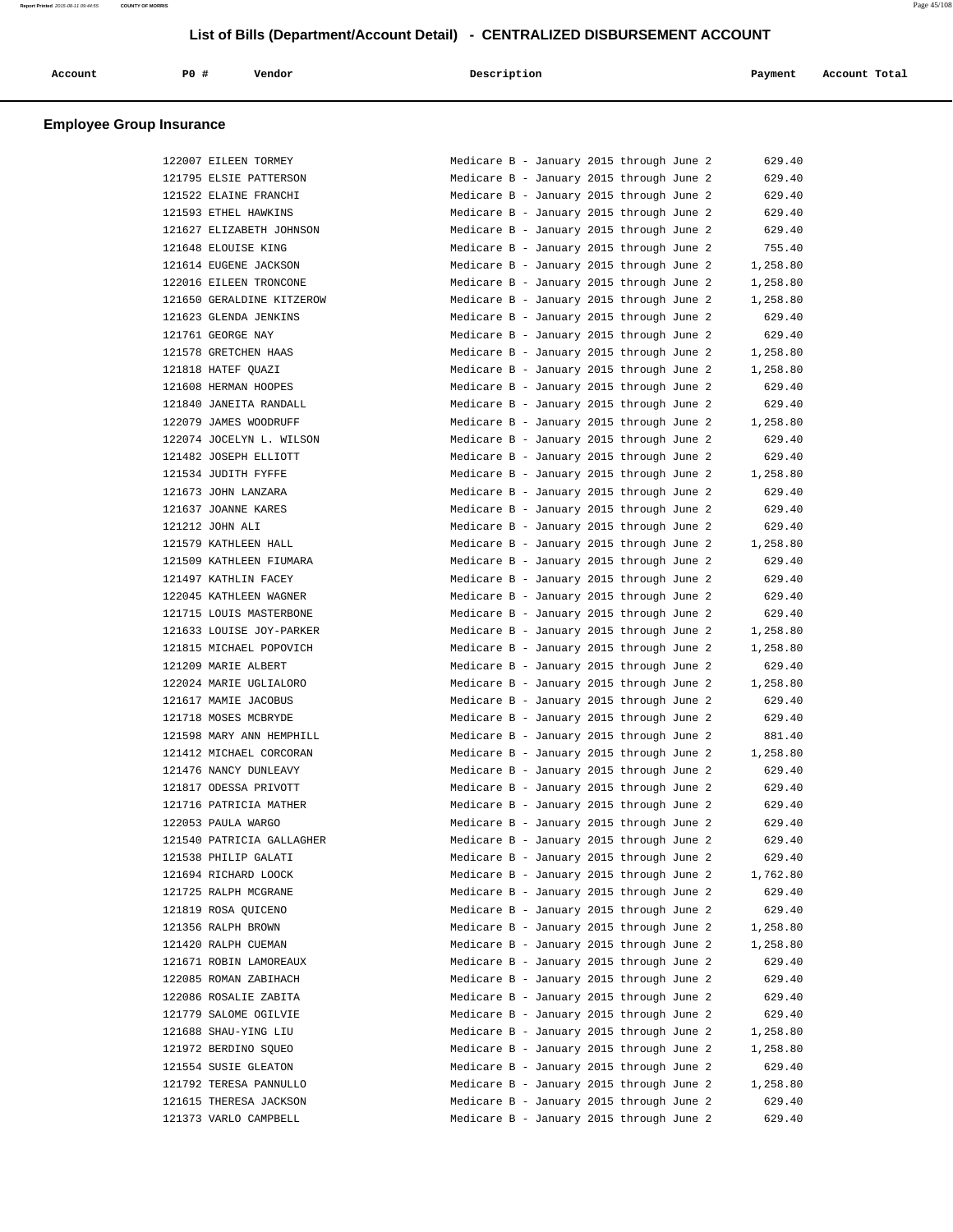| Account<br>. | <b>PO #</b> | Vendor | Description | Payment | Account Total |
|--------------|-------------|--------|-------------|---------|---------------|
|              |             |        |             |         |               |

|  | 121788 WILLIAM OSA       |
|--|--------------------------|
|  | 122051 YE S WANG         |
|  | 121536 ZERISH FYFFE      |
|  | 121807 CAROLE PIERSON    |
|  | 122043 ANNA VOLPE        |
|  | 122011 ANN TREMALLO      |
|  | 121998 ANJU THAKUR       |
|  | 121789 AILEEN OZDEN      |
|  | 121813 BARBARA POBURSKI  |
|  | 121941 CHARLOTTE SIMANDY |
|  | 121967 DELIA SPARKES     |
|  | 122025 DOROTHY VALLEAU   |
|  | 121953 DELILAH SMITH     |
|  | 121988 EILEEN SWEEDY     |
|  |                          |
|  | 122048 ELTON WALLACE     |
|  | 122046 EMELDA WALCOTT    |
|  | 121854 EDWARD RICE       |
|  | 121863 ESTHER ROBERTS    |
|  | 121993 FAY TEIXEIRA      |
|  | 121965 FRANK SORIANO     |
|  | 121803 FRANCES PERKALIS  |
|  | 122002 GAILE THOMPSON    |
|  | 122014 GRACE TRIMMER     |
|  | 122075 GRACE WINTERS     |
|  | 122087 GLORIA ZAPRAUSKIS |
|  | 121746 GENEVA MIMS       |
|  | 121869 HERBERT ROSA      |
|  | 122023 HELEN TYCZKOWSKI  |
|  | 122067 HELEN WILKENS     |
|  | 121772 HAROLD NOONAN     |
|  | 122059 IRVING WEISS      |
|  | 122062 JESSIE WEST       |
|  | 122056 JANET WATTERS     |
|  | 122049 JOHN WALSH        |
|  | 121913 JOSEPH SCARPONE   |
|  | 121723 JOHN R. MCGILL    |
|  | 122080 JOAN WULFF        |
|  | 121985 JOSEPH STUPPIELLO |
|  | 121760 JAMES MURRAY      |
|  | 121938 JOSEPH SHERWOOD   |
|  | 121990 JEANETTE TAYLOR   |
|  | 122042 JAMES VOELKER JR  |
|  | 121963 JOHN A SOCHA      |
|  | 121771 KATHLEEN NOECKER  |
|  | 122022 LEOPOLD TURNER    |
|  | 121914 LUCILLE SCERBO    |
|  | 121876 MARIE ROZAN       |
|  | 121816 MARTHA PORTILLA   |
|  | 121769 JANET NIENSTADT   |
|  | 122066 MARION G WILDER   |
|  | 122063 MERITSUM WHITE    |
|  | 122012 MURIEL TREVENA    |
|  | 121960 MARY SNYDER       |
|  | 121952 MILTON SMITH      |
|  | 121910 PRISCILLA SAWYER  |
|  | 122084 ROBERT YOUNG      |

| 121788 WILLIAM OSA       | Medicare B - January 2015 through June 2 |  |  |  | 629.40   |
|--------------------------|------------------------------------------|--|--|--|----------|
| 122051 YE S WANG         | Medicare B - January 2015 through June 2 |  |  |  | 1,258.80 |
| 121536 ZERISH FYFFE      | Medicare B - January 2015 through June 2 |  |  |  | 629.40   |
| 121807 CAROLE PIERSON    | Medicare B - January 2015 through June 2 |  |  |  | 629.40   |
| 122043 ANNA VOLPE        | Medicare B - January 2015 through June 2 |  |  |  | 629.40   |
| 122011 ANN TREMALLO      | Medicare B - January 2015 through June 2 |  |  |  | 629.40   |
| 121998 ANJU THAKUR       | Medicare B - January 2015 through June 2 |  |  |  | 629.40   |
| 121789 AILEEN OZDEN      | Medicare B - January 2015 through June 2 |  |  |  | 839.20   |
| 121813 BARBARA POBURSKI  | Medicare B - January 2015 through June 2 |  |  |  | 629.40   |
| 121941 CHARLOTTE SIMANDY | Medicare B - January 2015 through June 2 |  |  |  | 1,258.80 |
| 121967 DELIA SPARKES     | Medicare B - January 2015 through June 2 |  |  |  | 629.40   |
| 122025 DOROTHY VALLEAU   | Medicare B - January 2015 through June 2 |  |  |  | 629.40   |
| 121953 DELILAH SMITH     | Medicare B - January 2015 through June 2 |  |  |  | 1,258.80 |
| 121988 EILEEN SWEEDY     | Medicare B - January 2015 through June 2 |  |  |  | 629.40   |
| 122048 ELTON WALLACE     | Medicare B - January 2015 through June 2 |  |  |  | 629.40   |
| 122046 EMELDA WALCOTT    | Medicare B - January 2015 through June 2 |  |  |  | 629.40   |
| 121854 EDWARD RICE       | Medicare B - January 2015 through June 2 |  |  |  | 629.40   |
| 121863 ESTHER ROBERTS    | Medicare B - January 2015 through June 2 |  |  |  | 1,258.80 |
| 121993 FAY TEIXEIRA      | Medicare B - January 2015 through June 2 |  |  |  | 629.40   |
| 121965 FRANK SORIANO     | Medicare B - January 2015 through June 2 |  |  |  | 629.40   |
| 121803 FRANCES PERKALIS  | Medicare B - January 2015 through June 2 |  |  |  |          |
|                          | Medicare B - January 2015 through June 2 |  |  |  | 629.40   |
| 122002 GAILE THOMPSON    |                                          |  |  |  | 629.40   |
| 122014 GRACE TRIMMER     | Medicare B - January 2015 through June 2 |  |  |  | 629.40   |
| 122075 GRACE WINTERS     | Medicare B - January 2015 through June 2 |  |  |  | 1,258.80 |
| 122087 GLORIA ZAPRAUSKIS | Medicare B - January 2015 through June 2 |  |  |  | 1,258.80 |
| 121746 GENEVA MIMS       | Medicare B - January 2015 through June 2 |  |  |  | 629.40   |
| 121869 HERBERT ROSA      | Medicare B - January 2015 through June 2 |  |  |  | 629.40   |
| 122023 HELEN TYCZKOWSKI  | Medicare B - January 2015 through June 2 |  |  |  | 629.40   |
| 122067 HELEN WILKENS     | Medicare B - January 2015 through June 2 |  |  |  | 629.40   |
| 121772 HAROLD NOONAN     | Medicare B - January 2015 through June 2 |  |  |  | 629.40   |
| 122059 IRVING WEISS      | Medicare B - January 2015 through June 2 |  |  |  | 1,258.80 |
| 122062 JESSIE WEST       | Medicare B - January 2015 through June 2 |  |  |  | 629.40   |
| 122056 JANET WATTERS     | Medicare B - January 2015 through June 2 |  |  |  | 629.40   |
| 122049 JOHN WALSH        | Medicare B - January 2015 through June 2 |  |  |  | 839.20   |
| 121913 JOSEPH SCARPONE   | Medicare B - January 2015 through June 2 |  |  |  | 629.40   |
| 121723 JOHN R. MCGILL    | Medicare B - January 2015 through June 2 |  |  |  | 629.40   |
| 122080 JOAN WULFF        | Medicare B - January 2015 through June 2 |  |  |  | 1,258.80 |
| 121985 JOSEPH STUPPIELLO | Medicare B - January 2015 through June 2 |  |  |  | 1,258.80 |
| 121760 JAMES MURRAY      | Medicare B - January 2015 through June 2 |  |  |  | 1,258.80 |
| 121938 JOSEPH SHERWOOD   | Medicare B - January 2015 through June 2 |  |  |  | 629.40   |
| 121990 JEANETTE TAYLOR   | Medicare B - January 2015 through June 2 |  |  |  | 629.40   |
| 122042 JAMES VOELKER JR  | Medicare B - January 2015 through June 2 |  |  |  | 629.40   |
| 121963 JOHN A SOCHA      | Medicare B - January 2015 through June 2 |  |  |  | 629.40   |
| 121771 KATHLEEN NOECKER  | Medicare B - January 2015 through June 2 |  |  |  | 629.40   |
| 122022 LEOPOLD TURNER    | Medicare B - January 2015 through June 2 |  |  |  | 629.40   |
| 121914 LUCILLE SCERBO    | Medicare B - January 2015 through June 2 |  |  |  | 629.40   |
| 121876 MARIE ROZAN       | Medicare B - January 2015 through June 2 |  |  |  | 629.40   |
| 121816 MARTHA PORTILLA   | Medicare B - January 2015 through June 2 |  |  |  | 1,258.80 |
| 121769 JANET NIENSTADT   | Medicare B - January 2015 through June 2 |  |  |  | 629.40   |
| 122066 MARION G WILDER   | Medicare B - January 2015 through June 2 |  |  |  | 629.40   |
| 122063 MERITSUM WHITE    | Medicare B - January 2015 through June 2 |  |  |  | 629.40   |
| 122012 MURIEL TREVENA    | Medicare B - January 2015 through June 2 |  |  |  | 629.40   |
| 121960 MARY SNYDER       | Medicare B - January 2015 through June 2 |  |  |  | 1,258.80 |
| 121952 MILTON SMITH      | Medicare B - January 2015 through June 2 |  |  |  | 629.40   |
| 121910 PRISCILLA SAWYER  | Medicare B - January 2015 through June 2 |  |  |  | 629.40   |
| 122084 ROBERT YOUNG      | Medicare B - January 2015 through June 2 |  |  |  | 1,258.80 |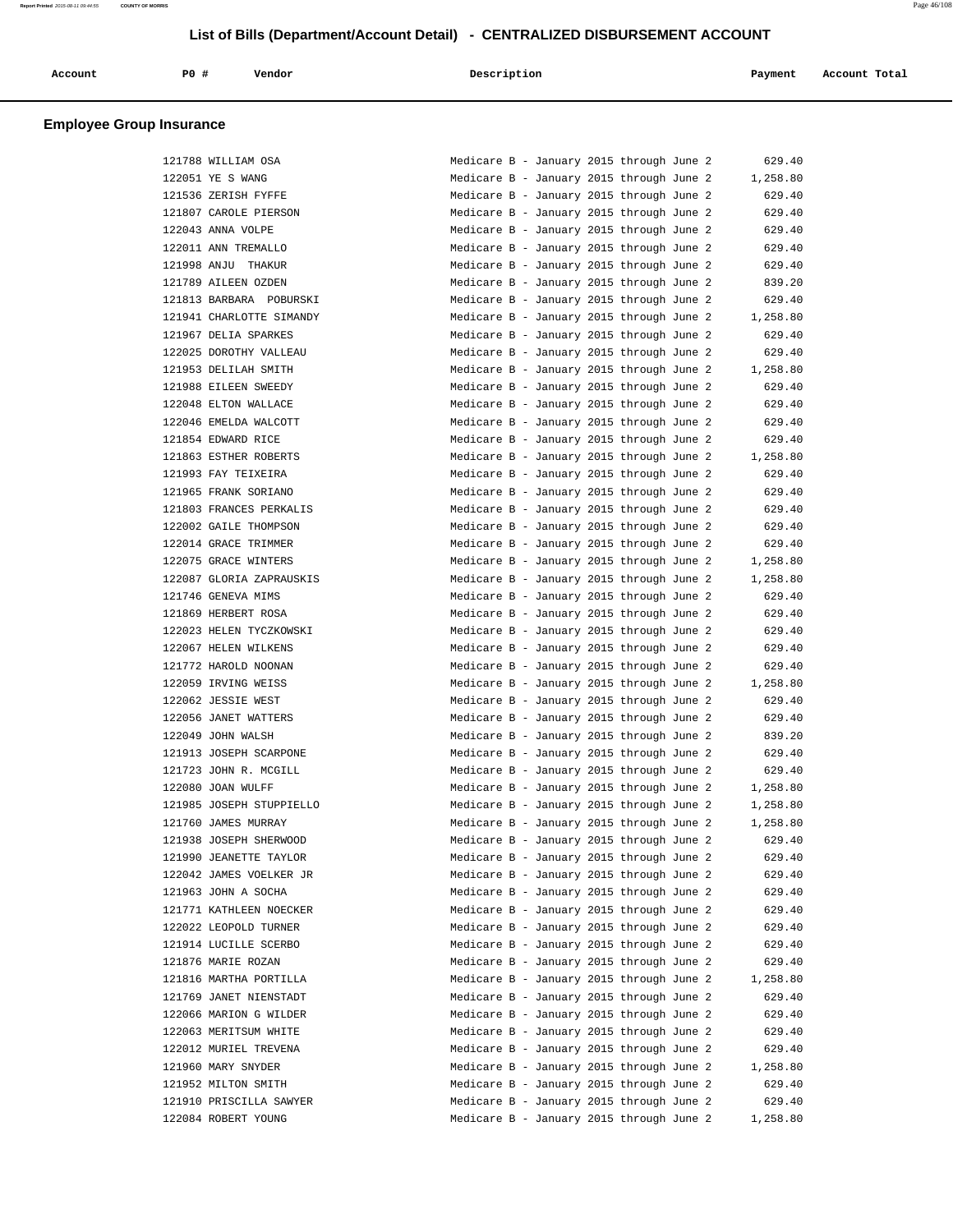| Account | P0 # | Vendor | Description | Payment | Account Total |
|---------|------|--------|-------------|---------|---------------|
|         |      |        |             |         |               |

| 121906 ROSAMOND SANTELLA              | Medicare B - January 2015 through June 2 | 629.40       |
|---------------------------------------|------------------------------------------|--------------|
| 121726 TERRI MCINERNEY                | Medicare B - January 2015 through June 2 | 629.40       |
| 122071 WILLIAM WILLIS                 | Medicare B - January 2015 through June 2 | 1,258.80     |
| 121974 WILLIAM STATON                 | Medicare B - January 2015 through June 2 | 1,258.80     |
| 122039 ALICE VITOVITCH                | Medicare B - April 2015 through June 201 | 590.40       |
| 121797 JOAN PEANO                     | Medicare B - January 2015 through June 2 | 629.40       |
| 121224 MAUREEN BARRATT                | Medicare B - January 2015 through June 2 | 629.40       |
| 121695 ANTHONY LORI                   | Medicare B - January 2015 through June 2 | 429.90       |
| 121555 AUDREY GOLDBERG                | Medicare B - January 2015 through June 2 | 629.40       |
| 121547 ANNIE GAYDEN                   | Medicare B - January 2015 through June 2 | 629.40       |
| 121440 ALLISON DEMATTEO               | Medicare B - January 2015 through June 2 | 629.40       |
| 121360 AGNES BROWN                    | Medicare B - January 2015 through June 2 | 629.40       |
| 121640 MRS. PETER KEEFE               | Medicare B - January 2015 through June 2 | 1,258.80     |
| 121661 CHARLES KOPP                   | Medicare B - February 2015 through June  | 524.50       |
| 121625 CLAUDETTE JENNINGS             | Medicare B - January 2015 through June 2 | 1,258.80     |
| 121355 CLAUDIA BROWN                  | Medicare B - January 2015 through June 2 | 629.40       |
| 121492 DOMINICK ESPOSITO              | Medicare B - January 2015 through June 2 | 1,258.80     |
| 121584 DONNA HARDEN                   | Medicare B - January 2015 through June 2 | 629.40       |
| 121696 ELIZABETH LORI                 | Medicare B - January 2015 through June 2 | 429.90       |
| 121704 ERLOUSE MACEAN                 | Medicare B - January 2015 through June 2 | 629.40       |
| 122614 ESTATE OF ROSAMOND MCCARTHY    | Medicare B - July 2013 through Oct 2013  | 419.60       |
| 121652 EDWARD KLINGENER               | Medicare B - January 2015 through June 2 | 629.40       |
| 121618 ELIZABETH JAEGER               | Medicare B - January 2015 through June 2 | 629.40       |
| 121228 ELIZABETH BAUERLE              | Medicare B - January 2015 through June 2 | 629.40       |
| 121616 GENEVA JACKSON                 | Medicare B - January 2015 through June 2 | 629.40       |
| 121337 BOTSKO GEORGE JR               | Medicare B - January 2015 through June 2 | 629.40       |
| 121733 HERMA I. MCNAB                 | Medicare B - January 2015 through June 2 | 629.40       |
| 121330 IRIS BLAKE                     | Medicare B - January 2015 through June 2 | 629.40       |
| 121923 JANET SEABLOM                  | Medicare B - January 2015 through June 2 | 629.40       |
| 121573 JAMES GRUBBS                   | Medicare B - January 2015 through June 2 | 1,258.80     |
| 121698 JACK LUCAS                     | Medicare B - January 2015 through June 2 | 1,258.80     |
| 121649 JOAN KING                      | Medicare B - January 2015 through June 2 | 629.40       |
| 121634 JOHN JUSULAVAGE                | Medicare B - January 2015 through June 2 | 629.40       |
| 121402 JUDITH CLIFF                   | Medicare B - January 2015 through June 2 | 1,258.80     |
| 121429 JERRY DAVENPORT                | Medicare B - May 2015 through June 2015  | 293.80       |
| 121431 JAMES DEACON                   | Medicare B - January 2015 through June 2 | 1,258.80     |
| 121208 JOYCELENE ADAMS                | Medicare B - January 2015 through June 2 | 629.40       |
| 121956 DOTTRIGE SMITH-CAESAR          | Medicare B - January 2015 through June 2 | 629.40       |
| 123394 HORIZON BLUE CROSS BLUE SHIELD | August 2015 Mosquito Dental #080580105   | 727.47       |
| 123099 HORIZON BLUE CROSS BLUE SHIELD | August 2015 PBA 151 Medical PPO/Medallio | 343,523.59   |
| 123097 HORIZON BLUE CROSS BLUE SHIELD | August 2015 Main County & Morris View D  | 39,543.69    |
| 123395 HORIZON BLUE CROSS BLUE SHIELD | August 2015 Freeholder List Medical PPO/ | 1,401,868.22 |
| 123100 HORIZON BLUE CROSS BLUE SHIELD | August 2015 Freeholder List Medical HMO  | 966,982.91   |
| 123098 HORIZON BLUE CROSS BLUE SHIELD | August 2015 PBA 151 Medical HMO #0805146 | 164,809.62   |
| 123095 HORIZON BLUE CROSS BLUE SHIELD | August 2015 Mosquito Medical PPO/Medalli | 32,653.03    |
| 123096 HORIZON BLUE CROSS BLUE SHIELD | August 2015 Mosquito Medical HMO #080055 | 20,636.37    |
| 121999 SUDESH THAPAR                  | Medicare B - January 2015 through June 2 | 629.40       |
| 121374 LORENZO CAMPOLI                | Medicare B - January 2015 through June 2 | 1,258.80     |
| 121679 LUCILLE LAWRENCE               | Medicare B - January 2015 through June 2 | 629.40       |
| 121599 LUIS HENAO                     | Medicare B - January 2015 through June 2 | 629.40       |
| 122091 MICHAEL LOWE                   | Medicare B - January 2015 through June 2 | 629.40       |
| 121842 MARGARET K RAVO                | Medicare B - January 2015 through June 2 | 629.40       |
| 121574 MICHAEL GUADAGNO               | Medicare B - January 2015 through June 2 | 1,258.80     |
| 121612 OEGLAIRE INGRAM                | Medicare B - January 2015 through June 2 | 1,258.80     |
| 121400 PATRICIA CLARK                 | Medicare B - January 2015 through June 2 | 629.40       |
| 121720 LOUIS D MCCANN                 | Medicare B - January 2015 through June 2 | 629.40       |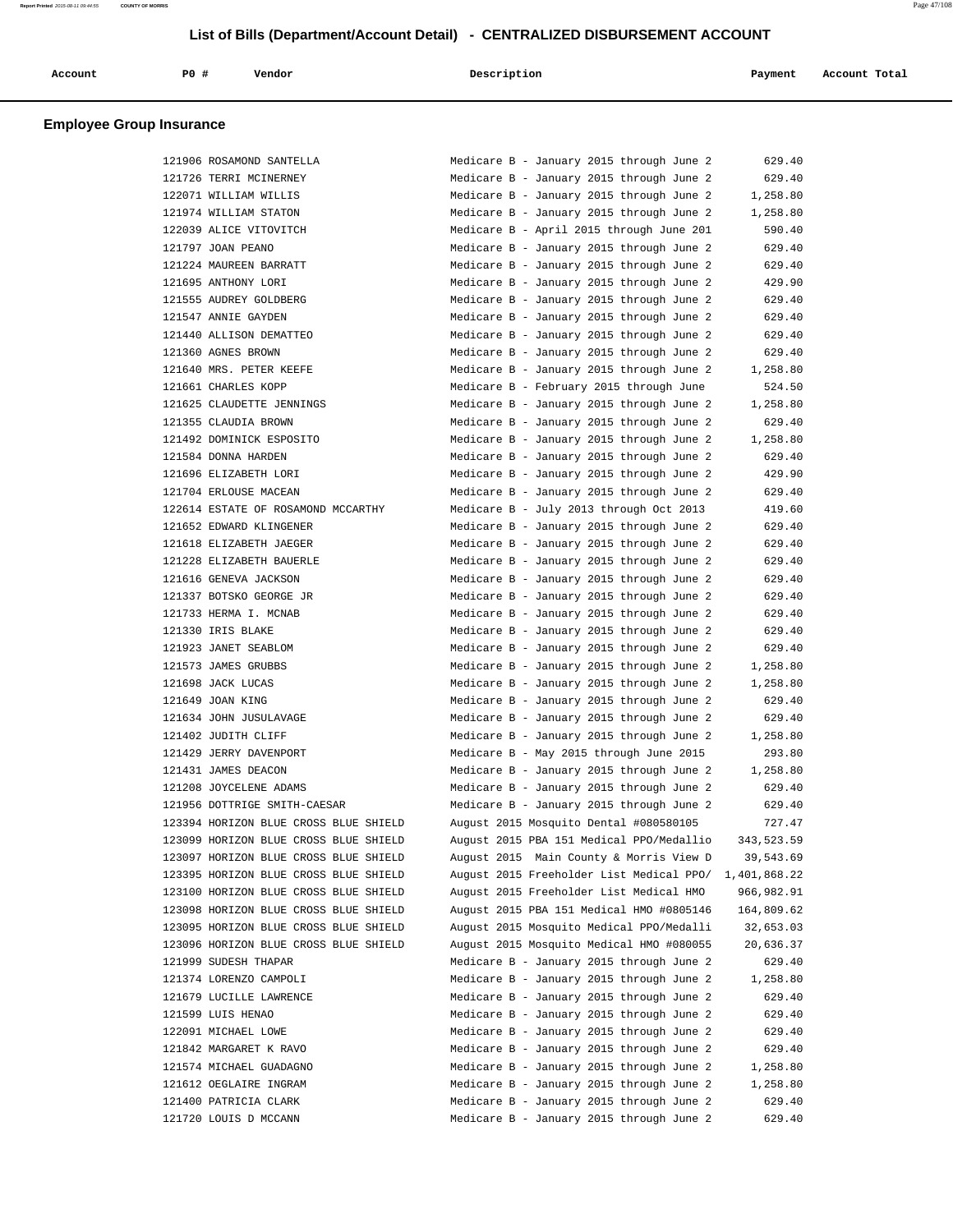| Account                         | PO# | Vendor | Description | Payment | Account Total |
|---------------------------------|-----|--------|-------------|---------|---------------|
| <b>Employee Group Insurance</b> |     |        |             |         |               |

| 01-201-23-220100-090 | Employee Group Insurance Expenditures | TOTAL FOR ACCOUNT |                                          |          | 3,529,852.10 |
|----------------------|---------------------------------------|-------------------|------------------------------------------|----------|--------------|
|                      | 121805 WALTER PETERSON                |                   | Medicare B - January 2015 through June 2 | 1,258.80 |              |
|                      | 121782 VIVIAN O'KEEFE                 |                   | Medicare B - January 2015 through June 2 | 629.40   |              |
|                      | 122054 HAZEL WATSON                   |                   | Medicare B - January 2015 through June 2 | 629.40   |              |
|                      | 121951 WILFRIED SMITH                 |                   | Medicare B - January 2015 through June 2 | 629.40   |              |
|                      | 121750 RACHAEL MOBLEY                 |                   | Medicare B - January 2015 through June 2 | 629.40   |              |
|                      | 121934 MARY V SHEA                    |                   | Medicare B - January 2015 through June 2 | 629.40   |              |
|                      | 121881 JOSEPH RYAN                    |                   | Medicare B - January 2015 through June 2 | 1,258.80 |              |
|                      | 122058 JOANN WEINSTEIN                |                   | Medicare B - January 2015 through June 2 | 1,762.80 |              |
|                      | 121731 DAVID MCLAUGHLIN               |                   | Medicare B - January 2015 through June 2 | 629.40   |              |
|                      | 122605 TOTAL ADMINISTRATIVE SERVICES  |                   | 7/1-9/30/2015 Inv#IN576443 Acct#4501-721 | 2,040.00 |              |
|                      | 121588 GWENDOLINE HARRIS              |                   | Medicare B - January 2015 through June 2 | 629.40   |              |
|                      | 121597 FRED E HEIDER                  |                   | Medicare B - January 2015 through June 2 | 1,258.80 |              |
|                      | 121711 JOAN MARTIN                    |                   | Medicare B - January 2015 through June 2 | 629.40   |              |
|                      | 121804 JOHN PERRY                     |                   | Medicare B - January 2015 through June 2 | 1,258.80 |              |
|                      | 121838 JANE RAE                       |                   | Medicare B - January 2015 through June 2 | 629.40   |              |
|                      | 121764 HELEN NELSON                   |                   | Medicare B - January 2015 through June 2 | 1,258.80 |              |
|                      | 121669 ESTATE OF JOHN KRUGER          |                   | Medicare B - January 2015 through June 2 | 629.40   |              |
|                      | 121947 DOROTHY SMARG                  |                   | Medicare B - January 2015 through June 2 | 629.40   |              |
|                      | 121566 CHARLOTTE GREEN                |                   | Medicare B - January 2015 through June 2 | 629.40   |              |
|                      | 121918 BARBARA SCHECKMAN              |                   | Medicare B - January 2015 through June 2 | 629.40   |              |
|                      | 121604 WILLIAM HIBLER                 |                   | Medicare B - January 2015 through June 2 | 1,762.80 |              |
|                      | 121702 YVONNE LYKEN                   |                   | Medicare B - January 2015 through June 2 | 629.40   |              |
|                      | 121672 WILLIAM LAMOREAUX              |                   | Medicare B - January 2015 through June 2 | 629.40   |              |
|                      | 121528 VERNA FRASER                   |                   | Medicare B - January 2015 through June 2 | 629.40   |              |
|                      | 121714 VINCENT MASSALONGO             |                   | Medicare B - January 2015 through June 2 | 629.40   |              |
|                      | 121519 VIRGINIA FORTE                 |                   | Medicare B - January 2015 through June 2 | 629.40   |              |
|                      | 121660 VERNA KOLMAN                   |                   | Medicare B - January 2015 through June 2 | 1,258.80 |              |
|                      | 121620 THOMAS JANKE                   |                   | Medicare B - January 2015 through June 2 | 629.40   |              |
|                      | 121366 TERESA BURKE                   |                   | Medicare B - January 2015 through June 2 | 1,258.80 |              |
|                      | 121558 SERAFIN GONZALEZ               |                   | Medicare B - January 2015 through June 2 | 629.40   |              |
|                      | 121568 ROBERT GREGOVICH               |                   | Medicare B - May 2015 through June 2015  | 419.60   |              |
|                      | 121348 RUDOLPH BRIGHT                 |                   | Medicare B - January 2015 through June 2 | 629.40   |              |
|                      | 121572 RARZELL GRUBBS                 |                   | Medicare B - January 2015 through June 2 | 629.40   |              |
|                      | 121624 RICHARD JENNINGS               |                   | Medicare B - January 2015 through June 2 | 1,258.80 |              |

**TOTAL for Employee Group Insurance 3,529,852.10**

============

## **Office of Emergency Management**

| 123239 VERIZON WIRELESS                                        | Wireless Service - MCC                   | 80.04  |        |
|----------------------------------------------------------------|------------------------------------------|--------|--------|
| $01 - 201 - 25 - 252100 - 031$<br>Cellular Phones/Pagers       | TOTAL FOR ACCOUNT                        |        | 80.04  |
| 119740 FF1 PROFESSIONAL SAFETY SERVICES                        | Quote 143617, 6/3/15 Pants for J. Davids | 108.00 |        |
| Office Supplies & Stationery<br>$01 - 201 - 25 - 252100 - 058$ | TOTAL FOR ACCOUNT                        |        | 108.00 |
| 119730 VILLAGE SUPER MARKET, INC.                              | Inv Date 5/28/15                         | 305.30 |        |
| 119730 VILLAGE SUPER MARKET, INC.                              | Inv Date 5/29/15                         | 45.97  |        |
| 119730 VILLAGE SUPER MARKET, INC.                              | Org ID 45119103271                       | 95.99  |        |
| $120351$ V.E. RALPH & SON INC.                                 | Sani-Cloth Bleach Large Wipes individual | 76.86  |        |
| 122997 DIRECT TV<br>TNC.                                       | Account 056856956 - Business, Local, Ann | 63.99  |        |
| 123459 DIRECT TV<br>TNC.                                       | Account 065593658 - Monthly Access Charg | 45.00  |        |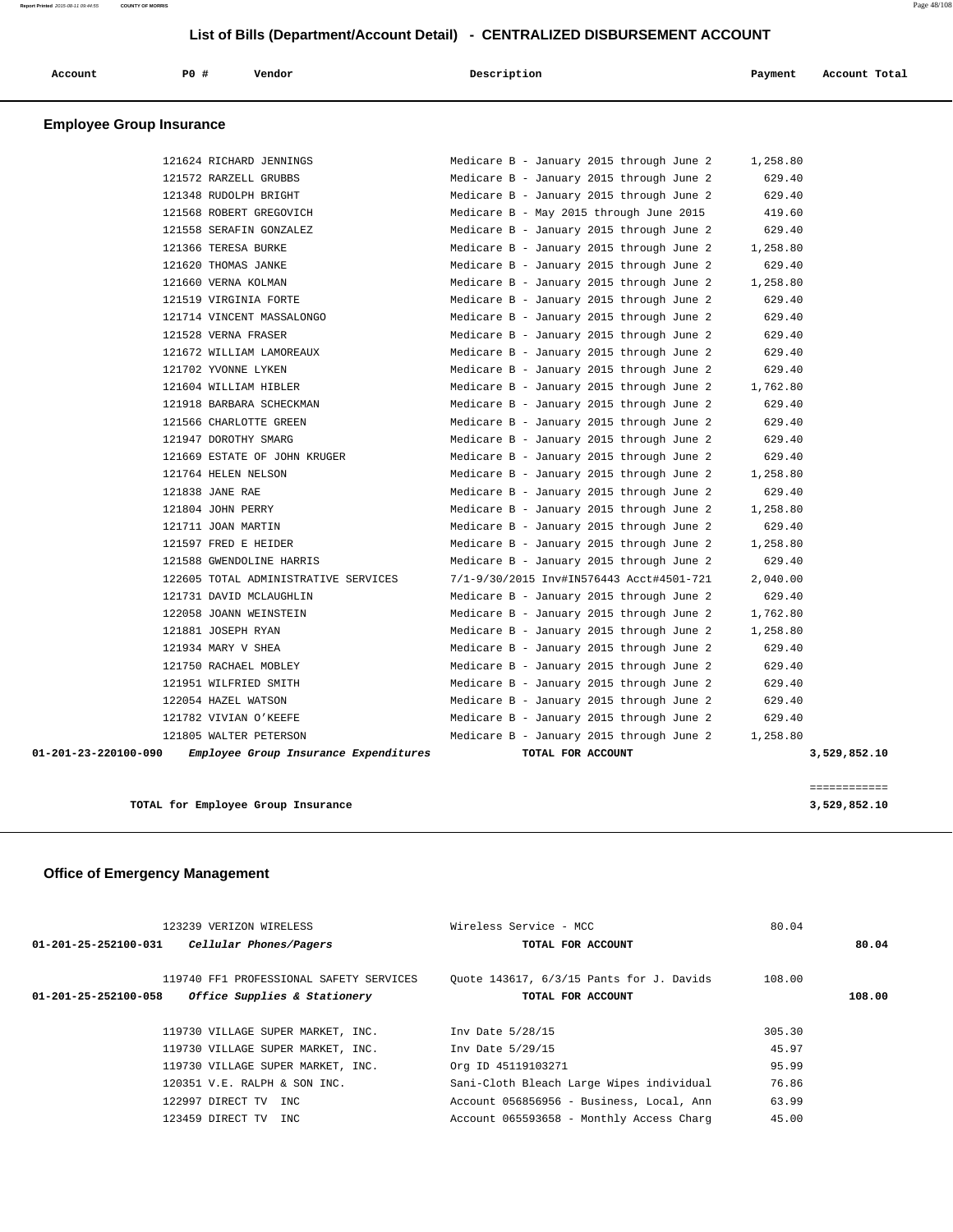**Report Printed** 2015-08-11 09:44:55 **COUNTY OF MORRIS** Page 49/108

## **List of Bills (Department/Account Detail) - CENTRALIZED DISBURSEMENT ACCOUNT**

| Account                               | PO#              | Vendor                                                                       | Description                                                                                                        | Payment            | Account Total              |
|---------------------------------------|------------------|------------------------------------------------------------------------------|--------------------------------------------------------------------------------------------------------------------|--------------------|----------------------------|
| <b>Office of Emergency Management</b> |                  |                                                                              |                                                                                                                    |                    |                            |
|                                       | 121200 TABB INC. | 123237 PERFORMANCE TRAILERS INC.<br>120812 SHI INTERNATIONAL CORP            | Inv Date 6/30/15<br>Maintenance/repair per attached invoice<br>Annual service/maintenance for Everbridg 111,726.00 | 228.00<br>2,473.50 |                            |
| $01 - 201 - 25 - 252100 - 059$        |                  | Other General Expenses                                                       | TOTAL FOR ACCOUNT                                                                                                  |                    | 115,136.61                 |
|                                       |                  | 123511 COUNTY OF MORRIS<br>123511 COUNTY OF MORRIS                           | 2nd Half July 2015 Metered Mail<br>2nd Half July 2015 Metered Mail                                                 | 45.87<br>8.91      |                            |
| 01-201-25-252100-068                  |                  | Postage & Metered Mail                                                       | TOTAL FOR ACCOUNT                                                                                                  |                    | 54.78                      |
|                                       |                  | 123454 HYDRATREK, INC.<br>01-203-25-252100-059 (2014) Other General Expenses | Split accounts<br>TOTAL FOR ACCOUNT                                                                                | 6,121.36           | 6,121.36                   |
|                                       |                  | TOTAL for Office of Emergency Management                                     |                                                                                                                    |                    | ------------<br>121,500.79 |

## **Communications Center**

|          | 150.00   | EMD Recertification: M.Soules, W.Taquint    | 121176 INTERNATIONAL ACADEMIES OF                    |
|----------|----------|---------------------------------------------|------------------------------------------------------|
| 150.00   |          | TOTAL FOR ACCOUNT                           | 01-201-25-252105-039<br>Education Schools & Training |
|          |          |                                             |                                                      |
|          | 63.97    | $6/13/15$ , NYC1054187, Office supplies, or | 122763 STAPLES ADVANTAGE                             |
|          | 11.98    | 6/23/15, NYC1054187, Office supplies, or    | 122763 STAPLES ADVANTAGE                             |
|          | 289.58   | $6/24/15$ , NYC1054187, Office supplies, or | 122763 STAPLES ADVANTAGE                             |
|          | 358.42   | 6/17/15, NYC1054187, Office supplies, or    | 122763 STAPLES ADVANTAGE                             |
|          | 86.98    | 6/19/15, NYC1054187, Office supplies, or    | 122763 STAPLES ADVANTAGE                             |
|          | 745.20   | $6/24/15$ , NYC1054187, Office supplies, or | 122763 STAPLES ADVANTAGE                             |
| 1,556.13 |          | TOTAL FOR ACCOUNT                           | 01-201-25-252105-058<br>Office Supplies & Stationery |
|          | 20.45    | 2nd Half July 2015 Metered Mail             | 123511 COUNTY OF MORRIS                              |
| 20.45    |          | TOTAL FOR ACCOUNT                           | 01-201-25-252105-068<br>Postage & Metered Mail       |
|          | 225.00   | 6/11/15, work order# 15-007, #15-31, 201    | 122755 NORTHEAST COMMUNICATIONS, INC.                |
|          | 225.00   | 6/11/15, work order# 15-008, #15-32, 201    | 122755 NORTHEAST COMMUNICATIONS, INC.                |
|          | 95.00    | $6/30/15$ , work order# 14-018, Warranty fa | 122755 NORTHEAST COMMUNICATIONS, INC.                |
| 545.00   |          | TOTAL FOR ACCOUNT                           | <i>Radio Repairs</i><br>01-201-25-252105-072         |
|          |          |                                             |                                                      |
|          | 600.00   | SOW# 140580, 5/12/15, Create new CAD sc     | 118555 KEYSTONE PUBLIC SAFETY INC.                   |
|          | 900.00   | SOW# 140690, 5/22/15, Add ability to sen    | 119226 KEYSTONE PUBLIC SAFETY INC.                   |
|          | 100.00   | 6/18/15, Training DB Upgrade, version 9.    | 121128 L.E.A DATA TECHNOLOGIES LLC                   |
| 1,600.00 |          | TOTAL FOR ACCOUNT                           | 01-201-25-252105-078<br>Software Maintenance         |
|          | 228.20   | 6/22/15-6/26/15, NJSP CJIS TAC officer s    | 122735 STEPHEN J. ZENES                              |
| 228.20   |          | TOTAL FOR ACCOUNT                           | 01-201-25-252105-082<br>Travel Expense               |
|          | 495.63   | Cust# CV45120, 6/30/15, Interpreter fees    | 122750 VOIANCE LANGUAGE SERVICES, LLC                |
| 495.63   |          | TOTAL FOR ACCOUNT                           | Interpretor Fees<br>01-201-25-252105-117             |
|          |          |                                             |                                                      |
|          | 1,872.72 | Tower rental August 2015, Green Pond Roa    | 122765 AMERICAN TOWER CORPORATION                    |
| 1,872.72 |          | TOTAL FOR ACCOUNT                           | 01-201-25-252105-131<br>County Wide Radio System     |
|          | 605.34   | 3680-0, 7/8/15, Denise Drive cell tower     | 122766 BOROUGH OF BUTLER                             |
|          | 708.81   | 100 078 772 546, 6/29/15, Weldon Rd Oak     | 122758 JERSEY CENTRAL POWER & LIGHT                  |
|          | 541.92   | 100 078 772 421, 7/16/15, Hickory Tvrn R    | 123183 JERSEY CENTRAL POWER & LIGHT                  |
|          |          |                                             |                                                      |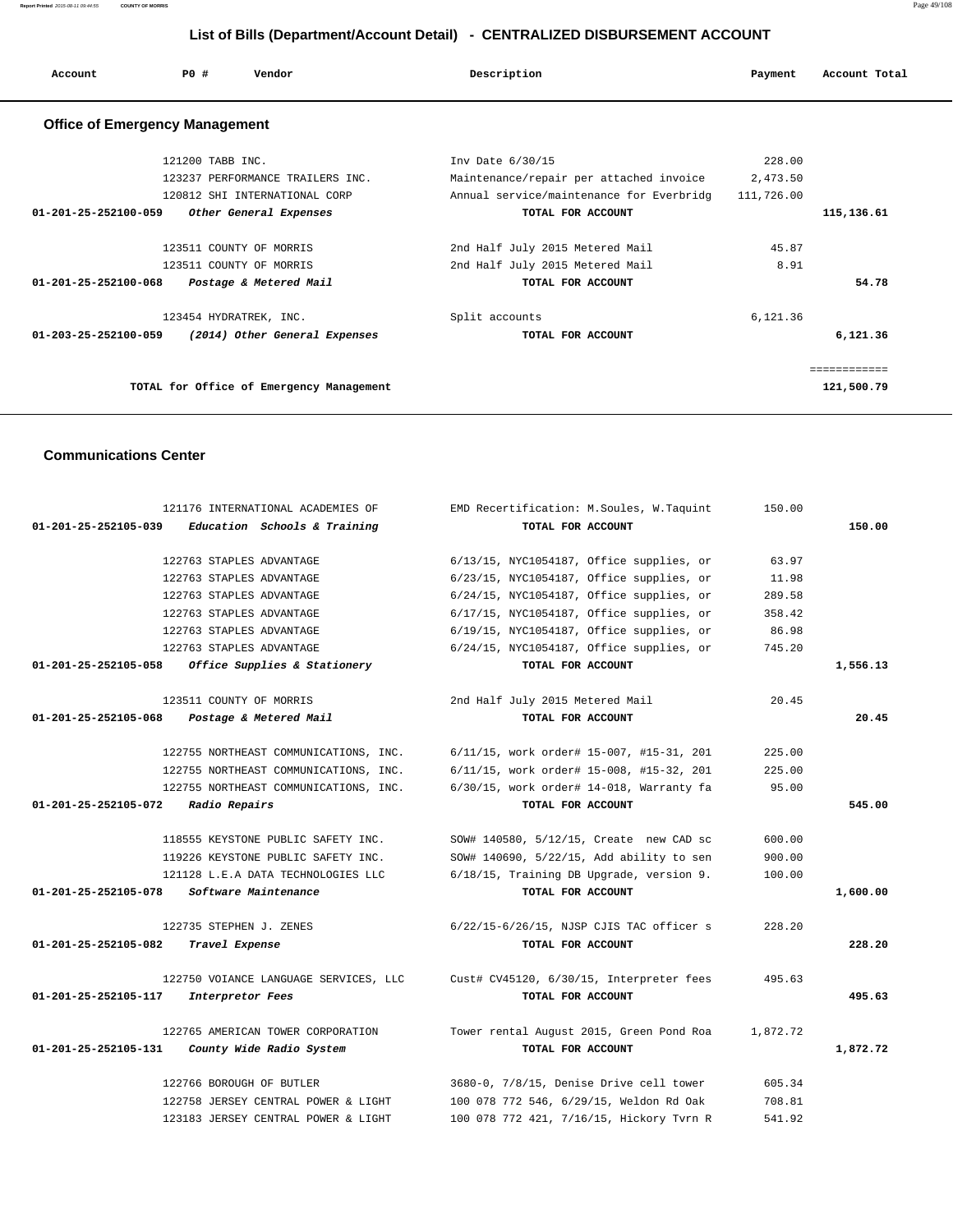**Report Printed** 2015-08-11 09:44:55 **COUNTY OF MORRIS** Page 50/108

# **List of Bills (Department/Account Detail) - CENTRALIZED DISBURSEMENT ACCOUNT**

| Account                        | PO#                  | Vendor                              | Description                              | Payment | Account Total |
|--------------------------------|----------------------|-------------------------------------|------------------------------------------|---------|---------------|
| <b>Communications Center</b>   |                      |                                     |                                          |         |               |
|                                |                      | 123183 JERSEY CENTRAL POWER & LIGHT | 100 078 771 605, 7/17/15, George St Dove | 679.07  |               |
|                                |                      | 123183 JERSEY CENTRAL POWER & LIGHT | 100 097 920 035, 7/20/15, W Springtown R | 375.55  |               |
|                                |                      | 123183 JERSEY CENTRAL POWER & LIGHT | 100 097 970 519, 7/21/15, W Hanover Ave  | 761.06  |               |
| 01-201-25-252105-137           | Electricity          |                                     | TOTAL FOR ACCOUNT                        |         | 4,098.93      |
|                                | 122726 DAVID DECOONS |                                     | 7/13/15, (1) IOGEAR 2-port USB KVM Switc | 137.47  |               |
| $01 - 201 - 25 - 252105 - 258$ | Equipment            |                                     | TOTAL FOR ACCOUNT                        |         | 137.47        |
|                                |                      |                                     |                                          |         | ============  |
|                                |                      | TOTAL for Communications Center     |                                          |         | 10,704.53     |

## **County Medical Examiner Office**

| 123453 MICHALSKI FUNERAL HOME                                   | Case 14150461                            | 1,350.00 |              |
|-----------------------------------------------------------------|------------------------------------------|----------|--------------|
| 123453 MICHALSKI FUNERAL HOME                                   | Case 21150035                            | 1,350.00 |              |
| $01 - 201 - 25 - 254100 - 030$<br>Cartage                       | TOTAL FOR ACCOUNT                        |          | 2,700.00     |
|                                                                 |                                          |          |              |
| 123466 W.B. MASON COMPANY INC                                   | Cust#C1033751, 7/22/15                   | 37.55    |              |
| 121197 PAPER MART INC                                           | Cust#85925, 6/12/15, 500 Brown Kraft env | 373.75   |              |
| 122900 STAPLES ADVANTAGE                                        | NYC1054187, 7/9/15                       | 56.89    |              |
| <i>Office Supplies &amp; Stationery</i><br>01-201-25-254100-058 | TOTAL FOR ACCOUNT                        |          | 468.19       |
|                                                                 |                                          |          |              |
| 123511 COUNTY OF MORRIS                                         | 2nd Half July 2015 Metered Mail          | 13.05    |              |
| 01-201-25-254100-068 Postage & Metered Mail                     | TOTAL FOR ACCOUNT                        |          | 13.05        |
| 123456 ATLANTIC CONSOLIDATED LABORATORY                         | A1516102720, 6/15, Case 14150461         | 208.00   |              |
| 123452 CENTENNIAL PRODUCTS INC.                                 | Cust#CP25584, Body Bags (96), 7/23/15    | 1,416.00 |              |
| 123452 CENTENNIAL PRODUCTS INC.                                 | freight                                  | 108.27   |              |
| $01-201-25-254100-203$ X-Ray & Medical Supplies                 | TOTAL FOR ACCOUNT                        |          | 1,732.27     |
|                                                                 |                                          |          |              |
|                                                                 |                                          |          | ============ |
| TOTAL for County Medical Examiner Office                        |                                          |          | 4,913.51     |

## **County Sheriff's Department**

|                                | 120628 THOMSON REUTERS                 | NJ Criminal Justice and Motor Vehicle La   | 262.60  |          |
|--------------------------------|----------------------------------------|--------------------------------------------|---------|----------|
| $01 - 201 - 25 - 270100 - 028$ | <b>Books &amp; Periodicals</b>         | TOTAL FOR ACCOUNT                          |         | 262.60   |
|                                |                                        |                                            |         |          |
|                                | 120289 NJ STATE ASSO. OF CHIEFS POLICE | Caesars & The Atlantic City Convention C   | 325.00  |          |
|                                | 120611 NJ STATE ASSO. OF CHIEFS POLICE | Banquet Tickets Only: Sheriff E. Rochfor   | 525.00  |          |
|                                | 120394 NJ PUBLIC SAFETY ACCREDITATION  | 2-day course for Blue Courage $6/9/15$ & 6 | 150.00  |          |
| 01-201-25-270100-039           | Education Schools & Training           | TOTAL FOR ACCOUNT                          |         | 1,000.00 |
|                                |                                        |                                            |         |          |
|                                | 121316 DISC MAKERS                     | DVD-R w/No Content, 1 Disc, DVD-R No Con   | 490.00  |          |
|                                | 121316 DISC MAKERS                     | Shipping & Handling                        | 49.10   |          |
|                                | 121316 DISC MAKERS                     | less                                       | $-2.45$ |          |
| 01-201-25-270100-047           | Identification Equip&Supplies          | TOTAL FOR ACCOUNT                          |         | 536.65   |
|                                |                                        |                                            |         |          |
|                                | 120397 4 IMPRINT INC.                  | Item#107168-SH - Label Sticker by the Ro   | 255.00  |          |
|                                | 120397 4 IMPRINT INC.                  | Freight/UPS Ground                         | 22.96   |          |
|                                |                                        |                                            |         |          |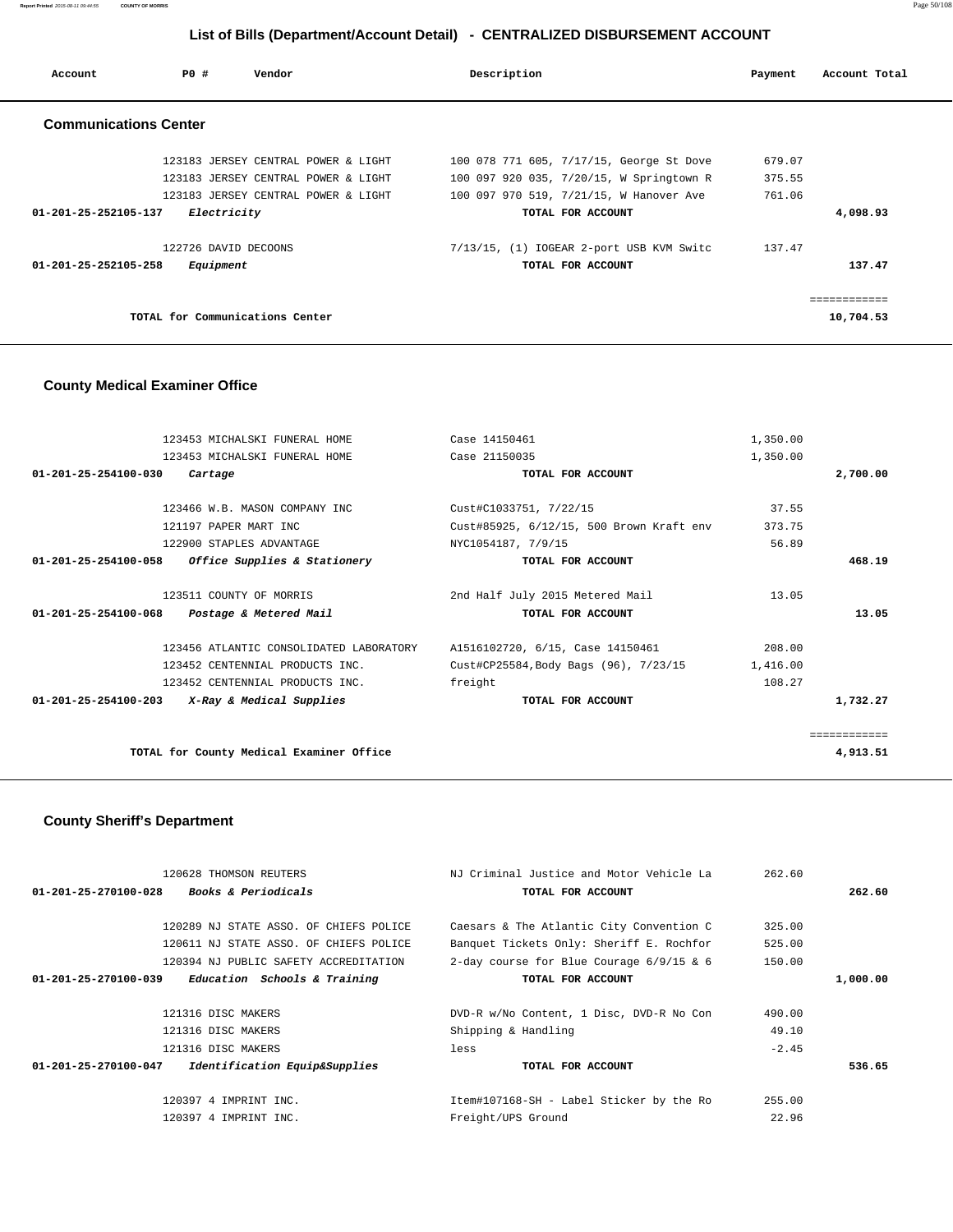| Account                            | P0 #<br>Vendor                                                                 | Description                                                                         | Payment        | Account Total |
|------------------------------------|--------------------------------------------------------------------------------|-------------------------------------------------------------------------------------|----------------|---------------|
|                                    |                                                                                |                                                                                     |                |               |
| <b>County Sheriff's Department</b> |                                                                                |                                                                                     |                |               |
|                                    | 120397 4 IMPRINT INC.                                                          | Freight/UPS Ground                                                                  | 17.52          |               |
|                                    | 120397 4 IMPRINT INC.                                                          | Item#110303 - Hang in There Lanyard                                                 | 202.50         |               |
|                                    | 120397 4 IMPRINT INC.                                                          | Set-up Charge                                                                       | 50.00          |               |
|                                    | 120397 4 IMPRINT INC.                                                          | Freight/UPS Ground                                                                  | 9.47           |               |
| 01-201-25-270100-059               | Other General Expenses                                                         | TOTAL FOR ACCOUNT                                                                   |                | 997.45        |
|                                    | 123511 COUNTY OF MORRIS                                                        | 2nd Half July 2015 Metered Mail                                                     | 560.94         |               |
| 01-201-25-270100-068               | Postage & Metered Mail                                                         | TOTAL FOR ACCOUNT                                                                   |                | 560.94        |
|                                    |                                                                                |                                                                                     |                |               |
|                                    | 121313 U.S. SECURITY ASSOCIATES, INC.                                          | GUARDS - $6/5/15$ - $6/11/15$ , Inv dtd $6/11/$                                     | 3,392.45       |               |
|                                    | 121313 U.S. SECURITY ASSOCIATES, INC.                                          | GUARDS - $6/12/15$ - $6/18/15$ , Inv dtd $6/18$                                     | 3,202.24       |               |
| 01-201-25-270100-084               | Other Outside Services                                                         | TOTAL FOR ACCOUNT                                                                   |                | 6,594.69      |
|                                    | 122173 PAPER MART INC                                                          | Boxes of Top Print Multi White 92 Bright                                            | 397.20         |               |
| 01-201-25-270100-095               | Other Administrative Supplies                                                  | TOTAL FOR ACCOUNT                                                                   |                | 397.20        |
|                                    | 112312 GLOCK PROFESSIONAL INC                                                  | Part#SP04466 - Barrel G23/.40                                                       | 125.00         |               |
|                                    |                                                                                |                                                                                     |                |               |
|                                    | 112312 GLOCK PROFESSIONAL INC<br>121314 ATLANTIC TACTICAL OF NJ, INC.          | Shipping & Handling                                                                 | 10.00<br>32.40 |               |
| 01-201-25-270100-116               | Firearms                                                                       | Item#66J-750-STP-R/Safariland ALS Concea<br>TOTAL FOR ACCOUNT                       |                | 167.40        |
|                                    |                                                                                |                                                                                     |                |               |
|                                    | 120683 VERIZON WIRELESS                                                        | 482559481-00001 May 2, 2015 - June 1, 20                                            | 1,668.12       |               |
|                                    | 122166 PAVIA KRIEGMAN                                                          | $4/1/15$ - 6/30/15, Inv dtd 7/1/15                                                  | 200.00         |               |
| 01-201-25-270100-161               | Communications Equipment                                                       | TOTAL FOR ACCOUNT                                                                   |                | 1,868.12      |
|                                    |                                                                                |                                                                                     |                |               |
|                                    | 120551 FAUNA FOODS CORP.                                                       | Bags Item#IMS30119 - PFB Euk PP 30/20 44                                            | 1,617.60       |               |
|                                    | 120551 FAUNA FOODS CORP.                                                       | Item#10406 - Redbarn Roll Large Beef, In                                            | 54.00          |               |
| 01-201-25-270100-185               | Food                                                                           | TOTAL FOR ACCOUNT                                                                   |                | 1,671.60      |
|                                    | 121078 INSTITUTE FOR FORENSIC PSYCHOLOGY                                       | 06/15/15 Psychological Evaluation for (2                                            | 1,800.00       |               |
| 01-201-25-270100-198               | Psychiatric Services                                                           | TOTAL FOR ACCOUNT                                                                   |                | 1,800.00      |
|                                    |                                                                                |                                                                                     |                |               |
|                                    | 121071 UNIVERSAL UNIFORM SALES CO INC                                          | RAWA - Shirts, Inv dtd 5/22/15, POS#1-29                                            | 180.00         |               |
|                                    | 121071 UNIVERSAL UNIFORM SALES CO INC                                          | $COOK$ - Footware, Inv dtd $6/2/15$ , POS#2-2                                       | 164.99         |               |
|                                    | 121071 UNIVERSAL UNIFORM SALES CO INC                                          | KRAUSS - Pants, Inv dtd $6/4/15$ , POS#2-21                                         | 59.00          |               |
|                                    | 121071 UNIVERSAL UNIFORM SALES CO INC<br>121071 UNIVERSAL UNIFORM SALES CO INC | DAVIDEK (SERT) - Pants, Inv dtd 6/1/15, P                                           | 59.00          |               |
|                                    | 121071 UNIVERSAL UNIFORM SALES CO INC                                          | JACKSON (SERT) - Pants, Inv dtd 6/4/15,                                             | 59.00          |               |
|                                    | 121071 UNIVERSAL UNIFORM SALES CO INC                                          | JACKSON (SERT) - Pants, Inv dtd 6/4/15,<br>BEAL (SERT) - Pants, Inv dtd 6/4/15, POS | 59.00<br>59.00 |               |
|                                    | 121071 UNIVERSAL UNIFORM SALES CO INC                                          | GORDEN (SERT) - Pants, Inv dtd $6/4/15$ , P                                         | 59.00          |               |
|                                    | 121557 UNIVERSAL UNIFORM SALES CO INC                                          | VAN VALEN - Police Equipment: Handcuff c                                            | 90.00          |               |
|                                    | 121557 UNIVERSAL UNIFORM SALES CO INC                                          | CHIARELLA - Pants, Cuff Case, OC Holder,                                            | 139.99         |               |
|                                    | 121557 UNIVERSAL UNIFORM SALES CO INC                                          | CARBONE - Footwear, POS#2-21005, Inv dtd                                            | 295.00         |               |
|                                    | 121557 UNIVERSAL UNIFORM SALES CO INC                                          | PEREZ - Footwear, POS#2-21006, Inv dtd 6                                            | 295.00         |               |
|                                    | 121557 UNIVERSAL UNIFORM SALES CO INC                                          | HANNA - Footwear, POS#2-21007, Inv dtd 6                                            | 295.00         |               |
|                                    | 121557 UNIVERSAL UNIFORM SALES CO INC                                          | PERALTA - Badge, POS#1-29178, Inv dtd 6/                                            | 75.00          |               |
|                                    | 121557 UNIVERSAL UNIFORM SALES CO INC                                          | JEANNETTE - Pants, POS#265887-01, Inv dt                                            | 59.00          |               |
|                                    | 121557 UNIVERSAL UNIFORM SALES CO INC                                          | SZEKULA - Blackinton Badge, POS#266020-0                                            | 150.00         |               |
|                                    | 121557 UNIVERSAL UNIFORM SALES CO INC                                          | REILLY M - Blackinton Badge, POS#1-29241                                            | 150.00         |               |
|                                    | 121557 UNIVERSAL UNIFORM SALES CO INC                                          | FLYNN - Blackinton Badge, POS#1-29242, I                                            | 150.00         |               |
|                                    | 121557 UNIVERSAL UNIFORM SALES CO INC                                          | TOMASINI - Blackinton Badge, POS#1-29245                                            | 150.00         |               |
|                                    | 121557 UNIVERSAL UNIFORM SALES CO INC                                          | WELDON - Pants, POS#2-21755, Inv dtd 6/1                                            | 59.00          |               |
|                                    | 121557 UNIVERSAL UNIFORM SALES CO INC                                          | FLYNN - Pants, POS#2-21756, Inv dtd 6/19                                            | 59.00          |               |
|                                    | 121557 UNIVERSAL UNIFORM SALES CO INC                                          | MARSHALL - OC Holder, POS#2-22000, Inv d                                            | 26.00          |               |

 121557 UNIVERSAL UNIFORM SALES CO INC DOMINIANO - Raincoat/Duty Belt, POS#1-29 179.00 121557 UNIVERSAL UNIFORM SALES CO INC SZEKULA - Shirts/Loops/Hat/Tie/Gold hat 889.00

**Report Printed** 2015-08-11 09:44:55 **COUNTY OF MORRIS** Page 51/108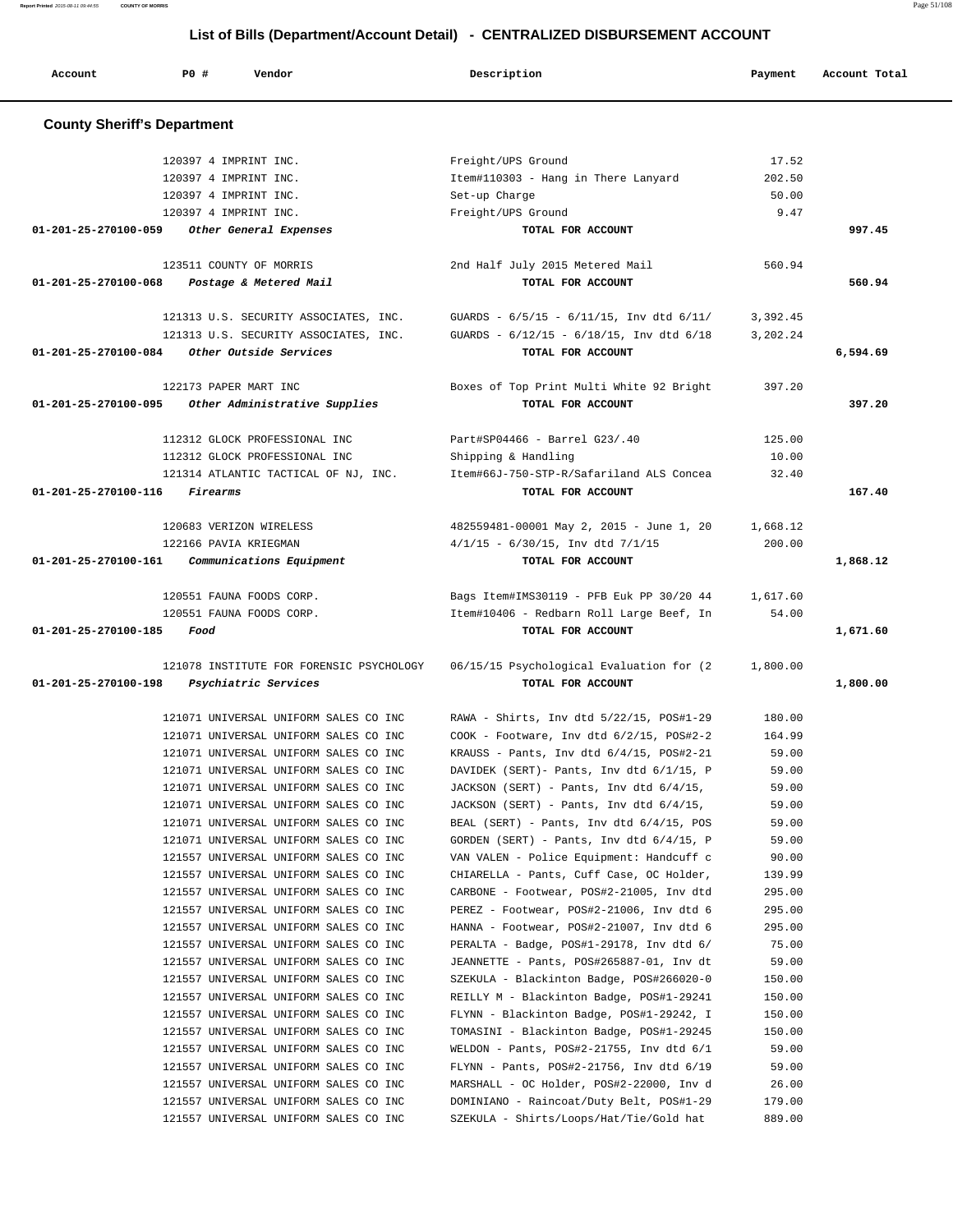| Account | PO# | Vendor | Description | Payment | Account Total |
|---------|-----|--------|-------------|---------|---------------|
|         |     |        |             |         |               |

# **County Sheriff's Department**

|                      | TOTAL for County Sheriff's Department |                                           |          | 28,232.33    |
|----------------------|---------------------------------------|-------------------------------------------|----------|--------------|
|                      |                                       |                                           |          | ============ |
|                      |                                       |                                           |          |              |
| 01-201-25-270100-262 | Machinery Repairs & Parts             | TOTAL FOR ACCOUNT                         |          | 812.78       |
|                      | 121005 COMMUNICATIONS SERVICE         | Replace siren speaker with MCSO provided  | 142.50   |              |
|                      | 120624 CDW GOVERNMENT LLC             | 6407765 Item#3123305 - WD RED 4TB 3.5:    | 670.28   |              |
| 01-201-25-270100-258 | Equipment                             | TOTAL FOR ACCOUNT                         |          | 1,416.00     |
|                      | 121073 MAJOR AUTOMOTIVE INSTALLATIONS | Item#MO-NTN9858C - BATTERY IMPRES Nimh 1  | 432.00   |              |
|                      | 121073 MAJOR AUTOMOTIVE INSTALLATIONS | Item#MO-PMNN4093A - BATT IMP STD IP54 NI  | 984.00   |              |
| 01-201-25-270100-203 | X-Ray & Medical Supplies              | TOTAL FOR ACCOUNT                         |          | 1,013.94     |
|                      | 120681 MIRION TECHNOLOGIES (GDS) INC  | $11512S$ (45)-TLD Badges, (1) 220/Griffit | 447.00   |              |
|                      | 118907 MIRION TECHNOLOGIES (GDS) INC  | TLD BADGES (M187 & T0887), Inv dtd 4/30/  | 566.94   |              |
| 01-201-25-270100-202 | Uniform And Accessories               | TOTAL FOR ACCOUNT                         |          | 9,132.96     |
|                      | 122207 GILBY'S                        | Silk Screening for New Recruits: Ohlsen,  | 2,124.00 |              |
|                      | 122584 UNIVERSAL UNIFORM SALES CO INC | SAPARITO - Boots, Inv dtd 6/30/15, POS#2  | 109.99   |              |
|                      | 122584 UNIVERSAL UNIFORM SALES CO INC | GARDNER - Belt, Inv dtd 6/30/15, POS#2-2  | 40.00    |              |
|                      | 122584 UNIVERSAL UNIFORM SALES CO INC | K. ZIENOWICZ - Boots, Inv dtd 6/30/15, P  | 109.99   |              |
|                      | 122584 UNIVERSAL UNIFORM SALES CO INC | BERNARD - Shirt/Pants, Inv dtd, POS#2-21  | 105.00   |              |
|                      | 122584 UNIVERSAL UNIFORM SALES CO INC | SCHIEVELLA - Shirts, Inv dtd 6/23/15      | 165.00   |              |
|                      | 122584 UNIVERSAL UNIFORM SALES CO INC | ZEICH - Badge/Rank Panels, Inv dtd 6/23/  | 150.00   |              |
|                      | 122584 UNIVERSAL UNIFORM SALES CO INC | RAWA - Badge/Rank Panels, Inv dtd 6/23/1  | 150.00   |              |
|                      | 122584 UNIVERSAL UNIFORM SALES CO INC | RAE - Jacket/boots/Pro Paint, Inv dtd 6/  | 304.00   |              |
|                      | 122584 UNIVERSAL UNIFORM SALES CO INC | CARBONE - Belt & Police Equip, Inv dtd 6  | 130.00   |              |
|                      | 122584 UNIVERSAL UNIFORM SALES CO INC | SCHIEVELLA - Complete Gray/Green Uniform  | 1,414.00 |              |
|                      | 122250 UNIVERSAL UNIFORM SALES CO INC | B. AHERN - Emblems/Alterations, Inv dtd   | 32.00    |              |
|                      | 122250 UNIVERSAL UNIFORM SALES CO INC | A. MARKT - Shirts/Loops, Inv dtd 5/8/15,  | 314.00   |              |
|                      | 122250 UNIVERSAL UNIFORM SALES CO INC | W. RAWA - Alterations, Inv dtd 5/7/15, P  | 64.00    |              |
|                      | 122250 UNIVERSAL UNIFORM SALES CO INC | J. LONGO - Emblems/Alterations, Inv dtd   | 16.00    |              |
|                      | 122250 UNIVERSAL UNIFORM SALES CO INC | T. MEDWIN - Footwear, Inv dtd 4/23/15, P  | 105.00   |              |

# **County Prosecutor's Office**

| 122659 | BETTY ANN DERCO   |
|--------|-------------------|
| 122659 | BETTY ANN DERCO   |
| 122659 | BETTY ANN DERCO   |
| 122660 | DOROTHY DIFABIO   |
| 122660 | DOROTHY DIFABIO   |
| 122663 | JAIME SHANAPHY    |
| 122663 | JAIME SHANAPHY    |
| 122663 | JAIME SHANAPHY    |
| 122663 | JAIME SHANAPHY    |
| 122663 | JAIME SHANAPHY    |
| 122662 | JUNE WITTY        |
| 122662 | JUNE WITTY        |
| 122666 | SANDRA HOYER      |
| 122666 | SANDRA HOYER      |
| 122666 | SANDRA HOYER      |
| 122666 | SANDRA HOYER      |
| 122661 | BERYL SKOG        |
| 122661 | <b>BERYL SKOG</b> |
|        |                   |

| 122659 BETTY ANN DERCO | Reg.On Call Supplemental Pay -June 2015  | 35.20  |
|------------------------|------------------------------------------|--------|
| 122659 BETTY ANN DERCO | Holiday & Wkend. Pay                     | 23.00  |
| 122659 BETTY ANN DERCO | Supplemental Case Pay (#150608MRSCD12)   | 75.00  |
| 122660 DOROTHY DIFABIO | Reg.Hours Supplement - June 2015         | 34.40  |
| 122660 DOROTHY DIFABIO | Holiday & Wkend.                         | 22.50  |
| 122663 JAIME SHANAPHY  | Reg. On Call Supplemental Pay- June 2015 | 40.00  |
| 122663 JAIME SHANAPHY  | Holiday & Wkend. Supplement              | 17.00  |
| 122663 JAIME SHANAPHY  | Supplemental Case Pay- 6/6/15 #150606MRM | 75.00  |
| 122663 JAIME SHANAPHY  | Reg.On Call Supplemental Pay -May 2015   | 35.20  |
| 122663 JAIME SHANAPHY  | Holiday & Wkend. Supplement              | 14.00  |
| 122662 JUNE WITTY      | Reg.On Call Supplememtal Pay - June 2015 | 152.00 |
| 122662 JUNE WITTY      | Holiday & Wkend. Supplemental Pay        | 20.50  |
| 122666 SANDRA HOYER    | Reg.On Call Supplemental Pay-June 2015   | 52.00  |
| 122666 SANDRA HOYER    | Holiday & Wkend.                         | 12.50  |
| 122666 SANDRA HOYER    | Reg.On Call Supplemental Pay - May 2015  | 24.80  |
| 122666 SANDRA HOYER    | Holiday & Wkend.                         | 21.50  |
| 122661 BERYL SKOG      | Reg. On Call Supplement - June 2015      | 28.80  |
| 122661 BERYL SKOG      | Holiday & Wkend. Supplement              | 28.00  |
|                        |                                          |        |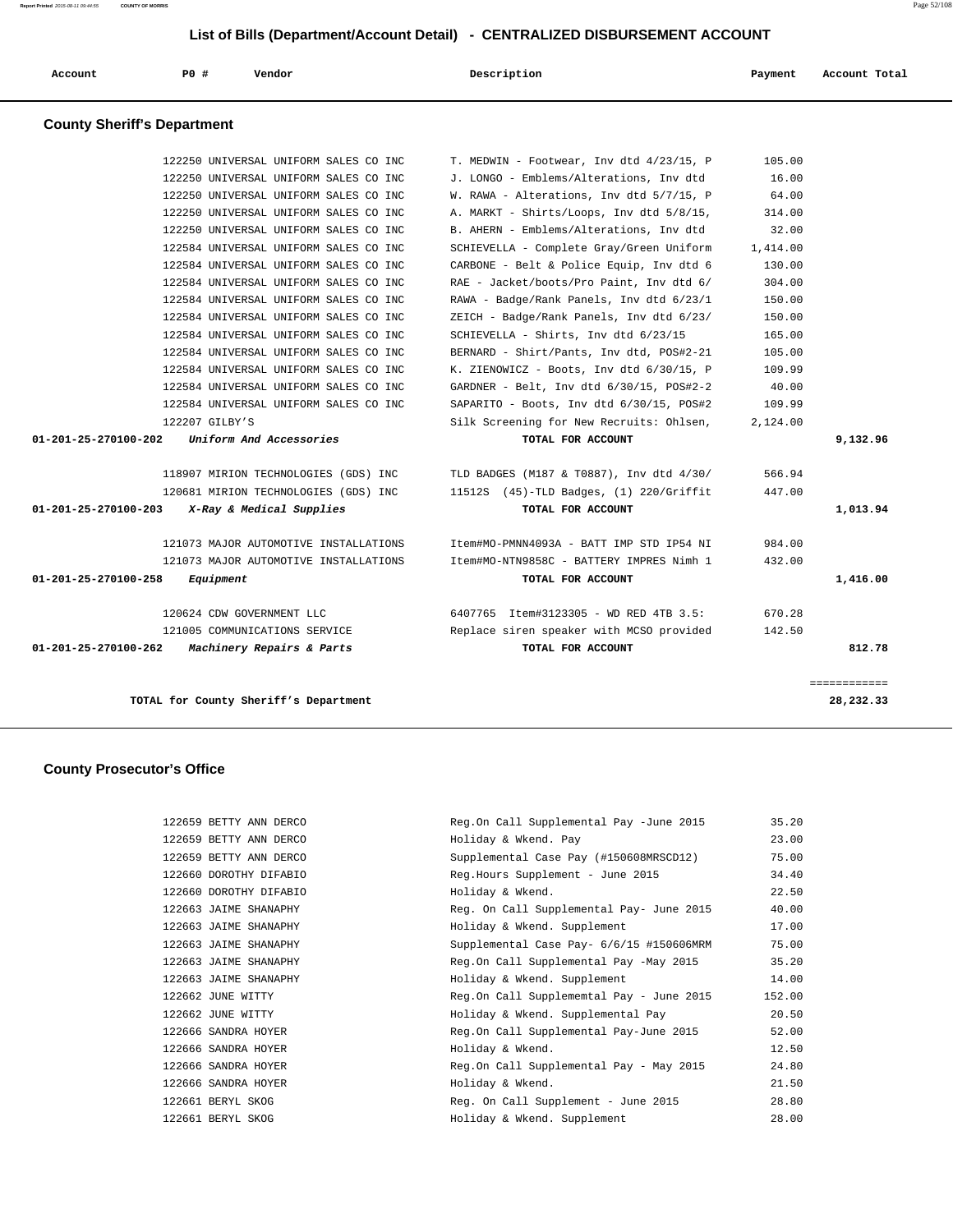| List of Bills (Department/Account Detail) - CENTRALIZED DISBURSEMENT ACCOUNT |                      |                                                                   |                                                                                      |                      |               |
|------------------------------------------------------------------------------|----------------------|-------------------------------------------------------------------|--------------------------------------------------------------------------------------|----------------------|---------------|
| Account                                                                      | PO#                  | Vendor                                                            | Description                                                                          | Payment              | Account Total |
| <b>County Prosecutor's Office</b>                                            |                      |                                                                   |                                                                                      |                      |               |
|                                                                              | 122661 BERYL SKOG    |                                                                   | Holiday & Wkend. Supplement                                                          | 18.00                |               |
| 01-201-25-275100-016                                                         |                      | Outside Salaries & Wages                                          | TOTAL FOR ACCOUNT                                                                    |                      | 758.20        |
|                                                                              |                      | 120548 NJ BIAS OFFICER ASSOCIATION                                | 2015 Annual Membership- Detective Patric                                             | 150.00               |               |
|                                                                              | 120662 MAGLOCLEN     |                                                                   | MAGLOCLEN Membership User Fees-7/1/15-6/                                             | 400.00               |               |
| 01-201-25-275100-023                                                         |                      | Associations and Memberships                                      | TOTAL FOR ACCOUNT                                                                    |                      | 550.00        |
|                                                                              |                      | 122687 VERIZON WIRELESS                                           | Account #242004961-00001 (5/24-6/23/15)                                              | 6,878.19             |               |
| 01-201-25-275100-031                                                         |                      | Cellular Phones/Pagers                                            | TOTAL FOR ACCOUNT                                                                    |                      | 6,878.19      |
|                                                                              |                      | 121194 STAPLES ADVANTAGE                                          | HP color Ink Cart.                                                                   | 57.45                |               |
|                                                                              |                      | 121173 COMPUTER CABLE & CONNECTOR CO                              | HDMI-M Tp HDMI-Mx50 FT Cable Extended Di                                             | 187.50               |               |
|                                                                              |                      | 120991 HEWLETT-PACKARD COMPANY                                    | Order 36494697 HP Officejet Pro 8620 e A                                             | 550.50               |               |
| 01-201-25-275100-037                                                         |                      | Data Processing Supplies                                          | TOTAL FOR ACCOUNT                                                                    |                      | 795.45        |
|                                                                              |                      | 120243 JOHNSTON COMMUNICATIONS                                    | Fax Maintenance Fee for July 2015                                                    | 600.00               |               |
|                                                                              |                      | 121006 JOHNSTON COMMUNICATIONS                                    | April Fax Server Maintenance** Contract                                              | 600.00               |               |
|                                                                              |                      | 122688 JOHNSTON COMMUNICATIONS                                    | Contract 646- Maintenance for FAX- Augus                                             | 600.00               |               |
| 01-201-25-275100-044                                                         |                      | Equipment Service Agreements                                      | TOTAL FOR ACCOUNT                                                                    |                      | 1,800.00      |
|                                                                              |                      |                                                                   |                                                                                      |                      |               |
|                                                                              |                      | 120546 THOMSON REUTERS<br>120546 THOMSON REUTERS                  | Account #1000176025- Law Library- May On                                             | 1,414.07             |               |
|                                                                              |                      | 120257 THOMSON REUTERS                                            | Account#1000176025-Subcription Update-"N<br>1003917278 Westlaw Charges- Appellate T  | 1,192.50<br>1,411.64 |               |
| 01-201-25-275100-050                                                         | Law Books            |                                                                   | TOTAL FOR ACCOUNT                                                                    |                      | 4,018.21      |
|                                                                              |                      |                                                                   |                                                                                      |                      |               |
|                                                                              |                      | 120997 STAPLES ADVANTAGE                                          | Account NYC1054187- Melamine Mkrboard                                                | 46.48                |               |
|                                                                              |                      | 120997 STAPLES ADVANTAGE                                          | Misc. Office Supplies                                                                | 66.25                |               |
|                                                                              |                      | 120997 STAPLES ADVANTAGE                                          | Misc. Office Supplies                                                                | 57.95                |               |
|                                                                              |                      | 120997 STAPLES ADVANTAGE                                          | Garmin Suction Cup                                                                   | 15.09                |               |
|                                                                              |                      | 121194 STAPLES ADVANTAGE                                          | Account #NYC1054187- Earbuds<br>11x14 Certificates                                   | 15.18                |               |
|                                                                              |                      | 121186 ALPHA GRAPHICS MORRISTOWN<br>122645 T J'S SPORTWIDE TROPHY | Order #278795- Chief Kevin Craig*** Pros                                             | 70.00<br>138.72      |               |
|                                                                              |                      | 122690 W.B. MASON COMPANY INC                                     | Cust.C1033751 Misc. Office Supplies                                                  | 42.66                |               |
|                                                                              | 121185 HELRICK'S INC |                                                                   | 11x14 Black- Glass- Complete                                                         | 160.20               |               |
|                                                                              | 121185 HELRICK'S INC |                                                                   | Freight                                                                              | 18.55                |               |
|                                                                              |                      | 122684 RIOS' ENGRAVING                                            | Name Plates-Troiano, Napurano, Seabury, C                                            | 123.00               |               |
|                                                                              |                      | 123110 W.B. MASON COMPANY INC                                     | Account C1033751- Misc.Office Supplies                                               | 45.42                |               |
| 01-201-25-275100-058                                                         |                      | Office Supplies & Stationery                                      | TOTAL FOR ACCOUNT                                                                    |                      | 799.50        |
|                                                                              | 122686 FEDEX         |                                                                   | Account #105105762 (6/1-6/15/15)                                                     | 322.45               |               |
|                                                                              | 122686 FEDEX         |                                                                   | Account#105105762 (6/16-6/20/15)                                                     | 53.43                |               |
|                                                                              |                      | 123511 COUNTY OF MORRIS                                           | 2nd Half July 2015 Metered Mail                                                      | 1,004.59             |               |
| 01-201-25-275100-068                                                         |                      | Postage & Metered Mail                                            | TOTAL FOR ACCOUNT                                                                    |                      | 1,380.47      |
|                                                                              |                      | 119524 COMMUNICATIONS SERVICE                                     | Ford Inceptor -radio install                                                         | 310.90               |               |
|                                                                              |                      | 119524 COMMUNICATIONS SERVICE                                     | Ford Inceptor-radio install                                                          | 380.90               |               |
|                                                                              |                      | 119524 COMMUNICATIONS SERVICE                                     | Ford Inceptor-radio install                                                          | 380.90               |               |
|                                                                              |                      | 119524 COMMUNICATIONS SERVICE                                     | Ford Inceptor-radio install                                                          | 380.90               |               |
|                                                                              |                      | 119524 COMMUNICATIONS SERVICE                                     | Chevy Tahoe-radio install                                                            | 389.50               |               |
| 01-201-25-275100-072                                                         | Radio Repairs        |                                                                   | TOTAL FOR ACCOUNT                                                                    |                      | 1,843.10      |
|                                                                              |                      |                                                                   |                                                                                      |                      |               |
|                                                                              | 122547 BRIAN KENNEY  |                                                                   | Training Travel Exp.: "Prosecuting the Dr                                            | 47.55                |               |
|                                                                              | 121189 TARA VYAS     |                                                                   | Prosecuting the Drug Impaired Driver-6/1<br>NJNEOA Conference (6/1-6/4/15) Hotel, Pa | 17.91                |               |
|                                                                              | 122683 RAMON LOPEZ   | 123109 ERYN FERNANDEZ-LEDON                                       | Personal vehicle to New Brunswick for Ju                                             | 567.00<br>23.66      |               |
|                                                                              |                      | 122672 GEORGE TSIMPEDES                                           | Meals and Hotel: NJNEOA Convention 6/1-6                                             | 529.44               |               |
|                                                                              |                      |                                                                   |                                                                                      |                      |               |

**Report Printed** 2015-08-11 09:44:55 **COUNTY OF MORRIS** Page 53/108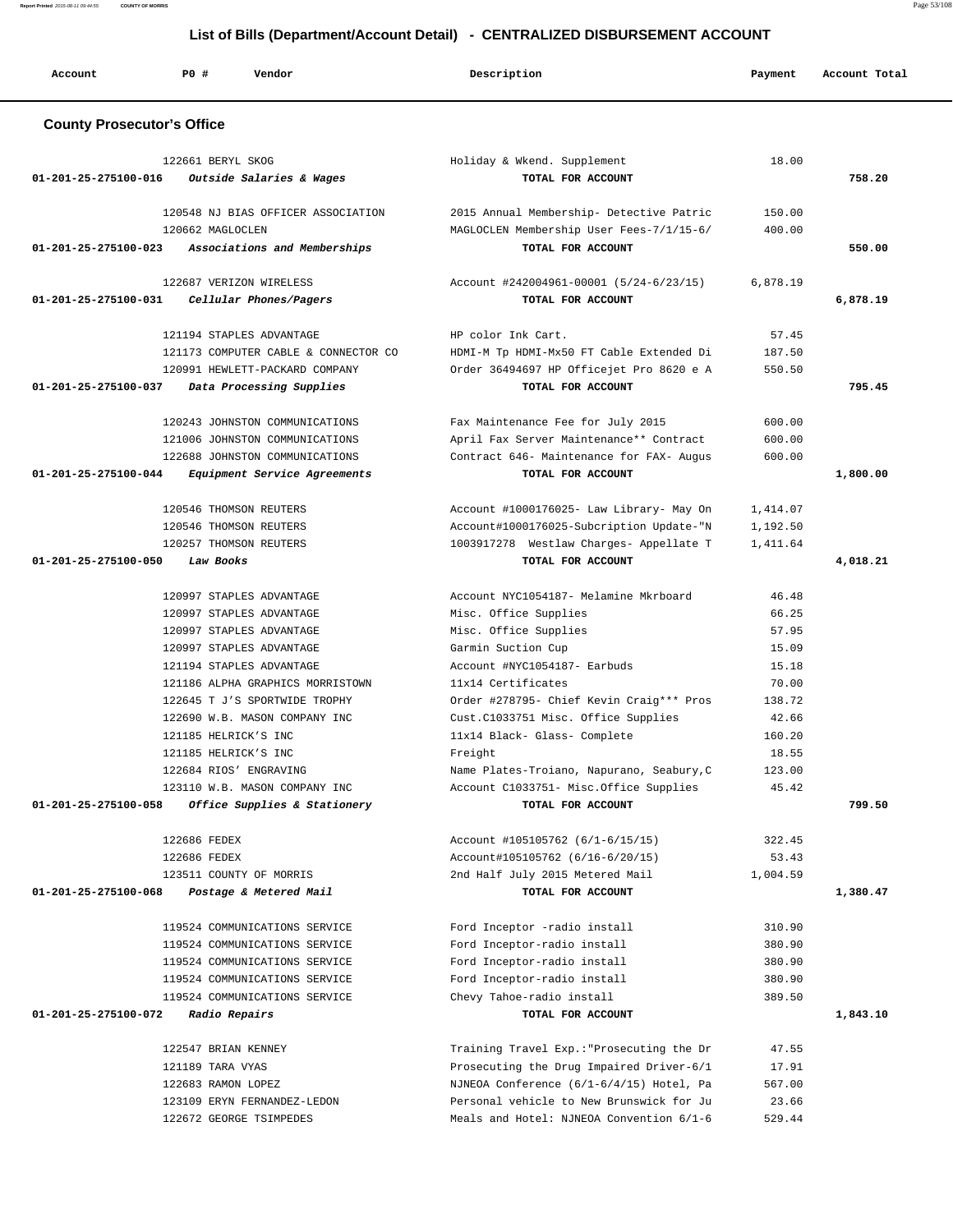**Report Printed** 2015-08-11 09:44:55 **COUNTY OF MORRIS** Page 54/108

## **List of Bills (Department/Account Detail) - CENTRALIZED DISBURSEMENT ACCOUNT**

| Account                           | <b>PO #</b>           | Vendor                               | Description                               | Payment  | Account Total |
|-----------------------------------|-----------------------|--------------------------------------|-------------------------------------------|----------|---------------|
| <b>County Prosecutor's Office</b> |                       |                                      |                                           |          |               |
|                                   | 122673 ROBERT SHEARER |                                      | TOP GUN CLASS #47 (6/5-6/11/15) Hotel, F  | 519.60   |               |
|                                   |                       | 122682 SPENCE OSAIGBOVO              | NJNEOA Conference- Parking and Meals (6/  | 129.71   |               |
|                                   | 122671 SCOTT WEAVER   |                                      | Meal reimburements- NJNEOA Convention 6/  | 94.31    |               |
|                                   | 123719 MICHAEL BOST   |                                      | Case #2015X-00906- Suspect Inverview: Ro  | 80.46    |               |
| 01-201-25-275100-082              |                       | Travel Expense                       | TOTAL FOR ACCOUNT                         |          | 2,122.27      |
|                                   |                       | 123105 CHRISTOPHER DORN              | Delivery of MCPO Weapons to N. Carolina f | 271.97   |               |
| 01-201-25-275100-116              | Firearms              |                                      | TOTAL FOR ACCOUNT                         |          | 271.97        |
|                                   |                       | 120660 MEDIA SUPPLY, INC.            | Quote #1081 ** CD Range 639610-640609     | 1,080.00 |               |
|                                   |                       | 120660 MEDIA SUPPLY, INC.            | Paper Sleeves with window & flap          | 160.00   |               |
|                                   |                       | 120660 MEDIA SUPPLY, INC.            | DVD Range 528509-529508                   | 1,080.00 |               |
|                                   |                       | 120546 THOMSON REUTERS               | Account #1000432248- CLEAR Plus Account   | 878.00   |               |
|                                   | 121192 VERIZON        |                                      | Account #973285439166950Y 6/14-7/13/15)   | 267.84   |               |
|                                   |                       | 121124 JOHN WILLS STUDIOS INC        | Item FP-14-0205 COUNTY PROSECUTORS OFFIC  | 264.00   |               |
|                                   |                       | 121124 JOHN WILLS STUDIOS INC        | Freight                                   | 24.40    |               |
|                                   |                       | 120206 VERIZON WIRELESS-LERT B       | SMS Preservation 5/22-5/28/15 (Case #201  | 200.00   |               |
|                                   | 123111 VERIZON        |                                      | Account #973285537182057Y (6/14-7/13/15)  | 30.49    |               |
|                                   |                       | 123228 EQUIFAX INFORMATION SVCS LLC  | * Customer #444VC00947 - July 7, 2015 Us  | 25.62    |               |
|                                   |                       | 123228 EQUIFAX INFORMATION SVCS LLC  | June Usage Charges                        | 19.60    |               |
|                                   |                       | 123228 EQUIFAX INFORMATION SVCS LLC  | May Usage Charges                         | 6.45     |               |
|                                   |                       | 123228 EQUIFAX INFORMATION SVCS LLC  | April Usage Charges                       | 16.92    |               |
|                                   | 121187 DRUGSCAN INC   |                                      | Mechanical Inspection- State v Nicholas   | 235.00   |               |
|                                   |                       | 120601 JOSEPH COSTELLO               | Consumable Supplies                       | 2.95     |               |
| 01-201-25-275100-118              |                       | Investigation Expense                | TOTAL FOR ACCOUNT                         |          | 4,291.27      |
|                                   |                       | 121194 STAPLES ADVANTAGE             | Account #NYC1054187-2tb external hard dr  | 1,394.90 |               |
|                                   | 123104 BRIAN WALSH    |                                      | Case # F-168-2015 (Fuel)                  | 20.00    |               |
|                                   |                       | 122689 ALPHA GRAPHICS MORRISTOWN     | Aerial Photo 40x30 OversizeAP Erin Ca     | 137.67   |               |
| 01-201-25-275100-126              |                       | Court Expenses-Extradition           | TOTAL FOR ACCOUNT                         |          | 1,552.57      |
|                                   |                       | 120190 STATE TOXICOLOGY LABORATORY   | Applicant Background Drug Tests           | 540.00   |               |
|                                   |                       | 121038 ZEE MEDICAL INC.              | Re-fill MCPO (3) Three First Aid Kits.    | 358.60   |               |
| 01-201-25-275100-189              | Medical               |                                      | TOTAL FOR ACCOUNT                         |          | 898.60        |
|                                   |                       | 120241 ATLANTIC TACTICAL OF NJ, INC. | Item SMW4235- Smith & Warren Assistant P  | 64.50    |               |
|                                   |                       | 120241 ATLANTIC TACTICAL OF NJ, INC. | Expedited Shipping                        | 35.00    |               |
| 01-201-25-275100-202              |                       | Uniform And Accessories              | TOTAL FOR ACCOUNT                         |          | 99.50         |
|                                   |                       | 109873 LAWMEN SUPPLY CO OF NJ, INC.  | Hornady Caliber .223 Rem. 500 Rounds pe   | 282.90   |               |
|                                   |                       | 109873 LAWMEN SUPPLY CO OF NJ, INC.  | Hornady Caliber .223 Rem - 200 Rounds pe  | 1,178.10 |               |
|                                   |                       | 109873 LAWMEN SUPPLY CO OF NJ, INC.  |                                           | 760.00   |               |
| 01-203-25-275100-116              |                       | (2014) Firearms                      | TOTAL FOR ACCOUNT                         |          | 2,221.00      |
|                                   |                       | 121190 ZEE MEDICAL INC.              | SEU- First Aid Kit Refill from 9/25/14)   | 68.70    |               |
| 01-203-25-275100-189              |                       | (2014) Medical                       | TOTAL FOR ACCOUNT                         |          | 68.70         |
|                                   |                       |                                      |                                           |          | ============  |
|                                   |                       | TOTAL for County Prosecutor's Office |                                           |          | 30,349.00     |

 **County Jail**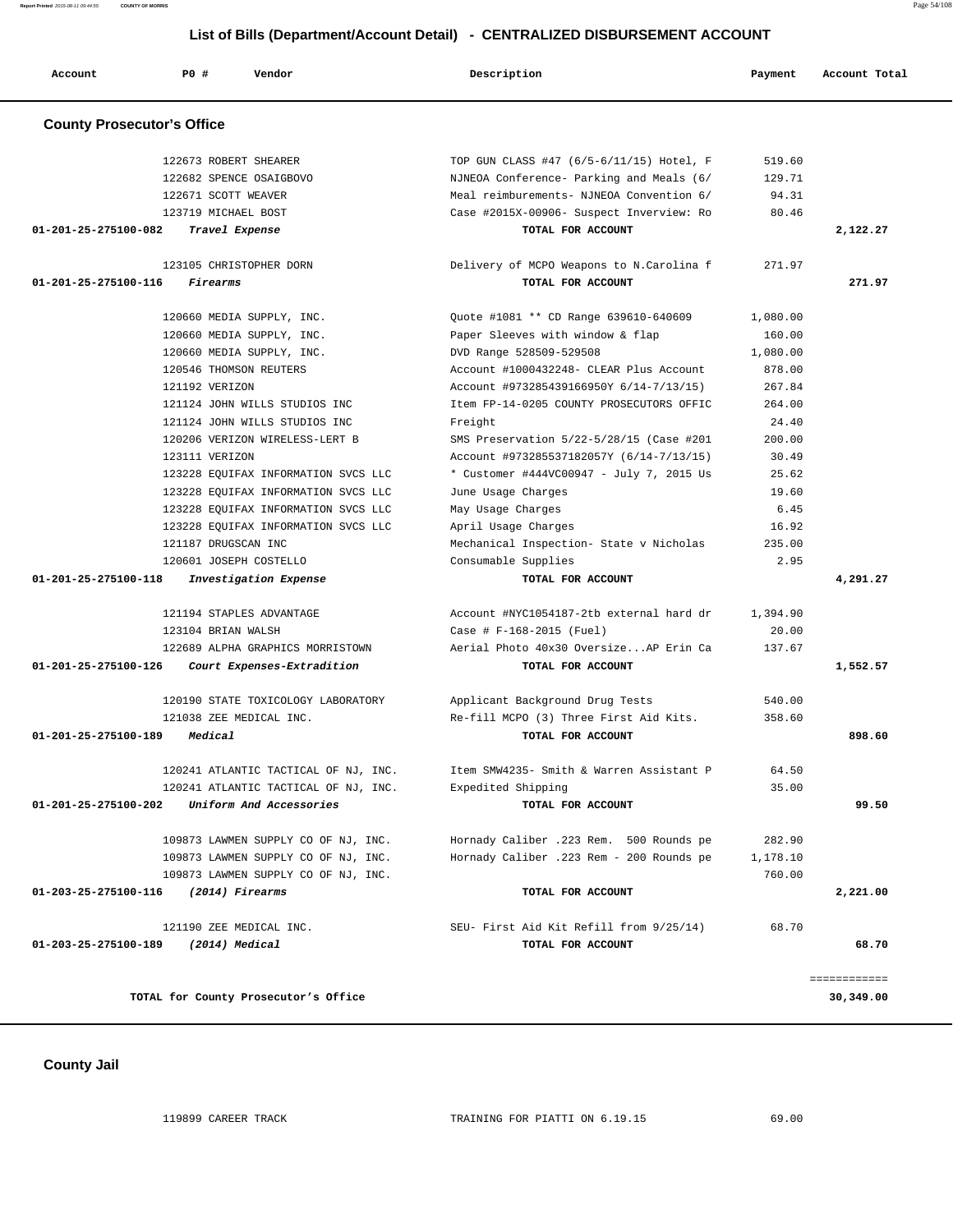| Account                             | PO#<br>Vendor                                                        | Description                                                                         | Payment              | Account Total |
|-------------------------------------|----------------------------------------------------------------------|-------------------------------------------------------------------------------------|----------------------|---------------|
| <b>County Jail</b>                  |                                                                      |                                                                                     |                      |               |
|                                     | 121010 SOMERSET COUNTY POLICE<br>121162 UCPO POLICE ACADEMY TRAINING | TRAINING FOR PETTAWAY AND DAVIDEK ON 6.1<br>PT INSTRUCTOR COURSE FOR BRIAN RZUCIDLO | 100.00<br>150.00     | 469.00        |
| 01-201-25-280100-039                | Education Schools & Training                                         | TOTAL FOR ACCOUNT                                                                   |                      |               |
| 01-201-25-280100-044                | 122183 THE PORTASOFT COMPANY INC<br>Equipment Service Agreements     | 129619 QUARTERLY CONTRACT PAYMENT FOR WA<br>TOTAL FOR ACCOUNT                       | 412.53               | 412.53        |
| 01-201-25-280100-058                | 121191 W.B. MASON COMPANY INC<br>Office Supplies & Stationery        | OFICE SUPPLIES DATED 6.19.15<br>TOTAL FOR ACCOUNT                                   | 2,527.83             | 2,527.83      |
|                                     | 120219 AGWAY MORRISTOWN                                              | PROPANE TANK REFILL DATED 6.8.15                                                    | 44.00                |               |
|                                     | 121484 EZ PASS                                                       | ACCT #2000121503809 NJ E-Z PASS ACCOUNT                                             | 0.75                 |               |
|                                     | 118156 HIPPO FACILITY MANAGEMENT INC.                                | FACILITY WORK ORDER COMPUTER PROGRAM FOR                                            | 119.00               |               |
|                                     | 119804 HIPPO FACILITY MANAGEMENT INC.                                | FACILITY WORK ORDER COMPUTER PROGRAM FOR                                            | 119.00               |               |
| 01-201-25-280100-059                | Other General Expenses                                               | TOTAL FOR ACCOUNT                                                                   |                      | 282.75        |
|                                     | 123511 COUNTY OF MORRIS                                              | 2nd Half July 2015 Metered Mail                                                     | 75.71                |               |
| 01-201-25-280100-068                | Postage & Metered Mail                                               | TOTAL FOR ACCOUNT                                                                   |                      | 75.71         |
|                                     |                                                                      | FIELD LABOR DATED 6.22.15                                                           |                      |               |
|                                     | 121151 BINSKY SERVICE LLC<br>121143 BINSKY SERVICE LLC               | COIL CLEANING DATED 6.12.15                                                         | 1,243.20<br>7,638.00 |               |
|                                     | 121025 BINSKY SERVICE LLC                                            | QUARTERLY SERVICE AGREEMENT BEGINNING AP                                            | 6,368.75             |               |
|                                     | 121025 BINSKY SERVICE LLC                                            | OUARTERLY SERVICE AGREEMENT BEGINNING JU                                            | 6,368.75             |               |
|                                     | 121161 REDMANN ELECTRIC CO., INC.                                    | ELECTRICAL REPAIRS DATED 6.15.15                                                    | 2,064.43             |               |
|                                     | 121161 REDMANN ELECTRIC CO., INC.                                    | ELECTRICAL REPAIRS DATED 6.16.15                                                    | 1,589.55             |               |
|                                     | 115970 ACME AMERICAN REPAIRS INC.                                    | PARTS/REPAIR OF KITCHEN STEAMER DATED 3.                                            | 987.84               |               |
|                                     | 122245 BINSKY SERVICE LLC                                            | LEAK TEST RTU 3 DATED 6.30.15                                                       | 1,371.00             |               |
|                                     | 122245 BINSKY SERVICE LLC                                            | EX FAN 6-9 REPAIRS DATED 6.30.15                                                    | 2,789.00             |               |
|                                     | 122245 BINSKY SERVICE LLC                                            | AH 12 REPLACE BLOWER BEARINGS DATED 6.30                                            | 2,229.00             |               |
| 01-201-25-280100-084                | Other Outside Services                                               | TOTAL FOR ACCOUNT                                                                   |                      | 32,649.52     |
|                                     | 120996 KURT'S LOCKSMITH SERVICE, LLC                                 | LOCKS DATED 4.30.15                                                                 | 772.00               |               |
|                                     | 122216 CY DRAKE LOCKSMITHS, INC.                                     | KEYS AND PADLOCK DATED 7.8.15                                                       | 1,215.60             |               |
| 01-201-25-280100-128                | Security Equipment                                                   | TOTAL FOR ACCOUNT                                                                   |                      | 1,987.60      |
|                                     | 121501 MUNICIPAL CAPITAL CORP                                        | LEASE PAYMENT FOR COPIER IN MAINTENANCE                                             | 742.57               |               |
|                                     | 121501 MUNICIPAL CAPITAL CORP                                        | LEASE PAYMENT FOR COPIER IN ADMIN FOR JU                                            | 1,427.11             |               |
|                                     | 121501 MUNICIPAL CAPITAL CORP                                        | LEASE PAYMENT FOR COPIERS IN QUARTERMAST 3,192.54                                   |                      |               |
|                                     | $01 - 201 - 25 - 280100 - 164$ Office Machines - Rental              | TOTAL FOR ACCOUNT                                                                   |                      | 5,362.22      |
|                                     | 122327 ARAMARK CHARLOTTE LOCKBOX                                     | STAFF & INMATE MEALS DATED 5.20.15                                                  | 13,086.44            |               |
|                                     | 122327 ARAMARK CHARLOTTE LOCKBOX                                     | STAFF MEALS DATED 5.20.15                                                           | 134.25               |               |
|                                     | 122246 ARAMARK CHARLOTTE LOCKBOX                                     | 200334000 STAFF & INMATE MEALS DATED 7. 12,908.35                                   |                      |               |
|                                     | 122246 ARAMARK CHARLOTTE LOCKBOX                                     | 200334000 KITCHEN SUPPLIES DATED 7.1.15                                             | 240.16               |               |
| $01 - 201 - 25 - 280100 - 185$ Food |                                                                      | TOTAL FOR ACCOUNT                                                                   |                      | 26,369.20     |
|                                     | 121004 DAVID EVDOKIMOW MD                                            | MEDICAL CARE FOR G.GERGATSOULIS DATED 5.                                            | 11,212.00            |               |
|                                     | 114864 HENRY SCHEIN INC                                              | MEDICAL SUPPLIES DATED 2.16.15                                                      | 274.54               |               |
|                                     | 119271 HENRY SCHEIN INC                                              | MEDICAL SUPPLIES DATED 5.7.15                                                       | 1,088.99             |               |
|                                     | 118309 HENRY SCHEIN INC                                              | MEDICAL SUPPLIES DATED 4.24.15                                                      | 62.74                |               |
|                                     | 115956 HENRY SCHEIN INC                                              | MEDICAL SUPPLIES DATED 3.17.15                                                      | 287.13               |               |
|                                     | 119195 HENRY SCHEIN INC                                              | MEDICAL SUPPLIES DATED 5.13.15                                                      | 624.30               |               |
|                                     | 116233 HENRY SCHEIN INC                                              | MEDICAL SUPPLIES DATED 3.18.15                                                      | 85.26                |               |
|                                     | 115493 HENRY SCHEIN INC                                              | MEDICAL SUPPLIES DATED 3.3.15                                                       | 34.28                |               |
|                                     | 120719 HEALTH CARE LOGISTICS INC.                                    | MEDICAL SUPPLIES DATED 6.12.15                                                      | 102.52               |               |
|                                     | 121527 MORRIS COUNTY AFTER CARE CENTER                               | MEDICAL CARE FOR C. THOMPSON FROM 6.24.15                                           | 140.00               |               |

**Report Printed** 2015-08-11 09:44:55 **COUNTY OF MORRIS** Page 55/108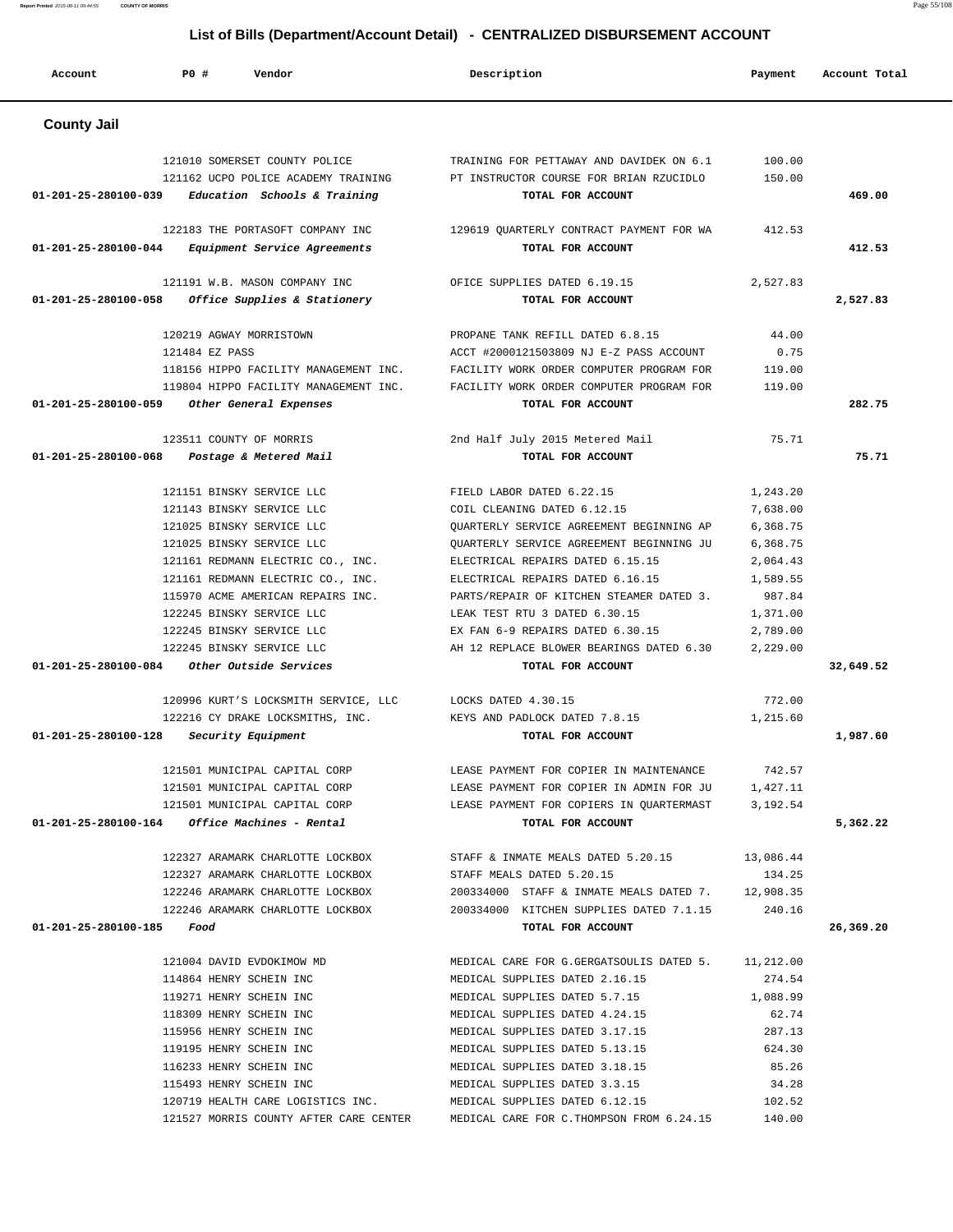|                    |                                        | List of Bills (Department/Account Detail) - CENTRALIZED DISBURSEMENT ACCOUNT |                          |
|--------------------|----------------------------------------|------------------------------------------------------------------------------|--------------------------|
| Account            | PO#<br>Vendor                          | Description                                                                  | Account Total<br>Payment |
| <b>County Jail</b> |                                        |                                                                              |                          |
|                    | 119709 MORRISTOWN EMERGENCY MEDICAL    | MEDICAL CARE FOR D.LEE DATED 4.28.15                                         | 806.00                   |
|                    | 121001 DR. NATHAN SABIN                | MEDICAL CARE FOR N. PETERSON DATED 6.9.15                                    | 290.00                   |
|                    | 120686 RUTGERS UNIVERSITY DENTAL ASSO. | MEDICAL CARE FOR C.KOTZ DATED 3.17.15                                        | 4,289.00                 |
|                    | 115800 HENRY SCHEIN INC                | MEDICIAL SUPPLIES DATED 3.4.15                                               | 80.26                    |
|                    | 115800 HENRY SCHEIN INC                | MEDICIAL SUPPLIES DATED 3.6.15                                               | 145.83                   |
|                    | 117115 HENRY SCHEIN INC                | MEDICIAL SUPPLIES DATED 3.27.15                                              | 134.34                   |
|                    | 117115 HENRY SCHEIN INC                | MEDICIAL SUPPLIES DATED 3.31.15                                              | 112.46                   |
|                    | 120476 HENRY SCHEIN INC                | MEDICIAL SUPPLIES DATED 6.5.15                                               | 799.80                   |
|                    | 120476 HENRY SCHEIN INC                | MEDICIAL SUPPLIES DATED 6.9.15                                               | 268.84                   |
|                    | 121326 HENRY SCHEIN INC                | MEDICAL SUPPLIES DATED 6.17.15                                               | 145.99                   |
|                    | 114516 HENRY SCHEIN INC                | MEDICIAL SUPPLIES DATED 1.28.15                                              | 1,394.27                 |
|                    | 114516 HENRY SCHEIN INC                | MEDICIAL SUPPLIES DATED 1.28.15                                              | 208.56                   |
|                    | 114516 HENRY SCHEIN INC                | MEDICIAL SUPPLIES DATED 2.4.15                                               | 235.86                   |
|                    | 116756 HENRY SCHEIN INC                | MEDICAL SUPPLIES DATED 3.23.15                                               | 682.01                   |
|                    | 117516 HENRY SCHEIN INC                | MEDICAL SUPPLIES DATED 2.19.15                                               | 3,952.62                 |
|                    | 117516 HENRY SCHEIN INC                | MEDICAL SUPPLIES DATED 4.2.15                                                | 1,275.70                 |
|                    | 117516 HENRY SCHEIN INC                | MEDICAL SUPPLIES DATED 4.14.15                                               | 53.64                    |

 117516 HENRY SCHEIN INC MEDICAL SUPPLIES DATED 4.13.15 43.70 120689 HENRY SCHEIN INC MEDICAL SUPPLIES DATED 6.11.15 2,125.23 122251 CONTRACT PHARMACY SERVICES INC INMATE MEDICATION FOR JUNE.2015 DATED 6. 26,670.01 122188 MORRIS COUNTY AFTER CARE CENTER MEDICAL CARE FOR C.THOMPSON FROM 7.1.15 140.00  **01-201-25-280100-189 Medical TOTAL FOR ACCOUNT 57,801.63**

 121535 INSTITUTE FOR FORENSIC PSYCHOLOGY 7 NEW HIRE EVALUATIONS DATED 6.3.15 3,150.00  **01-201-25-280100-198 Psychiatric Services TOTAL FOR ACCOUNT 3,150.00**

 120734 BOB BARKER COMPANY, INC. 20 PAIR HANDCUFFS DATED 6.17.15 489.00  **01-201-25-280100-202 Uniform And Accessories TOTAL FOR ACCOUNT 489.00**

 121150 CRAFTMASTER HARDWARE DOOR HANDLES DATED 6.23.15 476.00  **01-201-25-280100-223 Building Repairs TOTAL FOR ACCOUNT 476.00**

 121824 CULLIGAN 1000884 SOLAR SALT DATED 6.29.15 1,260.00  **01-201-25-280100-249 Bldg Maintenance Supplies TOTAL FOR ACCOUNT 1,260.00**

 121052 E.A. MORSE & CO. INC. JANITORIAL SUPPLIES DATED 6.23.15 1,000.90 121052 E.A. MORSE & CO. INC. JANITORIAL SUPPLIES DATED 6.23.15 231.37  **01-201-25-280100-252 Janitorial Supplies TOTAL FOR ACCOUNT 1,232.27**

 122215 FOWLER EQUIP CO INC. DRYER PARTS/REPAIRS DATED 7.1.15 305.50  **01-201-25-280100-262 Machinery Repairs & Parts TOTAL FOR ACCOUNT 305.50**

 112963 TSI INCORPORATED FIT TEST MACHINE MAINTENANCE PLUS FREIGH 697.69  **01-201-25-280100-266 Safety Items TOTAL FOR ACCOUNT 697.69**

 119713 MORRISTOWN EMERGENCY MEDICAL MEDICAL CARE FOR A.DIAZ DATED 6.2.14 776.00  **01-203-25-280100-189 (2014) Medical TOTAL FOR ACCOUNT 776.00**

**TOTAL for County Jail 136,324.45**

============

 **County Youth Detention Facilit**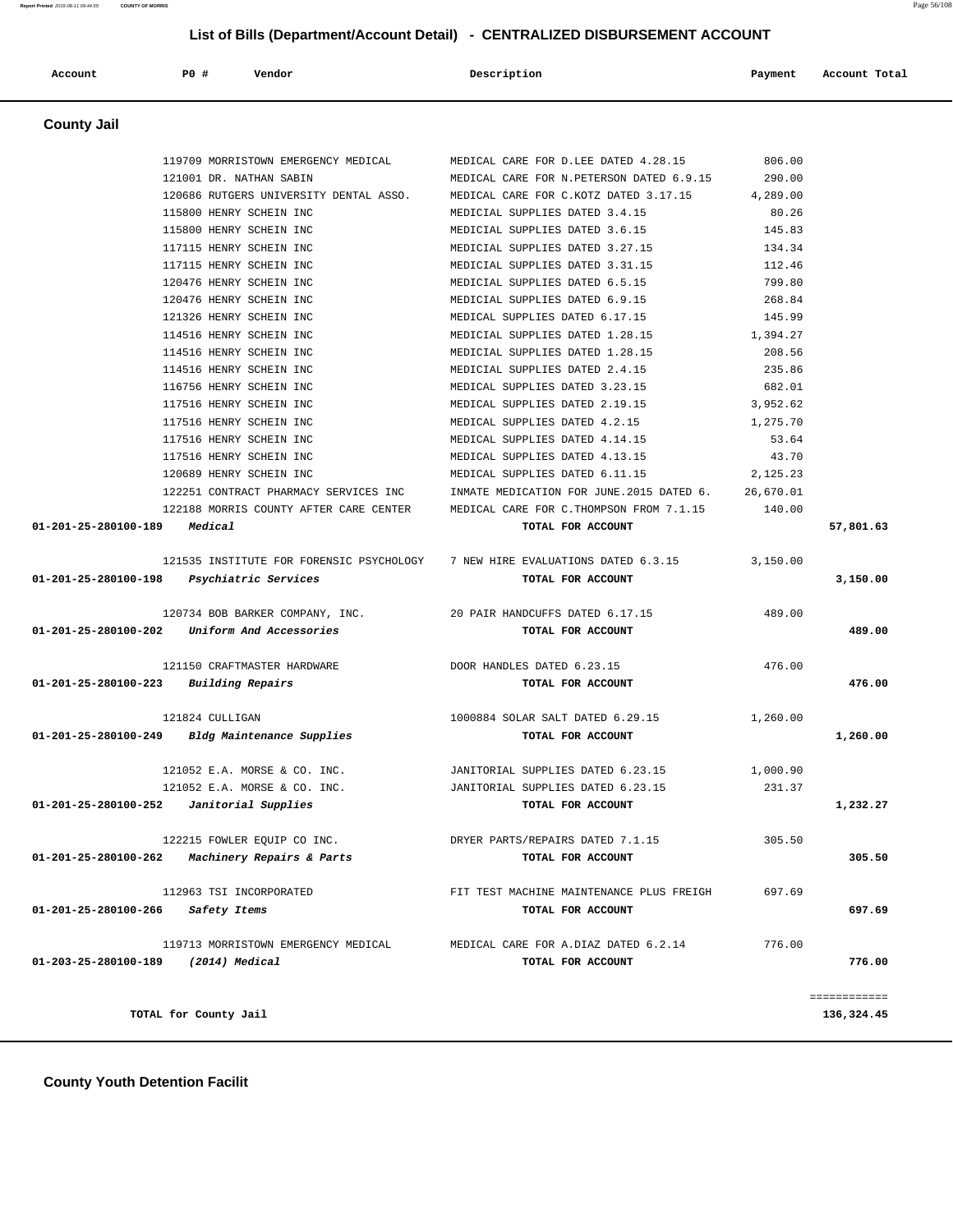$122142$  JANET L. CELI

123511 COUNTY OF MORRIS

120903 COUNTY WELDING SUPPLY CO 120903 COUNTY WELDING SUPPLY CO

01-201-25-281100-059 Other General Expenses

01-201-25-281100-068 Postage & Metered Mail

|                                          | ____________<br>___________ |
|------------------------------------------|-----------------------------|
| TOTAL for County Youth Detention Facilit | 9,085.15                    |

| TANSAS CANNII MEMAING SALLMI CA                   | NU DAICƏ LAA                            | <u>v.zi</u> |          |
|---------------------------------------------------|-----------------------------------------|-------------|----------|
| 01-201-25-281100-189<br>Medical                   | TOTAL FOR ACCOUNT                       |             | 70.01    |
| 122668 ALLEN PAPER & SUPPLY CO                    | Fluff Out Facial Tissue (30/100)        | 48.45       |          |
| 122668 ALLEN PAPER & SUPPLY CO                    | Gen Kitchen Rolled Towel 11"x8.8" 85 Ct | 51.00       |          |
| 122668 ALLEN PAPER & SUPPLY CO                    | Generic C Fold Towel (White) (2400)     | 38.40       |          |
| Janitorial Supplies<br>01-201-25-281100-252       | TOTAL FOR ACCOUNT                       |             | 137.85   |
| 122627 AC & R, INC                                | Turbo-Air OEM Compressor w/shipping     | 1,376.25    |          |
| 122627 AC & R, INC                                | Turbo-Air OEM Filter/Drier w/shipping   | 54.50       |          |
| 122627 AC & R, INC                                | Recover of Freo                         | 50.00       |          |
| 122627 AC & R, INC                                | R-404A per lb.                          | 71.50       |          |
| 122627 AC & R, INC                                | Solder Job/Materials                    | 8.00        |          |
| 122627 AC & R, INC                                | First 1/2 hour                          | 110.00      |          |
| 122627 AC & R, INC                                | Labor                                   | 302.50      |          |
| 01-201-25-281100-262<br>Machinery Repairs & Parts | TOTAL FOR ACCOUNT                       |             | 1,972.75 |

| 120903 COUNTY WELDING SUPPLY CO | Hazardous Material Compliance Charge    | 3.00  |
|---------------------------------|-----------------------------------------|-------|
| 120903 COUNTY WELDING SUPPLY CO | NJ Sales tax                            | 0.21  |
| 9<br>Medical                    | TOTAL FOR ACCOUNT                       | 70.01 |
| 122668 ALLEN PAPER & SUPPLY CO  | Fluff Out Facial Tissue (30/100)        | 48.45 |
| 122668 ALLEN PAPER & SUPPLY CO  | Gen Kitchen Rolled Towel 11"x8.8" 85 Ct | 51.00 |

| Completion of USDA 6 Cents Toolkit for b | 487.50 |        |
|------------------------------------------|--------|--------|
| TOTAL FOR ACCOUNT                        |        | 553.16 |
| 2nd Half July 2015 Metered Mail          | 72.38  |        |
|                                          |        |        |
| TOTAL FOR ACCOUNT                        |        | 72.38  |
|                                          |        |        |
| Oxygen compressed 2.2(5.1) COC D Medical | 39.80  |        |
| Hydro-static test high pressure cylinder | 27.00  |        |

| 123271 EDWARD SHAPLEY                               |                                                          | 3/80DX1/4IDX25' Poly Tube                         | 5.65     |          |
|-----------------------------------------------------|----------------------------------------------------------|---------------------------------------------------|----------|----------|
| 123271 EDWARD SHAPLEY                               |                                                          | Tax                                               | 0.92     |          |
| 122156 ODYSSEY WARE                                 |                                                          | OW 2.0 On-line Renewal Pro Forma Inv #02 6,000.00 |          |          |
| $01-201-25-281100-039$ Education Schools & Training |                                                          | TOTAL FOR ACCOUNT                                 |          | 6,172.90 |
| 122141 STAPLES ADVANTAGE                            |                                                          | Bic Clic Stic Rt Md Blk 12                        | 4.65     |          |
| 122141 STAPLES ADVANTAGE                            |                                                          | Bic Clic Rt Md Blu 12                             | 4.65     |          |
| 122141 STAPLES ADVANTAGE                            |                                                          | Avry Name Badge Ink 160                           | 32.02    |          |
| 122141 STAPLES ADVANTAGE                            |                                                          | Credit for Invoice 3268515288                     | $-32.02$ |          |
| 122598 STAPLES ADVANTAGE                            |                                                          | Staples 8.5x11 document 3pk                       | 10.77    |          |
| 122598 STAPLES ADVANTAGE                            |                                                          | Velcro Extreme 10pk                               | 17.58    |          |
| 122598 STAPLES ADVANTAGE                            |                                                          | Sctch pkging tape 48mmx50m 6 pk                   | 24.52    |          |
| 122629 STAPLES ADVANTAGE                            |                                                          | 6 Hook Wall Rack                                  | 31.20    |          |
| 122629 STAPLES ADVANTAGE                            |                                                          | Borden 2gn Krazy Glue                             | 2.52     |          |
| 122629 STAPLES ADVANTAGE                            |                                                          | Post-it 3x3 Fan Brights 12pk                      | 10.21    |          |
| 01-201-25-281100-058 Office Supplies & Stationery   |                                                          | TOTAL FOR ACCOUNT                                 |          | 106.10   |
|                                                     | 120375 BOB BARKER COMPANY, INC. Headset, Clear w 6" cord |                                                   | 55.56    |          |
| 120375 BOB BARKER COMPANY, INC.                     |                                                          | Freight                                           | 10.10    |          |

### **County Youth Detention Facilit**

|         |     |        | List of Bills (Department/Account Detail) - CENTRALIZED DISBURSEMENT ACCOUNT |         |               |
|---------|-----|--------|------------------------------------------------------------------------------|---------|---------------|
| Account | P0# | Vendor | Description                                                                  | Payment | Account Total |

 120727 BSN SPORTS INC. Gamecraft Plastic horseshoe set 21.74 120727 BSN SPORTS INC. Whamo Frisbee 200g 34.41 120727 BSN SPORTS INC. Freight 15.00 122670 EDWARD SHAPLEY BK-Uspc Card 14.69 122670 EDWARD SHAPLEY Tax 1.03 121069 CABLEVISION Acct# 07876-529177-01-5 Cable service fo 44.96 123271 EDWARD SHAPLEY Rust Flat Black Spray 12oz 3.76 123271 EDWARD SHAPLEY Rust Gloss White Spray 3.76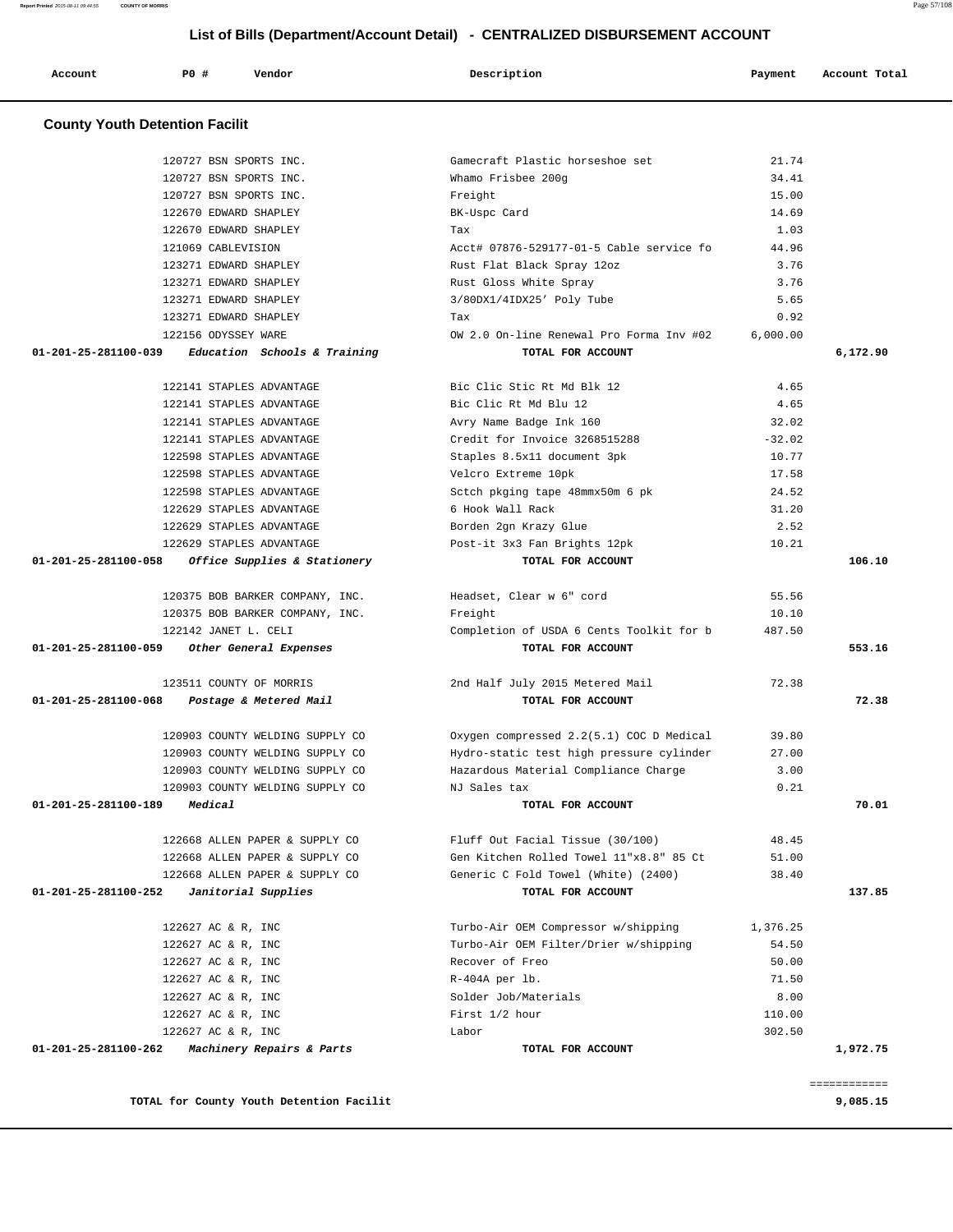| 122748 SPACE FARMS INC                               | deer carcass removed $4/1$ - $4/30/2015$ | 2,244.00 |          |
|------------------------------------------------------|------------------------------------------|----------|----------|
| 122748 SPACE FARMS INC                               | deer carcass removed $5/1$ - $5/30/2015$ | 1,419.00 |          |
| 122748 SPACE FARMS INC                               | deer carcass removed $6/1 - 6/30/2015$   | 2,343.00 |          |
| 01-201-26-290100-036<br>Contracted Services          | TOTAL FOR ACCOUNT                        |          | 6,006.00 |
|                                                      |                                          |          |          |
|                                                      |                                          |          |          |
| 122591 TRITEC OFFICE EQUIPMENT INC                   | Ricoh MPC2051 4/1 - 6/30/2015 Serial #V9 | 67.48    |          |
| 123243 STAPLES ADVANTAGE                             | HP 932XL HYBLK/933                       | 62.99    |          |
| 123243 STAPLES ADVANTAGE                             | Brother PC201 Black Ink                  | 22.59    |          |
| 123243 STAPLES ADVANTAGE                             | staples 8.5x11copy paper                 | 57.00    |          |
| 123243 STAPLES ADVANTAGE                             | HP 932XL Blk Ink                         | 57.60    |          |
| 01-201-26-290100-058<br>Office Supplies & Stationery | TOTAL FOR ACCOUNT                        |          | 267.66   |
|                                                      |                                          |          |          |
| 123511 COUNTY OF MORRIS                              | 2nd Half July 2015 Metered Mail          | 3.15     |          |
| 01-201-26-290100-068<br>Postage & Metered Mail       | TOTAL FOR ACCOUNT                        |          | 3.15     |
|                                                      |                                          |          |          |
| 122596 WASHINGTON TWP MUNICIPAL                      | fuel purchased per agreement             | 5,428.52 |          |
| 01-201-26-290100-140<br>Gas Purchases                | TOTAL FOR ACCOUNT                        |          | 5,428.52 |
|                                                      |                                          |          |          |
| 122372 CENTURYLINK                                   | 310111021 Long Valley Garage Fax 5/25/2  | 208.06   |          |
| 122372 CENTURYLINK                                   | 310111021 Long Valley Garage Fax 6/25/2  | 224.49   |          |
| 120420 CENTURYLINK                                   | 310111021 April 25, 2015                 | 206.56   |          |
| 122355 COMCAST                                       | 8499 05 276 0081952 billing date: 4/24/2 | 92.85    |          |
| 122355 COMCAST                                       | 8499 05 276 0081952 billing date: 5/24/2 | 92.85    |          |
| 122355 COMCAST                                       | 8499 05 276 0081952 billing date: 6/24/2 | 102.85   |          |
| 01-201-26-290100-146<br>Telephone                    | TOTAL FOR ACCOUNT                        |          | 927.66   |
|                                                      |                                          |          |          |
| 122413 PEZZO PIZZA II                                | meals $5/15 - 6/11/2015$                 | 370.00   |          |
| 122413 PEZZO PIZZA II                                | 15% Gratuity                             | 55.50    |          |
| 122412 KORNER STORE INC                              | meals $3/27 - 6/8/2015$                  | 310.00   |          |
| 122412 KORNER STORE INC                              |                                          | 46.50    |          |
|                                                      | 15% Gratuity                             |          |          |
| 122410 MORRISTOWN DINER                              | meals $01/26 - 03/21/2015$               | 400.00   |          |
| 122410 MORRISTOWN DINER                              | 15% Gratyuity                            | 60.00    |          |
| 122408 HUNAN WOK                                     | meals $3/31 - 5/17/2015$                 | 460.00   |          |
| 122408 HUNAN WOK                                     | 15% Gratuity                             | 69.00    |          |
| 122409 LOVEYS PIZZA & GRILL                          | meals $4/10 - 5/7/2015$                  | 110.00   |          |
| 122409 LOVEYS PIZZA & GRILL                          | 15% Gratuity                             | 16.50    |          |
| 01-201-26-290100-188<br>Meals                        | TOTAL FOR ACCOUNT                        |          | 1,897.50 |
|                                                      |                                          |          |          |
| 123108 CHRISTOPHER BLAGROVE                          | work boots per contract                  | 76.99    |          |
| 123419 ARTHUR FRENZEL                                | work boots per contract                  | 90.00    |          |
| 123420 JAY BUERGER                                   | work boots per contractor                | 90.00    |          |
| 01-201-26-290100-207<br>Uniform & Clothing Allowance | TOTAL FOR ACCOUNT                        |          | 256.99   |
|                                                      |                                          |          |          |
| 122381 CRAFCO, INC.                                  | Detack (pails)                           | 729.50   |          |
| 122394 DYNASTY CHEMICAL CORPORATION                  | citrus kleen cleaner & degreaser         | 4,600.00 |          |
| 122394 DYNASTY CHEMICAL CORPORATION                  | Freight Charge                           | 98.00    |          |
| 122801 GRINNELL RECYCLING INC.                       | disposable recycling 4/20/15             | 295.80   |          |
| 122801 GRINNELL RECYCLING INC.                       | 4/20/1                                   | 157.76   |          |
| 122801 GRINNELL RECYCLING INC.                       | 4/29/                                    | 394.40   |          |
| 122801 GRINNELL RECYCLING INC.                       | 4/30                                     | 197.20   |          |
| 122801 GRINNELL RECYCLING INC.                       | 4/30                                     | 197.20   |          |
| 122801 GRINNELL RECYCLING INC.                       | 4/30                                     | 197.20   |          |
| 122801 GRINNELL RECYCLING INC.                       | 5/13                                     | 157.76   |          |
| 122801 GRINNELL RECYCLING INC.                       | 5/14                                     | 354.96   |          |
| 122801 GRINNELL RECYCLING INC.                       | 5/18                                     | 157.76   |          |
| 122801 GRINNELL RECYCLING INC.                       | 5/19                                     | 394.40   |          |
| 122801 GRINNELL RECYCLING INC.                       | 5/19                                     | 197.20   |          |
|                                                      |                                          |          |          |

 **Account P0 # Vendor Description Payment Account Total**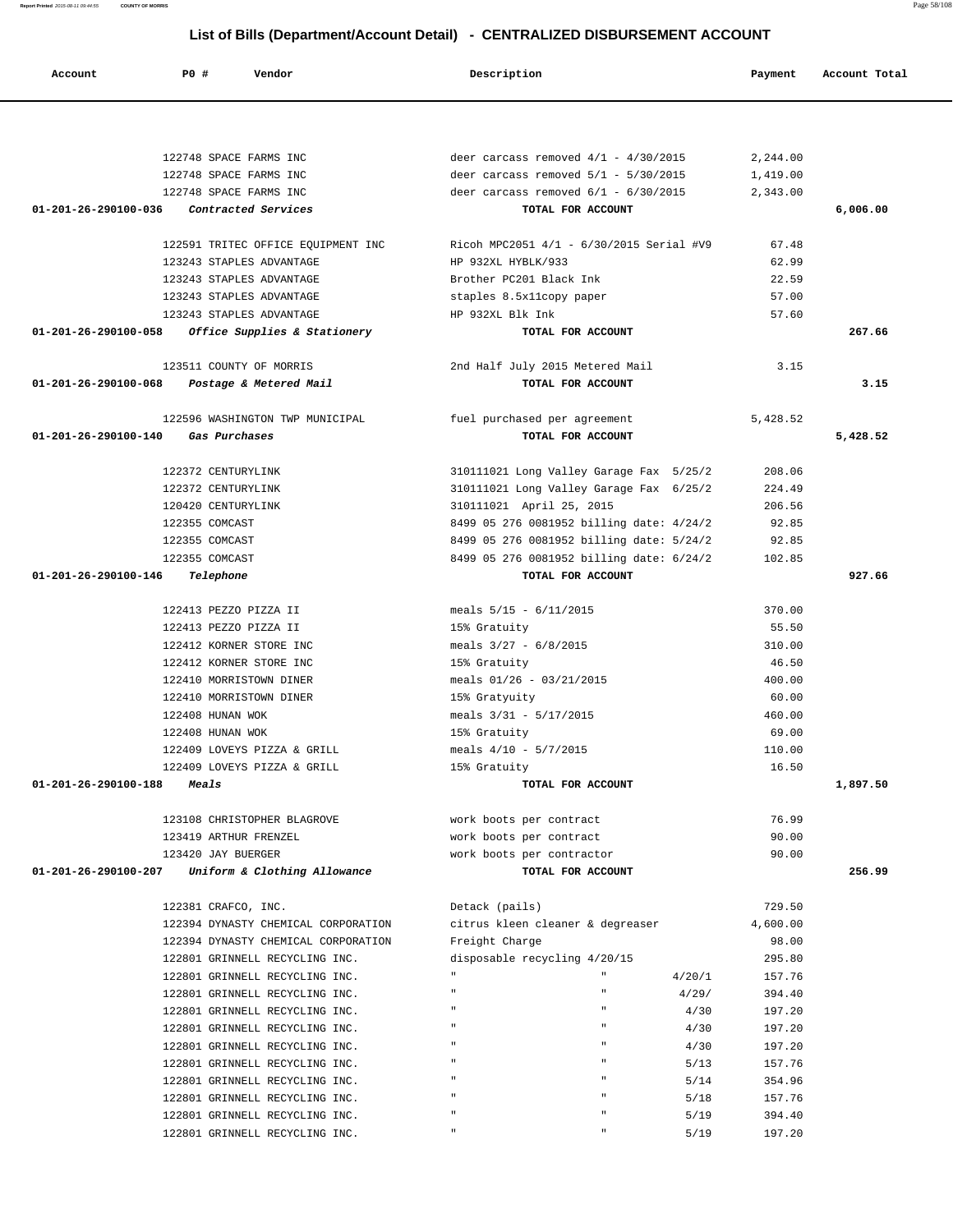### **TOTAL for Road Repairs 38,638.98**

| 122801 GRINNELL RECYCLING INC.                                             | $\mathbf{H}$<br>$\mathbf{H}$<br>5/26            | 197.20          |              |
|----------------------------------------------------------------------------|-------------------------------------------------|-----------------|--------------|
| 122801 GRINNELL RECYCLING INC.                                             | $\mathbf{u}$<br>5/27                            | 197.20          |              |
| 122801 GRINNELL RECYCLING INC.                                             | 5/28                                            | 295.80          |              |
| 122801 GRINNELL RECYCLING INC.                                             | 5/28                                            | 295.80          |              |
| 122801 GRINNELL RECYCLING INC.                                             | $6/2/$                                          | 236.64          |              |
| 122801 GRINNELL RECYCLING INC.                                             | $6/2/$                                          | 118.32          |              |
| 122801 GRINNELL RECYCLING INC.                                             | 6/4/                                            | 256.36          |              |
| 122801 GRINNELL RECYCLING INC.                                             | 6/4/                                            | 236.64          |              |
| 122801 GRINNELL RECYCLING INC.                                             | 6/12                                            | 216.92          |              |
| 122801 GRINNELL RECYCLING INC.                                             | 6/1                                             | 197.20          |              |
| 122801 GRINNELL RECYCLING INC.                                             | 6/15                                            | 78.88           |              |
| 01-201-26-290100-222<br><i>Bituminous Concrete</i>                         | TOTAL FOR ACCOUNT                               |                 | 10,673.02    |
|                                                                            |                                                 |                 |              |
| 122799 RT. 23 PATIO & MASON CENTER                                         | EP Catch Basin 6x6x12, Patio/Cap Block,         | 2,427.78        |              |
| 122799 RT. 23 PATIO & MASON CENTER                                         | EP Catch Basin 6x6x12, EC 4x8x16 solids,        | 1,545.12        |              |
| 122799 RT. 23 PATIO & MASON CENTER                                         | EP Catch Basin 6x6x12                           | 1,436.16        |              |
| 122799 RT. 23 PATIO & MASON CENTER                                         | EP Catch Basin 6x6x12                           | 1,436.16        |              |
| 122799 RT. 23 PATIO & MASON CENTER                                         | EP Catch Basin 6x6x12, EC 4x8x16 Solids,        | 1,650.36        |              |
| 122799 RT. 23 PATIO & MASON CENTER                                         | EP Catch Basin 6x6x12, EC 4x8x16 Solids,        | 1,111.82        |              |
| 01-201-26-290100-224<br>Catch Basin Drainage & Pipes                       | TOTAL FOR ACCOUNT                               |                 | 9,607.40     |
| 122588 MORRISTOWN LUMBER &                                                 | 3-1/2 chest handle zinc, 14' ratchet tie        | 30.09           |              |
| 01-201-26-290100-238                                                       | TOTAL FOR ACCOUNT                               |                 | 30.09        |
| Signage                                                                    |                                                 |                 |              |
| 122377 COUNTY CONCRETE CORP.                                               | yellow mason sand                               | 130.20          |              |
| 122796 EASTERN CONCRETE MATERIALS, INC. mason sand Ticket # 21248127       |                                                 | 211.89          |              |
| 122796 EASTERN CONCRETE MATERIALS, INC.                                    | 3/4" QP Ticket # 21251709                       | 144.91          |              |
| 01-201-26-290100-244<br>Stone                                              | TOTAL FOR ACCOUNT                               |                 | 487.00       |
|                                                                            |                                                 |                 |              |
| 122587 MORRISTOWN LUMBER &                                                 | white sealant                                   | 2.99            |              |
| 122587 MORRISTOWN LUMBER &                                                 | margin trowel, brick trowel, hose washer        | 50.74           |              |
| 122587 MORRISTOWN LUMBER &                                                 | screw driver bit set, tape measure              | 31.98           |              |
| 122587 MORRISTOWN LUMBER &                                                 | drill/hammer handle                             | 17.97           |              |
| 122587 MORRISTOWN LUMBER &                                                 | sure spray elect                                | 29.99           |              |
| 122587 MORRISTOWN LUMBER &                                                 | prem adhesive 10.6                              | 5.69            |              |
| 122587 MORRISTOWN LUMBER &                                                 | prem adhesives                                  | 11.38           |              |
| 122587 MORRISTOWN LUMBER &                                                 | pointing trowel, fast plug                      | 11.38           |              |
| 122587 MORRISTOWN LUMBER &                                                 | 20564-614R recip bld                            | 15.99           |              |
| 122587 MORRISTOWN LUMBER &                                                 | prem adhesive 10.6                              | 5.69            |              |
| 122397 GRAY SUPPLY CORP                                                    | blade for street saw 18x140x1 Serial #          | 557.05          |              |
| 122397 GRAY SUPPLY CORP                                                    | asphalt saw 18x140x1 Serial # BY807243,         | 1,120.00        |              |
| 122589 NORTHEASTERN HARDWARE CO INC                                        | brick/drill hamers                              | 180.66          |              |
| 122589 NORTHEASTERN HARDWARE CO INC                                        | tamper handles                                  | 23.90           |              |
| 122589 NORTHEASTERN HARDWARE CO INC<br>122589 NORTHEASTERN HARDWARE CO INC | tamper handles                                  | 115.83<br>55.90 |              |
| 122589 NORTHEASTERN HARDWARE CO INC                                        | mortar pans<br>motar hoe, union level head rake | 101.08          |              |
| 01-201-26-290100-260<br>Construction Materials                             | TOTAL FOR ACCOUNT                               |                 | 2,338.22     |
|                                                                            |                                                 |                 |              |
| 122392 DEER PARK                                                           | 0434540175 3/15/15 - 4/14/2015                  | 34.78           |              |
| 122392 DEER PARK                                                           | 0434540175 4/15/15 - 5/14/2015                  | 35.08           |              |
| 122392 DEER PARK                                                           | 0434540175  5/15/15 - 6/14/2015                 | 28.80           |              |
| 122366 CABLEVISION                                                         | Acct 07876-512349-01-9 7/1 7/31/2015            | 106.48          |              |
| 122366 CABLEVISION                                                         | Acct 07876-512349-01-9 8/1 - 8/31/2015          | 106.48          |              |
| 122395 GALETON GLOVES                                                      | ear plugs                                       | 14.50           |              |
| 122395 GALETON GLOVES                                                      | safety gloves, lens, plugs                      | 389.65          |              |
| 01-201-26-290100-266<br>Safety Items                                       | TOTAL FOR ACCOUNT                               |                 | 715.77       |
|                                                                            |                                                 |                 |              |
|                                                                            |                                                 |                 | ============ |

 **Account P0 # Vendor Description Payment Account Total**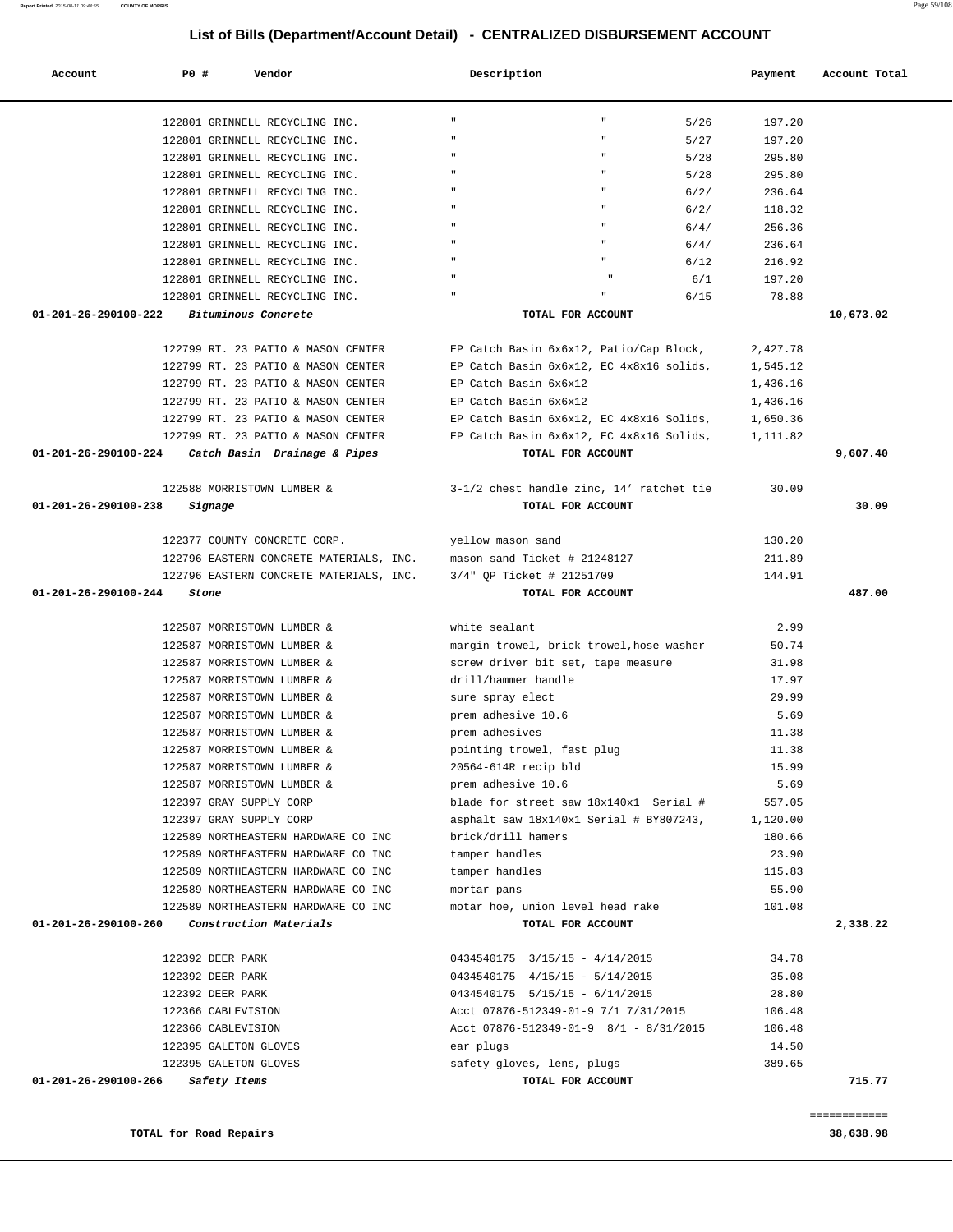**Report Printed** 2015-08-11 09:44:55 **COUNTY OF MORRIS** Page 60/108

 **List of Bills (Department/Account Detail) - CENTRALIZED DISBURSEMENT ACCOUNT**

| Account                        | <b>PO#</b><br>Vendor                 | Description                               | Payment | Account Total |
|--------------------------------|--------------------------------------|-------------------------------------------|---------|---------------|
| <b>Bridges and Culverts</b>    |                                      |                                           |         |               |
|                                | 120639 PARK UNION LUMBER COMPANY LLC | Misc. Parts as see on Invoice# J 380849   | 125.86  |               |
|                                | 122786 SHEAFFER SUPPLY, INC.         | Fitting for PW Tips (for end of PW Wand)  | 22.19   |               |
|                                | 122786 SHEAFFER SUPPLY, INC.         | 3/16x4x6 -S4 SDS Bit CT, 3/16x6x8 SDS Bi  | 12.44   |               |
| 01-201-26-292100-239           | Small Tools                          | TOTAL FOR ACCOUNT                         |         | 160.49        |
|                                | 122120 SHEAFFER SUPPLY INC.          | 51b 16 GA Anneal Wire                     | 19.95   |               |
|                                | 120692 PARK UNION LUMBER COMPANY LLC | (2) Ratcher Tie Down                      | 59.98   |               |
|                                | 120692 PARK UNION LUMBER COMPANY LLC | (1) Mortar Hoe                            | 35.99   |               |
| $01 - 201 - 26 - 292100 - 246$ | Tools - Others                       | TOTAL FOR ACCOUNT                         |         | 115.92        |
|                                | 120763 COUNTY WELDING SUPPLY CO      | cws 125 cf argon, cws 125 ar/co2 75/25,   | 35.40   |               |
|                                | 120763 COUNTY WELDING SUPPLY CO      | UN1072 Oxygen Compressed, CWS 251 cf, cyl | 162.30  |               |
| 01-201-26-292100-248           | Welding-Oxygen-Acetylene Etc         | TOTAL FOR ACCOUNT                         |         | 197.70        |
|                                | 122761 MUNICIPAL CAPITAL CORP        | (1) Ricoh MPC 2051 Digital Copier, Publi  | 522.78  |               |
|                                | 123398 TRI-TECH INC                  | Invoice Date: 7-1-2015Invoice: 59673Bill  | 299.81  |               |
| 01-201-26-292100-259           | Equipment Rental                     | TOTAL FOR ACCOUNT                         |         | 822.59        |
|                                | 122783 BEAUTIFUL RAGS                | Purell Hand Sanitizer                     | 192.69  |               |
|                                | 122130 GRAINGER                      | Wasp & Hornet Killer Spray                | 99.60   |               |
|                                | 122130 GRAINGER                      | Poison Oak/Ivy Cleaner Lotion             | 52.86   |               |
|                                | 122130 GRAINGER                      | Pre Contact Towelettes 8x5                | 65.96   |               |
|                                | 122130 GRAINGER                      | Cleanser, $7-3/4$ In x 2 1/2 in           | 53.46   |               |
|                                | 122130 GRAINGER                      | Insect Repellent, Aerosol.                | 20.08   |               |
|                                | 122130 GRAINGER                      | Instant Canopy 10 ft x 10 ft              | 648.12  |               |
| 01-201-26-292100-266           | Safety Items                         | TOTAL FOR ACCOUNT                         |         | 1,132.77      |

## **Shade Tree Commission**

|              | 0.99   | $03/15 - 04/14/15$<br>0434593380     | 123238 DEER PARK                                        |                                |
|--------------|--------|--------------------------------------|---------------------------------------------------------|--------------------------------|
|              | 43.45  | $0434593380$ $05/15$ - $06/14/15$    | 123238 DEER PARK                                        |                                |
|              | 34.18  | $0434593380$ $06/15$ - $07/14/15$    | 123238 DEER PARK                                        |                                |
| 78.62        |        | TOTAL FOR ACCOUNT                    | $01-201-26-300100-098$ Other Operating&Repair Supply    |                                |
|              | 90.00  | work boots per contract              | 122894 JOHN ORGINOS                                     |                                |
|              | 90.00  | work boots per contract              | 122890 NEIL CORTESE                                     |                                |
| 180.00       |        | TOTAL FOR ACCOUNT                    | 01-201-26-300100-207 Uniform & Clothing Allowance       |                                |
|              | 102.89 |                                      | 120873 KENVIL POWER EQUIPMENT, INC. 41 Bar SN 404 063 W |                                |
| 102.89       |        | TOTAL FOR ACCOUNT                    | <i>Machinery Repairs &amp; Parts</i>                    | $01 - 201 - 26 - 300100 - 262$ |
|              | 65.85  | white frame clear lens Item 96445 WE | 120759 NORTHERN SAFETY CO. INC.                         |                                |
|              | 8.26   | $0434540159$ $05/15/15 - 06/14/2015$ | 122580 DEER PARK                                        |                                |
| 74.11        |        | TOTAL FOR ACCOUNT                    | Safety Items                                            | 01-201-26-300100-266           |
| ------------ |        |                                      |                                                         |                                |
| 435.62       |        |                                      | TOTAL for Shade Tree Commission                         |                                |
|              |        |                                      |                                                         |                                |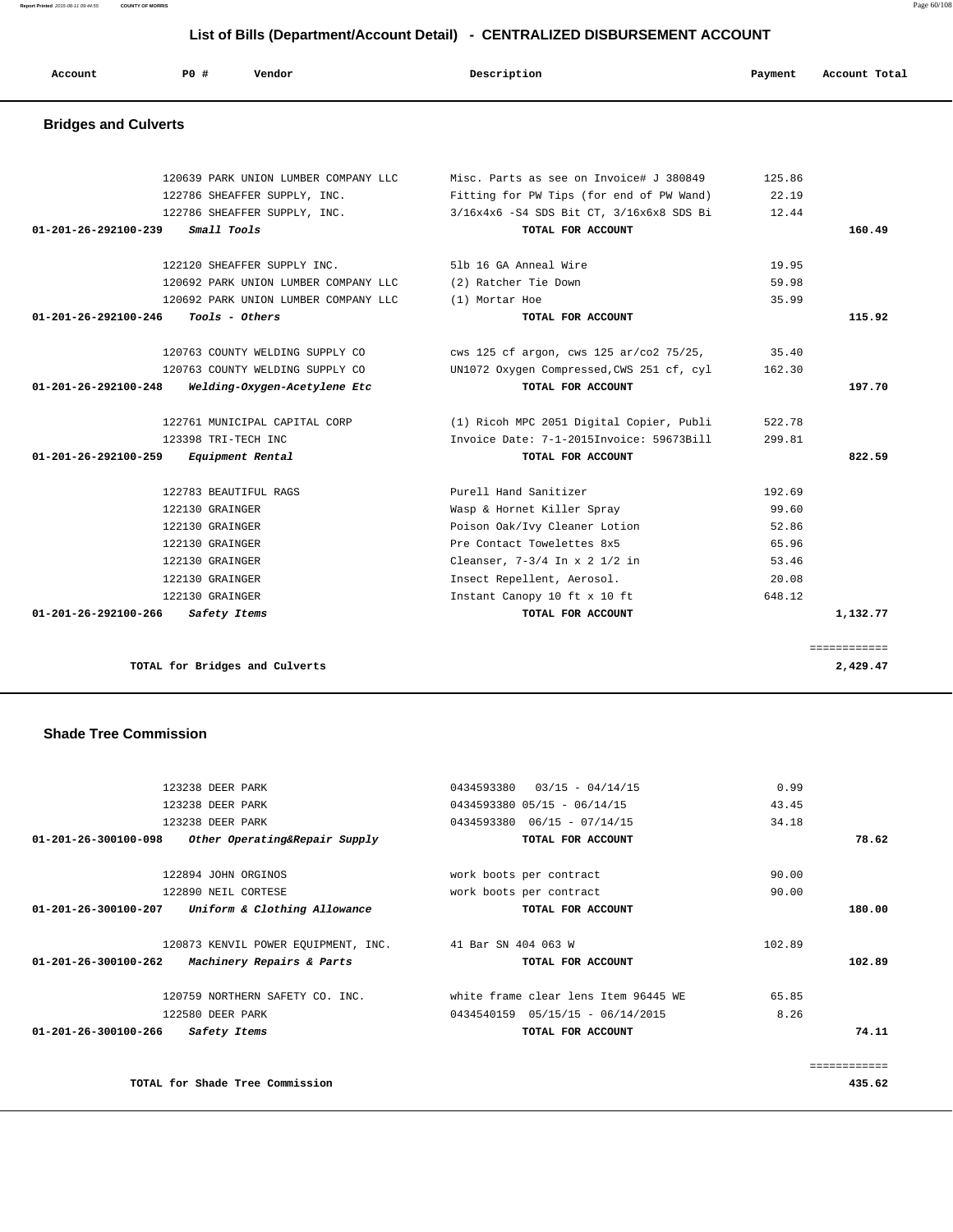|                                                | 123430 WILLIAM F. BARNISH                                        | RENT FOR DOVER PROBATION / SEPTEMBER 201                                 | 8,437.49 |           |
|------------------------------------------------|------------------------------------------------------------------|--------------------------------------------------------------------------|----------|-----------|
| $01 - 201 - 26 - 310100 - 029$ Building Rental |                                                                  | TOTAL FOR ACCOUNT                                                        |          | 8,437.49  |
|                                                | 122696 WEBSTER PLUMBING &                                        | RE: A&R/ 06-29-15                                                        | 1,808.70 |           |
|                                                | 122696 WEBSTER PLUMBING &                                        | RE: A&R/ 07-15-15                                                        | 164.60   |           |
|                                                | 122696 WEBSTER PLUMBING &                                        | RE: A&R/ 06-26-15                                                        | 823.00   |           |
|                                                | 122437 SCIENTIFIC WATER CONDITIONING                             | WATERGUARD QUARTERLY BILLING/ JULY, AUGU 675.00                          |          |           |
|                                                | 123348 WEBSTER PLUMBING &                                        | RE: WARRANTS/ 05-20-15                                                   | 3,277.40 |           |
|                                                | 123448 WEBSTER PLUMBING &                                        | RE: CAC/ 03-09-15                                                        | 314.60   |           |
|                                                | 01-201-26-310100-044 Equipment Service Agreements                | TOTAL FOR ACCOUNT                                                        |          | 7,063.30  |
|                                                | 122734 OFFICE CONCEPTS GROUP, INC. RE: OFFICE SUPPLIES/ 04-02-15 |                                                                          | 97.81    |           |
|                                                | 123489 OFFICE CONCEPTS GROUP, INC. RE: OFFICE SUPPLIES/ 07-23-15 |                                                                          | 215.82   |           |
|                                                | 123489 OFFICE CONCEPTS GROUP, INC. RE: OFFICE SUPPLIES/ 07-23-15 |                                                                          | 10.89    |           |
|                                                | 122948 OFFICE CONCEPTS GROUP, INC. OFFICE SUPPLIES, 06-24-15     |                                                                          | 156.90   |           |
|                                                | $01-201-26-310100-058$ Office Supplies & Stationery              | TOTAL FOR ACCOUNT                                                        |          | 481.42    |
|                                                | 122500 LAZ PARKING                                               | 590803109/ JUROR PKG - JUNE 2015/ DATED                                  | 9,562.75 |           |
|                                                |                                                                  | 123431 MORRISTOWN PARKING AUTHORITY PARKING MAINTENANCE FEE/ AUGUST 2015 | 5,340.00 |           |
|                                                | 01-201-26-310100-062 Parking Lot Rental                          | TOTAL FOR ACCOUNT                                                        |          | 14,902.75 |
|                                                |                                                                  |                                                                          |          |           |
|                                                | 121290 CLIFTON ELEVATOR SERVICE CO INC                           | RE: A & R BLDG - COURT ST - $(4)$ CAR(S) 1,472.00                        |          |           |
|                                                | 121290 CLIFTON ELEVATOR SERVICE CO INC                           | $RE: CH - ANN ST - (3) CAR(S)$                                           | 978.00   |           |
|                                                | 121290 CLIFTON ELEVATOR SERVICE CO INC                           | RE: SCHUYLER ANNEX - 30 SCHUYLER - (2) C                                 | 600.00   |           |
|                                                | 121290 CLIFTON ELEVATOR SERVICE CO INC                           | RE: LIBRARY - 30 E. HANOVER - $(1)$ CAR $(S)$                            | 245.00   |           |
|                                                | 121290 CLIFTON ELEVATOR SERVICE CO INC                           | RE: CAC COMPLEX - 1 MEDICAL DR - (1) CA                                  | 245.00   |           |
|                                                | 121290 CLIFTON ELEVATOR SERVICE CO INC                           | $RE: SEU - 102 RAYNOR RD - (1) CAR(S)$                                   | 245.00   |           |
|                                                | 121290 CLIFTON ELEVATOR SERVICE CO INC                           | RE: HUMAN SERVICES - 340 W. HANOVER - (2)                                | 580.00   |           |
|                                                | 121290 CLIFTON ELEVATOR SERVICE CO INC                           | RE: HOMELESS CENTER- 540 W. HANOVER - (1                                 | 315.00   |           |
|                                                | 121290 CLIFTON ELEVATOR SERVICE CO INC                           | $RE: PSTA - 500 W. HANOVER - (1) CAR(S)$                                 | 245.00   |           |
|                                                |                                                                  |                                                                          |          |           |
|                                                | 121290 CLIFTON ELEVATOR SERVICE CO INC                           | RE: LPS - 450 W. HANOVER - $(2)$ CAR $(S)$                               | 490.00   |           |
|                                                | 121168 TREASURER, STATE OF NEW JERSEY                            | LICENSED SITE PROFESSIONAL PROGRAM                                       | 1,465.00 |           |
|                                                | 122210 RAW INC                                                   | RE: B&G - HILL/ 06-30-15                                                 | 3,150.00 |           |
|                                                | 122501 CLIFFSIDE BODY CORP                                       | RE: DUMP TRUCK BODY REPLACEMENT/ 06-19-1 13,280.99                       |          |           |
|                                                | 122232 PROCOMM SYSTEMS, INC.                                     | RE: COURTHOUSE/ 06-19-15                                                 | 1,352.00 |           |
|                                                | 123468 LONGFELLOWS SANDWICH DELI                                 | MEAL RECEIPTS/ 07-25-15                                                  | 30.46    |           |
|                                                | $01-201-26-310100-084$ Other Outside Services                    | TOTAL FOR ACCOUNT                                                        |          | 24,693.45 |
|                                                | 122947 DEER PARK                                                 | 0434507703/ 6/15/15 THRU 7/14/15 DATED 7                                 | 89.07    |           |
|                                                | 122805 FASTENAL COMPANY                                          | RE: B&G/ 07-02-15                                                        | 20.79    |           |
|                                                | 01-201-26-310100-095 Other Administrative Supplies               | TOTAL FOR ACCOUNT                                                        |          | 109.86    |
|                                                | 122503 MORRIS COUNTY MUNICIPAL                                   | 000291/ RE: REFUSE REMOVAL/ JUNE 2015/ 0                                 | 360.99   |           |
|                                                | 122609 MORRIS COUNTY MUNICIPAL                                   | 100055/ WASTE COLLECTION -JUNE 2015/ 05-                                 | 5,545.33 |           |
|                                                | 122609 MORRIS COUNTY MUNICIPAL                                   | 100055/ TIPPING FEES - JUNE 2015/ 07-08-                                 | 2,209.40 |           |
|                                                | 01-201-26-310100-143 Rubbish & Trash Removal                     | TOTAL FOR ACCOUNT                                                        |          | 8,115.72  |
|                                                | 122806 OFFICE CONCEPTS GROUP, INC.                               | RE: PLANNING & DEV/ 06-16-15                                             | 158.25   |           |
|                                                | 122806 OFFICE CONCEPTS GROUP, INC.                               | RE: PLANNING & DEV/ 07-01-15                                             | 1,740.75 |           |
|                                                | 123500 OFFICE CONCEPTS GROUP, INC.                               | WO75757/ RE: SHERIFF/ 07-24-15                                           | 1,088.10 |           |
|                                                | 01-201-26-310100-162 Furniture & Fixtures                        | TOTAL FOR ACCOUNT                                                        |          | 2,987.10  |
|                                                | 122206 MUNICIPAL CAPITAL CORP                                    | CONTRACT # 11674 - RICOH MPC3002 COPIER                                  | 746.39   |           |
|                                                | $01 - 201 - 26 - 310100 - 164$ Office Machines - Rental          | TOTAL FOR ACCOUNT                                                        |          | 746.39    |
|                                                | 122218 AURA VARGAS                                               | RE: 2015 WORK BOOTS - NIGHT CREW/ 07-02-                                 | 90.00    |           |
|                                                | 122624 GREGORIO RONDON                                           | RE: 2015 WORK BOOTS - NIGHT CREW/ 07-04-                                 | 90.00    |           |
|                                                |                                                                  |                                                                          |          |           |

 **Account P0 # Vendor Description Payment Account Total**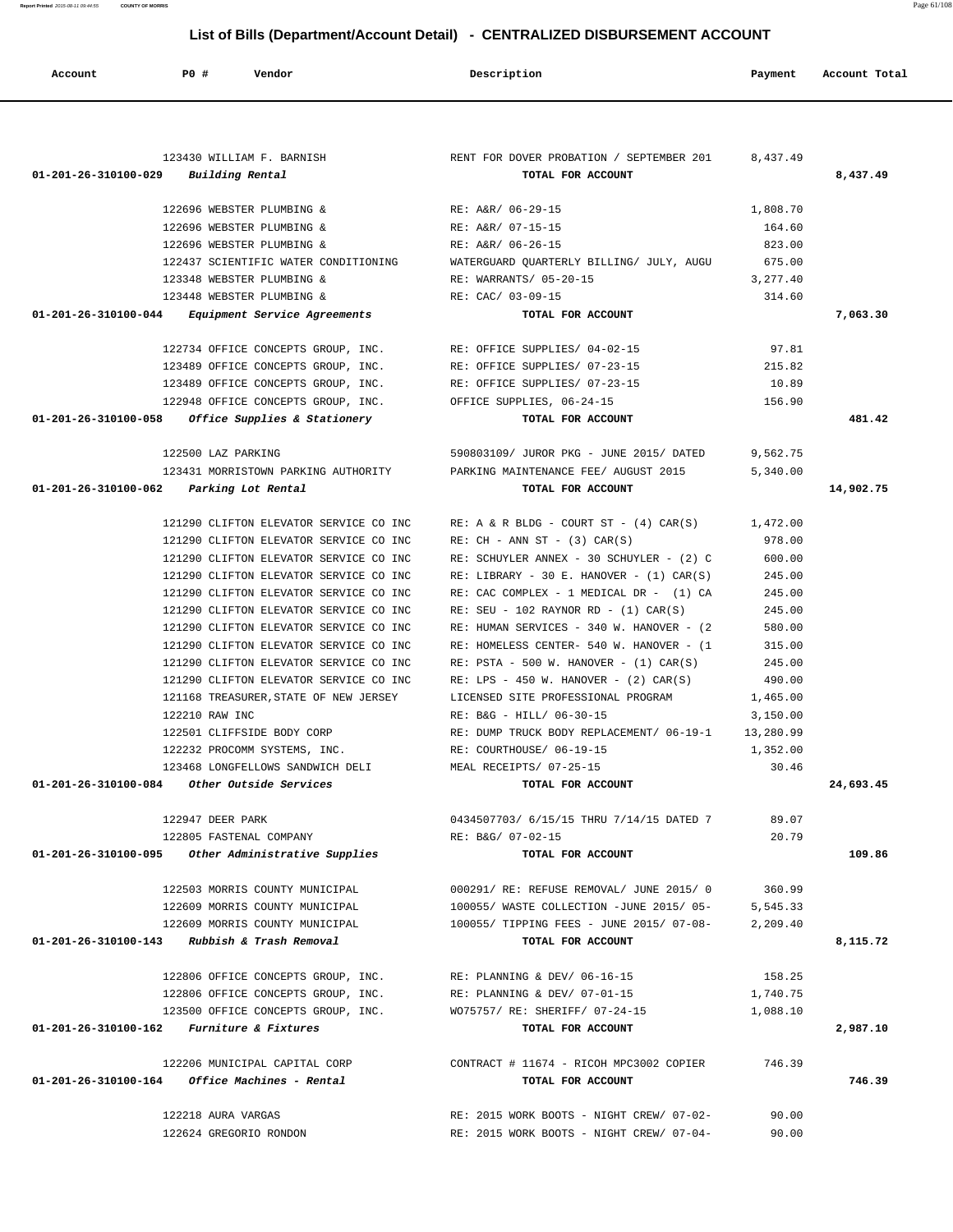| 122625 XIOMARA MALDONADO                                                                           |                                                                                                                                                                               |          |          |
|----------------------------------------------------------------------------------------------------|-------------------------------------------------------------------------------------------------------------------------------------------------------------------------------|----------|----------|
| 123168 NORMA SALINAS                                                                               | RE: 2015 WORK BOOTS - NIGHT CREW/ 07-11-<br>WORK BOOT ALLOWANCE<br>2015 WORK BOOTS - NIGHTCREW 90.00<br>2015 WORK BOOTS - NIGHTCREW 90.00<br>201922/ RE: B&G/ 06-26-15 199.62 |          |          |
| 123365 EVELYN LOPEZ                                                                                |                                                                                                                                                                               |          |          |
| 122805 FASTENAL COMPANY                                                                            | WO74922/ RE: B&G/ 06-26-15                                                                                                                                                    | 199.62   |          |
| 123422 JOSEPH MACDONALD                                                                            | RE: 2015 WORK BOOTS - NIGHT CREW/ 07-26-                                                                                                                                      | 90.00    |          |
| 01-201-26-310100-207 Uniform & Clothing Allowance                                                  | TOTAL FOR ACCOUNT                                                                                                                                                             |          | 844.50   |
|                                                                                                    |                                                                                                                                                                               |          |          |
|                                                                                                    | 122158 MORRISTOWN LUMBER & WO75571/RE: A&R/06-26-15 152.93                                                                                                                    |          |          |
|                                                                                                    | 121179 COUNTY CONCRETE CORP. RE: COUNTY LIBRARY/ 06-19-15                                                                                                                     | 407.00   |          |
| 121179 COUNTY CONCRETE CORP. RE: CAC/ 06-23-15                                                     |                                                                                                                                                                               | 284.50   |          |
| 122205 COUNTY CONCRETE CORP.                                                                       |                                                                                                                                                                               | 331.20   |          |
| 122205 COUNTY CONCRETE CORP.                                                                       | RE: HILL - SIDEWALKS/ 06-26-15<br>RE: HILL - SIDEWALKS/ 06-27-15                                                                                                              | 13.15    |          |
| 122205 COUNTY CONCRETE CORP.                                                                       | RE: CREDIT MEMO - REF PO 120768/ 05-17-1 -298.20                                                                                                                              |          |          |
| 122189 MORRIS BRICK AND STONE CO. WO75406/RE B&G/06-05-15                                          |                                                                                                                                                                               | 83.00    |          |
| 122189 MORRIS BRICK AND STONE CO. WO75406/ RE B&G/ 06-10-15                                        |                                                                                                                                                                               | 256.90   |          |
|                                                                                                    | 104.85 NORRIS BRICK AND STONE CO. WO75506/RE: CTY LIBRARY/ 06-17-15                                                                                                           |          |          |
|                                                                                                    |                                                                                                                                                                               | 189.85   |          |
| 122733 R.P. SMITH & SON, INC. WO75442/ RE: A&R/ 06-09-15                                           |                                                                                                                                                                               | 120.00   |          |
| 122733 R.P. SMITH & SON, INC.                                                                      | WO75463/ RE: CTY LIBRARY/ 06-12-15                                                                                                                                            | 960.00   |          |
| 122733 R.P. SMITH & SON, INC.<br>3 Building Repairs <b>Example 2018</b> WO75514/ RE: OTA/ 06-18-15 |                                                                                                                                                                               |          |          |
| $01-201-26-310100-223$ Building Repairs                                                            | TOTAL FOR ACCOUNT                                                                                                                                                             |          | 2,605.18 |
|                                                                                                    | 122439 RICCIARDI BROTHERS OF $WO75058/RE: CH/06-01-15$ 310.76                                                                                                                 |          |          |
|                                                                                                    |                                                                                                                                                                               |          |          |
|                                                                                                    | 122439 RICCIARDI BROTHERS OF WO75326/RE: OTA/06-03-15                                                                                                                         | 24.37    |          |
|                                                                                                    | 122439 RICCIARDI BROTHERS OF WO75433/ RE: CH/ 06-08015                                                                                                                        | 35.11    |          |
|                                                                                                    |                                                                                                                                                                               | 145.94   |          |
|                                                                                                    |                                                                                                                                                                               | 211.90   |          |
|                                                                                                    |                                                                                                                                                                               | 19.99    |          |
|                                                                                                    |                                                                                                                                                                               | 267.03   |          |
|                                                                                                    | 122439 RICCIARDI BROTHERS OF WO75403/ RE: CH/ 06-17-15                                                                                                                        | 156.42   |          |
|                                                                                                    | 122439 RICCIARDI BROTHERS OF WO75403/RE: CH/06-17-15                                                                                                                          | 115.56   |          |
|                                                                                                    | 122439 RICCIARDI BROTHERS OF WO74342/ RE: OTA/ 06-19-15                                                                                                                       | 597.90   |          |
| 122439 RICCIARDI BROTHERS OF WO75435/RE: CH/06-19-15                                               |                                                                                                                                                                               | 25.98    |          |
| 122439 RICCIARDI BROTHERS OF                                                                       | WO75435/ RE: CH/ 06-25-15                                                                                                                                                     | 34.72    |          |
| 122439 RICCIARDI BROTHERS OF                                                                       | WO75435/ RE: CH/ 06-26-15                                                                                                                                                     | 89.97    |          |
| 122439 RICCIARDI BROTHERS OF                                                                       | WO75537/ RE: A&R/ 06-29-15                                                                                                                                                    | 80.92    |          |
|                                                                                                    | 122439 RICCIARDI BROTHERS OF WO71485/RE: B&G/06-29-15                                                                                                                         | 47.94    |          |
| $01-201-26-310100-234$ Paint                                                                       | TOTAL FOR ACCOUNT                                                                                                                                                             |          | 2,164.51 |
|                                                                                                    |                                                                                                                                                                               |          |          |
|                                                                                                    | 121299 GENERAL PLUMBING SUPPLY INC. WO74922/RE: B&G/06-12-15                                                                                                                  | 18.17    |          |
| 121299 GENERAL PLUMBING SUPPLY INC.                                                                | WO74922/ RE: B&G/ 06-15-15                                                                                                                                                    | 121.56   |          |
| 121299 GENERAL PLUMBING SUPPLY INC.                                                                | WO74922/ RE: B&G/ 06-16-15                                                                                                                                                    | 39.60    |          |
| 121299 GENERAL PLUMBING SUPPLY INC.                                                                | WO74922/ RE: B&G/ 06-23-15                                                                                                                                                    | 2,084.81 |          |
| 121299 GENERAL PLUMBING SUPPLY INC.                                                                | WO75047/ RE: SHERIFF/ 06-23-15                                                                                                                                                | 319.97   |          |
| 121299 GENERAL PLUMBING SUPPLY INC. WO74922/ RE: B&G/ 06-24-15                                     |                                                                                                                                                                               | 254.24   |          |
| 121299 GENERAL PLUMBING SUPPLY INC. WO74922/RE: B&G/06-24-15                                       |                                                                                                                                                                               | 250.16   |          |
| 121299 GENERAL PLUMBING SUPPLY INC. WO74922/ RE: B&G/ 06-26-15                                     |                                                                                                                                                                               | 27.05    |          |
|                                                                                                    | 121299 GENERAL PLUMBING SUPPLY INC. WO74922/ RE: CTY LIBRARY/ 06-05-15                                                                                                        | 66.67    |          |
| 121299 GENERAL PLUMBING SUPPLY INC.                                                                | WO75047/ RE: SHERIFF/ 06-08-15                                                                                                                                                | 125.35   |          |
| $01-201-26-310100-235$ Pipes - Others                                                              | TOTAL FOR ACCOUNT                                                                                                                                                             |          | 3,307.58 |
|                                                                                                    |                                                                                                                                                                               |          |          |
| 121182 SHEAFFER SUPPLY, INC.                                                                       | WO74922/ RE: SMALL TOOLS/ 06-24-15                                                                                                                                            | 379.00   |          |
|                                                                                                    | 122193 SHEAFFER SUPPLY, INC. WO75591/RE: SMALL TOOLS/07-01-15                                                                                                                 | 190.44   |          |
| 122805 FASTENAL COMPANY                                                                            | WO74922/ RE: SMALL TOOLS/ 06-22-15                                                                                                                                            | 181.13   |          |
| 122499 GRAINGER                                                                                    | WO75606/ RE: SMALL TOOLS/ 07-02-15                                                                                                                                            | 757.34   |          |
| 01-201-26-310100-239 Small Tools                                                                   | TOTAL FOR ACCOUNT                                                                                                                                                             |          | 1,507.91 |
|                                                                                                    |                                                                                                                                                                               |          |          |
| 121147 ACCREDITED LOCK SUPPLY CO                                                                   | WO75535/ RE: B&G/ 06-23-15                                                                                                                                                    | 720.00   |          |
| 121255 BAYWAY LUMBER                                                                               | WO75514/ RE: OTA/ 06-25-15                                                                                                                                                    | 649.48   |          |
| 121255 BAYWAY LUMBER                                                                               | WO75499/ RE: PROBATION/ 06-25-15                                                                                                                                              | 147.99   |          |

Account **PO #** Vendor **Description Description Payment** Account Total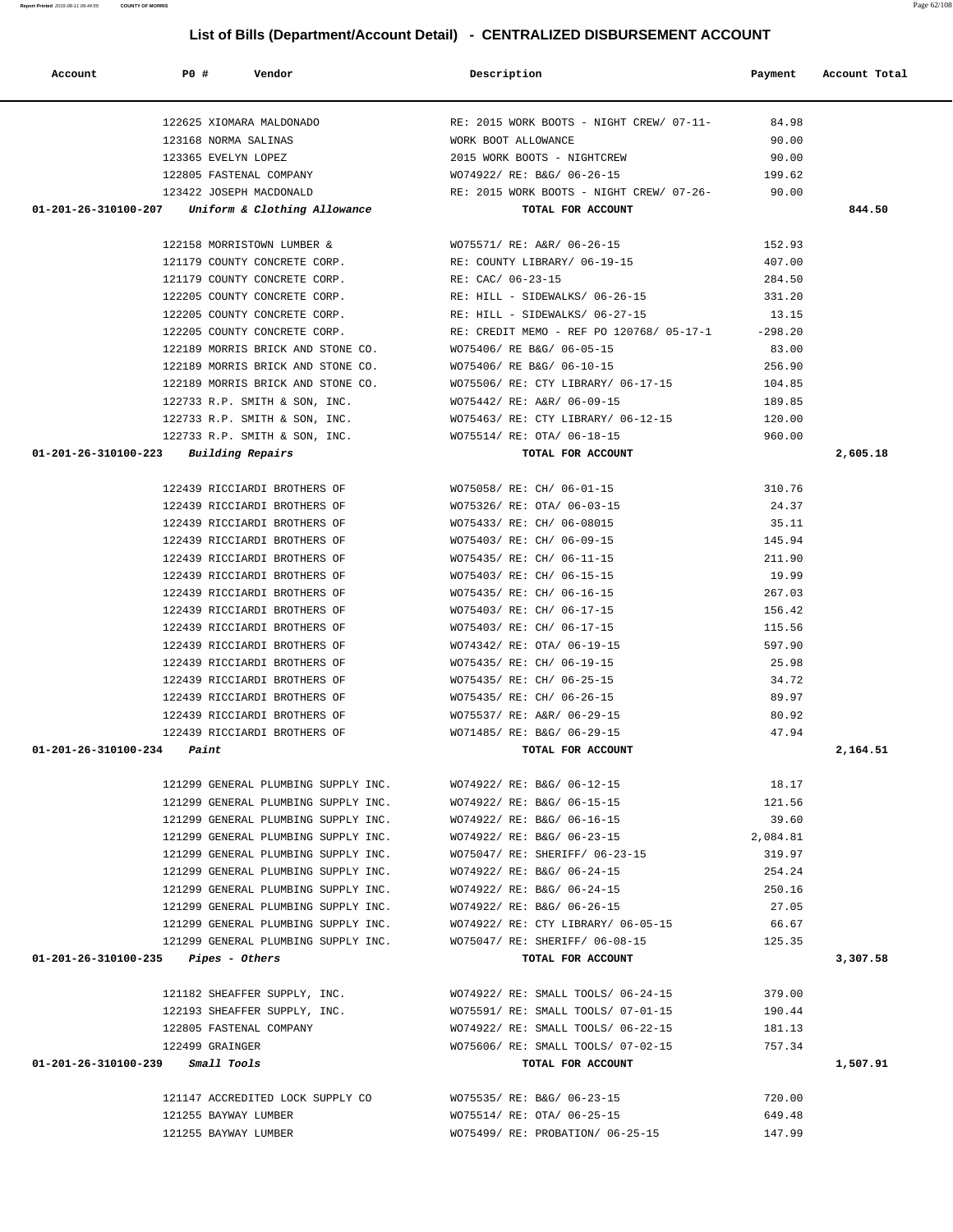| Account              | <b>PO #</b>                                | Vendor                                                   | Description                                                                                                                                                                                                                                                                                          | Payment  | Account Total |
|----------------------|--------------------------------------------|----------------------------------------------------------|------------------------------------------------------------------------------------------------------------------------------------------------------------------------------------------------------------------------------------------------------------------------------------------------------|----------|---------------|
|                      | 120927 GRAINGER                            |                                                          | WO75447/ RE: B&G/ 06-15-15                                                                                                                                                                                                                                                                           | 102.67   |               |
|                      | 120927 GRAINGER                            |                                                          | WO75488/ RE: SHERIFF/ 06-17-15                                                                                                                                                                                                                                                                       | 15.12    |               |
|                      | 120927 GRAINGER                            |                                                          | WO75473/ RE: PSTA/ 06-17-15                                                                                                                                                                                                                                                                          | 163.50   |               |
|                      | 122421 BATTERIES PLUS                      |                                                          | WO75608/ RE: VOTING MACHINE/ 07-06-15 359.00                                                                                                                                                                                                                                                         |          |               |
|                      |                                            |                                                          | 122506 ACCREDITED LOCK SUPPLY CO WO75651/ RE: CH - CR1/ 07-09-15                                                                                                                                                                                                                                     | 91.97    |               |
|                      |                                            | 122158 MORRISTOWN LUMBER &                               | WO75212/ RE: VISITOR'S CENTER/ 06-10-15 17.99                                                                                                                                                                                                                                                        |          |               |
|                      |                                            |                                                          | 122158 MORRISTOWN LUMBER & WO74922/RE: B&G/06-10-15                                                                                                                                                                                                                                                  | 9.70     |               |
|                      |                                            | 122158 MORRISTOWN LUMBER &                               | WO75473/ RE: PSTA/ 06-15-15                                                                                                                                                                                                                                                                          | 71.54    |               |
|                      |                                            |                                                          | WO75506/ RE: COUNTY LIBRARY/ 06-19-15                                                                                                                                                                                                                                                                | 57.00    |               |
|                      |                                            | 122158 MORRISTOWN LUMBER &<br>122158 MORRISTOWN LUMBER & | WO75536/ RE: A&R/ 06-22-15                                                                                                                                                                                                                                                                           | 51.09    |               |
|                      |                                            |                                                          | 122158 MORRISTOWN LUMBER & WO75321/ RE: CH/ 06-24-15                                                                                                                                                                                                                                                 | 65.45    |               |
|                      |                                            |                                                          | 122158 MORRISTOWN LUMBER & WO75563/RE: COUNTY COUNSEL/06-25-16 43.62                                                                                                                                                                                                                                 |          |               |
|                      | 121250 GRAINGER                            |                                                          |                                                                                                                                                                                                                                                                                                      |          |               |
|                      | 121250 GRAINGER                            |                                                          |                                                                                                                                                                                                                                                                                                      |          |               |
|                      | 121250 GRAINGER                            |                                                          | WO75550/RE: B&G/06-23-15<br>WO75527/RE: PLANNING & DEV/06-22-15<br>WO75447/RE: B&G/06-10-15<br>WO75447/RE: ENV9763556066 - CREDIT MEM -91.12<br>WO75447/RE: INV9763556066 - CREDIT MEM -91.12<br>WO7551/PE: PLOYMOMT/06-22-15                                                                        |          |               |
|                      | 121250 GRAINGER                            |                                                          |                                                                                                                                                                                                                                                                                                      |          |               |
|                      | 121250 GRAINGER                            |                                                          | WO75551/ RE: RISK MGMT/ 06-23-15                                                                                                                                                                                                                                                                     | 10.18    |               |
|                      |                                            |                                                          | 121230 GRAINGER<br>122204 KUIKEN BROTHERS CO. INC.<br>122669 BATTERIES PLUS<br>WO75401/RE: CH - CR1/07-09-15                                                                                                                                                                                         | 51.42    |               |
|                      |                                            |                                                          |                                                                                                                                                                                                                                                                                                      | 8.90     |               |
|                      |                                            |                                                          | 122679 CHEROKEE GLASS INC WO75545/ RE: SEU/ 07-13-15 495.00                                                                                                                                                                                                                                          |          |               |
|                      |                                            |                                                          | 122798 FASTENAL COMPANY WOT5579/RE: B&G/07-06-15 600.48                                                                                                                                                                                                                                              |          |               |
|                      |                                            |                                                          | 122798 FASTENAL COMPANY WO75636/RE: B&G - HILL/ 07-08-15 381.15                                                                                                                                                                                                                                      |          |               |
|                      |                                            |                                                          |                                                                                                                                                                                                                                                                                                      | 20.37    |               |
|                      |                                            |                                                          | WO75197/ RE: HERITAGE COMMISSION/ 07-14- 735.00                                                                                                                                                                                                                                                      |          |               |
|                      |                                            |                                                          |                                                                                                                                                                                                                                                                                                      | 314.08   |               |
|                      |                                            |                                                          | $\begin{aligned} &122798 \text{ FASTENAL COMPANY} \end{aligned} \qquad \begin{aligned} &\text{WO75623/ RE: CAC/ O7-08-15} \\ &\text{WO75197/ RE: HERITAGE COMMISSION/ O7-14-} \\ &\text{WO75197/ RE: HERITAGE COMMISSION/ O7-14-} \\ &\text{WO755477/ RE: SHERIFF - WOMEN'S LOCK RM/} \end{aligned}$ | 588.90   |               |
|                      |                                            | 122502 BAYWAY LUMBER                                     | WO75474/ RE: SHERIFF - WOMEN'S LOCK RM/ 966.00                                                                                                                                                                                                                                                       |          |               |
|                      |                                            | 01-201-26-310100-249 Bldg Maintenance Supplies           | TOTAL FOR ACCOUNT                                                                                                                                                                                                                                                                                    |          | 8,377.87      |
|                      |                                            |                                                          |                                                                                                                                                                                                                                                                                                      |          |               |
|                      |                                            |                                                          | 122415 MORRIS COUNTY FARMS INC WO75635/RE: EXTENSION SERV/07-01-15 106.35                                                                                                                                                                                                                            |          |               |
|                      |                                            | 122135 EASTBOUND GARDEN CENTER                           | WO75536/ RE: POCKET PARK/ 05-04-15                                                                                                                                                                                                                                                                   | 245.00   |               |
|                      |                                            | -<br>122135 EASTBOUND GARDEN CENTER                      | WO75536/ RE: POCKET PARK/ 06-22-15<br>RE: B&G/ 05-27-15                                                                                                                                                                                                                                              | 300.00   |               |
|                      |                                            | 122135 EASTBOUND GARDEN CENTER<br>122498 POWER PLACE INC |                                                                                                                                                                                                                                                                                                      | 355.69   |               |
|                      |                                            | 122498 POWER PLACE INC                                   | WO75364/ RE: B&G - HILL/ 06-02-15                                                                                                                                                                                                                                                                    | 58.63    |               |
|                      |                                            | 122498 POWER PLACE INC                                   | WO75023/ RE: B&G/ 06-05-15 181.32                                                                                                                                                                                                                                                                    |          |               |
|                      | 122498 POWER PLACE INC                     |                                                          | WO75578/ RE: B&G - HILL/ 06-29-15 316.22                                                                                                                                                                                                                                                             |          |               |
|                      |                                            |                                                          | 122127 MORRIS COUNTY FARMS INC WO75589/RE: POCKET PARK/06-30-15                                                                                                                                                                                                                                      | 258.00   |               |
|                      |                                            | 122732 GRASS ROOTS TURF PRODUCTS INC                     | WO75621/ RE: B&G - HILL/ 07-08-15                                                                                                                                                                                                                                                                    | 275.25   |               |
|                      |                                            | 122732 GRASS ROOTS TURF PRODUCTS INC                     | WO75621/ RE: B&G - HILL/07-08-15                                                                                                                                                                                                                                                                     | 197.50   |               |
|                      |                                            | 122732 GRASS ROOTS TURF PRODUCTS INC                     | WO75619/ RE: B&G/ 07-08-15                                                                                                                                                                                                                                                                           | 936.75   |               |
|                      |                                            | 122732 GRASS ROOTS TURF PRODUCTS INC                     | WO75619/ RE: B&G/ 07-08-15                                                                                                                                                                                                                                                                           | 197.50   |               |
| 01-201-26-310100-251 |                                            | Ground Maintenance Supplies                              | TOTAL FOR ACCOUNT                                                                                                                                                                                                                                                                                    |          | 3,428.21      |
|                      |                                            | 121267 ALLEN PAPER & SUPPLY CO                           | WO75502/ RE: JANITORIAL/ 06-30-15                                                                                                                                                                                                                                                                    | 3,572.00 |               |
|                      |                                            | 122626 CALICO INDUSTRIES, INC.                           | WO75572/ RE: B&G - HILL/ 07-06-15                                                                                                                                                                                                                                                                    | 572.60   |               |
|                      |                                            | 122639 ALLEN PAPER & SUPPLY CO                           | WO75572/ RE: B&G - HILL/ 06-29-15                                                                                                                                                                                                                                                                    | 306.00   |               |
|                      |                                            | 122639 ALLEN PAPER & SUPPLY CO                           | WO75572/ RE: B&G - HILL/ 07-08-15                                                                                                                                                                                                                                                                    | 64.00    |               |
|                      |                                            | 122639 ALLEN PAPER & SUPPLY CO                           | WO75280/ RE: B&G - HILL/ 05-19-15                                                                                                                                                                                                                                                                    | 362.43   |               |
|                      |                                            | 122780 TOMAR INDUSTRIES INC                              | WO75528/ RE: JANITORIAL/ 06-24-15                                                                                                                                                                                                                                                                    | 1,122.80 |               |
|                      |                                            | 122780 TOMAR INDUSTRIES INC                              | WO75528/ RE: JANITORIAL/ 07-06-15                                                                                                                                                                                                                                                                    | 736.30   |               |
|                      |                                            | 122780 TOMAR INDUSTRIES INC                              | WO75528/ RE: JANITORIAL/ 07-13-15                                                                                                                                                                                                                                                                    | 1,584.00 |               |
|                      | $01-201-26-310100-252$ Janitorial Supplies |                                                          | TOTAL FOR ACCOUNT                                                                                                                                                                                                                                                                                    |          | 8,320.13      |
|                      |                                            |                                                          |                                                                                                                                                                                                                                                                                                      |          |               |
|                      |                                            | 121289 REDMANN ELECTRIC CO., INC.                        | RE: CH/ 06-17-15                                                                                                                                                                                                                                                                                     | 7,029.97 |               |
|                      |                                            | 121289 REDMANN ELECTRIC CO., INC.                        | RE: CH/ 06-17-15                                                                                                                                                                                                                                                                                     | 517.49   |               |
|                      |                                            | 121809 R & J CONTROL, INC.                               | 002838/ PSTA                                                                                                                                                                                                                                                                                         | 330.00   |               |
|                      |                                            | 121809 R & J CONTROL, INC.                               | 002839/ A & R BLDG-KOHLER                                                                                                                                                                                                                                                                            | 165.00   |               |
|                      |                                            | 121809 R & J CONTROL, INC.                               | 002840/ A & R BLDG - ONAN                                                                                                                                                                                                                                                                            | 165.00   |               |

121809 R & J CONTROL, INC. 002841/ JDC 165.00

## **List of Bills (Department/Account Detail) - CENTRALIZED DISBURSEMENT ACCOUNT**

**Report Printed** 2015-08-11 09:44:55 **COUNTY OF MORRIS** Page 63/108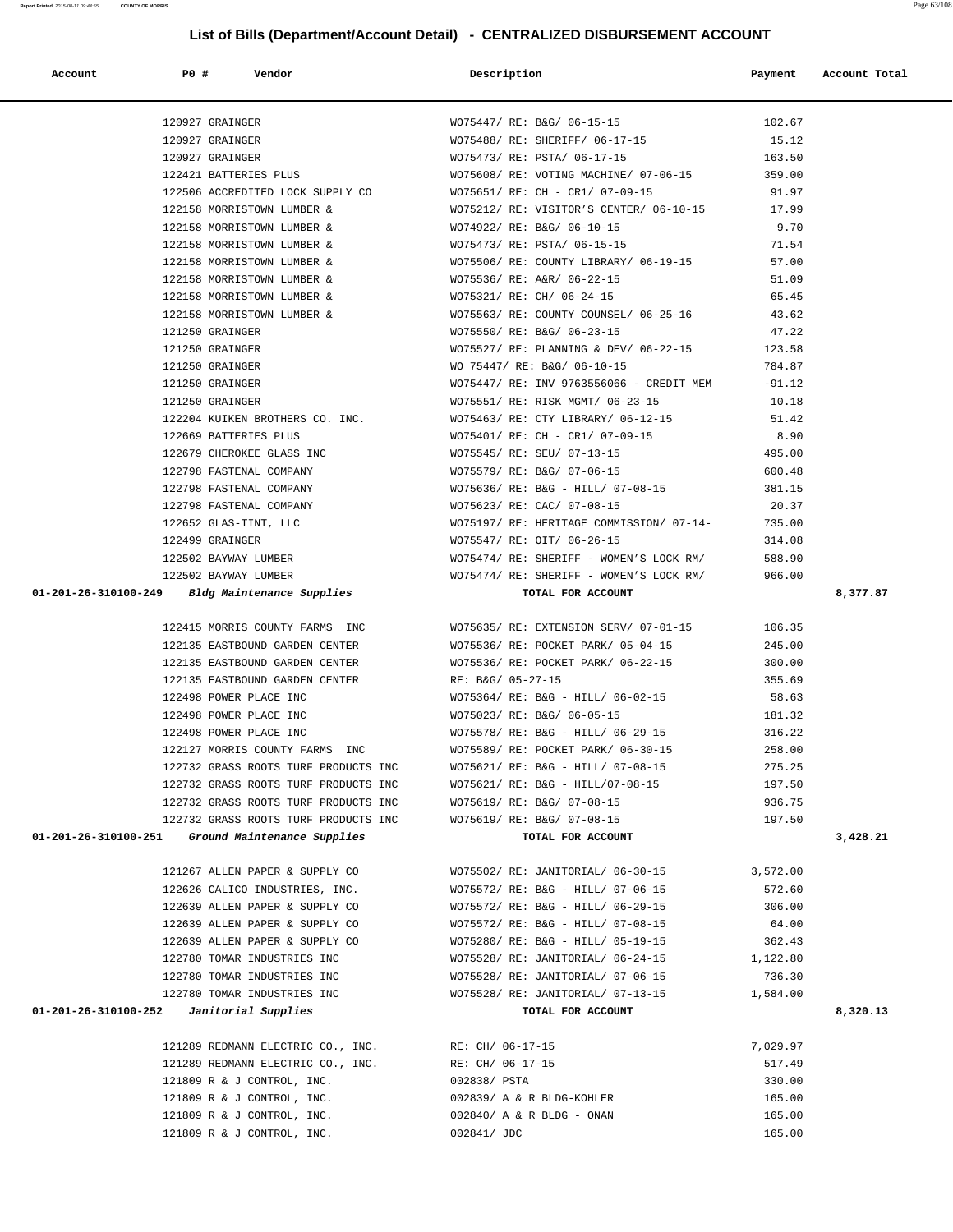123529 ROBERT COOK Best Western Room - 3 nights for Kathlee 357.12  **01-201-26-315100-082 Travel Expense TOTAL FOR ACCOUNT 357.12**

 **Motor Services Center** 

|                                                               |                                                                                                                                          | 165.00   |           |
|---------------------------------------------------------------|------------------------------------------------------------------------------------------------------------------------------------------|----------|-----------|
|                                                               |                                                                                                                                          | 165.00   |           |
|                                                               | 121809 R & J CONTROL, INC.<br>121809 R & J CONTROL, INC.<br>121809 R & J CONTROL, INC.<br>121809 R & J CONTROL, INC.<br>002869/ SCHUYLER | 165.00   |           |
| 121809 R & J CONTROL, INC. $003108/$ HEALTH MNGMNT            |                                                                                                                                          | 165.00   |           |
| 121809 R & J CONTROL, INC. 003109/ MONTVILLE                  |                                                                                                                                          | 165.00   |           |
| 121809 R & J CONTROL, INC. $003113$ / CAC BLDG                |                                                                                                                                          | 165.00   |           |
| 121809 R & J CONTROL, INC.                                    | 003114/ SEU                                                                                                                              | 165.00   |           |
| 121809 R & J CONTROL, INC.                                    | 003129/ LAW & PUBLIC SAFETY - TS25 TRAIL                                                                                                 | 165.00   |           |
| 121809 R & J CONTROL, INC.                                    | 003130/ LAW & PUBLIC SAFETY - 225K BALDO                                                                                                 | 165.00   |           |
|                                                               | 121809 R & J CONTROL, INC. $003131/$ LAW & PUBLIC SAFETY - TRAILER                                                                       | 165.00   |           |
|                                                               | 121809 R & J CONTROL, INC. $003132/$ LAW & PUBLIC SAFETY - 500K BALDO 165.00                                                             |          |           |
|                                                               | 121809 R & J CONTROL, INC. $003133/$ LAW & PUBLIC SAFETY - WHISPERWAT 165.00                                                             |          |           |
| 121809 R & J CONTROL, INC. 603134/FUEL TRANSFER STATION       |                                                                                                                                          | 165.00   |           |
| 121809 R & J CONTROL, INC.                                    | 003135/ WEIGHTS & MEASURES                                                                                                               | 165.00   |           |
| 121809 R & J CONTROL, INC.                                    | 0003136/ OTA                                                                                                                             | 165.00   |           |
|                                                               |                                                                                                                                          |          |           |
|                                                               | 122324 SPEEDWELL ELECTRIC MOTORS WO75281/ RE: WARRANTS/ 06-29-15                                                                         | 336.00   |           |
|                                                               | 122324 SPEEDWELL ELECTRIC MOTORS WO75552/ RE: LAW & PUB SAFETY/ 06-29-15 560.00                                                          |          |           |
| 01-201-26-310100-262 Machinery Repairs & Parts                | TOTAL FOR ACCOUNT                                                                                                                        |          | 13,558.46 |
|                                                               |                                                                                                                                          |          |           |
| 121177 BINSKY SERVICE LLC RE: PSTA/06-26-15                   |                                                                                                                                          | 8,448.42 |           |
| 120927 GRAINGER                                               | W075397/ B&G - HILL/ 06-12-15                                                                                                            | 859.68   |           |
| 121300 BINSKY SERVICE LLC                                     | RE: PSTA/ 06-29-15                                                                                                                       | 1,491.33 |           |
| 122235 BINSKY SERVICE LLC                                     | RE: COUNTY LIBRARY - RTU-4/ 06-30-15 12,520.58                                                                                           |          |           |
| 122234 BINSKY SERVICE LLC                                     | RE: PSTA - BOILER/ 06-29-15                                                                                                              | 380.00   |           |
|                                                               | 122234 BINSKY SERVICE LLC <b>RE: JEFFERSON TOWER</b> - PM/ 06-29-15 959.47                                                               |          |           |
|                                                               | 122234 BINSKY SERVICE LLC RE: PSTA - BOILER/ 06-30/15                                                                                    | 760.00   |           |
| 122234 BINSKY SERVICE LLC                                     | RE: KINNELON TOWER - PM/ 06-30-15                                                                                                        | 611.08   |           |
| 122234 BINSKY SERVICE LLC                                     | RE: ROCKAWAY TOWER/ PM/ 06-30-15                                                                                                         | 827.78   |           |
| 123488 JOHNSTONE SUPPLY                                       | WO75675/ RE: CH - CR5/ 07-22-15                                                                                                          | 34.02    |           |
| 123488 JOHNSTONE SUPPLY                                       | WO75481/ RE: B&G/ 07-22-15                                                                                                               | 110.28   |           |
| 122657 BINSKY SERVICE LLC                                     | RE: BOONTON RADIO TOWER/ 06-30-15                                                                                                        | 1,780.85 |           |
| 122788 UNIVERSAL SUPPLY GROUP INC. WO74922/ RE: B&G/ 07-08-15 |                                                                                                                                          | 284.99   |           |
| 122665 JOHNSON CONTROLS INC. RE: A&R/ 07-01-15                |                                                                                                                                          | 923.05   |           |
|                                                               | 122644 BLEJWAS ASSOCIATES INC. WO75381/RE: B&G/ 07-09-15                                                                                 | 975.84   |           |
| 122499 GRAINGER                                               | WO75397/ RE: B&G - HILL/ 06-25-15 710.00                                                                                                 |          |           |
| 01-201-26-310100-264 Heat & A/C                               | TOTAL FOR ACCOUNT                                                                                                                        |          | 31,677.37 |
|                                                               |                                                                                                                                          |          |           |
| 121180 COOPER ELECTRIC SUPPLY CO. WO75549/RE: CH/06-23-15     |                                                                                                                                          | 147.77   |           |
|                                                               | 121180 COOPER ELECTRIC SUPPLY CO. WO75549/RE: CH/ 06-24-15                                                                               | 810.53   |           |
| 121289 REDMANN ELECTRIC CO., INC.                             | RE: HAZMAT TRAILER/ 06-29-15                                                                                                             | 866.21   |           |
| 121289 REDMANN ELECTRIC CO., INC.                             | RE: CH/ 06-16-15                                                                                                                         | 898.03   |           |
| 121289 REDMANN ELECTRIC CO., INC.                             | RE: CH/ 06-17-15                                                                                                                         | 466.18   |           |
| 122416 COOPER ELECTRIC SUPPLY CO.                             | WO75509/ RE: CH/ 06-30-15                                                                                                                | 238.22   |           |
| 122416 COOPER ELECTRIC SUPPLY CO.                             | WO75401/ RE: CH - CR1/ 06-30-15                                                                                                          | 216.52   |           |
| 122718 TURTLE & HUGHES, INC.                                  | WO75228/ RE: CTY ADMINISTRATOR/ 07-07-15                                                                                                 | 69.28    |           |
| 01-201-26-310100-265<br>Electrical                            | TOTAL FOR ACCOUNT                                                                                                                        |          | 3,712.74  |
|                                                               |                                                                                                                                          |          |           |

============

**TOTAL for Buildings & Grounds 147,041.94**

 **Account P0 # Vendor Description Payment Account Total**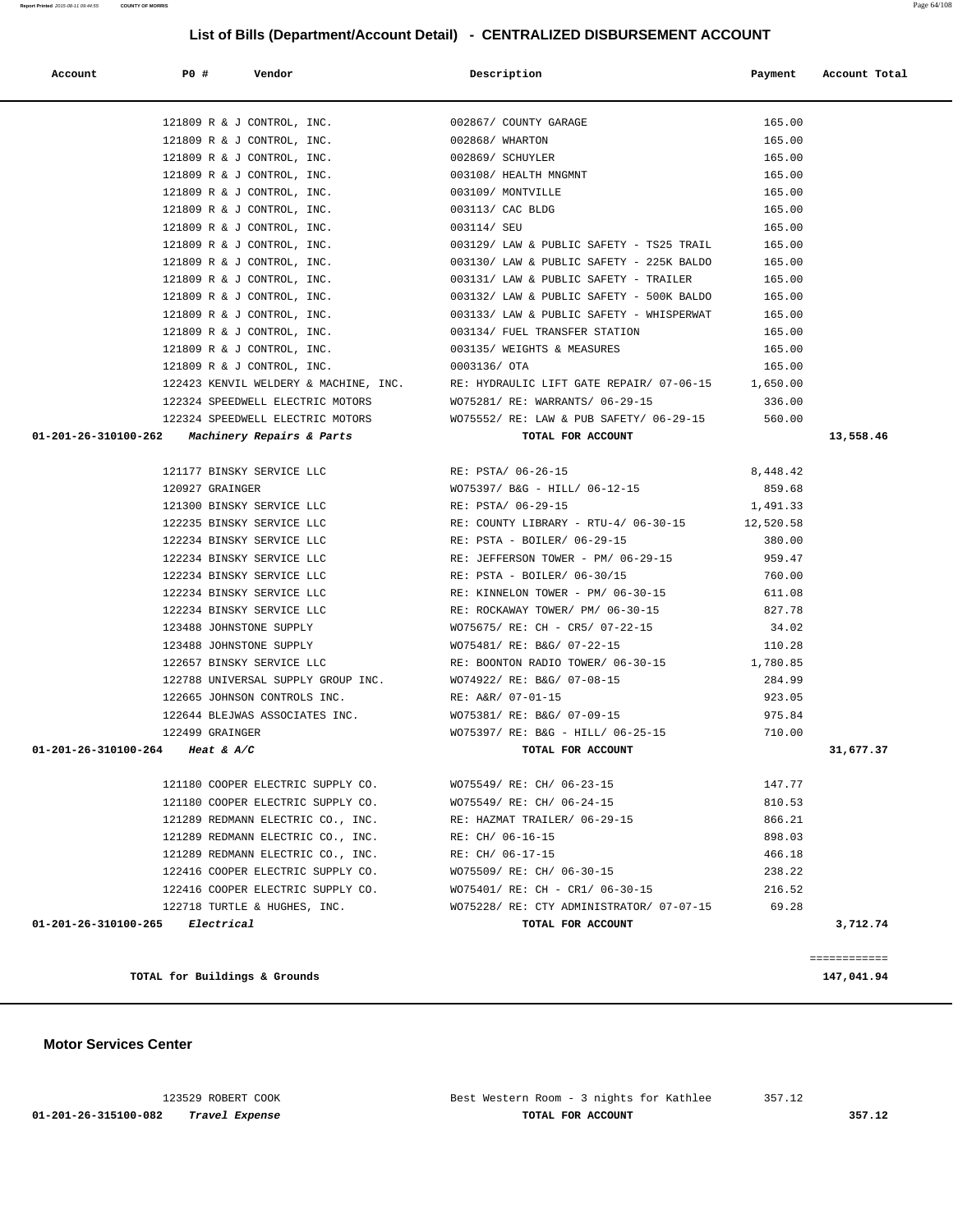| Account                        | <b>PO #</b><br>Vendor                   | Description                                 | Payment  | Account Total |
|--------------------------------|-----------------------------------------|---------------------------------------------|----------|---------------|
|                                |                                         |                                             |          |               |
| <b>Motor Services Center</b>   |                                         |                                             |          |               |
|                                | 121896 DEER PARK                        | $0435051180, 05/15/15 - 06/14/15$           | 361.85   |               |
|                                | 120881 NEW PIG CORPORATION              | ABSORBENT BOOM                              | 96.39    |               |
|                                | 120893 WHITEMARSH CORPORATION           | NOZZLE, HOSE                                | 816.44   |               |
|                                | 120878 MSC INDUSTRIAL SUPPLY CO.        | COIL THREAD REPAIR KIT                      | 120.03   |               |
|                                | 120878 MSC INDUSTRIAL SUPPLY CO.        | TAPER THRD FITTING, WHEEL WEIGHT            | 223.89   |               |
|                                | 122430 MSC INDUSTRIAL SUPPLY CO.        | TWLLETTS, BRUSH, CABLE                      | 195.44   |               |
|                                | 122430 MSC INDUSTRIAL SUPPLY CO.        | HEX NUT                                     | 15.16    |               |
|                                | 122167 SHEAFFER SUPPLY, INC.            | <b>BOLT</b>                                 | 10.00    |               |
|                                | 123372 DANIEL MAHONEY                   | NJMVC INSPECTOR LICENSE                     | 50.00    |               |
|                                | 120848 LOVEYS PIZZA & GRILL             | SANDWICHES, SODA - TAX EXEMPT               | 206.40   |               |
|                                | 122438 SGS TESTCOM INC                  | MONTHLY INSPECTION MAINTENANCE - JUNE 20    | 189.41   |               |
|                                | 123367 MARK CARTER                      | NJ MOTOR VEHICLE COMMISSION 10 TITLES       | 600.00   |               |
|                                | 123367 MARK CARTER                      | NJ EMISSIONS PROGRAM                        | 22.91    |               |
|                                | 122939 WHITEMARSH CORPORATION           | BELLOWS WITH FACE SEAL                      | 219.71   |               |
| 01-201-26-315100-098           | Other Operating&Repair Supply           | TOTAL FOR ACCOUNT                           |          | 3,247.53      |
|                                | 121886 AMERICAN WEAR INC.               | Uniforms and Mat Rental                     | 312.37   |               |
|                                | 121886 AMERICAN WEAR INC.               | Uniforms and Mat Rental                     | 255.59   |               |
|                                | 123369 THOMAS SHAUGER                   | WORK BOOTS PER CONTRACT                     | 27.99    |               |
|                                | 122915 AMERICAN WEAR INC.               | Uniforms and Mat Rental                     | 238.38   |               |
|                                | 122915 AMERICAN WEAR INC.               | Uniforms and Mat Rental                     | 257.58   |               |
| 01-201-26-315100-207           | Uniform & Clothing Allowance            | TOTAL FOR ACCOUNT                           |          | 1,091.91      |
|                                |                                         |                                             |          |               |
|                                | 121888 DAVID WEBER OIL COMPANY          | MOBIL AERO HFA                              | 210.00   |               |
|                                | 122938 PETROCHOICE                      | SAE 5W/30                                   | 1,086.71 |               |
| 01-201-26-315100-232           | Lubricants & Anti Freeze                | TOTAL FOR ACCOUNT                           |          | 1,296.71      |
|                                | 122138 INTER CITY TIRE                  | TIRES                                       | 2,016.81 |               |
|                                | 122138 INTER CITY TIRE                  | TIRES                                       | 936.79   |               |
|                                | 122138 INTER CITY TIRE                  | TIRES                                       | 229.93   |               |
|                                | 122458 STS TIRE & AUTO CENTERS          | TIRES                                       | 146.52   |               |
|                                | 122458 STS TIRE & AUTO CENTERS          | TIRES                                       | 310.85   |               |
|                                | 122458 STS TIRE & AUTO CENTERS          | TIRES                                       | 146.52   |               |
| 01-201-26-315100-245           | Tires                                   | TOTAL FOR ACCOUNT                           |          | 3,787.42      |
|                                |                                         |                                             |          |               |
|                                | 122440 SNAP-ON INDUSTRIAL               | EXTERNAL WORK                               | 323.70   |               |
|                                | $01-201-26-315100-246$ Tools - Others   | TOTAL FOR ACCOUNT                           |          | 323.70        |
|                                | 122176 TOMAR INDUSTRIES INC             | FOAMING CLEANER, GLASS CLEANER, TOWEL WHIT  | 396.34   |               |
| $01 - 201 - 26 - 315100 - 252$ | Janitorial Supplies                     | TOTAL FOR ACCOUNT                           |          | 396.34        |
|                                |                                         |                                             |          |               |
|                                | 121898 DOVER BRAKE & CLUTCH CO INC      | SLACK ADJUSTER                              | 95.00    |               |
|                                | 121898 DOVER BRAKE & CLUTCH CO INC      | AUTOSLACK, VALVE, SHOE KIT, BRAKE DRUM      | 818.79   |               |
|                                | 121898 DOVER BRAKE & CLUTCH CO INC      | SECUREX NUT                                 | 37.00    |               |
|                                | 120874 MCGRATH MUNICIPAL EQUIPMENT, LLC | 110V MALE RECEPTACLE                        | 151.50   |               |
|                                | 122433 NORTHEAST COMMUNICATIONS, INC.   | M0350MAPS - MOUNT, ANTENNA, CONNECTOR, CABL | 73.00    |               |
|                                | 122433 NORTHEAST COMMUNICATIONS, INC.   | M0350MAPS - MOUNT, ANTENNA, CONNECTOR, CABL | 73.00    |               |
|                                | 121894 CLIFFSIDE BODY CORP              | SPIDER KIT, BELT, MICROV                    | 1,406.17 |               |
|                                | 121894 CLIFFSIDE BODY CORP              | CREDIT                                      | $-54.60$ |               |
|                                | 121957 GUARANTEED REBUILDERS INC        | ALTERNATOR                                  | 225.00   |               |
|                                | 121957 GUARANTEED REBUILDERS INC        | ALTERNATOR                                  | 175.00   |               |
|                                | 122139 JENSON & MITCHELL INC            | UBOLT, HELPER SPRING                        | 774.44   |               |
|                                | 122139 JENSON & MITCHELL INC            | CREDIT                                      | $-72.36$ |               |
|                                | 122140 MID-ATLANTIC TRUCK CENTRE INC    | PULLEY, BELT                                | 264.29   |               |
|                                | 122140 MID-ATLANTIC TRUCK CENTRE INC    | GAUGE                                       | 102.91   |               |
|                                | 122140 MID-ATLANTIC TRUCK CENTRE INC    | GEAR ASY                                    | 1,197.82 |               |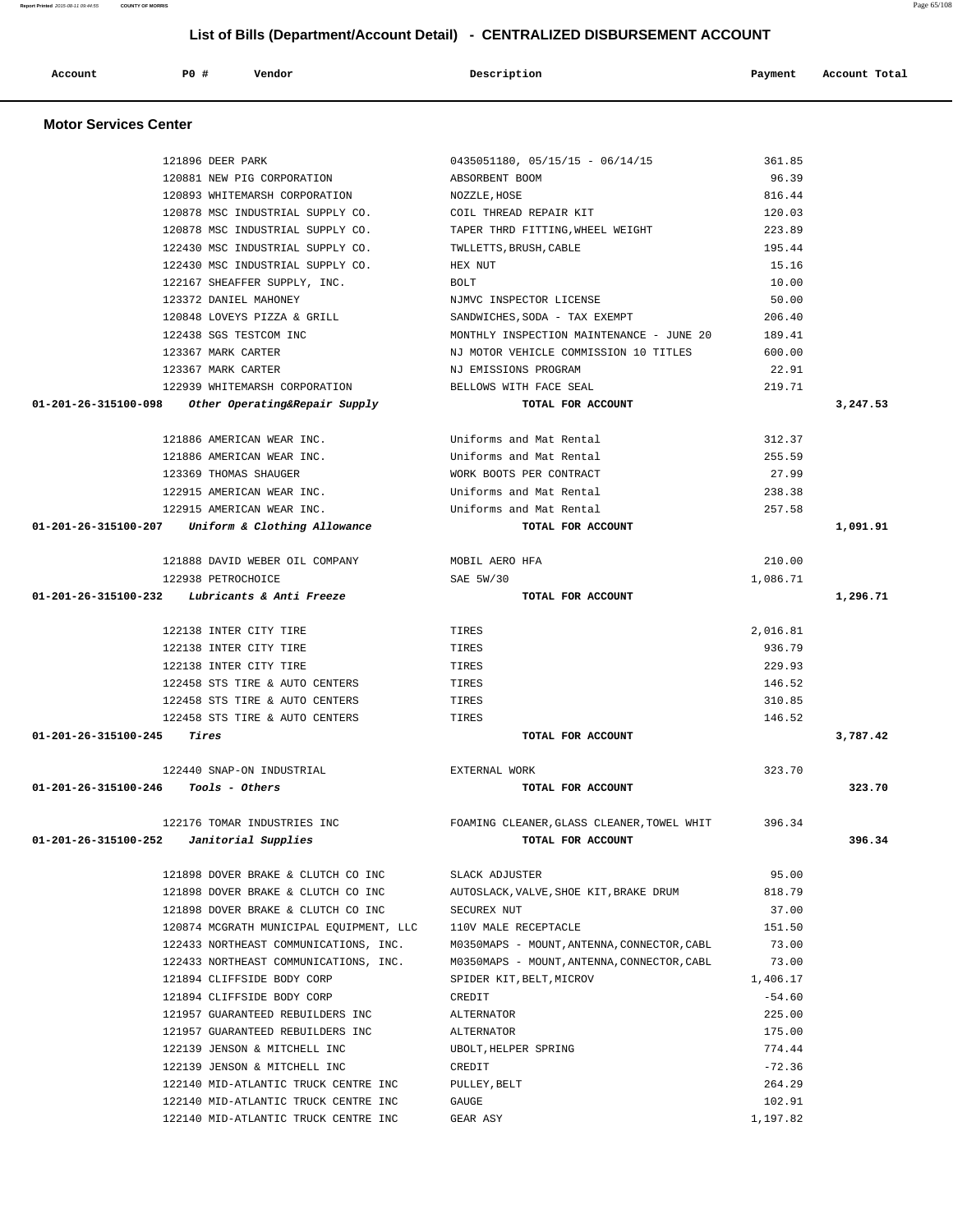| Account<br>. | PO# | Vendor | Description | Payment | Account Total |
|--------------|-----|--------|-------------|---------|---------------|
|              |     |        |             |         |               |

## **Motor Services Center**

|                      | 122140 MID-ATLANTIC TRUCK CENTRE INC  | PUMP                                                   | 161.25    |           |
|----------------------|---------------------------------------|--------------------------------------------------------|-----------|-----------|
|                      | 122140 MID-ATLANTIC TRUCK CENTRE INC  | SHIELD                                                 | 305.96    |           |
|                      | 122140 MID-ATLANTIC TRUCK CENTRE INC  | ELEMENT, PIN, HORN                                     | 201.11    |           |
|                      | 122140 MID-ATLANTIC TRUCK CENTRE INC  | HOSE                                                   | 49.94     |           |
|                      | 122140 MID-ATLANTIC TRUCK CENTRE INC  | CREDIT                                                 | $-264.29$ |           |
|                      | 122155 PROGRESSIVE HYDRAULICS INC     | NIPPLE, COUPLER                                        | 904.36    |           |
|                      | 121958 HOOVER TRUCK CENTERS INC       | ELEMENT                                                | 86.01     |           |
|                      | 121958 HOOVER TRUCK CENTERS INC       | MRKR LT                                                | 44.52     |           |
|                      | 121958 HOOVER TRUCK CENTERS INC       | ALTNTR, BELT, TENSIONER, CLUTCH                        | 477.15    |           |
|                      | 121958 HOOVER TRUCK CENTERS INC       | TENSIONER                                              | 164.61    |           |
|                      | 121958 HOOVER TRUCK CENTERS INC       | PIPE, BELLOWS, CLAMP                                   | 480.14    |           |
|                      | 121958 HOOVER TRUCK CENTERS INC       | CABLE, CLAMP                                           | 66.90     |           |
|                      | 122154 PERFORMANCE TRAILERS INC.      | CONTROLLER                                             | 95.00     |           |
|                      | 121885 BOBCAT OF NORTH JERSEY-EAST    | COUPLER                                                | 52.92     |           |
|                      | 121885 BOBCAT OF NORTH JERSEY-EAST    | COUPLER                                                | 105.63    |           |
|                      | 122429 MONTAGE ENTERPRISES INC.       | AUGER, LOCKNUT, BOLT, DRIVE SLEEVE, BUSHING, 1, 393.56 |           |           |
|                      | 120846 HOOVER TRUCK CENTERS INC       | CRANKCASE                                              | 77.17     |           |
|                      | 120846 HOOVER TRUCK CENTERS INC       | CENTER BEAM, UJOINT                                    | 128.90    |           |
|                      | 122924 DOVER BRAKE & CLUTCH CO INC    | BRAKE SHOE, BRAKE DRUM                                 | 1,179.44  |           |
|                      | 122924 DOVER BRAKE & CLUTCH CO INC    | DEXTER SHOE                                            | 526.08    |           |
|                      | 122924 DOVER BRAKE & CLUTCH CO INC    | DRUMS                                                  | 1,199.56  |           |
|                      | 122924 DOVER BRAKE & CLUTCH CO INC    | CREDIT                                                 | -991.56   |           |
|                      | 122929 JESCO INC.                     | BUMPER, LATCH                                          | 19.65     |           |
|                      | 122929 JESCO INC.                     | SCREW, OIL COOLER, GASKET, ORING                       | 254.39    |           |
|                      | 122929 JESCO INC.                     | EXTERNAL WORK                                          | 1,536.79  |           |
|                      | 122935 MONTAGE ENTERPRISES INC.       | SPINNER DISK                                           | 357.20    |           |
|                      | 122148 ODB CO                         | GUTTER BROOM                                           | 160.00    |           |
|                      | 122937 PEIRCE EQUIPMENT CO.           | GREASE                                                 | 161.79    |           |
|                      | 122937 PEIRCE EQUIPMENT CO.           | HOSE, TALE HOSE                                        | 222.59    |           |
|                      | 122942 SMITH TRACTOR & EQUIPMENT INC. | LAMP                                                   | 28.57     |           |
|                      | 122942 SMITH TRACTOR & EQUIPMENT INC. | LAMP                                                   | 9.45      |           |
|                      | 122927 HOOVER TRUCK CENTERS INC       | HUB CAP                                                | 40.97     |           |
|                      | 122927 HOOVER TRUCK CENTERS INC       | GEAR, FILTER, GASKET                                   | 1,721.12  |           |
|                      | 122927 HOOVER TRUCK CENTERS INC       | DIODE                                                  | 9.63      |           |
|                      | 122927 HOOVER TRUCK CENTERS INC       | ELEMENT, FUEL FILTER                                   | 38.50     |           |
|                      | 122934 MID-ATLANTIC TRUCK CENTRE INC  | BELT FAN                                               | 54.15     |           |
|                      | 122934 MID-ATLANTIC TRUCK CENTRE INC  | <b>BRACKET</b>                                         | 259.99    |           |
|                      | 122934 MID-ATLANTIC TRUCK CENTRE INC  | SLEEVE                                                 | 54.40     |           |
|                      | 122934 MID-ATLANTIC TRUCK CENTRE INC  | PADS, CALIPER                                          | 479.39    |           |
|                      | 122934 MID-ATLANTIC TRUCK CENTRE INC  | PAN ASSY, BOLT, GASKET OIL, LINK STEER, SPRI           | 722.55    |           |
|                      | 122934 MID-ATLANTIC TRUCK CENTRE INC  | FILTER                                                 | 470.11    |           |
|                      | 122934 MID-ATLANTIC TRUCK CENTRE INC  | HEAD MIRROR                                            | 81.62     |           |
| 01-201-26-315100-261 | Spare Parts for Equipment             | TOTAL FOR ACCOUNT                                      |           | 18,683.78 |
|                      |                                       |                                                        |           |           |
|                      | 121887 BILL'S SERVICE CENTER          | SOLENOID                                               | 109.82    |           |
|                      | 121889 BEYER CHRYSLER JEEP            | IGNITION, CODE CYL, SPRING, TUMBLER                    | 159.96    |           |
|                      | 121889 BEYER CHRYSLER JEEP            | SCREW                                                  | 8.50      |           |
|                      | 121895 D&B AUTO SUPPLY                | AIRFLOW SENSOR, THROTTLE, SWAY BAR                     | 272.38    |           |
|                      | 121895 D&B AUTO SUPPLY                | LAMP, BRACKET, AIR FILTER, WIRE, DISC PAD, OX          | 364.00    |           |
|                      | 121895 D&B AUTO SUPPLY                | BALL JOINT, TRUCK SHOCK, THERMOSTAT, BUSHIN            | 531.82    |           |
|                      | 121895 D&B AUTO SUPPLY                | SWAY BAR LINK                                          | 87.24     |           |
|                      | 121895 D&B AUTO SUPPLY                | HOSE, TUBE, CLAMP, BRAKE PADS                          | 205.50    |           |
|                      | 121895 D&B AUTO SUPPLY                | FUEL FILTER, LAMP, OIL FILTER                          | 44.95     |           |
|                      | 121895 D&B AUTO SUPPLY                | CREDIT                                                 | $-55.00$  |           |
|                      | 121895 D&B AUTO SUPPLY                | CREDIT                                                 | $-66.00$  |           |
|                      | 121897 FLEMINGTON BUICK CHEVROLET     | PIPE                                                   | 66.09     |           |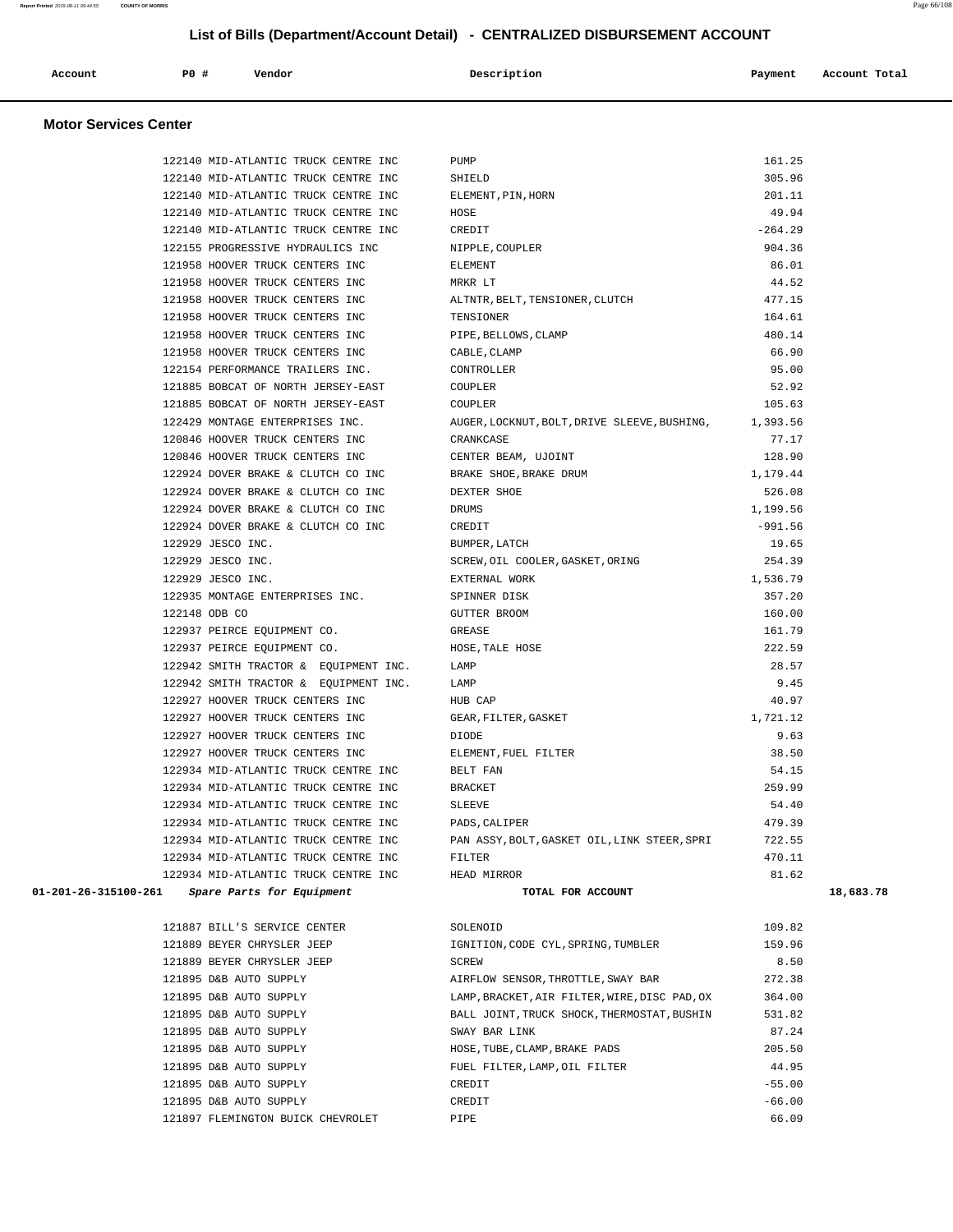| Account | PO# | Vendor | Description | Payment | Account Total |
|---------|-----|--------|-------------|---------|---------------|
|         |     |        |             |         |               |

## **Motor Services Center**

| 122431 PLAINSMAN AUTO SUPPLY     | OXYGEN SENSOR, AC CONDENSER, OIL FILTER, NU    | 242.26   |
|----------------------------------|------------------------------------------------|----------|
| 122431 PLAINSMAN AUTO SUPPLY     | CAP, ROTOR, WIRE SET, SPARK PLUG, DISRIBUTOR   | 580.93   |
| 122431 PLAINSMAN AUTO SUPPLY     | NUT, AIR FILTER, PADS, ROTOR, LAMP, TOOL, SCRE | 260.40   |
| 122431 PLAINSMAN AUTO SUPPLY     | BRAKE ROTOR, ALTERNATOR, TUBING, UBOLT, LIGH   | 335.20   |
| 122431 PLAINSMAN AUTO SUPPLY     | BATTERY, HOSE, OIL FILTER, CALIPER             | 248.00   |
| 122431 PLAINSMAN AUTO SUPPLY     | IGNITION COIL, COPPER SPARK PL                 | 227.20   |
| 122435 RE-TRON TECHNOLOGIES INC. | BATTERY                                        | 479.94   |
| 122147 NIELSEN DODGE - C-J-R     | BRAKE ROTORS                                   | 192.00   |
| 122434 QUALITY AUTO GLASS, INC   | WINDSHIELD (12-10)                             | 218.76   |
| 122434 QUALITY AUTO GLASS, INC   | WINDSHIELD (15-27)                             | 302.87   |
| 122434 QUALITY AUTO GLASS, INC   | WINDSHIELD (12-26)                             | 218.76   |
| 122434 OUALITY AUTO GLASS, INC   | WINDSHIELD (9-25)                              | 218.76   |
| 121954 FLEMINGTON CHRYSLER       | ARMLOW, SENSOR, COMPRES                        | 894.70   |
| 121954 FLEMINGTON CHRYSLER       | ANTIFR, FILTER                                 | 142.36   |
| 121954 FLEMINGTON CHRYSLER       | CREDIT                                         | $-65.00$ |
| 122432 SMITH MOTOR CO., INC.     | SENSOR ASY                                     | 175.61   |
| 122432 SMITH MOTOR CO., INC.     | <b>BOLT</b>                                    | 36.48    |
| 122432 SMITH MOTOR CO., INC.     | HUB AND BEARING                                | 263.46   |
| 122432 SMITH MOTOR CO., INC.     | SENDER AND PUMP, NUT, RING, GASKET, JOINT AS   | 427.32   |
| 122432 SMITH MOTOR CO., INC.     | SHIELD                                         | 28.65    |
| 122432 SMITH MOTOR CO., INC.     | HUB AND BEARING                                | 263.46   |
| 120888 PLAINSMAN AUTO SUPPLY     | HOSE, EVERCRAFT, BLOWGUN, WHEELNUT, PADS, BEL  | 1,708.07 |
| 120888 PLAINSMAN AUTO SUPPLY     | ALTERNATOR, BUSHING, HOSE, PULLEY, GASKET, GA  | 398.20   |
| 120888 PLAINSMAN AUTO SUPPLY     | WHEELNUT, REMAN RACK, WATER PUMP, BRAKE PAD    | 741.15   |
| 120888 PLAINSMAN AUTO SUPPLY     | OIL FILTER, ROTOR, CALIPER, DISC PADS, ALTER   | 390.23   |
| 120888 PLAINSMAN AUTO SUPPLY     | CAPSULE, DISC PAD, BRAKE SHOES, PADS, ROTOR,   | 600.29   |
| 120888 PLAINSMAN AUTO SUPPLY     | COUPLER, BLASTER, SEAL, DISC PAD, ROTOR, SENS  | 728.46   |
| 120888 PLAINSMAN AUTO SUPPLY     | SENSOR, HOSE, FITTING, HOSE, LAMP, ROTOR, PLUG | 2,060.93 |
| 122436 ROUTE 23 AUTOMALL LLC     | BRAKE KIT                                      | 62.91    |
| 122436 ROUTE 23 AUTOMALL LLC     | TUBE                                           | 188.91   |
| 122436 ROUTE 23 AUTOMALL LLC     | SOLENOID ASY                                   | 96.69    |
| 122436 ROUTE 23 AUTOMALL LLC     | CONDENSER ASY                                  | 180.66   |
| 122436 ROUTE 23 AUTOMALL LLC     | BRAKE KIT                                      | 125.82   |
| 122921 BEYER CHRYSLER JEEP       | MODULE                                         | 210.00   |
| 122923 D&B AUTO SUPPLY           | NEW COMPRESSOR                                 | 298.31   |
| 122923 D&B AUTO SUPPLY           | LUBRICANT, STARTER, PIPE, GASKET               | 324.43   |
| 122923 D&B AUTO SUPPLY           | OIL FILTER, FUEL FILTER, CLAMP                 | 66.45    |
| 122923 D&B AUTO SUPPLY           | ROTOR, FILTER, PADS, ROTOR, VALVE              | 700.59   |
| 122923 D&B AUTO SUPPLY           | BLASTER, AEROSOL, PADS, BEARING, FILTER, SENS  | 514.45   |
| 122923 D&B AUTO SUPPLY           | <b>BRAKE PADS</b>                              | 66.78    |
| 122923 D&B AUTO SUPPLY           | ROTOR, BATTERY, PADS                           | 380.55   |
| 122923 D&B AUTO SUPPLY           | OIL FILTER, AIR FILTER, BATTERY, PADS, ARM A   | 367.99   |
| 122923 D&B AUTO SUPPLY           | CREDIT                                         | $-25.30$ |
| 122946 PLAINSMAN AUTO SUPPLY     | CALIPER                                        | 113.64   |
| 122946 PLAINSMAN AUTO SUPPLY     | ROTOR, CALIPER, PAD, OIL FILTER, FUEL FILTE    | 353.53   |
| 122946 PLAINSMAN AUTO SUPPLY     | HOSE END, FITTING, PIPE, RESISTOR, FUEL FILT   | 755.69   |
| 122946 PLAINSMAN AUTO SUPPLY     | SWAY BAR, BATTERY, SHOCK, FUSE HOLDER, MIRRO   | 938.25   |
| 122946 PLAINSMAN AUTO SUPPLY     | FUSEHOLDER, BLASTER, LUBE, PADS, BUSHIN        | 35.03    |
| 122946 PLAINSMAN AUTO SUPPLY     | SWAY BAR                                       | 22.41    |
| 122946 PLAINSMAN AUTO SUPPLY     | FUEL FILTER, CLEANER, HOOP, LAMP, BOLTS        | 266.53   |
| 122946 PLAINSMAN AUTO SUPPLY     | VACUUM, START FL, SEAL, GAS CAP, DISC PAD      | 150.52   |
| 122946 PLAINSMAN AUTO SUPPLY     | FILLER, REFRIGERANT, BATTERY, SHOES, OIL, OIL  | 490.27   |
| 122946 PLAINSMAN AUTO SUPPLY     | COMPRESSOR, POWER STEERING FL, CALIPER         | 581.53   |
| 122946 PLAINSMAN AUTO SUPPLY     | BEARING, ROTOR, FUEL FILTER                    | 388.62   |
| 122946 PLAINSMAN AUTO SUPPLY     | TRACK BAR, CIRCUIT, COUPLER, ADAPTER, ACETON   | 439.93   |
| 122943 SMITH MOTOR CO., INC.     | INSULATOR, SHOCK, BOLT, NUT, SPRING, BRACKET   | 954.80   |
|                                  |                                                |          |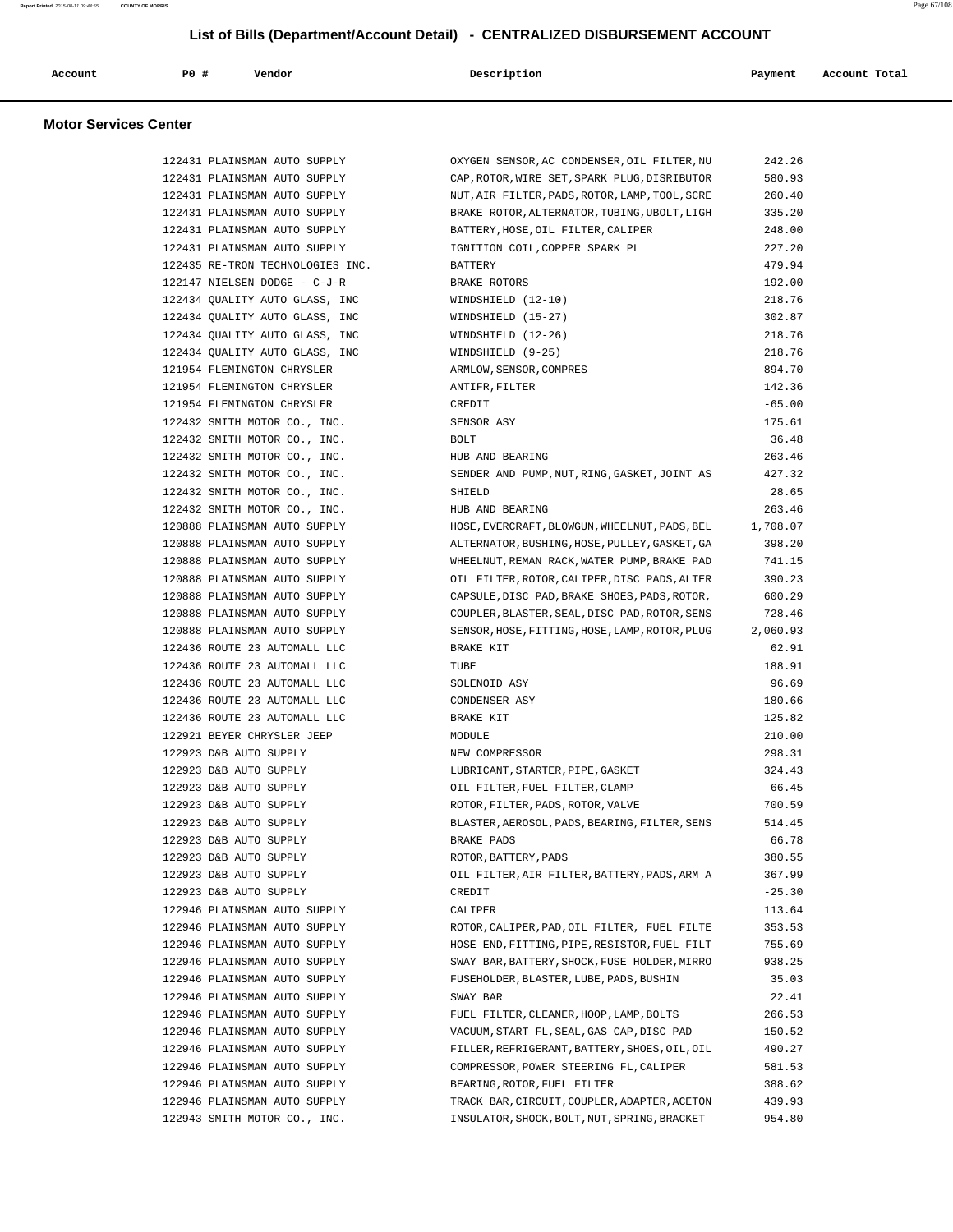| Account                      | PO#<br>Vendor                  | Description                                    | Account Total<br>Payment |
|------------------------------|--------------------------------|------------------------------------------------|--------------------------|
| <b>Motor Services Center</b> |                                |                                                |                          |
|                              | 122943 SMITH MOTOR CO., INC.   | TUBE                                           | 159.61                   |
|                              | 122943 SMITH MOTOR CO., INC.   | SENSOR                                         | 369.27                   |
|                              | 122943 SMITH MOTOR CO., INC.   | BRACKET, BOLT, NUT                             | 63.48                    |
|                              | 122943 SMITH MOTOR CO., INC.   | EXTERNAL WORK                                  | 3,807.68                 |
|                              | 122945 QUALITY AUTO GLASS, INC | WINDSHIELD (8-25)                              | 204.36                   |
|                              | 122945 QUALITY AUTO GLASS, INC | WINDSHIELD (13-24)                             | 274.80                   |
|                              | 122944 ROUTE 23 AUTOMALL LLC   | FILTER ASY                                     | 57.72                    |
|                              | 122944 ROUTE 23 AUTOMALL LLC   | NUT, PIN, HOUSING, CLAMP, SCREW, DAMPER, TUBE, | 142.56                   |
|                              | 122944 ROUTE 23 AUTOMALL LLC   | <b>NUT</b>                                     | 21.84                    |
|                              | 122944 ROUTE 23 AUTOMALL LLC   | SENSOR                                         | 31.98                    |
|                              | 122944 ROUTE 23 AUTOMALL LLC   | CREDIT                                         | $-188.91$                |
|                              | 122944 ROUTE 23 AUTOMALL LLC   | CREDIT                                         | $-62.91$                 |
| 01-201-26-315100-291         | Vehicle Repairs                | TOTAL FOR ACCOUNT                              | 28,553.34                |

============

**TOTAL for Motor Services Center 57,737.85**

## **Mosquito Extermination**

| 121893 AMERICAN MOSOUITO                               | Annual Membership Dues Renewal for Krist | 130.00    |        |
|--------------------------------------------------------|------------------------------------------|-----------|--------|
| <i>Administrative Services</i><br>01-201-26-320100-021 | TOTAL FOR ACCOUNT                        |           | 130.00 |
|                                                        |                                          |           |        |
| 122528 ERROL WOLLARY                                   | Reimbursement for Cell Phone April, May  | 60.00     |        |
| 122772 RUSSELL BERGER                                  | Reimbursement for Cell Phone April, May  | 60.00     |        |
| 01-201-26-320100-031<br>Cellular Phones/Pagers         | TOTAL FOR ACCOUNT                        |           | 120.00 |
| 122529 STAPLES ADVANTAGE                               | Stems, Chen, Jum, Strp #CKC716001        | 8.58      |        |
| 122529 STAPLES ADVANTAGE                               | Primary Science Jumbo Magnifie #273527   | 35.09     |        |
| 122529 STAPLES ADVANTAGE                               | SPLS 9.5 X 12.5 Multi Pkt Hldr #665570   | 33.80     |        |
| 122529 STAPLES ADVANTAGE                               | Sandisk Cruzer Glide 16GB USB #654676    | 10.79     |        |
| 122529 STAPLES ADVANTAGE                               | Large Cup Black #385747                  | 4.24      |        |
| 122529 STAPLES ADVANTAGE                               | Wonderboard Build - A - Bug #624516      | 13.09     |        |
| 122529 STAPLES ADVANTAGE                               | Pickup/No Reship/Credit Spls 9 #665570   | $-16.90$  |        |
| 122529 STAPLES ADVANTAGE                               | Spls 9.6 X 12.5 Multi Pkt Hold #665570   | 16.90     |        |
| 122529 STAPLES ADVANTAGE                               | Folders, fasteners paper, shenille stems | 128.17    |        |
| 122529 STAPLES ADVANTAGE                               | Stes, Chen, Jum, Strp #CKC716001         | 4.29      |        |
| 121893 AMERICAN MOSOUITO                               | Annual Membership Dues Renewal for Teres | 60.00     |        |
| Education Schools & Training<br>01-201-26-320100-039   | TOTAL FOR ACCOUNT                        |           | 298.05 |
|                                                        |                                          |           |        |
| 122525 NJ ADVANCE MEDIA, LLC                           | XMORR3200900 ULV Spray Notice Insertion  | 146.70    |        |
| 123415 NJ ADVANCE MEDIA, LLC                           | XM0443200900 ULV Spray Notice Insertion  | 146.70    |        |
| 122857 DAILY RECORD                                    | ASB-70021874 ULV Spray Notice Insertion  | 71.96     |        |
| 01-201-26-320100-051<br>Legal                          | TOTAL FOR ACCOUNT                        |           | 365.36 |
| 122529 STAPLES ADVANTAGE                               | Super Sorter Black Mesh #225087          | 4.69      |        |
| 122529 STAPLES ADVANTAGE                               | Pencil cup and expandable wall pocket    | 18.04     |        |
| 122529 STAPLES ADVANTAGE                               | SPLS 26.5 Vert 5 DR Lttr Black #368568   | 313.49    |        |
| 122529 STAPLES ADVANTAGE                               | Stockwell Clamp Binder Clear #806968     | 5.95      |        |
| 122529 STAPLES ADVANTAGE                               | P-touch Tape 1/2 In. Blk/Clr #917882     | 11.48     |        |
| 122529 STAPLES ADVANTAGE                               | Pickup/NO Reship/Credit Spls 2 #368568   | $-313.49$ |        |
| 122529 STAPLES ADVANTAGE                               | Spls 26.5 Vert 5DR Lttr Black #368568    | 313.49    |        |
|                                                        |                                          |           |        |
| 122529 STAPLES ADVANTAGE                               | Paper and copy paper                     | 69.92     |        |
| 122856 DEER PARK                                       | Spring Water 5/31/15 - 6/30/15           | 187.80    |        |

**Report Printed** 2015-08-11 09:44:55 **COUNTY OF MORRIS** Page 68/108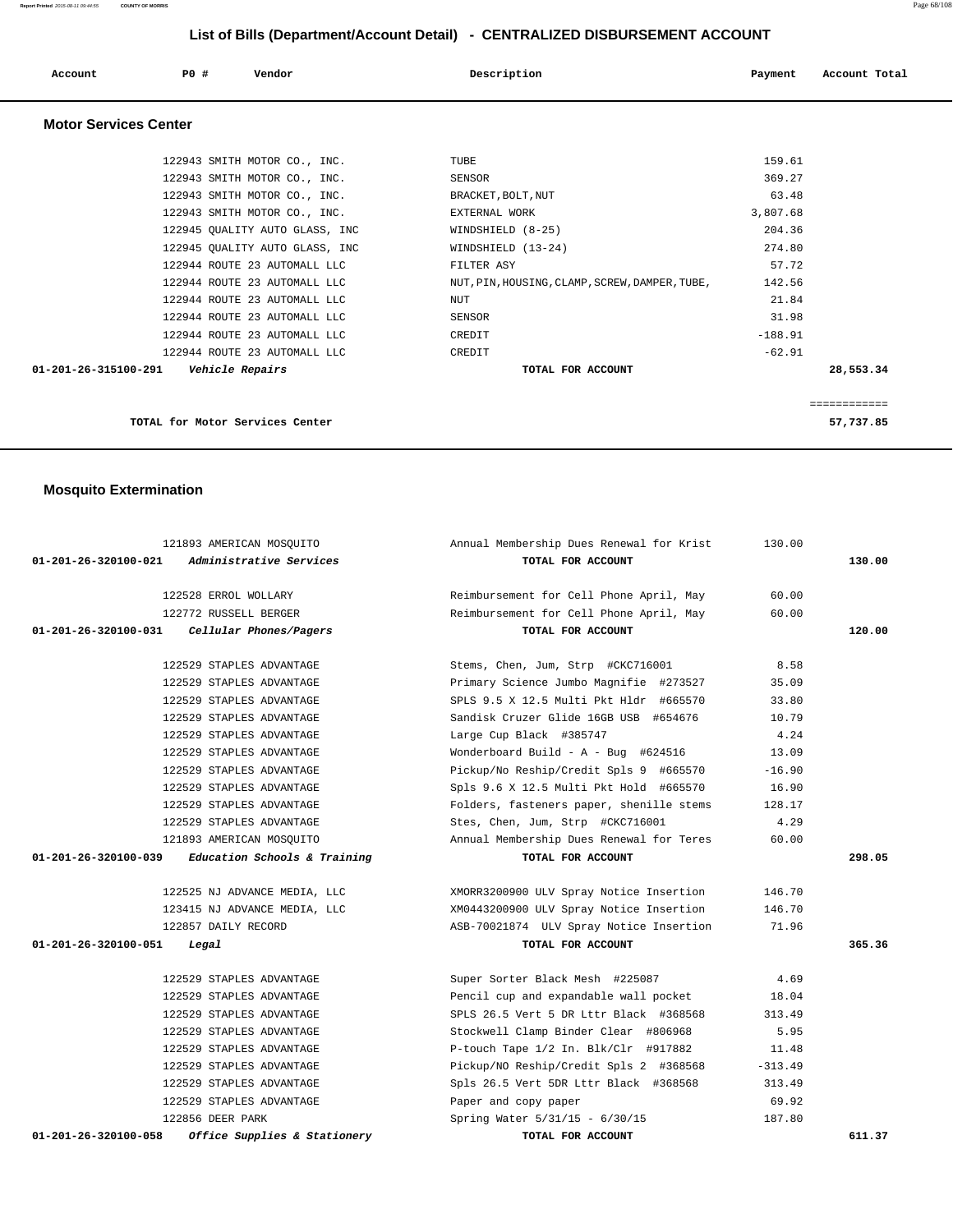121377 STS TIRE & AUTO CENTERS P235/75R17 Toy Open Country HT SL OWL 10 149.00

| <b>Mosquito Extermination</b>                           |                                          |                  |          |
|---------------------------------------------------------|------------------------------------------|------------------|----------|
| 122777 PLAINSMAN AUTO SUPPLY                            | NAPAGOLD Air Filter #6640                | 36.21            |          |
| 122777 PLAINSMAN AUTO SUPPLY                            | NAPAGOLD Air Filter #7182                | 16.67            |          |
| 122777 PLAINSMAN AUTO SUPPLY                            | NAPAGOLD Air Filter #3248                | 11.50            |          |
| 122777 PLAINSMAN AUTO SUPPLY                            | NAPAGOLD Air Filter #3408                | 24.34            |          |
| 122777 PLAINSMAN AUTO SUPPLY                            | NAPA Gal 15 W 40 #75122                  | 104.23           |          |
| 01-201-26-320100-098<br>Other Operating & Repair Supply | TOTAL FOR ACCOUNT                        |                  | 250.12   |
| 122526 MUNICIPAL CAPITAL CORP                           | Rental of Ricoh Copier for February, Ma  | 956.43           |          |
| 122526 MUNICIPAL CAPITAL CORP                           | Rental of Ricoh Copier for May, June & J | 956.43           |          |
| 122785 TRITEC OFFICE EQUIPMENT INC                      | Color Copies $4/1/15 - 6/30/15$          | 345.45           |          |
| 01-201-26-320100-163<br>Office Machines                 | TOTAL FOR ACCOUNT                        |                  | 2,258.31 |
| 120568 CY DRAKE LOCKSMITHS, INC.                        | Closet Keys                              | 4.40             |          |
| 120568 CY DRAKE LOCKSMITHS, INC.                        | Shed Keys                                | 13.20            |          |
| 120568 CY DRAKE LOCKSMITHS, INC.                        | Cabinet Keys                             | 4.40             |          |
| 120568 CY DRAKE LOCKSMITHS, INC.                        | Cabinet Padlock Key                      | 2.20             |          |
| 120568 CY DRAKE LOCKSMITHS, INC.                        | Padlock "old gate" Key                   | 6.20             |          |
| 122527 MORRISTOWN LUMBER &                              | 1160-B 3M Multi Use Duct Tape #6953947   | 15.98            |          |
| 122527 MORRISTOWN LUMBER &                              | 40396 12.5 Pledge Orange #8672610        | 9.98             |          |
| 122527 MORRISTOWN LUMBER &                              | 5361 Ajax Cleanser 21oz. #6721468        | 2.38             |          |
| 122527 MORRISTOWN LUMBER &                              | 5026002 Masonry Drill Bit 3/16X4 #60098  | 2.79             |          |
| 122527 MORRISTOWN LUMBER &                              | 5026003 Masonry Drill Bit 1/4X4 #600988  | 3.99             |          |
| 122527 MORRISTOWN LUMBER &                              | 02522 Lysol Toilet Cleanr 24oz. #607322  | 5.58             |          |
| 121890 TOMAR INDUSTRIES INC                             | PolyBag 22X16X58 Black 100/CS #MPB-58-3  | 39.65            |          |
| 01-201-26-320100-249<br>Bldg Maintenance Supplies       | TOTAL FOR ACCOUNT                        |                  | 110.75   |
| 122529 STAPLES ADVANTAGE                                | Midland Pocket Weather Alert #IM1T47952  | 18.89            |          |
| 122529 STAPLES ADVANTAGE                                | Refund Item Midland Pocket Weather #IM1  | $-18.89$         |          |
| 122529 STAPLES ADVANTAGE                                | Midland Pocket Weather Alert #IM1T47952  | 18.89            |          |
| 01-201-26-320100-251<br>Ground Maintenance Supplies     | TOTAL FOR ACCOUNT                        |                  | 18.89    |
| 122529 STAPLES ADVANTAGE                                | Spray Insect Repellent #670977           | 64.92            |          |
| 121388 MCMASTER-CARR SUPPLY CO                          | Grade 30 Steel Chain - Not for Lifting,  | 27.20            |          |
| 121388 MCMASTER-CARR SUPPLY CO                          | Disposable Alkaline Battery, Size AA Pac | 16.74            |          |
| 121388 MCMASTER-CARR SUPPLY CO                          | Disposable Alkaline Batter, Size C, Pack | 6.49             |          |
| 121388 MCMASTER-CARR SUPPLY CO                          | Rechargeable Sealed Lead-Acid Battery, A | 43.34            |          |
| 121388 MCMASTER-CARR SUPPLY CO                          | Hickory Replacement handle, for Sledge H | 9.98             |          |
| 121388 MCMASTER-CARR SUPPLY CO                          | Torch-Tip Cleaner, Cleans Drill Size 76- | 10.94            |          |
| 121388 MCMASTER-CARR SUPPLY CO                          | Zinc-Plated Steel Pin with Wire Lock, Sq | 16.60            |          |
| 121388 MCMASTER-CARR SUPPLY CO                          | Shipping & Handling                      | 13.90            |          |
| 121890 TOMAR INDUSTRIES INC                             | Kleenguard A20 Tyvek Suit X-Large #49004 | 259.20           |          |
| 121396 KENVIL POWER EOUIPMENT, INC.                     | Cap Fuel Tank #799719                    | 51.86            |          |
| 121396 KENVIL POWER EOUIPMENT, INC.                     | Filter Fuel #394358S                     | 20.90            |          |
| 121396 KENVIL POWER EQUIPMENT, INC.                     | Filter A/C Cartridge #491588S            | 19.14            |          |
| 120588 DELUXE INTERNATIONAL                             | Diagnostic for Vehicle ABS Connections   | 1,267.80         |          |
| 122725 MCMASTER-CARR SUPPLY CO                          | Multipurpose Hole Saw, 1 3/8" Diameter,  | 10.61            |          |
| 122725 MCMASTER-CARR SUPPLY CO                          | Multipurpose Hole Saw 2" Diameter, 1 3/4 | 13.22            |          |
| 122725 MCMASTER-CARR SUPPLY CO                          | Small-Hole Drilling Adapter, #99 to #60  | 8.64             |          |
| 122725 MCMASTER-CARR SUPPLY CO                          | Safety Guard for Drill Presses for Spind | 67.27            |          |
| 122725 MCMASTER-CARR SUPPLY CO                          | Guardian No. AP470-001 Spray Head for Em | 51.60            |          |
| 122725 MCMASTER-CARR SUPPLY CO                          | Water Additive 8oz for Stand-Alone Eye W | 39.12            |          |
| 122725 MCMASTER-CARR SUPPLY CO                          | Shipping & Handling<br>credit            | 5.79<br>$-67.27$ |          |
| 122725 MCMASTER-CARR SUPPLY CO                          |                                          |                  |          |
| 01-201-26-320100-258<br>Equipment                       | TOTAL FOR ACCOUNT                        |                  | 1,957.99 |

 **Account P0 # Vendor Description Payment Account Total**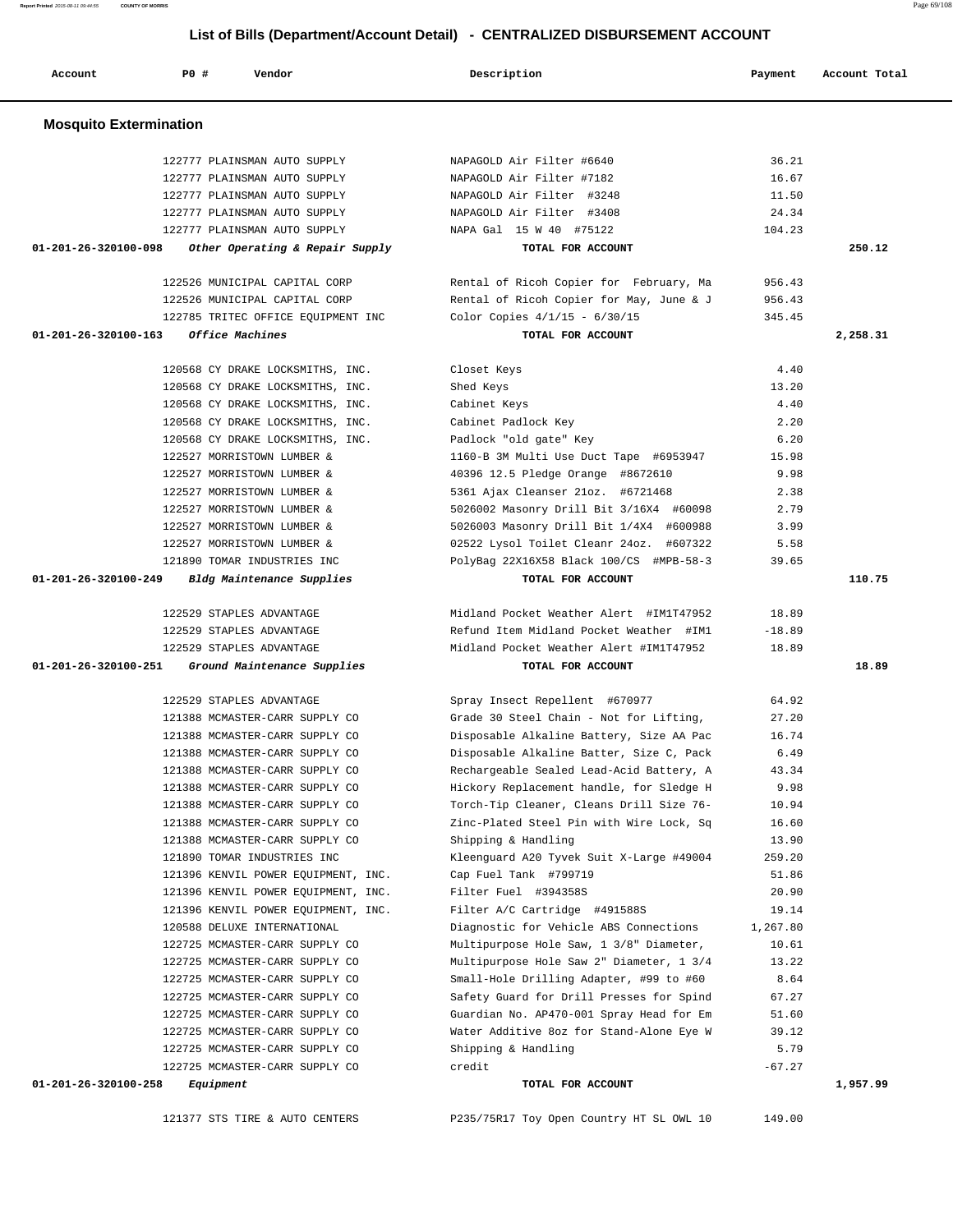**Report Printed** 2015-08-11 09:44:55 **COUNTY OF MORRIS** Page 70/108

## **List of Bills (Department/Account Detail) - CENTRALIZED DISBURSEMENT ACCOUNT**

| Account                        | PO# | Vendor                           | Description                           | Payment | Account Total |
|--------------------------------|-----|----------------------------------|---------------------------------------|---------|---------------|
| <b>Mosquito Extermination</b>  |     |                                  |                                       |         |               |
|                                |     | 122777 PLAINSMAN AUTO SUPPLY     | TPMS Sensor Valve #92-0445            | 8.75    |               |
|                                |     | 122777 PLAINSMAN AUTO SUPPLY     | Wstly Car Was 64oz. WC107G            | 6.36    |               |
|                                |     | 121378 PLAINSMAN AUTO SUPPLY     | Ignition Coil #IC243                  | 26.98   |               |
|                                |     | 121378 PLAINSMAN AUTO SUPPLY     | Spark Plug - Double Platinum #APP5224 | 28.74   |               |
|                                |     | 121378 PLAINSMAN AUTO SUPPLY     | Air Filter (Pro Select) #26077        | 3.22    |               |
|                                |     | 121378 PLAINSMAN AUTO SUPPLY     | NAPAGOLD Oil Filter #1372             | 13.10   |               |
| $01 - 201 - 26 - 320100 - 291$ |     | Vehicle Repairs                  | TOTAL FOR ACCOUNT                     |         | 253.49        |
|                                |     |                                  |                                       |         |               |
|                                |     |                                  |                                       |         | ============  |
|                                |     | TOTAL for Mosquito Extermination |                                       |         | 6,374.33      |

## **Health Management**

|              | 654.00    | Reimbursement for Rutgers                | 119732 CARLOS PEREZ JR.          |                      |
|--------------|-----------|------------------------------------------|----------------------------------|----------------------|
| 654.00       |           | TOTAL FOR ACCOUNT                        | Education Schools & Training     | 01-201-27-330100-039 |
|              | 49.89     | Customer # NYC1054187                    | 122202 STAPLES ADVANTAGE         |                      |
|              | 52.79     | Customer NYC 1054187 Supplies            | 122681 STAPLES ADVANTAGE         |                      |
|              | 36.59     |                                          | 122681 STAPLES ADVANTAGE         |                      |
| 139.27       |           | TOTAL FOR ACCOUNT                        | Office Supplies & Stationery     | 01-201-27-330100-058 |
|              | 10,000.00 | TB Clinics Services - for the month of J | 122634 MORRISTOWN MEDICAL CENTER |                      |
| 10,000.00    |           | TOTAL FOR ACCOUNT                        | Special Projects                 | 01-201-27-330100-079 |
|              | 175.00    | Reimbursement for 24 Annual School Healt | 123798 ARLENE STOLLER            |                      |
| 175.00       |           | TOTAL FOR ACCOUNT                        | Other Outside Services           | 01-201-27-330100-084 |
|              | 690.99    | Ricoh MPC3003S Copier Contract # 12656   | 122201 MUNICIPAL CAPITAL CORP    |                      |
| 690.99       |           | TOTAL FOR ACCOUNT                        | Office Machines - Rental         | 01-201-27-330100-164 |
|              | 13.24     | Item 21RL40                              | 120897 GRAINGER                  |                      |
|              | 2,800.00  | LPA-1 Resourse                           | 112555 PROTEC INSTRUMENTS CO.    |                      |
|              | 80.00     | shipping                                 | 112555 PROTEC INSTRUMENTS CO.    |                      |
|              | 5.49      |                                          | 122202 STAPLES ADVANTAGE         |                      |
|              | 15.69     |                                          | 122202 STAPLES ADVANTAGE         |                      |
|              | 78.84     |                                          | 122202 STAPLES ADVANTAGE         |                      |
|              | 62.01     |                                          | 122202 STAPLES ADVANTAGE         |                      |
|              | 105.95    |                                          | 122202 STAPLES ADVANTAGE         |                      |
|              | 447.00    | Ouote 070815 MCES dated 7/8/2015 Inspect | 122208 BOMARK INSTRUMENTS INC    |                      |
|              | 310.00    | Inspect, Calibrate and Test Instrument Q | 122208 BOMARK INSTRUMENTS INC    |                      |
|              | 213.00    | Inspect, Calibrate and Test Instrument Q | 122208 BOMARK INSTRUMENTS INC    |                      |
|              | 50.00     | Expedite Charge                          | 122208 BOMARK INSTRUMENTS INC    |                      |
|              | 68.00     | Shipping                                 | 122208 BOMARK INSTRUMENTS INC    |                      |
|              | 75.00     | Reimbursement for gas for HazMat #1-P/U  | 122789 JAMES E DEACON            |                      |
| 4,324.22     |           | TOTAL FOR ACCOUNT                        | Environmental Compliance         | 01-201-27-330100-210 |
|              |           |                                          |                                  |                      |
| ============ |           |                                          |                                  |                      |

**TOTAL for Health Management 15,983.48**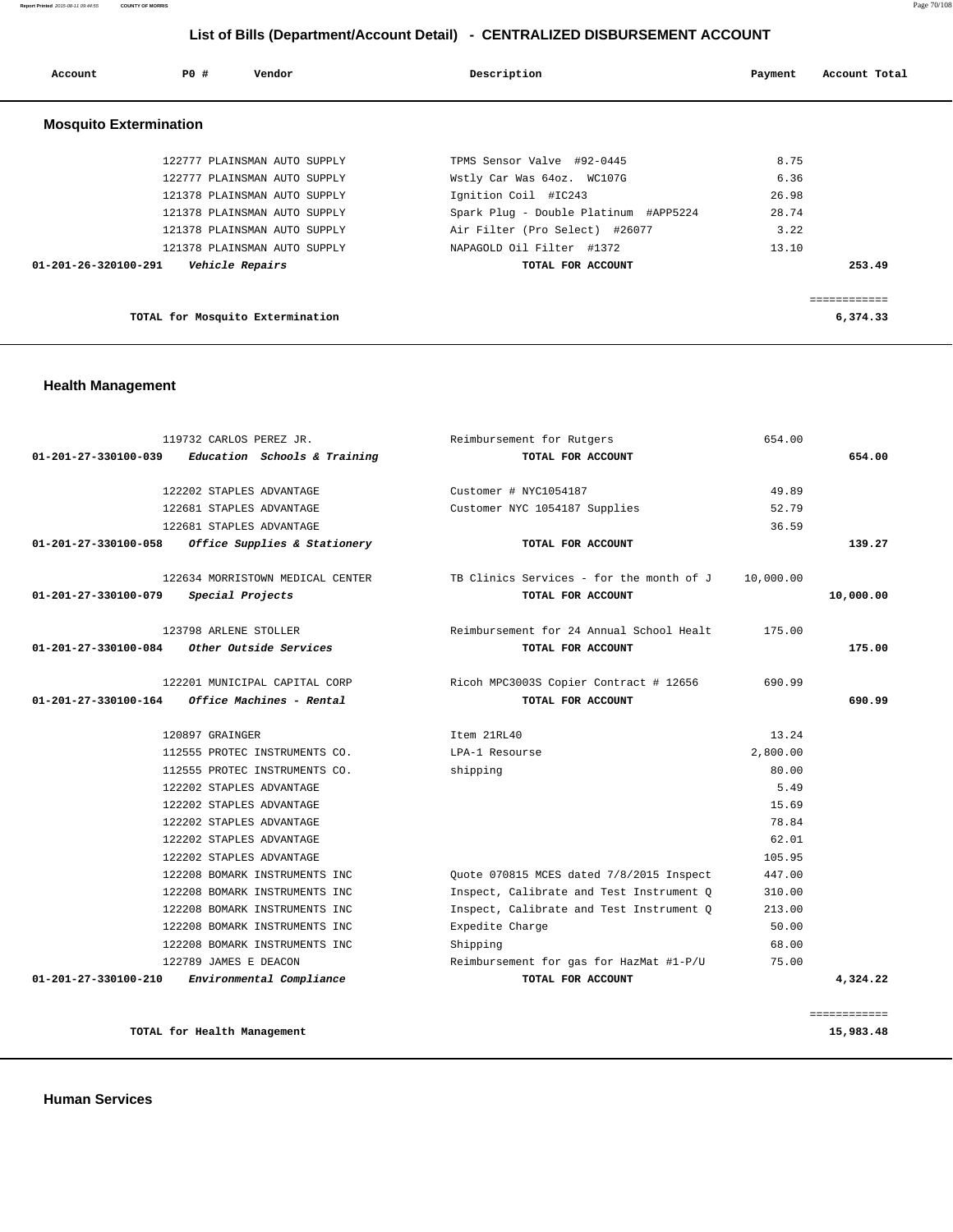**Report Printed** 2015-08-11 09:44:55 **COUNTY OF MORRIS** Page 71/108

# **List of Bills (Department/Account Detail) - CENTRALIZED DISBURSEMENT ACCOUNT**

| Account               | PO#<br>Vendor                      | Description                                       | Payment  | Account Total       |
|-----------------------|------------------------------------|---------------------------------------------------|----------|---------------------|
| <b>Human Services</b> |                                    |                                                   |          |                     |
|                       | 123416 OFFICE CONCEPTS GROUP, INC. | Stapler for Liz K.                                | 20.64    |                     |
|                       | 123008 STAPLES ADVANTAGE           | Copy Paper $8 \frac{1}{2}x11 - 6$ boxes           | 171.00   |                     |
|                       | 123008 STAPLES ADVANTAGE           | Oxford Twin Pocket Folders 1 box Red/1 b          | 44.58    |                     |
|                       | 123008 STAPLES ADVANTAGE           | Small Post Its $2 \frac{1}{2} \times 2 - 4$ packs | 14.64    |                     |
|                       | 123008 STAPLES ADVANTAGE           | Document Frames for Certificates (4)              | 49.80    |                     |
| 01-201-27-331100-058  | Office Supplies & Stationery       | TOTAL FOR ACCOUNT                                 |          | 380.37              |
|                       | 123511 COUNTY OF MORRIS            | 2nd Half July 2015 Metered Mail                   | 43.02    |                     |
| 01-201-27-331100-068  | Postage & Metered Mail             | TOTAL FOR ACCOUNT                                 |          | 43.02               |
|                       | 123644 ELIZABETH A. JACOBSON       | Mileage reimbursement from May-July 2015          | 228.20   |                     |
|                       | 123644 ELIZABETH A. JACOBSON       | Parking fees                                      | 16.00    |                     |
| 01-201-27-331100-082  | Travel Expense                     | TOTAL FOR ACCOUNT                                 |          | 244.20              |
|                       | 122424 NJHMFA-HMIS                 | FY 2015 CoC Cost Share HMIS                       | 6,500.00 |                     |
| 01-201-27-331100-084  | Other Outside Services             | TOTAL FOR ACCOUNT                                 |          | 6,500.00            |
|                       | 123324 LONGFELLOWS SANDWICH DELI   | Food for Morris View Advisory Committee           | 95.92    |                     |
|                       | 123475 SODEXO INC & AFFILIATES     | Food for Leadership Morris Human Needs &          | 303.90   |                     |
|                       | 123337 SODEXO, INC & AFFILIATES    | Refreshments for MHSAAB Advisory Board M          | 134.95   |                     |
| 01-201-27-331100-088  | Meeting Exp Advisory Board Etc     | TOTAL FOR ACCOUNT                                 |          | 534.77              |
|                       | 123327 TRITEC OFFICE EQUIPMENT INC | Replacement copier staple magazine                | 58.45    |                     |
| 01-201-27-331100-164  | Office Machines - Rental           | TOTAL FOR ACCOUNT                                 |          | 58.45               |
|                       |                                    |                                                   |          | <b>SEBSEBBBBBBB</b> |
|                       | TOTAL for Human Services           |                                                   |          | 7,760.81            |

## **Youth Shelter**

| 116838 BOB BARKER COMPANY, INC.             | Item 95030 100 2oz Wisk Laundry Detergen                                 | 43.25 |
|---------------------------------------------|--------------------------------------------------------------------------|-------|
| 116838 BOB BARKER COMPANY, INC.             | Freight                                                                  | 11.75 |
|                                             | 120424 BOB BARKER COMPANY, INC. The spay 1 sweatpants gray               | 35.44 |
|                                             | 120424 BOB BARKER COMPANY, INC. The spay m sweatpants gray               | 32.76 |
|                                             | 120424 BOB BARKER COMPANY, INC. item spgy xl sweatpants gray             | 17.72 |
|                                             | 120424 BOB BARKER COMPANY, INC. item spnv 1 sweatpants navy              | 9.68  |
|                                             | 120424 BOB BARKER COMPANY, INC. item spnv 1 sweatpants navy              | 35.44 |
|                                             | 120424 BOB BARKER COMPANY, INC. item spnv xl navy sweatpants             | 17.72 |
| 120424 BOB BARKER COMPANY, INC. freight chg |                                                                          | 13.01 |
|                                             | 119576 BOB BARKER COMPANY, INC. Suave Body wash Customer Code MORNJ9 Ord | 49.29 |
| 119576 BOB BARKER COMPANY, INC.             | Freight                                                                  | 12.28 |
|                                             | 115336 BOB BARKER COMPANY, INC. TEM BB50 TOOTHBRUSHES RELATED ORDER #NC  | 12.95 |
|                                             | 115336 BOB BARKER COMPANY, INC. TEM NTBC TOOTHBRUSH CREAM 144 EA CS      | 14.95 |
|                                             | 115336 BOB BARKER COMPANY, INC. TEM 434 SOAP BOXES 12 EA DZ              | 9.15  |
| 115336 BOB BARKER COMPANY, INC.             | FREIGHT                                                                  | 11.11 |
| 122628 THOMAS POLLIO                        | Program time Youth Shelter 6/24/15 CCM L                                 | 48.15 |
| 122628 THOMAS POLLIO                        | Snack for boys @ Youth Shelter dunkin do                                 | 11.93 |
| 122628 THOMAS POLLIO                        | Girls Youth Shelter Lunch Subway 6/25/15                                 | 20.43 |
| 122628 THOMAS POLLIO                        | stawberry picking 6/24/15                                                | 12.17 |
| 122628 THOMAS POLLIO                        | shoprite 7/5/15                                                          | 10.00 |
| 122628 THOMAS POLLIO                        | supercuts $6/30/15$                                                      | 10.00 |
| 122628 THOMAS POLLIO                        | Walmart Social services activity 7/6/15                                  | 17.92 |
| 122628 THOMAS POLLIO                        | Dunkin Donuts 7/9/15                                                     | 10.00 |
|                                             |                                                                          |       |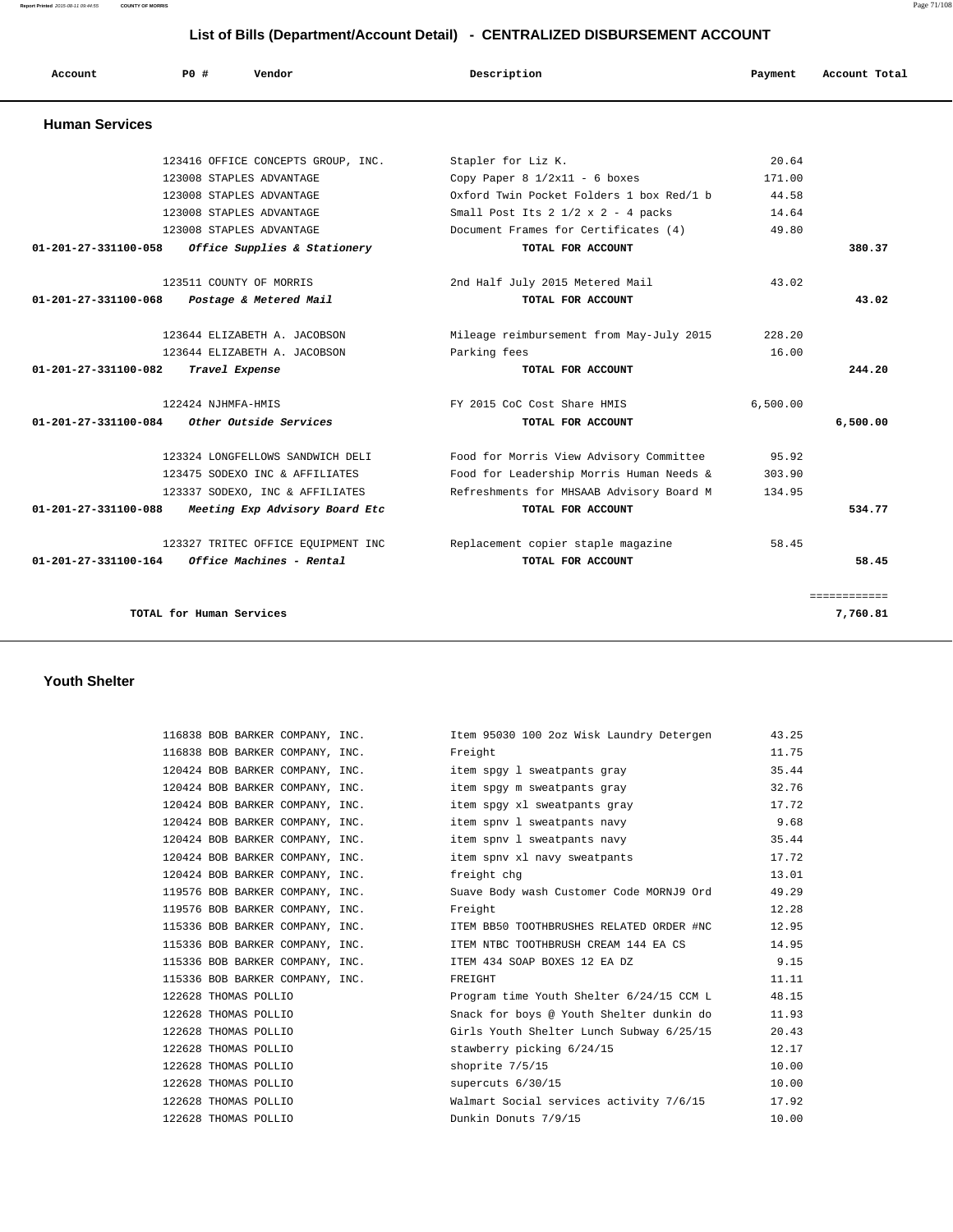**Report Printed** 2015-08-11 09:44:55 **COUNTY OF MORRIS** Page 72/108

|                      | List of Bills (Department/Account Detail) - CENTRALIZED DISBURSEMENT ACCOUNT |                                          |                                          |          |               |  |
|----------------------|------------------------------------------------------------------------------|------------------------------------------|------------------------------------------|----------|---------------|--|
| Account              | <b>PO #</b>                                                                  | Vendor                                   | Description                              | Payment  | Account Total |  |
| <b>Youth Shelter</b> |                                                                              |                                          |                                          |          |               |  |
|                      | 122628 THOMAS POLLIO                                                         |                                          | cliffs Icecream 7/8/15                   | 24.00    |               |  |
|                      | 122628 THOMAS POLLIO                                                         |                                          | Denville Dairy 78/15                     | 19.00    |               |  |
|                      | 122628 THOMAS POLLIO                                                         |                                          | Cold stone creamery 7/11/15              | 29.55    |               |  |
|                      | 122628 THOMAS POLLIO                                                         |                                          | walmart 7/13/15                          | 30.00    |               |  |
|                      |                                                                              | 121469 LIBERTY SCIENCE CENTER INC.       | Family plus Membership to Liberty Scienc | 240.00   |               |  |
|                      |                                                                              | 122876 BOW TIE CINEMAS LLC               | Residents activities Pre purchased Movie | 700.00   |               |  |
|                      |                                                                              | 122876 BOW TIE CINEMAS LLC               | Handling Fee                             | 10.00    |               |  |
| 01-201-27-331110-059 |                                                                              | Other General Expenses                   | TOTAL FOR ACCOUNT                        |          | 1,528.67      |  |
|                      |                                                                              | 123511 COUNTY OF MORRIS                  | 2nd Half July 2015 Metered Mail          | 10.62    |               |  |
| 01-201-27-331110-068 |                                                                              | Postage and Metered Mail                 | TOTAL FOR ACCOUNT                        |          | 10.62         |  |
|                      |                                                                              | 122891 TRITEC OFFICE EQUIPMENT INC       | COLOR COPIES 4/1/2015 TO 6/30/2015 MACHI | 104.02   |               |  |
| 01-201-27-331110-163 |                                                                              | Office Machines                          | TOTAL FOR ACCOUNT                        |          | 104.02        |  |
|                      | 122892 DEER PARK                                                             |                                          | 0434508388  06/15/15-07/14/15 - 5 gallo  | 56.81    |               |  |
|                      | 122892 DEER PARK                                                             |                                          | Ref. G218887 Rent                        | 0.99     |               |  |
| 01-201-27-331110-185 | Food                                                                         |                                          | TOTAL FOR ACCOUNT                        |          | 57.80         |  |
|                      |                                                                              | 123257 WHITES HEALTHCARE ENTERPRISES INC | SUPPY OF MEDICINE FOR THE MONTH OF JUNE  | 1,922.78 |               |  |
| 01-201-27-331110-189 | Medical                                                                      |                                          | TOTAL FOR ACCOUNT                        |          | 1,922.78      |  |
|                      |                                                                              | 117159 ALLEN PAPER & SUPPLY CO           | Coarse Paper and Household Supplies SIMP | 75.10    |               |  |
|                      |                                                                              | 117159 ALLEN PAPER & SUPPLY CO           | SOUP BOWLS ES S12                        | 72.00    |               |  |
|                      |                                                                              | 117159 ALLEN PAPER & SUPPLY CO           | CASE OF WINDEX PUMPS 90139               | 33.00    |               |  |
|                      |                                                                              | 117159 ALLEN PAPER & SUPPLY CO           | GEN. KITCHEN PAPER TOWELS 30 ROLLS       | 34.00    |               |  |
|                      |                                                                              | 117159 ALLEN PAPER & SUPPLY CO           | SIM BLUE 351b Laundry DETERGENT          | 45.23    |               |  |
| 01-201-27-331110-252 |                                                                              | Janitorial Supplies                      | TOTAL FOR ACCOUNT                        |          | 259.33        |  |

**TOTAL for Youth Shelter** 3,883.22

# **Office on Aging**

| 122653 NATL ASSOC OF AREA AGENCIES                                  | n4a National Membership dues 2015        | 780.00 |        |
|---------------------------------------------------------------------|------------------------------------------|--------|--------|
| $01 - 201 - 27 - 333100 - 023$<br>Associations and Memberships      | TOTAL FOR ACCOUNT                        |        | 780.00 |
|                                                                     |                                          |        |        |
| 122611 BETH DENMEAD                                                 | Insurance Reimbursement June 2015        | 12.00  |        |
| 123385 KAREN WEBSTER                                                | Insurance Reimbursement                  | 12.00  |        |
| $01 - 201 - 27 - 333100 - 048$<br>Insurance                         | TOTAL FOR ACCOUNT                        |        | 24.00  |
|                                                                     |                                          |        |        |
| 122612 STAPLES ADVANTAGE                                            | Sharp Calculator                         | 138.10 |        |
| 122612 STAPLES ADVANTAGE                                            | Canary Paper 8.5 x 11                    | 6.44   |        |
| 122612 STAPLES ADVANTAGE                                            | 12 Package AAA Battery                   | 8.41   |        |
| 122612 STAPLES ADVANTAGE                                            | 60 Package Bic Blue Pens                 | 3.39   |        |
| 122612 STAPLES ADVANTAGE                                            | 1 DZ Package 5 x 8 legal pads            | 11.58  |        |
| 01-201-27-333100-058 Office Supplies & Stationery                   | TOTAL FOR ACCOUNT                        |        | 167.92 |
| 123783 SODEXO INC & AFFILIATES                                      | 7/30/2015 Admin. & Aging Catering Functi | 174.48 |        |
| 123697 PATRICIA DUMPERT                                             | Wireless Microphone System               | 74.89  |        |
| 01-201-27-333100-059<br>Other General Expenses                      | TOTAL FOR ACCOUNT                        |        | 249.37 |
| 123511 COUNTY OF MORRIS                                             | 2nd Half July 2015 Metered Mail          | 230.35 |        |
| $01 - 201 - 27 - 333100 - 068$<br><i>Postage &amp; Metered Mail</i> | TOTAL FOR ACCOUNT                        |        | 230.35 |

============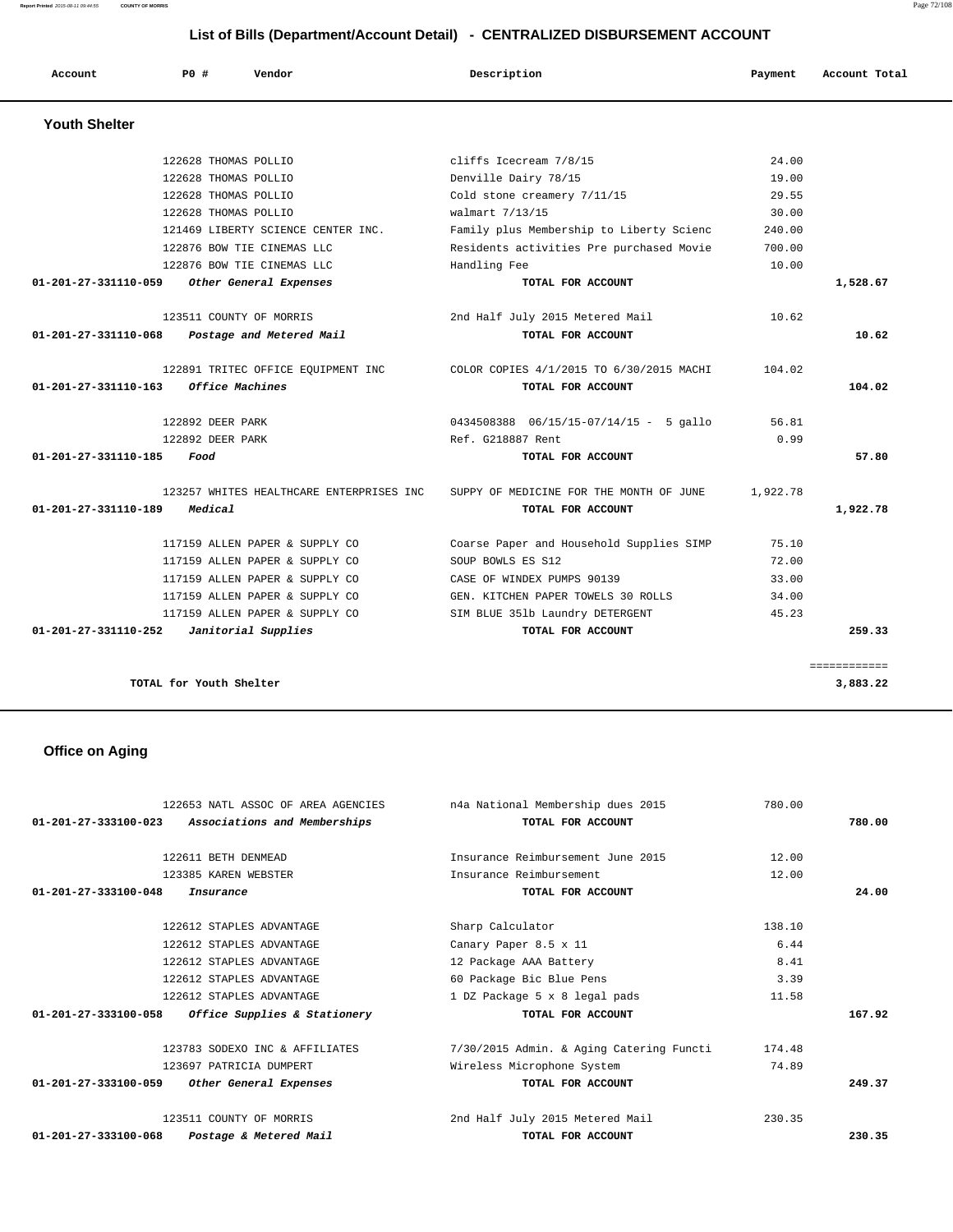|                                | 123328 ALFRE INC.                                        | Med monitoring                           | 200.00    |           |
|--------------------------------|----------------------------------------------------------|------------------------------------------|-----------|-----------|
|                                | 123328 ALFRE INC.                                        | Pre- Admission Assessments               | 500.00    |           |
|                                | 123328 ALFRE INC.                                        | Psych eval                               | 100.00    |           |
|                                | 123328 ALFRE INC.                                        | IOP                                      | 4,180.00  |           |
| 01-201-27-342000-453           | Grant in Aid GIA: ALFRE INC                              | TOTAL FOR ACCOUNT                        |           | 7,920.00  |
|                                | 122699 NEW JERSEY AIDS SERVICES                          | 20 2015 GIA 1536 Transitional Housing    | 8,820.00  |           |
|                                | 123641 NEW JERSEY AIDS SERVICES                          | Substance Abuse sessions                 | 7,811.16  |           |
| 01-201-27-342000-454           | Grant in Aid GIA: ERIC JOHNSON                           | TOTAL FOR ACCOUNT                        |           | 16,631.16 |
|                                | 123458 DOVER HOUSING AUTHORITY                           | 2 Q 2015 GIA 1538 Family Self Sufficienc | 3,692.00  |           |
| 01-201-27-342000-455           | Grant in Aid GIA: DOVER HOUSING AUTHORITY                | TOTAL FOR ACCOUNT                        |           | 3,692.00  |
|                                | 123220 PUSH TO WALK A NEW JERSEY                         | Grant in Aid Funding 2015                | 6,777.00  |           |
|                                | 01-201-27-342000-458 Grant in Aid GIA: PUSH TO WALK      | TOTAL FOR ACCOUNT                        |           | 6,777.00  |
|                                | 122642 EL PRIMER PASO, LTD.                              | GIA-1513 Educational Services for Childr | 7,362.00  |           |
|                                | 122643 HOUSING PARTNERSHIP                               | GIA-1508 Spanish Homebuyer Program 2nd Q | 6, 246.00 |           |
|                                | 122697 MC ORGANIZATION FOR HISPANIC                      | 20 2015 GIA 1502 Community Outreach      | 14,227.68 |           |
| 01-201-27-342000-459           | Grant in Aid GIA: HISPANIC AFFAIRS                       | TOTAL FOR ACCOUNT                        |           | 27,835.68 |
|                                | 122420 HOMELESS SOLUTIONS, INC.                          | 02 2015 GIA 1510 Family and Men's Progra | 20,629.00 |           |
|                                | 01-201-27-342000-460 Grant in Aid GIA: HOUSING SOLUTIONS | TOTAL FOR ACCOUNT                        |           | 20,629.00 |
|                                | 122647 JERSEY BATTERED WOMEN'S                           | GIA-1507 Protective Services Program     | 20,136.00 |           |
|                                | 01-201-27-342000-461 Grant in Aid GIA: BATTERED WOMEN    | TOTAL FOR ACCOUNT                        |           | 20,136.00 |
|                                | 122600 CORNERSTONE FAMILY PROGRAMS                       | Grant in Aid Funding 2015                | 4,745.00  |           |
|                                | 123323 CORNERSTONE FAMILY PROGRAMS                       | Ouarter 2 - 172 Social Work hours        | 6,312.00  |           |
| 01-201-27-342000-462           | Grant in Aid GIA: FAMILY SERVICES                        | TOTAL FOR ACCOUNT                        |           | 11,057.00 |
|                                | 123229 EMPLOYMENT HORIZONS, INC.                         | Grant in Aid Funding 2015                | 19,507.00 |           |
| $01 - 201 - 27 - 342000 - 463$ | Grant in Aid GIA: EMPLOYMENT HORIZONS                    | TOTAL FOR ACCOUNT                        |           | 19,507.00 |

#### **Grant in Aid**

| 122650 NEWBRIDGE SERVICES INC                        | JACC Per. 4/1/15-6/30/15                  | 570.00   |
|------------------------------------------------------|-------------------------------------------|----------|
| 122874 CORNERSTONE FAMILY PROGRAMS                   | JACC Per 4/1/15-6/30/15 6 units @\$95 (to | 570.00   |
| NJEASE Phase II Expenditures<br>01-201-27-333105-090 | TOTAL FOR ACCOUNT                         | 1,140.00 |
|                                                      |                                           |          |
| TOTAL for NJEASE Phase II                            |                                           | 1,140.00 |

123328 ALFRE INC. <br>
2,940.00

#### **NJEASE Phase II**

| Account                | <b>PO #</b>               | Vendor         | Description                     | Payment | Account Total             |
|------------------------|---------------------------|----------------|---------------------------------|---------|---------------------------|
| <b>Office on Aging</b> |                           |                |                                 |         |                           |
| 01-201-27-333100-082   | 123385 KAREN WEBSTER      | Travel Expense | Miles July<br>TOTAL FOR ACCOUNT | 14.35   | 127.40                    |
|                        | TOTAL for Office on Aging |                |                                 |         | -------------<br>1,579.04 |

 **List of Bills (Department/Account Detail) - CENTRALIZED DISBURSEMENT ACCOUNT**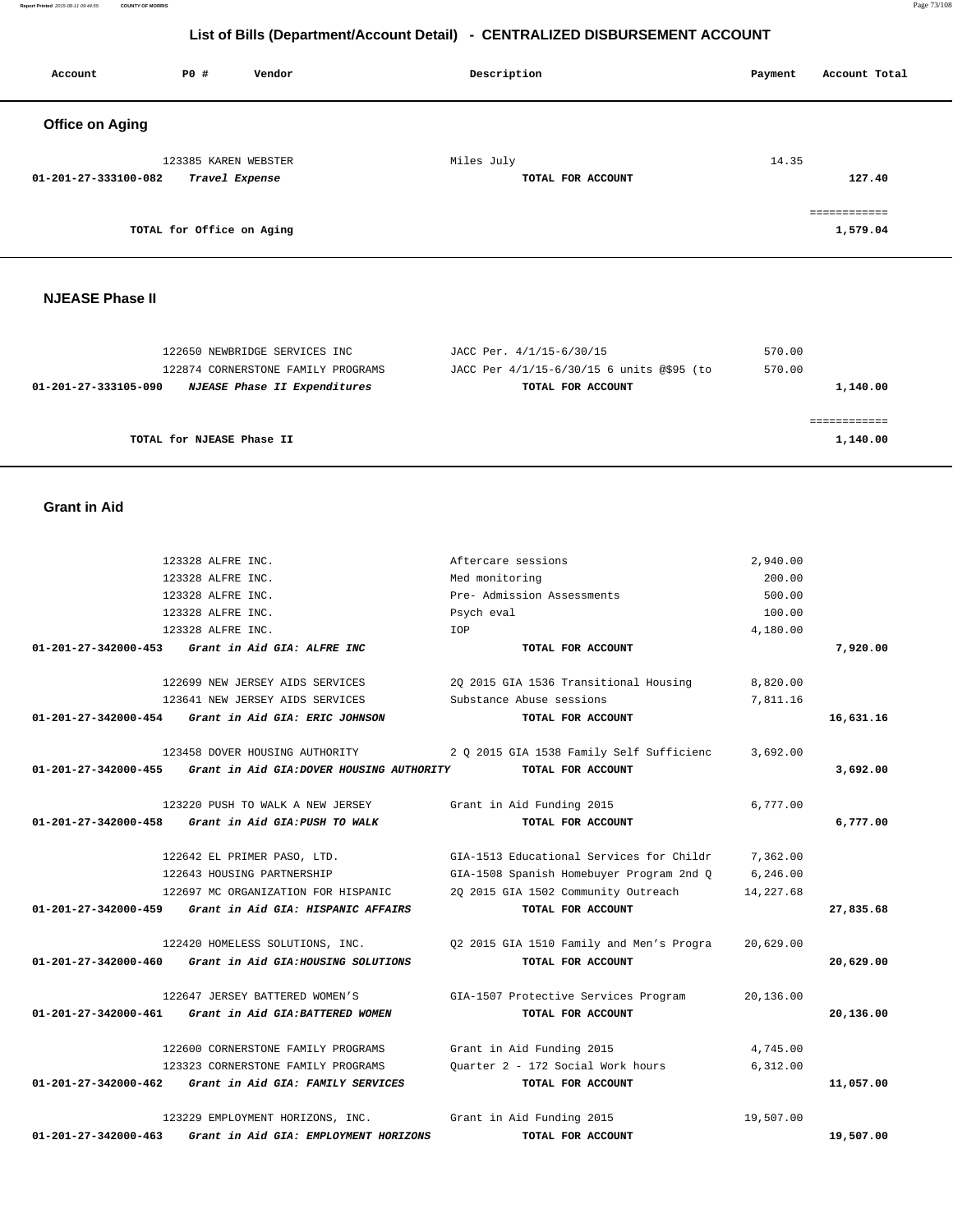**Report Printed** 2015-08-11 09:44:55 **COUNTY OF MORRIS** Page 74/108

 **List of Bills (Department/Account Detail) - CENTRALIZED DISBURSEMENT ACCOUNT**

| Account              | <b>PO #</b> | Vendor                                                                                  | Description                                                                                    | Payment               | Account Total |
|----------------------|-------------|-----------------------------------------------------------------------------------------|------------------------------------------------------------------------------------------------|-----------------------|---------------|
| <b>Grant in Aid</b>  |             |                                                                                         |                                                                                                |                       |               |
| 01-201-27-342000-464 |             | Grant in Aid GIA: MORR MEMOR. HOSPITAL                                                  | TOTAL FOR ACCOUNT                                                                              |                       | 25,386.00     |
| 01-201-27-342000-467 |             | Grant in Aid GIA: ROXBURY DAY CARE SCHOL                                                | 122648 ROXBURY DAY CARE CENTER, INC. GIA 1534 Infant Toddler Program - 2Q<br>TOTAL FOR ACCOUNT | 10,039.00             | 10,039.00     |
|                      |             | 122711 MENTAL HEALTH ASSOCIATION OF                                                     | Step off the Streets(SOS) Program 2015 Q                                                       | 3,747.00              |               |
|                      |             | 122707 MENTAL HEALTH ASSOCIATION OF                                                     | Forensic Liaison Services 2015 Q2                                                              | 15,746.00             |               |
|                      |             | 122694 MENTAL HEALTH ASSOCIATION OF                                                     | 02 2015 GIA 1552 TBRA                                                                          | 2,080.00              |               |
|                      |             | 122713 MENTAL HEALTH ASSOCIATION OF                                                     | Edna's Haven 2015 Q2                                                                           | 3,644.00              |               |
|                      |             | 122706 MENTAL HEALTH ASSOCIATION OF                                                     | Peer Line Phone Hours                                                                          | 7,800.00              |               |
|                      |             | 01-201-27-342000-470 Grant in Aid GIA:MC MENTAL HEALTH ASSOC                            | TOTAL FOR ACCOUNT                                                                              |                       | 33,017.00     |
|                      |             | 122576 DAWN CENTER FOR INDEPENDENT                                                      | Grant in Aid Funding 2015                                                                      | 9,454.00              |               |
|                      |             | 122575 DAWN CENTER FOR INDEPENDENT                                                      | Grant in Aid Funding 2015                                                                      | 2,577.00              |               |
| 01-201-27-342000-473 |             | Grant in Aid GIA: DAWN INC                                                              | TOTAL FOR ACCOUNT                                                                              |                       | 12,031.00     |
|                      |             | 123347 FAMILY PROMISE OF                                                                | Family Promise (Interfaith) GIA 1551 Ten                                                       | 2,550.00              |               |
|                      |             | 123349 FAMILY PROMISE OF                                                                | 2Q Family Promise GIA 1569 Our Promise P                                                       | 2,666.40              |               |
|                      |             | 01-201-27-342000-475 Grant in Aid GIA: INTERFAITH COUNCIL                               | TOTAL FOR ACCOUNT                                                                              |                       | 5,216.40      |
|                      |             |                                                                                         |                                                                                                |                       |               |
|                      |             | 123353 NORWESCAP INC                                                                    | 2Q GIA 1553 NORWESCAP Planting Seeds for                                                       | 3,488.00              |               |
|                      |             | 01-201-27-342000-477 Grant in Aid GIA:NORWESCAP                                         | TOTAL FOR ACCOUNT                                                                              |                       | 3,488.00      |
|                      |             | 123338 PARSIPPANY CHILD DAY CARE CTR.                                                   | 2Q GIA 1555 Infant Toddler Program                                                             | 2,885.00              |               |
|                      |             | 01-201-27-342000-478 Grant in Aid GIA: PARSIPPANY CHILD DC                              | TOTAL FOR ACCOUNT                                                                              |                       | 2,885.00      |
|                      |             |                                                                                         |                                                                                                |                       |               |
|                      |             | 122695 CFCS - HOPE HOUSE                                                                | 2Q 2015 GIA-1521 AIDS Center                                                                   | 5,582.00              |               |
|                      |             | 123222 CFCS - HOPE HOUSE                                                                | Grant in Aid Funding 2015                                                                      | 3,645.00              |               |
|                      |             | 123224 CFCS - HOPE HOUSE<br>01-201-27-342000-480 Grant in Aid GIA: HOPEHOUSEOPERTNFIXIT | Grant in Aid Funding 2015<br>TOTAL FOR ACCOUNT                                                 | 1,582.00              |               |
|                      |             |                                                                                         |                                                                                                |                       | 10,809.00     |
|                      |             | 123221 VISITING NURSE ASSOC. OF                                                         | Grant in Aid Funding 2015                                                                      | 14,099.00             |               |
| 01-201-27-342000-481 |             | Grant in Aid GIA: VNAANJ                                                                | TOTAL FOR ACCOUNT                                                                              |                       | 14,099.00     |
|                      |             |                                                                                         |                                                                                                |                       |               |
|                      |             | 122791 NEWBRIDGE SERVICES INC                                                           | Crisis Response in the Community 2015 $Q2$ 11,520.00                                           |                       |               |
|                      |             | 123227 NEWBRIDGE SERVICES INC<br>122770 NEWBRIDGE SERVICES INC                          | Grant in Aid Funding 2015<br>Core Services 2015 Q2                                             | 1,487.00<br>75,226.00 |               |
|                      |             | 123201 NEWBRIDGE SERVICES INC                                                           | Grant in Aid Funding 2015                                                                      | 1,548.00              |               |
|                      |             | 123636 NEWBRIDGE SERVICES INC                                                           | 228 hours of clinical case management216 19,119.00                                             |                       |               |
| 01-201-27-342000-483 |             | Grant in Aid Aid Ment Hlth Cnt-New Bridg                                                | TOTAL FOR ACCOUNT                                                                              |                       | 108,900.00    |
|                      |             |                                                                                         |                                                                                                |                       |               |
|                      |             | 122704 SAINT CLARE'S HOSPITAL                                                           | Supported Community Living 2015 Q2                                                             | 15,992.00             |               |
|                      |             | 122710 SAINT CLARE'S HOSPITAL                                                           | St. Clare's Parsippany Core Services 201                                                       | 82,556.00             |               |
|                      |             | $01-201-27-342000-484$ Grant in Aid Aid Ment Hlth Cnt-St Clares                         | TOTAL FOR ACCOUNT                                                                              |                       | 98,548.00     |
|                      |             | 122698 CHILD & FAMILY RESOURCES, INC.                                                   | 2Q GIA 1527 Family Day Care R & R                                                              | 7,253.00              |               |
|                      |             | 122427 LEGAL SERVICES OF NORTHWEST                                                      | Commitment Rights Representation 2015 Q2                                                       | 28,600.00             |               |
| 01-201-27-342000-486 |             | Grant in Aid NJ Bureau of Chldrn Srvcs                                                  | TOTAL FOR ACCOUNT                                                                              |                       | 35,853.00     |
|                      |             | 123642 DEIRDRE'S HOUSE                                                                  | 91 hours of services                                                                           | 5,585.00              |               |
| 01-201-27-342000-487 |             | Grant in Aid: DEIDRE OBRIEN CHILD ADV CTR                                               | TOTAL FOR ACCOUNT                                                                              |                       | 5,585.00      |
|                      |             |                                                                                         |                                                                                                |                       |               |
|                      |             | 123640 FAMILY INTERVENTION                                                              | 351.75 contract hours                                                                          | 21,808.00             |               |
| 01-201-27-342000-489 |             | Grant in Aid: Family Intervention                                                       | TOTAL FOR ACCOUNT                                                                              |                       | 21,808.00     |
|                      |             |                                                                                         |                                                                                                |                       |               |
| 01-201-27-342000-490 |             | 123638 DAYTOP VILLAGE OF NJ, INC.<br>Grant in Aid: Daytop                               | Bed days<br>TOTAL FOR ACCOUNT                                                                  | 9,880.00              | 9,880.00      |
|                      |             |                                                                                         |                                                                                                |                       |               |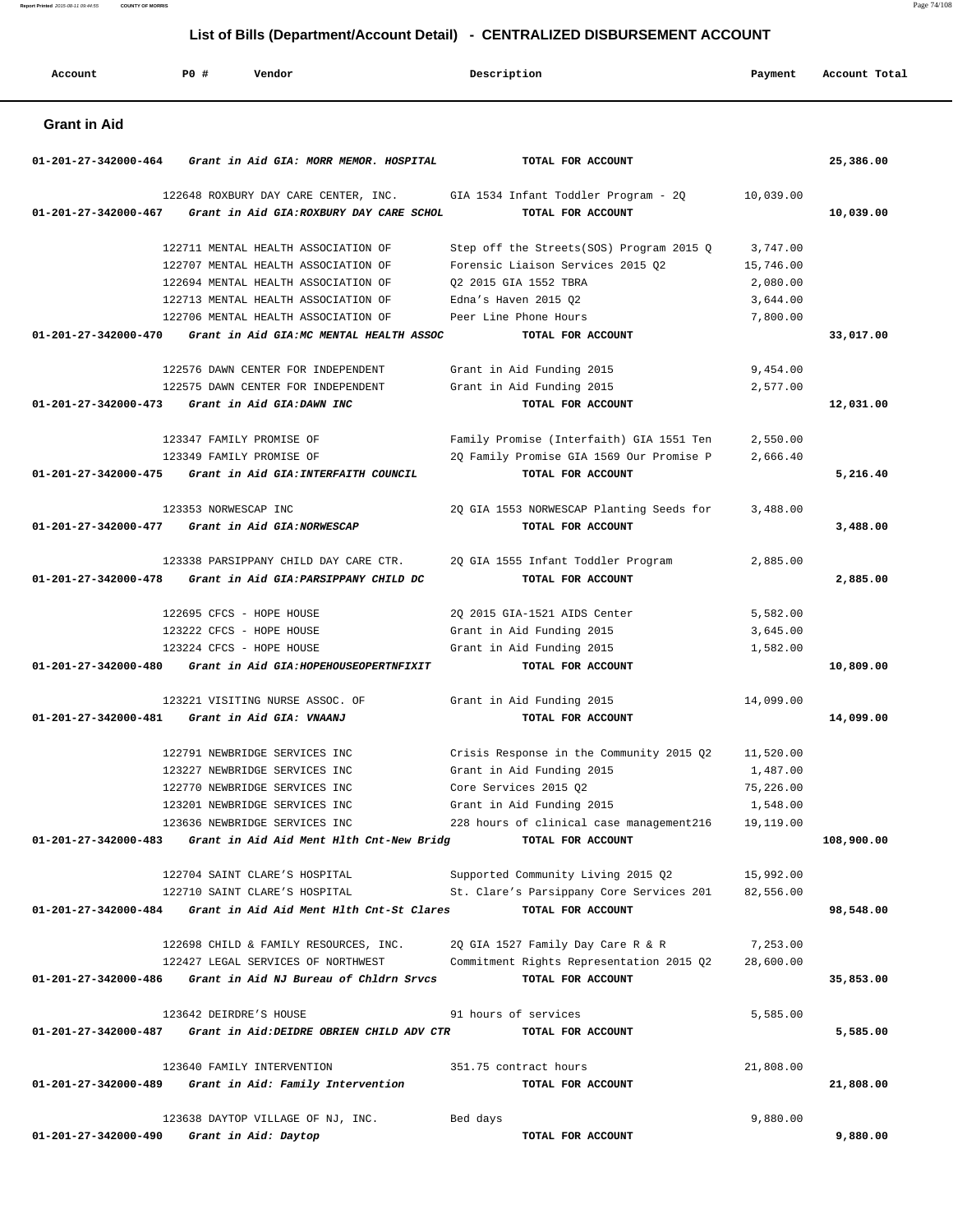**Report Printed** 2015-08-11 09:44:55 **COUNTY OF MORRIS** Page 75/108

### **List of Bills (Department/Account Detail) - CENTRALIZED DISBURSEMENT ACCOUNT**

| Account                        | P0 #                   | Vendor                                                                              | Description                                                   | Payment  | Account Total |
|--------------------------------|------------------------|-------------------------------------------------------------------------------------|---------------------------------------------------------------|----------|---------------|
| <b>Grant in Aid</b>            |                        |                                                                                     |                                                               |          |               |
| 01-201-27-342000-493           |                        | Grant in Aid: Interfaith Food Pantry                                                | TOTAL FOR ACCOUNT                                             |          | 7,504.00      |
| $01 - 201 - 27 - 342000 - 495$ |                        | 123462 MONARCH HOUSING ASSOCIATES, INC.<br>Grant in Aid: Monarch Housing Associates | GIA-1504 Morris CoC System Planning Prog<br>TOTAL FOR ACCOUNT | 5,000.00 | 5,000.00      |
|                                | TOTAL for Grant in Aid |                                                                                     |                                                               |          | 544,233.24    |

### **Seniors, Disabled & Veterans**

| 123421 CORNERSTONE FAMILY PROGRAMS                           | Operation of Adult Day Care              | 14,995.32 |             |
|--------------------------------------------------------------|------------------------------------------|-----------|-------------|
| 01-201-27-343100-036<br>Contracted Services - Adult Day Care | TOTAL FOR ACCOUNT                        |           | 14,995.32   |
|                                                              |                                          |           |             |
| 123449 CHARLES JURGENSEN                                     | Mileage July 2015 NJA-VSO Mtg. Toms Rive | 52.50     |             |
| 01-201-27-343100-082<br>Travel Expense                       | TOTAL FOR ACCOUNT                        |           | 52.50       |
|                                                              |                                          |           |             |
| 123690 COUNTY OF MORRIS                                      | CDBG Grant Project Code 1202 Parking Lot | 7,000.00  |             |
| (2014) Other General Expenses<br>01-203-27-343100-059        | TOTAL FOR ACCOUNT                        |           | 7,000.00    |
|                                                              |                                          |           |             |
|                                                              |                                          |           | =========== |
| TOTAL for Seniors, Disabled & Veterans                       |                                          |           | 22,047.82   |
|                                                              |                                          |           |             |

### **Morristown MemorHosp-SCS**

| 123198 ATLANTIC HEALTH SERVICES      | Case Management Services for SCHS | 22,283.00 |
|--------------------------------------|-----------------------------------|-----------|
| Expenditures<br>01-201-27-343170-090 | TOTAL FOR ACCOUNT                 | 22,283.00 |
|                                      |                                   |           |
|                                      |                                   |           |
| TOTAL for Morristown MemorHosp-SCS   |                                   | 22,283.00 |
|                                      |                                   |           |

## **County Board of Social Service**

| 122709 SAINT CLARE'S HOSPITAL                        | St Clare's Counseling Services 2015 02       | 66,300.00 |          |
|------------------------------------------------------|----------------------------------------------|-----------|----------|
|                                                      |                                              |           |          |
| 01-201-27-345100-059<br>Other General Expenses       | TOTAL FOR ACCOUNT                            |           | 427.46   |
| 123275 DEER PARK                                     | Water for Morris Township - 06/15/15-07/     | 328.86    |          |
| 120598 LANGUAGE LINE SERVICES                        | Over the phone Interpretation Service -      | 98.60     |          |
| Office Supplies & Stationery<br>01-201-27-345100-058 | TOTAL FOR ACCOUNT                            |           | 3,429.57 |
| 121834 PITNEY BOWES CREDIT CORP                      | Refill charges for G900 on $5/6, 11, 18, 18$ | 95.00     |          |
| 121136 PAPER MART INC                                | A-Plus Xero White 95 BRI 81/2 X 11 20# -     | 1,710.00  |          |
| 121131 W.B. MASON COMPANY INC                        | Order no. S027764045/06-10-15                | 407.40    |          |
| 121836 STAPLES ADVANTAGE                             | Keyboard for Life - Order #7138667908-00     | 119.40    |          |
| 121836 STAPLES ADVANTAGE                             | Order #7138667908-000-001/06-23-15           | 1,027.21  |          |
| 121835 STAPLES ADVANTAGE                             | Stamp Accupro mb 5LN - Order #7137947595     | 23.52     |          |
| 121835 STAPLES ADVANTAGE                             | Stamp Accupro mb 5LN - Order #7137947595     | 23.52     |          |
|                                                      |                                              |           |          |
| 121835 STAPLES ADVANTAGE                             | Stamp Accupro mb 5LN - Order #7137947595     | 23.52     |          |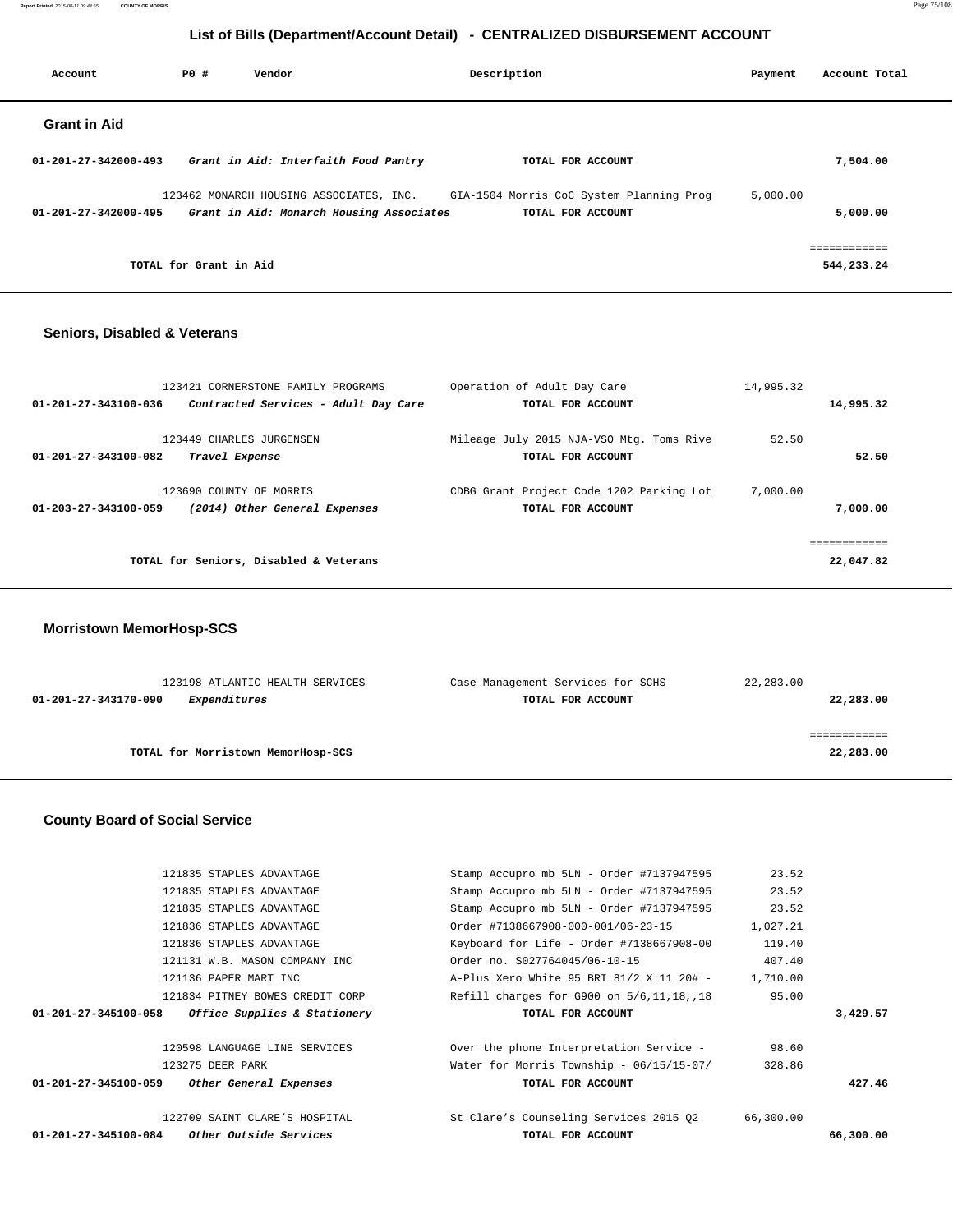| Account                        | PO#<br>Vendor                                                                                                                                                                                                                                                                                                                                                                                                                                                                                                           | Description                                                                                                                                                                                                                                                                                                                                                                                                                                                                                                                                                                                                                                                                                                                                                                                                                                                                                                                                            | Payment                                                                                                                                                                                     | Account Total |
|--------------------------------|-------------------------------------------------------------------------------------------------------------------------------------------------------------------------------------------------------------------------------------------------------------------------------------------------------------------------------------------------------------------------------------------------------------------------------------------------------------------------------------------------------------------------|--------------------------------------------------------------------------------------------------------------------------------------------------------------------------------------------------------------------------------------------------------------------------------------------------------------------------------------------------------------------------------------------------------------------------------------------------------------------------------------------------------------------------------------------------------------------------------------------------------------------------------------------------------------------------------------------------------------------------------------------------------------------------------------------------------------------------------------------------------------------------------------------------------------------------------------------------------|---------------------------------------------------------------------------------------------------------------------------------------------------------------------------------------------|---------------|
|                                | <b>County Board of Social Service</b>                                                                                                                                                                                                                                                                                                                                                                                                                                                                                   |                                                                                                                                                                                                                                                                                                                                                                                                                                                                                                                                                                                                                                                                                                                                                                                                                                                                                                                                                        |                                                                                                                                                                                             |               |
| $01 - 201 - 27 - 345100 - 140$ | Gas Purchases                                                                                                                                                                                                                                                                                                                                                                                                                                                                                                           | TOTAL FOR ACCOUNT                                                                                                                                                                                                                                                                                                                                                                                                                                                                                                                                                                                                                                                                                                                                                                                                                                                                                                                                      |                                                                                                                                                                                             | 22,265.00     |
| $01 - 201 - 27 - 345100 - 164$ | 122573 MUNICIPAL CAPITAL CORP<br>120672 PITNEY BOWES CREDIT CORP<br>Office Machines - Rental                                                                                                                                                                                                                                                                                                                                                                                                                            | Rental charges for copier - Payment 2/12<br>Rental charges for mail machine for Marc<br>TOTAL FOR ACCOUNT                                                                                                                                                                                                                                                                                                                                                                                                                                                                                                                                                                                                                                                                                                                                                                                                                                              | 543.97<br>1,197.00                                                                                                                                                                          | 1,740.97      |
| 01-201-27-345100-166           | 120708 PITNEY BOWES CREDIT CORP<br>122441 F & E CHECK PROTECTOR SALES CO.<br>122441 F & E CHECK PROTECTOR SALES CO.<br>Office Machine- Repair                                                                                                                                                                                                                                                                                                                                                                           | Maintenance charges for mail machine - 0<br>Renewal of Extended warranty for checksi<br>Hedman 5000 Checksigner S/N 2N4054<br>TOTAL FOR ACCOUNT                                                                                                                                                                                                                                                                                                                                                                                                                                                                                                                                                                                                                                                                                                                                                                                                        | 175.33<br>325.00<br>325.00                                                                                                                                                                  | 825.33        |
| 01-201-27-345100-257           | 123472 CITYSIDE ARCHIVES, LTD<br>Rental - Other                                                                                                                                                                                                                                                                                                                                                                                                                                                                         | Office of Temporary Assistance<br>TOTAL FOR ACCOUNT                                                                                                                                                                                                                                                                                                                                                                                                                                                                                                                                                                                                                                                                                                                                                                                                                                                                                                    | 1,229.71                                                                                                                                                                                    | 1,229.71      |
| 01-201-27-345100-325           | 121328 ANGELA PATRICIA PEDRAZA<br>123273 JOHNSON & JOHNSON, ESQS<br>123273 JOHNSON & JOHNSON, ESOS<br>123280 U.S. SECURITY ASSOCIATES, INC.<br>123280 U.S. SECURITY ASSOCIATES, INC.<br>123280 U.S. SECURITY ASSOCIATES, INC.<br>123280 U.S. SECURITY ASSOCIATES, INC.<br>123280 U.S. SECURITY ASSOCIATES, INC.<br>123280 U.S. SECURITY ASSOCIATES, INC.<br>122572 UNITRONIX DATA SYSTEMS INC<br>Special Services                                                                                                       | Translation service for 201506180759<br>Legal services rendered for the month of<br>Collections - Professional Services<br>Payment for Security Officer - Client No<br>05/22/15-05/28/15<br>573-1198-000<br>05/29/15-06/04/15<br>06/05/15-06/11/15<br>06/12/15-06/18/15<br>06/19/15-06/25/15<br>Proprietary Computer Software Maintenanc<br>TOTAL FOR ACCOUNT                                                                                                                                                                                                                                                                                                                                                                                                                                                                                                                                                                                          | 380.00<br>3,840.00<br>1,798.36<br>584.00<br>481.80<br>584.00<br>616.85<br>565.75<br>525.60<br>5,682.60                                                                                      | 15,058.96     |
| 01-201-27-345100-329           | 121134 HORIZON BLUE CROSS BLUE SHIELD<br>Hospital Insurance Premiums                                                                                                                                                                                                                                                                                                                                                                                                                                                    | Monthly premium for the month of July 20<br>TOTAL FOR ACCOUNT                                                                                                                                                                                                                                                                                                                                                                                                                                                                                                                                                                                                                                                                                                                                                                                                                                                                                          | 132,346.21                                                                                                                                                                                  | 132,346.21    |
| 01-201-27-345100-332           | 122571 MALLORY BUTLER<br>123029 KAITLYN HELLYER<br>123258 AMY ARCHER<br>123265 JOAN BRUSEO<br>Mileage                                                                                                                                                                                                                                                                                                                                                                                                                   | FSS - Mi. reimb. for January to May 2015<br>FSS - Mileage reimb. for March to June 2<br>ADM - Mileage reimb. for May 2015<br>ADM - Mileage reimb. for January to May<br>TOTAL FOR ACCOUNT                                                                                                                                                                                                                                                                                                                                                                                                                                                                                                                                                                                                                                                                                                                                                              | 44.45<br>38.50<br>38.50<br>27.30                                                                                                                                                            | 148.75        |
|                                | 122553 DAVID VEYSMAN<br>122571 MALLORY BUTLER<br>123033 ANSUYA JASANI<br>123028 CLAUDIA L. HINOJOSA<br>123034 KATTY STAGNITTO<br>123034 KATTY STAGNITTO<br>123029 KAITLYN HELLYER<br>123030 LUCY D'ANNA<br>123035 SUDESH MEHTA<br>123259 ARUNA DADA<br>123258 AMY ARCHER<br>123262 DIENANE ETIENNE<br>123261 DIANA BICZAK<br>123260 DALA EKENEZAR<br>123263 ILA TALWAR<br>123265 JOAN BRUSEO<br>123266 JOANNE YOUNG<br>123267 LOURDES DEGUZMAN<br>123268 MIRIAM ACEVEDO<br>123268 MIRIAM ACEVEDO<br>123269 SANGITA SHAH | FSS - Insurance reimb. for July to Decem<br>Insurance reimb. for July to December 20<br>MAP - Insurance reimb. for July to Decem<br>MAP - Insurance reimb. for July to Decem<br>MAP - Insurance reimb. for January to Ju<br>Insurance reimb. for July to December 20<br>Insurance reimb. July to December 2015<br>MAP - Insurance reimb. for January to De<br>MAP - Insurance reimb. for July to Decem<br>FSS - Insurance reimb. for July to Decem<br>Insurance reimb. for July to December 20<br>MAP - Insurance reimb. for July to Decem<br>MAP - Insurance reimb. for July to Decem<br>FIS - Insurance reimb. for July to Decem<br>MAP - Insurance reimb. for July to Decem<br>Insurance reimb. for January to December<br>ADM - Insurance reimb. for July to Decem<br>MAP - Insurance reimb. for July to Decem<br>MAP - Insurance reimb. for January to Ju<br>Insurance reimb. for July to December 20<br>MAP - Insurance reimb. for July to Decem | 72.00<br>72.00<br>72.00<br>72.00<br>72.00<br>72.00<br>72.00<br>144.00<br>72.00<br>72.00<br>72.00<br>72.00<br>72.00<br>72.00<br>90.00<br>144.00<br>72.00<br>72.00<br>90.00<br>90.00<br>72.00 |               |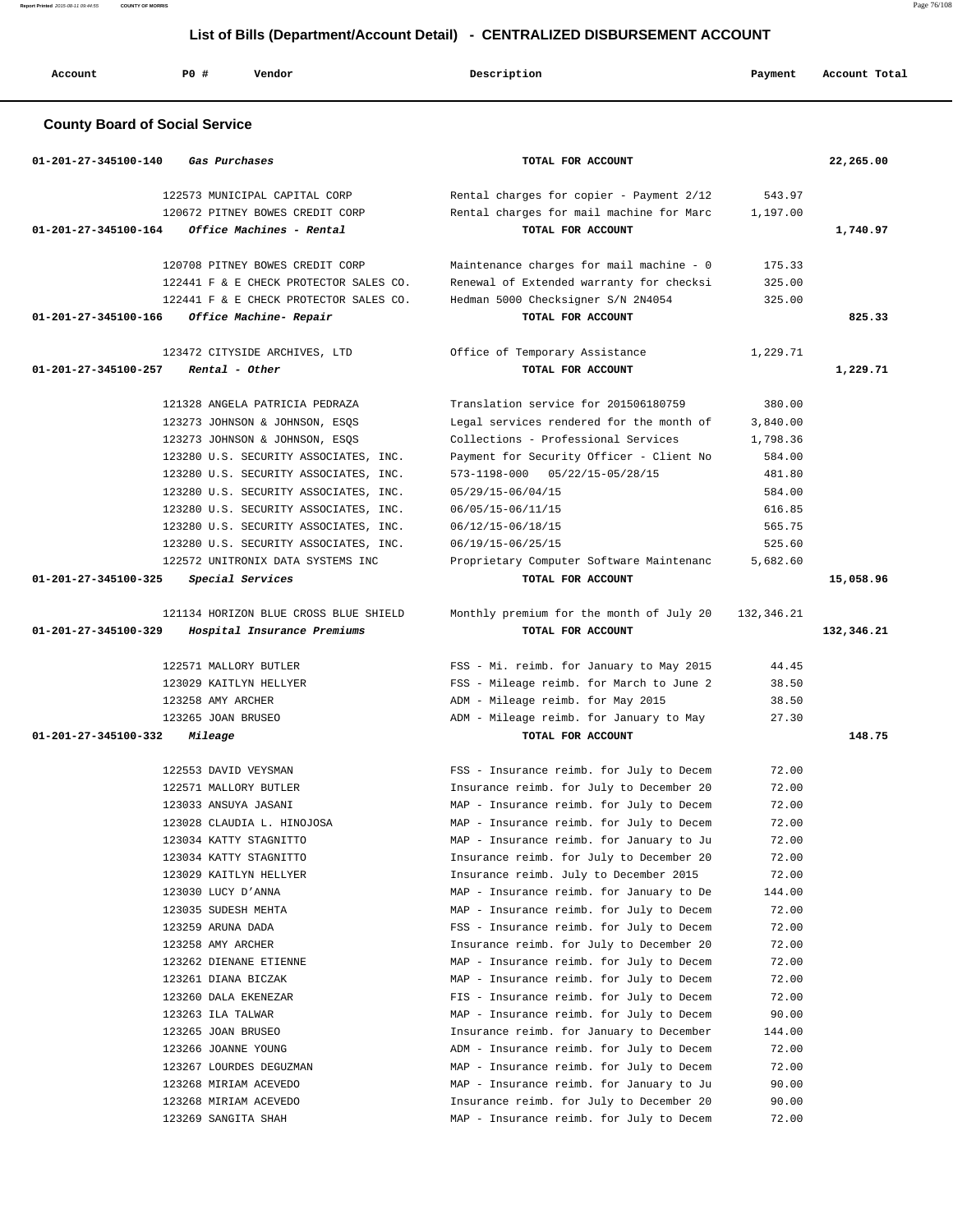**Report Printed** 2015-08-11 09:44:55 **COUNTY OF MORRIS** Page 77/108

### **List of Bills (Department/Account Detail) - CENTRALIZED DISBURSEMENT ACCOUNT**

| Account                               | PO#                 | Vendor                                   | Description                                                   | Payment | Account Total               |
|---------------------------------------|---------------------|------------------------------------------|---------------------------------------------------------------|---------|-----------------------------|
| <b>County Board of Social Service</b> |                     |                                          |                                                               |         |                             |
| 01-201-27-345100-333                  | 123264 JEANNE YOUNG | Other Allowances                         | MAP - Insurance reimb. for July to Decem<br>TOTAL FOR ACCOUNT | 90.00   | 1,872.00                    |
|                                       |                     | TOTAL for County Board of Social Service |                                                               |         | -------------<br>245,643.96 |

#### **DEPARTMENT 349110**

| 122334 HUDSON COUNTY MEADOWVIEW              | County Legal Settlement for T.A. from 1/ | 11,458.48 |
|----------------------------------------------|------------------------------------------|-----------|
| 122334 HUDSON COUNTY MEADOWVIEW              | County Legal Settlement for J.C. from 1/ | 19,661.71 |
| Program Expenditures<br>01-201-27-349110-090 | TOTAL FOR ACCOUNT                        | 31,120.19 |
|                                              |                                          |           |
|                                              |                                          |           |
| TOTAL for DEPARTMENT 349110                  |                                          | 31,120.19 |
|                                              |                                          |           |

#### **MV:Administration**

|                      | 123570 ARNEL P GARCIA                  | LPN, 7-12 thru 8-1-2015                             | 2,551.13  |           |
|----------------------|----------------------------------------|-----------------------------------------------------|-----------|-----------|
|                      | 123589 BARKEL FLEMMING                 | LPN, 7-12 thru 8-1-2015                             | 3,376.47  |           |
|                      | 123591 CARLO N DURAN                   | RN, 7-12 thru 8-1-2015                              | 1,332.00  |           |
|                      | 123588 CARRELLE L CALIXTE              | LPN, 7-12 thru 8-1-2015                             | 3,712.00  |           |
|                      | 123582 DAMACINA L. OKE                 | LPN, 7-12 thru 8-1-2015                             | 1,624.00  |           |
|                      | 123581 DANILO LAPID                    | RN, 7-12 thru 8-1-2015                              | 2,071.26  |           |
|                      | 123586 DAVID JEAN-LOUIS                | LPN, 7-12 thru 8-1-2015                             | 3,258.03  |           |
|                      | 123583 ELIZABETH VILLASENOR            | RN, 7-12 thru 8-1-2015                              | 3,822.84  |           |
|                      | 123585 ELLEN M. NOLL                   | LPN, 7-12 thru 8-1-2015                             | 464.00    |           |
|                      | 123584 EVELYN TOLENTINO                | RN, 7-12 thru 8-1-2015                              | 2,247.75  |           |
|                      | 123590 GEORGINA GRAY-HORSLEY           | LPN,7-12 thru 8-1-2015                              | 1,392.00  |           |
|                      | 123587 HARRIET VALLECER RN             | RN, 7-12 thru 8-1-2015                              | 592.00    |           |
|                      | 123594 ILLIENE CHARLES, RN             | RN,7-12 thru 8-1-2015                               | 4,514.00  |           |
|                      | 123593 LOREEN RAFISURA                 | RN,7-12 thru 8-1-2015                               | 296.00    |           |
|                      | 123592 LOUISE R. MACCHIA               | RN, 7-12 thru 8-1-2015                              | 3,561.25  |           |
|                      | 123596 MADUKWE IMO IBOKO, RN           | RN, 7-12 thru 8-1-2015                              | 3,256.00  |           |
|                      | 123595 MARIA CARMELITA OBLINA          | LPN, 7-12 thru 8-1-2015                             | 812.00    |           |
|                      | 123578 MARTHA YAGHI                    | RN, 7-12 thru 8-1-2015                              | 888.00    |           |
|                      | 123577 MELOJANE CELESTINO              | RN, 7-12 thru 8-1-2015                              | 1,794.50  |           |
|                      | 123580 MICHELLE CAPILI                 | RN, 7-12 thru 8-1-2015                              | 4,144.00  |           |
|                      | 123579 MIRLENE ESTRIPLET               | RN,7-12 thru 8-1-2015                               | 4,319.75  |           |
|                      | 123576 ROSE DUMAPIT                    | RN, 7-12 thru 8-1-2015                              | 3,283.75  |           |
|                      | 123575 ROSEMARY BATANE COBCOBO         | RN,7-12 thru 8-1-2015                               | 2,368.00  |           |
|                      | 123574 SHELLEY REINER                  | LPN, 7-12 thru 8-1-2015                             | 2,320.00  |           |
|                      | 123573 SUZIE COLLIN                    | RN,7-12 thru 8-1-2015                               | 4,583.19  |           |
|                      | 123572 TEODORA O. DELEON               | RN, 7-12 thru 8-1-2015                              | 1,230.25  |           |
|                      | 123571 TERESA OMWENGA                  | RN, 7-12 thru 8-1-2015                              | 2,661.04  |           |
| 01-201-27-350100-013 | Temporary Help - Per Diem Nurses       | TOTAL FOR ACCOUNT                                   |           | 66,475.21 |
|                      | 123714 AEQUOR HEALTHCARE SERVICES, LLC | Agency Nursing Services, 3-08 thru 3-14-1 4, 316.17 |           |           |
|                      | 123714 AEQUOR HEALTHCARE SERVICES, LLC | Agency Nursing Services, 6-28 thru 7-04-1           | 8,503.98  |           |
|                      | 123714 AEQUOR HEALTHCARE SERVICES, LLC | Agency Nursing Services, 7-05 thru 7-11-1           | 8,275.24  |           |
|                      | 123714 AEQUOR HEALTHCARE SERVICES, LLC | Agency Nursing Services, 7-12 thru 7-18-1           | 11,048.64 |           |
| 01-201-27-350100-016 | Outside Salaries & Wages               | TOTAL FOR ACCOUNT                                   |           | 32,144.03 |
|                      |                                        |                                                     |           |           |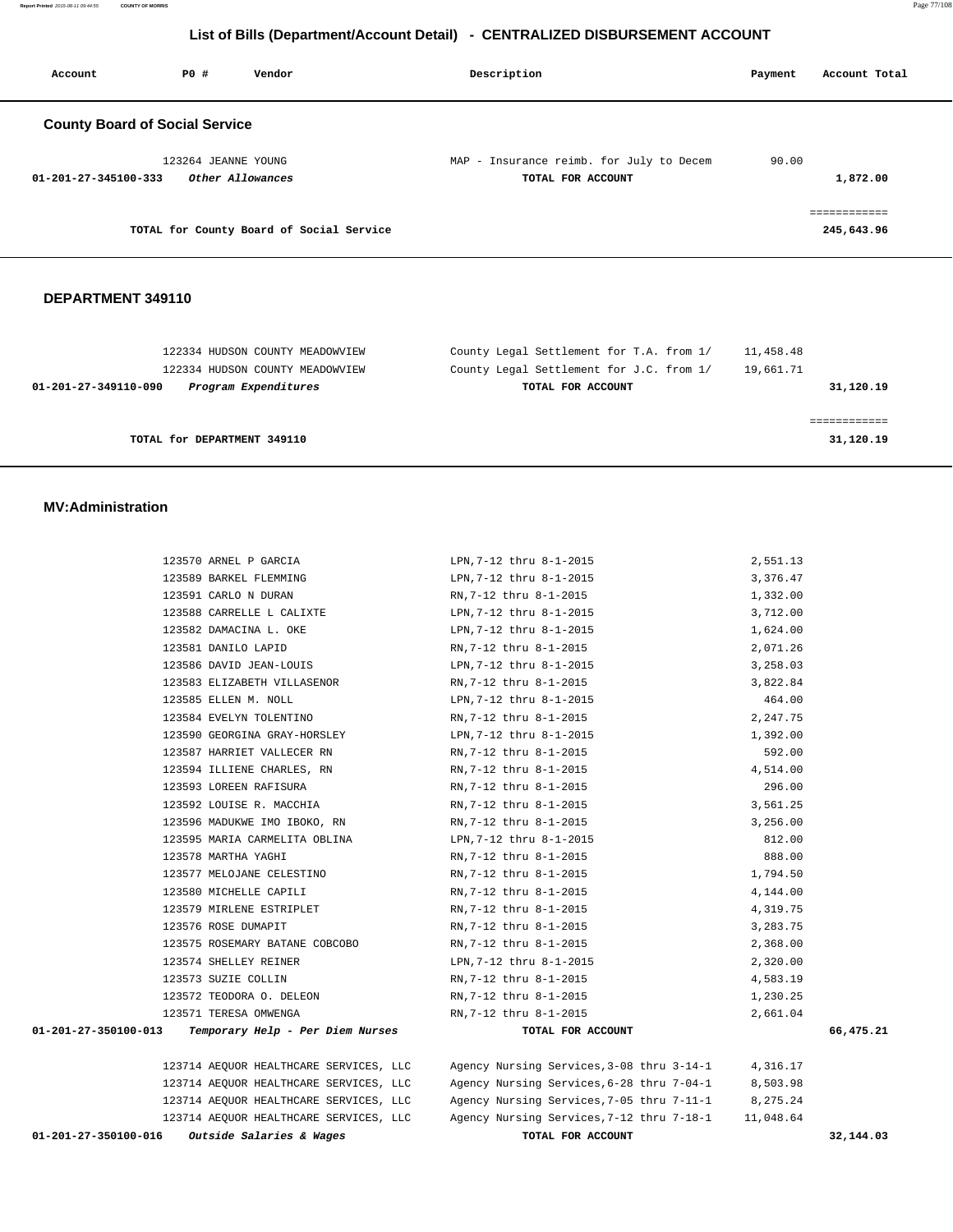**Report Printed** 2015-08-11 09:44:55 **COUNTY OF MORRIS** Page 78/108

### **List of Bills (Department/Account Detail) - CENTRALIZED DISBURSEMENT ACCOUNT**

| Account                        | PO#                         | Vendor                                | Description                              | Payment  | Account Total              |
|--------------------------------|-----------------------------|---------------------------------------|------------------------------------------|----------|----------------------------|
| <b>MV:Administration</b>       |                             |                                       |                                          |          |                            |
|                                |                             | 123553 LOVEYS PIZZA & GRILL           | Food/Tip, 7-17-2015                      | 72.00    |                            |
| $01 - 201 - 27 - 350100 - 022$ | Advertising                 |                                       | TOTAL FOR ACCOUNT                        |          | 144.00                     |
|                                |                             | 120203 WESCOM SOLUTONS INC.           | $MORR-1, May~2015$                       | 100.00   |                            |
|                                |                             | 120203 WESCOM SOLUTONS INC.           | $MORR-1, May~2015$                       | 3,022.86 |                            |
|                                |                             | 121058 WESCOM SOLUTONS INC.           | MORR-1, Sandbox Training                 | 100.00   |                            |
|                                |                             | 121058 WESCOM SOLUTONS INC.           | MORR-1, SNF/LTC & 3rd Party Interface    | 3,022.86 |                            |
|                                |                             | 123569 WESCOM SOLUTONS INC.           | Point, Click, Care~July, 2015            | 2,638.13 |                            |
|                                |                             | 123569 WESCOM SOLUTONS INC.           | HL7 Integration 5-Pack~July, 2015        | 384.73   |                            |
|                                |                             | 123569 WESCOM SOLUTONS INC.           | Sandbox~July, 2015                       | 100.00   |                            |
| 01-201-27-350100-040           |                             | Electronic Data Processing            | TOTAL FOR ACCOUNT                        |          | 9,368.58                   |
|                                |                             | 121046 KILBOURNE & KILBOURNE          | Retirement Plaques, 6-8-2015             | 150.00   |                            |
| $01 - 201 - 27 - 350100 - 041$ |                             | Employee Recognition Program          | TOTAL FOR ACCOUNT                        |          | 150.00                     |
|                                | 123511 COUNTY OF MORRIS     |                                       | 2nd Half July 2015 Metered Mail          | 106.25   |                            |
|                                | 123543 FEDEX                |                                       | $3684 - 0206 - 0, 7 - 20 - 2015$         | 48.93    |                            |
| 01-201-27-350100-068           |                             | Postage & Metered Mail                | TOTAL FOR ACCOUNT                        |          | 155.18                     |
|                                |                             | 123597 TRITEC OFFICE EQUIPMENT INC    | CTMORR, 7-2-2015                         | 430.08   |                            |
|                                |                             | 123597 TRITEC OFFICE EQUIPMENT INC    | CTMORR, 7-6-2015                         | 652.54   |                            |
|                                |                             | 123597 TRITEC OFFICE EQUIPMENT INC    | CTMORR, 7-6-2015                         | 22.33    |                            |
|                                |                             | 123597 TRITEC OFFICE EQUIPMENT INC    | CTMORR, 7-6-2015                         | 11.27    |                            |
|                                |                             | 123597 TRITEC OFFICE EQUIPMENT INC    | CTMORR, 7-28-2015                        | 36.25    |                            |
| 01-201-27-350100-164           |                             | Office Machines - Rental              | TOTAL FOR ACCOUNT                        |          | 1,152.47                   |
|                                |                             | 121050 NORTHEAST PROTECTION           | Roam Alert Wrist Tags for Morris View Re | 1,269.00 |                            |
|                                |                             | 123568 U.S. SECURITY ASSOCIATES, INC. | 573-1134-000,6-12 thru 6-18-2015         | 6,348.48 |                            |
|                                |                             | 123568 U.S. SECURITY ASSOCIATES, INC. | 573-1134-000,6-19 thru 6-25-2015         | 6.234.24 |                            |
| $01 - 201 - 27 - 350100 - 266$ | Safety Items                |                                       | TOTAL FOR ACCOUNT                        |          | 13,851.72                  |
|                                | TOTAL for MV:Administration |                                       |                                          |          | ============<br>123,441.19 |

 **MV:Building Services** 

|                                | 123561 SODEXO INC & AFFILIATES       | 100022833, June-2015                     | 219,077.22 |            |
|--------------------------------|--------------------------------------|------------------------------------------|------------|------------|
| $01 - 201 - 27 - 350110 - 036$ | Contracted Services                  | TOTAL FOR ACCOUNT                        |            | 219,077.22 |
|                                | 121056 TBS CONTROLS LLC              | Maintenance Agreement, July~2015         | 2,679.17   |            |
| 01-201-27-350110-044           | Equipment Service Agreements         | TOTAL FOR ACCOUNT                        |            | 2,679.17   |
|                                | 123555 TREASURER-STATE OF NEW JERSEY | 0129765, Registration for 7-20-2015 thru | 3,500.00   |            |
| $01 - 201 - 27 - 350110 - 102$ | State Mandated Costs                 | TOTAL FOR ACCOUNT                        |            | 3,500.00   |
|                                | 120954 ALPINE DEERE LANDSCAPING      | 2015 Spring Clean-Up, Front & Atriums at | 17,000.00  |            |
|                                |                                      |                                          |            |            |
|                                | 122443 BAYWAY LUMBER                 | 202440,6-23-2015                         | 2,069.34   |            |
|                                | 120435 SHERWIN WILLIAMS              | $6776 - 8278 - 3, 5 - 21 - 2015$         | 107.11     |            |
|                                | 123567 TRI-COUNTY SEWER & DRAIN      | Maintenance to Sewer, Storm Drain & Grea | 1,155.00   |            |
|                                | 123716 AGL WELDING SUPPLY CO INC     | 584500, 7-02-2015                        | 250.00     |            |
|                                | 123716 AGL WELDING SUPPLY CO INC     | 584500, 7-15-2015                        | 250.00     |            |
|                                | 123716 AGL WELDING SUPPLY CO INC     | 584500, 7-15-2015                        | 250.00     |            |
|                                | 123716 AGL WELDING SUPPLY CO INC.    | 584500, 7-15-2015                        | 200.00     |            |
| $01 - 201 - 27 - 350110 - 204$ | Plant Operation                      | TOTAL FOR ACCOUNT                        |            | 21,281.45  |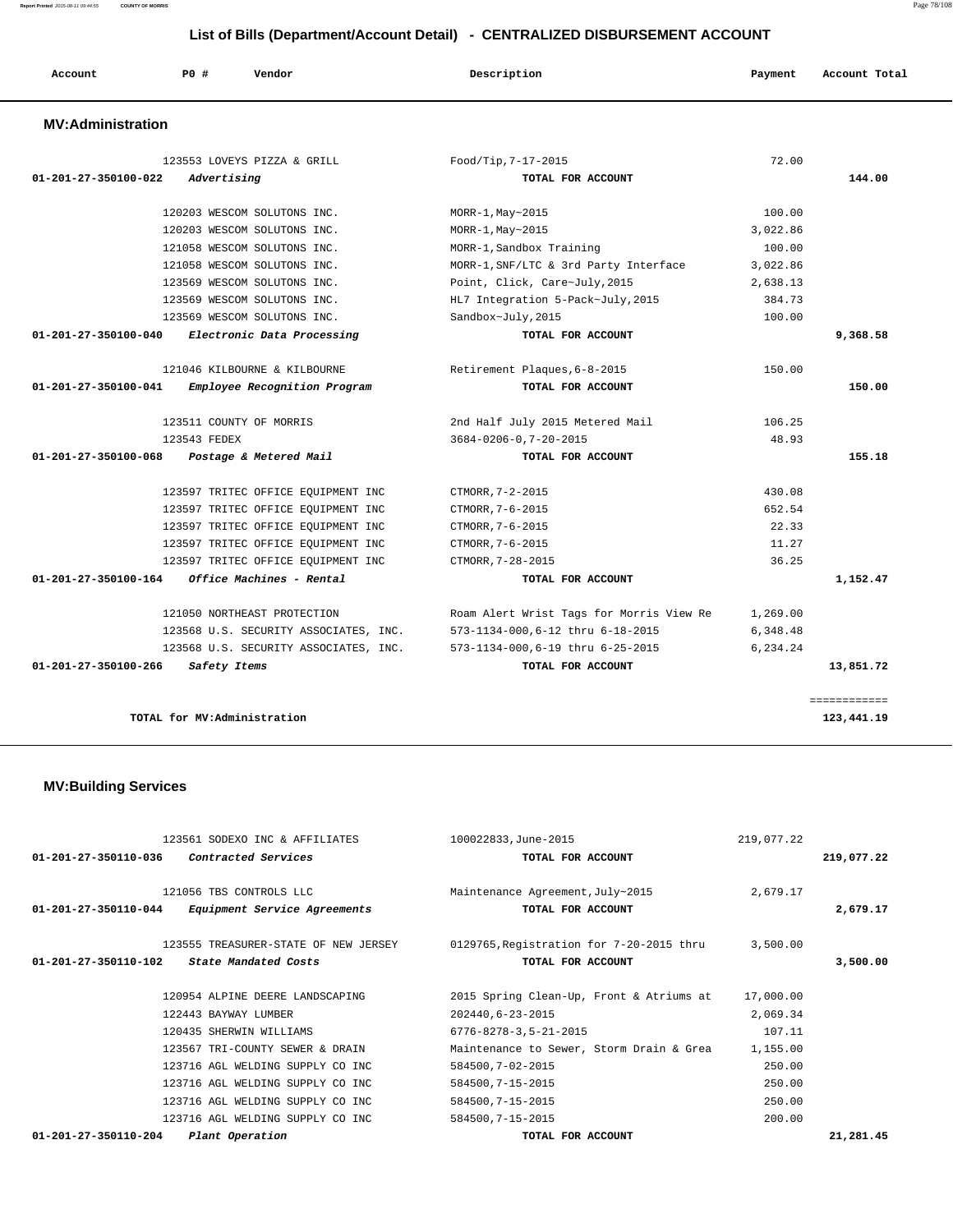|                             | LIST OF DIIIS (Department/Account Detail) - CLITTIALIZZD DISDONSEMENT ACCOUNT |                                        |                                           |          |               |  |  |  |  |
|-----------------------------|-------------------------------------------------------------------------------|----------------------------------------|-------------------------------------------|----------|---------------|--|--|--|--|
| Account                     | <b>PO #</b>                                                                   | Vendor                                 | Description                               | Payment  | Account Total |  |  |  |  |
| <b>MV:Building Services</b> |                                                                               |                                        |                                           |          |               |  |  |  |  |
|                             |                                                                               | 121035 COOPER ELECTRIC SUPPLY CO.      | 228382, 6-11-2015                         | 45.08    |               |  |  |  |  |
|                             |                                                                               | 121035 COOPER ELECTRIC SUPPLY CO.      | 228382,6-17-2015                          | 395.07   |               |  |  |  |  |
|                             |                                                                               | 121047 KUIKEN BROTHERS CO. INC.        | $020122, 5 - 15 - 2015$                   | 420.28   |               |  |  |  |  |
|                             |                                                                               | 121047 KUIKEN BROTHERS CO. INC.        | $020122, 5 - 14 - 2015$                   | 269.57   |               |  |  |  |  |
|                             |                                                                               | 122339 KUIKEN BROTHERS CO. INC.        | $020122, 6 - 11 - 2015$                   | 4.00     |               |  |  |  |  |
|                             |                                                                               | 122339 KUIKEN BROTHERS CO. INC.        | $020122, 6 - 11 - 2015$                   | 483.03   |               |  |  |  |  |
|                             |                                                                               | 122339 KUIKEN BROTHERS CO. INC.        | $020122, 6 - 11 - 2015$                   | 10.32    |               |  |  |  |  |
|                             |                                                                               | 122339 KUIKEN BROTHERS CO. INC.        | $020122, 6 - 11 - 2015$<br>$-12.40$       |          |               |  |  |  |  |
|                             |                                                                               | 121054 R.D. SALES DOOR & HARDWARE LLC  | Repair to Rear Patio Door, 5-26-2015      | 315.00   |               |  |  |  |  |
|                             |                                                                               | 121054 R.D. SALES DOOR & HARDWARE LLC  | Repair to Princeton Front Lobby Door, 6-2 | 675.00   |               |  |  |  |  |
|                             |                                                                               | 121055 R & J CONTROL, INC.             | $002657, 5 - 21 - 2015$                   | 1,126.00 |               |  |  |  |  |
|                             |                                                                               | 121057 UNIVERSAL ELECTRIC MOTOR SERV   | Acct # 000021 Quote#:0128851,6-19-2015    | 4,394.00 |               |  |  |  |  |
|                             |                                                                               | 120956 WHITE AND SHAUGER INC           | COU200, 5-19-2015                         | 95.42    |               |  |  |  |  |
|                             |                                                                               | 120956 WHITE AND SHAUGER INC           | COU200, 5-19-2015                         | 37.36    |               |  |  |  |  |
|                             |                                                                               | 120956 WHITE AND SHAUGER INC           | COU200, 6-11-2015                         | 143.33   |               |  |  |  |  |
|                             |                                                                               | 123562 SPECIALTY MEDICAL PRODUCTS INC. | MOVMN, 7-13-2015                          | 77.99    |               |  |  |  |  |
|                             |                                                                               | 123562 SPECIALTY MEDICAL PRODUCTS INC. | MOVMN, 7-13-2015                          | 230.12   |               |  |  |  |  |
| 01-201-27-350110-262        |                                                                               | Machinery Repairs & Parts              | TOTAL FOR ACCOUNT                         |          | 8,812.47      |  |  |  |  |
|                             |                                                                               | 115786 DIRECT MACHINERY SERVICE CORP.  | Laundry Equipment Repair, 12-31-2014      | 250.00   |               |  |  |  |  |
| 01-203-27-350110-262        |                                                                               | (2014) Machinery Repairs & Parts       | TOTAL FOR ACCOUNT                         |          | 250.00        |  |  |  |  |
|                             |                                                                               |                                        |                                           |          | ============  |  |  |  |  |
|                             |                                                                               | TOTAL for MV: Building Services        |                                           |          | 255,600.31    |  |  |  |  |
|                             |                                                                               |                                        |                                           |          |               |  |  |  |  |
| <b>MV:Dietary</b>           |                                                                               |                                        |                                           |          |               |  |  |  |  |
|                             |                                                                               |                                        |                                           |          |               |  |  |  |  |
|                             | 123564 STAR LEDGER                                                            |                                        | 947758, w/e-7/04/2015                     | 37.25    |               |  |  |  |  |

|          | -----    | $7.17797$ W/C $779172927$ | 143301 DIIN BEDUBN                                |  |  |
|----------|----------|---------------------------|---------------------------------------------------|--|--|
|          | 52.00    | 947758, w/e-7/11/2015     | 123564 STAR LEDGER                                |  |  |
|          | 42.00    | 947758, w/e-7/18/2015     | 123564 STAR LEDGER                                |  |  |
| 131.25   |          | TOTAL FOR ACCOUNT         | Coffee / Gift Shop<br>01-201-27-350115-186        |  |  |
|          | 577.70   | 0118615, 4-8-2015         | 122335 ACME AMERICAN REPAIRS INC.                 |  |  |
|          | 1,754.49 | 0118615, 4-23-2015        | 122335 ACME AMERICAN REPAIRS INC.                 |  |  |
| 2,332.19 |          | TOTAL FOR ACCOUNT         | Machinery Repairs & Parts<br>01-201-27-350115-262 |  |  |
|          |          |                           |                                                   |  |  |
|          |          |                           |                                                   |  |  |
|          |          |                           |                                                   |  |  |
| 2,463.44 |          |                           | TOTAL for MV: Dietary                             |  |  |

### **MV:Laundry**

| 123518 EMERALD PROFESSIONAL            | 285632,6-12-2015  | 15,593.35 |
|----------------------------------------|-------------------|-----------|
| 123518 EMERALD PROFESSIONAL            | 285632, 7-13-2015 | 9,518.35  |
| 123518 EMERALD PROFESSIONAL            | 285632, 7-15-2015 | 6,766.10  |
| <i>Diapers</i><br>01-201-27-350125-182 | TOTAL FOR ACCOUNT | 31,877.80 |
|                                        |                   |           |
|                                        |                   |           |
| TOTAL for MV:Laundry                   |                   | 31,877.80 |
|                                        |                   |           |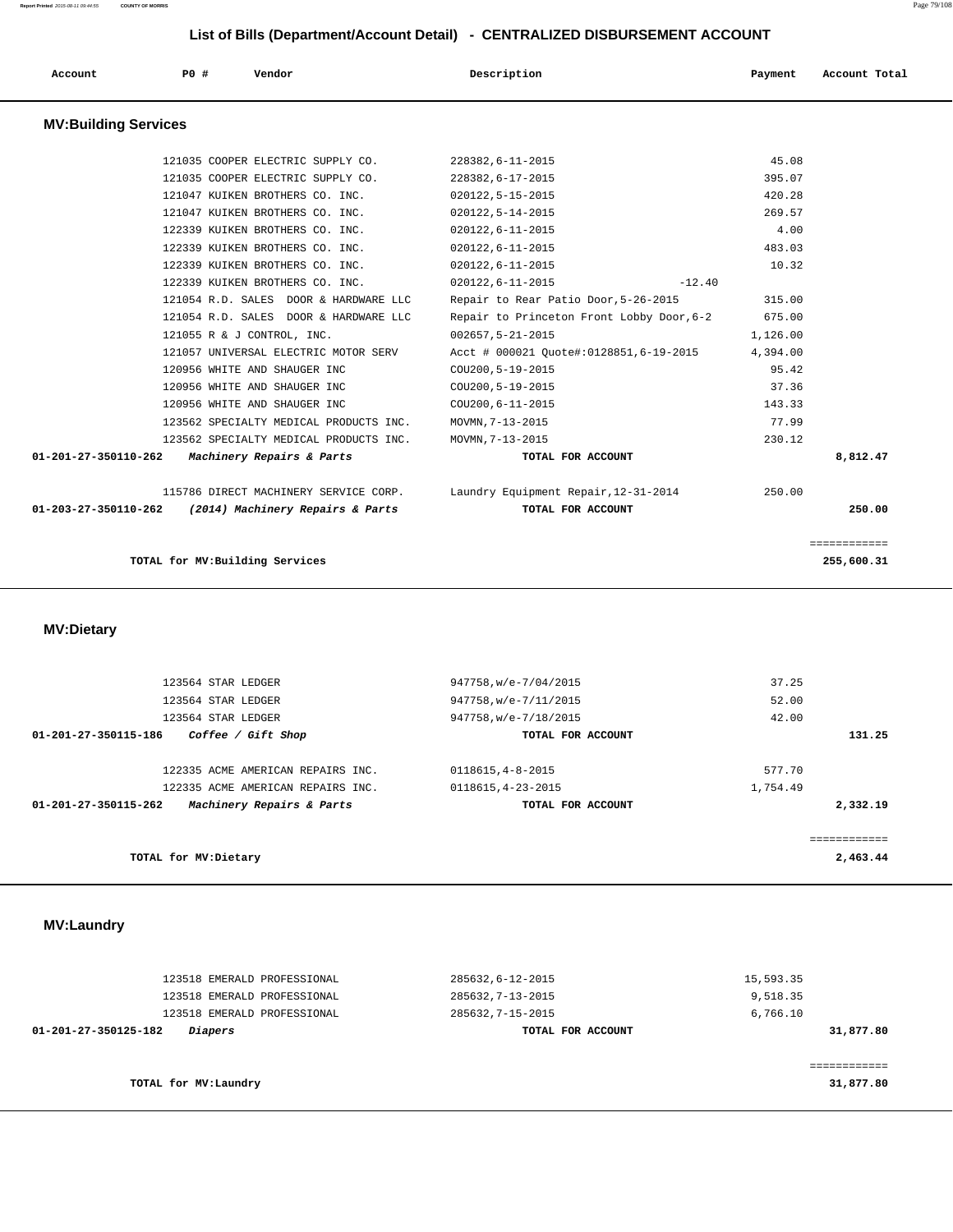| Account              | PO#<br>Vendor                                               | Description                                                        | Payment  | Account Total |
|----------------------|-------------------------------------------------------------|--------------------------------------------------------------------|----------|---------------|
|                      |                                                             |                                                                    |          |               |
| 01-201-27-350130-035 | 123545 PHARMA CARE INC<br>Consultation Fee                  | MORR02, Pharmaceutical Consulting, June-20<br>TOTAL FOR ACCOUNT    | 3,916.50 | 3,916.50      |
| 01-201-27-350130-036 | 123526 IPC HOSPITALIST PHYSICIANS NJ<br>Contracted Services | Medical Director: 6-25, 6-29, 7-02, 7-06, 7-0<br>TOTAL FOR ACCOUNT | 1,950.00 | 1,950.00      |
|                      | 121821 ASSOCIATED SALES AND BAG CO.                         | 314307,6-24-2015                                                   | 1,235.24 |               |
|                      | 123518 EMERALD PROFESSIONAL                                 | 285632, 4-30-2015                                                  | 491.25   |               |
|                      | 123518 EMERALD PROFESSIONAL                                 | 285632, 7-13-2015                                                  | 65.50    |               |
|                      | 123544 JML MEDICAL INC.                                     | 5MOC02, June-2015 MorPay                                           | 5,644.78 |               |
|                      | 123544 JML MEDICAL INC.                                     | 5MOC02, 6-15-2015                                                  | 3,255.00 |               |
|                      | 123544 JML MEDICAL INC.                                     | 5MOC02, 6-15-2015                                                  | 685.00   |               |
|                      | 123544 JML MEDICAL INC.                                     | 5MOC02, 6-18-2015                                                  | 6,289.70 |               |
|                      | 123544 JML MEDICAL INC.                                     | 5MOC02, 6-18-2015                                                  | 225.00   |               |
|                      | 123544 JML MEDICAL INC.                                     | 5MOC02, 6-22-2015                                                  | 1,494.86 |               |
|                      | 123544 JML MEDICAL INC.                                     | 5MOC02, 7-02-2015                                                  | 850.00   |               |
|                      | 123546 READY SUPPLY                                         | B060,6-16-2015                                                     | 1,097.40 |               |
| 01-201-27-350130-046 | General Stores                                              | TOTAL FOR ACCOUNT                                                  |          | 21,333.73     |
|                      | 122337 BIO- REFERENCE LABORATORIES, INC.                    | M8049 EG, May-2015                                                 | 274.50   |               |
| 01-201-27-350130-049 | Laboratory Services                                         | TOTAL FOR ACCOUNT                                                  |          | 274.50        |
|                      |                                                             |                                                                    |          |               |
|                      | 120426 ATLANTIC HEALTH SYSTEM                               | Pat.Cntl.#:A1225700674,Joseph S.                                   | 210.22   |               |
| 01-201-27-350130-189 | 120426 ATLANTIC HEALTH SYSTEM<br>Medical                    | Pat.Cntl.#:A1406402104,Olga J.<br>TOTAL FOR ACCOUNT                | 131.90   | 342.12        |
|                      |                                                             |                                                                    |          |               |
|                      | 123444 ROSA CUARTAS                                         | CNA Re-Certification, 7-21-2015                                    | 30.00    |               |
|                      | 123445 VANESSA N SAMUELS                                    | CNA Re-Certification, 7-7-2015                                     | 30.00    |               |
|                      | 123443 EDLINE COLLIN                                        | CNA Re-Certification, 7-14-2015                                    | 30.00    |               |
| 01-201-27-350130-191 | Nursing                                                     | TOTAL FOR ACCOUNT                                                  |          | 90.00         |
|                      | 123552 MOBILEX USA                                          | 281776, X-Rays for June-2015                                       | 2,359.19 |               |
|                      | 123552 MOBILEX USA                                          | 281776, Scans for June-2015                                        | 946.07   |               |
| 01-201-27-350130-203 | X-Ray & Medical Supplies                                    | TOTAL FOR ACCOUNT                                                  |          | 3,305.26      |
|                      | 123563 SPECIALTY MEDICAL PRODUCTS INC.                      | MOVMN, June-2015                                                   | 7,982.53 |               |
| 01-201-27-350130-258 | Equipment                                                   | TOTAL FOR ACCOUNT                                                  |          | 7,982.53      |
|                      | 123556 ON TIME AMBULANCE, INC.                              | Resident Ambulance Transport, 6-18-2015                            | 259.00   |               |
|                      | 123556 ON TIME AMBULANCE, INC.                              | Resident Ambulance Transport, 7-10-2015                            | 398.00   |               |
|                      | 123557 ON TIME TRANSPORT INC.                               | Resident Medical Transport, 6-24-2015                              | 100.00   |               |
|                      | 123557 ON TIME TRANSPORT INC.                               | Resident Medical Transport, 6-25-2015                              | 238.00   |               |
|                      | 123557 ON TIME TRANSPORT INC.                               | Resident Medical Transport, 6-26-2015                              | 100.00   |               |
|                      | 123557 ON TIME TRANSPORT INC.                               | Resident Medical Transport, 6-29-2015                              | 100.00   |               |
|                      | 123557 ON TIME TRANSPORT INC.                               | Resident Medical Transport, 7-01-2015                              | 100.00   |               |
|                      | 123557 ON TIME TRANSPORT INC.                               | Resident Medical Transport, 7-01-2015                              | 100.00   |               |
|                      | 123557 ON TIME TRANSPORT INC.                               | Resident Medical Transport, 7-03-2015                              | 100.00   |               |
|                      | 123557 ON TIME TRANSPORT INC.                               | Resident Medical Transport, 7-06-2015                              | 100.00   |               |
|                      | 123557 ON TIME TRANSPORT INC.                               | Resident Medical Transport, 7-07-2015                              | 202.00   |               |
|                      | 123557 ON TIME TRANSPORT INC.                               | Resident Medical Transport, 7-08-2015                              | 100.00   |               |
|                      | 123557 ON TIME TRANSPORT INC.                               | Resident Medical Transport, 7-10-2015                              | 100.00   |               |
| 01-201-27-350130-340 | 123557 ON TIME TRANSPORT INC.<br>Transportation Services    | Resident Medical Transport, 7-10-2015<br>TOTAL FOR ACCOUNT         | 106.00   | 2,103.00      |
|                      |                                                             |                                                                    |          |               |
|                      | 117205 SAINT CLARE'S HOSPITAL                               | Med. Rec.#2072622, Robert Y., DOS-9/22/201                         | 96.00    |               |
| 01-203-27-350130-189 | $(2014)$ Medical                                            | TOTAL FOR ACCOUNT                                                  |          | 96.00         |

**TOTAL for MV:Nursing 41,393.64**

============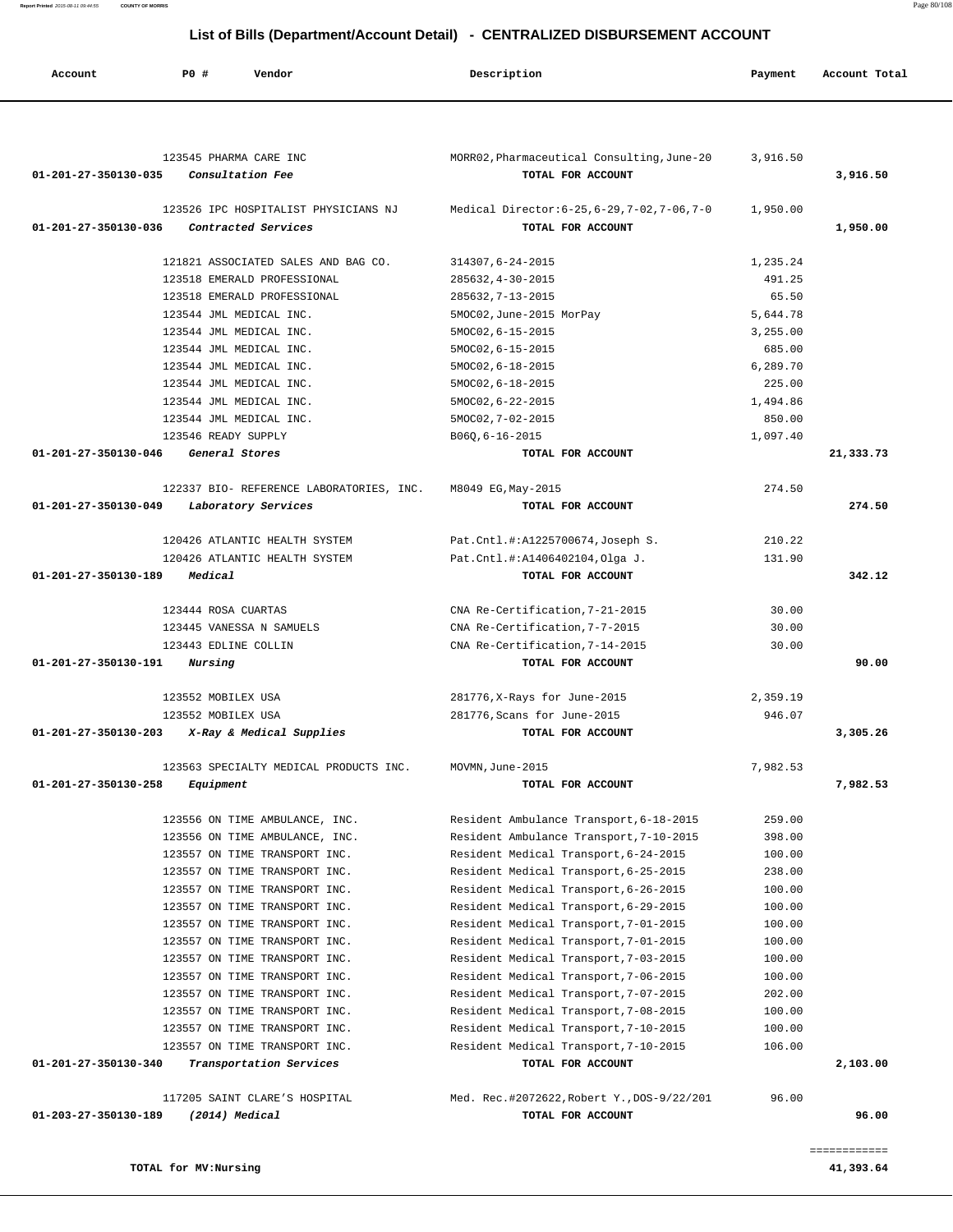| Account<br>. | PO# | Vendor<br>. | Description | Payment | Account Total |
|--------------|-----|-------------|-------------|---------|---------------|
|              |     |             |             |         |               |

### **MV:Recreation/Volunteer Svc**

| 01-201-27-350135-194 | <i>Patient Activities</i>           | TOTAL FOR ACCOUNT                         | 1,718.81 |
|----------------------|-------------------------------------|-------------------------------------------|----------|
|                      | 123720 BRUSHSTROKES                 | Art Appreciation, 7-22-2015               | 135.00   |
|                      | 123718 ARTISTIC AOUARIA INC         | Aquarium Maintenance, July-2015           | 550.00   |
|                      | 123554 MOONLIGHT DESIGNS            | Art Class in Atrium, 7-22-2015            | 165.00   |
|                      | 123565 STEPHEN R. WILLOUGHBY        | Musical Entertainment in Atrium, 7-9-2015 | 150.00   |
|                      | 123560 PRECIOUS GEMS MUSIC, LLC     | Music Program on 2D, 7-23-2015            | 125.00   |
|                      | 123559 AFI FOODSERVICE DISTRIBUTORS | 185674,7-9-2015                           | 78.18    |
|                      | 123549 JENNIFER CARPINTERI          | Reimbursement to Petty Cash for Resident  | 165.63   |
|                      | 123547 DENNIS GRAU                  | Music Therapy on 2D, 7-14-2015            | 150.00   |
|                      | 123548 CREATING WITH CLAY LLC       | Pottery Class in Atrium, 7-24-2015        | 100.00   |
|                      | 123548 CREATING WITH CLAY LLC       | Pottery Class on 2D, 7-9-2015             | 100.00   |
|                      |                                     |                                           |          |

============

**TOTAL for MV:Recreation/Volunteer Svc 1,718.81**

### **MV:Rehabilitation**

| 01-201-27-350140-046 | General Stores                        |  | TOTAL FOR ACCOUNT                 |           | 2,405.47 |
|----------------------|---------------------------------------|--|-----------------------------------|-----------|----------|
|                      | 123558 PATTERSON MEDICAL SUPPLY, INC. |  | 104022453, 4-30-2015              | 117.49    |          |
|                      | 123558 PATTERSON MEDICAL SUPPLY, INC. |  | 104022453.6-23-2015 (Credit Memo) | $-330.84$ |          |
|                      | 123558 PATTERSON MEDICAL SUPPLY, INC. |  | 104022453.6-10-2015               | 330.84    |          |
|                      | 123558 PATTERSON MEDICAL SUPPLY, INC. |  | 104022453.6-10-2015               | 95.36     |          |
|                      | 123558 PATTERSON MEDICAL SUPPLY, INC. |  | 104022453.6-16-2015               | 330.84    |          |
|                      | 123558 PATTERSON MEDICAL SUPPLY, INC. |  | 104022453.6-15-2015               | 1,666.49  |          |
|                      | 123558 PATTERSON MEDICAL SUPPLY, INC. |  | 104022453, 7-14-2015              | 195.29    |          |
|                      |                                       |  |                                   |           |          |

**TOTAL for MV:Rehabilitation 2,405.47**

### **County Adjuster**

|          | 97.52    | HP C7115A Black Toner                   | 122329 STAPLES ADVANTAGE     |                      |
|----------|----------|-----------------------------------------|------------------------------|----------------------|
|          | 60.94    | SEB Reman Toner Bro TN-430              | 122329 STAPLES ADVANTAGE     |                      |
|          | 196.16   | Misc. Office Supplies - $4/2/2015$      | 122330 STAPLES ADVANTAGE     |                      |
|          | 60.94    | Misc. Office Supplies - 5/8/2015        | 122330 STAPLES ADVANTAGE     |                      |
|          | 109.54   | Misc. Office Supplies - 5/15/2015       | 122330 STAPLES ADVANTAGE     |                      |
|          | 44.60    | Misc. Office Supplies - $6/6/2015$      | 122330 STAPLES ADVANTAGE     |                      |
|          | 46.57    | Misc. Office Supplies - $6/24/2015$     | 122330 STAPLES ADVANTAGE     |                      |
| 616.27   |          | TOTAL FOR ACCOUNT                       | Office Supplies & Stationery | 01-201-27-357100-058 |
|          |          |                                         |                              |                      |
|          | 637.82   | 2nd Half July 2015 Metered Mail         | 123511 COUNTY OF MORRIS      |                      |
| 637.82   |          | TOTAL FOR ACCOUNT                       | Postage & Metered Mail       | 01-201-27-357100-068 |
|          | 1,422.00 | Professional fees on acct for auditing, | 122808 NISIVOCCIA, LLP       |                      |
| 1,422.00 |          | TOTAL FOR ACCOUNT                       | (2014) Audit                 | 01-203-27-357100-024 |
|          |          |                                         |                              |                      |
|          |          |                                         |                              |                      |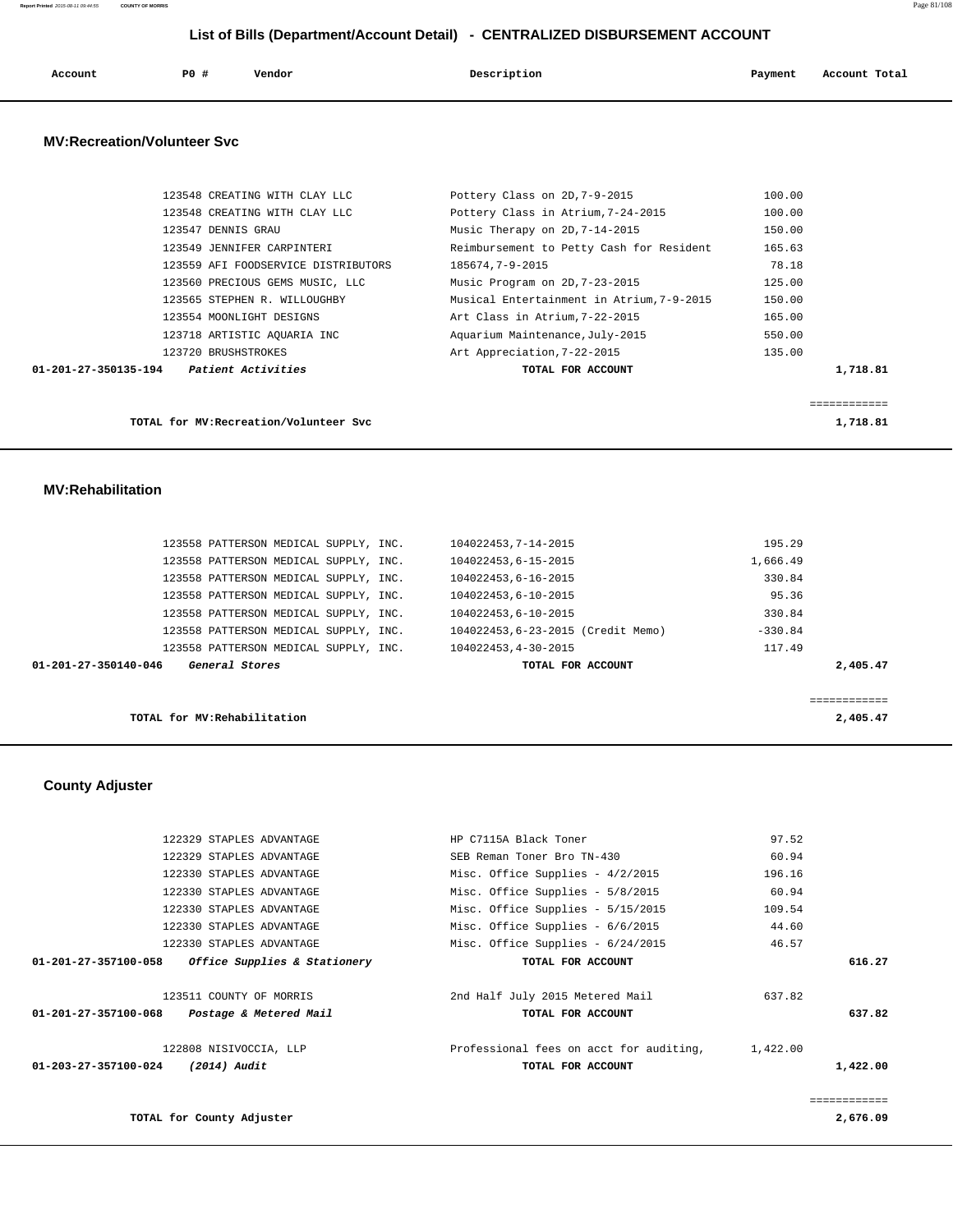**Report Printed** 2015-08-11 09:44:55 **COUNTY OF MORRIS** Page 82/108

### **List of Bills (Department/Account Detail) - CENTRALIZED DISBURSEMENT ACCOUNT**

| Account                           | PO# | Vendor                                                                          | Description                                       | Account Total<br>Payment     |
|-----------------------------------|-----|---------------------------------------------------------------------------------|---------------------------------------------------|------------------------------|
| <b>Morris Cty Park Commission</b> |     |                                                                                 |                                                   |                              |
| 01-201-28-370100-090              |     | 123002 MORRIS COUNTY PARK COMMISSION<br>Morris Cty Park Commission Expenditures | MCPC 2015 Tax Support Req #4<br>TOTAL FOR ACCOUNT | 2,279,167.00<br>2,279,167.00 |
|                                   |     | TOTAL for Morris Cty Park Commission                                            |                                                   | ------------<br>2,279,167.00 |

### **County Library**

| 122976 INGRAM LIBRARY SERVICES |  |                         | 20C0083 dated 05/01/15 Split Object Code | 6.29     |
|--------------------------------|--|-------------------------|------------------------------------------|----------|
| 122976 INGRAM LIBRARY SERVICES |  | 20C0083 dated 05/11/15  |                                          | 14.24    |
| 122976 INGRAM LIBRARY SERVICES |  | 20C0083 dated 05/21/15  |                                          | 56.99    |
| 122976 INGRAM LIBRARY SERVICES |  | 20C0083 dated 05/22/15  |                                          | 67.41    |
| 122976 INGRAM LIBRARY SERVICES |  | 20C0083 dated 06/25/15  |                                          | $-29.87$ |
| 122976 INGRAM LIBRARY SERVICES |  | 20C0083 dated 05/29/15  |                                          | 303.98   |
| 122976 INGRAM LIBRARY SERVICES |  | 20C0083 dated 06/010/15 |                                          | 423.89   |
| 122976 INGRAM LIBRARY SERVICES |  |                         | 20C0083 dated 06/01/15 Split Object Code | 21.70    |
| 122976 INGRAM LIBRARY SERVICES |  | 20C0083 dated 06/01/15  |                                          | 106.24   |
| 122978 INGRAM LIBRARY SERVICES |  | 20C0083 dated 06/08/15  |                                          | 47.95    |
| 122978 INGRAM LIBRARY SERVICES |  | 20C0083 dated 06/08/15  |                                          | 230.70   |
| 122978 INGRAM LIBRARY SERVICES |  |                         | 20C0083 dated 06/09/15 Split Object Code | 214.87   |
| 122978 INGRAM LIBRARY SERVICES |  | 20C0083 dated 06/09/15  |                                          | 895.72   |
| 122978 INGRAM LIBRARY SERVICES |  | 20C0083 dated 06/10/15  |                                          | 513.06   |
| 122978 INGRAM LIBRARY SERVICES |  | 20C0083 dated 06/10/15  |                                          | 48.15    |
| 122978 INGRAM LIBRARY SERVICES |  | 20C0083 dated 06/11/15  |                                          | 244.84   |
| 122982 INGRAM LIBRARY SERVICES |  | 20C0083 dated 06/30/15  |                                          | 29.06    |
| 122982 INGRAM LIBRARY SERVICES |  | 20C0083 dated 07/02/15  |                                          | 455.51   |
| 122982 INGRAM LIBRARY SERVICES |  | 20C0083 dated 07/02/15  |                                          | 1,090.74 |
| 122982 INGRAM LIBRARY SERVICES |  | 20C0083 dated 07/09/15  |                                          | 805.34   |
| 122982 INGRAM LIBRARY SERVICES |  | 20C0083 dated 07/10/15  |                                          | 331.46   |
| 122981 INGRAM LIBRARY SERVICES |  | 20C0083 dated 06/22/15  |                                          | 128.80   |
| 122981 INGRAM LIBRARY SERVICES |  | 20C0083 dated 06/23/15  |                                          | 97.51    |
| 122981 INGRAM LIBRARY SERVICES |  | 20C0083 dated 06/23/15  |                                          | 1,381.81 |
| 122981 INGRAM LIBRARY SERVICES |  | 20C0083 dated 06/23/15  |                                          | 33.78    |
| 122981 INGRAM LIBRARY SERVICES |  | 20C0083 dated 06/23/15  |                                          | 43.90    |
| 122981 INGRAM LIBRARY SERVICES |  | 20C0083 dated 06/24/15  |                                          | 569.46   |
| 122981 INGRAM LIBRARY SERVICES |  |                         | 20C0083 dated 06/25/15 Split Object Code | 147.68   |
| 122980 INGRAM LIBRARY SERVICES |  |                         | 20C0083 dated 06/18/15 Split Object Code | 143.06   |
| 122980 INGRAM LIBRARY SERVICES |  |                         | 20C0083 dated 06/22/15 Split Object Code | 80.23    |
| 122980 INGRAM LIBRARY SERVICES |  | 20C0083 dated 06/22/15  |                                          | 327.49   |
| 122980 INGRAM LIBRARY SERVICES |  | 20C0083 dated 06/23/15  |                                          | 62.36    |
|                                |  |                         |                                          |          |
| 122980 INGRAM LIBRARY SERVICES |  | 20C0083 dated 06/26/15  |                                          | 15.64    |
| 122980 INGRAM LIBRARY SERVICES |  | 20C0083 dated 06/26/15  |                                          | 21.04    |
| 122980 INGRAM LIBRARY SERVICES |  | 20C0083 dated 06/26/15  |                                          | 16.24    |
| 122980 INGRAM LIBRARY SERVICES |  | 20C0083 dated 06/29/15  |                                          | 106.24   |
| 122980 INGRAM LIBRARY SERVICES |  | 20C0083 dated 06/29/15  |                                          | 12.90    |
| 122980 INGRAM LIBRARY SERVICES |  | 20C0083 dated 07/02/15  |                                          | 69.58    |
| 122980 INGRAM LIBRARY SERVICES |  | 20C0083 dated 07/13/15  |                                          | $-8.13$  |
| 122542 BERNAN                  |  | 0782711 dated 04/24/15  |                                          | 86.00    |
| 122542 BERNAN                  |  | 0782711 dated 04/28/15  |                                          | 42.00    |
| 122983 INGRAM LIBRARY SERVICES |  | 20C0083 dated 06/26/15  |                                          | 750.14   |
| 122983 INGRAM LIBRARY SERVICES |  | 20C0083 dated 06/29/15  |                                          | 903.26   |
| 122983 INGRAM LIBRARY SERVICES |  | 20C0083 dated 06/30/15  |                                          | 40.25    |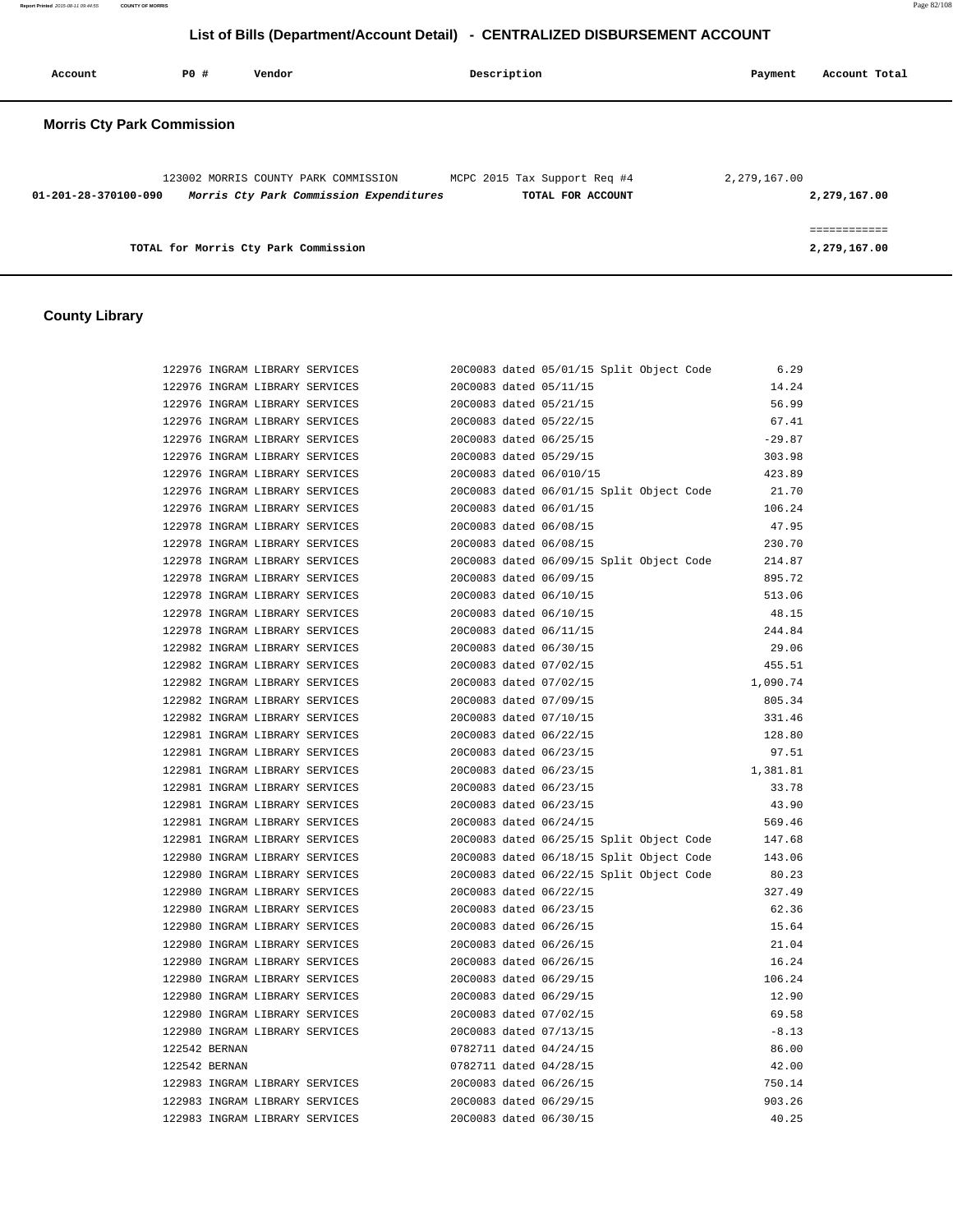| Account                        | P0 #                                           | Vendor                             | Description                                               | Payment         | Account Total |
|--------------------------------|------------------------------------------------|------------------------------------|-----------------------------------------------------------|-----------------|---------------|
| <b>County Library</b>          |                                                |                                    |                                                           |                 |               |
|                                |                                                |                                    |                                                           |                 |               |
|                                |                                                | 122983 INGRAM LIBRARY SERVICES     | 20C0083 dated 06/30/15 Split Object Code                  | 22.69           |               |
|                                |                                                | 122983 INGRAM LIBRARY SERVICES     | 20C0083 dated 06/30/15 Split Object Code                  | 14.97           |               |
|                                |                                                | 122983 INGRAM LIBRARY SERVICES     | 20C0083 dated 06/30/15                                    | 95.30           |               |
|                                |                                                | 122979 INGRAM LIBRARY SERVICES     | 20C0083 dated 06/15/15                                    | 476.54          |               |
|                                |                                                | 122979 INGRAM LIBRARY SERVICES     | 20C0083 dated 06/15/15                                    | 669.38          |               |
|                                |                                                | 122979 INGRAM LIBRARY SERVICES     | 20C0083 dated 06/15/15                                    | 395.51          |               |
|                                |                                                | 122979 INGRAM LIBRARY SERVICES     | 20C0083 dated 06/17/15 Split Object Code                  | 34.76           |               |
|                                |                                                | 122979 INGRAM LIBRARY SERVICES     | 20C0083 dated 06/17/15                                    | 51.80           |               |
|                                |                                                | 122979 INGRAM LIBRARY SERVICES     | 20C0083 dated 06/17/15                                    | 334.69          |               |
|                                |                                                | 122979 INGRAM LIBRARY SERVICES     | 20C0083 dated 06/18/15                                    | 51.17           |               |
|                                |                                                | 122977 INGRAM LIBRARY SERVICES     | 20C0083 dated 06/01/15                                    | 788.74          |               |
|                                |                                                | 122977 INGRAM LIBRARY SERVICES     | 20C0083 dated 06/02/15                                    | 14.22           |               |
|                                |                                                | 122977 INGRAM LIBRARY SERVICES     | 20C0083 dated 06/03/15                                    | 728.82          |               |
|                                |                                                | 122977 INGRAM LIBRARY SERVICES     | 20C0083 dated 06/04/15                                    | 213.43          |               |
|                                |                                                | 122977 INGRAM LIBRARY SERVICES     | 20C0083 dated 06/04/15                                    | 28.18<br>22.84  |               |
|                                |                                                | 122977 INGRAM LIBRARY SERVICES     | 20C0083 dated 06/04/15<br>20C0083 dated 06/04/15          |                 |               |
|                                |                                                | 122977 INGRAM LIBRARY SERVICES     |                                                           | 373.92          |               |
|                                |                                                | 122977 INGRAM LIBRARY SERVICES     | 20C0083 dated 06/05/15                                    | 667.73          |               |
|                                |                                                | 122977 INGRAM LIBRARY SERVICES     | 20C0083 dated 06/05/15 Split Object Code                  | 363.56          |               |
|                                | 123315 DARREN O'NEILL<br>123315 DARREN O'NEILL |                                    | Cultural Events                                           | 30.00<br>12.00  |               |
|                                | 123315 DARREN O'NEILL                          |                                    | Sierra                                                    |                 |               |
|                                | 123315 DARREN O'NEILL                          |                                    | Recorder Community Newspaper - Chatham C<br>Time for Kids | 108.00<br>29.95 |               |
|                                | 123315 DARREN O'NEILL                          |                                    |                                                           | 41.95           |               |
|                                | 123315 DARREN O'NEILL                          |                                    | Military History<br>Civil War Times                       | 43.95           |               |
|                                | 123315 DARREN O'NEILL                          |                                    | Recorder Community Newspaper - Roxbury                    | 95.00           |               |
|                                | 123315 DARREN O'NEILL                          |                                    | Your Genealogy Today                                      | 60.00           |               |
| $01 - 201 - 29 - 390100 - 028$ |                                                | Books & Periodicals                | TOTAL FOR ACCOUNT                                         |                 | 16,844.66     |
|                                |                                                |                                    |                                                           |                 |               |
|                                | 122568 DONNA BURKEY                            |                                    | Registration for NJSDC                                    | 55.00           |               |
|                                | 123315 DARREN O'NEILL                          |                                    | NJLA                                                      | 20.00           |               |
| 01-201-29-390100-034           |                                                | Conference Expenses                | TOTAL FOR ACCOUNT                                         |                 | 75.00         |
|                                | 122751 STAPLES ADVANTAGE                       |                                    | NYC1054187 dated 06/23/15 Toner Cartridg                  | 135.65          |               |
|                                |                                                | 122752 W.B. MASON COMPANY INC      | C1033751 dated 04/10/15                                   | 48.96           |               |
|                                |                                                | 122752 W.B. MASON COMPANY INC      | C1033751 dated 05/12/15                                   | 495.33          |               |
| 01-201-29-390100-058           |                                                | Office Supplies & Stationery       | TOTAL FOR ACCOUNT                                         |                 | 679.94        |
|                                | 123511 COUNTY OF MORRIS                        |                                    | 2nd Half July 2015 Metered Mail                           | 1,002.43        |               |
| 01-201-29-390100-068           |                                                | Postage & Metered Mail             | TOTAL FOR ACCOUNT                                         |                 | 1,002.43      |
|                                |                                                | 123313 TRITEC OFFICE EQUIPMENT INC | CTMORR dated 07/01/15 - ID#5987 Referenc                  | 28.91           |               |
|                                |                                                | 123313 TRITEC OFFICE EOUIPMENT INC | CTMORR dated 07/01/15 -ID#5988 Tech Svc                   | 117.67          |               |
| 01-201-29-390100-069           | Printing                                       |                                    | TOTAL FOR ACCOUNT                                         |                 | 146.58        |
|                                | 122568 DONNA BURKEY                            |                                    | Mileage round trip from Basking Ridge to                  | 17.57           |               |
|                                | 122569 PRINCESS THOMAS                         |                                    | Mileage round trip from Piscataway to Lo                  | 28.96           |               |
| 01-201-29-390100-082           | Travel Expense                                 |                                    | TOTAL FOR ACCOUNT                                         |                 | 46.53         |
|                                |                                                |                                    |                                                           |                 |               |
|                                | 122534 ARKIV MUSIC LLC                         |                                    | 5603169 dated 04/22/15                                    | 302.05          |               |
|                                | 122534 ARKIV MUSIC LLC                         |                                    | 5603169 dated 04/30/15                                    | 50.19           |               |
|                                | 122534 ARKIV MUSIC LLC                         |                                    | 5603169 dated 05/08/15                                    | 12.08           |               |
|                                |                                                | 122976 INGRAM LIBRARY SERVICES     | 20C0083 dated 05/01/15 Split Object Code                  | 253.55          |               |
|                                |                                                | 122976 INGRAM LIBRARY SERVICES     | 20C0083 dated 06/01/15 Split Object Code                  | 54.88           |               |

 122976 INGRAM LIBRARY SERVICES 20C0083 dated 06/25/15 -33.90 122978 INGRAM LIBRARY SERVICES 20C0083 dated 06/09/15 Split Object Code 734.74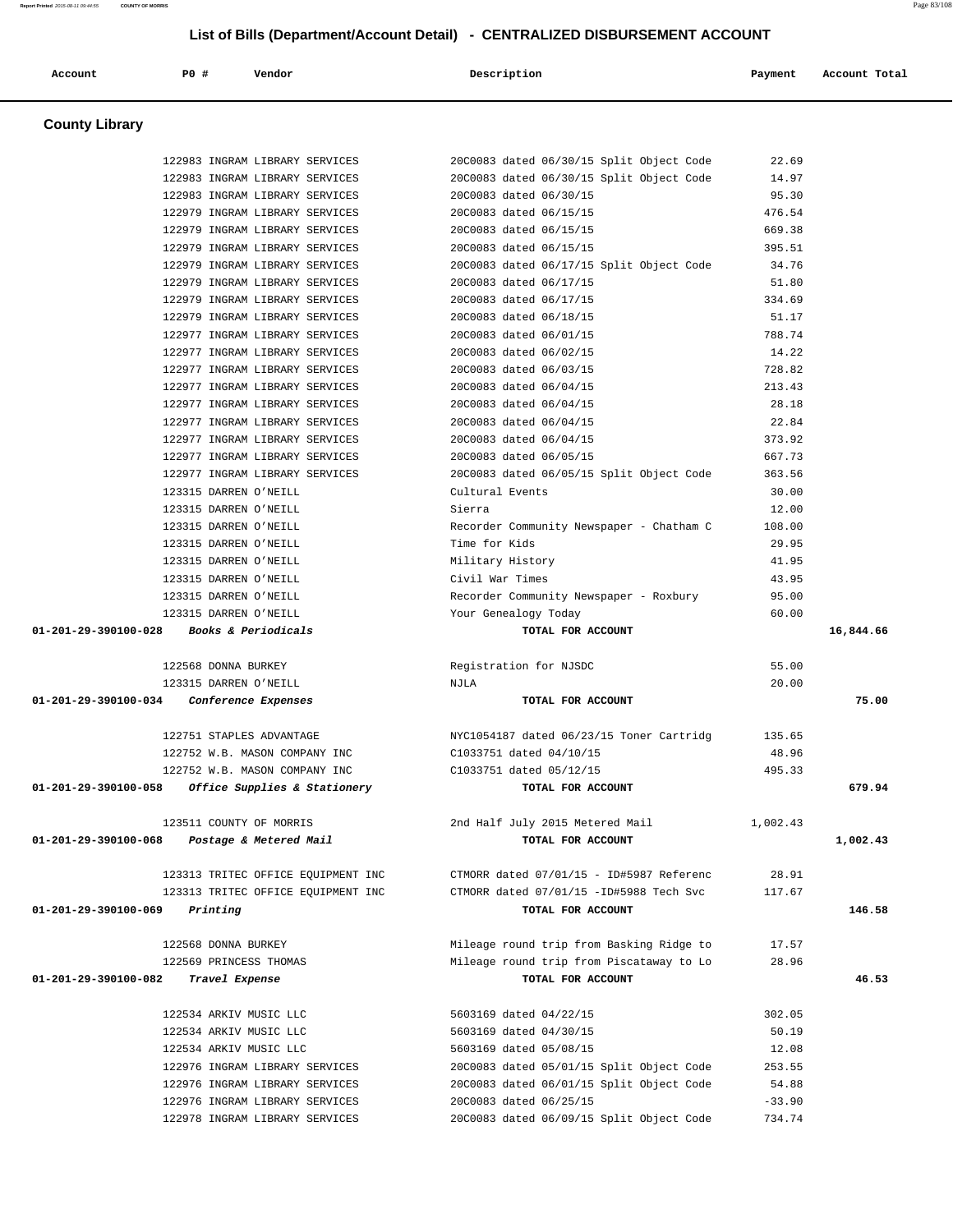**Report Printed** 2015-08-11 09:44:55 **COUNTY OF MORRIS** Page 84/108

### **List of Bills (Department/Account Detail) - CENTRALIZED DISBURSEMENT ACCOUNT**

| Account                        | PO#                      | Vendor                            | Description                              | Payment  | Account Total |
|--------------------------------|--------------------------|-----------------------------------|------------------------------------------|----------|---------------|
| <b>County Library</b>          |                          |                                   |                                          |          |               |
|                                |                          | 122980 INGRAM LIBRARY SERVICES    | 20C0083 dated 06/18/15 Split Object Code | 201.85   |               |
|                                |                          | 122980 INGRAM LIBRARY SERVICES    | 20C0083 dated 06/22/15 Split Object Code | 70.78    |               |
|                                |                          | 122983 INGRAM LIBRARY SERVICES    | 20C0083 dated 06/30/15 Split Object Code | 24.69    |               |
|                                |                          | 122983 INGRAM LIBRARY SERVICES    | 20C0083 dated 06/30/15 Split Object Code | 553.29   |               |
|                                |                          | 122979 INGRAM LIBRARY SERVICES    | 20C0083 dated 06/17/15 Split Object Code | 644.12   |               |
|                                |                          | 122977 INGRAM LIBRARY SERVICES    | 20C0083 dated 06/05/15 Split Object Code | 55.64    |               |
| 01-201-29-390100-083           |                          | Video & Film Materials            | TOTAL FOR ACCOUNT                        |          | 3,041.27      |
|                                | 122569 PRINCESS THOMAS   |                                   | Barnes & Noble Gift Certificate - "Step  | 25.00    |               |
|                                | 122569 PRINCESS THOMAS   |                                   | Refreshments for "Step Into a Story - Pa | 34.69    |               |
|                                |                          | 122751 STAPLES ADVANTAGE          | NYC1054187 dated 06/23/15 Split Invoice  | 133.97   |               |
|                                |                          | 122752 W.B. MASON COMPANY INC     | C1033751 dated 06/23/15                  | 149.71   |               |
| 01-201-29-390100-095           |                          | Other Administrative Supplies     | TOTAL FOR ACCOUNT                        |          | 343.37        |
|                                |                          | 122540 MUNICIPAL CAPITAL CORP     | 9723 dated 07/01/15 Reference & Tech Svc | 1,657.12 |               |
|                                |                          | 122540 MUNICIPAL CAPITAL CORP     | 9725 dated 07/01/15 Admin & Tech Svc     | 1,333.12 |               |
| 01-201-29-390100-164           |                          | Office Machines - Rental          | TOTAL FOR ACCOUNT                        |          | 2,990.24      |
|                                |                          | 122561 METRO IMAGING SERVICES INC | Clean AV Equipment in Training Room & Re | 107.00   |               |
| $01 - 201 - 29 - 390100 - 262$ |                          | Machinery Repairs & Parts         | TOTAL FOR ACCOUNT                        |          | 107.00        |
|                                |                          |                                   |                                          |          | ============  |
|                                | TOTAL for County Library |                                   |                                          |          | 25,277.02     |

### **County Superintendent of Schoo**

|                                | 123320 ROGER JINKS                                      | May 29, 2015 - June 28, 2015             | 55.04  |              |
|--------------------------------|---------------------------------------------------------|------------------------------------------|--------|--------------|
|                                | $01-201-29-392100-031$ Cellular Phones/Pagers           | TOTAL FOR ACCOUNT                        |        | 55.04        |
|                                |                                                         |                                          |        |              |
|                                | 122677 STAPLES ADVANTAGE                                | Miscellaneous office supplies            | 168.16 |              |
| 01-201-29-392100-058           | Office Supplies & Stationery                            | TOTAL FOR ACCOUNT                        |        | 168.16       |
|                                | 123511 COUNTY OF MORRIS                                 | 2nd Half July 2015 Metered Mail          | 122.81 |              |
| 01-201-29-392100-068           | Postage & Metered Mail                                  | TOTAL FOR ACCOUNT                        |        | 122.81       |
|                                |                                                         |                                          |        |              |
|                                | 122742 ROSALIE LAMONTE                                  | June 3, 2015 to June 17, 2015            | 19.22  |              |
| $01 - 201 - 29 - 392100 - 082$ | Travel Expense                                          | TOTAL FOR ACCOUNT                        |        | 19.22        |
|                                |                                                         |                                          |        |              |
|                                | 122220 DEER PARK                                        | Drinking Water                           | 8.97   |              |
|                                | 122220 DEER PARK                                        | Rent                                     | 0.99   |              |
|                                | $01-201-29-392100-162$ Furniture & Fixtures             | TOTAL FOR ACCOUNT                        |        | 9.96         |
|                                | 122714 MUNICIPAL CAPITAL CORP                           | COPIER LEASE PAYMENT FOR JULY, AUGUST, S | 911.92 |              |
|                                | $01 - 201 - 29 - 392100 - 164$ Office Machines - Rental | TOTAL FOR ACCOUNT                        |        | 911.92       |
|                                |                                                         |                                          |        |              |
|                                |                                                         |                                          |        | eessessesses |
|                                | TOTAL for County Superintendent of Schoo                |                                          |        | 1,287.11     |
|                                |                                                         |                                          |        |              |

### **Contribution to County College**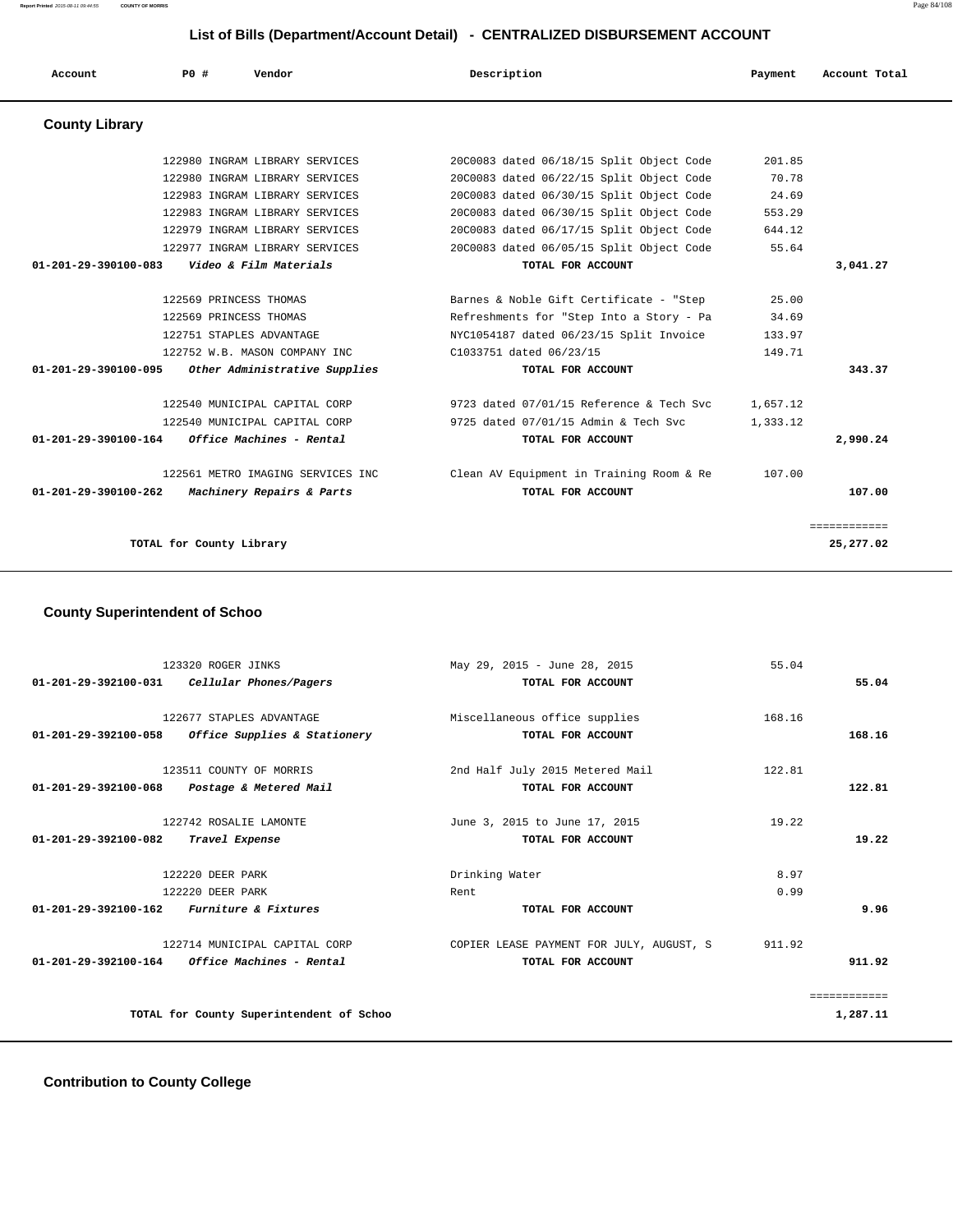| Account                               | PO#          | Vendor                                   | Description       | Payment | Account Total              |  |
|---------------------------------------|--------------|------------------------------------------|-------------------|---------|----------------------------|--|
| <b>Contribution to County College</b> |              |                                          |                   |         |                            |  |
| 01-201-29-395100-090                  | Expenditures |                                          | TOTAL FOR ACCOUNT |         | 492,916.67                 |  |
|                                       |              | TOTAL for Contribution to County College |                   |         | eessessesses<br>492,916.67 |  |

### **Rutgers Extension Service**

| 123511 COUNTY OF MORRIS                        | 2nd Half July 2015 Metered Mail | 162.68 |
|------------------------------------------------|---------------------------------|--------|
| Postage & Metered Mail<br>01-201-29-396100-068 | TOTAL FOR ACCOUNT               | 162.68 |
|                                                |                                 |        |
|                                                |                                 |        |
| TOTAL for Rutgers Extension Service            |                                 | 162.68 |
|                                                |                                 |        |

### **Rmb Out of Cty Two Yr Coll**

|                      | 123423 MIDDLESEX COUNTY COLLEGE         | CHARGEBACK FOR SPRING 2015 SLIWA | 680.90 |        |
|----------------------|-----------------------------------------|----------------------------------|--------|--------|
| 01-201-29-397100-090 | Rmb Out of Cty Two Yr Coll Expenditures | TOTAL FOR ACCOUNT                |        | 680.90 |
|                      |                                         |                                  |        |        |
|                      |                                         |                                  |        |        |
|                      | TOTAL for Rmb Out of Cty Two Yr Coll    |                                  |        | 680.90 |

### **Fire and Police Academy**

| 121139 RESCUE-1, LLC                                          | Vehicle Extrication Manuals     | 1,050.00  |          |
|---------------------------------------------------------------|---------------------------------|-----------|----------|
| 121139 RESCUE-1, LLC                                          | Less 20% Discount               | $-210.00$ |          |
| 121139 RESCUE-1, LLC                                          | Shipping                        | 50.39     |          |
| 121139 RESCUE-1, LLC                                          | Instructor Kit                  | 200.00    |          |
| 121139 RESCUE-1, LLC                                          | Shipping                        | 3.00      |          |
| 01-201-29-407100-028<br><b>Books &amp; Periodicals</b>        | TOTAL FOR ACCOUNT               |           | 1,093.39 |
| 122619 W.B. MASON COMPANY INC                                 | Storage Boxes                   | 153.75    |          |
| 122619 W.B. MASON COMPANY INC                                 | Tent Cards                      | 30.06     |          |
| 122619 W.B. MASON COMPANY INC                                 | Staple Cartridge                | 50.88     |          |
| 122619 W.B. MASON COMPANY INC                                 | Label, $3/4"$                   | 15.30     |          |
| 122619 W.B. MASON COMPANY INC                                 | Label, $1/2$ "                  | 20.89     |          |
| 122619 W.B. MASON COMPANY INC                                 | Laminate Pouches                | 82.00     |          |
| 122618 STAPLES ADVANTAGE                                      | Easel Pads                      | 83.40     |          |
| 122618 STAPLES ADVANTAGE                                      | Staples                         | 5.80      |          |
| 122618 STAPLES ADVANTAGE                                      | Credit                          | $-4.06$   |          |
| 01-201-29-407100-058<br>Office Supplies & Stationery          | TOTAL FOR ACCOUNT               |           | 438.02   |
| 121137 CONROY'S                                               | Flower Arrangement              | 75.00     |          |
| 121137 CONROY'S                                               | Delivery Charge                 | 10.99     |          |
| 122617 ONE SOURCE COMMUNICATIONS SOLUTIONS 1.5" White Binders |                                 | 177.92    |          |
| 01-201-29-407100-059<br>Other General Expenses                | TOTAL FOR ACCOUNT               |           | 263.91   |
| 123511 COUNTY OF MORRIS                                       | 2nd Half July 2015 Metered Mail | 79.61     |          |
| $01 - 201 - 29 - 407100 - 068$<br>Postage & Metered Mail      | TOTAL FOR ACCOUNT               |           | 79.61    |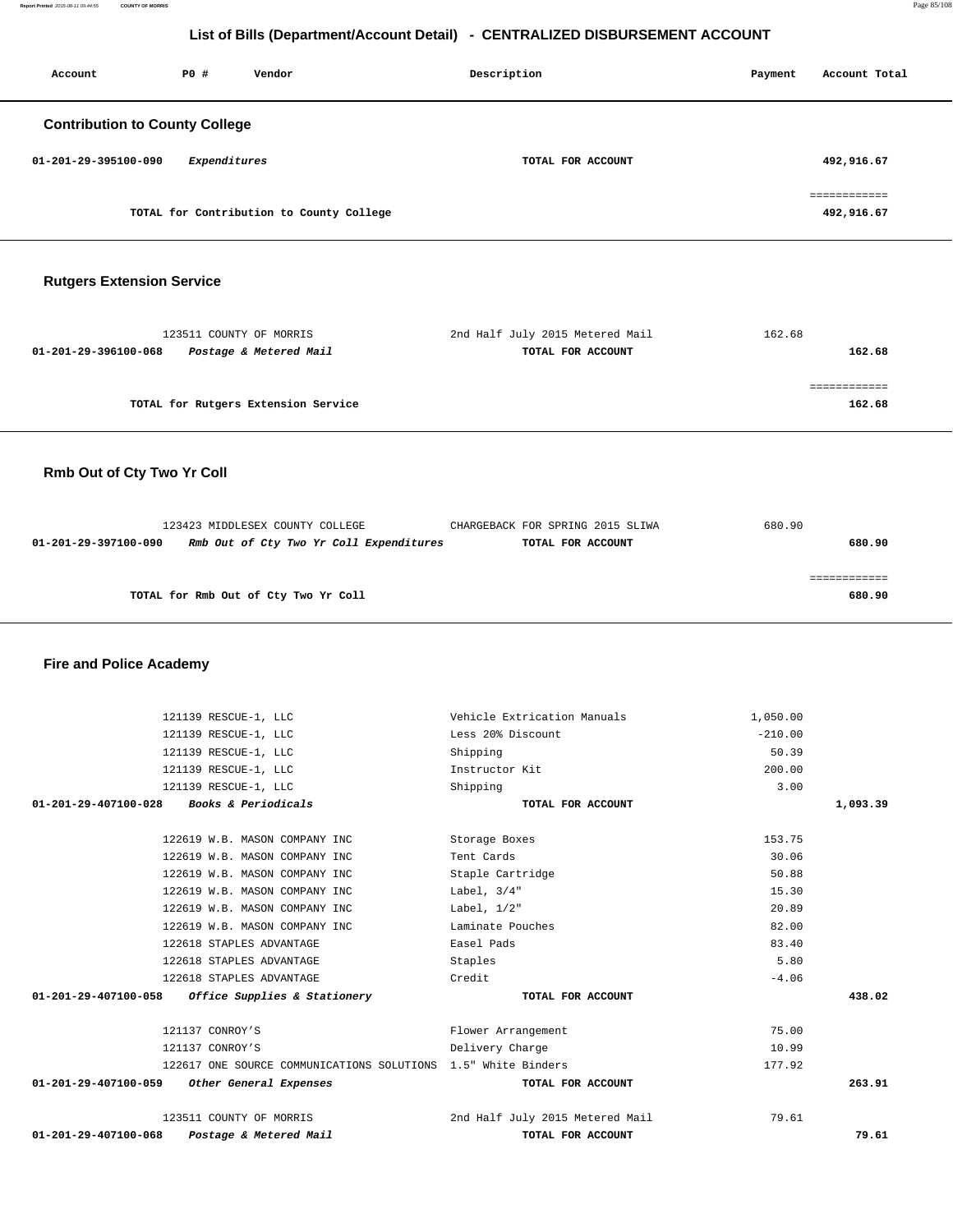| Account | P0 | Vendor | Description | Payment | Account Total |
|---------|----|--------|-------------|---------|---------------|

### **Fire and Police Academy**

| Rubbish & Trash Removal<br>$01 - 201 - 29 - 407100 - 143$ | TOTAL FOR ACCOUNT            |          | 380.83       |
|-----------------------------------------------------------|------------------------------|----------|--------------|
| 121145 STERICYCLE SPECIALTY                               | Remove & Replace pre-filters | 1,550.00 |              |
| 117857 MEGGIT TRAINING SYSTEMS INC.                       | EF5 Controllers              | 858.10   |              |
| 122620 AMERICAN TEST CENTER                               | Fire Truck Ladder            | 525.00   |              |
| 122620 AMERICAN TEST CENTER                               | Ground Ladders               | 936.00   |              |
| 122620 AMERICAN TEST CENTER                               | Heat Sensors Replaced        | 120.00   |              |
| Building Repairs<br>$01 - 201 - 29 - 407100 - 223$        | TOTAL FOR ACCOUNT            |          | 3,989.10     |
| 122619 W.B. MASON COMPANY INC                             | Toner, Black                 | 51.10    |              |
| 122619 W.B. MASON COMPANY INC                             | Toner, Yellow                | 52.69    |              |
| 122619 W.B. MASON COMPANY INC                             | Toner, Cyn                   | 52.69    |              |
| 122619 W.B. MASON COMPANY INC                             | Toner, Mag                   | 52.69    |              |
| 122619 W.B. MASON COMPANY INC                             | Batteries                    | 25.90    |              |
| 01-201-29-407100-258<br>Equipment                         | TOTAL FOR ACCOUNT            |          | 235.07       |
| 122622 AIRPOWER INTERNATIONAL INC.                        | 555 OIL                      | 423.00   |              |
| 122622 AIRPOWER INTERNATIONAL INC.                        | Separator O-Ring             | 4.36     |              |
| 122622 AIRPOWER INTERNATIONAL INC.                        | Labor                        | 190.00   |              |
| Vehicle Repairs<br>01-201-29-407100-291                   | TOTAL FOR ACCOUNT            |          | 617.36       |
| 109993 SAFE-T                                             | Fire Boots Ouote 3704        | 2,500.00 |              |
| 01-203-29-407100-059 (2014) Other General Expenses        | TOTAL FOR ACCOUNT            |          | 2,500.00     |
|                                                           |                              |          | ============ |
| TOTAL for Fire and Police Academy                         |                              |          | 9,597.29     |
|                                                           |                              |          |              |

### **Utilities**

|                                  |                                                    | 121883 NATIONAL FUEL OIL INC. 3100 GALS DIESEL FOR WHARTON 6,163.42                    |           |           |
|----------------------------------|----------------------------------------------------|----------------------------------------------------------------------------------------|-----------|-----------|
|                                  |                                                    | 121883 NATIONAL FUEL OIL INC. 900 GALS DIESEL FOR MONTVILLE                            | 1,731.60  |           |
|                                  |                                                    | 122906 NATIONAL FUEL OIL INC. 4600 GALS DIESEL FOR WHARTON 9,117.66                    |           |           |
|                                  |                                                    | 122906 NATIONAL FUEL OIL INC. 5000 GALS DIESEL FOR COUNTY GARAGE                       | 9,583.50  |           |
| 01-201-31-430100-136 Diesel Fuel |                                                    | TOTAL FOR ACCOUNT                                                                      |           | 26,596.18 |
|                                  |                                                    |                                                                                        |           |           |
|                                  |                                                    | 122778 JERSEY CENTRAL POWER & LIGHT 100 079 438 253 - CAC COMPLEX 5/21/15 6/           | 10,962.68 |           |
|                                  |                                                    | 122705 JERSEY CENTRAL POWER & LIGHT 20 00 00 0537 8 1 - MASTER ACCT - HILL 7 87,826.77 |           |           |
|                                  |                                                    | 122712 JERSEY CENTRAL POWER & LIGHT 200-000-971-008/ RUTH DAVIS DRIVE/ 7/7/            | 363.79    |           |
|                                  | 122109 BOROUGH OF BUTLER 6496-0 Rt 23 & Decker Ave | 50.98                                                                                  |           |           |
|                                  |                                                    | 122109 BOROUGH OF BUTLER 8495-1 Rt 23 Traffic Light 70.67                              |           |           |
|                                  |                                                    | 122109 BOROUGH OF BUTLER 8495-0 Rt 23 South Light Pole #144 80.44                      |           |           |
|                                  |                                                    | 123354 JERSEY CENTRAL POWER & LIGHT 100 102 459 516 - WARRANTS DATED 7/21/20 1,140.03  |           |           |
|                                  | 123217 JERSEY CENTRAL POWER & LIGHT                | $10-00-84-5117-1-4$ Berkshire Valley Road 17.30                                        |           |           |
|                                  | 123212 JERSEY CENTRAL POWER & LIGHT                | 20-00-00-0539-3-0 120 E. Hanover Ace 7/2                                               | 523.41    |           |
|                                  | 123412 JERSEY CENTRAL POWER & LIGHT                | 100 102 601 695 - COMM CENTER DATED 7/23 23,090.23                                     |           |           |
|                                  | 123218 JERSEY CENTRAL POWER & LIGHT                | 10-00-01-6063-0-8 Street Lighting Dover                                                | 637.35    |           |
|                                  | 123215 JERSEY CENTRAL POWER & LIGHT                | 10-00-44-7627-6-1 Rt 46 & Canfield Ave 7 27.81                                         |           |           |
|                                  | 123219 JERSEY CENTRAL POWER & LIGHT                | 10-00-05-8414-2-2 Street Lighting Morris                                               | 333.30    |           |
|                                  | 123210 JERSEY CENTRAL POWER & LIGHT                | 10-00-59-9968-9-0 Rt 15 & Dewey Ave 7/9/ 58.33                                         |           |           |
|                                  | 123214 JERSEY CENTRAL POWER & LIGHT                | 10-00-84-5137-1-0 Berkshire Valley Road 17.30                                          |           |           |
|                                  | 123207 JERSEY CENTRAL POWER & LIGHT                | 10-00-64-2465-3-9 Rt 53 & Diamond Spring                                               | 36.82     |           |
|                                  | 123550 JERSEY CENTRAL POWER & LIGHT                | 100 004 803 738, June~2015                                                             | 60,975.99 |           |
|                                  | 122124 TIOGA SOLAR MORRIS COUNTY 1 LLC             | 136242003/ RE: VOTING TECH                                                             | 1,005.25  |           |
|                                  |                                                    |                                                                                        |           |           |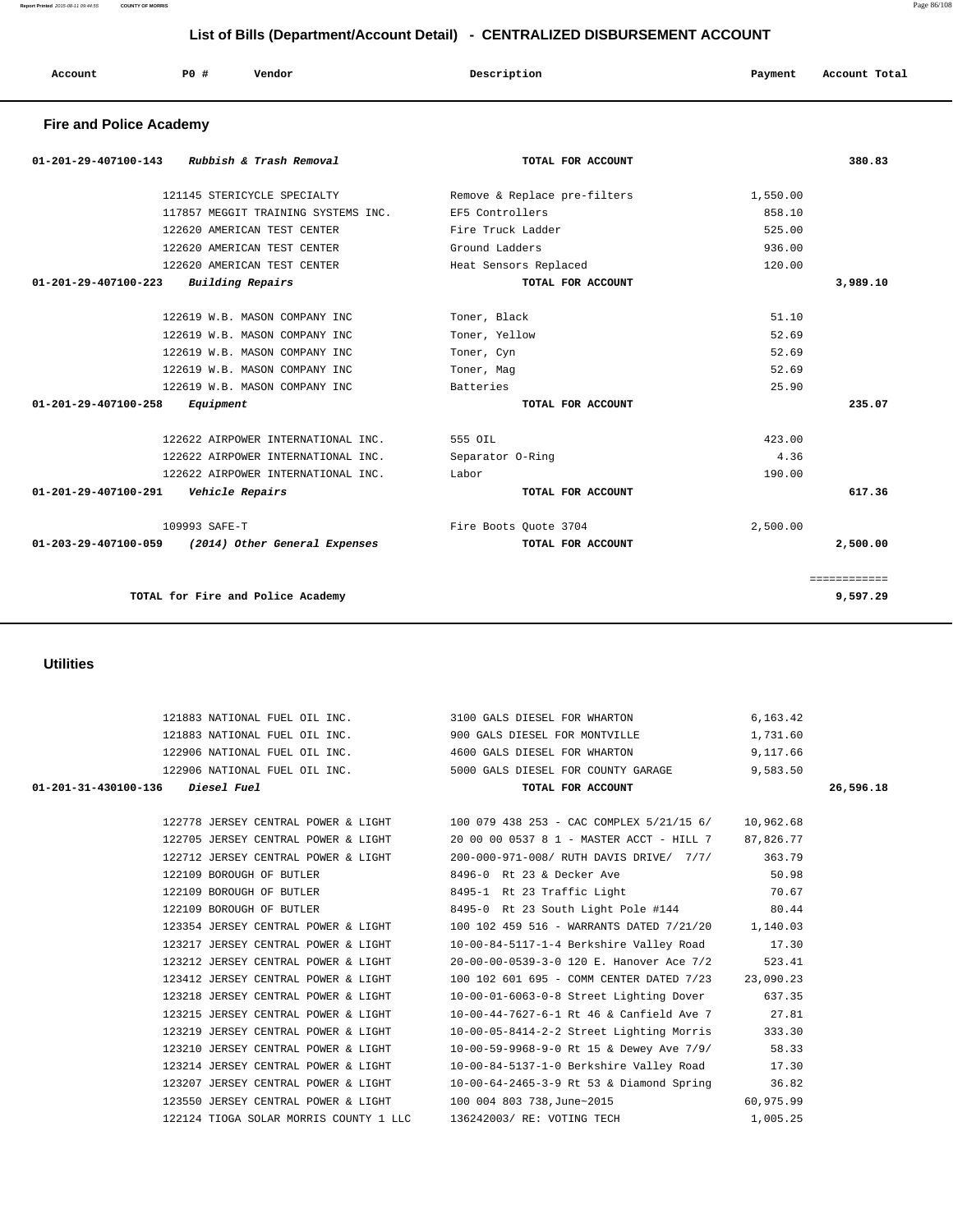| <b>Utilities</b>                                              |                                                           |                                                                                                                     |                 |                       |
|---------------------------------------------------------------|-----------------------------------------------------------|---------------------------------------------------------------------------------------------------------------------|-----------------|-----------------------|
|                                                               |                                                           | 122124 TIOGA SOLAR MORRIS COUNTY 1 LLC 136242003/RE: SCHYULER GARAGE                                                | 654.38          |                       |
|                                                               | 123715 AES-NJ COGEN CO INC                                | Co-Gen Electric for June, 2015                                                                                      | 3,313.84        |                       |
|                                                               |                                                           | 123750 JERSEY CENTRAL POWER & LIGHT 100 079 438 253 - CAC COMPLEX 6/20/15 - 8,951.36                                |                 |                       |
| 01-201-31-430100-137                                          | <i>Electricity</i>                                        | TOTAL FOR ACCOUNT                                                                                                   |                 | 200,574.34            |
|                                                               |                                                           |                                                                                                                     |                 |                       |
|                                                               | 122719 ELIZABETHTOWN GAS COMPANY                          | 3333344641 / RE: LONG VALLEY/ 6/8/15 - 7<br>122717 N.J. NATURAL GAS COMPANY 06-1126-4174-12/RE: WHARTON OFF/ 6/4/15 | 64.08           |                       |
|                                                               |                                                           | 122716 N.J. NATURAL GAS COMPANY 06-1126-4370-18/RE: WHARTON ROADS/6/4/                                              | 33.46<br>168.46 |                       |
|                                                               | 122708 PSE&G CO                                           | REF # MOMBAG/ COUNTY OF MORRIS - MUNICIP                                                                            | 8,078.24        |                       |
|                                                               | 122708 PSE&G CO                                           | 66 485 755 06 CREDIT                                                                                                | $-110.58$       |                       |
|                                                               | 122708 PSE&G CO                                           | 67 188 056 02 CREDIT                                                                                                | $-560.48$       |                       |
|                                                               | 123093 N.J. NATURAL GAS COMPANY                           | 22-0009-4999-6Y/ RE: MONTVILLE/ 6/16/15                                                                             | 186.77          |                       |
|                                                               |                                                           | 123414 DIRECT ENERGY BUSINESS MARKETING 1316 - SUMMARY GROUP #/ MORRIS COUNTY (6                                    | 11,918.02       |                       |
|                                                               | 122623 SUBURBAN PROPANE -2347                             |                                                                                                                     | 444.12          |                       |
|                                                               | 122623 SUBURBAN PROPANE -2347                             | Propane                                                                                                             | 0.23            |                       |
|                                                               |                                                           | Rounding                                                                                                            |                 |                       |
| 01-201-31-430100-141 Natural Gas                              | 122623 SUBURBAN PROPANE -2347                             | Safety P&T Fee<br>TOTAL FOR ACCOUNT                                                                                 | 9.62            | 20,231.94             |
|                                                               |                                                           |                                                                                                                     |                 |                       |
|                                                               | 123472 CITYSIDE ARCHIVES, LTD                             | Morris View                                                                                                         | 1,050.39        |                       |
|                                                               | 01-201-31-430100-143 Rubbish & Trash Removal              | TOTAL FOR ACCOUNT                                                                                                   |                 | 1,050.39              |
|                                                               |                                                           | 122613 WASHINGTON TOWNSHIP M.U.A. 6000321/ RE: LONG VALLEY GRG - SEWER                                              | 285.67          |                       |
|                                                               | 122784 MONTVILLE TWP WATER & SEWER ACCOUNT# 103379/ SEWER |                                                                                                                     | 107.60          |                       |
| 01-201-31-430100-144                                          | Sewer                                                     | TOTAL FOR ACCOUNT                                                                                                   |                 | 393.27                |
|                                                               | 123566 STERICYCLE INC.                                    | 8074425, Additional Stops/Containers                                                                                | 2,086.08        |                       |
|                                                               |                                                           |                                                                                                                     |                 |                       |
|                                                               | 123598 STERICYCLE INC.                                    | 8074425, August-2015                                                                                                | 835.39          |                       |
|                                                               |                                                           | TOTAL FOR ACCOUNT                                                                                                   |                 |                       |
|                                                               |                                                           |                                                                                                                     |                 |                       |
|                                                               | 121273 VERIZON                                            | 973 267-2255 164 81Y<br>06/19/015                                                                                   | 38.58           |                       |
|                                                               | 122505 VERIZON                                            | 973-455-0378 979 71Y / RE: PENTHOUSE- A                                                                             | 66.75           |                       |
|                                                               | 121172 VERIZON                                            | 201 V03-7261 127 66Y, 6/16/15, 911 Switc 11,336.09                                                                  |                 |                       |
|                                                               | 122545 VERIZON                                            | 973 993-1440 628 16Y 07/01/2015                                                                                     | 66.74           |                       |
|                                                               | 122762 VERIZON                                            | 973-539-7933 842 07Y, 6/16/15, Randolph                                                                             | 28.49           |                       |
|                                                               | 122762 VERIZON                                            | 973-697-0879 521 94Y, 6/22/15, Jefferson                                                                            | 28.49           |                       |
|                                                               | 122762 VERIZON                                            | 973-326-8955 127 49Y, 6/25/15, Sheriff's                                                                            | 28.49           |                       |
|                                                               | 122762 VERIZON                                            | 973-838-8083 446 48Y, 6/28/15, Kinnelon                                                                             | 32.19           |                       |
|                                                               | 122762 VERIZON                                            | 973-361-0398 892 16Y, 7/1/15, Randolph T                                                                            | 125.41          |                       |
|                                                               | 122762 VERIZON                                            | 973-455-1700 480 36Y, 7/2/15, Emerg NonC                                                                            | 102.27          |                       |
|                                                               | 122554 AT&T MOBILITY                                      |                                                                                                                     | 204.90          |                       |
|                                                               | 122869 VERIZON                                            | 973 682-4353 854 87Y 07/2015                                                                                        | 6,077.50        |                       |
|                                                               | 122872 VERIZON                                            | Account 201 V63-1789 999 12Y - 07/2015                                                                              | 7,224.40        |                       |
|                                                               | 120883 CABLEVISION                                        | Account 07876-542998-01-8                                                                                           | 2,196.00        |                       |
|                                                               | Telephone                                                 | TOTAL FOR ACCOUNT                                                                                                   |                 |                       |
| 01-201-31-430100-145 Solid Waste Cost<br>01-201-31-430100-146 | 122461 SOUTHEAST MORRIS COUNTY                            | 0124100340.00/ 6 CT ST/ 03-31-15 THRU 06                                                                            | 35.88           |                       |
|                                                               | 122461 SOUTHEAST MORRIS COUNTY                            | 0124100360.00/ 8 CT ST/ 04-01-15 THRU 07                                                                            | 44.25           |                       |
|                                                               | 122461 SOUTHEAST MORRIS COUNTY                            | 0124101640.01/ W & M/ 04-01-15 THRU 07-0                                                                            | 179.12          |                       |
|                                                               | 122613 WASHINGTON TOWNSHIP M.U.A.                         | 000321/ RE: LONG VALLEY GRG - WATER                                                                                 | 70.05           |                       |
|                                                               | 122784 MONTVILLE TWP WATER & SEWER                        | ACCOUNT# 103379/ WATER                                                                                              | 23.25           |                       |
|                                                               | 123429 SOUTHEAST MORRIS COUNTY                            | 211000004000/ A & R BLDG                                                                                            | 1,884.10        |                       |
|                                                               | 123429 SOUTHEAST MORRIS COUNTY                            | 211000004500/ CH                                                                                                    | 2,274.76        |                       |
|                                                               | 123429 SOUTHEAST MORRIS COUNTY                            | 212000084700/ CORRECTION FACILITY                                                                                   | 6,633.43        |                       |
|                                                               | 123429 SOUTHEAST MORRIS COUNTY                            | 211000005000/ ADM CTS                                                                                               | 870.84          |                       |
|                                                               | 123429 SOUTHEAST MORRIS COUNTY                            | 212000053001/ SHADETREE                                                                                             | 1,155.56        |                       |
|                                                               | 123666 TOWNSHIP OF RANDOLPH                               | 9999 593/ HEALTH MNGMNT/ 1ST QUARTER 201                                                                            | 59.37           | 2,921.47<br>27,556.30 |

 **Account P0 # Vendor Description Payment Account Total**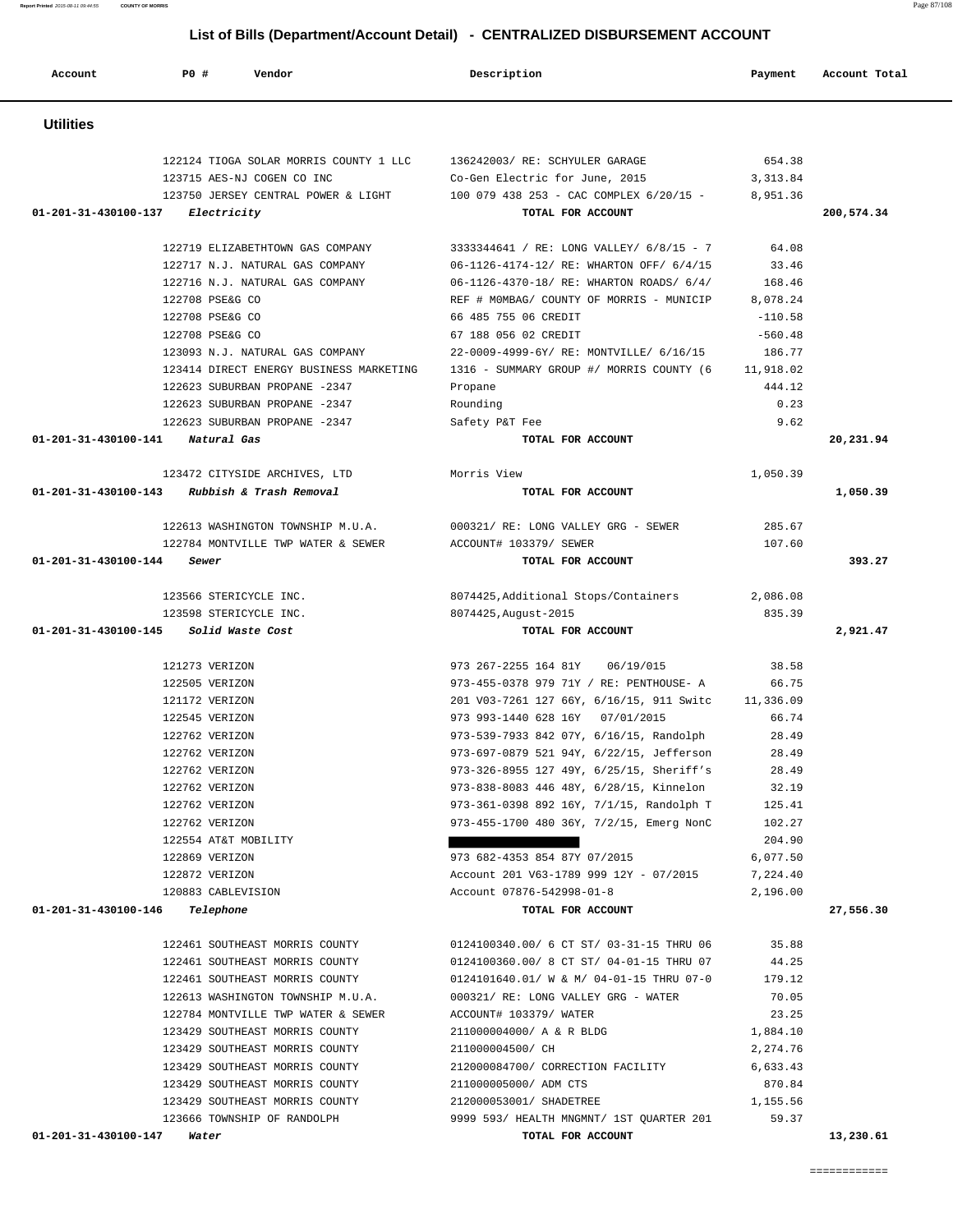| List of Bills (Department/Account Detail) - CENTRALIZED DISBURSEMENT ACCOUNT |                                  |                                          |          |               |  |  |
|------------------------------------------------------------------------------|----------------------------------|------------------------------------------|----------|---------------|--|--|
| Account                                                                      | <b>PO #</b><br>Vendor            | Description                              | Payment  | Account Total |  |  |
| <b>Utilities</b>                                                             |                                  |                                          |          |               |  |  |
|                                                                              | TOTAL for Utilities              |                                          |          | 292,554.50    |  |  |
| <b>Nutrition</b>                                                             |                                  |                                          |          |               |  |  |
|                                                                              |                                  |                                          |          |               |  |  |
|                                                                              | 122615 STAPLES ADVANTAGE         | Exam Gloves vinyl LG                     | 97.78    |               |  |  |
|                                                                              | 122615 STAPLES ADVANTAGE         | Exam Gloves vinyl MD                     | 64.20    |               |  |  |
|                                                                              | 122615 STAPLES ADVANTAGE         | Tape Dispenser                           | 0.29     |               |  |  |
|                                                                              | 122615 STAPLES ADVANTAGE         | Canon 104 Toner Cartridge                | 171.00   |               |  |  |
|                                                                              | 122615 STAPLES ADVANTAGE         | Steno Books Green 6x9 12 count           | 2.39     |               |  |  |
|                                                                              | 122615 STAPLES ADVANTAGE         | Nitrl Disposable Gloves                  | 109.20   |               |  |  |
|                                                                              | 122615 STAPLES ADVANTAGE         | Exam Glovers vinyl XL                    | 64.20    |               |  |  |
| 01-201-41-716100-058                                                         | Office Supplies & Stationery     | TOTAL FOR ACCOUNT                        |          | 509.06        |  |  |
|                                                                              | 122685 PETER LIMONE JR.          | Entertainment Morristown Site Picnic 7/1 | 100.00   |               |  |  |
| 01-201-41-716100-059                                                         | Other General Expenses           | TOTAL FOR ACCOUNT                        |          | 100.00        |  |  |
|                                                                              | 123387 NUTRI-SYSTEMS CORPORATION | Digital Thermometers                     | 168.00   |               |  |  |
|                                                                              | 123387 NUTRI-SYSTEMS CORPORATION | Shipping                                 | 10.44    |               |  |  |
|                                                                              | 123356 ALLEN PAPER & SUPPLY CO   | Scrubbing Pads (back ordered)            | 50.56    |               |  |  |
|                                                                              | 123356 ALLEN PAPER & SUPPLY CO   | Mops Super Loop (back ordered)           | 34.50    |               |  |  |
|                                                                              | 123356 ALLEN PAPER & SUPPLY CO   | Joy Manual Pot Dish Soap (back ordered)  | 41.73    |               |  |  |
|                                                                              | 123187 ALLEN PAPER & SUPPLY CO   | Scouring Pads                            | 12.75    |               |  |  |
|                                                                              | 123187 ALLEN PAPER & SUPPLY CO   | Scrubbing Pads                           | 50.56    |               |  |  |
|                                                                              | 123187 ALLEN PAPER & SUPPLY CO   | Lemon Joy Dish Soap                      | 125.19   |               |  |  |
|                                                                              | 123187 ALLEN PAPER & SUPPLY CO   | Softsoap Antibacterial Liquid            | 74.38    |               |  |  |
|                                                                              | 123187 ALLEN PAPER & SUPPLY CO   | Toilet Tissue                            | 55.73    |               |  |  |
|                                                                              | 123187 ALLEN PAPER & SUPPLY CO   | Rolled Towel                             | 1,037.20 |               |  |  |
|                                                                              | 123187 ALLEN PAPER & SUPPLY CO   | West Bend Coffee Perk Pot                | 146.49   |               |  |  |
| 01-201-41-716100-098                                                         | Other Operating&Repair Supply    | TOTAL FOR ACCOUNT                        |          | 1,807.53      |  |  |
|                                                                              | 123479 VERIZON                   | JULY 2015 Monthly Bill act.#201 Z43-6536 | 857.57   |               |  |  |
| 01-201-41-716100-146                                                         | Telephone                        | TOTAL FOR ACCOUNT                        |          | 857.57        |  |  |
|                                                                              |                                  |                                          |          |               |  |  |

# 123189 SODEXO INC & AFFILIATES Daily Meals 5/30/15/-7/3/15 189,666.40 123189 SODEXO INC & AFFILIATES Weekend Meals 5/30/15-7/3/15 9,823.50 123189 SODEXO INC & AFFILIATES Frozen Meals 5/30/15-7/3/15 9,796.00 123189 SODEXO INC & AFFILIATES Boxed Meals 5/30/15-7/3/15 19,497.76 123189 SODEXO INC & AFFILIATES Kosher Meals 5/30/15-7/3/15 429.03 123189 SODEXO INC & AFFILIATES Coffee 5/30/15-7/3/15 952.56 123189 SODEXO INC & AFFILIATES Other 1,132.19  **01-201-41-716100-185 Food TOTAL FOR ACCOUNT 231,297.44** ============

#### **TOTAL for Nutrition 234,571.60**

### **Area Plan Grant**

| 122649 LEGAL SERVICES OF NORTHWEST | 2015 Funding through the Older Americans | 11,745.00 |
|------------------------------------|------------------------------------------|-----------|
| 122692 CORNERSTONE FAMILY PROGRAMS | 2015 Funding through the Older Americans | 7,280.00  |
| 122546 CORNERSTONE FAMILY PROGRAMS | 15-14-076 OAA CGI Per. 4/1/15-6/30/15 3  | 2,991.00  |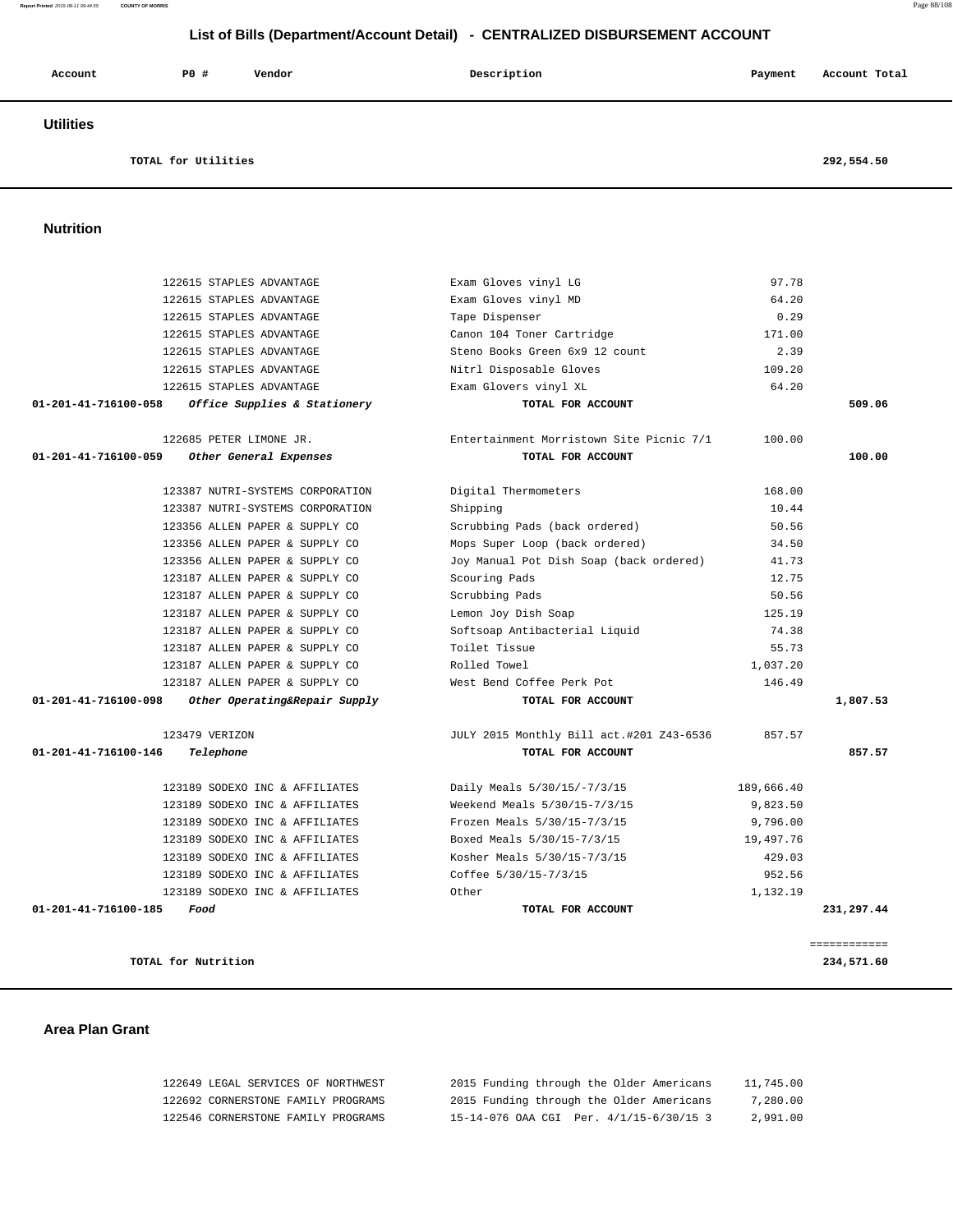122577 DAWN CENTER FOR INDEPENDENT 2015 Funding through the Peer Grouping I 15,671.00 123232 EMPLOYMENT HORIZONS, INC. 2015 Funding through the Peer Grouping I 19,252.00 123230 VISITING NURSE ASSOC. OF 2015 Funding through the Peer Grouping I 16,378.00 123234 VISITING NURSE ASSOC. OF 2015 Funding through the Peer Grouping I 24,968.00 122599 CORNERSTONE FAMILY PROGRAMS 2015 Funding through the Peer Grouping I 22,360.00 122601 LEGAL SERVICES OF NORTHWEST 2015 Funding through the Peer Grouping I 11,205.00 123231 CFCS - HOPE HOUSE 2015 Funding through the Peer Grouping I 4,906.00 123233 INTERFAITH FOOD PANTRY INC. 2015 Funding through the Peer Grouping I 1,061.00 123776 VISITING NURSE ASSOC. OF 2015 Funding through the Peer Grouping I 23,718.50 122603 CORNERSTONE FAMILY PROGRAMS 2015 Funding through the Peer Grouping I 8,304.00  **01-201-41-759000-063 ALPN Peer Grouping TOTAL FOR ACCOUNT 147,823.50** ============ **TOTAL for ALPN 147,823.50**

 **ALPN** 

| <b>Area Plan Grant</b> |                                       |                                          |           |            |
|------------------------|---------------------------------------|------------------------------------------|-----------|------------|
|                        | 122743 M.C. ORGANIZATION FOR          | 2015 Funding through the Older Americans | 4,971.00  |            |
|                        | 122875 NORWESCAP INC                  | 2015 Funding through the Older Americans | 1,000.00  |            |
|                        | 122870 NORWESCAP INC                  | OAA CGI 15-14-076 Per. 1/1/15-6/30/15    | 6,702.00  |            |
|                        | 123194 MORRIS COUNTY SHERIFF'S OFFICE | 2015 Funding through the Older Americans | 2,830.00  |            |
|                        | 123316 NORWESCAP INC                  | 2015 Funding through the Older Americans | 19,161.00 |            |
|                        | 123192 NEWBRIDGE SERVICES INC         | 2015 Funding through the Older Americans | 4,265.00  |            |
|                        | 123197 NEWBRIDGE SERVICES INC         | VNA CGI 15-14-076 Per. 4/1/15-6/30/15 43 | 4,550.00  |            |
|                        | 123190 VISITING NURSE ASSOC. OF       | 2015 Funding through the Older Americans | 19,560.00 |            |
|                        | 123244 VISITING NURSE ASSOC. OF       | 2015 Funding through the Older Americans | 9,486.00  |            |
|                        | 123193 NEWBRIDGE SERVICES INC         | 2015 Funding through the Older Americans | 3,775.00  |            |
|                        | 123195 CFCS - HOPE HOUSE              | 2015 Funding through the Older Americans | 3,756.00  |            |
|                        | 123196 CFCS - HOPE HOUSE              | 2015 Funding through the Older Americans | 2,144.00  |            |
|                        | 123246 NEWBRIDGE SERVICES INC         | 2015 Funding through the Older Americans | 26,260.00 |            |
|                        | 123191 VISITING NURSE ASSOC. OF       | 2015 Funding through the Older Americans | 27,396.96 |            |
| 01-201-41-716110-090   | Expenditures                          | TOTAL FOR ACCOUNT                        |           | 161,813.96 |

 **Account P0 # Vendor Description Payment Account Total**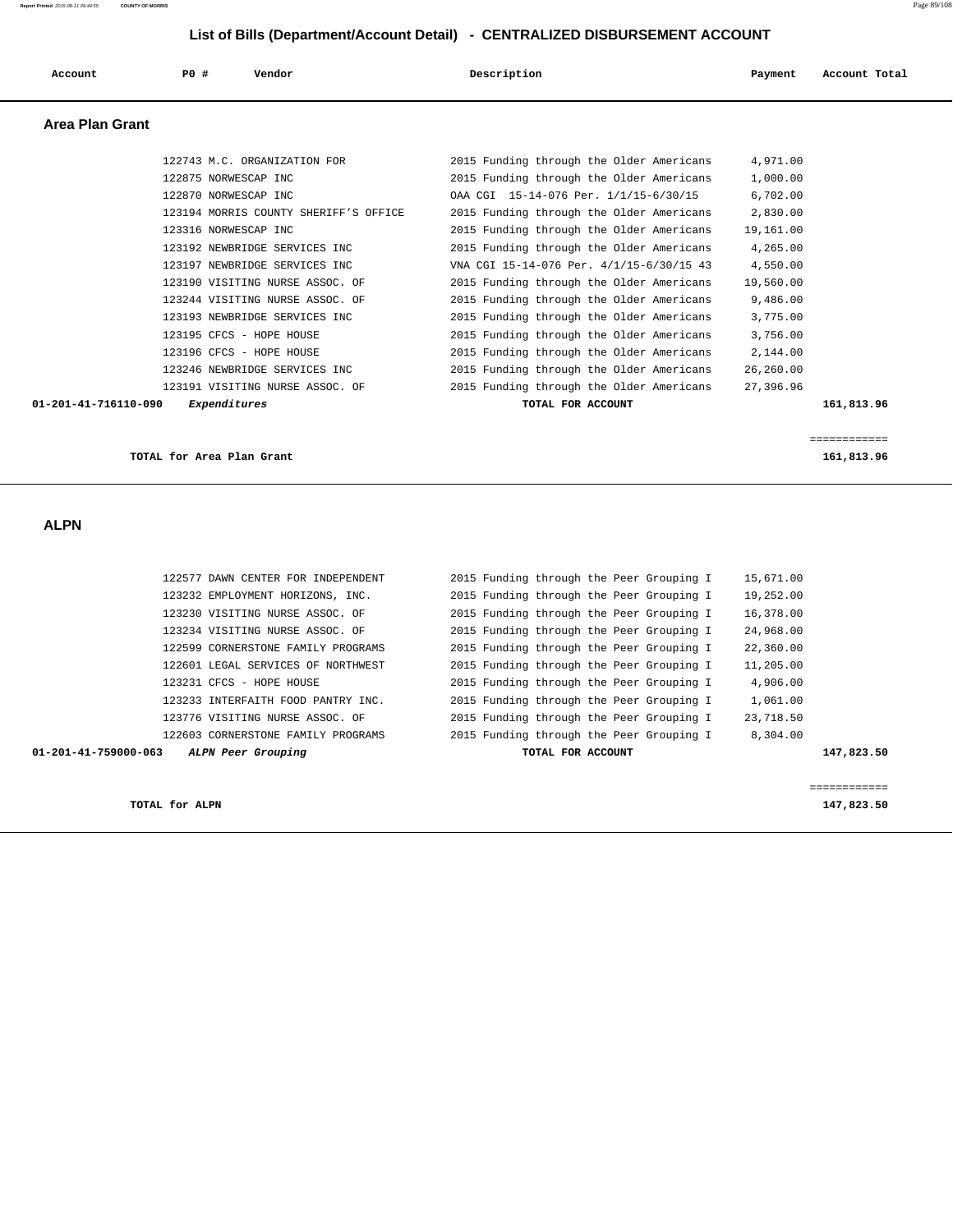**Report Printed** 2015-08-11 09:44:55 **COUNTY OF MORRIS** Page 90/108

### **List of Bills (Department/Account Detail) - CENTRALIZED DISBURSEMENT ACCOUNT**

| LIST OF BIIIS (Department/Account Detail) - CENTRALIZED DISBURSEMENT ACCOUNT |                             |                                                                        |                                                          |          |                          |  |  |
|------------------------------------------------------------------------------|-----------------------------|------------------------------------------------------------------------|----------------------------------------------------------|----------|--------------------------|--|--|
| Account                                                                      | P0 #                        | Vendor                                                                 | Description                                              | Payment  | Account Total            |  |  |
| <b>Grant Fund</b><br><b>Bio-Terrorism Grant</b>                              |                             |                                                                        |                                                          |          |                          |  |  |
| 02-213-41-718505-391                                                         |                             | 123509 COUNTY OF MORRIS<br>Public Health Emer Grant $(7/1/14-6/30/15)$ | 2nd Half July 2015 Metered Mail<br>TOTAL FOR ACCOUNT     | 197.02   | 197.02                   |  |  |
|                                                                              |                             | TOTAL for Bio-Terrorism Grant                                          |                                                          |          | ============<br>197.02   |  |  |
| <b>DEPARTMENT 741415</b>                                                     |                             |                                                                        |                                                          |          |                          |  |  |
| 02-118-03-741415-392                                                         | 123040 NJDOL                | WFNJ-TANF (7/1/13-6/30/14)                                             | TANF reimbursement of cash-on-hand.<br>TOTAL FOR ACCOUNT | 1,083.00 | 1,083.00                 |  |  |
|                                                                              | TOTAL for DEPARTMENT 741415 |                                                                        |                                                          |          | ============<br>1,083.00 |  |  |
| DEPARTMENT 741430                                                            |                             |                                                                        |                                                          |          |                          |  |  |
| 02-118-03-741430-392                                                         | 123040 NJDOL                | WFNJ-WLLP (7/1/13-6/30/14)                                             | Reimbursement of cash on hand.<br>TOTAL FOR ACCOUNT      | 3,939.00 | 3,939.00                 |  |  |

 ============ **TOTAL for DEPARTMENT 741430** 3,939.00

| TOTAL for DEPARTMENT 741515                         |                                         |           | 18,582.31 |
|-----------------------------------------------------|-----------------------------------------|-----------|-----------|
|                                                     |                                         |           |           |
| 02-213-41-741515-392<br>WFNJ-TANF (7/1/14-12/31/15) | TOTAL FOR ACCOUNT                       |           | 18,582.31 |
| 123740 PROJECT SELF SUFFICIENCY                     | Jamie D.                                | 448.00    |           |
| 123740 PROJECT SELF SUFFICIENCY                     | Carrie A.                               | 448.00    |           |
| 123128 PROJECT SELF SUFFICIENCY                     | Charitza R                              | 206.00    |           |
| 123128 PROJECT SELF SUFFICIENCY                     | Anthony C.                              | 206.00    |           |
| 123169 PROJECT SELF SUFFICIENCY                     | Reimbursable expenses April - June 2015 | 15,367.00 |           |
| 121657 MANPOWER                                     | Richard M., W/E 6/28/15.                | 874.58    |           |
| 121310 MANPOWER                                     | Richard M.                              | 918.40    |           |
| 121318 TELESEARCH INC                               |                                         | 22.33     |           |
| 121318 TELESEARCH INC                               |                                         | 31.07     |           |
| 122865 TELESEARCH INC                               |                                         | 30.90     |           |
| 122865 TELESEARCH INC                               |                                         | 28.07     |           |
| 120105 SPRINT NEXTEL                                |                                         | 1.29      |           |
| 120700 AT&T                                         |                                         | 0.67      |           |
|                                                     |                                         |           |           |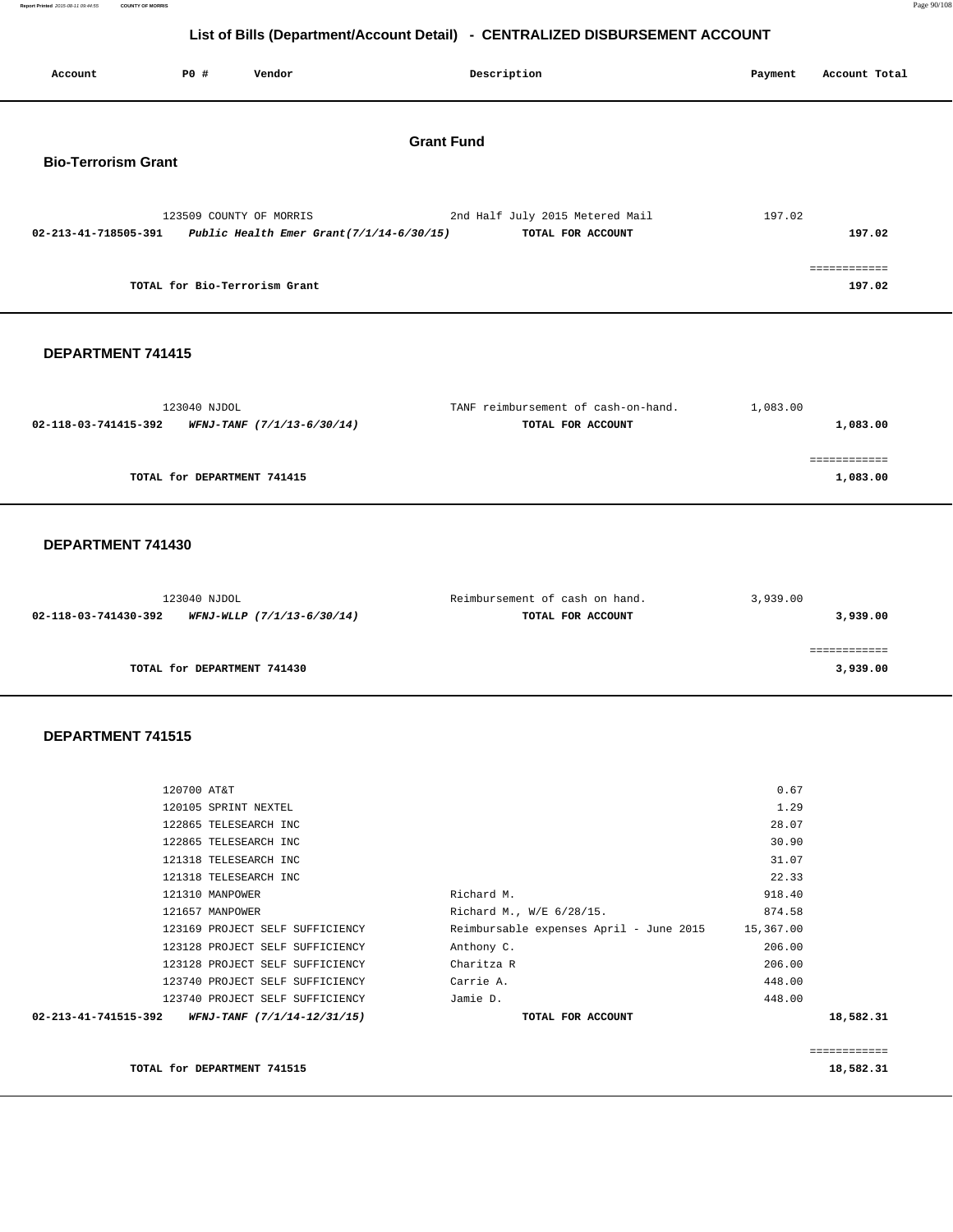| Account              | PO#         | Vendor                                   | Description             | Payment  | Account Total |
|----------------------|-------------|------------------------------------------|-------------------------|----------|---------------|
|                      |             |                                          |                         |          |               |
|                      |             |                                          |                         |          |               |
|                      | 120700 AT&T |                                          |                         | 0.51     |               |
|                      |             | 120105 SPRINT NEXTEL                     |                         | 0.97     |               |
|                      |             | 121318 TELESEARCH INC                    |                         | 23.30    |               |
|                      |             | 121318 TELESEARCH INC                    |                         | 16.75    |               |
|                      |             | 121318 TELESEARCH INC                    | Teresa S.; W/E 6/21/15  | 1,046.50 |               |
|                      |             | 121318 TELESEARCH INC                    | Abigail P., W/E 6/21/15 | 1,016.05 |               |
|                      |             | 123159 RUTGERS CENTER FOR CONTINUING     | Isis 0.                 | 2,132.00 |               |
|                      |             | 123734 INSTITUTE FOR THERAPEUTIC         | Sara H.                 | 800.00   |               |
|                      |             | 123150 WARREN COUNTY TECHNICAL SCHOOL    | Tynisha 0.              | 570.36   |               |
| 02-213-41-741520-392 |             | WFNJ-General Assistance(7/1/14-12/31/15) | TOTAL FOR ACCOUNT       |          | 5,606.44      |
|                      |             |                                          |                         |          |               |
|                      |             | TOTAL for DEPARTMENT 741520              |                         |          | 5,606.44      |

 **DEPARTMENT 741615** 

 123600 EDWARDS LEARNING CENTER Monthly expenses for the month of June. 4,073.08  **02-213-41-741615-392 WFNJ-TANF (7/1/15-12/31/16) TOTAL FOR ACCOUNT 4,073.08** ============ **TOTAL for DEPARTMENT 741615 4,073.08**

 **DEPARTMENT 741620** 

|                      | 122865 TELESEARCH INC                    |                          | 21.05    |
|----------------------|------------------------------------------|--------------------------|----------|
|                      | 122865 TELESEARCH INC                    |                          | 23.19    |
|                      | 122865 TELESEARCH INC                    | Teresa S.; W/E 6/28/15   | 1,121.50 |
|                      | 122865 TELESEARCH INC                    | Abigail P., W/E 6/28/15. | 1,016.05 |
|                      | 123727 ACE HEALTHCARE TRAINING           | Shinese B.               | 800.00   |
| 02-213-41-741620-392 | WFNJ-General Assistance(7/1/15-12/31/16) | TOTAL FOR ACCOUNT        | 2,981.79 |
|                      |                                          |                          |          |
|                      |                                          |                          |          |
|                      | TOTAL for DEPARTMENT 741620              |                          | 2,981.79 |
|                      |                                          |                          |          |

|             | 123161 ACE HEALTHCARE TRAINING        | Fatiha R.  | 650.00 |
|-------------|---------------------------------------|------------|--------|
| 120700 AT&T |                                       |            | 4.22   |
|             | 123154 WARREN COUNTY TECHNICAL SCHOOL | Linda H.   | 556.78 |
|             | 120105 SPRINT NEXTEL                  |            | 8.08   |
|             | 122865 TELESEARCH INC                 |            | 175.44 |
|             | 122865 TELESEARCH INC                 |            | 193.23 |
|             | 121318 TELESEARCH INC                 |            | 194.20 |
|             | 121318 TELESEARCH INC                 |            | 139.58 |
|             | 123152 WARREN COUNTY TECHNICAL SCHOOL | Tiffany S. | 570.36 |
|             | 123153 WARREN COUNTY TECHNICAL SCHOOL | Brandi S.  | 570.36 |
|             | 122764 WARREN COUNTY COMMUNITY COLL.  | Yasheem R. | 232.87 |
|             | 122863 LORI L. KINTNER                |            | 5.88   |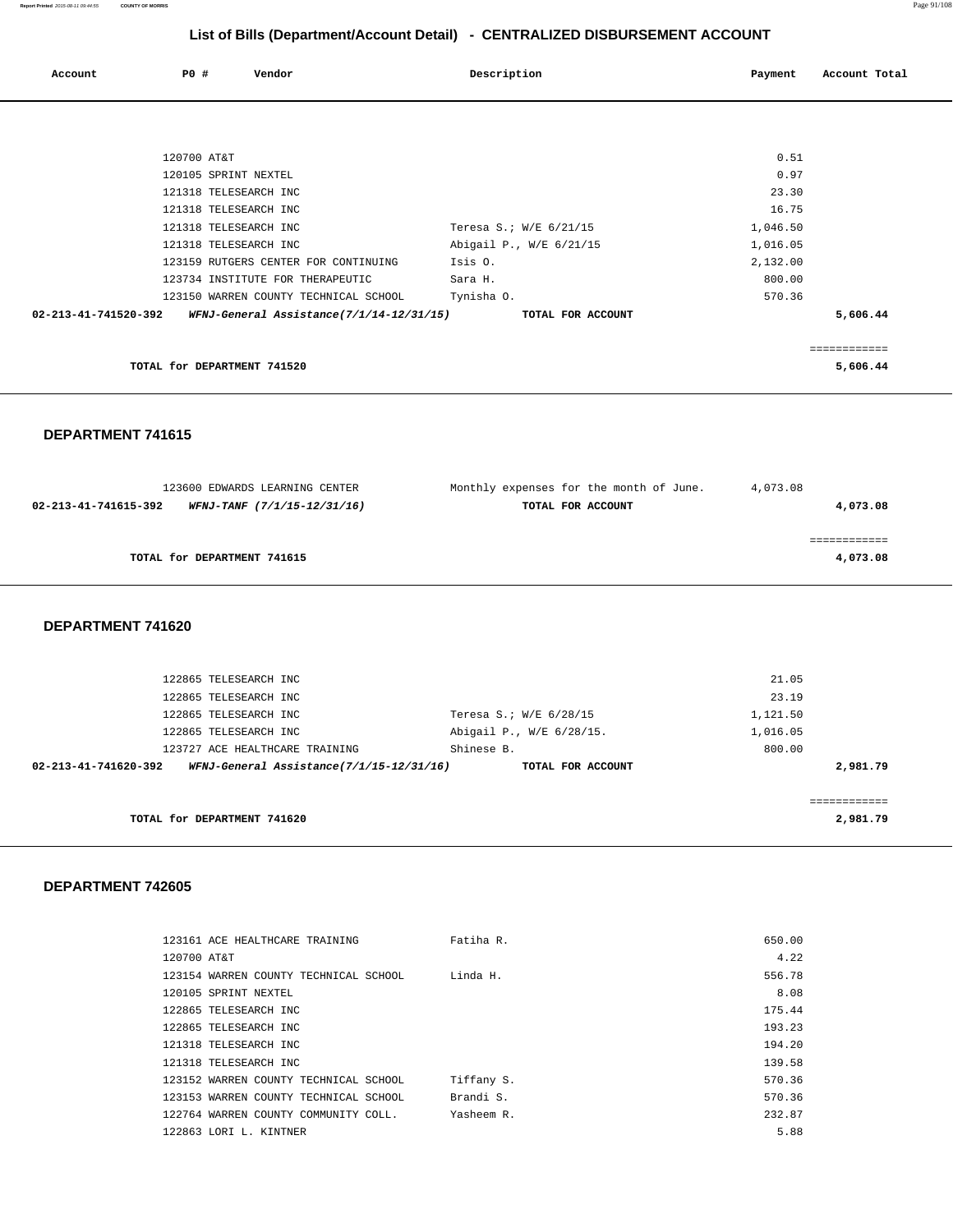| Account              | PO#<br>Vendor                          | Description |                   | Payment  | Account Total |
|----------------------|----------------------------------------|-------------|-------------------|----------|---------------|
| DEPARTMENT 742605    |                                        |             |                   |          |               |
|                      | 123129 M.C. SCHOOL OF TECHNOLOGY       | Brian C.    |                   | 407.00   |               |
|                      | 123611 AVTECH INSTITUTE                | Nicholas B. |                   | 752.00   |               |
|                      | 123605 AVTECH INSTITUTE                | Daniel V.   |                   | 1,344.00 |               |
|                      | 123604 AVTECH INSTITUTE                | Steven M.   |                   | 1,240.00 |               |
|                      | 123607 DENTAL & MEDICAL CAREER         | Elycia C.   |                   | 3,196.00 |               |
|                      | 123612 TECHNOLOGY & MEDICINE INSTITUTE | Karla B.    |                   | 3,071.20 |               |
|                      | 123743 RUTGERS CENTER FOR CONTINUING   | Ashley B.   |                   | 1,249.44 |               |
|                      | 123735 JERSEY TRACTOR-TRAILER          | Stephen A.  |                   | 3,200.00 |               |
| 02-213-41-742605-391 | WIA Adult (7/1/14-6/30/16)             |             | TOTAL FOR ACCOUNT |          | 20,960.64     |
|                      |                                        |             |                   |          | ============  |
|                      | TOTAL for DEPARTMENT 742605            |             |                   |          | 20,960.64     |

### **DEPARTMENT 742610**

| 123509 COUNTY OF MORRIS              | 2nd Half July 2015 Metered Mail          | 220.32   |
|--------------------------------------|------------------------------------------|----------|
| 123157 AVTECH INSTITUTE              | Eugene S.                                | 948.00   |
| 123142 AVTECH INSTITUTE              | Celia F.                                 | 320.00   |
| 123139 AVTECH INSTITUTE              | Miroslawa J.                             | 288.00   |
| 123137 AVTECH INSTITUTE              | Xiuli S.                                 | 1,110.34 |
| 123136 AVTECH INSTITUTE              | Linwood W.                               | 800.00   |
| 123156 AVTECH INSTITUTE              | Mark F.                                  | 1,057.77 |
| 123140 AVTECH INSTITUTE              | Lizette L.                               | 368.00   |
| 123143 AVTECH INSTITUTE              | Stella O.                                | 952.00   |
| 123145 AVTECH INSTITUTE              | Jacqueline O.                            | 2,177.77 |
| 123138 AVTECH INSTITUTE              | Elisabeth H.                             | 440.00   |
| 120700 AT&T                          | 1001-196-9846 908-859-3220; bill dated   | 9.29     |
| 123144 AVTECH INSTITUTE              | Vincent C.                               | 1,920.00 |
| 123147 AVTECH INSTITUTE              | Marianne H.                              | 1,672.00 |
| 123166 BERKELEY COLLEGE              | Mary T.                                  | 893.00   |
| 123134 BERKELEY COLLEGE              | Shanna K.                                | 355.00   |
| 123158 BERKELEY COLLEGE              | Brenda A.                                | 795.00   |
| 123135 BERKELEY COLLEGE              | Lisa A.                                  | 812.00   |
| 123131 RUTGERS SCHOOL OF BUSINESS    | Shelliam L.                              | 3,200.00 |
| 123160 RUTGERS CENTER FOR CONTINUING | Carol R.                                 | 2,156.00 |
| 123130 SMITH & SOLOMON               | Chinequa W.                              | 800.00   |
| 120105 SPRINT NEXTEL                 | Acct 564861630 Jack Patten's cell phone: | 17.78    |
| 122865 TELESEARCH INC                | Linda B., W/E 6/28/15.                   | 385.96   |
| 122865 TELESEARCH INC                | Lilly H., W/E 6/28/15.                   | 425.10   |
| 121318 TELESEARCH INC                | Linda B., W/E 6/21/15.                   | 427.20   |
| 121318 TELESEARCH INC                | Lilly H.; W/E 6/21/15                    | 307.08   |
| 122809 XCEL PLUMBING & HEATING, INC. | Ramona U.                                | 2,117.91 |
| 123148 AVTECH INSTITUTE              | Joseph R.                                | 280.01   |
| 123149 AVTECH INSTITUTE              | Leo M.                                   | 2,053.33 |
| 123165 INFORMATION & TECHNOLOGY      | Debbie N.                                | 1,494.14 |
| 123043 KAREN GOTTSHALL               | Travel reimbursement from 2/26/15 to 6/2 | 210.45   |
| 122863 LORI L. KINTNER               | Travel from 5/15 to 6/26/15.             | 12.50    |
| 123041 JFK MEDICAL CENTER            | Spring Semester - Bobbi-Anne D.          | 4,000.00 |
| 123132 PACE UNIVERSITY               | Kharnye N.                               | 3,200.00 |
| 123525 RUTGERS, THE STATE UNIVERSITY | Lisa K.                                  | 3,196.00 |
| 123532 AVTECH INSTITUTE              | Christopher M.                           | 661.34   |
| 123609 AVTECH INSTITUTE              | Grazyna M.                               | 800.00   |
| 123613 AVTECH INSTITUTE              | Grazyna M.                               | 560.01   |

**Report Printed** 2015-08-11 09:44:55 **COUNTY OF MORRIS** Page 92/108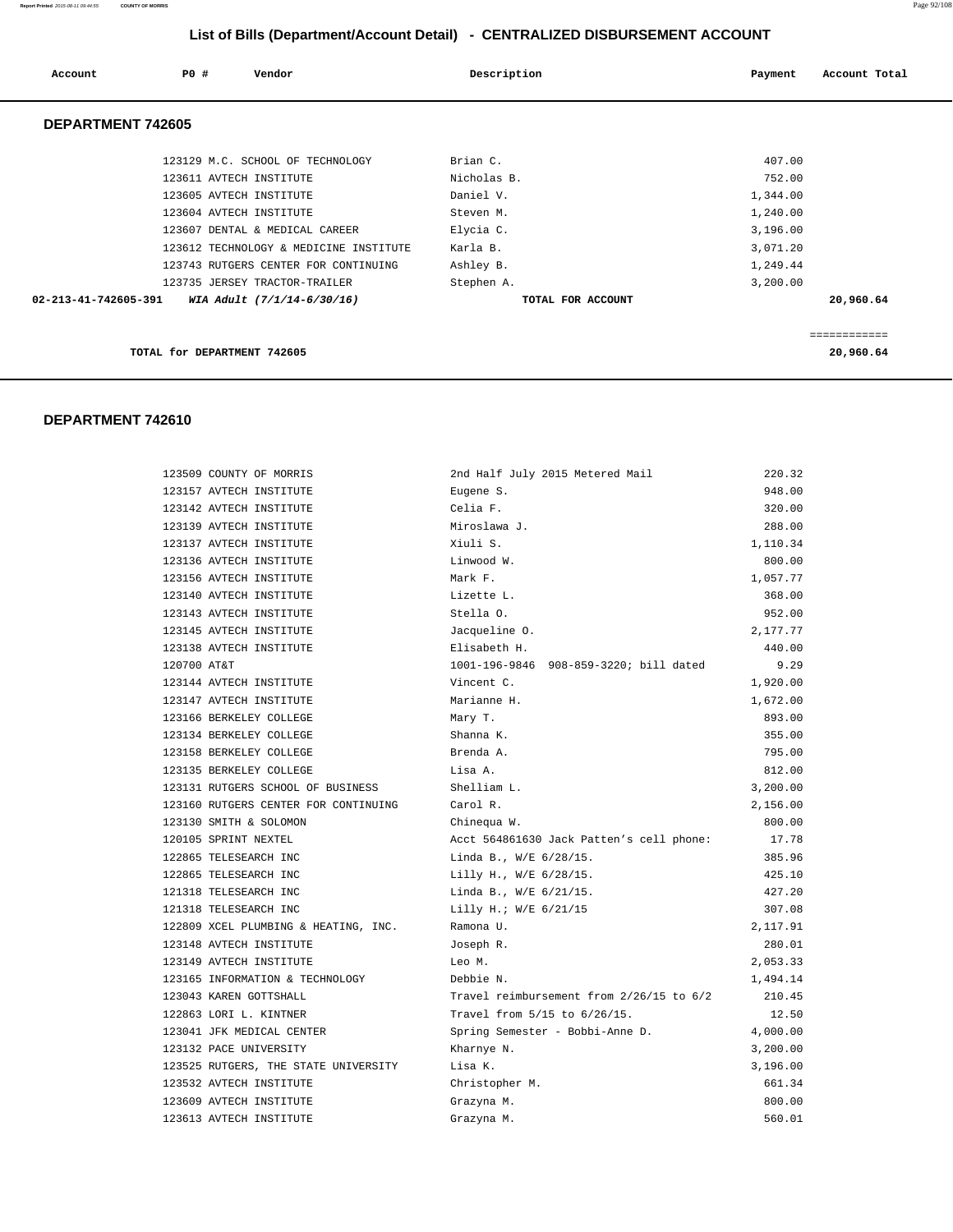| Account              | P0 # | Vendor                                   | Description                   | Payment  | Account Total |
|----------------------|------|------------------------------------------|-------------------------------|----------|---------------|
| DEPARTMENT 742610    |      |                                          |                               |          |               |
|                      |      | 123603 TECHNOLOGY & MEDICINE INSTITUTE   | Payal G.                      | 3,071.20 |               |
|                      |      | 123721 SMITH & SOLOMON                   | Walter G.                     | 3,200.00 |               |
|                      |      | 123722 SMITH & SOLOMON                   | Curtis H.                     | 800.00   |               |
|                      |      | 123745 RUTGERS, THE STATE UNIVERSITY     | Linda W.                      | 800.00   |               |
|                      |      | 123744 RUTGERS CENTER FOR CONTINUING     | Julie R.                      | 800.00   |               |
|                      |      | 123742 PACE UNIVERSITY                   | Allan B.                      | 2,720.00 |               |
|                      |      | 123738 JERSEY TRACTOR-TRAILER            | Paul F.                       | 3,200.00 |               |
|                      |      | 123737 JERSEY TRACTOR-TRAILER            | Kyle W.                       | 3,200.00 |               |
|                      |      | 123732 FORTIS INSTITUTE                  | Marta B.                      | 582.56   |               |
|                      |      | 123730 FORTIS INSTITUTE                  | Ina R.                        | 845.46   |               |
|                      |      | 123725 BTII INSTITUTE, LLC               | Deborah W.                    | 896.00   |               |
|                      |      | 123724 BTII INSTITUTE, LLC               | Dawn M.                       | 1,066.40 |               |
|                      |      | 123723 AVTECH INSTITUTE                  | Michael G.                    | 800.00   |               |
|                      |      | 123726 ANTHONY PLANER                    | PMP Non-member rate exam fee. | 555.00   |               |
|                      |      | 123746 ACE HEALTHCARE TRAINING           | Valerie Q.                    | 800.00   |               |
|                      |      | 123606 AVTECH INSTITUTE                  | Gladys S.                     | 288.00   |               |
|                      |      | 123155 AVTECH INSTITUTE                  | Linwood W.                    | 595.01   |               |
|                      |      | 123608 AVTECH INSTITUTE                  | Stacey G.                     | 1,320.00 |               |
|                      |      | 123729 CHIRON TRAINING CENTER            | Rufina S.                     | 1,846.64 |               |
|                      |      | 123133 FAIRLEIGH DICKINSON UNIVERSITY    | Debra 0.                      | 416.13   |               |
|                      |      | 123151 WARREN COUNTY TECHNICAL SCHOOL    | Elizabeth F.                  | 556.78   |               |
| 02-213-41-742610-391 |      | WIA Dislocated Worker $(7/1/14-6/30/16)$ | TOTAL FOR ACCOUNT             |          | 73,002.48     |

 **DEPARTMENT 742620** 

|                      |                               |                            | ============ |
|----------------------|-------------------------------|----------------------------|--------------|
| 02-213-41-742620-391 | WIA Youth (7/1/14-6/30/16)    | TOTAL FOR ACCOUNT          | 6,465.29     |
|                      | 123141 NEWBRIDGE SERVICES INC | TASC or GED credentials    | 505.00       |
|                      | 123141 NEWBRIDGE SERVICES INC | Testing fees               | 92.00        |
|                      | 123141 NEWBRIDGE SERVICES INC | Pre-employment/life skills | 1,010.00     |
|                      | 123141 NEWBRIDGE SERVICES INC | GED Prep                   | 1,429.00     |
|                      | 123141 NEWBRIDGE SERVICES INC | Fergie R Intake assessment | 693.00       |
|                      | 123731 FORTIS INSTITUTE       | Lacey M.                   | 554.40       |
|                      | 123739 NEWBRIDGE SERVICES INC | Walter T.                  | 782.25       |
|                      | 123741 NEWBRIDGE SERVICES INC | Nicole B.                  | 1,028.00     |
|                      | 121318 TELESEARCH INC         |                            | 72.58        |
|                      | 121318 TELESEARCH INC         |                            | 100.98       |
|                      | 122865 TELESEARCH INC         |                            | 100.48       |
|                      | 122865 TELESEARCH INC         |                            | 91.23        |
|                      | 120105 SPRINT NEXTEL          |                            | 4.20         |
|                      | 120700 AT&T                   |                            | 2.17         |
|                      |                               |                            |              |

**TOTAL for DEPARTMENT 742620 6,465.29**

#### **DEPARTMENT 742710**

|                      | 123602 FLORAL SCHOOL OF DESIGN          | Mary F. | $\perp$ , 400, 00 |          |
|----------------------|-----------------------------------------|---------|-------------------|----------|
| 02-213-41-742710-391 | WIOA Dislocated Worker (7/1/15-6/30/17) |         | TOTAL FOR ACCOUNT | 1,400.00 |

============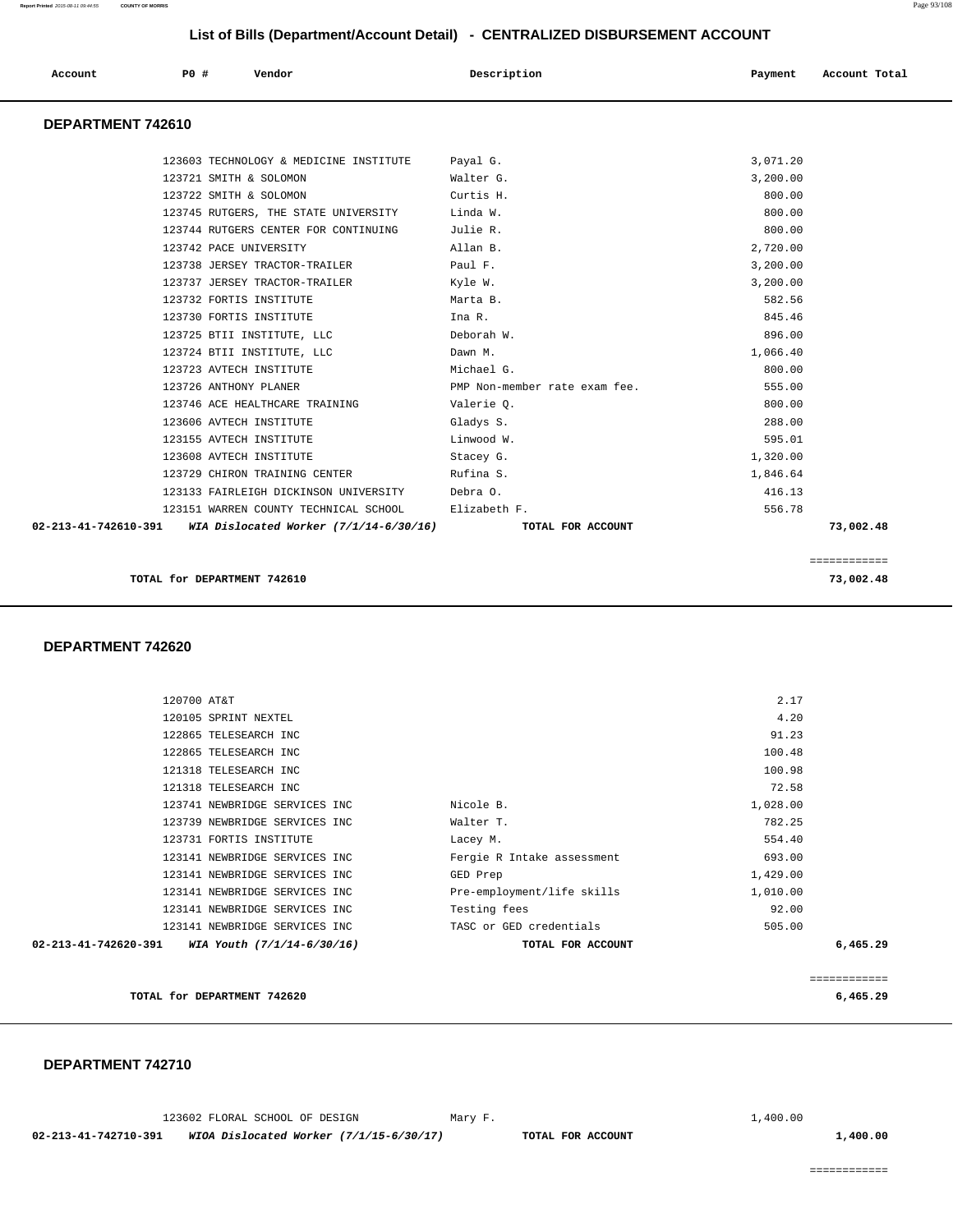| Account | P0 # | Vendor | Description | Payment | Account Total |
|---------|------|--------|-------------|---------|---------------|
|         |      |        |             |         |               |

#### **DEPARTMENT 742710**

**TOTAL for DEPARTMENT 742710** 1,400.00

#### **DEPARTMENT 752520**

| $02 - 213 - 41 - 752520 - 392$ | $SCP-Program$ Services $(1/1/15-12/31/15)$ | TOTAL FOR ACCOUNT                        |           | 67,359.00 |
|--------------------------------|--------------------------------------------|------------------------------------------|-----------|-----------|
|                                | 123654 NEWBRIDGE SERVICES INC              | 2nd quarter 428.25 hours of employment s | 19,151.00 |           |
|                                | 123652 MORRISTOWN NEIGHBORHOOD HOUSE       | Revised 1st quarter report               | 46.00     |           |
|                                | 123652 MORRISTOWN NEIGHBORHOOD HOUSE       | 2nd quarter 2 youth                      | 1,112.00  |           |
|                                | 123649 MORRISTOWN NEIGHBORHOOD HOUSE       | 2nd quarter 141 youth                    | 2,264.00  |           |
|                                | 123660 JERSEY BATTERED WOMEN'S             | 1st and 2nd quarters - 50 hours          | 2,500.00  |           |
|                                | 123645 CENTER FOR EVALUATION               | 2nd quarter 193 hours of service         | 16,405.00 |           |
|                                | 123645 CENTER FOR EVALUATION               | 1st quarter 40.5 hours of service        | 3.443.00  |           |
|                                | 123658 BIG BROTHERS BIG SISTERS OF         | 1st quarter - 14 matches                 | 2,188.00  |           |
|                                | 123647 MORRIS ARTS                         | 2nd quarter 17 workshops                 | 7,650.00  |           |
|                                | 123647 MORRIS ARTS                         | 1st quarter 28 workshops                 | 12,600.00 |           |

============

**TOTAL for DEPARTMENT 752520 67,359.00**

### **DEPARTMENT 752525**

| 32.50       | January YSAC      |                                              | 123651 LONGFELLOWS SANDWICH DELI |                      |
|-------------|-------------------|----------------------------------------------|----------------------------------|----------------------|
| 32.50       | February YSAC     |                                              | 123651 LONGFELLOWS SANDWICH DELI |                      |
| 32.50       | March YSAC        |                                              | 123651 LONGFELLOWS SANDWICH DELI |                      |
| 32.50       | April YSAC        |                                              | 123651 LONGFELLOWS SANDWICH DELI |                      |
| 32.50       | May YSAC          |                                              | 123651 LONGFELLOWS SANDWICH DELI |                      |
| 162.50      | TOTAL FOR ACCOUNT | $SCP-Program$ Management $(1/1/15-12/31/15)$ |                                  | 02-213-41-752525-392 |
|             |                   |                                              |                                  |                      |
| eeeeeeeeeee |                   |                                              |                                  |                      |
| 162.50      |                   |                                              | TOTAL for DEPARTMENT 752525      |                      |
|             |                   |                                              |                                  |                      |

#### **DEPARTMENT 752535**

| 123656 FAMILY INTERVENTION                                 | June134.95 contracted hours31.5 stabiliz | 20,256.00 |
|------------------------------------------------------------|------------------------------------------|-----------|
| SCP-Family Court (1/1/15-12/31/15)<br>02-213-41-752535-392 | TOTAL FOR ACCOUNT                        | 20,256.00 |
|                                                            |                                          |           |
|                                                            |                                          |           |
| TOTAL for DEPARTMENT 752535                                |                                          | 20,256.00 |
|                                                            |                                          |           |

#### **DEPARTMENT 754510**

 123702 FAMILY PROMISE OF SSH 1502 Emergency Shelter & Drop In She 14,782.00  **02-213-41-754510-392 Social Srvcs for Hmlss (7/1/14-6/30/15) TOTAL FOR ACCOUNT 14,782.00** ============

**TOTAL for DEPARTMENT 754510** 14,782.00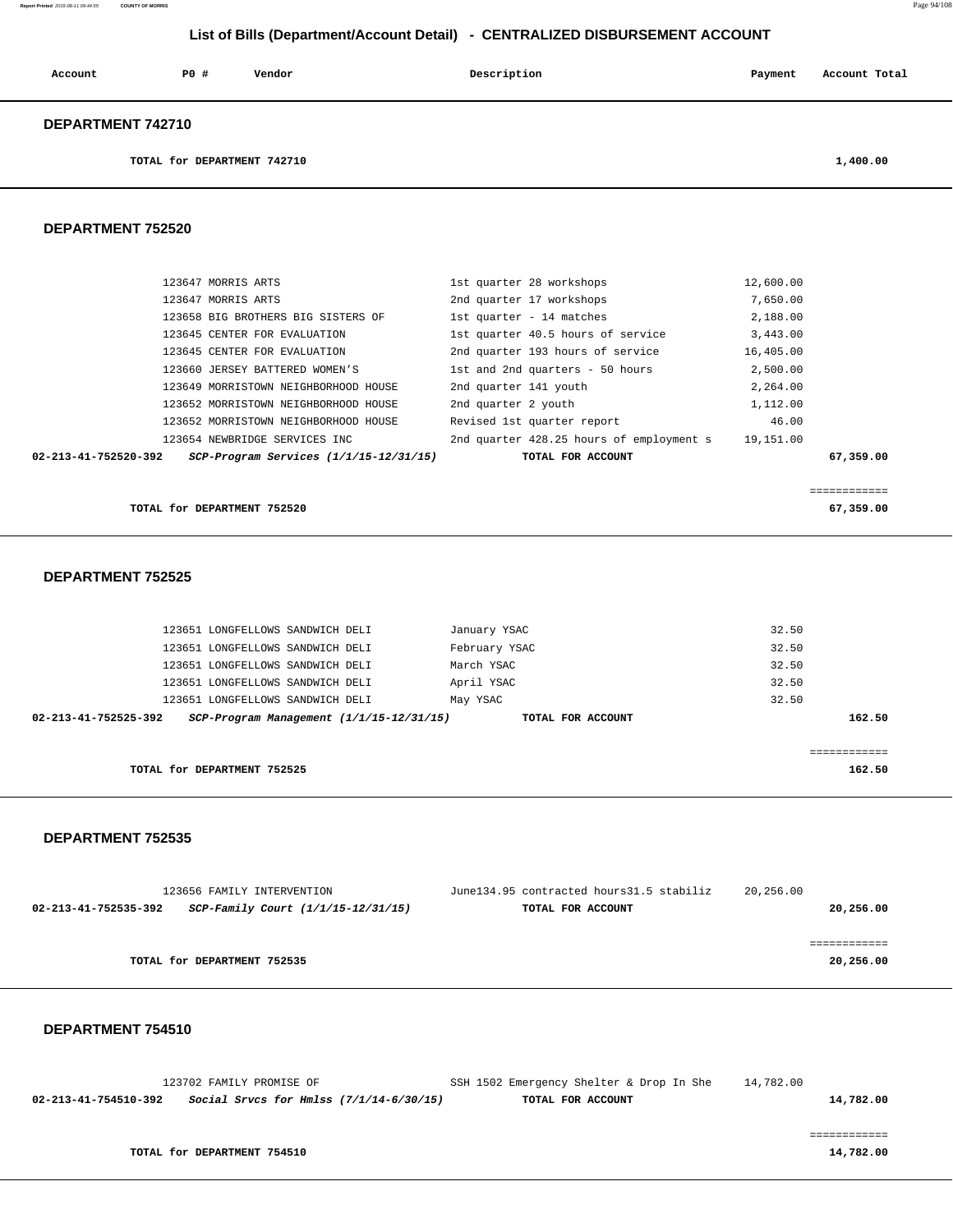| Account<br>. | <b>PO #</b> | Vendor | Description | Payment | Account Total |
|--------------|-------------|--------|-------------|---------|---------------|
|              |             |        |             |         |               |

### **Chapter 51**

| 123330 ALFRE INC.                                    | Bed Days                                | 3,960.00  |
|------------------------------------------------------|-----------------------------------------|-----------|
| 123325 CORNERSTONE FAMILY PROGRAMS                   | April-June 2015 - 183 Social Work hours | 6,716.00  |
| 123325 CORNERSTONE FAMILY PROGRAMS                   | Client Transportation costs             | 513.00    |
| 123326 CORNERSTONE FAMILY PROGRAMS                   | 35 clients April - June                 | 9,625.00  |
| 123527 DAYTOP VILLAGE OF NJ, INC.                    | Adolescent OP                           | 672.00    |
| 123527 DAYTOP VILLAGE OF NJ, INC.                    | Adult OP                                | 4,608.00  |
| 123639 NEW HOPE FOUNDATION INC.                      | Client Bed days - HWH                   | 1,650.00  |
| 123528 NEW HOPE FOUNDATION INC.                      | Client bed days                         | 1,224.00  |
| 123334 FREEDOM HOUSE INC.                            | Halfway House days                      | 7,052.00  |
| 123334 FREEDOM HOUSE INC.                            | Less Client share                       | $-869.00$ |
| 02-213-41-757505-392<br>Chapter 51 (1/1/15-12/31/15) | TOTAL FOR ACCOUNT                       | 35,151.00 |
|                                                      |                                         |           |
|                                                      |                                         |           |
| TOTAL for Chapter 51                                 |                                         | 35,151.00 |

#### **DEPARTMENT 758510**

| 02-213-41-758510-392 |                             | Municipal Alliance $(7/1/14-6/30/15)$ | TOTAL FOR ACCOUNT                        |          | 18,041.35 |
|----------------------|-----------------------------|---------------------------------------|------------------------------------------|----------|-----------|
|                      | 123473 TOWNSHIP OF ROCKAWAY |                                       | Rockaway Township Municipal Alliance Fis | 2,555.50 |           |
|                      | 123355 TOWNSHIP OF ROXBURY  |                                       | Roxbury Municipal Alliance Fiscal Year 2 | 1,010.72 |           |
|                      | 123322 TOWNSHIP OF BOONTON  |                                       | Boonton Township Municipal Alliance FY 2 | 5,580.50 |           |
|                      | 123293 STEPHEN NEBESNI      |                                       | FY 2015 04 Coordination - Travel         | 16.14    |           |
|                      | 122700 TOWNSHIP OF CHESTER  |                                       | Chester Municipal Alliance FY 2015 04 Ex | 7,989.04 |           |
|                      | 122581 ROCKAWAY BOROUGH     |                                       | Rockaway Borough Municipal Alliance FY 2 | 693.45   |           |
|                      | 122582 ROCKAWAY BOROUGH     |                                       | Rockaway Borough Municipal Alliance FY 2 | 196.00   |           |
|                      |                             |                                       |                                          |          |           |

#### **DEPARTMENT 771510**

| 120601 JOSEPH COSTELLO                                           | Window Tint- SEU Vehicle                 | 32.95     |
|------------------------------------------------------------------|------------------------------------------|-----------|
| 120601 JOSEPH COSTELLO                                           | Consumable Supplies                      | 22.13     |
| 113200 DAY CHEVROLET INC                                         | 2015 Chevy Tahoe 4WD V8 Administrative-  | 43,511.68 |
| 113204 LANIGAN ASSOCIATES INC                                    | Armor Express OCS Carriers -Black with 4 | 333.30    |
| Multi-Jurisdc Task Force(7/1/14-6/30/15)<br>02-213-41-771510-391 | TOTAL FOR ACCOUNT                        | 43,900.06 |
|                                                                  |                                          |           |
|                                                                  |                                          |           |
| TOTAL for DEPARTMENT 771510                                      |                                          | 43,900.06 |
|                                                                  |                                          |           |

#### **Safe Communities Construction**

|                      | 123810 MORRISTOWN MEDICAL CENTER        | SAFE COMMUNITIES 3RD OTR APR - JUNE 2015 |                   | 26,212.80 |  |           |
|----------------------|-----------------------------------------|------------------------------------------|-------------------|-----------|--|-----------|
| 02-213-41-773505-391 | Safe Communities (10/1/14-9/30/15)      |                                          | TOTAL FOR ACCOUNT |           |  | 26,212.80 |
|                      |                                         |                                          |                   |           |  |           |
|                      |                                         |                                          |                   |           |  |           |
|                      | TOTAL for Safe Communities Construction |                                          |                   |           |  | 26,212.80 |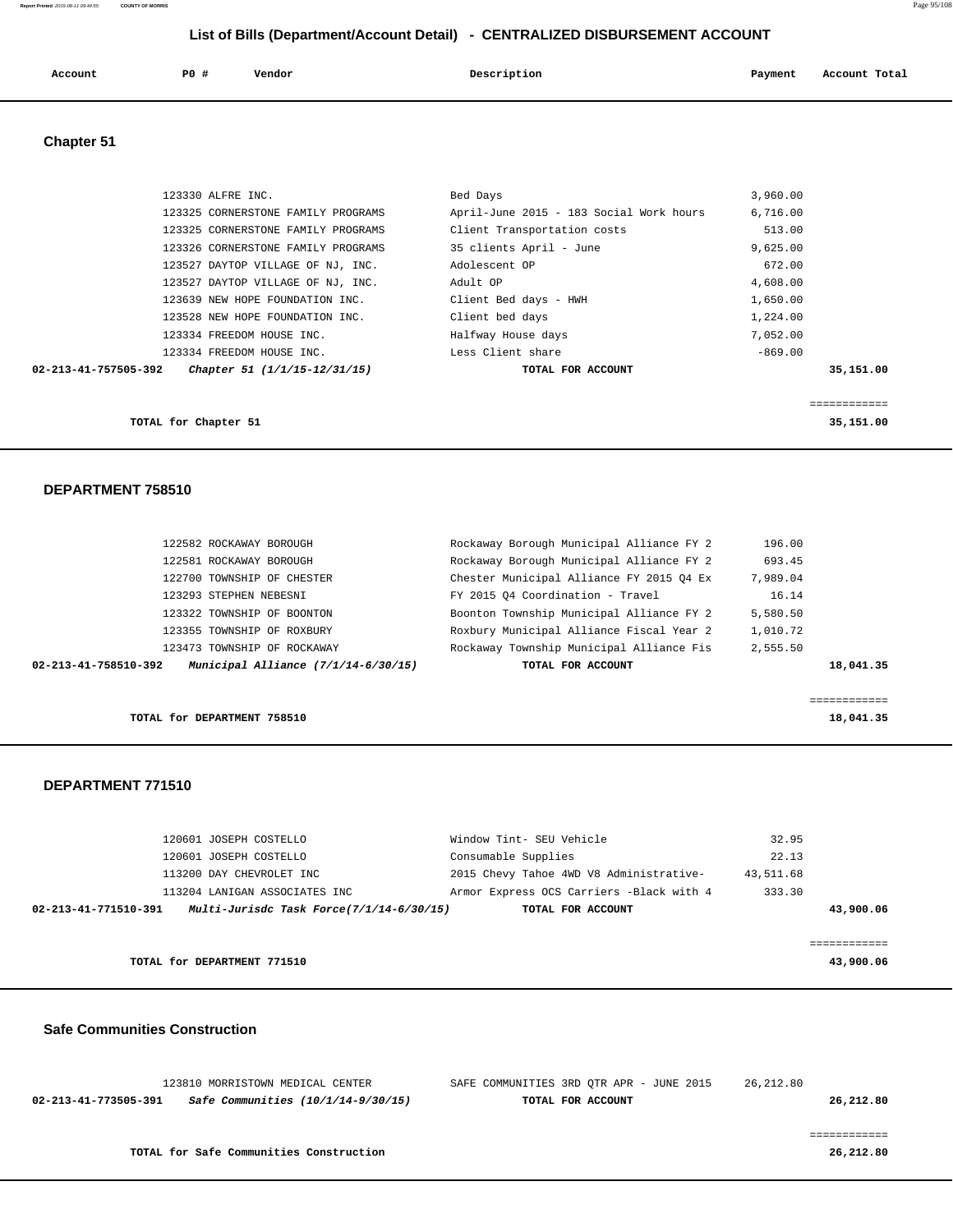**Report Printed** 2015-08-11 09:44:55 **COUNTY OF MORRIS** Page 96/108

### **List of Bills (Department/Account Detail) - CENTRALIZED DISBURSEMENT ACCOUNT**

|                                       |                             | List of Bins (Bepartment/Rossaint Betail)                                                      |                                                                                |                 |               |
|---------------------------------------|-----------------------------|------------------------------------------------------------------------------------------------|--------------------------------------------------------------------------------|-----------------|---------------|
| Account                               | P0 #                        | Vendor                                                                                         | Description                                                                    | Payment         | Account Total |
| DEPARTMENT 774505                     |                             |                                                                                                |                                                                                |                 |               |
|                                       |                             |                                                                                                |                                                                                |                 |               |
|                                       |                             | 120189 FF1 PROFESSIONAL SAFETY SERVICES<br>02-213-41-774505-391 DRE Call Out (10/1/14-9/30/15) | 53212: ATAC PluV- Valiant Blue 716 ** FF<br>TOTAL FOR ACCOUNT                  | 839.60          | 839.60        |
|                                       |                             | TOTAL for DEPARTMENT 774505                                                                    |                                                                                |                 | 839.60        |
| DEPARTMENT 783510                     |                             |                                                                                                |                                                                                |                 |               |
|                                       |                             |                                                                                                |                                                                                |                 |               |
|                                       |                             | 122676 DOROTHY DIFABIO<br>121196 DOROTHY DIFABIO                                               | Camera Battery cost for Sony DSC H9<br>SANE Coordinator Dorothy DiFabio Travel | 17.64<br>166.03 |               |
|                                       |                             | 121196 DOROTHY DIFABIO                                                                         | Fall 2014 Forensic Nursing Conference Re                                       | 80.00           |               |
|                                       |                             | 120657 SHI INTERNATIONAL CORP                                                                  | Adobe Acrobat Pro DC 2015 License- 1 Use                                       | 360.51          |               |
| 02-213-41-783510-391                  |                             | SART/SANE Program 10/1/14-9/30/15                                                              | TOTAL FOR ACCOUNT                                                              |                 | 624.18        |
|                                       |                             |                                                                                                |                                                                                |                 |               |
|                                       |                             |                                                                                                |                                                                                |                 | ============  |
|                                       | TOTAL for DEPARTMENT 783510 |                                                                                                |                                                                                |                 | 624.18        |
|                                       |                             |                                                                                                |                                                                                |                 |               |
| <b>Urban Areas Security Initiativ</b> |                             |                                                                                                |                                                                                |                 |               |
|                                       |                             |                                                                                                |                                                                                |                 |               |
|                                       |                             |                                                                                                |                                                                                |                 |               |
|                                       |                             | 123454 HYDRATREK, INC.                                                                         | Final Payment of RO PO 110792 dated 1/8/<br>TOTAL FOR ACCOUNT                  | 524,630.88      |               |
| 02-213-41-784630-391                  |                             | FFY14 UASI (9/1/14-8/31/16)                                                                    |                                                                                |                 | 524,630.88    |
|                                       |                             |                                                                                                |                                                                                |                 | ============  |
|                                       |                             | TOTAL for Urban Areas Security Initiativ                                                       |                                                                                |                 | 524,630.88    |
|                                       |                             |                                                                                                |                                                                                |                 |               |
|                                       |                             |                                                                                                |                                                                                |                 |               |
| <b>MAPS</b>                           |                             |                                                                                                |                                                                                |                 |               |
|                                       |                             |                                                                                                |                                                                                |                 |               |
|                                       |                             |                                                                                                |                                                                                |                 |               |
|                                       |                             | 122586 THE STAR LEDGER                                                                         | XMORR6844743 Public hearing/notice 5/28/                                       | 60.45           |               |
| 02-213-41-786505-394                  |                             | MAPS (1/1/15-12/31/15)                                                                         | TOTAL FOR ACCOUNT                                                              |                 | 60.45         |
|                                       |                             |                                                                                                |                                                                                |                 |               |
|                                       |                             |                                                                                                |                                                                                |                 | ============  |

**TOTAL for MAPS** 60.45

### **NYS&W Bicycle/Pedestrian Path**

|                      | 123517 THE RBA GROUP INC.                | Professional Services rendered concernin | 11,445.04 |           |
|----------------------|------------------------------------------|------------------------------------------|-----------|-----------|
| 02-213-41-790015-391 | NYS&W Bicycle/Ped Path 9/16/09-xt4/30/16 | TOTAL FOR ACCOUNT                        |           | 11,445.04 |
|                      |                                          |                                          |           |           |
|                      |                                          |                                          |           |           |
|                      | TOTAL for NYS&W Bicycle/Pedestrian Path  |                                          |           | 11,445.04 |
|                      |                                          |                                          |           |           |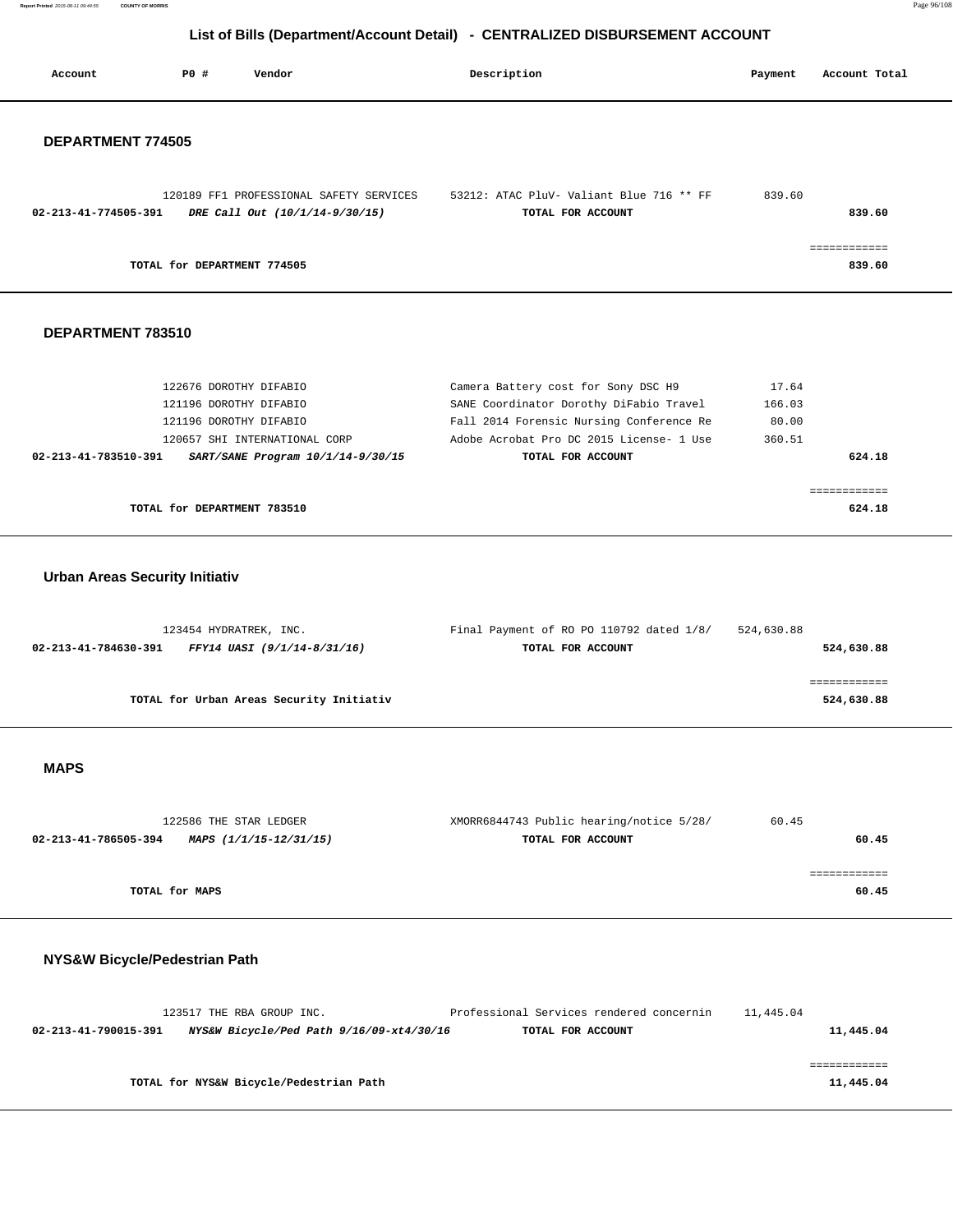| Account                        | <b>PO #</b>                 | Vendor                                | Description                     | Payment  | Account Total |
|--------------------------------|-----------------------------|---------------------------------------|---------------------------------|----------|---------------|
|                                |                             |                                       |                                 |          |               |
|                                |                             | 123515 AEROFUND FINANCIAL INC.        | Service from 7/13/15 to 7/17/15 | 5,128.98 |               |
|                                |                             | 123747 AEROFUND FINANCIAL INC.        | Service from 7/6/15 to 7/10/15. | 5,308.31 |               |
| $02 - 213 - 41 - 792511 - 391$ |                             | JARC Grant Round 14 (1/1/14-12/31/15) | TOTAL FOR ACCOUNT               |          | 10,437.29     |
|                                |                             |                                       |                                 |          | ------------  |
|                                | TOTAL for DEPARTMENT 792511 |                                       |                                 |          | 10,437.29     |
|                                |                             |                                       |                                 |          |               |

### **Police & Fire Training**

| 121146 JONES & BARTLETT LEARNING, LLC | First Responder Books | 4,685.50 |
|---------------------------------------|-----------------------|----------|
| 121146 JONES & BARTLETT LEARNING, LLC | Rounding              | 0.12     |
| 121146 JONES & BARTLETT LEARNING, LLC | Shipping              | 74.99    |
| 02-213-41-803905-392<br>State Share   | TOTAL FOR ACCOUNT     | 4,760.61 |
|                                       |                       |          |
|                                       |                       |          |
| TOTAL for Police & Fire Training      |                       | 4,760.61 |

### **DEPARTMENT 806401**

| 120549 ELITEK9.COM                        | Item#K66F - Stainless Steel Flat Side Pa | 159.20 |
|-------------------------------------------|------------------------------------------|--------|
| 120549 ELITEK9.COM                        | Item#T03 - Elite Working Ball on a Stick | 139.65 |
| 120549 ELITEK9.COM                        | Shipping & Handling                      | 19.35  |
| Sheriff Donations<br>02-213-41-806401-395 | TOTAL FOR ACCOUNT                        | 318.20 |
|                                           |                                          |        |
|                                           |                                          |        |
| TOTAL for DEPARTMENT 806401               |                                          | 318.20 |

#### **DEPARTMENT 864202**

|                      | 123617 KONKUS CORPORATION                | Superstructure Replacement of Br 443 on | 143,680.84 |
|----------------------|------------------------------------------|-----------------------------------------|------------|
| 02-213-41-864202-392 | FY11 Eagle Rock Ave Brdg 1400-443 8/8/14 | TOTAL FOR ACCOUNT                       | 143,680.84 |
|                      |                                          |                                         |            |
|                      |                                          |                                         |            |
|                      | TOTAL for DEPARTMENT 864202              |                                         | 143,680.84 |

| 123733 GREENMAN PEDERSEN INC                                     | Construction Inspection/Resident Enginee | 2,100.00 |
|------------------------------------------------------------------|------------------------------------------|----------|
| Nwbrgh Rd STP-C00S(211)(9/11/12-9/11/15)<br>02-213-41-864505-392 | TOTAL FOR ACCOUNT                        | 2,100.00 |
|                                                                  |                                          |          |
|                                                                  |                                          |          |
| TOTAL for DEPARTMENT 864505                                      |                                          | 2,100.00 |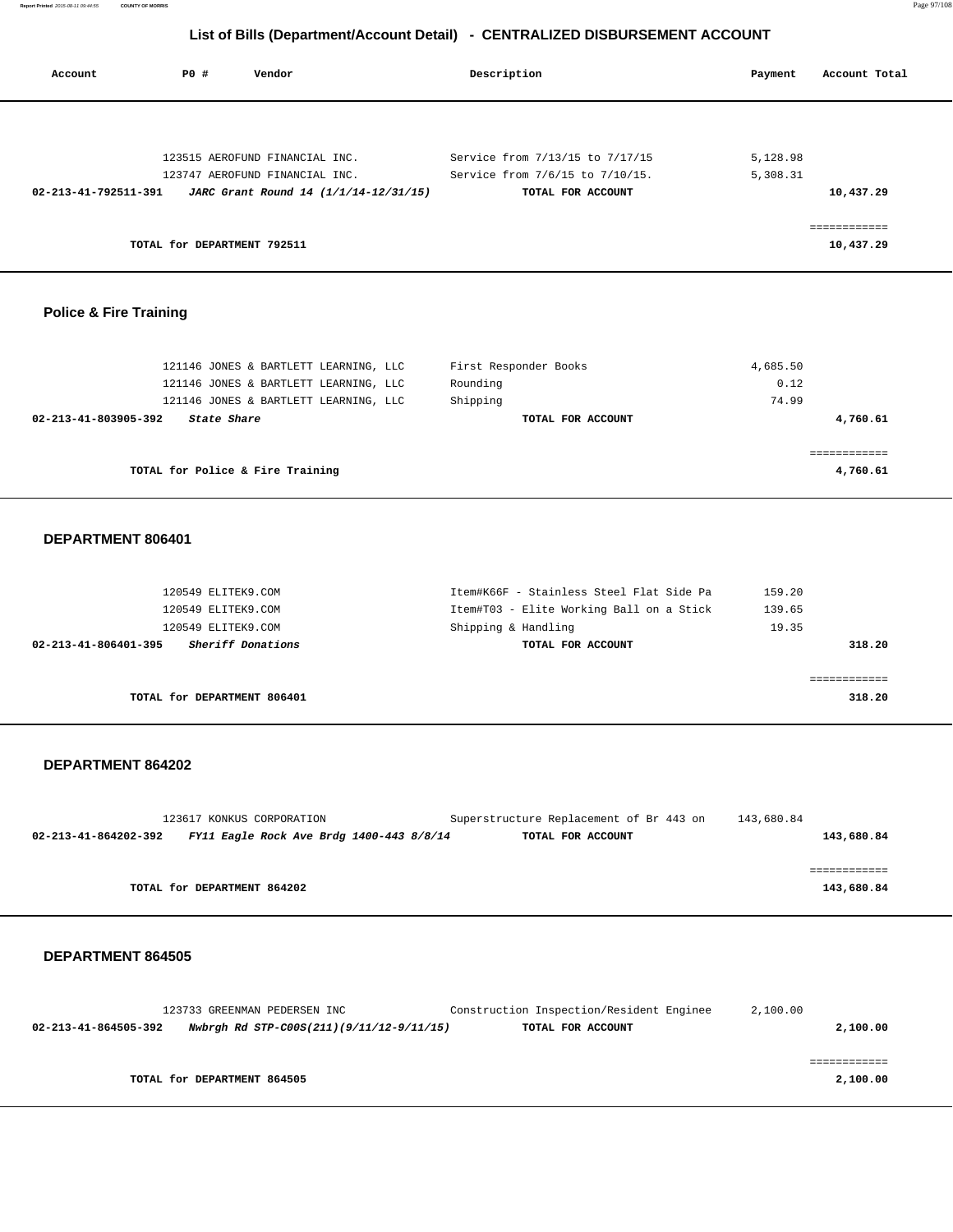| Account              | PO#                         | Vendor                                   | Description                              | Payment   | Account Total             |
|----------------------|-----------------------------|------------------------------------------|------------------------------------------|-----------|---------------------------|
|                      |                             |                                          |                                          |           |                           |
|                      |                             | 123728 CONCRETE CONSTRUCTION CORP.       | Sussex Tpke Intersection Improvements in | 27,714.40 |                           |
| 02-213-41-864607-391 |                             | Sussex(CR617)STP-0350(107)(9/8/14-9/8/16 | TOTAL FOR ACCOUNT                        |           | 27,714.40                 |
|                      | TOTAL for DEPARTMENT 864607 |                                          |                                          |           | ------------<br>27,714.40 |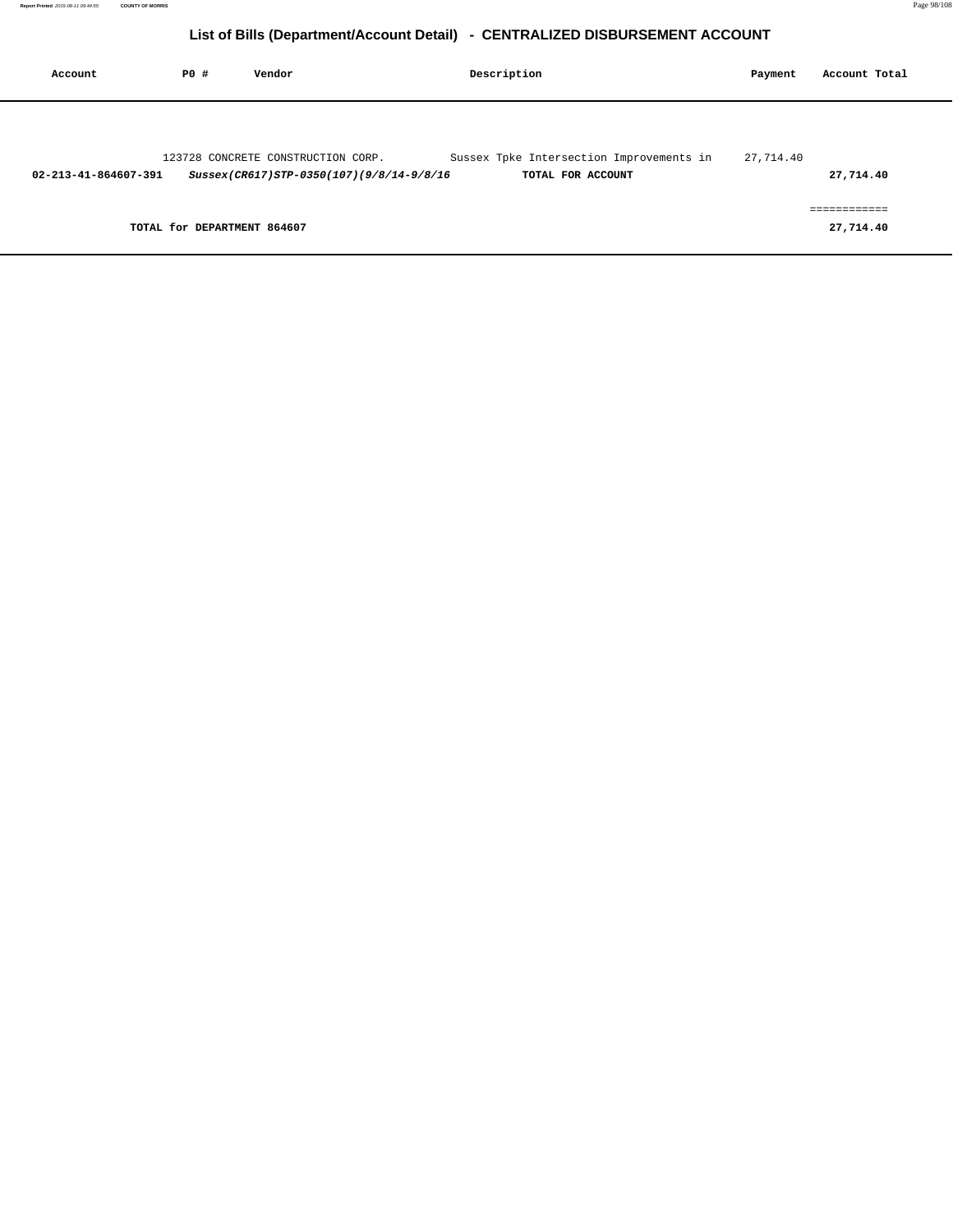| List of Bills (Department/Account Detail) - CENTRALIZED DISBURSEMENT ACCOUNT |                                                                               |                                                               |          |                        |
|------------------------------------------------------------------------------|-------------------------------------------------------------------------------|---------------------------------------------------------------|----------|------------------------|
| <b>PO #</b><br>Account                                                       | Vendor                                                                        | Description                                                   | Payment  | Account Total          |
| <b>Renov CentralAveBldg Greystone</b>                                        |                                                                               | <b>County Capital</b>                                         |          |                        |
| 04-216-55-953146-909                                                         | 123622 THE MUSIAL GROUP PA<br>Miscellaneous - Other                           | Central Avenue Complex Building AREA SIX<br>TOTAL FOR ACCOUNT | 2,750.00 | 2,750.00               |
|                                                                              | TOTAL for Renov CentralAveBldg Greystone                                      |                                                               |          | 2,750.00               |
| <b>Road Design/Construction</b>                                              |                                                                               |                                                               |          |                        |
| 04-216-55-953165-909                                                         | 122602 KEY-TECH<br>Miscellaneous - Other                                      | TOTAL FOR ACCOUNT                                             | 906.00   | 906.00                 |
|                                                                              | TOTAL for Road Design/Construction                                            |                                                               |          | ============<br>906.00 |
| <b>Cty Road Drainage Improvements</b>                                        |                                                                               |                                                               |          |                        |
| 04-216-55-953178-909                                                         | 123713 D.R. JOHNSON & ASSOCIATES, LLC<br>Miscellaneous - Other                | General Engineering Servicesfor the peri<br>TOTAL FOR ACCOUNT | 4,799.78 | 4,799.78               |
|                                                                              | TOTAL for Cty Road Drainage Improvements                                      |                                                               |          | 4,799.78               |
| DEPARTMENT 953202                                                            |                                                                               |                                                               |          |                        |
| 04-216-55-953202-909                                                         | 122602 KEY-TECH<br>Road Resurfacing/Construction/Imprvments                   | West Mill Road (CR 513) Washington Towns<br>TOTAL FOR ACCOUNT | 794.00   | 794.00                 |
|                                                                              | TOTAL for DEPARTMENT 953202                                                   |                                                               |          | ============<br>794.00 |
| <b>DEPARTMENT 953217</b>                                                     |                                                                               |                                                               |          |                        |
| 04-216-55-953217-951                                                         | 122720 COOPER ELECTRIC SUPPLY CO.<br>Replace Lights/CeilingTiles-BldgsGrounds | WO70312/ RE: LONG VALLEY GARAGE - LED/ 0<br>TOTAL FOR ACCOUNT | 479.34   | 479.34                 |
|                                                                              | TOTAL for DEPARTMENT 953217                                                   |                                                               |          | ============<br>479.34 |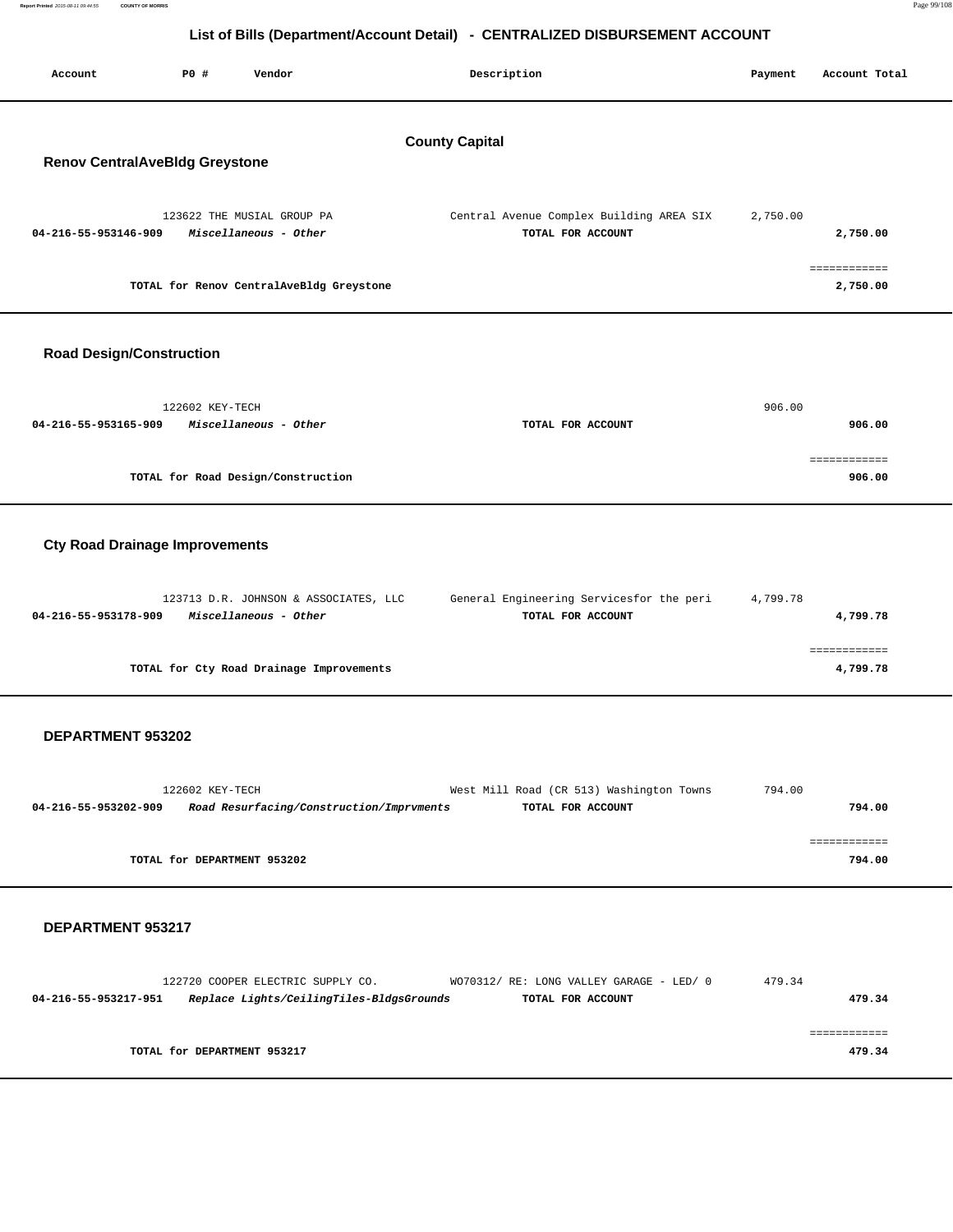**Report Printed** 2015-08-11 09:44:55 **COUNTY OF MORRIS** Page 100/108

### **List of Bills (Department/Account Detail) - CENTRALIZED DISBURSEMENT ACCOUNT**

| Account              | P0 #                        | Vendor                                                                | Description                                                   | Payment   | Account Total            |
|----------------------|-----------------------------|-----------------------------------------------------------------------|---------------------------------------------------------------|-----------|--------------------------|
|                      |                             |                                                                       |                                                               |           |                          |
| 04-216-55-953224-951 |                             | 123329 INTEGRITY ROOFING, INC.<br>Roof Replacmnt - Various Facilities | ROOF REPLACEMENT AT SAFETY TRAINING ACAD<br>TOTAL FOR ACCOUNT | 29,571.40 | 29,571.40                |
|                      | TOTAL for DEPARTMENT 953224 |                                                                       |                                                               |           | -----------<br>29,571.40 |

### **DEPARTMENT 953225**

|                      | 123621 PRINCETON HYDRO, LLC              | Prof. Engr. Inspection Services for Requ | 1,499.00   |            |
|----------------------|------------------------------------------|------------------------------------------|------------|------------|
| 04-216-55-953225-909 | Bridge Design, Renov, Construc - Var Loc | TOTAL FOR ACCOUNT                        |            | 1,499.00   |
|                      | 123617 KONKUS CORPORATION                | Superstructure Replacement of Br 443 on  | 554,203.76 |            |
| 04-216-55-953225-951 | Bridge Design, Renov, Construc - Var Loc | TOTAL FOR ACCOUNT                        |            | 554,203.76 |
|                      |                                          |                                          |            |            |
|                      | TOTAL for DEPARTMENT 953225              |                                          |            | 555,702.76 |

#### **DEPARTMENT 953265**

|                      | 122590 COMMERCIAL CONSTRUCTION MANAGEMENT | ROOF REPLACEMENT AT THE FAMILY PROMISE B |                   | 3,723.90   |            |
|----------------------|-------------------------------------------|------------------------------------------|-------------------|------------|------------|
|                      | 123329 INTEGRITY ROOFING, INC.            | APPLICATION #2                           |                   | 147,740.00 |            |
| 04-216-55-953265-951 | Roof Replacement - Public Works           |                                          | TOTAL FOR ACCOUNT |            | 151,463.90 |
|                      |                                           |                                          |                   |            |            |
|                      |                                           |                                          |                   |            |            |
|                      | TOTAL for DEPARTMENT 953265               |                                          |                   |            | 151,463.90 |
|                      |                                           |                                          |                   |            |            |

#### **DEPARTMENT 953269**

| 122769 CHERRY WEBER & ASSOC. PC                              | Engineering Design Services for Erosion | 3,975.50  |
|--------------------------------------------------------------|-----------------------------------------|-----------|
| 122773 K S ENGINEERS PC                                      | Prof Engr. Svcs. for the Replacement of | 26,811.00 |
| Bridge Design/Constr - var locations<br>04-216-55-953269-909 | TOTAL FOR ACCOUNT                       | 30,786.50 |
|                                                              |                                         |           |
|                                                              |                                         |           |
| TOTAL for DEPARTMENT 953269                                  |                                         | 30,786.50 |
|                                                              |                                         |           |

|                      | 123619 KELLER & KIRKPATRICK          | Realignment of Powerville /Boonton NJOur | 792.00 |
|----------------------|--------------------------------------|------------------------------------------|--------|
| 04-216-55-953270-909 | Road Design/Construc - var locations | TOTAL FOR ACCOUNT                        | 792.00 |
|                      |                                      |                                          |        |
|                      |                                      |                                          |        |
|                      | TOTAL for DEPARTMENT 953270          |                                          | 792.00 |
|                      |                                      |                                          |        |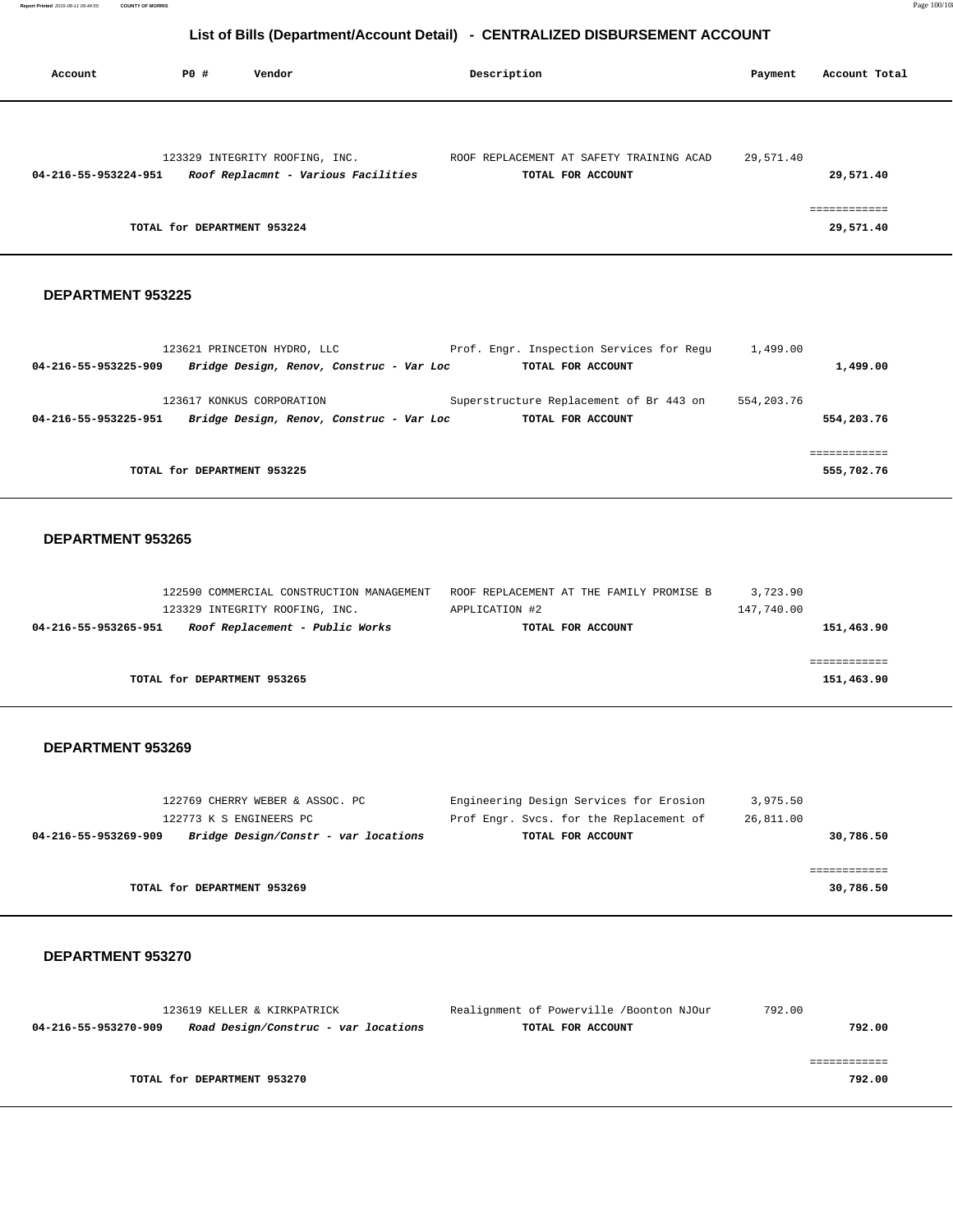**Report Printed** 2015-08-11 09:44:55 **COUNTY OF MORRIS** Page 101/108

### **List of Bills (Department/Account Detail) - CENTRALIZED DISBURSEMENT ACCOUNT**

| Account              | PO#                         | Vendor                                   | Description                  | Payment  | Account Total |
|----------------------|-----------------------------|------------------------------------------|------------------------------|----------|---------------|
|                      |                             |                                          |                              |          |               |
|                      |                             | 121262 R.D. SALES DOOR & HARDWARE LLC    | RE: COUNTY LIBRARY/ 06-04-15 | 2,383.03 |               |
| 04-216-55-953282-951 |                             | Door Replacmnt Var Facil-Bldgs & Grounds | TOTAL FOR ACCOUNT            |          | 2,383.03      |
|                      |                             |                                          |                              |          |               |
|                      |                             |                                          |                              |          | eessessesses  |
|                      | TOTAL for DEPARTMENT 953282 |                                          |                              |          | 2,383.03      |

#### **DEPARTMENT 953287**

|                      | 122315 COMPLETE SECURITY SYSTEMS, INC.   |  | RE: CH - AIPHONE DOOR STATION/ 06-22-15 | 2,500.00 |
|----------------------|------------------------------------------|--|-----------------------------------------|----------|
| 04-216-55-953287-951 | Rplcmnt Access Cntrl CCTV Sys-BldgsGrnds |  | TOTAL FOR ACCOUNT                       | 2,500.00 |
|                      |                                          |  |                                         |          |
|                      |                                          |  |                                         |          |
|                      | TOTAL for DEPARTMENT 953287              |  |                                         | 2,500.00 |

#### **DEPARTMENT 953289**

| 122324 SPEEDWELL ELECTRIC MOTORS                               | WO75281/ RE: WARRANTS/ 06-29-15         | 114.70 |
|----------------------------------------------------------------|-----------------------------------------|--------|
| 122324 SPEEDWELL ELECTRIC MOTORS                               | WO75552/ RE: LAW & PUB SAFETY/ 06-29-15 | 59.00  |
| Replace Motors, Fans, Pumps-BldgsGrnds<br>04-216-55-953289-951 | TOTAL FOR ACCOUNT                       | 173.70 |
|                                                                |                                         |        |
|                                                                |                                         |        |
| TOTAL for DEPARTMENT 953289                                    |                                         | 173.70 |
|                                                                |                                         |        |

#### **DEPARTMENT 953290**

|                                         | 1,610.00                                          |
|-----------------------------------------|---------------------------------------------------|
|                                         | 233.75                                            |
|                                         | 1,859.70                                          |
| TOTAL FOR ACCOUNT                       | 3,703.45                                          |
|                                         |                                                   |
|                                         |                                                   |
|                                         | 3,703.45                                          |
| Plumbing Fixture Rplcments - BldgsGrnds | RE: A&R/ 06-26-15<br>RE: HAZMAT STORAGE/ 07-27-15 |

|           | 392.00    | RE: PROSECUTOR'S SEU/ 06-24-15       | 121169 BINSKY SERVICE LLC           |                      |
|-----------|-----------|--------------------------------------|-------------------------------------|----------------------|
|           | 12,396.77 |                                      | 122235 BINSKY SERVICE LLC           |                      |
|           | 541.73    | RE: RANDOLPH TOWER - COILS/ 06-29-15 | 122235 BINSKY SERVICE LLC           |                      |
| 13,330.50 |           | TOTAL FOR ACCOUNT                    | Rplc Motors/Pumps/Fans - BldgsGrnds | 04-216-55-953311-951 |
|           |           |                                      |                                     |                      |
|           |           |                                      |                                     |                      |
| 13,330.50 |           |                                      | TOTAL for DEPARTMENT 953311         |                      |
|           |           |                                      |                                     |                      |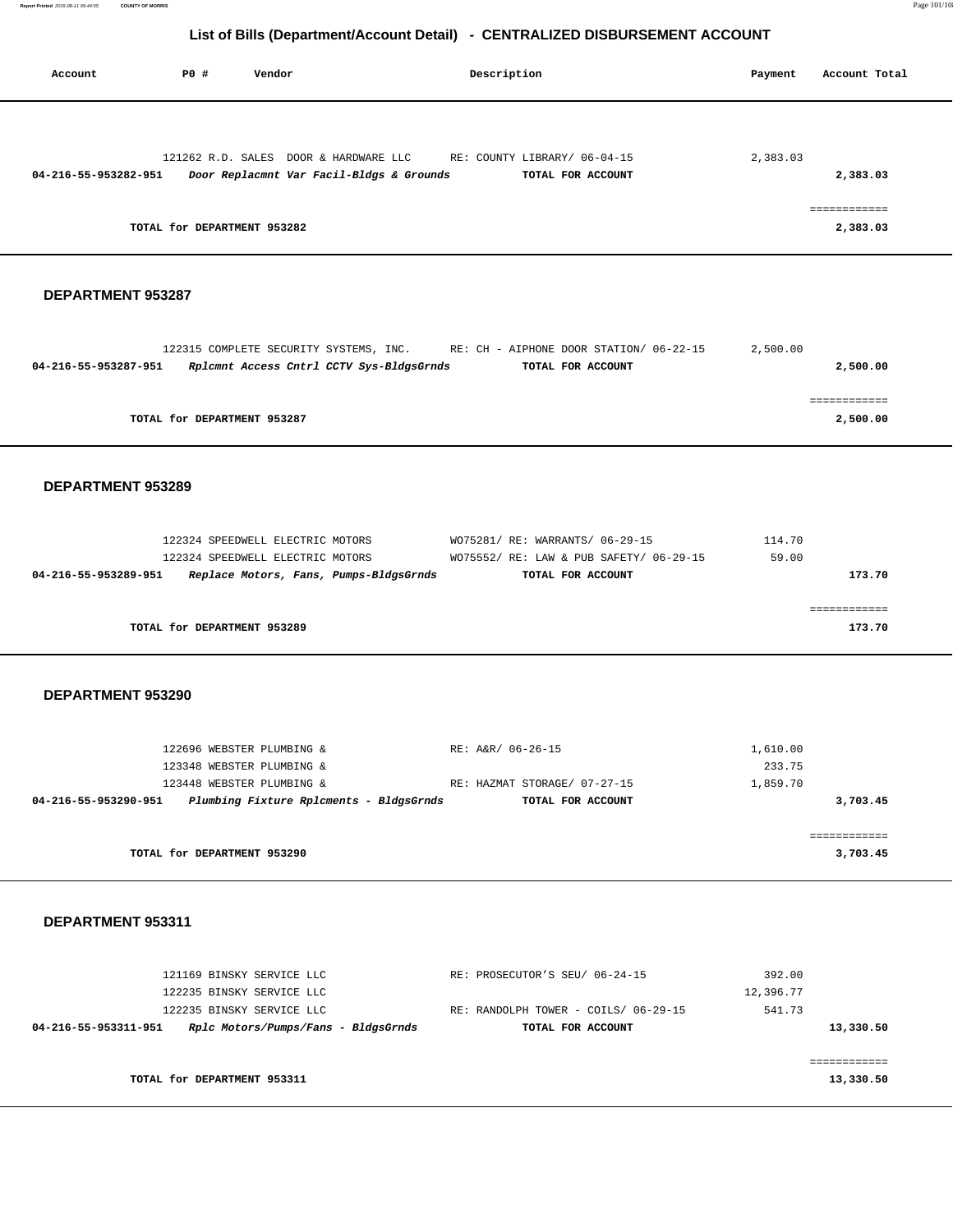**Report Printed** 2015-08-11 09:44:55 **COUNTY OF MORRIS** Page 102/108

### **List of Bills (Department/Account Detail) - CENTRALIZED DISBURSEMENT ACCOUNT**

| Account              | PO# | Vendor                                  | Description |                          | Payment | Account Total            |
|----------------------|-----|-----------------------------------------|-------------|--------------------------|---------|--------------------------|
|                      |     |                                         |             |                          |         |                          |
|                      |     | 122326 CAPOZZI OVERHEAD DOORS, INC.     |             | RE: B&G - HILL/ 06-30-15 | 361.60  |                          |
|                      |     | 122326 CAPOZZI OVERHEAD DOORS, INC.     |             | RE: PSTA/ 06-30-15       | 730.50  |                          |
| 04-216-55-953312-951 |     | Rplc Pedestrian/Overhd Doors-BldgsGrnds |             | TOTAL FOR ACCOUNT        |         | 1,092.10                 |
|                      |     | TOTAL for DEPARTMENT 953312             |             |                          |         | ------------<br>1,092.10 |

#### **DEPARTMENT 953314**

| 121253 BAYWAY LUMBER                                             | WO75321/ RE: CH/ 06-23-15                | 12,949.00  |
|------------------------------------------------------------------|------------------------------------------|------------|
| 121262 R.D. SALES DOOR & HARDWARE LLC                            | RE: COUNTY LIBRARY/ 06-04-15             | 166.97     |
| 121289 REDMANN ELECTRIC CO., INC.                                | RE: CH/ 06-17-15                         | 10,000.00  |
| 123335 COMMERCIAL CONSTRUCTION MANAGEMENT                        | ROOF REPLACEMENT AT THE FAMILY PROMISE B | 900.97     |
| 122499 GRAINGER                                                  | WO75192/ RE: CH/06-30-15                 | 948.60     |
| 123426 PARAGON RESTORATION CO.                                   | APPLICATION #1                           | 34,853.12  |
| 123504 PARAGON RESTORATION CO.                                   | CORNICE REPAIR & CAPPING                 | 47,036.87  |
| Repair/Rplcment/Upgrd VarEquip-BldgGrnds<br>04-216-55-953314-951 | TOTAL FOR ACCOUNT                        | 106,855.53 |
|                                                                  |                                          |            |
|                                                                  |                                          |            |
| TOTAL for DEPARTMENT 953314                                      | 106,855.53                               |            |

#### **DEPARTMENT 953316**

|                      | 123352 TSUJ CORPORATION                  | Re: 125kW Standby Generator Installation | 16,676.00 |
|----------------------|------------------------------------------|------------------------------------------|-----------|
| 04-216-55-953316-951 | Generator/OTA&Trailers/Sheriff-BldgGrnds | TOTAL FOR ACCOUNT                        | 16,676.00 |
|                      |                                          |                                          |           |
|                      |                                          |                                          |           |
|                      | TOTAL for DEPARTMENT 953316              |                                          | 16,676.00 |
|                      |                                          |                                          |           |

#### **DEPARTMENT 953323**

|                      | 120941 R.S. KNAPP CO. INC.  |                                          | Plans & Specs for Br. 323, Cozy Lake.    | 495.95   |
|----------------------|-----------------------------|------------------------------------------|------------------------------------------|----------|
|                      | 120941 R.S. KNAPP CO. INC.  |                                          | Plans & Specs for Br. 604 on Mendham Rd. | 429.48   |
|                      | 120941 R.S. KNAPP CO. INC.  |                                          | Additional Plans & Specs for Br. 323.    | 474.95   |
|                      | 122593 R.S. KNAPP CO. INC.  |                                          | Plans and Specifications for the Bridge  | 1,127.95 |
| 04-216-55-953323-909 |                             | Bridge Design/Constr VarLoc-Public Works | TOTAL FOR ACCOUNT                        | 2,528.33 |
|                      |                             |                                          |                                          |          |
|                      |                             |                                          |                                          |          |
|                      | TOTAL for DEPARTMENT 953323 |                                          |                                          | 2,528.33 |
|                      |                             |                                          |                                          |          |

#### **DEPARTMENT 953329**

|                      | 123616 ROAD SAFETY SYSTEMS LLC |                                            |  | Labor, Materials and Services rendered i | 178,588.76 |            |
|----------------------|--------------------------------|--------------------------------------------|--|------------------------------------------|------------|------------|
| 04-216-55-953329-951 |                                | Design, Building, Rehab of Roads-PublWorks |  | TOTAL FOR ACCOUNT                        |            | 178,588.76 |
|                      |                                |                                            |  |                                          |            |            |

============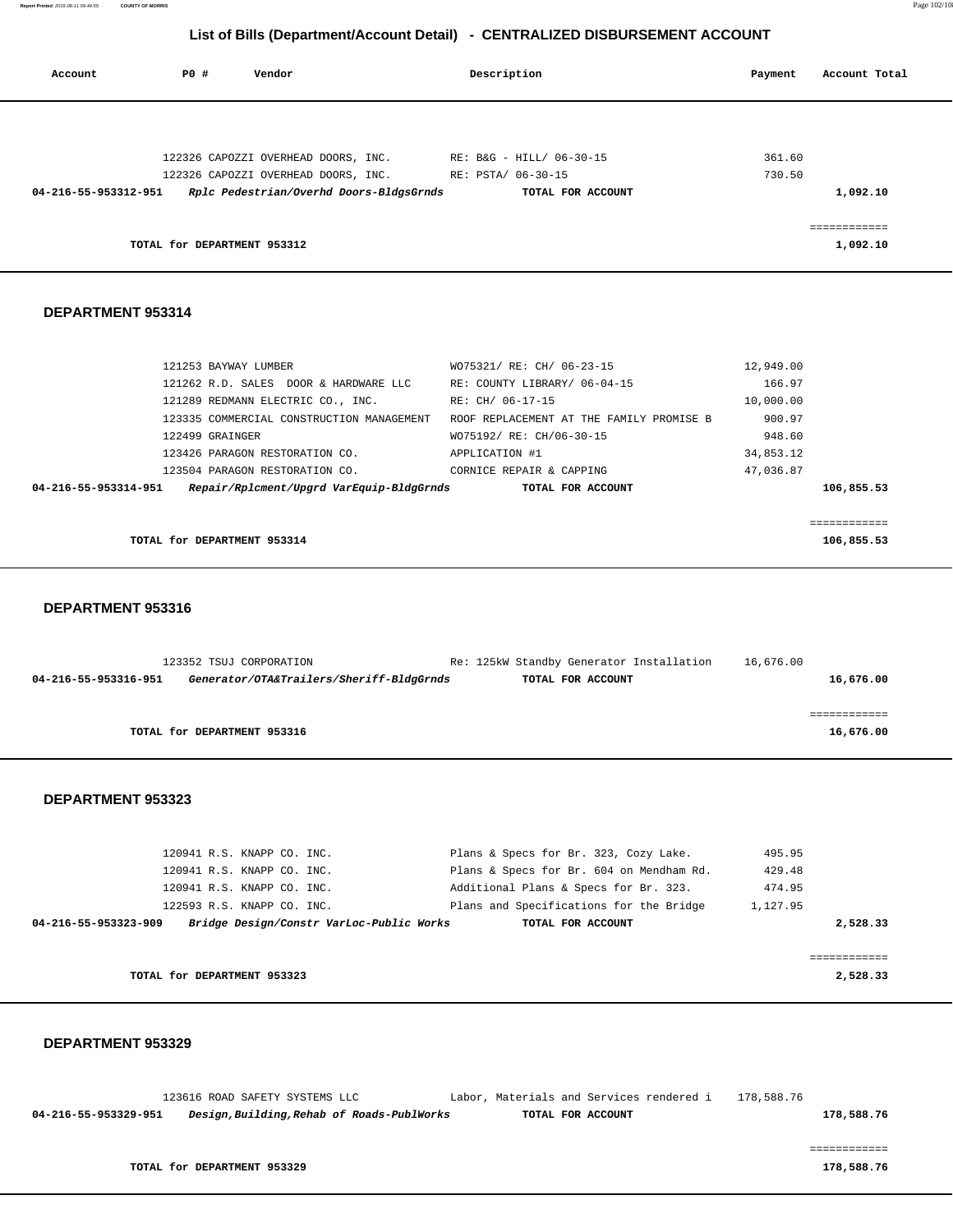**Report Printed** 2015-08-11 09:44:55 **COUNTY OF MORRIS** Page 103/108

 **List of Bills (Department/Account Detail) - CENTRALIZED DISBURSEMENT ACCOUNT**

| Account | P <sub>0</sub> | Vendor<br>. | Description | Payment<br>$\sim$ $\sim$ | Account Total<br>. |
|---------|----------------|-------------|-------------|--------------------------|--------------------|
|         |                |             |             |                          |                    |

#### **DEPARTMENT 953347**

| 123413 PARETTE SOMJEN ARCHITECTS LLC<br>04-216-55-953347-909<br>HVAC-Replace or Repair Various Bldgs TOTAL FOR ACCOUNT | CONSTRUCTION DOCUMENTS & ADMINISTRATION  | 64.08    | 64.08    |
|------------------------------------------------------------------------------------------------------------------------|------------------------------------------|----------|----------|
|                                                                                                                        |                                          |          |          |
| 122235 BINSKY SERVICE LLC                                                                                              |                                          | 833.63   |          |
| 122235 BINSKY SERVICE LLC                                                                                              | RE: RANDOLPH TOWER - COMPRESSOR CONTROL/ | 1,598.29 |          |
| 122715 BINSKY SERVICE LLC                                                                                              | RE: PSTA/ 07-14-15                       | 285.00   |          |
| 122715 BINSKY SERVICE LLC                                                                                              | RE: RANDOLPH TOWER/ 07-15-15             | 798.60   |          |
| 122715 BINSKY SERVICE LLC                                                                                              | RE: DOVER TOWER/ 07-15-15                | 784.90   |          |
| 122715 BINSKY SERVICE LLC                                                                                              | RE: LONG VALLEY TOWER/ 07-15-15          | 822.70   |          |
| 122715 BINSKY SERVICE LLC                                                                                              | RE: JDC/ 07-15-15                        | 417.29   |          |
| 122658 BINSKY SERVICE LLC                                                                                              | RE: JDC/ 04-29-15                        | 213.35   |          |
| HVAC-Replace or Repair Various Bldgs<br>04-216-55-953347-951                                                           | TOTAL FOR ACCOUNT                        |          | 5,753.76 |
|                                                                                                                        |                                          |          |          |
|                                                                                                                        |                                          |          |          |
| TOTAL for DEPARTMENT 953347                                                                                            |                                          |          | 5,817.84 |

#### **DEPARTMENT 953352**

| 121249 RFS COMMERCIAL, INC.                                        | WO75285/ RE: A&R/ 06-22-15 | 9,251.99 |
|--------------------------------------------------------------------|----------------------------|----------|
| Replace-Carpet, Flooring, etc Various Bldg<br>04-216-55-953352-951 | TOTAL FOR ACCOUNT          | 9,251.99 |
|                                                                    |                            |          |
|                                                                    |                            |          |
| TOTAL for DEPARTMENT 953352                                        |                            | 9,251.99 |
|                                                                    |                            |          |

 **DEPARTMENT 953353** 

| 123331 GMT CONTRACTING CORP.<br>123332 GMT CONTRACTING CORP. | RE: ASBESTOS ABATEMENT AT MORRIS COUNTY<br>RE: ASBESTOS ABATEMENT AT MORRIS COUNTY | 43,495.89<br>21,491.21 |
|--------------------------------------------------------------|------------------------------------------------------------------------------------|------------------------|
| Various Improvements at Courthouse<br>04-216-55-953353-951   | TOTAL FOR ACCOUNT                                                                  | 64,987.10              |
| TOTAL for DEPARTMENT 953353                                  |                                                                                    | 64,987.10              |

#### **DEPARTMENT 953356**

| 123736 KELLER & KIRKPATRICK                                 | Morris County Milling & Resurfacing Proj | 10,577.00 |
|-------------------------------------------------------------|------------------------------------------|-----------|
| Various Road-Designs & Construction<br>04-216-55-953356-909 | TOTAL FOR ACCOUNT                        | 10,577.00 |
|                                                             |                                          |           |
| TOTAL for DEPARTMENT 953356                                 |                                          | 10,577.00 |
|                                                             |                                          |           |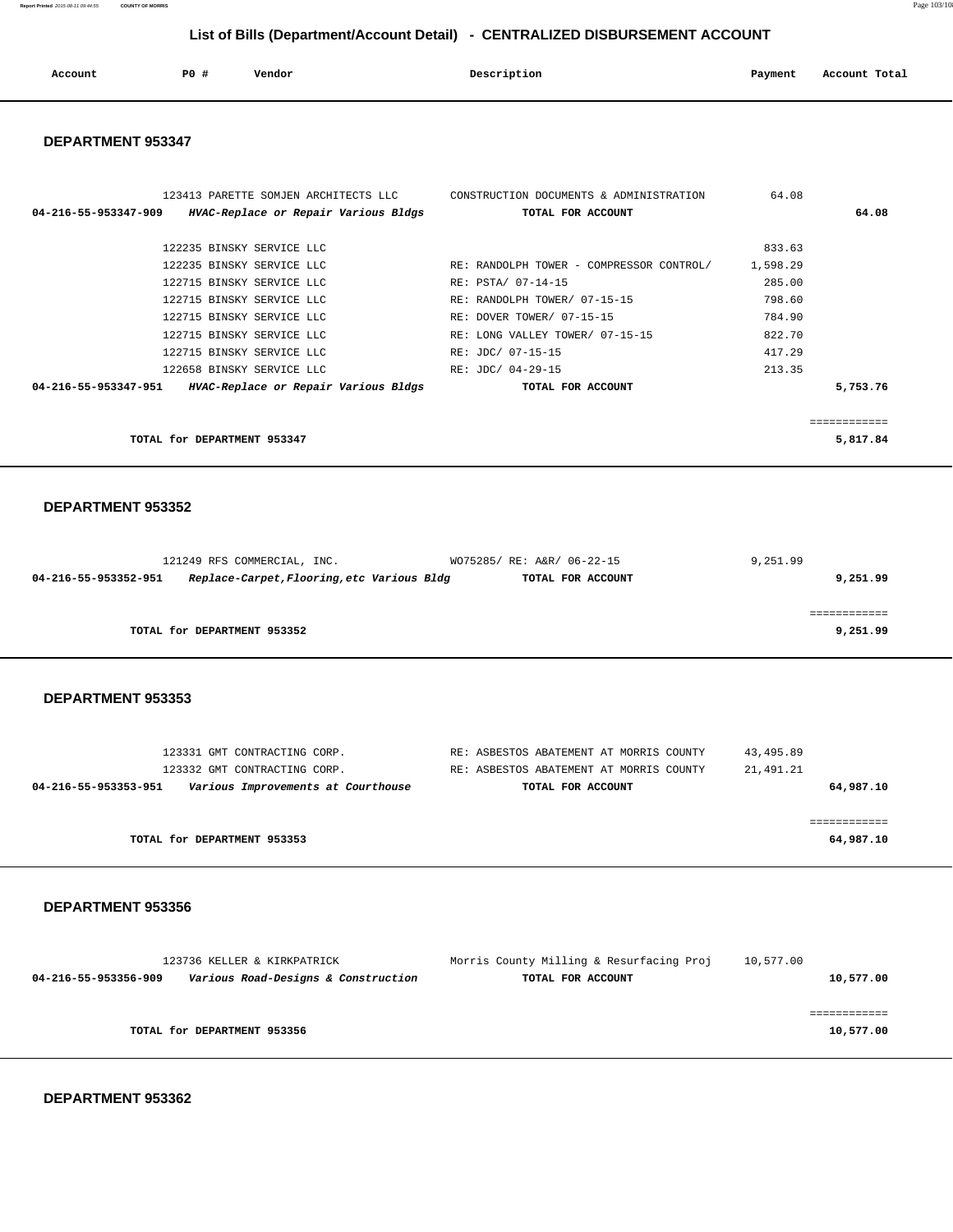**Report Printed** 2015-08-11 09:44:55 **COUNTY OF MORRIS** Page 104/108

### **List of Bills (Department/Account Detail) - CENTRALIZED DISBURSEMENT ACCOUNT**

| Account                                                           | P0 #<br>Vendor                                                                                                                             | Description                                                                                                                                           | Payment                               | Account Total |
|-------------------------------------------------------------------|--------------------------------------------------------------------------------------------------------------------------------------------|-------------------------------------------------------------------------------------------------------------------------------------------------------|---------------------------------------|---------------|
| DEPARTMENT 953362                                                 |                                                                                                                                            |                                                                                                                                                       |                                       |               |
|                                                                   | 123333 EDGE PROPERTY MAINTENANCE                                                                                                           | NEW MAIL ROOM & GARAGE EXIT AT ADMIN & R                                                                                                              | 12,033.04                             |               |
|                                                                   | 121252 DELL MARKETING L.P.                                                                                                                 | 6 DELL PRECISION T1700 MT CTO BASE (210-                                                                                                              | 9,546.42                              |               |
| 04-216-55-953362-951                                              | Security Improvement AR Bldg/Courthouse                                                                                                    | TOTAL FOR ACCOUNT                                                                                                                                     |                                       | 27,291.89     |
|                                                                   |                                                                                                                                            |                                                                                                                                                       |                                       |               |
|                                                                   |                                                                                                                                            |                                                                                                                                                       |                                       | ============  |
|                                                                   | TOTAL for DEPARTMENT 953362                                                                                                                |                                                                                                                                                       |                                       | 27,291.89     |
| DEPARTMENT 953368                                                 |                                                                                                                                            |                                                                                                                                                       |                                       |               |
|                                                                   | 106788 STORR TRACTOR CO.                                                                                                                   | Case/IH Farmall 105U Tractor 4WD w/Facto                                                                                                              | 57,547.80                             |               |
|                                                                   | 106788 STORR TRACTOR CO.                                                                                                                   | Non CoOp Options: Strobe Light Kit w/6 s                                                                                                              | 1,100.00                              |               |
|                                                                   | 106788 STORR TRACTOR CO.                                                                                                                   | Alamo Interstater Right Side Mounted Fla                                                                                                              | 30,873.50                             |               |
| 04-216-55-953368-956                                              | Acq Vehicles & Equip Plan & Public Works                                                                                                   | TOTAL FOR ACCOUNT                                                                                                                                     |                                       | 89,521.30     |
|                                                                   |                                                                                                                                            |                                                                                                                                                       |                                       | ============  |
|                                                                   |                                                                                                                                            |                                                                                                                                                       |                                       |               |
| DEPARTMENT 953382                                                 | TOTAL for DEPARTMENT 953368                                                                                                                |                                                                                                                                                       |                                       | 89,521.30     |
|                                                                   | 123615 TILCON NEW YORK INC.<br>123620 TILCON NEW YORK INC.<br>123618 TOP LINE CONSTRUCTION CORP<br>Road Resurfacing, MV arking lot, Railrd | Labor, Materials and Services for the Mi<br>Labor, Materials and Services for the Mi<br>Labor, Materials and Svcs. rendered in t<br>TOTAL FOR ACCOUNT | 337, 471.94<br>21,039.67<br>42,702.66 | 401,214.27    |
|                                                                   |                                                                                                                                            |                                                                                                                                                       |                                       | ============  |
|                                                                   | TOTAL for DEPARTMENT 953382                                                                                                                |                                                                                                                                                       |                                       | 401,214.27    |
| 04-216-55-953382-940<br><b>Rd Resurface &amp; Recon Var Roads</b> |                                                                                                                                            |                                                                                                                                                       |                                       |               |
|                                                                   | 122107 R.S. KNAPP CO. INC.                                                                                                                 | Plans and Specs for the Milling & Resurf                                                                                                              | 1,458.95                              |               |
|                                                                   | 120949 R.S. KNAPP CO. INC.                                                                                                                 | Mill & Resurfacing ProjectsWest Mill Rd,                                                                                                              | 722.39                                |               |
|                                                                   | 120949 R.S. KNAPP CO. INC.                                                                                                                 |                                                                                                                                                       | 1,103.85                              |               |
|                                                                   | 120949 R.S. KNAPP CO. INC.                                                                                                                 |                                                                                                                                                       | 685.79                                |               |
| 04-216-55-953861-909                                              | Miscellaneous - Other                                                                                                                      | TOTAL FOR ACCOUNT                                                                                                                                     |                                       | 3,970.98      |

| 123614 CHERRY WEBER & ASSOC. PC               | Replacement of County Bridge NO. 1400-32 | 12,256.95 |
|-----------------------------------------------|------------------------------------------|-----------|
| Miscellaneous - Other<br>04-216-55-953908-909 | TOTAL FOR ACCOUNT                        | 12,256.95 |
|                                               |                                          |           |
|                                               |                                          |           |
| TOTAL for Cty Bridge Design&Construction      |                                          | 12,256.95 |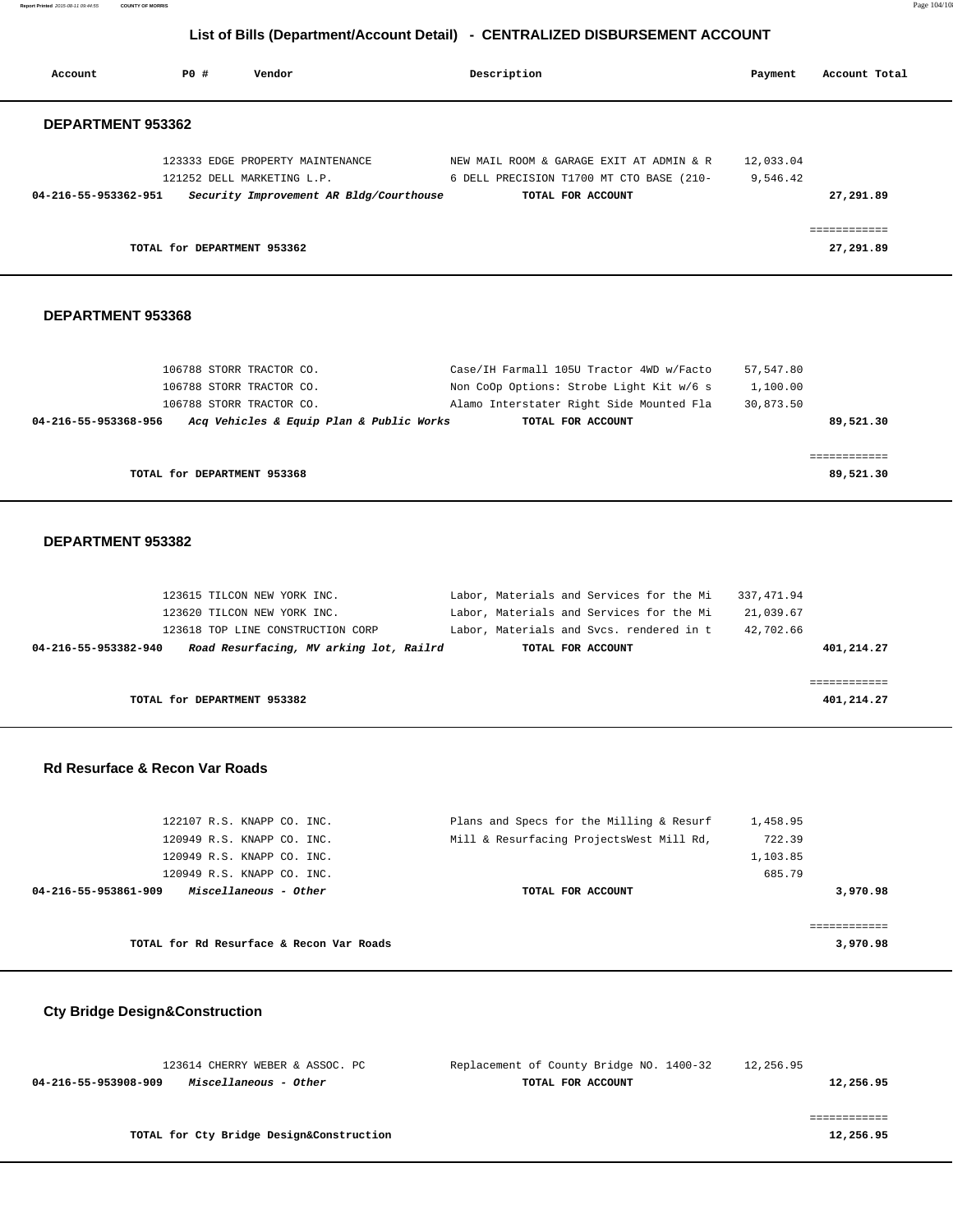**Report Printed** 2015-08-11 09:44:55 **COUNTY OF MORRIS** Page 105/108

### **List of Bills (Department/Account Detail) - CENTRALIZED DISBURSEMENT ACCOUNT**

| Account                              | P0 #     | Vendor                                                 | Description                                                   | Payment   | Account Total |
|--------------------------------------|----------|--------------------------------------------------------|---------------------------------------------------------------|-----------|---------------|
|                                      |          |                                                        |                                                               |           |               |
|                                      |          |                                                        |                                                               |           |               |
| <b>Roadway Drainage Improvements</b> |          |                                                        |                                                               |           |               |
|                                      |          |                                                        |                                                               |           |               |
|                                      |          |                                                        |                                                               |           |               |
| 04-216-55-953962-909                 |          | 116812 SADAT ASSOCIATES, INC.<br>Miscellaneous - Other | Finalization of Ground Water Investigati<br>TOTAL FOR ACCOUNT | 5,480.00  | 5,480.00      |
|                                      |          |                                                        |                                                               |           |               |
|                                      |          |                                                        |                                                               |           | ============  |
|                                      |          | TOTAL for Roadway Drainage Improvements                |                                                               |           | 5,480.00      |
|                                      |          |                                                        |                                                               |           |               |
|                                      |          |                                                        |                                                               |           |               |
| DEPARTMENT 955268                    |          |                                                        |                                                               |           |               |
|                                      |          |                                                        |                                                               |           |               |
|                                      |          | 123627 DIRECT SUPPLY INC                               | 29406, 7-10-2015                                              | 361.20    |               |
|                                      |          | 123627 DIRECT SUPPLY INC                               | 29406, 7-13-2015                                              | 2,619.84  |               |
|                                      |          | 123530 WALLKILL GROUP INC                              | Final Work Performed on Kitchen Renovati                      | 9,276.05  |               |
| 04-216-55-955268-951                 |          | Various Health/Life Safety Upgrades-MV                 | TOTAL FOR ACCOUNT                                             |           | 12,257.09     |
|                                      |          |                                                        |                                                               |           | ============  |
|                                      |          | TOTAL for DEPARTMENT 955268                            |                                                               |           | 12,257.09     |
|                                      |          |                                                        |                                                               |           |               |
|                                      |          |                                                        |                                                               |           |               |
| <b>DEPARTMENT 955321</b>             |          |                                                        |                                                               |           |               |
|                                      |          |                                                        |                                                               |           |               |
|                                      |          |                                                        |                                                               |           |               |
|                                      |          | 122445 PROCOMM SYSTEMS, INC.                           | Framing & Sheet Rocking, $6-9$ & $6-10-2015$                  | 2,535.00  |               |
| 04-216-55-955321-951                 |          | Var Cap Proj at Morris View - MV                       | TOTAL FOR ACCOUNT                                             |           | 2,535.00      |
|                                      |          |                                                        |                                                               |           | ============  |
|                                      |          | TOTAL for DEPARTMENT 955321                            |                                                               |           | 2,535.00      |
|                                      |          |                                                        |                                                               |           |               |
|                                      |          |                                                        |                                                               |           |               |
| DEPARTMENT 962398                    |          |                                                        |                                                               |           |               |
|                                      |          |                                                        |                                                               |           |               |
|                                      |          | 121251 DELL MARKETING L.P.                             | OptiPlex 7020 SFF                                             | 12,492.80 |               |
|                                      |          | 121251 DELL MARKETING L.P.                             | AX510 black Sound Bar for UltraSharp                          | 220.40    |               |
|                                      |          | 121251 DELL MARKETING L.P.                             | PowerEdge R430 Server                                         | 3,678.80  |               |
| 04-216-55-962398-955                 |          | ITD-Computer & Newtork Upgrades                        | TOTAL FOR ACCOUNT                                             |           | 16,392.00     |
|                                      |          |                                                        |                                                               |           | ============  |
|                                      |          | TOTAL for DEPARTMENT 962398                            |                                                               |           | 16,392.00     |
|                                      |          |                                                        |                                                               |           |               |
|                                      |          |                                                        |                                                               |           |               |
| Acq shelter Randlph tower site       |          |                                                        |                                                               |           |               |
|                                      |          |                                                        |                                                               |           |               |
|                                      |          |                                                        |                                                               |           |               |
|                                      |          | 122275 SUPPRESSION SYSTEMS INC                         | Final Payment for RO PO 108946 for Proje                      | 2,206.40  |               |
| 04-216-55-963143-950                 | Building |                                                        | TOTAL FOR ACCOUNT                                             |           | 2,206.40      |
|                                      |          |                                                        |                                                               |           | ============  |
|                                      |          | TOTAL for Acq shelter Randlph tower site               |                                                               |           | 2,206.40      |
|                                      |          |                                                        |                                                               |           |               |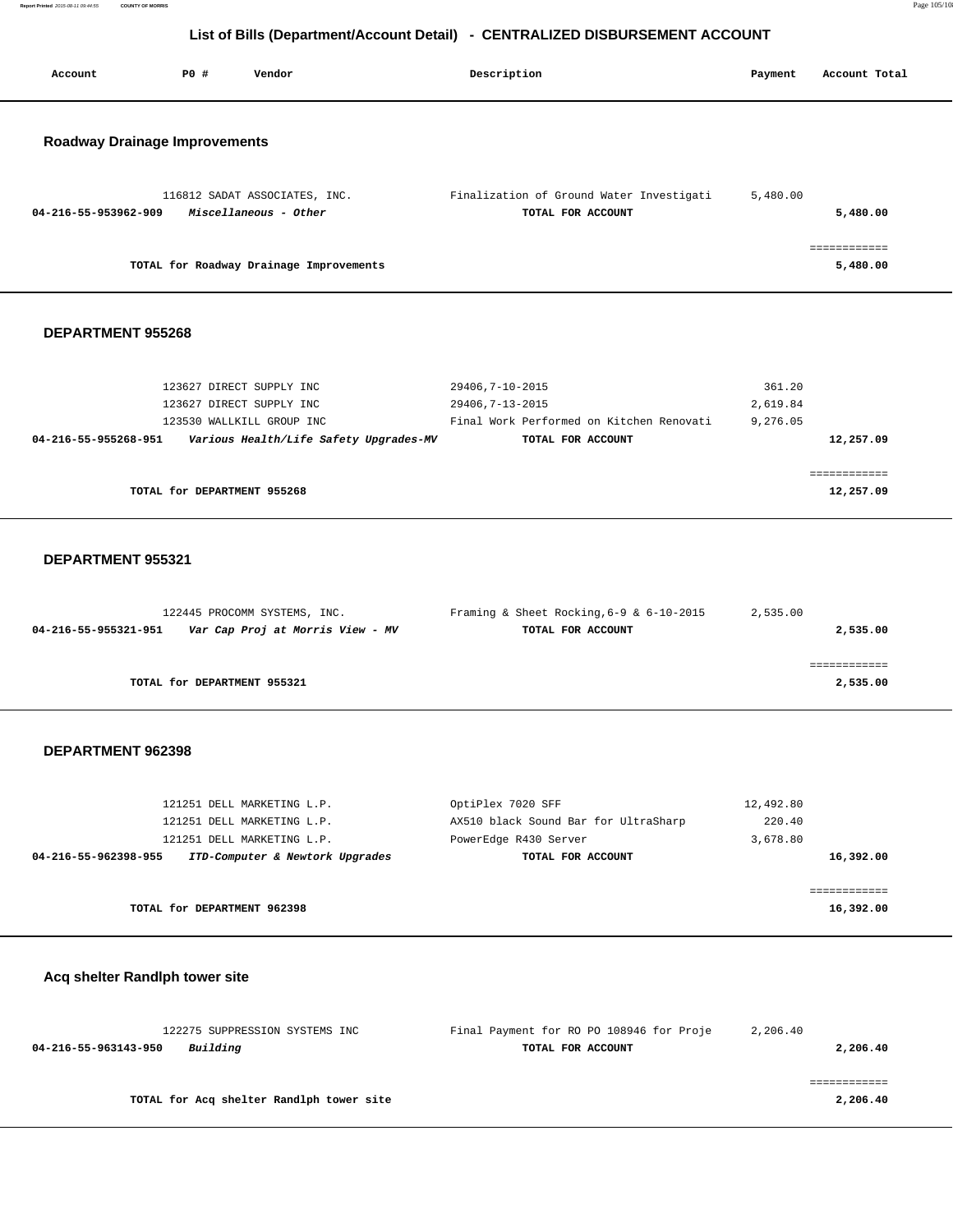| Account              | PO#                         | Vendor                                   | Description                              | Payment | Account Total |
|----------------------|-----------------------------|------------------------------------------|------------------------------------------|---------|---------------|
|                      |                             | 120688 FIRE FIGHTERS EQUIPMENT CO INC    | Plumbing hardware for HazShed fire suppr | 170.00  |               |
| 04-216-55-963247-951 |                             | UpdateHanovrGarageHazrdWasteStorageFacil | TOTAL FOR ACCOUNT                        |         | 170.00        |
|                      |                             |                                          |                                          |         |               |
|                      | TOTAL for DEPARTMENT 963247 |                                          |                                          |         | 170.00        |

### **DEPARTMENT 964364**

|                      | 116050 VIA INC.                        | BFI Ouote #0000228330 Main Conference Ro | 13,219.20 |
|----------------------|----------------------------------------|------------------------------------------|-----------|
| 04-216-55-964364-953 | Purchase Office Furniture Prosecutor's | TOTAL FOR ACCOUNT                        | 13,219.20 |
|                      |                                        |                                          |           |
|                      |                                        |                                          |           |
|                      | TOTAL for DEPARTMENT 964364            |                                          | 13,219.20 |
|                      |                                        |                                          |           |

#### **DEPARTMENT 969332**

|                                                                |                                          | 155,765.07                                  |
|----------------------------------------------------------------|------------------------------------------|---------------------------------------------|
|                                                                |                                          | 155,765.07                                  |
|                                                                |                                          |                                             |
|                                                                |                                          |                                             |
|                                                                |                                          | 155,765.07                                  |
| 123235 COUNTY COLLEGE OF MORRIS<br>TOTAL for DEPARTMENT 969332 | Expansion/Renovation Various Facil - CCM | Benjamin R. Harvey Co.<br>TOTAL FOR ACCOUNT |

|                      | 121160 STANDARD & POOR'S RATING SERVICES<br>121324 IPREO LLC | Analytical Services in Connection with<br>Professional Fees, \$3.2 Million, CCM Bon | 10,400.00<br>1,500.00 |
|----------------------|--------------------------------------------------------------|-------------------------------------------------------------------------------------|-----------------------|
| 04-216-55-969393-909 | Various Projects at CCM                                      | TOTAL FOR ACCOUNT                                                                   | 11,900.00             |
|                      | 123235 COUNTY COLLEGE OF MORRIS                              | Brahma Construction Corp                                                            | 20,961.00             |
|                      | 123235 COUNTY COLLEGE OF MORRIS                              | Brahma Construction Corp                                                            | 112,987.71            |
| 04-216-55-969393-940 | Various Projects at CCM                                      | TOTAL FOR ACCOUNT                                                                   | 133,948.71            |
|                      |                                                              |                                                                                     |                       |
|                      |                                                              |                                                                                     |                       |
|                      | TOTAL for DEPARTMENT 969393                                  |                                                                                     | 145,848.71            |
|                      |                                                              |                                                                                     |                       |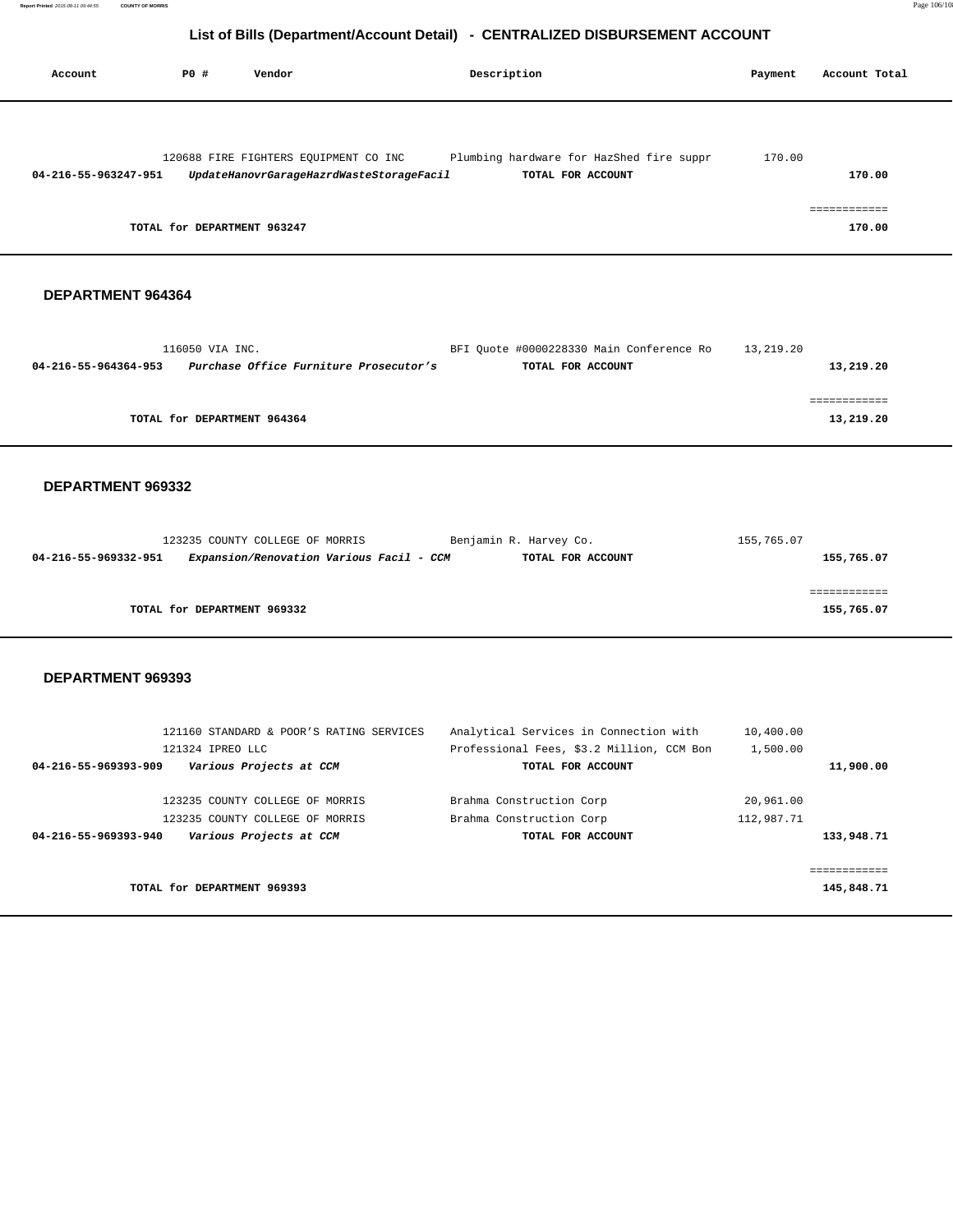**Report Printed** 2015-08-11 09:44:55 **COUNTY OF MORRIS** Page 107/108

### **List of Bills (Department/Account Detail) - CENTRALIZED DISBURSEMENT ACCOUNT**

| Account                    | PO#                           | Vendor                                                                                                                                                                                                                          | Description                                                                                                                                                                                                 | Account Total<br>Payment                                             |
|----------------------------|-------------------------------|---------------------------------------------------------------------------------------------------------------------------------------------------------------------------------------------------------------------------------|-------------------------------------------------------------------------------------------------------------------------------------------------------------------------------------------------------------|----------------------------------------------------------------------|
| <b>Motor Vehicle Fines</b> |                               |                                                                                                                                                                                                                                 | <b>Dedicated Trust</b>                                                                                                                                                                                      |                                                                      |
| 13-290-56-575701-888       |                               | 122121 ROXBURY TWP POLICE DEPT<br>122121 ROXBURY TWP POLICE DEPT<br>122121 ROXBURY TWP POLICE DEPT<br>122121 ROXBURY TWP POLICE DEPT<br>122121 ROXBURY TWP POLICE DEPT<br>122121 ROXBURY TWP POLICE DEPT<br>Motor Vehicle Fines | 06/30/2015 Officer D. Murray<br>06/30/2015 Officer S. Weaver<br>07/01/2015 Officer Palanchi<br>07/01/2015 Officer Pych 224<br>07/02/2015 Officer Carroll<br>07/02/2015 Officer Edmunds<br>TOTAL FOR ACCOUNT | 810.00<br>810.00<br>810.00<br>810.00<br>585.00<br>585.00<br>4,410.00 |
|                            | TOTAL for Motor Vehicle Fines |                                                                                                                                                                                                                                 |                                                                                                                                                                                                             | ============<br>4,410.00                                             |

#### **Tax Board**

|                      | 117669 NJ-IAAO                 | Membership dues Ralph T. Meloro, IV Adm. | 35.00     |
|----------------------|--------------------------------|------------------------------------------|-----------|
|                      | 117669 NJ-IAAO                 | Membership dues Matthew Petracca, Comm.  | 35.00     |
|                      | 117669 NJ-IAAO                 | Membership dues Dr. Michael DiFazio, Com | 35.00     |
|                      | 117669 NJ-IAAO                 | Membership dues William Kersey, Commm.   | 35.00     |
|                      | 117669 NJ-IAAO                 | Membership dues Bernard Tyson, Comm.     | 35.00     |
|                      | 115916 CDW GOVERNMENT LLC      | HP Elitepad 1000                         | 5,430.00  |
|                      | 115916 CDW GOVERNMENT LLC      | HP 12W Auto Adapter                      | 234.00    |
|                      | 115916 CDW GOVERNMENT LLC      | HP SB Elitepad Exp Jkt w/battery         | 894.00    |
|                      | 115916 CDW GOVERNMENT LLC      | HPE 3YR Depot Adp                        | 840.00    |
|                      | 115916 CDW GOVERNMENT LLC      | HP SB EP Productivity Jacket             | 1,050.00  |
|                      | 117331 NJAC                    | Full Registration Ralph T. Meloro, IV, T | 425.00    |
|                      | 122209 NJCTBA, PATRICIA MARSH, | Registration Ralph T. Meloro, IV, Adm.   | 445.00    |
|                      | 122209 NJCTBA, PATRICIA MARSH, | Registration Kim Roggenkamp, Asst. Adm.  | 445.00    |
|                      | 122209 NJCTBA, PATRICIA MARSH, | Registration Bill Kersey, Commissioner   | 445.00    |
|                      | 122209 NJCTBA, PATRICIA MARSH, | Patricia Marsh, Conf. Registrar          | 445.00    |
|                      | 120944 OFFICE TEAM             | Professional services w/e 6/12/15        | 511.56    |
|                      | 119841 OFFICE TEAM             | Professional services w/e 3/27/15        | 511.56    |
|                      | 120722 OFFICE TEAM             | Professional services w/e 6/5/15         | 639.45    |
|                      | 119460 OFFICE TEAM             | professional services w/e 5/15/15        | 639.45    |
|                      | 120280 OFFICE TEAM             | Professional services w/e 5/22/15        | 639.45    |
|                      | 120280 OFFICE TEAM             | Professional services w/e 5/29/15        | 529.83    |
| 13-290-56-577101-888 | Tax Board                      | TOTAL FOR ACCOUNT                        | 14,299.30 |
|                      |                                |                                          |           |
|                      |                                |                                          |           |

**TOTAL for Tax Board 14,299.30**

============

#### **DEPARTMENT 578201**

| Snow Removal Trust<br>13-290-56-578201-888 | TOTAL FOR ACCOUNT                   | 26,171.56 |
|--------------------------------------------|-------------------------------------|-----------|
| 122344 MORTON SALT, INC.                   | Wharton Garage Order # 5100689801   | 16,532.53 |
| 122344 MORTON SALT, INC.                   | Hanover Garage Order # 5100684487   | 7,182.85  |
| 122348 EASTERN CONCRETE MATERIALS, INC.    | Grits Tickets # 21242685 - 21242698 | 2,273.69  |
| 122348 EASTERN CONCRETE MATERIALS, INC.    | Grits Ticket # 21240994             | 182.49    |

============